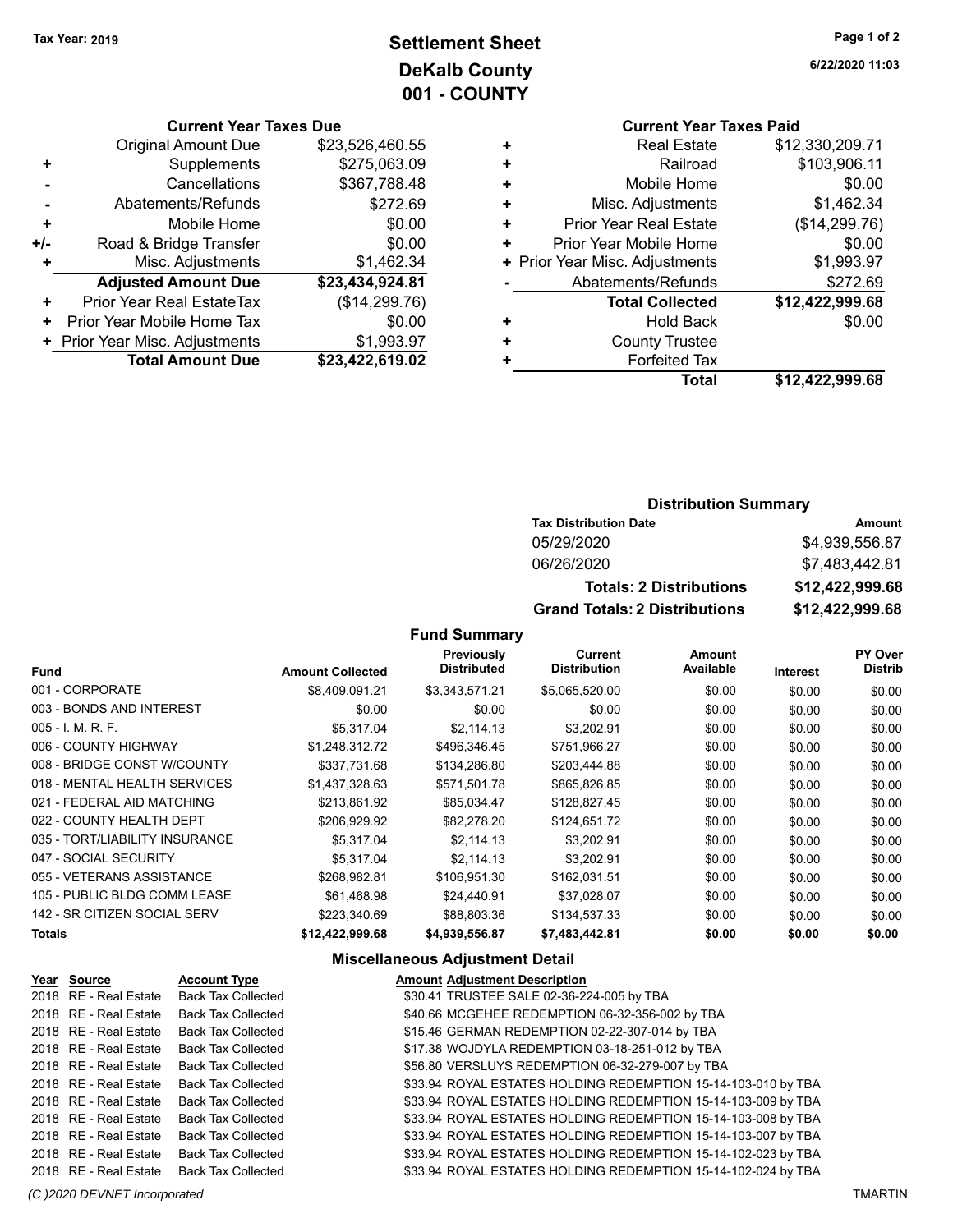### **Settlement Sheet Tax Year: 2019 Page 2 of 2 DeKalb County**

| Year | Source                  | Account Type              |
|------|-------------------------|---------------------------|
| 2018 | RF - Real Estate        | <b>Back Tax Collected</b> |
| 2018 | RF - Real Estate        | <b>Back Tax Collected</b> |
| 2018 | <b>RE</b> - Real Estate | <b>Back Tax Collected</b> |
| 2018 | RF - Real Estate        | <b>Back Tax Collected</b> |
| 2018 | DR - Drainage           | <b>Back Tax Collected</b> |
| 2018 | <b>RE</b> - Real Estate | <b>Back Tax Collected</b> |
| 2018 | RF - Real Estate        | <b>Back Tax Collected</b> |
| 2018 | <b>RE</b> - Real Estate | <b>Back Tax Collected</b> |
| 2018 | DR - Drainage           | <b>Back Tax Collected</b> |
| 2018 | <b>RE</b> - Real Estate | <b>Back Tax Collected</b> |
| 2018 | <b>RE</b> - Real Estate | <b>Back Tax Collected</b> |
| 2018 | RF - Real Estate        | <b>Back Tax Collected</b> |
| 2018 | RF - Real Estate        | <b>Back Tax Collected</b> |
| 2018 | RF - Real Estate        | <b>Back Tax Collected</b> |
| 2018 | RF - Real Estate        | <b>Back Tax Collected</b> |
| 2018 | RF - Real Estate        | <b>Back Tax Collected</b> |
| 2018 | RF - Real Estate        | <b>Back Tax Collected</b> |
| 2018 | <b>RE</b> - Real Estate | <b>Back Tax Collected</b> |
| 2019 | <b>RE</b> - Real Estate | <b>Back Tax Collected</b> |
| 2019 | <b>RE</b> - Real Estate | <b>Back Tax Collected</b> |
| 2019 | <b>RE</b> - Real Estate | Paymt In Lieu of Tax      |
| 2019 | RF - Real Estate        | Paymt In Lieu of Tax      |
| 2019 | <b>RE</b> - Real Estate | <b>Back Tax Collected</b> |
| 2019 | <b>RE</b> - Real Estate | <b>Back Tax Collected</b> |
|      | Totals 35 entries       |                           |

| Year | Source                  | <b>Account Type</b> | A  |
|------|-------------------------|---------------------|----|
| 2018 | <b>RE</b> - Real Estate | <b>RE</b> Abatement |    |
|      | 2018 RE - Real Estate   | <b>RE</b> Abatement |    |
|      | 2018 RE - Real Estate   | <b>RE</b> Abatement |    |
|      | 2018 RE - Real Estate   | RE Abatement        |    |
|      | 2018 RE - Real Estate   | <b>RE</b> Abatement |    |
|      | 2018 RE - Real Estate   | RE Abatement        |    |
|      | 2018 RE - Real Estate   | <b>RE</b> Abatement |    |
|      | 2018 RE - Real Estate   | <b>RE</b> Abatement |    |
|      | 2018 RE - Real Estate   | <b>RE</b> Abatement |    |
|      | 2018 RE - Real Estate   | <b>RE</b> Abatement |    |
|      | 2018 RE - Real Estate   | <b>RE</b> Abatement |    |
|      | 2019 RE - Real Estate   | <b>RE</b> Abatement | \$ |
|      | 2019 RE - Real Estate   | <b>RE</b> Abatement |    |
|      | 2019 RE - Real Estate   | <b>RE</b> Abatement |    |
|      | 2019 RE - Real Estate   | <b>RE</b> Abatement |    |
|      | Totals 15 entries       |                     | \$ |

### **Miscellaneous Adjustment Detail**

| Year Source              | <b>Account Type</b>       | Amount Adjustment Description                                 |
|--------------------------|---------------------------|---------------------------------------------------------------|
| 2018 RE - Real Estate    | <b>Back Tax Collected</b> | \$33.94 ROYAL ESTATES HOLDING REDEMPTION 15-14-102-025 by TBA |
| 2018 RE - Real Estate    | <b>Back Tax Collected</b> | \$33.94 ROYAL ESTATES HOLDING REDEMPTION 15-14-102-026 by TBA |
| 2018 RE - Real Estate    | <b>Back Tax Collected</b> | \$14.80 FIRST MID WEALTH REDEMPTION 03-30-101-005 by TBA      |
| 2018 RE - Real Estate    | <b>Back Tax Collected</b> | \$30.87 GALLARDO CONSTRUCTION REDEMPTION 02-22-426-003 by TBA |
| 2018 DR - Drainage       | <b>Back Tax Collected</b> | \$1.75 AMEN REAL ESTATE LLC REDEMPTION 19-35-231-010 by TBA   |
| 2018 RE - Real Estate    | <b>Back Tax Collected</b> | \$1.97 PETERSON REDEMPTION 04-11-100-009 by TBA               |
| 2018 RE - Real Estate    | <b>Back Tax Collected</b> | \$26.24 CLEINMARK REDEMPTION 15-15-228-013 by TBA             |
| 2018 RE - Real Estate    | <b>Back Tax Collected</b> | \$139.91 AMEN REAL ESTATE LLC REDEMPTION 19-35-231-003 by TBA |
| 2018 DR - Drainage       | <b>Back Tax Collected</b> | \$1.75 AMEN REAL ESTATE LLC REDEMPTION 19-35-231-003 by TBA   |
| 2018 RE - Real Estate    | <b>Back Tax Collected</b> | \$98.37 AMEN REAL ESTATE LLC REDEMPTION 19-35-231-010 by TBA  |
| 2018 RE - Real Estate    | <b>Back Tax Collected</b> | \$480.66 TRUSTEE SALE 08-22-283-001 by TBA                    |
| 2018 RE - Real Estate    | <b>Back Tax Collected</b> | \$366.41 TRUSTEE SALE 07-23-185-001 by TBA                    |
| 2018 RE - Real Estate    | <b>Back Tax Collected</b> | \$76.55 TRUSTEE SALE 08-15-101-002 by TBA                     |
| 2018 RE - Real Estate    | <b>Back Tax Collected</b> | \$41.67 TRUSTEE SALE 02-22-307-024 by TBA                     |
| 2018 RE - Real Estate    | <b>Back Tax Collected</b> | \$70.08 ENGSTROM REDEMPTION 09-29-300-013 by TBA              |
| 2018 RE - Real Estate    | <b>Back Tax Collected</b> | \$70.08 ENGSTROM REDEMPTION 09-29-300-004 by TBA              |
| 2018 RE - Real Estate    | <b>Back Tax Collected</b> | \$23.74 KIRCHHOFF REDEMPTION 03-19-333-008 by TBA             |
| 2018 RE - Real Estate    | <b>Back Tax Collected</b> | \$116.89 PIOTROWSKI REDEMPTION 04-18-253-008 by TBA           |
| 2019 RE - Real Estate    | <b>Back Tax Collected</b> | \$7.00 ANB REDEMPTION 06-29-278-007 by TBA                    |
| 2019 RE - Real Estate    | <b>Back Tax Collected</b> | \$1,005.78 LYNCH REDEMPTION 08-24-153-001 by TBA              |
| 2019 RE - Real Estate    | Paymt In Lieu of Tax      | \$117.62 HOUSING AUTHORITY SUNSET VIEW APARTMENTS by TBA      |
| 2019 RE - Real Estate    | Paymt In Lieu of Tax      | \$118.82 HOUSING AUTHORITY SEQUOYA APARTMENTS by TBA          |
| 2019 RE - Real Estate    | <b>Back Tax Collected</b> | \$54.28 NIKOLS REDEMPTION 03-19-429-033 by TBA                |
| 2019 RE - Real Estate    | <b>Back Tax Collected</b> | \$158.84 STRATTON REDEMPTION 11-03-200-059 by TBA             |
| <b>Totals 35 entries</b> |                           | \$3,456.31                                                    |
|                          |                           |                                                               |

#### **Abatement Detail**

| Year Source             | <b>Account Type</b> | <b>Amount Adjustment Description</b>                            |
|-------------------------|---------------------|-----------------------------------------------------------------|
| 2018 RE - Real Estate   | <b>RE Abatement</b> | \$3.66 PTAB INTEREST REFUND 08-12-227-006 by TBA                |
| 2018   RE - Real Estate | <b>RE</b> Abatement | \$7.00 PTAB INTEREST REFUND 08-22-151-045 by TBA                |
| 2018 RE - Real Estate   | <b>RE</b> Abatement | \$0.42 PTAB INTEREST REFUND 08-23-453-004 by TBA                |
| 2018   RE - Real Estate | <b>RE</b> Abatement | \$1.77 PTAB INTEREST REFUND 09-29-252-001, 09-17-326-001 by TBA |
| 2018 RE - Real Estate   | <b>RE</b> Abatement | \$14.06 PTAB INTEREST REFUND #2017-06099 THRU 2017-06139 by TBA |
| 2018 RE - Real Estate   | <b>RE</b> Abatement | \$1.03 PTAB INTEREST REFUND 03-27-400-003 by TBA                |
| 2018 RE - Real Estate   | <b>RE</b> Abatement | \$0.14 PTAB INTEREST REFUND 03-27-400-003 by TBA                |
| 2018   RE - Real Estate | <b>RE</b> Abatement | \$1.48 PTAB INTEREST REFUND 02-21-176-004 by TBA                |
| 2018   RE - Real Estate | <b>RE Abatement</b> | \$2.64 PTAB INTEREST REFUND 06-21-377-030 by TBA                |
| 2018   RE - Real Estate | <b>RE</b> Abatement | \$0.24 PTAB INTEREST REFUND 06-21-377-030 by TBA                |
| 2018   RE - Real Estate | <b>RE</b> Abatement | \$0.46 PTAB INTEREST REFUND 03-27-400-003 by TBA                |
| 2019 RE - Real Estate   | <b>RE</b> Abatement | \$237.12 PTAB INTEREST REFUND 09-07-300-022 by TBA              |
| 2019 RE - Real Estate   | <b>RE</b> Abatement | \$1.44 PTAB INTEREST REFUND 02-36-228-002 by TBA                |
| 2019   RE - Real Estate | <b>RE</b> Abatement | \$0.21 PTAB INTEREST REFUND 06-21-179-027 by TBA                |
| 2019   RE - Real Estate | <b>RE Abatement</b> | \$0.98 PTAB INTEREST REFUND 06-21-377-032 by TBA                |
| Totals 15 entries       |                     | \$272.65                                                        |
|                         |                     |                                                                 |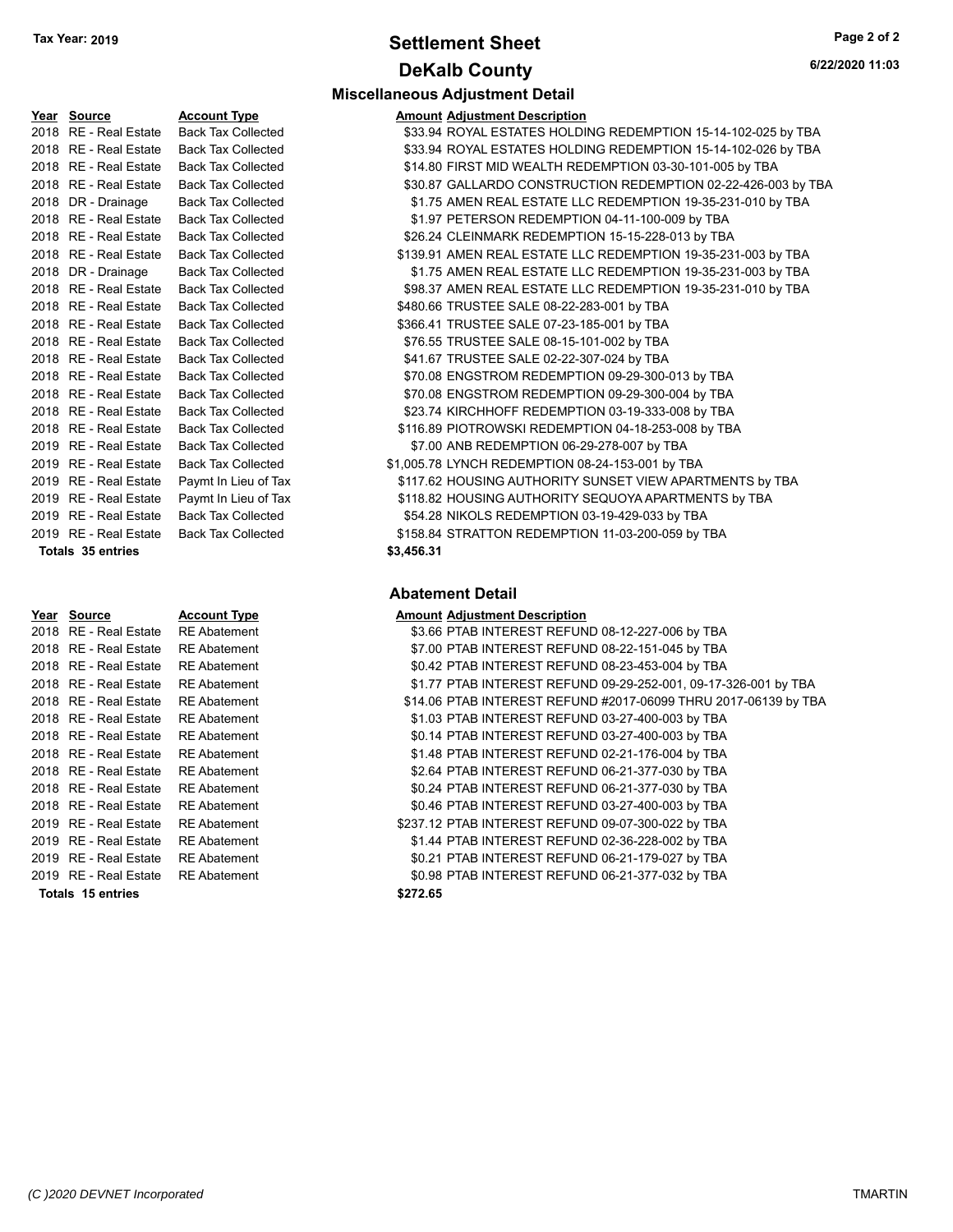### **Settlement Sheet Tax Year: 2019 Page 1 of 2 DeKalb County 002 - FOREST PRESERVE**

**6/22/2020 11:03**

#### **Current Year Taxes Paid**

|     | <b>Current Year Taxes Due</b>  |                |
|-----|--------------------------------|----------------|
|     | <b>Original Amount Due</b>     | \$1,637,120.08 |
| ٠   | Supplements                    | \$24,537.30    |
|     | Cancellations                  | \$25,589.79    |
|     | Abatements/Refunds             | \$18.98        |
| ٠   | Mobile Home                    | \$0.00         |
| +/- | Road & Bridge Transfer         | \$0.00         |
| ٠   | Misc. Adjustments              | \$101.75       |
|     | <b>Adjusted Amount Due</b>     | \$1,636,150.36 |
| ÷   | Prior Year Real EstateTax      | (\$999.91)     |
| ٠   | Prior Year Mobile Home Tax     | \$0.00         |
|     | + Prior Year Misc. Adjustments | \$139.37       |
|     | <b>Total Amount Due</b>        | \$1,635,289.82 |
|     |                                |                |

|   | <b>Real Estate</b>             | \$860,733.76 |
|---|--------------------------------|--------------|
| ٠ | Railroad                       | \$7,229.60   |
| ٠ | Mobile Home                    | \$0.00       |
| ٠ | Misc. Adjustments              | \$101.75     |
| ٠ | <b>Prior Year Real Estate</b>  | (\$999.91)   |
| ٠ | Prior Year Mobile Home         | \$0.00       |
|   | + Prior Year Misc. Adjustments | \$139.37     |
|   | Abatements/Refunds             | \$18.98      |
|   | <b>Total Collected</b>         | \$867,185.59 |
| ٠ | <b>Hold Back</b>               | \$0.00       |
| ٠ | <b>County Trustee</b>          |              |
| ٠ | <b>Forfeited Tax</b>           |              |
|   | Total                          | \$867,185.59 |
|   |                                |              |

|                                                     | <b>Distribution Summary</b> |                                         |                                      |                                |          |                                  |  |
|-----------------------------------------------------|-----------------------------|-----------------------------------------|--------------------------------------|--------------------------------|----------|----------------------------------|--|
|                                                     |                             |                                         | <b>Tax Distribution Date</b>         |                                |          | <b>Amount</b>                    |  |
|                                                     |                             |                                         | 05/29/2020                           |                                |          | \$343,672.38                     |  |
|                                                     |                             |                                         | 06/26/2020                           |                                |          | \$523,513.21                     |  |
|                                                     |                             |                                         |                                      | <b>Totals: 2 Distributions</b> |          | \$867,185.59                     |  |
|                                                     |                             |                                         | <b>Grand Totals: 2 Distributions</b> |                                |          | \$867,185.59                     |  |
|                                                     |                             | <b>Fund Summary</b>                     |                                      |                                |          |                                  |  |
| <b>Fund</b>                                         | <b>Amount Collected</b>     | <b>Previously</b><br><b>Distributed</b> | Current<br><b>Distribution</b>       | Amount<br>Available            | Interest | <b>PY Over</b><br><b>Distrib</b> |  |
| 001 - CORPORATE                                     | \$695,510.57                | \$275,636.24                            | \$419.874.33                         | \$0.00                         | \$0.00   | \$0.00                           |  |
| $005 - 1$ , M, R, F,                                | \$1,622.52                  | \$643.02                                | \$979.50                             | \$0.00                         | \$0.00   | \$0.00                           |  |
| 035 - TORT JUDGEMENTS/LIABILITY<br><b>INSURANCE</b> | \$155.214.94                | \$61.512.88                             | \$93.702.06                          | \$0.00                         | \$0.00   | \$0.00                           |  |
| 047 - SOCIAL SECURITY                               | \$14.837.56                 | \$5.880.24                              | \$8,957.32                           | \$0.00                         | \$0.00   | \$0.00                           |  |

#### **Miscellaneous Adjustment Detail**

**Totals \$867,185.59 \$343,672.38 \$523,513.21 \$0.00 \$0.00 \$0.00**

| Year Source           | <b>Account Type</b>       | <b>Amount Adjustment Description</b>                         |
|-----------------------|---------------------------|--------------------------------------------------------------|
| 2018 RE - Real Estate | <b>Back Tax Collected</b> | \$2.13 TRUSTEE SALE 02-36-224-005 by TBA                     |
| 2018 RE - Real Estate | <b>Back Tax Collected</b> | \$2.84 MCGEHEE REDEMPTION 06-32-356-002 by TBA               |
| 2018 RE - Real Estate | <b>Back Tax Collected</b> | \$1.08 GERMAN REDEMPTION 02-22-307-014 by TBA                |
| 2018 RE - Real Estate | <b>Back Tax Collected</b> | \$1.21 WOJDYLA REDEMPTION 03-18-251-012 by TBA               |
| 2018 RE - Real Estate | <b>Back Tax Collected</b> | \$3.97 VERSLUYS REDEMPTION 06-32-279-007 by TBA              |
| 2018 RE - Real Estate | <b>Back Tax Collected</b> | \$2.37 ROYAL ESTATES HOLDING REDEMPTION 15-14-103-010 by TBA |
| 2018 RE - Real Estate | <b>Back Tax Collected</b> | \$2.37 ROYAL ESTATES HOLDING REDEMPTION 15-14-103-009 by TBA |
| 2018 RE - Real Estate | <b>Back Tax Collected</b> | \$2.37 ROYAL ESTATES HOLDING REDEMPTION 15-14-103-008 by TBA |
| 2018 RE - Real Estate | <b>Back Tax Collected</b> | \$2.37 ROYAL ESTATES HOLDING REDEMPTION 15-14-103-007 by TBA |
| 2018 RE - Real Estate | <b>Back Tax Collected</b> | \$2.37 ROYAL ESTATES HOLDING REDEMPTION 15-14-102-023 by TBA |
| 2018 RE - Real Estate | <b>Back Tax Collected</b> | \$2.37 ROYAL ESTATES HOLDING REDEMPTION 15-14-102-024 by TBA |
| 2018 RE - Real Estate | <b>Back Tax Collected</b> | \$2.37 ROYAL ESTATES HOLDING REDEMPTION 15-14-102-025 by TBA |
| 2018 RE - Real Estate | <b>Back Tax Collected</b> | \$2.37 ROYAL ESTATES HOLDING REDEMPTION 15-14-102-026 by TBA |
| 2018 RE - Real Estate | <b>Back Tax Collected</b> | \$1.04 FIRST MID WEALTH REDEMPTION 03-30-101-005 by TBA      |
| 2018 RE - Real Estate | <b>Back Tax Collected</b> | \$2.16 GALLARDO CONSTRUCTION REDEMPTION 02-22-426-003 by TBA |
| 2018 DR - Drainage    | <b>Back Tax Collected</b> | \$0.12 AMEN REAL ESTATE LLC REDEMPTION 19-35-231-010 by TBA  |
| 2018 RE - Real Estate | <b>Back Tax Collected</b> | \$0.14 PETERSON REDEMPTION 04-11-100-009 by TBA              |
| 2018 RE - Real Estate | <b>Back Tax Collected</b> | \$1.83 CLEINMARK REDEMPTION 15-15-228-013 by TBA             |
| 2018 RE - Real Estate | <b>Back Tax Collected</b> | \$9.78 AMEN REAL ESTATE LLC REDEMPTION 19-35-231-003 by TBA  |
| 2018 DR - Drainage    | <b>Back Tax Collected</b> | \$0.12 AMEN REAL ESTATE LLC REDEMPTION 19-35-231-003 by TBA  |

*(C )2020 DEVNET Incorporated* TMARTIN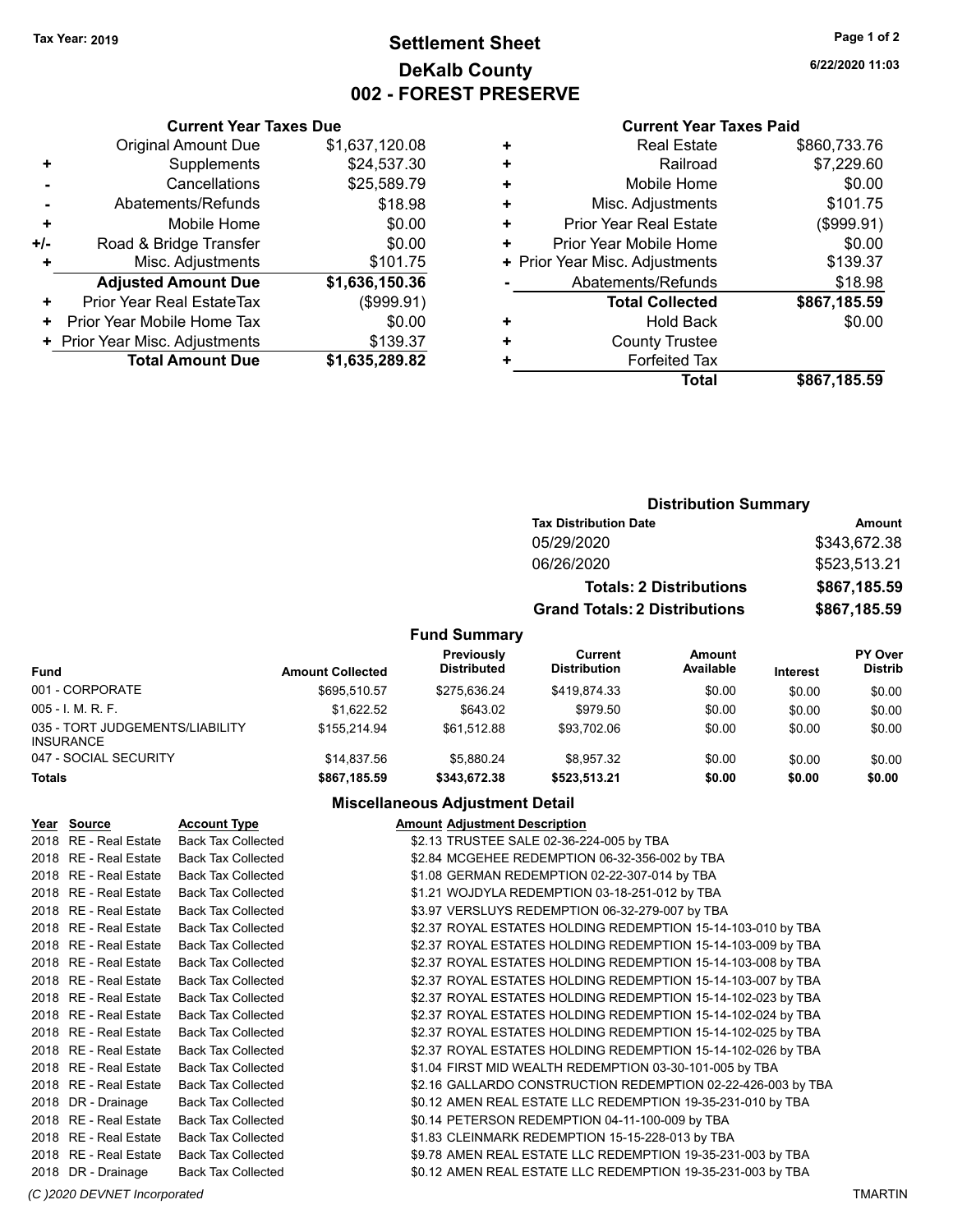### **Settlement Sheet Tax Year: 2019 Page 2 of 2 DeKalb County**

| 2018<br><b>RE - Real Estate</b><br>2018<br>RE - Real Estate<br>2018<br><b>RE</b> - Real Estate<br>2018<br><b>RE</b> - Real Estate<br>2018<br><b>RE</b> - Real Estate<br>2018<br><b>RE</b> - Real Estate<br>2018<br>RE - Real Estate<br>2018<br><b>RE</b> - Real Estate<br>2018<br><b>RE</b> - Real Estate<br>2019<br><b>RE</b> - Real Estate<br>2019<br><b>RE</b> - Real Estate<br>2019<br>RE - Real Estate<br>2019<br><b>RE</b> - Real Estate<br>2019<br><b>RE</b> - Real Estate<br>2019<br><b>RE</b> - Real Estate | Accou  |  |  |  |
|----------------------------------------------------------------------------------------------------------------------------------------------------------------------------------------------------------------------------------------------------------------------------------------------------------------------------------------------------------------------------------------------------------------------------------------------------------------------------------------------------------------------|--------|--|--|--|
|                                                                                                                                                                                                                                                                                                                                                                                                                                                                                                                      | Back T |  |  |  |
|                                                                                                                                                                                                                                                                                                                                                                                                                                                                                                                      | Back T |  |  |  |
|                                                                                                                                                                                                                                                                                                                                                                                                                                                                                                                      | Back T |  |  |  |
|                                                                                                                                                                                                                                                                                                                                                                                                                                                                                                                      | Back T |  |  |  |
|                                                                                                                                                                                                                                                                                                                                                                                                                                                                                                                      | Back T |  |  |  |
|                                                                                                                                                                                                                                                                                                                                                                                                                                                                                                                      | Back T |  |  |  |
|                                                                                                                                                                                                                                                                                                                                                                                                                                                                                                                      | Back T |  |  |  |
|                                                                                                                                                                                                                                                                                                                                                                                                                                                                                                                      | Back T |  |  |  |
|                                                                                                                                                                                                                                                                                                                                                                                                                                                                                                                      | Back T |  |  |  |
|                                                                                                                                                                                                                                                                                                                                                                                                                                                                                                                      | Back T |  |  |  |
|                                                                                                                                                                                                                                                                                                                                                                                                                                                                                                                      | Back T |  |  |  |
|                                                                                                                                                                                                                                                                                                                                                                                                                                                                                                                      | Paymt  |  |  |  |
|                                                                                                                                                                                                                                                                                                                                                                                                                                                                                                                      | Paymt  |  |  |  |
|                                                                                                                                                                                                                                                                                                                                                                                                                                                                                                                      | Back T |  |  |  |
|                                                                                                                                                                                                                                                                                                                                                                                                                                                                                                                      | Back T |  |  |  |
| Totals 35 entries                                                                                                                                                                                                                                                                                                                                                                                                                                                                                                    |        |  |  |  |

| Year Source             | <b>Account Type</b> | <b>Amount Adjustment Description</b> |
|-------------------------|---------------------|--------------------------------------|
| 2018   RE - Real Estate | <b>RE</b> Abatement | \$0.26 PTAB INTEREST REFUN           |
| 2018   RE - Real Estate | <b>RE</b> Abatement | \$0.49 PTAB INTEREST REFUN           |
| 2018   RE - Real Estate | <b>RE</b> Abatement | \$0.03 PTAB INTEREST REFUN           |
| 2018   RE - Real Estate | <b>RE</b> Abatement | \$0.12 PTAB INTEREST REFUN           |
| 2018   RE - Real Estate | <b>RE</b> Abatement | \$0.98 PTAB INTEREST REFUN           |
| 2018   RE - Real Estate | <b>RE</b> Abatement | \$0.07 PTAB INTEREST REFUN           |
| 2018   RE - Real Estate | <b>RE</b> Abatement | \$0.01 PTAB INTEREST REFUN           |
| 2018   RE - Real Estate | <b>RE</b> Abatement | \$0.10 PTAB INTEREST REFUN           |
| 2018   RE - Real Estate | <b>RE</b> Abatement | \$0.19 PTAB INTEREST REFUN           |
| 2018   RE - Real Estate | <b>RE</b> Abatement | \$0.02 PTAB INTEREST REFUN           |
| 2018   RE - Real Estate | <b>RE Abatement</b> | \$0.03 PTAB INTEREST REFUN           |
| 2019   RE - Real Estate | <b>RE</b> Abatement | \$16.50 PTAB INTEREST REFUN          |
| 2019   RE - Real Estate | <b>RE</b> Abatement | \$0.10 PTAB INTEREST REFUN           |
| 2019   RE - Real Estate | <b>RE</b> Abatement | \$0.02 PTAB INTEREST REFUN           |
| 2019   RE - Real Estate | <b>RE</b> Abatement | \$0.07 PTAB INTEREST REFUN           |
| Totals 15 entries       |                     | \$18.99                              |

#### **Miscellaneous Adjustment Detail PERETTE ACCOUNTED MELTICON CONTRACTED ACCOUNT ADDETENT ACCOUNT ACCOUNT ACCOUNT ACCOUNT ACCOUNT ACCOUNT ACCOUNT** <sup>2</sup> ax Collected **2018 REAL ESTATE LLC REDEMPTION 19-35-231-010 by TBA** <sup>2</sup> Fax Collected **Estate SALE 08-22-283-001** by TBA Tax Collected **2018 S25.62 TRUSTEE SALE 07-23-185-001 by TBA**

- 2018 ax Collected **2018 REAL ESTATE SALE 08-15-101-002 by TBA**
- <sup>2</sup> ax Collected **Estate SALE 02-22-307-024 by TBA**
- <sup>2</sup> Fax Collected **Extracate SA.90 ENGSTROM REDEMPTION 09-29-300-013 by TBA**
- <sup>2</sup> Tax Collected **Extracate ACCED** S4.90 ENGSTROM REDEMPTION 09-29-300-004 by TBA <sup>2</sup> ax Collected **Estate Act Collected** \$1.66 KIRCHHOFF REDEMPTION 03-19-333-008 by TBA
- 2018 Tax Collected **Estate State State State State State State Tax Collected With State State State State State State State State State State State State State State State State State State State State State State State St**
- <sup>2</sup> ax Collected **ANB REDEMPTION 06-29-278-007** by TBA
- <sup>2</sup> Fax Collected **Estate State State State State \$69.98 LYNCH REDEMPTION 08-24-153-001 by TBA**
- In Lieu of Tax  $$8.18$  HOUSING AUTHORITY SUNSET VIEW APARTMENTS by TBA
- In Lieu of Tax  $$8.27$  HOUSING AUTHORITY SEQUOYA APARTMENTS by TBA
- <sup>2</sup> ax Collected **Estate REDEMPTION 03-19-429-033 by TBA**
- <sup>2</sup> ax Collected **Estate State Strate Struck Collected** Strategies STRATTON REDEMPTION 11-03-200-059 by TBA

#### **Totals \$241.12 35 entries**

#### **Abatement Detail**

| Year Source             | <b>Account Type</b> | <b>Amount Adjustment Description</b>                            |
|-------------------------|---------------------|-----------------------------------------------------------------|
| 2018 RE - Real Estate   | <b>RE</b> Abatement | \$0.26 PTAB INTEREST REFUND 08-12-227-006 by TBA                |
| 2018 RE - Real Estate   | <b>RE</b> Abatement | \$0.49 PTAB INTEREST REFUND 08-22-151-045 by TBA                |
| 2018   RE - Real Estate | <b>RE</b> Abatement | \$0.03 PTAB INTEREST REFUND 08-23-453-004 by TBA                |
| 2018 RE - Real Estate   | <b>RE</b> Abatement | \$0.12 PTAB INTEREST REFUND 09-29-252-001, 09-17-326-001 by TBA |
| 2018 RE - Real Estate   | <b>RE</b> Abatement | \$0.98 PTAB INTEREST REFUND #2017-06099 THRU 2017-06139 by TBA  |
| 2018 RE - Real Estate   | <b>RE</b> Abatement | \$0.07 PTAB INTEREST REFUND 03-27-400-003 by TBA                |
| 2018   RE - Real Estate | <b>RE</b> Abatement | \$0.01 PTAB INTEREST REFUND 03-27-400-003 by TBA                |
| 2018 RE - Real Estate   | <b>RE</b> Abatement | \$0.10 PTAB INTEREST REFUND 02-21-176-004 by TBA                |
| 2018 RE - Real Estate   | <b>RE</b> Abatement | \$0.19 PTAB INTEREST REFUND 06-21-377-030 by TBA                |
| 2018 RE - Real Estate   | <b>RE</b> Abatement | \$0.02 PTAB INTEREST REFUND 06-21-377-030 by TBA                |
| 2018 RE - Real Estate   | <b>RE</b> Abatement | \$0.03 PTAB INTEREST REFUND 03-27-400-003 by TBA                |
| 2019 RE - Real Estate   | <b>RE</b> Abatement | \$16.50 PTAB INTEREST REFUND 09-07-300-022 by TBA               |
| 2019 RE - Real Estate   | <b>RE</b> Abatement | \$0.10 PTAB INTEREST REFUND 02-36-228-002 by TBA                |
| 2019 RE - Real Estate   | <b>RE</b> Abatement | \$0.02 PTAB INTEREST REFUND 06-21-179-027 by TBA                |
| 2019   RE - Real Estate | <b>RE</b> Abatement | \$0.07 PTAB INTEREST REFUND 06-21-377-032 by TBA                |
| Totals, 15 entries      |                     | \$18.99                                                         |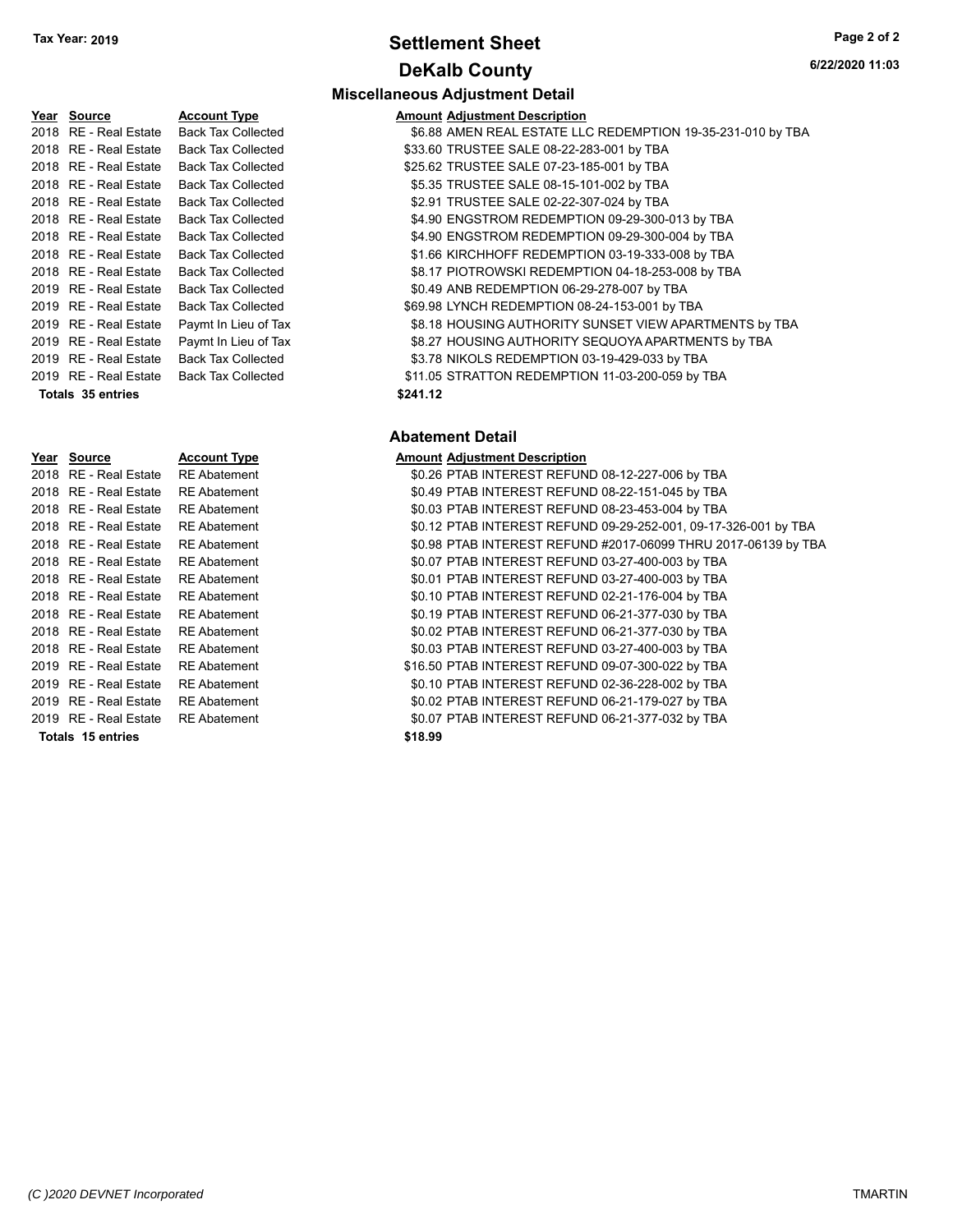### **Settlement Sheet Tax Year: 2019 Page 1 of 1 DeKalb County 003 - AFTON TOWNSHIP**

**6/22/2020 11:03**

|     | <b>Current Year Taxes Due</b>  |             |
|-----|--------------------------------|-------------|
|     | <b>Original Amount Due</b>     | \$81,263.27 |
| ÷   | Supplements                    | \$684.76    |
|     | Cancellations                  | \$704.25    |
|     | Abatements/Refunds             | \$0.00      |
| ٠   | Mobile Home                    | \$0.00      |
| +/- | Road & Bridge Transfer         | \$0.00      |
| ÷   | Misc. Adjustments              | \$27.26     |
|     | <b>Adjusted Amount Due</b>     | \$81,271.04 |
| ٠   | Prior Year Real EstateTax      | \$0.00      |
|     | Prior Year Mobile Home Tax     | \$0.00      |
|     | + Prior Year Misc. Adjustments | \$0.00      |
|     | <b>Total Amount Due</b>        | \$81,271.04 |
|     |                                |             |

### **Current Year Taxes Paid**

| ٠ | <b>Real Estate</b>             | \$43,899.30 |
|---|--------------------------------|-------------|
| ٠ | Railroad                       | \$988.62    |
| ٠ | Mobile Home                    | \$0.00      |
| ٠ | Misc. Adjustments              | \$27.26     |
| ٠ | <b>Prior Year Real Estate</b>  | \$0.00      |
| ٠ | Prior Year Mobile Home         | \$0.00      |
|   | + Prior Year Misc. Adjustments | \$0.00      |
|   | Abatements/Refunds             | \$0.00      |
|   | <b>Total Collected</b>         | \$44,915.18 |
| ٠ | <b>Hold Back</b>               | \$0.00      |
| ٠ | <b>County Trustee</b>          |             |
| ٠ | <b>Forfeited Tax</b>           |             |
|   | Total                          | \$44,915.18 |
|   |                                |             |

### **Distribution Summary Tax Distribution Date Amount** 05/29/2020 \$14,431.77 06/26/2020 \$30,483.41 **Totals: 2 Distributions \$44,915.18 Grand Totals: 2 Distributions \$44,915.18**

#### **Fund Summary**

| <b>Fund</b>                                         | <b>Amount Collected</b> | <b>Previously</b><br><b>Distributed</b> | Current<br><b>Distribution</b> | <b>Amount</b><br>Available | <b>Interest</b> | PY Over<br><b>Distrib</b> |
|-----------------------------------------------------|-------------------------|-----------------------------------------|--------------------------------|----------------------------|-----------------|---------------------------|
| 001 - CORPORATE                                     | \$36,287.94             | \$11.659.73                             | \$24.628.21                    | \$0.00                     | \$0.00          | \$0.00                    |
| $005 - 1$ , M, R, F,                                | \$2,321.70              | \$745.99                                | \$1,575.71                     | \$0.00                     | \$0.00          | \$0.00                    |
| 027 - AUDIT                                         | \$554.87                | \$178.29                                | \$376.58                       | \$0.00                     | \$0.00          | \$0.00                    |
| 035 - TORT JUDGEMENTS/LIABILITY<br><b>INSURANCE</b> | \$1.769.25              | \$568.48                                | \$1.200.77                     | \$0.00                     | \$0.00          | \$0.00                    |
| 047 - SOCIAL SECURITY                               | \$3.594.48              | \$1.154.95                              | \$2.439.53                     | \$0.00                     | \$0.00          | \$0.00                    |
| 054 - GENERAL ASSISTANCE                            | \$386.94                | \$124.33                                | \$262.61                       | \$0.00                     | \$0.00          | \$0.00                    |
| <b>Totals</b>                                       | \$44,915.18             | \$14,431.77                             | \$30,483.41                    | \$0.00                     | \$0.00          | \$0.00                    |

#### **Miscellaneous Adjustment Detail**

#### **Year Source Account Type AMOU AMOUSE AMOUSE Adjustment Description**

**Totals \$27.26 1 entries**

2019 RE - Real Estate Back Tax Collected \$27.26 STRATTON REDEMPTION 11-03-200-059 by TBA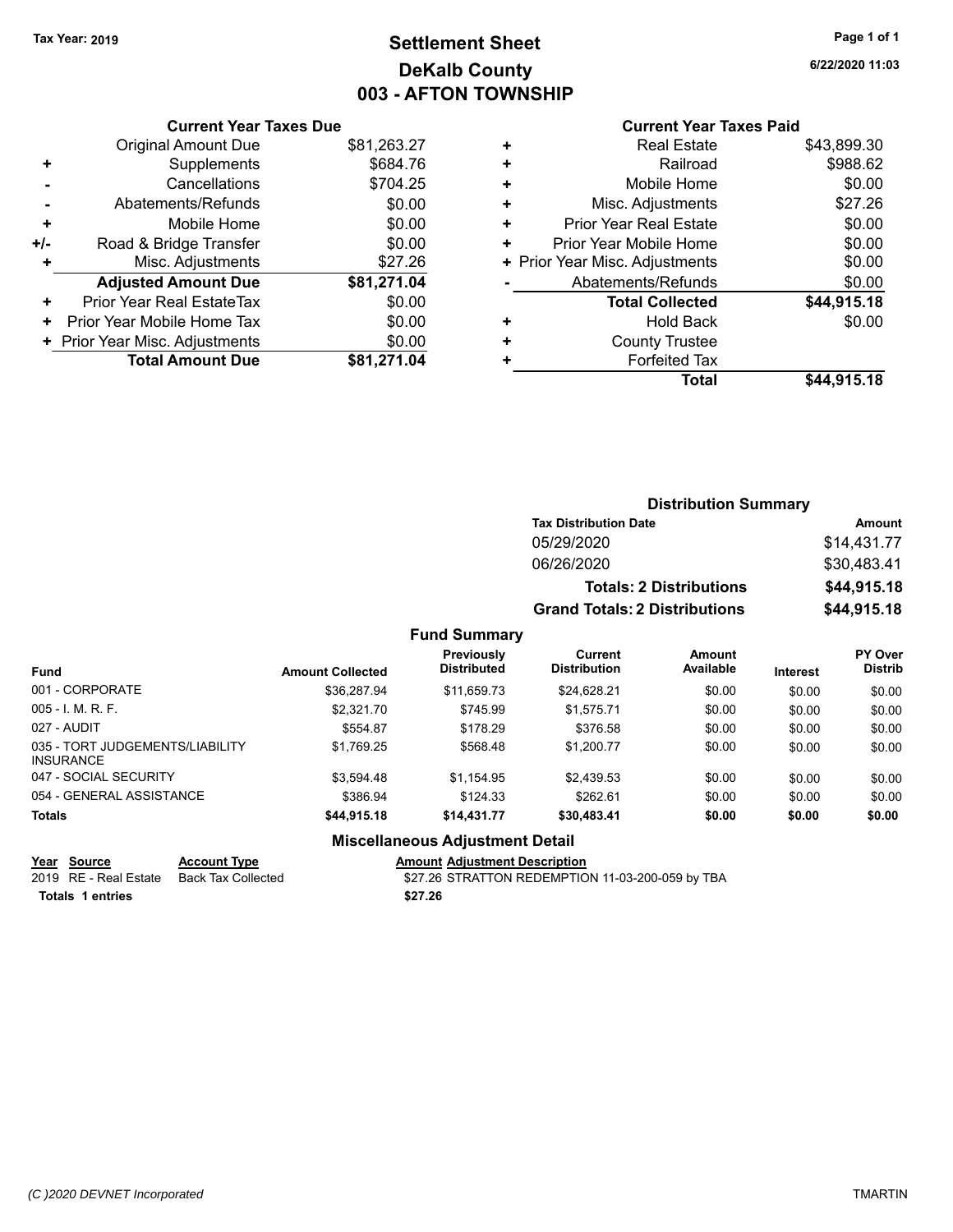### **Settlement Sheet Tax Year: 2019 Page 1 of 1 DeKalb County 004 - AFTON ROAD & BRIDGE**

**6/22/2020 11:03**

#### **Current Year Taxes Paid**

|       | <b>Original Amount Due</b>     | \$321,098.92 |
|-------|--------------------------------|--------------|
| ٠     | Supplements                    | \$2,579.76   |
|       | Cancellations                  | \$2,658.09   |
|       | Abatements/Refunds             | \$0.00       |
| ٠     | Mobile Home                    | \$0.00       |
| $+/-$ | Road & Bridge Transfer         | (\$7,774.47) |
|       | Misc. Adjustments              | \$107.73     |
|       | <b>Adjusted Amount Due</b>     | \$313,353.85 |
| ÷     | Prior Year Real EstateTax      | \$0.00       |
| ٠     | Prior Year Mobile Home Tax     | \$0.00       |
|       | + Prior Year Misc. Adjustments | \$0.00       |
|       | <b>Total Amount Due</b>        | \$313,353.85 |
|       |                                |              |

**Current Year Taxes Due**

| <b>Real Estate</b>             | \$165,687.09 |
|--------------------------------|--------------|
| Railroad                       | \$3,906.38   |
| Mobile Home                    | \$0.00       |
| Misc. Adjustments              | \$107.73     |
| <b>Prior Year Real Estate</b>  | \$0.00       |
| Prior Year Mobile Home         | \$0.00       |
| + Prior Year Misc. Adjustments | \$0.00       |
| Abatements/Refunds             | \$0.00       |
| <b>Total Collected</b>         | \$169,701.20 |
| <b>Hold Back</b>               | \$0.00       |
| <b>County Trustee</b>          |              |
| <b>Forfeited Tax</b>           |              |
| Total                          | \$169,701.20 |
|                                |              |

| <b>Road and Bridge Summary</b> |             |               | <b>Distribution Summary</b>    |              |  |
|--------------------------------|-------------|---------------|--------------------------------|--------------|--|
| <b>Municipality</b>            | Amt. Due    | Amt. Distrib. | <b>Tax Distribution Date</b>   | Amount       |  |
| CITY OF DEKALB                 | \$14.034.08 | \$7.774.47    | 05/29/2020                     | \$54,470.50  |  |
| Totals                         | \$14.034.08 | \$7.774.47    | 06/26/2020                     | \$115,230.70 |  |
|                                |             |               | <b>Totals: 2 Distributions</b> | \$169,701.20 |  |

|                              |                         |                                         | <b>Grand Totals: 2 Distributions</b> |                            |                 | \$169,701.20                     |
|------------------------------|-------------------------|-----------------------------------------|--------------------------------------|----------------------------|-----------------|----------------------------------|
|                              |                         | <b>Fund Summary</b>                     |                                      |                            |                 |                                  |
| <b>Fund</b>                  | <b>Amount Collected</b> | <b>Previously</b><br><b>Distributed</b> | Current<br><b>Distribution</b>       | <b>Amount</b><br>Available | <b>Interest</b> | <b>PY Over</b><br><b>Distrib</b> |
| 007 - ROAD AND BRIDGE        | \$84.548.20             | \$27,109.98                             | \$57,438.22                          | \$0.00                     | \$0.00          | \$0.00                           |
| 008 - BRIDGE CONST W/COUNTY  | \$8.919.21              | \$2,865.83                              | \$6.053.38                           | \$0.00                     | \$0.00          | \$0.00                           |
| 009 - PERMANENT ROAD         | \$58.439.01             | \$18,777.05                             | \$39.661.96                          | \$0.00                     | \$0.00          | \$0.00                           |
| 010 - EQUIPMENT AND BUILDING | \$17.794.78             | \$5.717.64                              | \$12.077.14                          | \$0.00                     | \$0.00          | \$0.00                           |
| <b>Totals</b>                | \$169,701.20            | \$54,470.50                             | \$115,230.70                         | \$0.00                     | \$0.00          | \$0.00                           |
|                              |                         | Missellanessen Adioatorist Datall       |                                      |                            |                 |                                  |

#### **Miscellaneous Adjustment Detail**

**Year Source Account Type Account Type Amount Adjustment Description**<br>2019 RE - Real Estate Back Tax Collected \$107.73 STRATTON REDEMPTIO **Totals 1 entries** \$107.73

\$107.73 STRATTON REDEMPTION 11-03-200-059 by TBA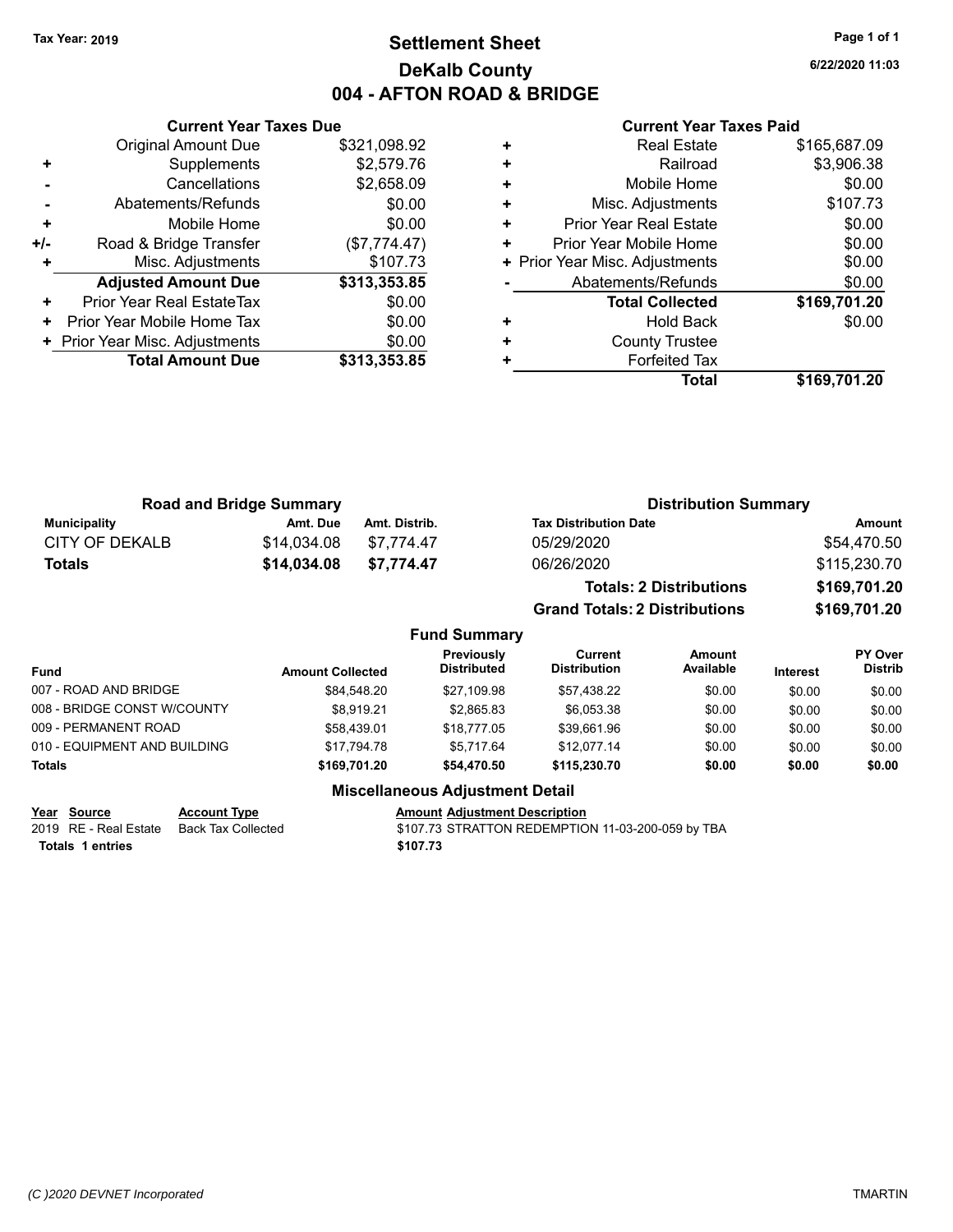### **Settlement Sheet Tax Year: 2019 Page 1 of 1 DeKalb County 005 - CLINTON TOWNSHIP**

**6/22/2020 11:03**

#### **Current Year Taxes Paid**

|       | <b>Current Year Taxes Due</b>  |              |
|-------|--------------------------------|--------------|
|       | <b>Original Amount Due</b>     | \$103,236.45 |
| ٠     | Supplements                    | \$278.39     |
|       | Cancellations                  | \$310.94     |
|       | Abatements/Refunds             | \$0.00       |
| ٠     | Mobile Home                    | \$0.00       |
| $+/-$ | Road & Bridge Transfer         | \$0.00       |
| ٠     | Misc. Adjustments              | \$0.00       |
|       | <b>Adjusted Amount Due</b>     | \$103,203.90 |
| ÷     | Prior Year Real EstateTax      | \$0.00       |
| ٠     | Prior Year Mobile Home Tax     | \$0.00       |
|       | + Prior Year Misc. Adjustments | \$0.00       |
|       | <b>Total Amount Due</b>        | \$103,203.90 |
|       |                                |              |

| \$1,363.94<br>Railroad<br>٠              |  |
|------------------------------------------|--|
|                                          |  |
| \$0.00<br>Mobile Home<br>٠               |  |
| \$0.00<br>Misc. Adjustments<br>٠         |  |
| \$0.00<br>Prior Year Real Estate<br>٠    |  |
| \$0.00<br>Prior Year Mobile Home<br>٠    |  |
| \$0.00<br>+ Prior Year Misc. Adjustments |  |
| \$0.00<br>Abatements/Refunds             |  |
| \$59,115.14<br><b>Total Collected</b>    |  |
| \$0.00<br><b>Hold Back</b><br>٠          |  |
| <b>County Trustee</b><br>٠               |  |
| <b>Forfeited Tax</b><br>٠                |  |
| \$59,115.14<br>Total                     |  |

### **Distribution Summary Tax Distribution Date Amount** 05/29/2020 \$19,682.56 06/26/2020 \$39,432.58 **Totals: 2 Distributions \$59,115.14 Grand Totals: 2 Distributions \$59,115.14**

#### **Fund Summary**

| <b>Fund</b>                                         | <b>Amount Collected</b> | Previously<br><b>Distributed</b> | Current<br><b>Distribution</b> | Amount<br>Available | <b>Interest</b> | PY Over<br><b>Distrib</b> |
|-----------------------------------------------------|-------------------------|----------------------------------|--------------------------------|---------------------|-----------------|---------------------------|
| 001 - CORPORATE                                     | \$50.635.89             | \$16,859.37                      | \$33.776.52                    | \$0.00              | \$0.00          | \$0.00                    |
| $005 - I. M. R. F.$                                 | \$344.94                | \$114.85                         | \$230.09                       | \$0.00              | \$0.00          | \$0.00                    |
| 027 - AUDIT                                         | \$344.94                | \$114.85                         | \$230.09                       | \$0.00              | \$0.00          | \$0.00                    |
| 035 - TORT JUDGEMENTS/LIABILITY<br><b>INSURANCE</b> | \$3.436.43              | \$1.144.17                       | \$2,292.26                     | \$0.00              | \$0.00          | \$0.00                    |
| 047 - SOCIAL SECURITY                               | \$4.295.48              | \$1.430.19                       | \$2.865.29                     | \$0.00              | \$0.00          | \$0.00                    |
| 054 - GENERAL ASSISTANCE                            | \$57.46                 | \$19.13                          | \$38.33                        | \$0.00              | \$0.00          | \$0.00                    |
| <b>Totals</b>                                       | \$59,115.14             | \$19,682.56                      | \$39,432.58                    | \$0.00              | \$0.00          | \$0.00                    |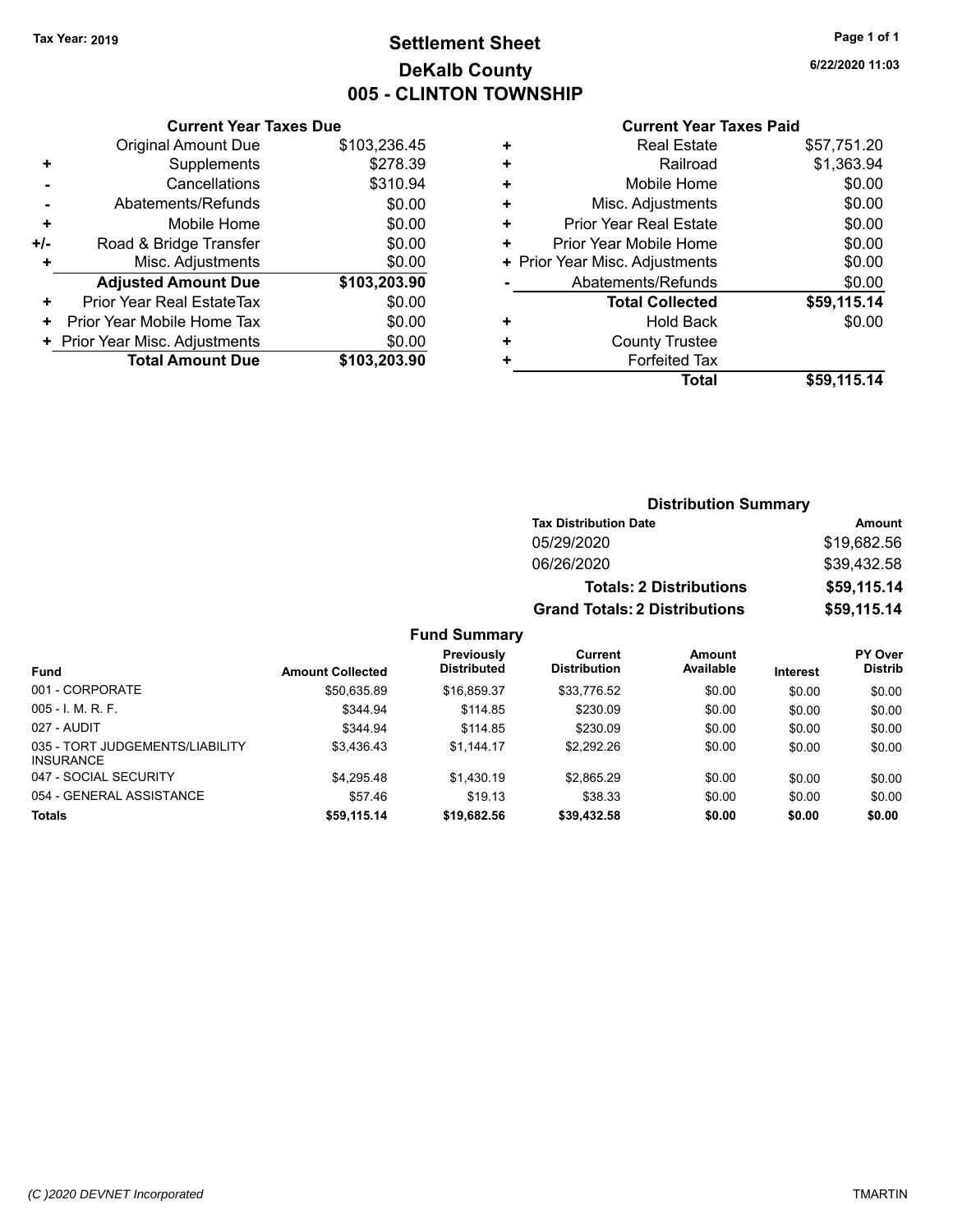### **Settlement Sheet Tax Year: 2019 Page 1 of 1 DeKalb County 006 - CLINTON TWP LIBRARY**

**6/22/2020 11:03**

|     | <b>Current Year Taxes Due</b>  |             |
|-----|--------------------------------|-------------|
|     | <b>Original Amount Due</b>     | \$97,859.92 |
| ٠   | Supplements                    | \$263.91    |
|     | Cancellations                  | \$294.74    |
|     | Abatements/Refunds             | \$0.00      |
| ٠   | Mobile Home                    | \$0.00      |
| +/- | Road & Bridge Transfer         | \$0.00      |
| ٠   | Misc. Adjustments              | \$0.00      |
|     | <b>Adjusted Amount Due</b>     | \$97,829.09 |
| ÷   | Prior Year Real EstateTax      | \$0.00      |
| ٠   | Prior Year Mobile Home Tax     | \$0.00      |
|     | + Prior Year Misc. Adjustments | \$0.00      |
|     | <b>Total Amount Due</b>        | \$97,829.09 |
|     |                                |             |

| ٠ | <b>Real Estate</b>             | \$54,743.98 |
|---|--------------------------------|-------------|
| ٠ | Railroad                       | \$1,292.91  |
| ٠ | Mobile Home                    | \$0.00      |
| ٠ | Misc. Adjustments              | \$0.00      |
| ÷ | <b>Prior Year Real Estate</b>  | \$0.00      |
| ٠ | Prior Year Mobile Home         | \$0.00      |
|   | + Prior Year Misc. Adjustments | \$0.00      |
|   | Abatements/Refunds             | \$0.00      |
|   | <b>Total Collected</b>         | \$56,036.89 |
| ٠ | <b>Hold Back</b>               | \$0.00      |
| + | <b>County Trustee</b>          |             |
| ٠ | <b>Forfeited Tax</b>           |             |
|   | Total                          | \$56,036.89 |

|               |                         |                                  | <b>Distribution Summary</b>           |                                |                 |                           |
|---------------|-------------------------|----------------------------------|---------------------------------------|--------------------------------|-----------------|---------------------------|
|               |                         |                                  | <b>Tax Distribution Date</b>          |                                |                 | <b>Amount</b>             |
|               |                         |                                  | 05/29/2020                            |                                |                 | \$18,657.60               |
|               |                         |                                  | 06/26/2020                            |                                |                 | \$37,379.29               |
|               |                         |                                  |                                       | <b>Totals: 2 Distributions</b> |                 | \$56,036.89               |
|               |                         |                                  | <b>Grand Totals: 2 Distributions</b>  |                                |                 | \$56,036.89               |
|               |                         | <b>Fund Summary</b>              |                                       |                                |                 |                           |
| <b>Fund</b>   | <b>Amount Collected</b> | Previously<br><b>Distributed</b> | <b>Current</b><br><b>Distribution</b> | <b>Amount</b><br>Available     | <b>Interest</b> | PY Over<br><b>Distrib</b> |
| 016 - LIBRARY | \$56,036.89             | \$18,657.60                      | \$37,379.29                           | \$0.00                         | \$0.00          | \$0.00                    |
| <b>Totals</b> | \$56,036.89             | \$18,657.60                      | \$37,379.29                           | \$0.00                         | \$0.00          | \$0.00                    |
|               |                         |                                  |                                       |                                |                 |                           |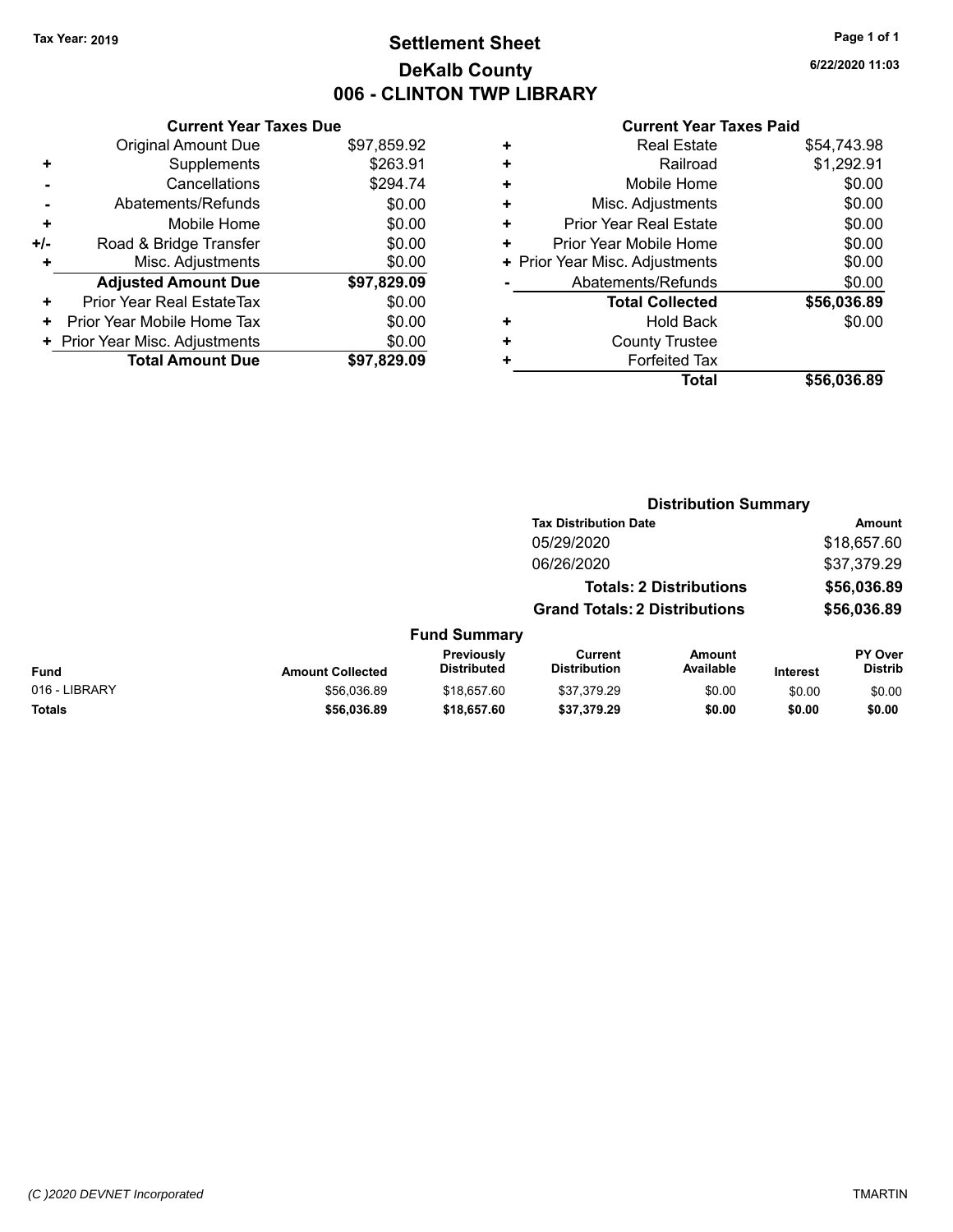### **Settlement Sheet Tax Year: 2019 Page 1 of 1 DeKalb County 007 - CLINTON TWP CEMETERY**

**6/22/2020 11:03**

| <b>Original Amount Due</b> | \$22,052.83                                                     |
|----------------------------|-----------------------------------------------------------------|
| Supplements                | \$59.47                                                         |
| Cancellations              | \$66.41                                                         |
| Abatements/Refunds         | \$0.00                                                          |
| Mobile Home                | \$0.00                                                          |
| Road & Bridge Transfer     | \$0.00                                                          |
| Misc. Adjustments          | \$0.00                                                          |
| <b>Adjusted Amount Due</b> | \$22,045.89                                                     |
| Prior Year Real EstateTax  | \$0.00                                                          |
| Prior Year Mobile Home Tax | \$0.00                                                          |
|                            | \$0.00                                                          |
| <b>Total Amount Due</b>    |                                                                 |
|                            | <b>Current Year Taxes Due</b><br>+ Prior Year Misc. Adjustments |

|   | <b>Real Estate</b>             | \$12,336.38 |
|---|--------------------------------|-------------|
| ÷ | Railroad                       | \$291.36    |
| ٠ | Mobile Home                    | \$0.00      |
| ٠ | Misc. Adjustments              | \$0.00      |
| ٠ | <b>Prior Year Real Estate</b>  | \$0.00      |
| ٠ | Prior Year Mobile Home         | \$0.00      |
|   | + Prior Year Misc. Adjustments | \$0.00      |
|   | Abatements/Refunds             | \$0.00      |
|   | <b>Total Collected</b>         | \$12,627.74 |
| ٠ | <b>Hold Back</b>               | \$0.00      |
| ٠ | <b>County Trustee</b>          |             |
| ٠ | <b>Forfeited Tax</b>           |             |
|   | Total                          | \$12,627.74 |
|   |                                |             |

|                |                         |                                  | <b>Distribution Summary</b>           |                                |                 |                           |
|----------------|-------------------------|----------------------------------|---------------------------------------|--------------------------------|-----------------|---------------------------|
|                |                         |                                  | <b>Tax Distribution Date</b>          |                                |                 | <b>Amount</b>             |
|                |                         |                                  | 05/29/2020                            |                                |                 | \$4,204.37                |
|                |                         |                                  | 06/26/2020                            |                                |                 | \$8,423.37                |
|                |                         |                                  |                                       | <b>Totals: 2 Distributions</b> |                 | \$12,627.74               |
|                |                         |                                  | <b>Grand Totals: 2 Distributions</b>  |                                |                 | \$12,627.74               |
|                |                         | <b>Fund Summary</b>              |                                       |                                |                 |                           |
| <b>Fund</b>    | <b>Amount Collected</b> | Previously<br><b>Distributed</b> | <b>Current</b><br><b>Distribution</b> | Amount<br>Available            | <b>Interest</b> | PY Over<br><b>Distrib</b> |
| 017 - CEMETERY | \$12.627.74             | \$4.204.37                       | \$8.423.37                            | \$0.00                         | \$0.00          | \$0.00                    |
| <b>Totals</b>  | \$12,627.74             | \$4,204.37                       | \$8,423.37                            | \$0.00                         | \$0.00          | \$0.00                    |
|                |                         |                                  |                                       |                                |                 |                           |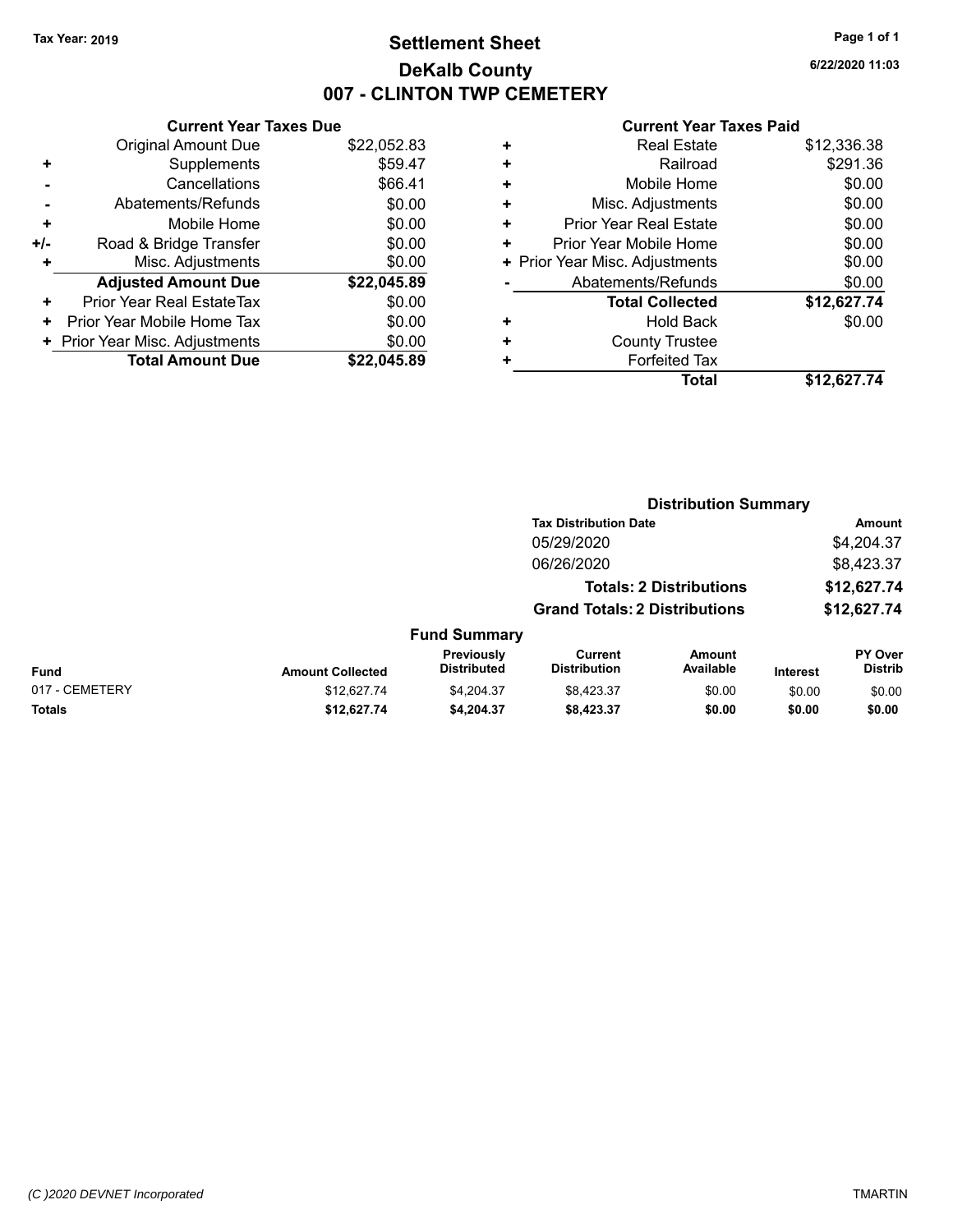### **Settlement Sheet Tax Year: 2019 Page 1 of 1 DeKalb County 008 - CLINTON COMM BLDG**

**6/22/2020 11:03**

|     | <b>Current Year Taxes Due</b>  |            |
|-----|--------------------------------|------------|
|     | <b>Original Amount Due</b>     | \$9,782.56 |
| ٠   | Supplements                    | \$26.37    |
|     | Cancellations                  | \$29.47    |
|     | Abatements/Refunds             | \$0.00     |
| ٠   | Mobile Home                    | \$0.00     |
| +/- | Road & Bridge Transfer         | \$0.00     |
| ٠   | Misc. Adjustments              | \$0.00     |
|     | <b>Adjusted Amount Due</b>     | \$9,779.46 |
| ٠   | Prior Year Real EstateTax      | \$0.00     |
| ٠   | Prior Year Mobile Home Tax     | \$0.00     |
|     | + Prior Year Misc. Adjustments | \$0.00     |
|     | <b>Total Amount Due</b>        | \$9,779.46 |

| ٠ | <b>Real Estate</b>             | \$5,472.88 |
|---|--------------------------------|------------|
| ٠ | Railroad                       | \$129.26   |
| ÷ | Mobile Home                    | \$0.00     |
| ٠ | Misc. Adjustments              | \$0.00     |
| ٠ | <b>Prior Year Real Estate</b>  | \$0.00     |
| ٠ | Prior Year Mobile Home         | \$0.00     |
|   | + Prior Year Misc. Adjustments | \$0.00     |
|   | Abatements/Refunds             | \$0.00     |
|   | <b>Total Collected</b>         | \$5,602.14 |
| ٠ | Hold Back                      | \$0.00     |
| ٠ | <b>County Trustee</b>          |            |
| ٠ | <b>Forfeited Tax</b>           |            |
|   | Total                          | \$5,602.14 |
|   |                                |            |

|                 |                         |                                  | <b>Distribution Summary</b>           |                                |                 |                           |  |
|-----------------|-------------------------|----------------------------------|---------------------------------------|--------------------------------|-----------------|---------------------------|--|
|                 |                         |                                  | <b>Tax Distribution Date</b>          |                                |                 | <b>Amount</b>             |  |
|                 |                         |                                  | 05/29/2020                            |                                |                 | \$1,865.54                |  |
|                 |                         |                                  | 06/26/2020                            |                                |                 | \$3,736.60                |  |
|                 |                         |                                  |                                       | <b>Totals: 2 Distributions</b> |                 | \$5,602.14                |  |
|                 |                         |                                  | <b>Grand Totals: 2 Distributions</b>  |                                |                 | \$5,602.14                |  |
|                 |                         | <b>Fund Summary</b>              |                                       |                                |                 |                           |  |
| <b>Fund</b>     | <b>Amount Collected</b> | Previously<br><b>Distributed</b> | <b>Current</b><br><b>Distribution</b> | Amount<br>Available            | <b>Interest</b> | PY Over<br><b>Distrib</b> |  |
| 001 - CORPORATE | \$5.602.14              | \$1,865.54                       | \$3.736.60                            | \$0.00                         | \$0.00          | \$0.00                    |  |
| <b>Totals</b>   | \$5,602.14              | \$1,865.54                       | \$3,736.60                            | \$0.00                         | \$0.00          | \$0.00                    |  |
|                 |                         |                                  |                                       |                                |                 |                           |  |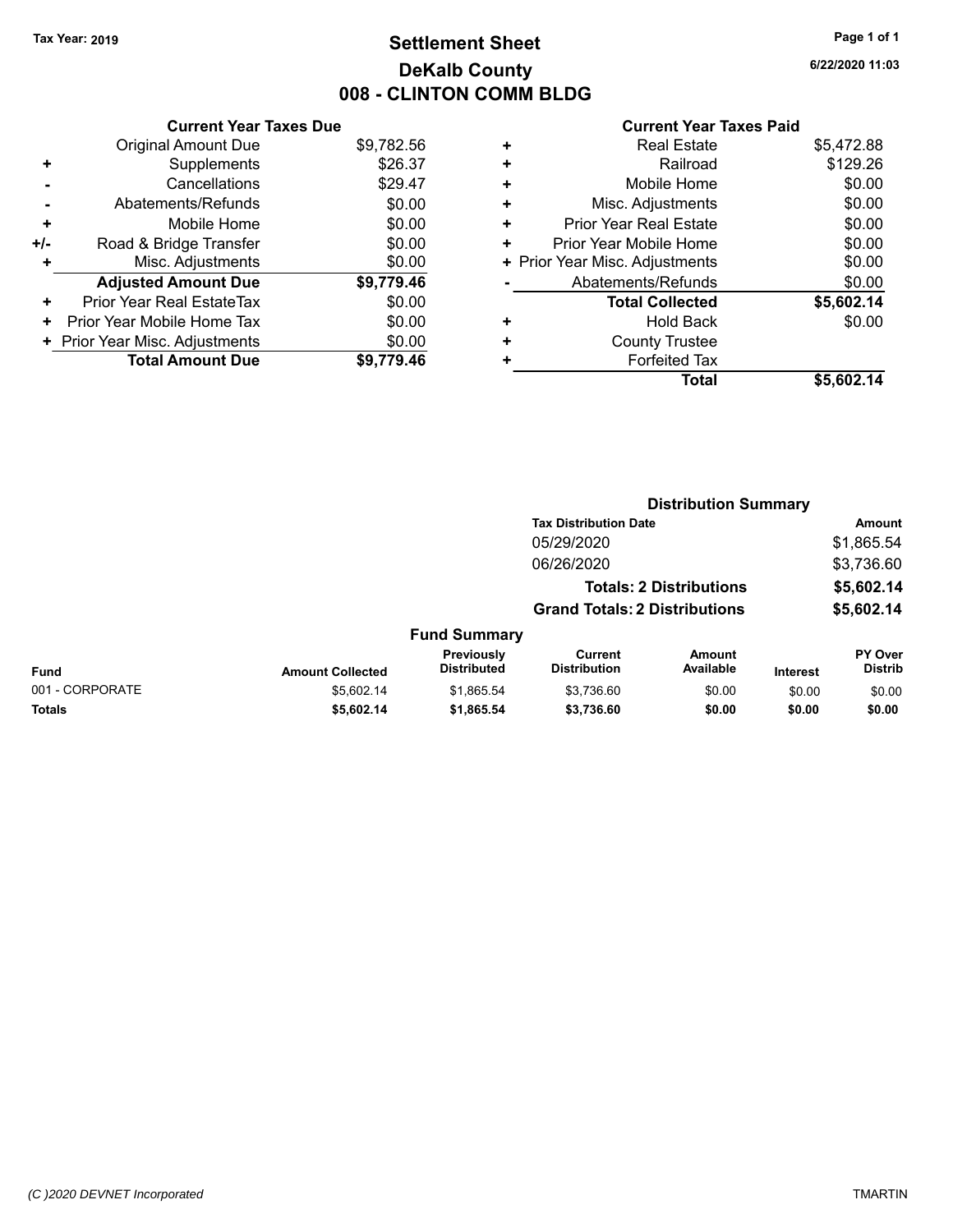### **Settlement Sheet Tax Year: 2019 Page 1 of 1 DeKalb County 009 - CLINTON ROAD & BRIDGE**

**6/22/2020 11:03**

|     | <b>Current Year Taxes Due</b> |               |
|-----|-------------------------------|---------------|
|     | <b>Original Amount Due</b>    | \$264,008.83  |
| ٠   | Supplements                   | \$622.66      |
|     | Cancellations                 | \$695.43      |
|     | Abatements/Refunds            | \$0.00        |
| ٠   | Mobile Home                   | \$0.00        |
| +/- | Road & Bridge Transfer        | (\$18,670.83) |
|     | Misc. Adjustments             | \$0.00        |
|     | <b>Adjusted Amount Due</b>    | \$245,265.23  |
| ٠   | Prior Year Real EstateTax     | \$0.00        |
| ٠   | Prior Year Mobile Home Tax    | \$0.00        |
|     | Prior Year Misc. Adjustments  | \$0.00        |
|     | <b>Total Amount Due</b>       | \$245.265.23  |
|     |                               |               |

|   | <b>Real Estate</b>             | \$129,162.53 |
|---|--------------------------------|--------------|
| ÷ | Railroad                       | \$3,344.36   |
| ٠ | Mobile Home                    | \$0.00       |
| ٠ | Misc. Adjustments              | \$0.00       |
| ٠ | <b>Prior Year Real Estate</b>  | \$0.00       |
| ٠ | Prior Year Mobile Home         | \$0.00       |
|   | + Prior Year Misc. Adjustments | \$0.00       |
|   | Abatements/Refunds             | \$0.00       |
|   | <b>Total Collected</b>         | \$132,506.89 |
| ٠ | <b>Hold Back</b>               | \$0.00       |
| ٠ | <b>County Trustee</b>          |              |
| ٠ | <b>Forfeited Tax</b>           |              |
|   | <b>Total</b>                   | \$132,506.89 |

| <b>Road and Bridge Summary</b> |             |                     | <b>Distribution Summary</b>          |              |
|--------------------------------|-------------|---------------------|--------------------------------------|--------------|
| <b>Municipality</b>            | Amt. Due    | Amt. Distrib.       | <b>Tax Distribution Date</b>         | Amount       |
| <b>VILLAGE OF WATERMAN</b>     | \$32,520.72 | \$18.670.83         | 05/29/2020                           | \$44,021.03  |
| Totals                         | \$32,520.72 | \$18,670.83         | 06/26/2020                           | \$88,485.86  |
|                                |             |                     | <b>Totals: 2 Distributions</b>       | \$132,506.89 |
|                                |             |                     | <b>Grand Totals: 2 Distributions</b> | \$132,506.89 |
|                                |             | <b>Fund Summary</b> |                                      |              |
|                                |             |                     |                                      |              |

| Fund                                          | <b>Amount Collected</b> | Previously<br><b>Distributed</b> | Current<br><b>Distribution</b> | Amount<br>Available | Interest | <b>PY Over</b><br><b>Distrib</b> |
|-----------------------------------------------|-------------------------|----------------------------------|--------------------------------|---------------------|----------|----------------------------------|
| 007 - ROAD AND BRIDGE                         | \$48,326.90             | \$15.992.85                      | \$32,334.05                    | \$0.00              | \$0.00   | \$0.00                           |
| 009 - PERMANENT ROAD                          | \$51.536.94             | \$17.159.50                      | \$34.377.44                    | \$0.00              | \$0.00   | \$0.00                           |
| 010 - EQUIPMENT AND BUILDING                  | \$28.631.70             | \$9.533.08                       | \$19,098.62                    | \$0.00              | \$0.00   | \$0.00                           |
| 035 - TORT JUDGEMENTS/LIABILITY<br><b>INS</b> | \$4.011.35              | \$1.335.60                       | \$2.675.75                     | \$0.00              | \$0.00   | \$0.00                           |
| <b>Totals</b>                                 | \$132,506.89            | \$44.021.03                      | \$88,485.86                    | \$0.00              | \$0.00   | \$0.00                           |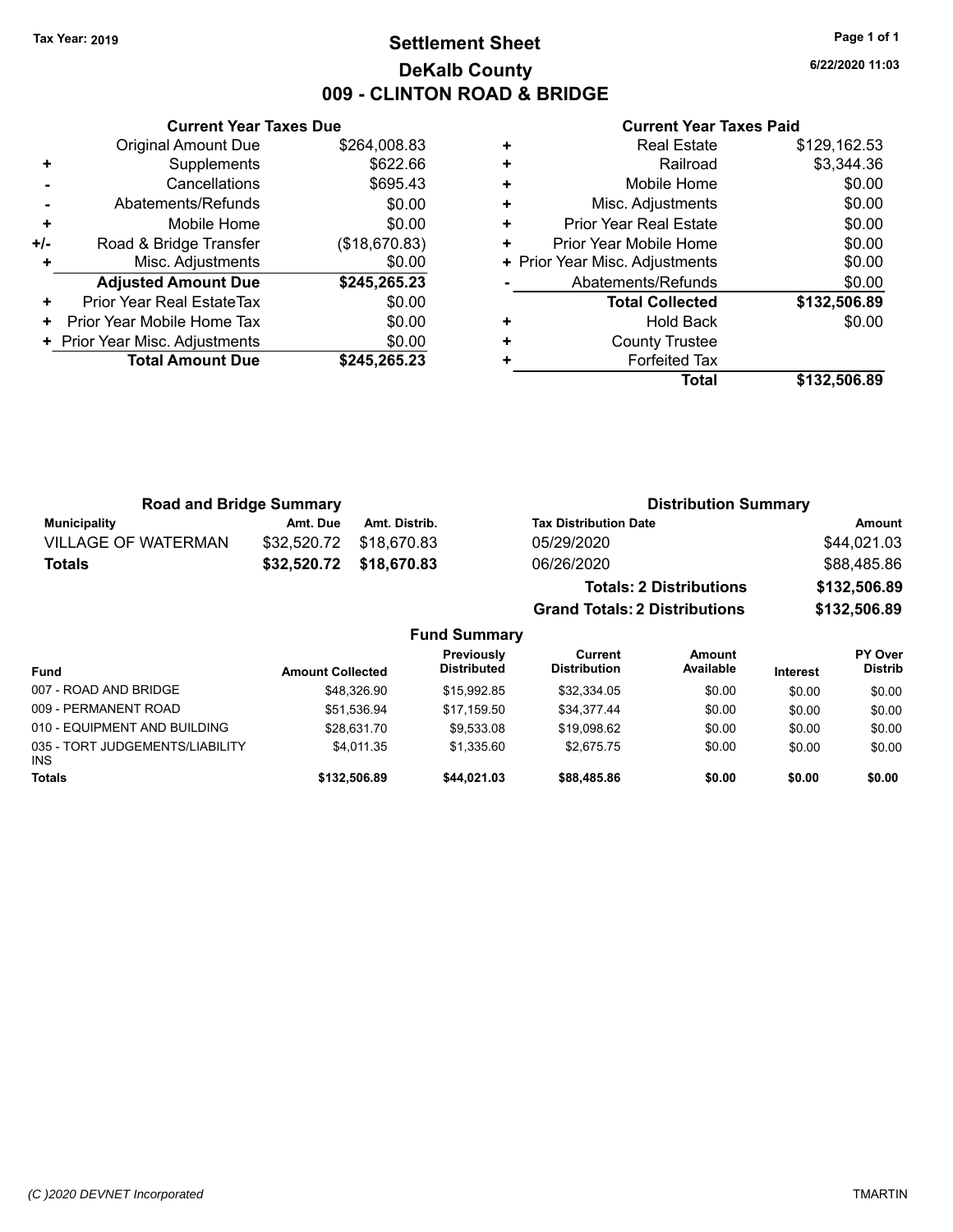### **Settlement Sheet Tax Year: 2019 Page 1 of 1 DeKalb County 010 - CORTLAND TOWNSHIP**

**6/22/2020 11:03**

#### **Current Year Taxes Paid**

|     | <b>Original Amount Due</b>       | \$278,089.17 |
|-----|----------------------------------|--------------|
| ٠   | Supplements                      | \$1,510.88   |
|     | Cancellations                    | \$1,698.15   |
|     | Abatements/Refunds               | \$23.26      |
| ٠   | Mobile Home                      | \$0.00       |
| +/- | Road & Bridge Transfer           | \$0.00       |
| ٠   | Misc. Adjustments                | \$0.00       |
|     | <b>Adjusted Amount Due</b>       | \$277,878.64 |
| ٠   | <b>Prior Year Real EstateTax</b> | (\$1,278.58) |
|     | Prior Year Mobile Home Tax       | \$0.00       |
|     | + Prior Year Misc. Adjustments   | \$13.50      |
|     | <b>Total Amount Due</b>          | \$276,613.56 |
|     |                                  |              |

**Current Year Taxes Due**

| ٠ | <b>Real Estate</b>             | \$144,477.11 |
|---|--------------------------------|--------------|
| ٠ | Railroad                       | \$965.30     |
| ٠ | Mobile Home                    | \$0.00       |
| ٠ | Misc. Adjustments              | \$0.00       |
| ٠ | <b>Prior Year Real Estate</b>  | (\$1,278.58) |
| ٠ | Prior Year Mobile Home         | \$0.00       |
|   | + Prior Year Misc. Adjustments | \$13.50      |
|   | Abatements/Refunds             | \$23.26      |
|   | <b>Total Collected</b>         | \$144,154.07 |
| ٠ | <b>Hold Back</b>               | \$0.00       |
| ٠ | <b>County Trustee</b>          |              |
| ٠ | <b>Forfeited Tax</b>           |              |
|   | Total                          | \$144,154.07 |
|   |                                |              |

| <b>Distribution Summary</b>          |              |
|--------------------------------------|--------------|
| <b>Tax Distribution Date</b>         | Amount       |
| 05/29/2020                           | \$62,347.01  |
| 06/26/2020                           | \$81,807.06  |
| <b>Totals: 2 Distributions</b>       | \$144,154.07 |
| <b>Grand Totals: 2 Distributions</b> | \$144,154.07 |

#### **Fund Summary**

| <b>Fund</b>                             | <b>Amount Collected</b> | Previously<br><b>Distributed</b> | Current<br><b>Distribution</b> | Amount<br>Available | <b>Interest</b> | <b>PY Over</b><br><b>Distrib</b> |
|-----------------------------------------|-------------------------|----------------------------------|--------------------------------|---------------------|-----------------|----------------------------------|
| 001 - CORPORATE                         | \$105.987.10            | \$45.839.71                      | \$60,147.39                    | \$0.00              | \$0.00          | \$0.00                           |
| 005 - I. M. R. F.                       | \$19,705.28             | \$8.522.58                       | \$11,182.70                    | \$0.00              | \$0.00          | \$0.00                           |
| 027 - AUDIT                             | \$2.077.27              | \$898.42                         | \$1,178.85                     | \$0.00              | \$0.00          | \$0.00                           |
| 035 - TORT JUDGEMENTS/LIABILITY<br>INS. | \$2.077.27              | \$898.42                         | \$1,178.85                     | \$0.00              | \$0.00          | \$0.00                           |
| 047 - SOCIAL SECURITY                   | \$6.641.61              | \$2.872.52                       | \$3,769.09                     | \$0.00              | \$0.00          | \$0.00                           |
| 054 - GENERAL ASSISTANCE                | \$7,665.54              | \$3.315.36                       | \$4,350.18                     | \$0.00              | \$0.00          | \$0.00                           |
| <b>Totals</b>                           | \$144,154.07            | \$62,347.01                      | \$81,807.06                    | \$0.00              | \$0.00          | \$0.00                           |

#### **Miscellaneous Adjustment Detail**

| Year Source           | <b>Account Type</b> | <b>Amount Adjustment Description</b>            |
|-----------------------|---------------------|-------------------------------------------------|
| 2018 RE - Real Estate | Back Tax Collected  | \$6.75 ENGSTROM REDEMPTION 09-29-300-013 by TBA |
| 2018 RE - Real Estate | Back Tax Collected  | \$6.75 ENGSTROM REDEMPTION 09-29-300-004 by TBA |
| Totals 2 entries      |                     | \$13.50                                         |

#### **Abatement Detail**

#### **Year Source Account Type Amount Adjustment Description** \$0.17 PTAB INTEREST REFUND 09-29-252-001, 09-17-326-001 by TBA 2018 RE - Real Estate RE Abatement \$1.36 PTAB INTEREST REFUND #2017-06099 THRU 2017-06139 by TBA 2019 RE - Real Estate RE Abatement \$21.73 PTAB INTEREST REFUND 09-07-300-022 by TBA **Totals \$23.26 3 entries**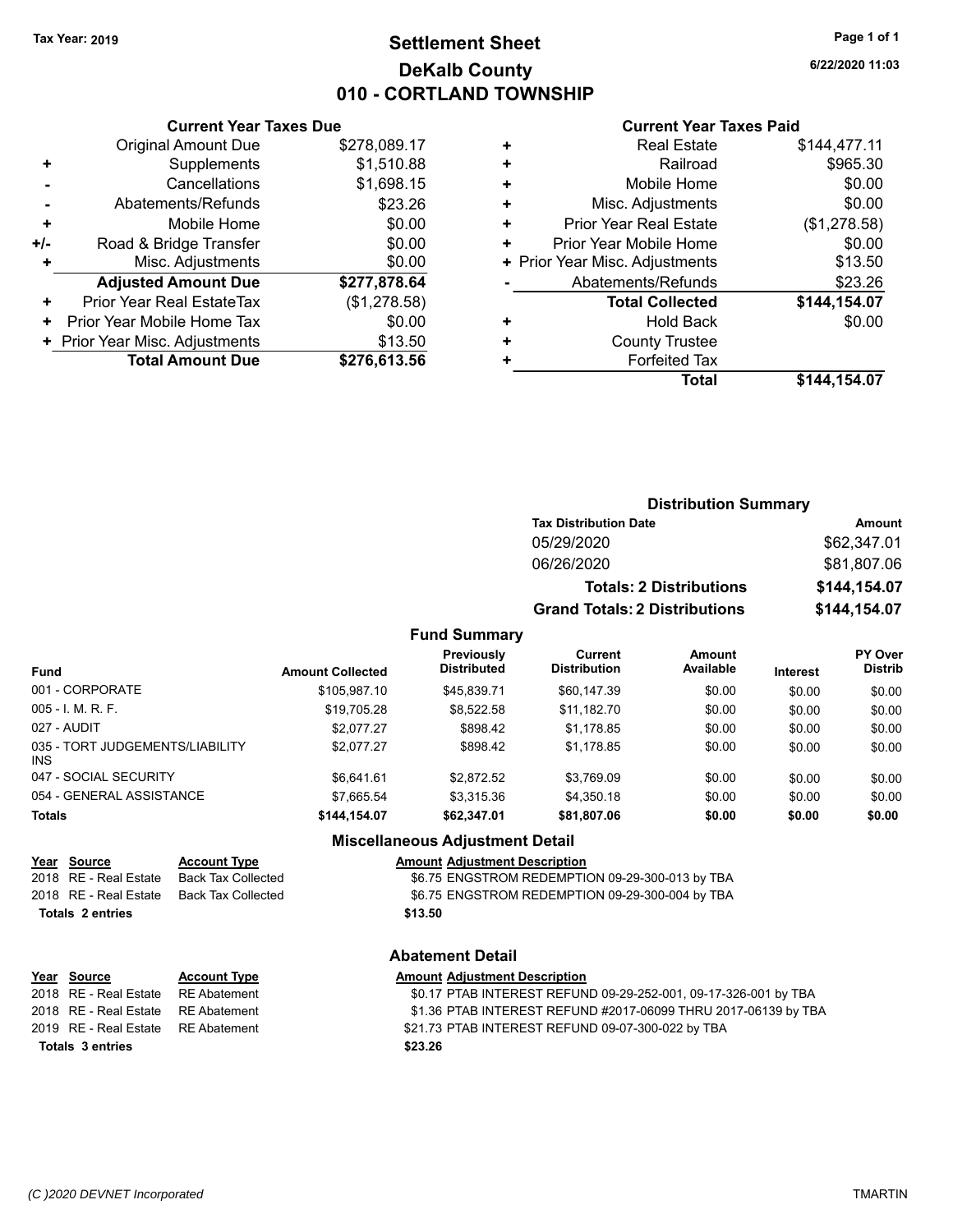### **Settlement Sheet Tax Year: 2019 Page 1 of 1 DeKalb County 011 - CORTLAND ROAD & BRIDGE**

**6/22/2020 11:03**

#### **Current Year Taxes Paid**

|     | <b>Current Year Taxes Due</b>  |               |
|-----|--------------------------------|---------------|
|     | <b>Original Amount Due</b>     | \$490,084.85  |
| ٠   | Supplements                    | \$2,345.67    |
|     | Cancellations                  | \$2,636.41    |
| -   | Abatements/Refunds             | \$36.17       |
| ٠   | Mobile Home                    | \$0.00        |
| +/- | Road & Bridge Transfer         | (\$30,061.12) |
|     | Misc. Adjustments              | \$0.00        |
|     | <b>Adjusted Amount Due</b>     | \$459,696.82  |
| ÷   | Prior Year Real EstateTax      | (\$2,039.51)  |
| ٠   | Prior Year Mobile Home Tax     | \$0.00        |
|     | + Prior Year Misc. Adjustments | \$24.34       |
|     | <b>Total Amount Due</b>        | \$457,681.65  |
|     |                                |               |

|   | <b>Real Estate</b>             | \$224,302.56 |
|---|--------------------------------|--------------|
| ٠ | Railroad                       | \$1,677.61   |
| ÷ | Mobile Home                    | \$0.00       |
| ٠ | Misc. Adjustments              | \$0.00       |
| ٠ | <b>Prior Year Real Estate</b>  | (\$2,039.51) |
| ٠ | Prior Year Mobile Home         | \$0.00       |
|   | + Prior Year Misc. Adjustments | \$24.34      |
|   | Abatements/Refunds             | \$36.17      |
|   | <b>Total Collected</b>         | \$223,928.83 |
| ٠ | <b>Hold Back</b>               | \$0.00       |
| ٠ | <b>County Trustee</b>          |              |
| ٠ | <b>Forfeited Tax</b>           |              |
|   | Total                          | \$223,928.83 |
|   |                                |              |

| <b>Road and Bridge Summary</b> |             |               | <b>Distribution Summary</b>          |              |
|--------------------------------|-------------|---------------|--------------------------------------|--------------|
| <b>Municipality</b>            | Amt. Due    | Amt. Distrib. | <b>Tax Distribution Date</b>         | Amount       |
| TOWN OF CORTLAND               | \$16,505.30 | \$8,601.95    | 05/29/2020                           | \$96,749.30  |
| CITY OF DEKALB                 | \$793.50    | \$412.81      | 06/26/2020                           | \$127,179.53 |
| VILLAGE OF MAPLE PARK          | \$3,924.35  | \$2,045.71    | <b>Totals: 2 Distributions</b>       | \$223,928.83 |
| CITY OF SYCAMORE               | \$36,451.61 | \$19,000.65   | <b>Grand Totals: 2 Distributions</b> | \$223,928.83 |
| <b>Totals</b>                  | \$57,674.76 | \$30,061.12   |                                      |              |

|                                         |                         | <b>Fund Summary</b>                     |                                       |                     |                 |                           |
|-----------------------------------------|-------------------------|-----------------------------------------|---------------------------------------|---------------------|-----------------|---------------------------|
| Fund                                    | <b>Amount Collected</b> | <b>Previously</b><br><b>Distributed</b> | <b>Current</b><br><b>Distribution</b> | Amount<br>Available | <b>Interest</b> | PY Over<br><b>Distrib</b> |
| 005 - I. M. R. F.                       | \$5.908.83              | \$2.554.97                              | \$3.353.86                            | \$0.00              | \$0.00          | \$0.00                    |
| 007 - ROAD AND BRIDGE.                  | \$37.290.40             | \$16,046.86                             | \$21.243.54                           | \$0.00              | \$0.00          | \$0.00                    |
| 009 - PERMANENT ROAD                    | \$134.366.11            | \$58,099.89                             | \$76.266.22                           | \$0.00              | \$0.00          | \$0.00                    |
| 010 - EQUIPMENT AND BUILDING            | \$41.551.69             | \$17.966.94                             | \$23.584.75                           | \$0.00              | \$0.00          | \$0.00                    |
| 027 - AUDIT                             | \$1.945.31              | \$841.16                                | \$1,104.15                            | \$0.00              | \$0.00          | \$0.00                    |
| 035 - TORT JUDGEMENTS/LIABILITY<br>INS. | \$1,828.21              | \$790.52                                | \$1,037.69                            | \$0.00              | \$0.00          | \$0.00                    |
| 047 - SOCIAL SECURITY                   | \$1.038.28              | \$448.96                                | \$589.32                              | \$0.00              | \$0.00          | \$0.00                    |
| <b>Totals</b>                           | \$223,928.83            | \$96.749.30                             | \$127,179.53                          | \$0.00              | \$0.00          | \$0.00                    |
|                                         | --- --                  | .                                       |                                       |                     |                 |                           |

#### **Miscellaneous Adjustment Detail**

#### **Year** Source **Account Type And Amount Adjustment Description**

2018 RE - Real Estate Back Tax Collected \$12.17 ENGSTROM REDEMPTION 09-29-300-013 by TBA 2018 RE - Real Estate Back Tax Collected \$12.17 ENGSTROM REDEMPTION 09-29-300-004 by TBA

#### **Totals \$24.34 2 entries**

| Year Source<br>2018 RE - Real Estate RE Abatement | <b>Account Type</b> | <b>Amount</b><br>\$0.31 |
|---------------------------------------------------|---------------------|-------------------------|
| 2018 RE - Real Estate RE Abatement                |                     | \$2.44                  |
| 2019 RE - Real Estate RE Abatement                |                     | \$38.30                 |
| Totals 3 entries                                  |                     | \$41.05                 |

### **Abatement Detail**

#### **PERRIPE ACCOUNTED MENU ACCOUNTED AMOUNT ADJUSTMENT DESCRIPTION** 2018 atement \$0.31 PTAB INTEREST REFUND 09-29-252-001, 09-17-326-001 by TBA atement **2018 REAL ESTATE STATE INTEREST REFUND #2017-06099 THRU 2017-06139 by TBA** 2019 Real Estatement 638.30 PTAB INTEREST REFUND 09-07-300-022 by TBA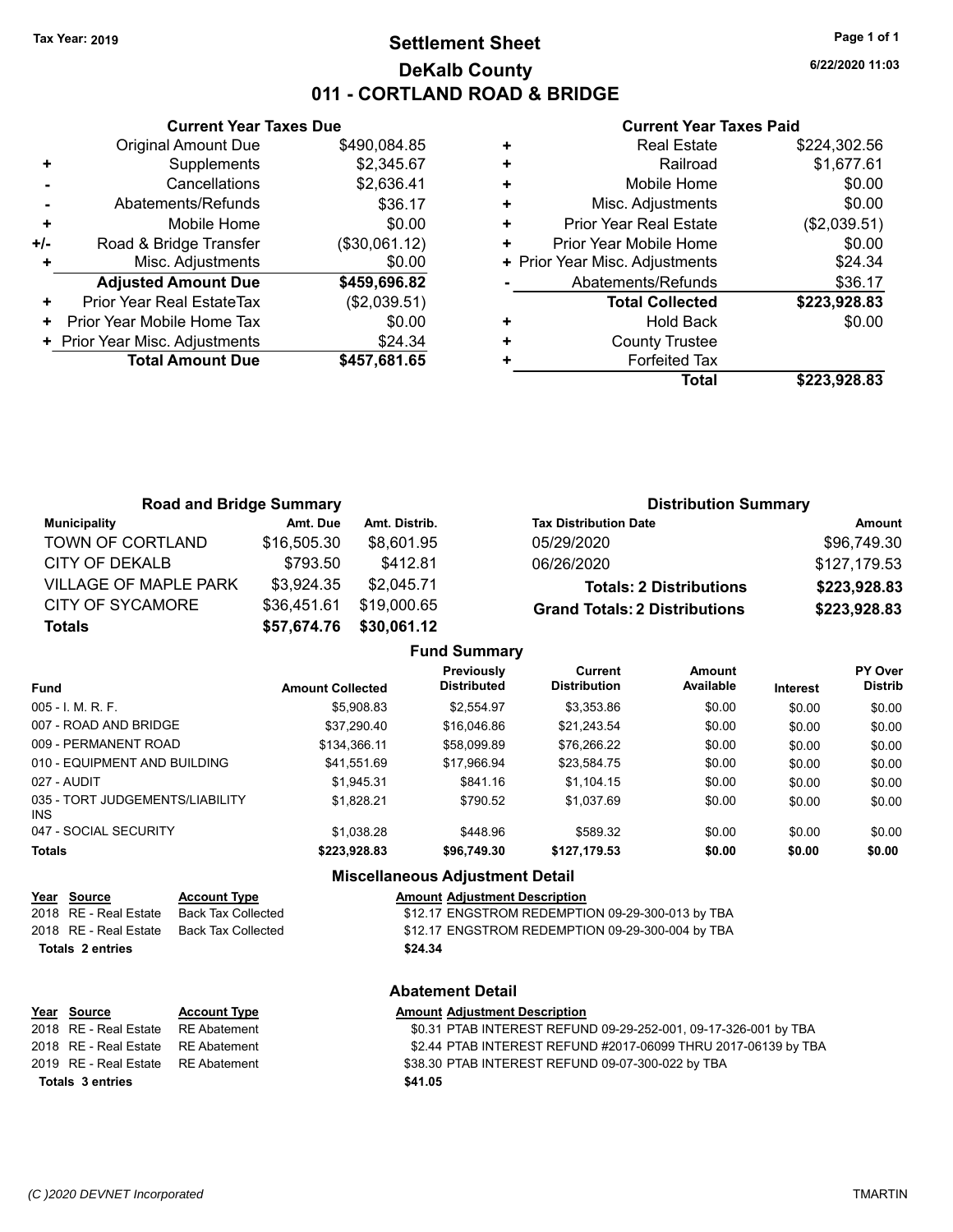### **Settlement Sheet Tax Year: 2019 Page 1 of 1 DeKalb County 012 - DEKALB TOWNSHIP**

**6/22/2020 11:03**

#### **Current Year Taxes Paid**

|       | <b>Current Year Taxes Due</b>  |                |
|-------|--------------------------------|----------------|
|       | <b>Original Amount Due</b>     | \$1,070,032.63 |
| ٠     | Supplements                    | \$27,331.49    |
|       | Cancellations                  | \$39,020.53    |
|       | Abatements/Refunds             | \$1.71         |
| ٠     | Mobile Home                    | \$0.00         |
| $+/-$ | Road & Bridge Transfer         | \$0.00         |
| ٠     | Misc. Adjustments              | \$152.64       |
|       | <b>Adjusted Amount Due</b>     | \$1,058,494.52 |
| ٠     | Prior Year Real EstateTax      | (\$237.56)     |
| ٠     | Prior Year Mobile Home Tax     | \$0.00         |
|       | + Prior Year Misc. Adjustments | \$85.65        |
|       | <b>Total Amount Due</b>        | \$1,058,342.61 |

|   | <b>Real Estate</b>             | \$531,227.83 |
|---|--------------------------------|--------------|
| ٠ | Railroad                       | \$2,721.40   |
| ٠ | Mobile Home                    | \$0.00       |
| ٠ | Misc. Adjustments              | \$152.64     |
| ٠ | <b>Prior Year Real Estate</b>  | (\$237.56)   |
| ٠ | Prior Year Mobile Home         | \$0.00       |
|   | + Prior Year Misc. Adjustments | \$85.65      |
|   | Abatements/Refunds             | \$1.71       |
|   | <b>Total Collected</b>         | \$533,948.25 |
| ٠ | <b>Hold Back</b>               | \$0.00       |
| ٠ | <b>County Trustee</b>          |              |
| ٠ | <b>Forfeited Tax</b>           |              |
|   | Total                          | \$533,948.25 |
|   |                                |              |

|                                         |                                                  |                         |                                        | <b>Distribution Summary</b>               |                                |          |                                  |  |
|-----------------------------------------|--------------------------------------------------|-------------------------|----------------------------------------|-------------------------------------------|--------------------------------|----------|----------------------------------|--|
|                                         |                                                  |                         |                                        | <b>Tax Distribution Date</b>              |                                |          | <b>Amount</b>                    |  |
|                                         |                                                  |                         |                                        | 05/29/2020                                |                                |          | \$192,562.72                     |  |
|                                         |                                                  |                         |                                        | 06/26/2020                                |                                |          | \$341,385.53                     |  |
|                                         |                                                  |                         |                                        |                                           | <b>Totals: 2 Distributions</b> |          | \$533,948.25                     |  |
|                                         |                                                  |                         |                                        | <b>Grand Totals: 2 Distributions</b>      |                                |          | \$533,948.25                     |  |
|                                         |                                                  |                         | <b>Fund Summary</b>                    |                                           |                                |          |                                  |  |
| <b>Fund</b>                             |                                                  | <b>Amount Collected</b> | Previously<br><b>Distributed</b>       | Current<br><b>Distribution</b>            | <b>Amount</b><br>Available     | Interest | <b>PY Over</b><br><b>Distrib</b> |  |
| 001 - CORPORATE                         |                                                  | \$416,183.82            | \$150.092.24                           | \$266,091.58                              | \$0.00                         | \$0.00   | \$0.00                           |  |
| 054 - GENERAL ASSISTANCE                |                                                  | \$117,764.43            | \$42,470.48                            | \$75,293.95                               | \$0.00                         | \$0.00   | \$0.00                           |  |
| <b>Totals</b>                           |                                                  | \$533,948.25            | \$192,562.72                           | \$341,385.53                              | \$0.00                         | \$0.00   | \$0.00                           |  |
|                                         |                                                  |                         | <b>Miscellaneous Adjustment Detail</b> |                                           |                                |          |                                  |  |
| Source<br>Year<br>2018 RE - Real Estate | <b>Account Type</b><br><b>Back Tax Collected</b> |                         | <b>Amount Adiustment Description</b>   | \$73.89 TRUSTEE SALE 08-22-283-001 by TBA |                                |          |                                  |  |

| Totals 3 entries |                                                | \$238.29                                       |
|------------------|------------------------------------------------|------------------------------------------------|
|                  | 2019   RE - Real Estate     Back Tax Collected | \$152.64 LYNCH REDEMPTION 08-24-153-001 by TBA |
|                  | 2018 RE - Real Estate Back Tax Collected       | \$11.76 TRUSTEE SALE 08-15-101-002 by TBA      |
|                  | 2018 RE - Real Estate Back Tax Collected       | \$73.89 TRUSTEE SALE 08-22-283-001 by TBA      |

### **Abatement Detail**

| Year Source                        | <b>Account Type</b> | <b>Amount Adjustment Description</b>             |
|------------------------------------|---------------------|--------------------------------------------------|
| 2018 RE - Real Estate RE Abatement |                     | \$0.57 PTAB INTEREST REFUND 08-12-227-006 by TBA |
| 2018 RE - Real Estate RE Abatement |                     | \$1.08 PTAB INTEREST REFUND 08-22-151-045 by TBA |
| 2018 RE - Real Estate RE Abatement |                     | \$0.06 PTAB INTEREST REFUND 08-23-453-004 by TBA |
| Totals 3 entries                   |                     | \$1.71                                           |
|                                    |                     |                                                  |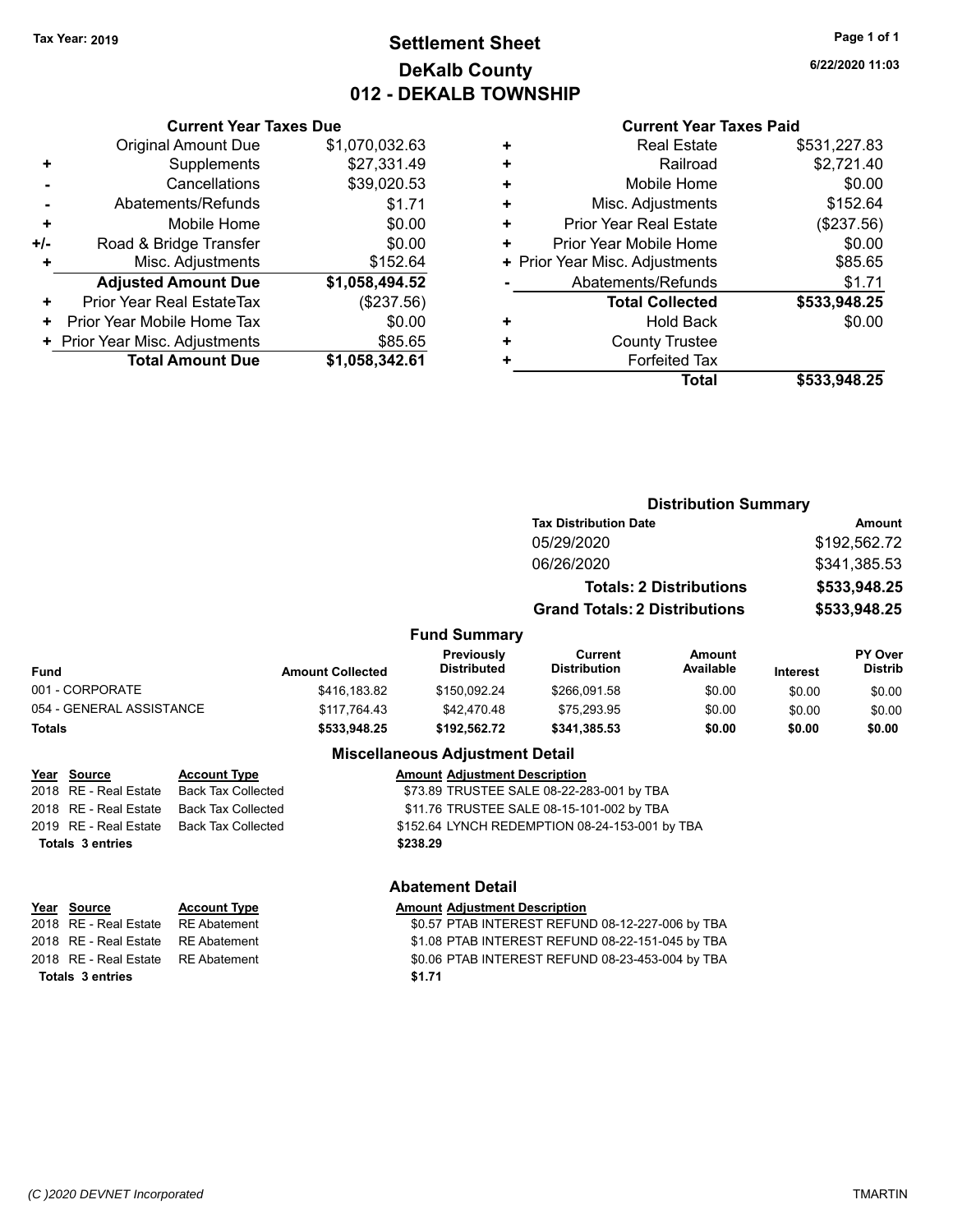### **Settlement Sheet Tax Year: 2019 Page 1 of 1 DeKalb County 013 - DEKALB ROAD & BRIDGE**

**6/22/2020 11:03**

#### **Current Year Taxes Paid**

|     | OGNOM TOUT TUACO DUC           |                |  |
|-----|--------------------------------|----------------|--|
|     | <b>Original Amount Due</b>     | \$1,224,327.70 |  |
| ٠   | Supplements                    | \$38,616.85    |  |
|     | Cancellations                  | \$39,177.62    |  |
|     | Abatements/Refunds             | \$1.73         |  |
| ٠   | Mobile Home                    | \$0.00         |  |
| +/- | Road & Bridge Transfer         | (\$75,529.46)  |  |
| ٠   | Misc. Adjustments              | \$174.65       |  |
|     | <b>Adjusted Amount Due</b>     | \$1,148,410.39 |  |
| ٠   | Prior Year Real EstateTax      | (\$255.37)     |  |
| ٠   | Prior Year Mobile Home Tax     | \$0.00         |  |
|     | + Prior Year Misc. Adjustments | \$99.77        |  |
|     | <b>Total Amount Due</b>        | \$1,148,254.79 |  |
|     |                                |                |  |

**Current Year Taxes Due**

| ٠ | <b>Real Estate</b>             | \$538,941.46 |
|---|--------------------------------|--------------|
| ٠ | Railroad                       | \$2,828.33   |
| ÷ | Mobile Home                    | \$0.00       |
| ٠ | Misc. Adjustments              | \$174.65     |
| ٠ | <b>Prior Year Real Estate</b>  | (\$255.37)   |
| ٠ | Prior Year Mobile Home         | \$0.00       |
|   | + Prior Year Misc. Adjustments | \$99.77      |
|   | Abatements/Refunds             | \$1.73       |
|   | <b>Total Collected</b>         | \$541,787.11 |
| ٠ | <b>Hold Back</b>               | \$0.00       |
| ٠ | <b>County Trustee</b>          |              |
| ٠ | <b>Forfeited Tax</b>           |              |
|   | Total                          | \$541,787.11 |
|   |                                |              |

| <b>Road and Bridge Summary</b> |              |                     | <b>Distribution Summary</b>          |              |  |
|--------------------------------|--------------|---------------------|--------------------------------------|--------------|--|
| <b>Municipality</b>            | Amt. Due     | Amt. Distrib.       | <b>Tax Distribution Date</b>         | Amount       |  |
| CITY OF DEKALB                 | \$139,160.04 | \$70.201.85         | 05/29/2020                           | \$193,334.54 |  |
| <b>CITY OF SYCAMORE</b>        | \$10,560.65  | \$5.327.61          | 06/26/2020                           | \$348,452.57 |  |
| \$149,720.69<br><b>Totals</b>  |              | \$75,529.46         | <b>Totals: 2 Distributions</b>       | \$541,787.11 |  |
|                                |              |                     | <b>Grand Totals: 2 Distributions</b> | \$541,787.11 |  |
|                                |              | <b>Fund Summary</b> |                                      |              |  |

| UIIU JUIIIIIIII Y            |                         |                                  |                                |                     |                 |                                  |
|------------------------------|-------------------------|----------------------------------|--------------------------------|---------------------|-----------------|----------------------------------|
| <b>Fund</b>                  | <b>Amount Collected</b> | Previously<br><b>Distributed</b> | Current<br><b>Distribution</b> | Amount<br>Available | <b>Interest</b> | <b>PY Over</b><br><b>Distrib</b> |
| 007 - ROAD AND BRIDGE        | \$84.626.71             | \$30.169.83                      | \$54,456.88                    | \$0.00              | \$0.00          | \$0.00                           |
| 009 - PERMANENT ROAD         | \$415,963.80            | \$148.461.27                     | \$267,502.53                   | \$0.00              | \$0.00          | \$0.00                           |
| 010 - EQUIPMENT AND BUILDING | \$41.196.60             | \$14.703.44                      | \$26,493.16                    | \$0.00              | \$0.00          | \$0.00                           |
| Totals                       | \$541.787.11            | \$193.334.54                     | \$348,452.57                   | \$0.00              | \$0.00          | \$0.00                           |

| Year Source             | <b>Account Type</b>       | <b>Amount Adjustment Description</b>           |
|-------------------------|---------------------------|------------------------------------------------|
| 2018 RE - Real Estate   | <b>Back Tax Collected</b> | \$86.07 TRUSTEE SALE 08-22-283-001 by TBA      |
| 2018 RE - Real Estate   | <b>Back Tax Collected</b> | \$13.70 TRUSTEE SALE 08-15-101-002 by TBA      |
| 2019 RE - Real Estate   | Back Tax Collected        | \$174.65 LYNCH REDEMPTION 08-24-153-001 by TBA |
| <b>Totals 3 entries</b> |                           | \$274.42                                       |
|                         |                           |                                                |
|                         |                           |                                                |

# **Year Source Account Type Amount Adjustment Description Totals \$1.98 3 entries**

#### **Abatement Detail**

2018 RE - Real Estate RE Abatement \$0.66 PTAB INTEREST REFUND 08-12-227-006 by TBA 2018 RE - Real Estate RE Abatement \$1.25 PTAB INTEREST REFUND 08-22-151-045 by TBA 2018 RE - Real Estate RE Abatement \$0.07 PTAB INTEREST REFUND 08-23-453-004 by TBA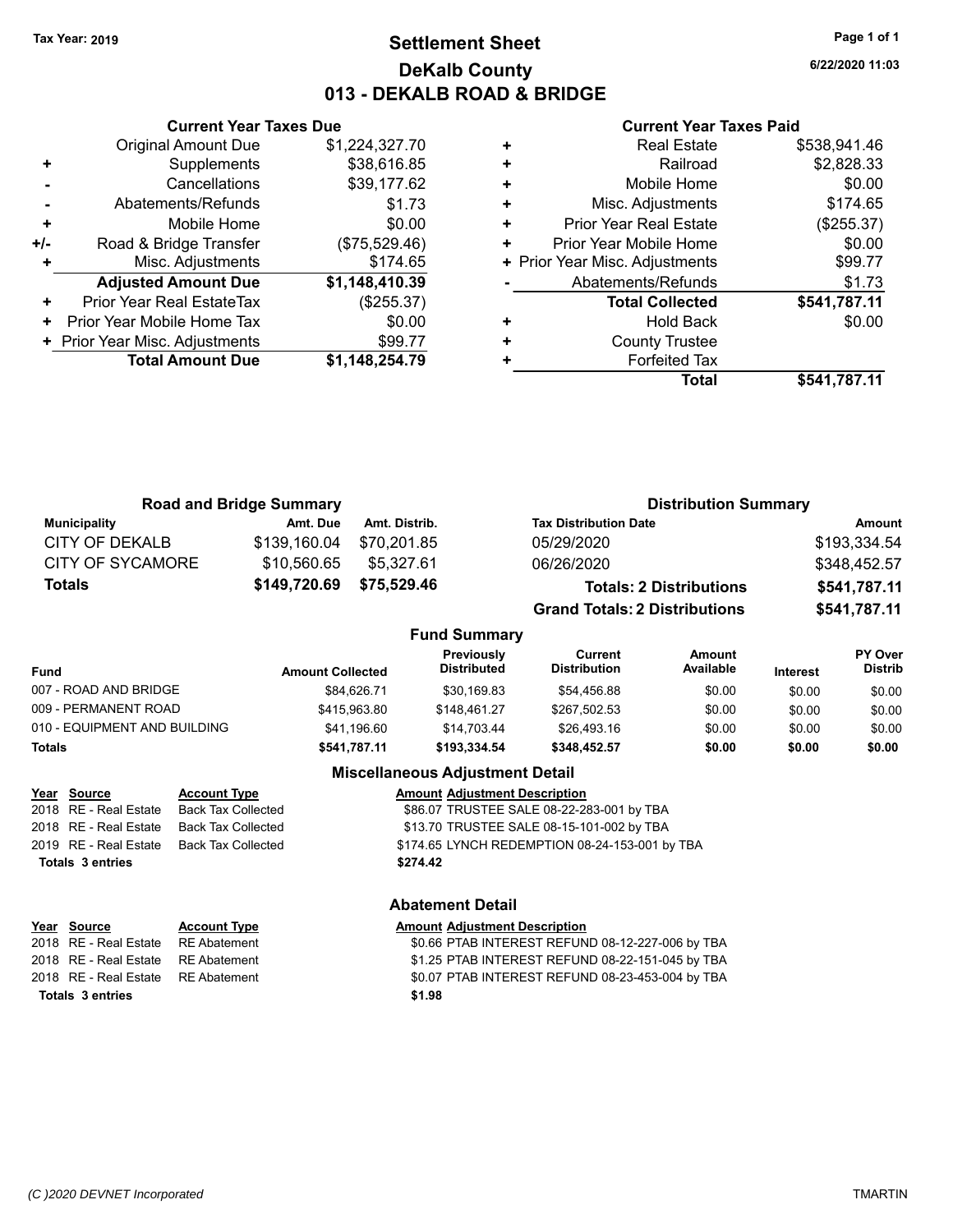### **Settlement Sheet Tax Year: 2019 Page 1 of 1 DeKalb County 014 - FRANKLIN TOWNSHIP**

**6/22/2020 11:03**

#### **Current Year Taxes Paid**

|     | <b>Current Year Taxes Due</b>    |              |
|-----|----------------------------------|--------------|
|     | <b>Original Amount Due</b>       | \$123,991.32 |
| ٠   | Supplements                      | \$354.52     |
|     | Cancellations                    | \$546.41     |
|     | Abatements/Refunds               | \$0.00       |
| ٠   | Mobile Home                      | \$0.00       |
| +/- | Road & Bridge Transfer           | \$0.00       |
|     | Misc. Adjustments                | \$0.00       |
|     | <b>Adjusted Amount Due</b>       | \$123,799.43 |
| ٠   | <b>Prior Year Real EstateTax</b> | \$0.00       |
| ٠   | Prior Year Mobile Home Tax       | \$0.00       |
|     | + Prior Year Misc. Adjustments   | \$0.00       |
|     | <b>Total Amount Due</b>          | \$123,799.43 |
|     |                                  |              |

| ٠ | <b>Real Estate</b>             | \$67,726.56 |
|---|--------------------------------|-------------|
| ٠ | Railroad                       | \$657.02    |
| ٠ | Mobile Home                    | \$0.00      |
| ٠ | Misc. Adjustments              | \$0.00      |
| ٠ | <b>Prior Year Real Estate</b>  | \$0.00      |
| ٠ | Prior Year Mobile Home         | \$0.00      |
|   | + Prior Year Misc. Adjustments | \$0.00      |
|   | Abatements/Refunds             | \$0.00      |
|   | <b>Total Collected</b>         | \$68,383.58 |
| ٠ | Hold Back                      | \$0.00      |
| ٠ | <b>County Trustee</b>          |             |
| ٠ | <b>Forfeited Tax</b>           |             |
|   | Total                          | \$68,383.58 |
|   |                                |             |

### **Distribution Summary Tax Distribution Date Amount** 05/29/2020 \$29,419.80 06/26/2020 \$38,963.78 **Totals: 2 Distributions \$68,383.58 Grand Totals: 2 Distributions \$68,383.58**

#### **Fund Summary**

| Fund                     | <b>Amount Collected</b> | Previously<br><b>Distributed</b> | Current<br><b>Distribution</b> | Amount<br>Available | <b>Interest</b> | <b>PY Over</b><br>Distrib |
|--------------------------|-------------------------|----------------------------------|--------------------------------|---------------------|-----------------|---------------------------|
| 001 - CORPORATE          | \$59.998.85             | \$25.812.55                      | \$34,186.30                    | \$0.00              | \$0.00          | \$0.00                    |
| $005 - I. M. R. F.$      | \$4.964.99              | \$2,136.02                       | \$2.828.97                     | \$0.00              | \$0.00          | \$0.00                    |
| 054 - GENERAL ASSISTANCE | \$3.419.74              | \$1.471.23                       | \$1.948.51                     | \$0.00              | \$0.00          | \$0.00                    |
| <b>Totals</b>            | \$68,383.58             | \$29,419.80                      | \$38,963.78                    | \$0.00              | \$0.00          | \$0.00                    |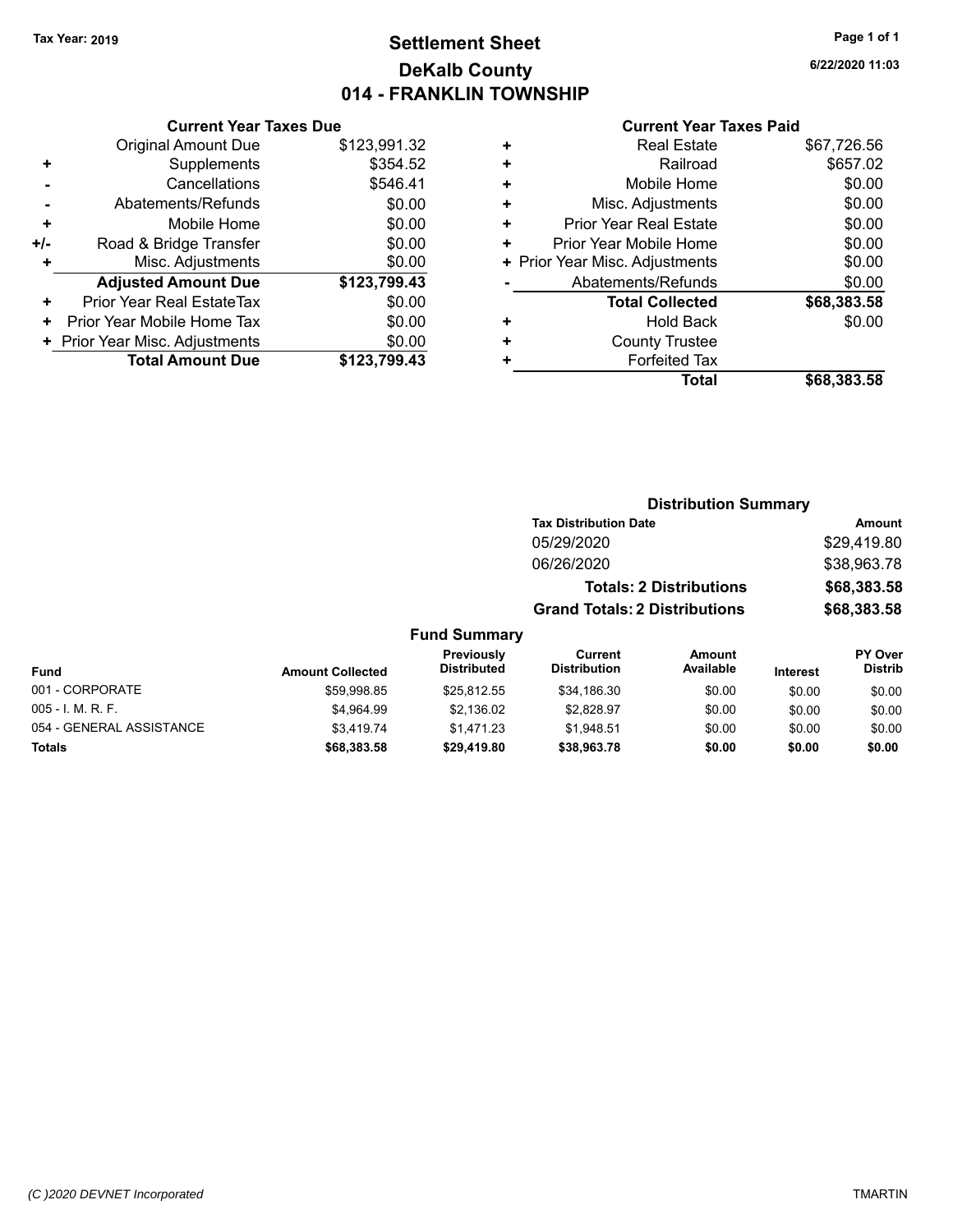### **Settlement Sheet Tax Year: 2019 Page 1 of 1 DeKalb County 015 - FRANKLIN TWP CEMETERY**

**6/22/2020 11:03**

|     | <b>Current Year Taxes Due</b>  |             |
|-----|--------------------------------|-------------|
|     | <b>Original Amount Due</b>     | \$37,193.43 |
| ٠   | Supplements                    | \$106.33    |
|     | Cancellations                  | \$163.90    |
|     | Abatements/Refunds             | \$0.00      |
| ٠   | Mobile Home                    | \$0.00      |
| +/- | Road & Bridge Transfer         | \$0.00      |
| ٠   | Misc. Adjustments              | \$0.00      |
|     | <b>Adjusted Amount Due</b>     | \$37,135.86 |
| ٠   | Prior Year Real EstateTax      | \$0.00      |
| ٠   | Prior Year Mobile Home Tax     | \$0.00      |
|     | + Prior Year Misc. Adjustments | \$0.00      |
|     | <b>Total Amount Due</b>        | \$37,135.86 |
|     |                                |             |

|   | <b>Real Estate</b>             | \$20,315.80 |
|---|--------------------------------|-------------|
| ٠ | Railroad                       | \$197.08    |
| ٠ | Mobile Home                    | \$0.00      |
| ٠ | Misc. Adjustments              | \$0.00      |
| ٠ | <b>Prior Year Real Estate</b>  | \$0.00      |
| ٠ | Prior Year Mobile Home         | \$0.00      |
|   | + Prior Year Misc. Adjustments | \$0.00      |
|   | Abatements/Refunds             | \$0.00      |
|   | <b>Total Collected</b>         | \$20,512.88 |
| ٠ | <b>Hold Back</b>               | \$0.00      |
| ٠ | <b>County Trustee</b>          |             |
| ٠ | <b>Forfeited Tax</b>           |             |
|   | Total                          | \$20,512.88 |
|   |                                |             |

|                |                         |                                  |                                       | <b>Distribution Summary</b>    |                 |                           |
|----------------|-------------------------|----------------------------------|---------------------------------------|--------------------------------|-----------------|---------------------------|
|                |                         |                                  | <b>Tax Distribution Date</b>          |                                |                 | <b>Amount</b>             |
|                |                         |                                  | 05/29/2020                            |                                |                 | \$8,824.90                |
|                |                         |                                  | 06/26/2020                            |                                |                 | \$11,687.98               |
|                |                         |                                  |                                       | <b>Totals: 2 Distributions</b> |                 | \$20,512.88               |
|                |                         |                                  | <b>Grand Totals: 2 Distributions</b>  |                                |                 | \$20,512.88               |
|                |                         | <b>Fund Summary</b>              |                                       |                                |                 |                           |
| <b>Fund</b>    | <b>Amount Collected</b> | Previously<br><b>Distributed</b> | <b>Current</b><br><b>Distribution</b> | <b>Amount</b><br>Available     | <b>Interest</b> | PY Over<br><b>Distrib</b> |
| 017 - CEMETERY | \$20.512.88             | \$8,824.90                       | \$11,687.98                           | \$0.00                         | \$0.00          | \$0.00                    |
| <b>Totals</b>  | \$20,512.88             | \$8,824.90                       | \$11,687.98                           | \$0.00                         | \$0.00          | \$0.00                    |
|                |                         |                                  |                                       |                                |                 |                           |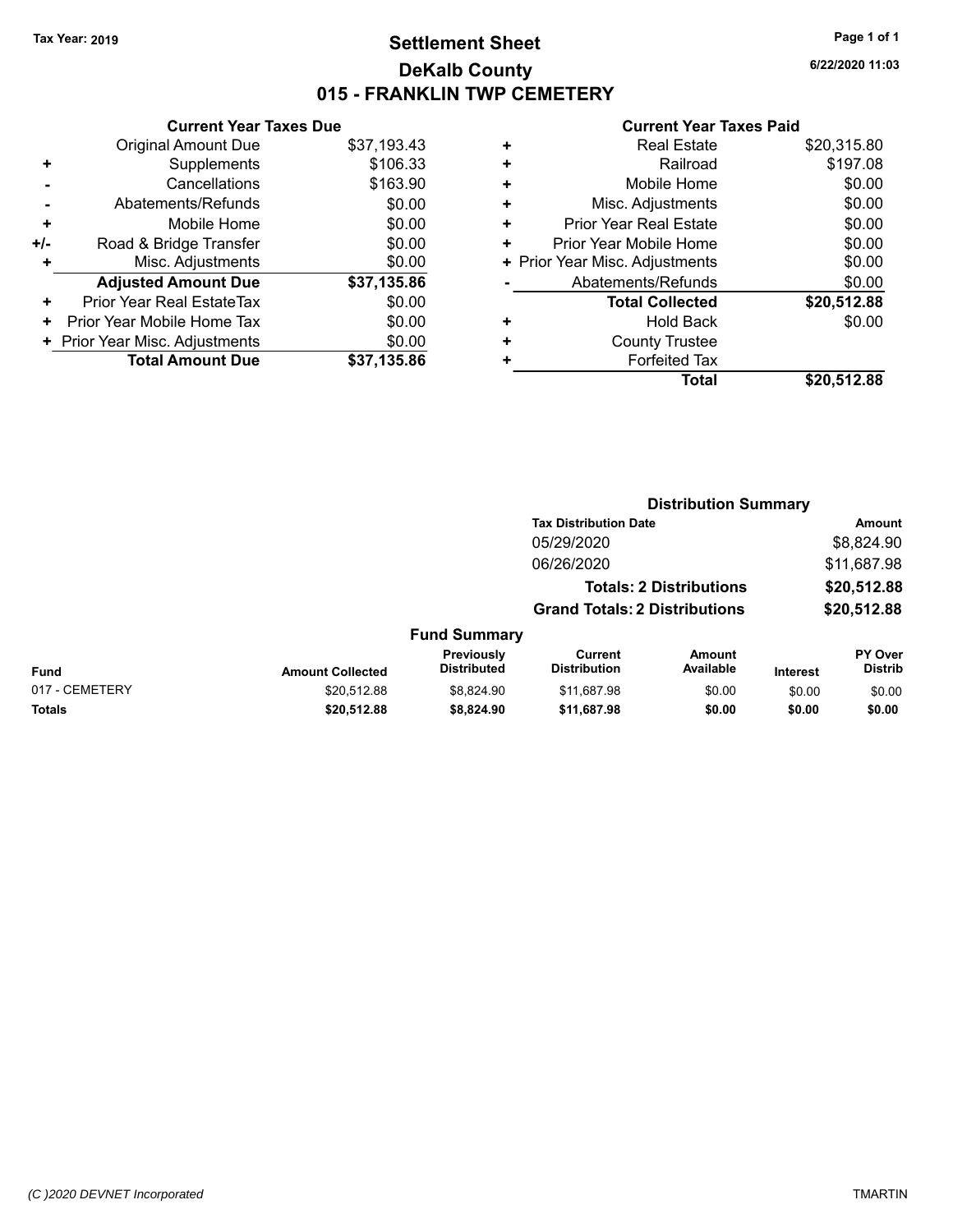### **Settlement Sheet Tax Year: 2019 Page 1 of 1 DeKalb County 016 - FRANKLIN ROAD & BRIDGE**

**6/22/2020 11:03**

#### **Current Year Taxes Paid**

|       | <b>Original Amount Due</b>     | \$203,542.42 |
|-------|--------------------------------|--------------|
| ٠     | Supplements                    | \$560.78     |
|       | Cancellations                  | \$864.29     |
|       | Abatements/Refunds             | \$0.00       |
| ٠     | Mobile Home                    | \$0.00       |
| $+/-$ | Road & Bridge Transfer         | (\$4,058.61) |
|       | Misc. Adjustments              | \$0.00       |
|       | <b>Adjusted Amount Due</b>     | \$199,180.30 |
| ÷     | Prior Year Real EstateTax      | \$0.00       |
| ٠     | Prior Year Mobile Home Tax     | \$0.00       |
|       | + Prior Year Misc. Adjustments | \$0.00       |
|       | <b>Total Amount Due</b>        | \$199,180.30 |
|       |                                |              |

**Current Year Taxes Due**

|   | <b>Real Estate</b>             | \$107,131.76 |
|---|--------------------------------|--------------|
| ٠ | Railroad                       | \$1,067.23   |
| ٠ | Mobile Home                    | \$0.00       |
| ٠ | Misc. Adjustments              | \$0.00       |
| ٠ | Prior Year Real Estate         | \$0.00       |
| ٠ | Prior Year Mobile Home         | \$0.00       |
|   | + Prior Year Misc. Adjustments | \$0.00       |
|   | Abatements/Refunds             | \$0.00       |
|   | <b>Total Collected</b>         | \$108,198.99 |
| ٠ | <b>Hold Back</b>               | \$0.00       |
| ٠ | <b>County Trustee</b>          |              |
| ٠ | <b>Forfeited Tax</b>           |              |
|   | Total                          | \$108,198.99 |

**Grand Totals: 2 Distributions \$108,198.99**

| <b>Road and Bridge Summary</b> |            |               | <b>Distribution Summary</b>    |              |  |
|--------------------------------|------------|---------------|--------------------------------|--------------|--|
| <b>Municipality</b>            | Amt. Due   | Amt. Distrib. | <b>Tax Distribution Date</b>   | Amount       |  |
| <b>VILLAGE OF KIRKLAND</b>     | \$7.342.27 | \$4.058.61    | 05/29/2020                     | \$46,536.95  |  |
| Totals                         | \$7.342.27 | \$4.058.61    | 06/26/2020                     | \$61,662.04  |  |
|                                |            |               | <b>Totals: 2 Distributions</b> | \$108,198.99 |  |

**Fund Summary Fund Interest Amount Collected Distributed PY Over Distrib Amount Available Current Distribution Previously** 007 - ROAD AND BRIDGE \$11,385.23 \$4,886.09 \$6,499.14 \$0.00 \$0.00 \$0.00 008 - BRIDGE CONST W/COUNTY  $$13,788.72$   $$5,932.13$   $$7,856.59$   $$0.00$   $$0.00$   $$0.00$ 009 - PERMANENT ROAD \$51,293.31 \$22,067.22 \$29,226.09 \$0.00 \$0.00 \$0.00 010 - EQUIPMENT AND BUILDING \$28,146.01 \$12,108.87 \$16,037.14 \$0.00 \$0.00 \$0.00 035 - TORT JUDGEMENTS/LIABILITY INS \$3,034.09 \$1,305.32 \$1,728.77 \$0.00 \$0.00 \$0.00 047 - SOCIAL SECURITY \$551.63 \$237.32 \$314.31 \$0.00 \$0.00 \$0.00 **Totals \$108,198.99 \$46,536.95 \$61,662.04 \$0.00 \$0.00 \$0.00**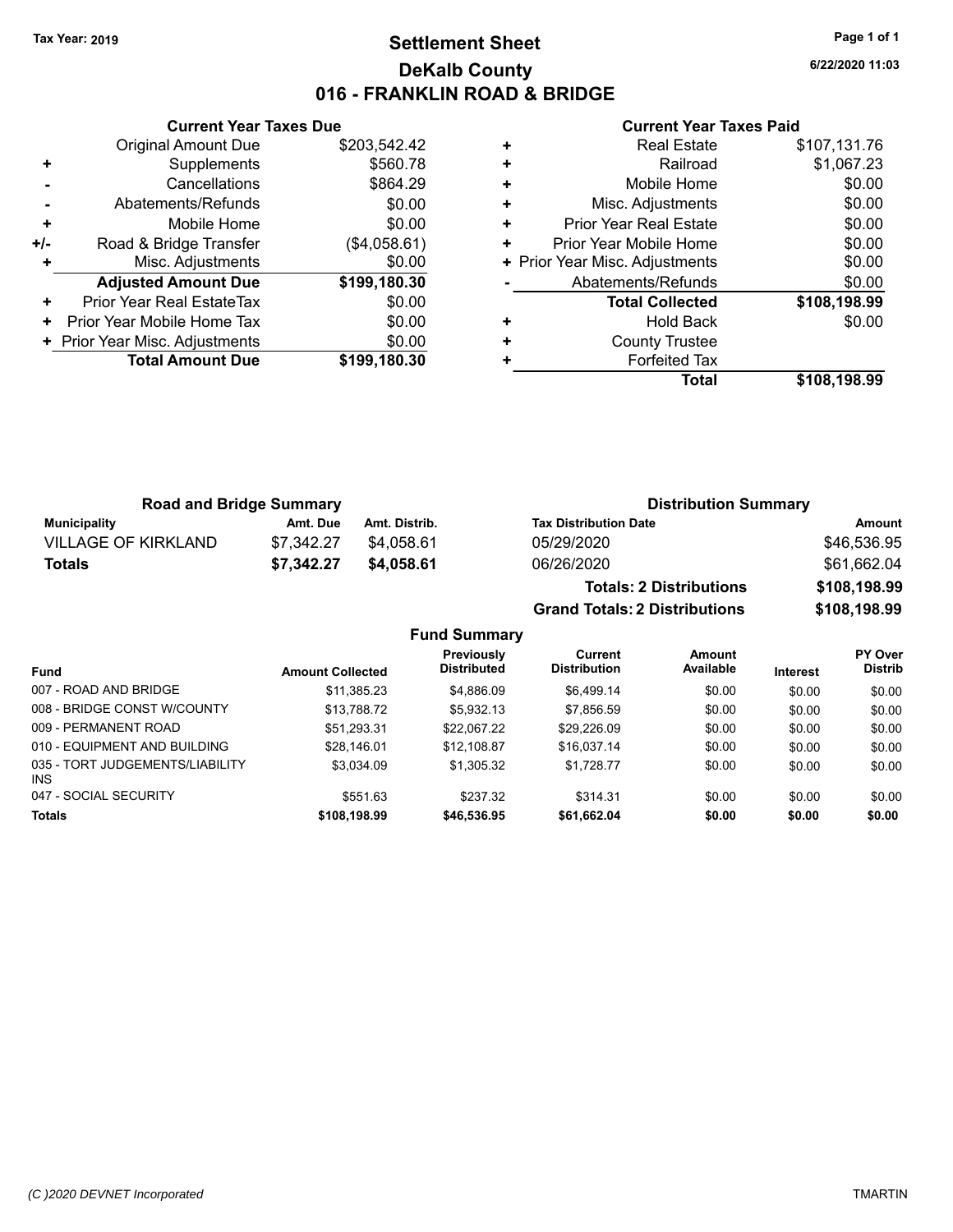### **Settlement Sheet Tax Year: 2019 Page 1 of 1 DeKalb County 017 - GENOA TOWNSHIP**

**6/22/2020 11:03**

#### **Current Year Taxes Paid**

|     | <b>Current Year Taxes Due</b>  |              |
|-----|--------------------------------|--------------|
|     | <b>Original Amount Due</b>     | \$262,423.58 |
| ٠   | Supplements                    | \$2,631.90   |
|     | Cancellations                  | \$3,605.51   |
|     | Abatements/Refunds             | \$0.36       |
| ٠   | Mobile Home                    | \$0.00       |
| +/- | Road & Bridge Transfer         | \$0.00       |
| ٠   | Misc. Adjustments              | \$11.78      |
|     | <b>Adjusted Amount Due</b>     | \$261,461.39 |
| ÷   | Prior Year Real EstateTax      | (\$38.57)    |
| ٠   | Prior Year Mobile Home Tax     | \$0.00       |
|     | + Prior Year Misc. Adjustments | \$12.18      |
|     | <b>Total Amount Due</b>        | \$261,435.00 |
|     |                                |              |

| ٠ | <b>Real Estate</b>             | \$140,875.34 |
|---|--------------------------------|--------------|
| ÷ | Railroad                       | \$1,063.95   |
| ÷ | Mobile Home                    | \$0.00       |
| ÷ | Misc. Adjustments              | \$11.78      |
| ٠ | Prior Year Real Estate         | (\$38.57)    |
| ÷ | Prior Year Mobile Home         | \$0.00       |
|   | + Prior Year Misc. Adjustments | \$12.18      |
|   | Abatements/Refunds             | \$0.36       |
|   | <b>Total Collected</b>         | \$141,924.32 |
| ٠ | <b>Hold Back</b>               | \$0.00       |
| ٠ | <b>County Trustee</b>          |              |
| ٠ | <b>Forfeited Tax</b>           |              |
|   | Total                          | \$141,924.32 |
|   |                                |              |

|                                  |                                       | <b>Distribution Summary</b>    |                 |                                  |
|----------------------------------|---------------------------------------|--------------------------------|-----------------|----------------------------------|
|                                  | <b>Tax Distribution Date</b>          |                                |                 | Amount                           |
|                                  | 05/29/2020                            |                                |                 | \$65,446.86                      |
|                                  | 06/26/2020                            |                                |                 | \$76,477.46                      |
|                                  |                                       | <b>Totals: 2 Distributions</b> |                 | \$141,924.32                     |
|                                  | <b>Grand Totals: 2 Distributions</b>  |                                |                 | \$141,924.32                     |
| <b>Fund Summary</b>              |                                       |                                |                 |                                  |
| Previously<br><b>Distributed</b> | <b>Current</b><br><b>Distribution</b> | Amount<br>Available            | <b>Interest</b> | <b>PY Over</b><br><b>Distrib</b> |
| \$56,887.38                      | \$66.475.34                           | \$0.00                         | \$0.00          | \$0.00                           |
| $ - - - -$                       |                                       | $\cdots$                       | ----            | ----                             |

| <b>Fund</b>                                   | <b>Amount Collected</b> | <b>Distributed</b> | <b>Distribution</b> | Available | <b>Interest</b> | <b>Distrib</b> |
|-----------------------------------------------|-------------------------|--------------------|---------------------|-----------|-----------------|----------------|
| 001 - CORPORATE                               | \$123,362.72            | \$56,887.38        | \$66,475.34         | \$0.00    | \$0.00          | \$0.00         |
| 035 - TORT JUDGEMENTS/LIABILITY<br><b>INS</b> | \$2.724.68              | \$1.256.45         | \$1,468.23          | \$0.00    | \$0.00          | \$0.00         |
| 047 - SOCIAL SECURITY                         | \$6.799.45              | \$3.135.50         | \$3,663.95          | \$0.00    | \$0.00          | \$0.00         |
| 054 - GENERAL ASSISTANCE                      | \$9.037.47              | \$4.167.53         | \$4.869.94          | \$0.00    | \$0.00          | \$0.00         |
| <b>Totals</b>                                 | \$141.924.32            | \$65,446.86        | \$76,477.46         | \$0.00    | \$0.00          | \$0.00         |

#### **Miscellaneous Adjustment Detail**

| Year Source             | <b>Account Type</b>       | <b>Amount Adjustment Description</b>                    |
|-------------------------|---------------------------|---------------------------------------------------------|
| 2018 RE - Real Estate   | <b>Back Tax Collected</b> | \$3.78 WOJDYLA REDEMPTION 03-18-251-012 by TBA          |
| 2018 RE - Real Estate   | Back Tax Collected        | \$3.23 FIRST MID WEALTH REDEMPTION 03-30-101-005 by TBA |
| 2018 RE - Real Estate   | Back Tax Collected        | \$5.17 KIRCHHOFF REDEMPTION 03-19-333-008 by TBA        |
| 2019 RE - Real Estate   | Back Tax Collected        | \$11.78 NIKOLS REDEMPTION 03-19-429-033 by TBA          |
| <b>Totals 4 entries</b> |                           | \$23.96                                                 |
|                         |                           |                                                         |
|                         |                           |                                                         |

## **Year** Source **Account Type A** Annount Adjustment Description 2018 RE - Real Estate RE Abatement \$0.23 PTAB INTEREST REFUND 03-27-400-003 by TBA

**Totals \$0.36 3 entries**

### **Abatement Detail**

2018 RE - Real Estate RE Abatement \$0.03 PTAB INTEREST REFUND 03-27-400-003 by TBA

2018 RE - Real Estate RE Abatement \$0.10 PTAB INTEREST REFUND 03-27-400-003 by TBA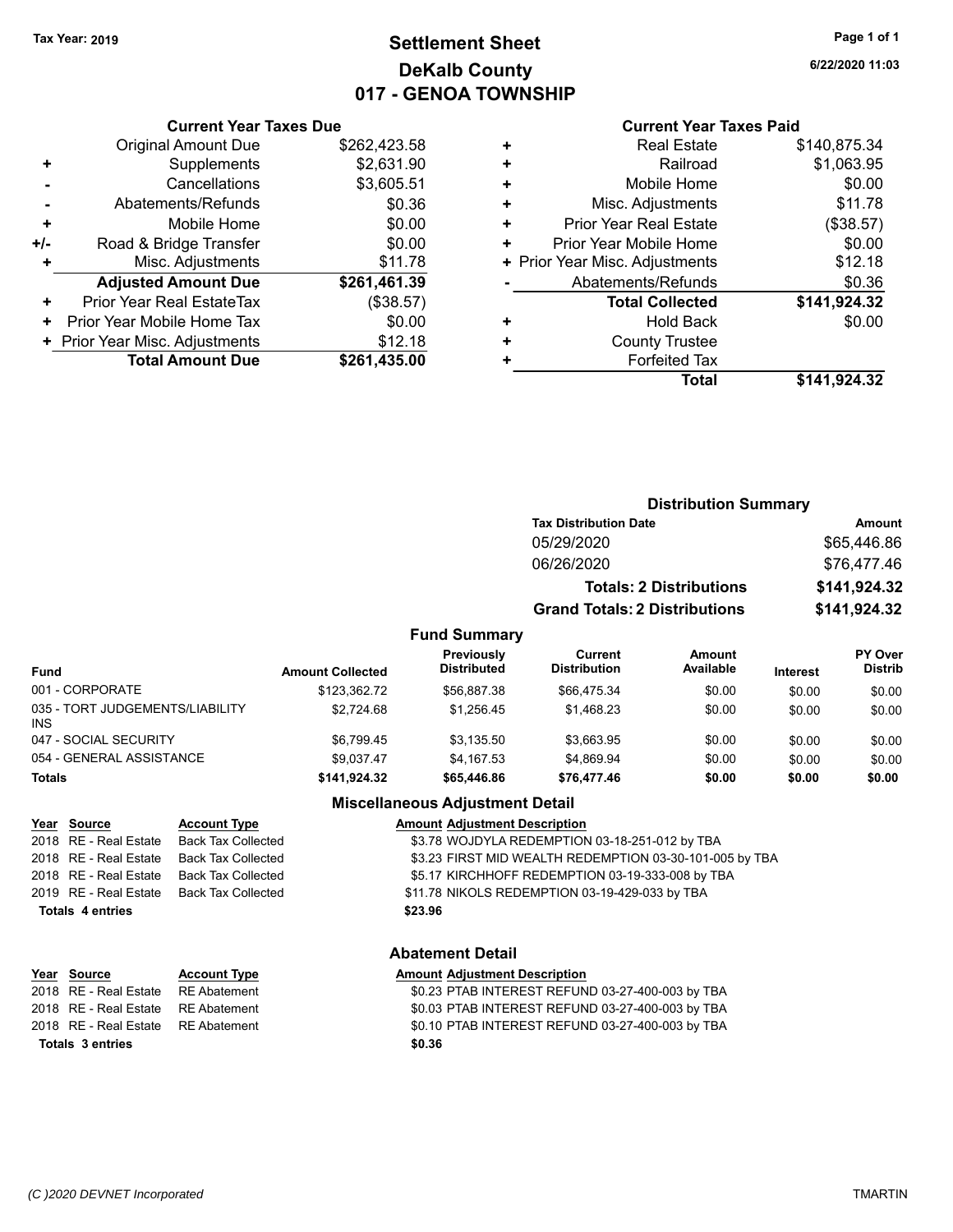### **Settlement Sheet Tax Year: 2019 Page 1 of 1 DeKalb County 018 - GENOA ROAD & BRIDGE**

**6/22/2020 11:03**

| \$197,074.67<br>\$2,270.54<br>\$2,323.31<br>\$0.23 |
|----------------------------------------------------|
|                                                    |
|                                                    |
|                                                    |
|                                                    |
| \$0.00                                             |
| (\$14,877.82)                                      |
| \$8.82                                             |
| \$182,152.67                                       |
| (\$26.20)                                          |
| \$0.00                                             |
| \$9.16                                             |
| \$182,135.63                                       |
|                                                    |

#### **Current Year Taxes Paid**

|   | <b>Real Estate</b>             | \$91,346.68 |
|---|--------------------------------|-------------|
| ٠ | Railroad                       | \$756.38    |
| ٠ | Mobile Home                    | \$0.00      |
| ٠ | Misc. Adjustments              | \$8.82      |
| ÷ | <b>Prior Year Real Estate</b>  | (\$26.20)   |
| ٠ | Prior Year Mobile Home         | \$0.00      |
|   | + Prior Year Misc. Adjustments | \$9.16      |
|   | Abatements/Refunds             | \$0.23      |
|   | <b>Total Collected</b>         | \$92,094.61 |
| ٠ | <b>Hold Back</b>               | \$0.00      |
| ٠ | <b>County Trustee</b>          |             |
| ٠ | <b>Forfeited Tax</b>           |             |
|   | Total                          | \$92,094.61 |
|   |                                |             |

**Grand Totals: 2 Distributions \$92,094.61**

| <b>Road and Bridge Summary</b> |          |                         | <b>Distribution Summary</b>    |             |  |
|--------------------------------|----------|-------------------------|--------------------------------|-------------|--|
| Municipality                   | Amt. Due | Amt. Distrib.           | <b>Tax Distribution Date</b>   | Amount      |  |
| <b>CITY OF GENOA</b>           |          |                         | 05/29/2020                     | \$42,172.67 |  |
| <b>Totals</b>                  |          | \$27,388.19 \$14,877.82 | 06/26/2020                     | \$49,921.94 |  |
|                                |          |                         | <b>Totals: 2 Distributions</b> | \$92,094.61 |  |

#### **Fund Summary Fund Interest Amount Collected Distributed PY Over Distrib Amount Available Current Distribution Previously** 007 - ROAD AND BRIDGE \$32,494.87 \$14,859.30 \$17,635.57 \$0.00 \$0.00 \$0.00 008 - BRIDGE CONST W/COUNTY  $$544.70$  \$249.63 \$295.07 \$0.00 \$0.00 \$0.00 \$0.00 009 - PERMANENT ROAD \$46,736.12 \$21,418.22 \$25,317.90 \$0.00 \$0.00 \$0.00 010 - EQUIPMENT AND BUILDING \$5,207.84 \$2,386.65 \$2,821.19 \$0.00 \$0.00 \$0.00 \$0.00 035 - TORT JUDGEMENTS/LIABILITY INS \$5,213.92 \$2,389.43 \$2,824.49 \$0.00 \$0.00 \$0.00 047 - SOCIAL SECURITY \$1,897.16 \$869.44 \$1,027.72 \$0.00 \$0.00 \$0.00 **Totals \$92,094.61 \$42,172.67 \$49,921.94 \$0.00 \$0.00 \$0.00**

#### **Miscellaneous Adjustment Detail**

| Year Source             | <b>Account Type</b> | <b>Amount Adjustment Description</b>                    |
|-------------------------|---------------------|---------------------------------------------------------|
| 2018 RE - Real Estate   | Back Tax Collected  | \$2.84 WOJDYLA REDEMPTION 03-18-251-012 by TBA          |
| 2018 RE - Real Estate   | Back Tax Collected  | \$2.43 FIRST MID WEALTH REDEMPTION 03-30-101-005 by TBA |
| 2018 RE - Real Estate   | Back Tax Collected  | \$3.89 KIRCHHOFF REDEMPTION 03-19-333-008 by TBA        |
| 2019 RE - Real Estate   | Back Tax Collected  | \$8.82 NIKOLS REDEMPTION 03-19-429-033 by TBA           |
| <b>Totals 4 entries</b> |                     | \$17.98                                                 |
|                         |                     |                                                         |

#### **Abatement Detail**

| <u>Year Source</u>                  | <b>Account Type</b> | <b>Amount Adjustment Description</b>             |
|-------------------------------------|---------------------|--------------------------------------------------|
| 2018 RE - Real Estate RE Abatement  |                     | \$0.17 PTAB INTEREST REFUND 03-27-400-003 by TBA |
| 2018 RE - Real Estate RE Abatement  |                     | \$0.02 PTAB INTEREST REFUND 03-27-400-003 by TBA |
| 2018 RE - Real Estate  RE Abatement |                     | \$0.08 PTAB INTEREST REFUND 03-27-400-003 by TBA |
| Totals 3 entries                    |                     | \$0.27                                           |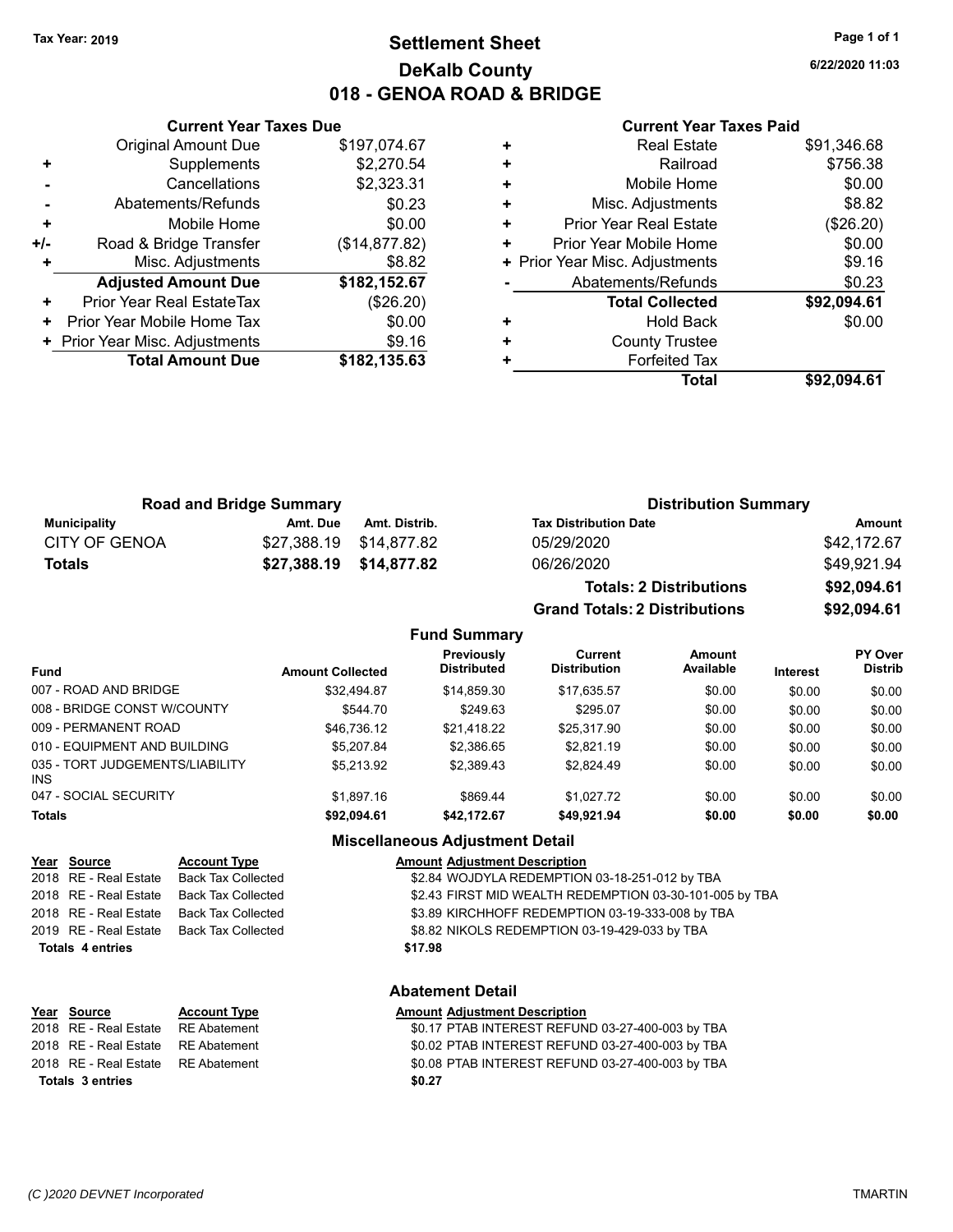### **Settlement Sheet Tax Year: 2019 Page 1 of 1 DeKalb County 019 - KINGSTON TOWNSHIP**

**6/22/2020 11:03**

|     | <b>Current Year Taxes Due</b>  |             |
|-----|--------------------------------|-------------|
|     | <b>Original Amount Due</b>     | \$96,190.54 |
| ٠   | Supplements                    | \$443.37    |
|     | Cancellations                  | \$474.41    |
|     | Abatements/Refunds             | \$0.29      |
| ٠   | Mobile Home                    | \$0.00      |
| +/- | Road & Bridge Transfer         | \$0.00      |
| ٠   | Misc. Adjustments              | \$0.00      |
|     | <b>Adjusted Amount Due</b>     | \$96,159.21 |
| ٠   | Prior Year Real EstateTax      | (\$16.26)   |
| ٠   | Prior Year Mobile Home Tax     | \$0.00      |
|     | + Prior Year Misc. Adjustments | \$11.82     |
|     | <b>Total Amount Due</b>        | \$96,154.77 |
|     |                                |             |

|   | <b>Real Estate</b>             | \$52,822.71 |
|---|--------------------------------|-------------|
| ٠ | Railroad                       | \$634.89    |
| ٠ | Mobile Home                    | \$0.00      |
| ٠ | Misc. Adjustments              | \$0.00      |
| ٠ | <b>Prior Year Real Estate</b>  | (\$16.26)   |
| ٠ | Prior Year Mobile Home         | \$0.00      |
|   | + Prior Year Misc. Adjustments | \$11.82     |
|   | Abatements/Refunds             | \$0.29      |
|   | <b>Total Collected</b>         | \$53,452.87 |
| ٠ | <b>Hold Back</b>               | \$0.00      |
| ٠ | <b>County Trustee</b>          |             |
| ٠ | <b>Forfeited Tax</b>           |             |
|   | Total                          | \$53,452.87 |
|   |                                |             |

|                          |                              | <b>Distribution Summary</b>                      |                                        |                                                              |                                |                 |                           |  |
|--------------------------|------------------------------|--------------------------------------------------|----------------------------------------|--------------------------------------------------------------|--------------------------------|-----------------|---------------------------|--|
|                          | <b>Tax Distribution Date</b> |                                                  |                                        |                                                              | <b>Amount</b>                  |                 |                           |  |
|                          |                              |                                                  |                                        | 05/29/2020                                                   |                                |                 | \$24,739.34               |  |
|                          |                              |                                                  |                                        | 06/26/2020                                                   |                                |                 | \$28,713.53               |  |
|                          |                              |                                                  |                                        |                                                              | <b>Totals: 2 Distributions</b> |                 | \$53,452.87               |  |
|                          |                              |                                                  |                                        | <b>Grand Totals: 2 Distributions</b>                         |                                |                 | \$53,452.87               |  |
|                          |                              |                                                  |                                        |                                                              |                                |                 |                           |  |
|                          |                              |                                                  | <b>Fund Summary</b>                    |                                                              |                                |                 |                           |  |
| Fund                     |                              | <b>Amount Collected</b>                          | Previously<br><b>Distributed</b>       | Current<br><b>Distribution</b>                               | Amount<br>Available            | <b>Interest</b> | PY Over<br><b>Distrib</b> |  |
| 001 - CORPORATE          |                              | \$53,082.64                                      | \$24,567.99                            | \$28,514.65                                                  | \$0.00                         | \$0.00          | \$0.00                    |  |
| 054 - GENERAL ASSISTANCE |                              | \$370.23                                         | \$171.35                               | \$198.88                                                     | \$0.00                         | \$0.00          | \$0.00                    |  |
| <b>Totals</b>            |                              | \$53,452.87                                      | \$24,739.34                            | \$28,713.53                                                  | \$0.00                         | \$0.00          | \$0.00                    |  |
|                          |                              |                                                  | <b>Miscellaneous Adjustment Detail</b> |                                                              |                                |                 |                           |  |
| Year Source              | <b>Account Type</b>          |                                                  | <b>Amount Adjustment Description</b>   |                                                              |                                |                 |                           |  |
| 2018 RE - Real Estate    | <b>Back Tax Collected</b>    | \$3.04 TRUSTEE SALE 02-36-224-005 by TBA         |                                        |                                                              |                                |                 |                           |  |
| 2018 RE - Real Estate    | <b>Back Tax Collected</b>    |                                                  |                                        | \$1.54 GERMAN REDEMPTION 02-22-307-014 by TBA                |                                |                 |                           |  |
| 2018 RE - Real Estate    | <b>Back Tax Collected</b>    |                                                  |                                        | \$3.08 GALLARDO CONSTRUCTION REDEMPTION 02-22-426-003 by TBA |                                |                 |                           |  |
| 2018 RE - Real Estate    | <b>Back Tax Collected</b>    |                                                  |                                        | \$4.16 TRUSTEE SALE 02-22-307-024 by TBA                     |                                |                 |                           |  |
| <b>Totals 4 entries</b>  |                              |                                                  | \$11.82                                |                                                              |                                |                 |                           |  |
|                          |                              |                                                  | <b>Abatement Detail</b>                |                                                              |                                |                 |                           |  |
| Year Source              | <b>Account Type</b>          |                                                  | <b>Amount Adjustment Description</b>   |                                                              |                                |                 |                           |  |
| 2018 RE - Real Estate    | <b>RE</b> Abatement          | \$0.15 PTAB INTEREST REFUND 02-21-176-004 by TBA |                                        |                                                              |                                |                 |                           |  |
| 2019 RE - Real Estate    | <b>RE</b> Abatement          |                                                  |                                        | \$0.14 PTAB INTEREST REFUND 02-36-228-002 by TBA             |                                |                 |                           |  |
| <b>Totals 2 entries</b>  |                              |                                                  | \$0.29                                 |                                                              |                                |                 |                           |  |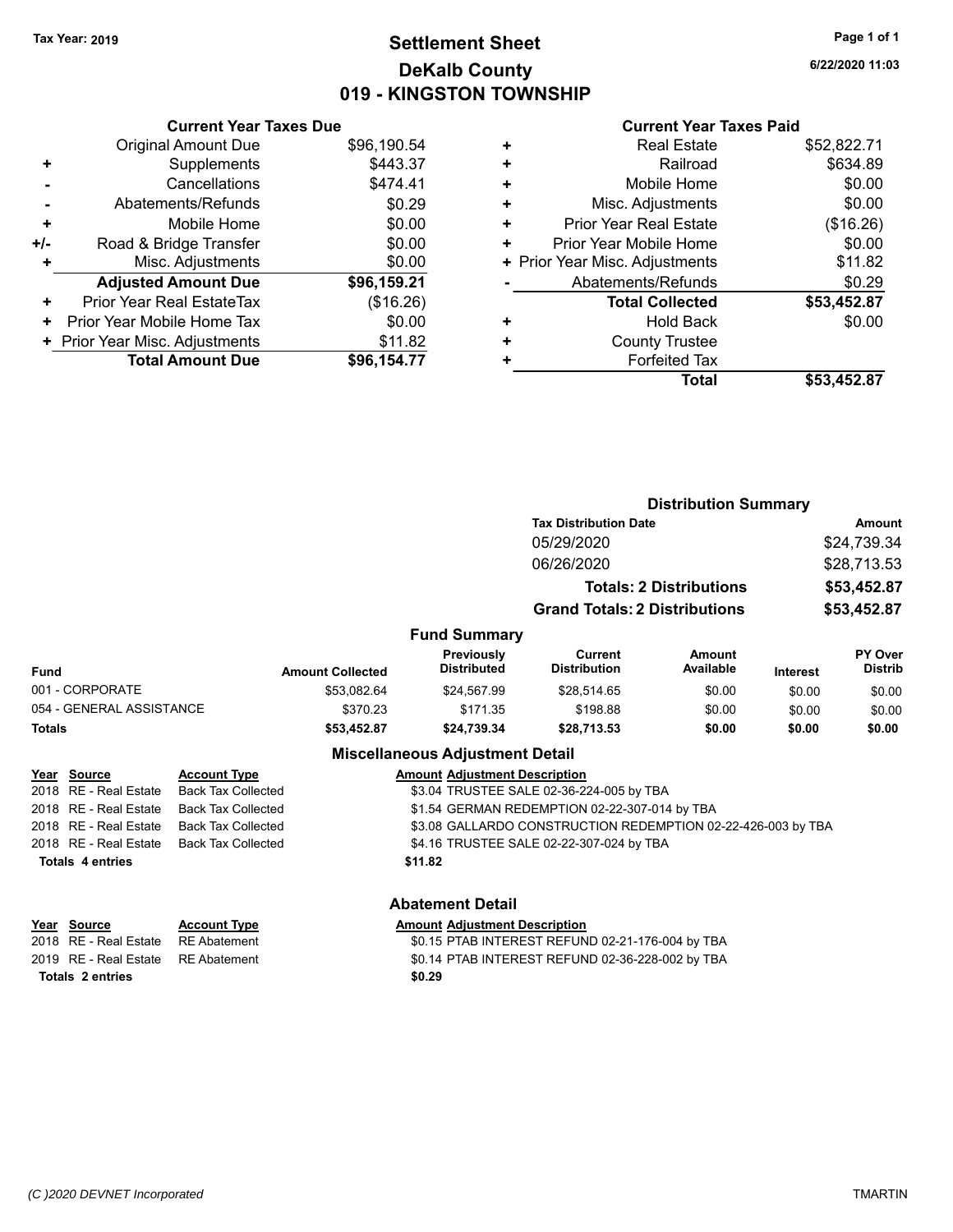### **Settlement Sheet Tax Year: 2019 Page 1 of 1 DeKalb County 020 - KINGSTON ROAD & BRIDGE**

**6/22/2020 11:03**

#### **Current Year Taxes Paid**

|     | <b>Current Year Taxes Due</b>  |               |
|-----|--------------------------------|---------------|
|     | <b>Original Amount Due</b>     | \$346,805.57  |
|     | Supplements                    | \$1,507.14    |
|     | Cancellations                  | \$1,612.70    |
|     | Abatements/Refunds             | \$0.99        |
| ٠   | Mobile Home                    | \$0.00        |
| +/- | Road & Bridge Transfer         | (\$10,907.23) |
|     | Misc. Adjustments              | \$0.00        |
|     | <b>Adjusted Amount Due</b>     | \$335,791.79  |
| ٠   | Prior Year Real EstateTax      | (\$57.75)     |
| ٠   | Prior Year Mobile Home Tax     | \$0.00        |
|     | + Prior Year Misc. Adjustments | \$42.64       |
|     | <b>Total Amount Due</b>        | \$335,776.68  |
|     |                                |               |

| ٠ | <b>Real Estate</b>             | \$179,562.86 |
|---|--------------------------------|--------------|
| ٠ | Railroad                       | \$2,266.57   |
| ٠ | Mobile Home                    | \$0.00       |
| ٠ | Misc. Adjustments              | \$0.00       |
| ٠ | <b>Prior Year Real Estate</b>  | (\$57.75)    |
| ٠ | Prior Year Mobile Home         | \$0.00       |
|   | + Prior Year Misc. Adjustments | \$42.64      |
|   | Abatements/Refunds             | \$0.99       |
|   | <b>Total Collected</b>         | \$181,813.33 |
| ٠ | <b>Hold Back</b>               | \$0.00       |
| ٠ | <b>County Trustee</b>          |              |
| ٠ | <b>Forfeited Tax</b>           |              |
|   | Total                          | \$181,813.33 |

| <b>Road and Bridge Summary</b> |             |               | <b>Distribution Summary</b>          |              |  |
|--------------------------------|-------------|---------------|--------------------------------------|--------------|--|
| <b>Municipality</b>            | Amt. Due    | Amt. Distrib. | <b>Tax Distribution Date</b>         | Amount       |  |
| CITY OF GENOA                  | \$8,335.02  | \$4.639.74    | 05/29/2020                           | \$84,096.72  |  |
| <b>VILLAGE OF KINGSTON</b>     | \$11,263.75 | \$6.267.49    | 06/26/2020                           | \$97,716.61  |  |
| Totals                         | \$19,598.77 | \$10,907.23   | <b>Totals: 2 Distributions</b>       | \$181,813.33 |  |
|                                |             |               | <b>Grand Totals: 2 Distributions</b> | \$181,813.33 |  |

#### **Fund Summary**

| Fund                         | <b>Amount Collected</b> | Previously<br><b>Distributed</b> | Current<br><b>Distribution</b> | Amount<br>Available | <b>Interest</b> | <b>PY Over</b><br><b>Distrib</b> |
|------------------------------|-------------------------|----------------------------------|--------------------------------|---------------------|-----------------|----------------------------------|
| 007 - ROAD AND BRIDGE        | \$40,611.04             | \$18.745.44                      | \$21.865.60                    | \$0.00              | \$0.00          | \$0.00                           |
| 008 - BRIDGE CONST W/COUNTY  | \$6.293.47              | \$2.912.74                       | \$3.380.73                     | \$0.00              | \$0.00          | \$0.00                           |
| 009 - PERMANENT ROAD         | \$118.333.30            | \$54.767.05                      | \$63.566.25                    | \$0.00              | \$0.00          | \$0.00                           |
| 010 - EQUIPMENT AND BUILDING | \$16.575.52             | \$7.671.49                       | \$8.904.03                     | \$0.00              | \$0.00          | \$0.00                           |
| <b>Totals</b>                | \$181.813.33            | \$84,096,72                      | \$97,716.61                    | \$0.00              | \$0.00          | \$0.00                           |

### **Miscellaneous Adjustment Detail**

| Year Source             | <b>Account Type</b>                      | <b>Amount Adjustment Description</b>                          |
|-------------------------|------------------------------------------|---------------------------------------------------------------|
|                         | 2018 RE - Real Estate Back Tax Collected | \$10.95 TRUSTEE SALE 02-36-224-005 by TBA                     |
|                         | 2018 RE - Real Estate Back Tax Collected | \$5.56 GERMAN REDEMPTION 02-22-307-014 by TBA                 |
|                         | 2018 RE - Real Estate Back Tax Collected | \$11.12 GALLARDO CONSTRUCTION REDEMPTION 02-22-426-003 by TBA |
|                         | 2018 RE - Real Estate Back Tax Collected | \$15.01 TRUSTEE SALE 02-22-307-024 by TBA                     |
| <b>Totals 4 entries</b> |                                          | \$42.64                                                       |
|                         |                                          |                                                               |

|                       | <b>Abatement Detail</b> |                                                  |  |  |
|-----------------------|-------------------------|--------------------------------------------------|--|--|
| Year Source           | <b>Account Type</b>     | <b>Amount Adjustment Description</b>             |  |  |
| 2018 RE - Real Estate | RE Abatement            | \$0.53 PTAB INTEREST REFUND 02-21-176-004 by TBA |  |  |
| 2019 RE - Real Estate | RE Abatement            | \$0.52 PTAB INTEREST REFUND 02-36-228-002 by TBA |  |  |
| Totals 2 entries      |                         | \$1.05                                           |  |  |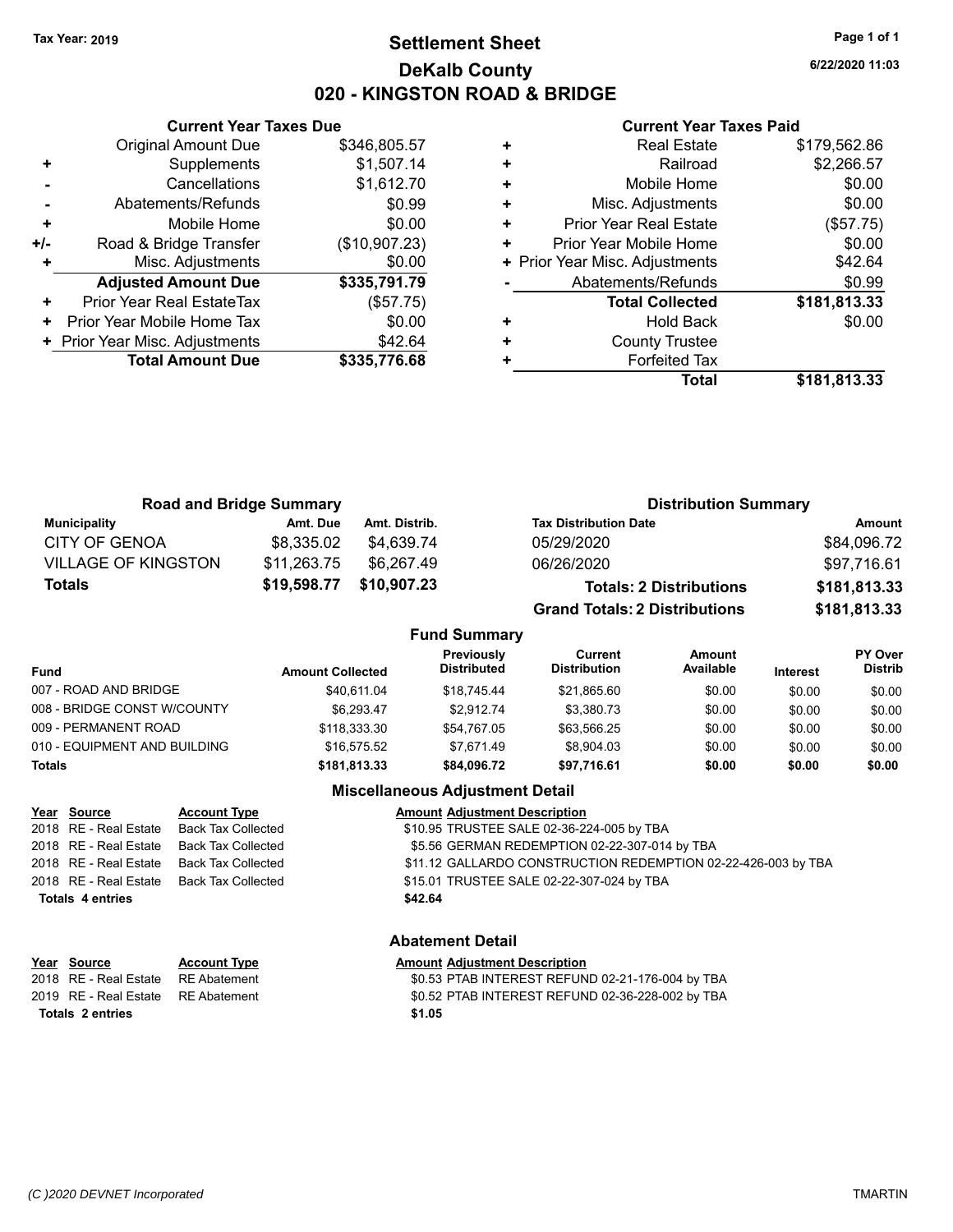### **Settlement Sheet Tax Year: 2019 Page 1 of 1 DeKalb County 021 - KINGSTON TWP CEMETERY**

**6/22/2020 11:03**

| <b>Current Year Taxes Due</b>  |             |
|--------------------------------|-------------|
| <b>Original Amount Due</b>     | \$16,263.81 |
| Supplements                    | \$74.98     |
| Cancellations                  | \$80.22     |
| Abatements/Refunds             | \$0.04      |
| Mobile Home                    | \$0.00      |
| Road & Bridge Transfer         | \$0.00      |
| Misc. Adjustments              | \$0.00      |
| <b>Adjusted Amount Due</b>     | \$16,258.53 |
| Prior Year Real EstateTax      | (\$2.74)    |
| Prior Year Mobile Home Tax     | \$0.00      |
| + Prior Year Misc. Adjustments | \$1.99      |
| <b>Total Amount Due</b>        | \$16,257.78 |
|                                |             |

|   | <b>Real Estate</b>             | \$8,931.23 |
|---|--------------------------------|------------|
| ٠ | Railroad                       | \$107.35   |
| ٠ | Mobile Home                    | \$0.00     |
| ٠ | Misc. Adjustments              | \$0.00     |
| ٠ | <b>Prior Year Real Estate</b>  | (\$2.74)   |
| ٠ | Prior Year Mobile Home         | \$0.00     |
|   | + Prior Year Misc. Adjustments | \$1.99     |
|   | Abatements/Refunds             | \$0.04     |
|   | <b>Total Collected</b>         | \$9,037.79 |
| ٠ | <b>Hold Back</b>               | \$0.00     |
| ٠ | <b>County Trustee</b>          |            |
| ٠ | <b>Forfeited Tax</b>           |            |
|   | Total                          | \$9,037.79 |
|   |                                |            |

|                           |                                                                   | <b>Distribution Summary</b>           |                                                                                                                                                             |                                                                                                                                                                                                                                                                                                                                                         |                                                              |
|---------------------------|-------------------------------------------------------------------|---------------------------------------|-------------------------------------------------------------------------------------------------------------------------------------------------------------|---------------------------------------------------------------------------------------------------------------------------------------------------------------------------------------------------------------------------------------------------------------------------------------------------------------------------------------------------------|--------------------------------------------------------------|
|                           |                                                                   |                                       |                                                                                                                                                             |                                                                                                                                                                                                                                                                                                                                                         | <b>Amount</b>                                                |
|                           |                                                                   | 05/29/2020                            |                                                                                                                                                             |                                                                                                                                                                                                                                                                                                                                                         | \$4,182.96                                                   |
|                           |                                                                   |                                       |                                                                                                                                                             |                                                                                                                                                                                                                                                                                                                                                         | \$4,854.83                                                   |
|                           |                                                                   |                                       |                                                                                                                                                             |                                                                                                                                                                                                                                                                                                                                                         | \$9,037.79                                                   |
|                           |                                                                   |                                       |                                                                                                                                                             |                                                                                                                                                                                                                                                                                                                                                         |                                                              |
|                           |                                                                   |                                       |                                                                                                                                                             |                                                                                                                                                                                                                                                                                                                                                         | \$9,037.79                                                   |
|                           |                                                                   |                                       |                                                                                                                                                             |                                                                                                                                                                                                                                                                                                                                                         |                                                              |
| <b>Amount Collected</b>   | Previously<br><b>Distributed</b>                                  | <b>Current</b><br><b>Distribution</b> | Amount<br>Available                                                                                                                                         | <b>Interest</b>                                                                                                                                                                                                                                                                                                                                         | PY Over<br><b>Distrib</b>                                    |
| \$9,037.79                | \$4,182.96                                                        | \$4,854.83                            | \$0.00                                                                                                                                                      | \$0.00                                                                                                                                                                                                                                                                                                                                                  | \$0.00                                                       |
| \$9,037.79                | \$4,182.96                                                        | \$4,854.83                            | \$0.00                                                                                                                                                      | \$0.00                                                                                                                                                                                                                                                                                                                                                  | \$0.00                                                       |
|                           |                                                                   |                                       |                                                                                                                                                             |                                                                                                                                                                                                                                                                                                                                                         |                                                              |
| <b>Account Type</b>       |                                                                   |                                       |                                                                                                                                                             |                                                                                                                                                                                                                                                                                                                                                         |                                                              |
| <b>Back Tax Collected</b> |                                                                   |                                       |                                                                                                                                                             |                                                                                                                                                                                                                                                                                                                                                         |                                                              |
| <b>Back Tax Collected</b> |                                                                   |                                       |                                                                                                                                                             |                                                                                                                                                                                                                                                                                                                                                         |                                                              |
| <b>Back Tax Collected</b> |                                                                   |                                       |                                                                                                                                                             |                                                                                                                                                                                                                                                                                                                                                         |                                                              |
| <b>Back Tax Collected</b> |                                                                   |                                       |                                                                                                                                                             |                                                                                                                                                                                                                                                                                                                                                         |                                                              |
|                           | \$1.99                                                            |                                       |                                                                                                                                                             |                                                                                                                                                                                                                                                                                                                                                         |                                                              |
|                           |                                                                   |                                       |                                                                                                                                                             |                                                                                                                                                                                                                                                                                                                                                         |                                                              |
|                           |                                                                   |                                       |                                                                                                                                                             |                                                                                                                                                                                                                                                                                                                                                         |                                                              |
|                           |                                                                   |                                       |                                                                                                                                                             |                                                                                                                                                                                                                                                                                                                                                         |                                                              |
|                           |                                                                   |                                       |                                                                                                                                                             |                                                                                                                                                                                                                                                                                                                                                         |                                                              |
|                           |                                                                   |                                       |                                                                                                                                                             |                                                                                                                                                                                                                                                                                                                                                         |                                                              |
|                           | <b>Account Type</b><br><b>RE</b> Abatement<br><b>RE</b> Abatement | <b>Abatement Detail</b><br>\$0.04     | 06/26/2020<br><b>Fund Summary</b><br><b>Miscellaneous Adjustment Detail</b><br><b>Amount Adjustment Description</b><br><b>Amount Adjustment Description</b> | <b>Tax Distribution Date</b><br><b>Totals: 2 Distributions</b><br><b>Grand Totals: 2 Distributions</b><br>\$0.51 TRUSTEE SALE 02-36-224-005 by TBA<br>\$0.26 GERMAN REDEMPTION 02-22-307-014 by TBA<br>\$0.70 TRUSTEE SALE 02-22-307-024 by TBA<br>\$0.02 PTAB INTEREST REFUND 02-21-176-004 by TBA<br>\$0.02 PTAB INTEREST REFUND 02-36-228-002 by TBA | \$0.52 GALLARDO CONSTRUCTION REDEMPTION 02-22-426-003 by TBA |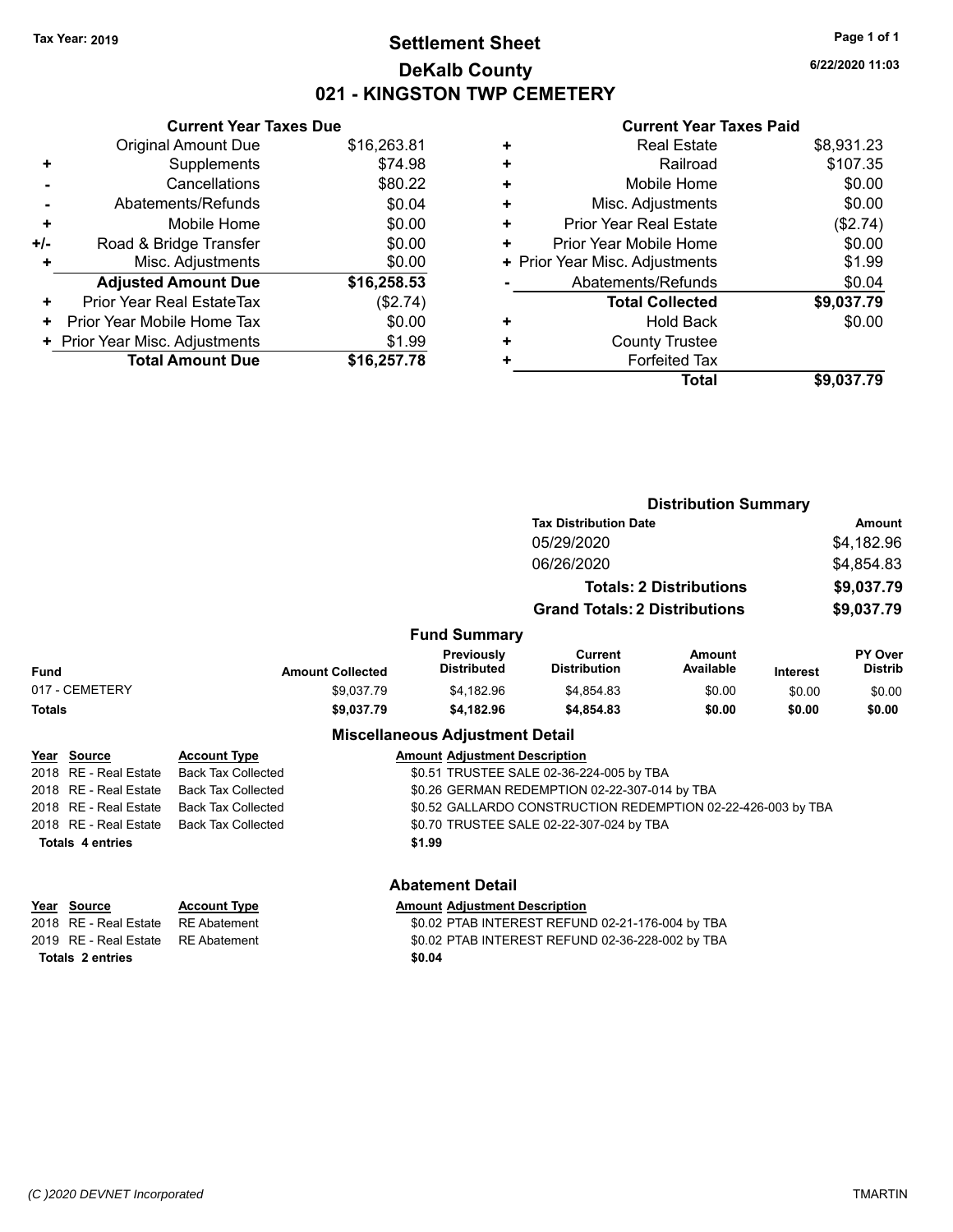### **Settlement Sheet Tax Year: 2019 Page 1 of 1 DeKalb County 022 - MALTA TOWNSHIP**

**6/22/2020 11:03**

| <b>Current Year Taxes Paid</b> |  |  |
|--------------------------------|--|--|
|                                |  |  |

|     | <b>Current Year Taxes Due</b>  |             |  |  |  |  |  |
|-----|--------------------------------|-------------|--|--|--|--|--|
|     | <b>Original Amount Due</b>     | \$72,007.87 |  |  |  |  |  |
| ٠   | Supplements                    | \$472.94    |  |  |  |  |  |
|     | Cancellations                  | \$408.53    |  |  |  |  |  |
|     | Abatements/Refunds             | \$0.00      |  |  |  |  |  |
| ٠   | Mobile Home                    | \$0.00      |  |  |  |  |  |
| +/- | Road & Bridge Transfer         | \$0.00      |  |  |  |  |  |
| ٠   | Misc. Adjustments              | \$0.00      |  |  |  |  |  |
|     | <b>Adjusted Amount Due</b>     | \$72,072.28 |  |  |  |  |  |
| ٠   | Prior Year Real EstateTax      | \$0.00      |  |  |  |  |  |
| ٠   | Prior Year Mobile Home Tax     | \$0.00      |  |  |  |  |  |
|     | + Prior Year Misc. Adjustments | \$67.48     |  |  |  |  |  |
|     | <b>Total Amount Due</b>        | \$72.139.76 |  |  |  |  |  |

| ٠ | <b>Real Estate</b>             | \$36,686.89 |
|---|--------------------------------|-------------|
| ٠ | Railroad                       | \$1,866.45  |
| ٠ | Mobile Home                    | \$0.00      |
| ٠ | Misc. Adjustments              | \$0.00      |
| ٠ | Prior Year Real Estate         | \$0.00      |
| ٠ | Prior Year Mobile Home         | \$0.00      |
|   | + Prior Year Misc. Adjustments | \$67.48     |
|   | Abatements/Refunds             | \$0.00      |
|   | <b>Total Collected</b>         | \$38,620.82 |
| ٠ | <b>Hold Back</b>               | \$0.00      |
| ٠ | <b>County Trustee</b>          |             |
| ٠ | <b>Forfeited Tax</b>           |             |
|   | Total                          | \$38,620.82 |
|   |                                |             |

|                                      |                                                  |                         |                                        | <b>Distribution Summary</b>               |                                |                 |                           |
|--------------------------------------|--------------------------------------------------|-------------------------|----------------------------------------|-------------------------------------------|--------------------------------|-----------------|---------------------------|
|                                      |                                                  |                         |                                        | <b>Tax Distribution Date</b>              |                                |                 | <b>Amount</b>             |
|                                      |                                                  |                         |                                        | 05/29/2020                                |                                |                 | \$14,452.10               |
|                                      |                                                  |                         |                                        | 06/26/2020                                |                                |                 | \$24,168.72               |
|                                      |                                                  |                         |                                        |                                           | <b>Totals: 2 Distributions</b> |                 | \$38,620.82               |
|                                      |                                                  |                         |                                        | <b>Grand Totals: 2 Distributions</b>      |                                |                 | \$38,620.82               |
|                                      |                                                  |                         | <b>Fund Summary</b>                    |                                           |                                |                 |                           |
| <b>Fund</b>                          |                                                  | <b>Amount Collected</b> | Previously<br><b>Distributed</b>       | <b>Current</b><br><b>Distribution</b>     | Amount<br>Available            | <b>Interest</b> | PY Over<br><b>Distrib</b> |
| 001 - CORPORATE                      |                                                  | \$38.163.62             | \$14,281.01                            | \$23,882.61                               | \$0.00                         | \$0.00          | \$0.00                    |
| 054 - GENERAL ASSISTANCE             |                                                  | \$457.20                | \$171.09                               | \$286.11                                  | \$0.00                         | \$0.00          | \$0.00                    |
| <b>Totals</b>                        |                                                  | \$38,620.82             | \$14,452.10                            | \$24,168.72                               | \$0.00                         | \$0.00          | \$0.00                    |
|                                      |                                                  |                         | <b>Miscellaneous Adjustment Detail</b> |                                           |                                |                 |                           |
| Year Source<br>2018 RE - Real Estate | <b>Account Type</b><br><b>Back Tax Collected</b> |                         | <b>Amount Adjustment Description</b>   | \$67.48 TRUSTEE SALE 07-23-185-001 by TBA |                                |                 |                           |

**Totals \$67.48 1 entries**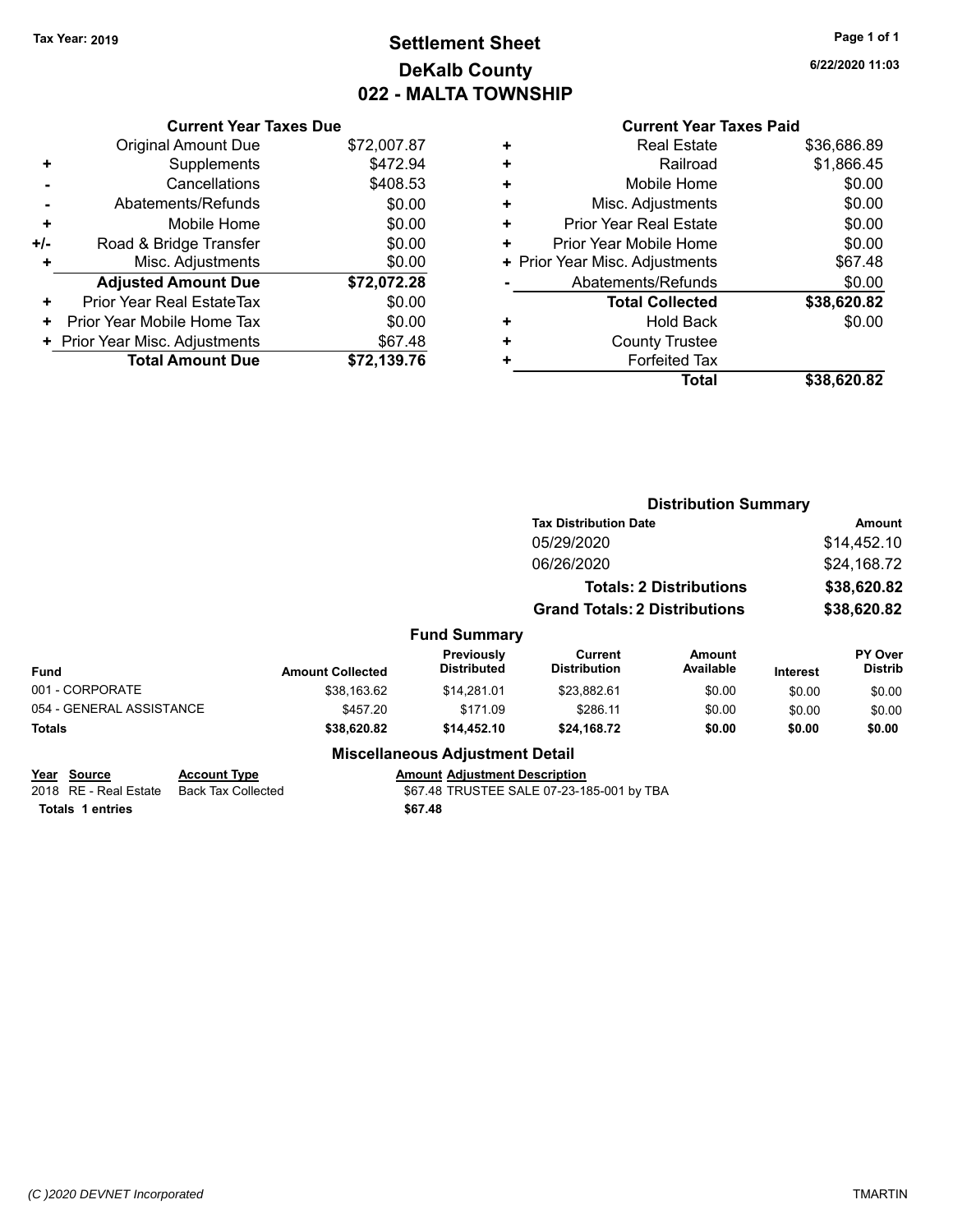### **Settlement Sheet Tax Year: 2019 Page 1 of 1 DeKalb County 023 - MALTA TWP LIBRARY**

**6/22/2020 11:03**

|       | <b>Current Year Taxes Due</b>  |              |
|-------|--------------------------------|--------------|
|       | <b>Original Amount Due</b>     | \$138,780.13 |
| ٠     | Supplements                    | \$911.50     |
|       | Cancellations                  | \$787.34     |
|       | Abatements/Refunds             | \$0.00       |
| ٠     | Mobile Home                    | \$0.00       |
| $+/-$ | Road & Bridge Transfer         | \$0.00       |
|       | Misc. Adjustments              | \$0.00       |
|       | <b>Adjusted Amount Due</b>     | \$138,904.29 |
| ÷     | Prior Year Real EstateTax      | \$0.00       |
| ٠     | Prior Year Mobile Home Tax     | \$0.00       |
|       | + Prior Year Misc. Adjustments | \$130.05     |
|       | <b>Total Amount Due</b>        | \$139,034.34 |
|       |                                |              |

|   | <b>Real Estate</b>             | \$70,705.80 |
|---|--------------------------------|-------------|
| ٠ | Railroad                       | \$3,597.21  |
| ٠ | Mobile Home                    | \$0.00      |
| ٠ | Misc. Adjustments              | \$0.00      |
| ٠ | <b>Prior Year Real Estate</b>  | \$0.00      |
| ÷ | Prior Year Mobile Home         | \$0.00      |
|   | + Prior Year Misc. Adjustments | \$130.05    |
|   | Abatements/Refunds             | \$0.00      |
|   | <b>Total Collected</b>         | \$74,433.06 |
| ٠ | <b>Hold Back</b>               | \$0.00      |
| ٠ | <b>County Trustee</b>          |             |
| ٠ | <b>Forfeited Tax</b>           |             |
|   | Total                          | \$74,433.06 |

|                                                                 |                                                  |                                                  |                                            | <b>Distribution Summary</b> |                 |                           |
|-----------------------------------------------------------------|--------------------------------------------------|--------------------------------------------------|--------------------------------------------|-----------------------------|-----------------|---------------------------|
|                                                                 |                                                  |                                                  | <b>Tax Distribution Date</b>               |                             |                 | <b>Amount</b>             |
|                                                                 |                                                  |                                                  | 05/29/2020                                 |                             | \$27,852.85     |                           |
|                                                                 |                                                  |                                                  | 06/26/2020                                 |                             | \$46,580.21     |                           |
|                                                                 |                                                  | <b>Totals: 2 Distributions</b>                   |                                            | \$74,433.06                 |                 |                           |
|                                                                 |                                                  |                                                  | <b>Grand Totals: 2 Distributions</b>       |                             | \$74,433.06     |                           |
|                                                                 |                                                  | <b>Fund Summary</b>                              |                                            |                             |                 |                           |
| <b>Fund</b>                                                     | <b>Amount Collected</b>                          | Previously<br><b>Distributed</b>                 | <b>Current</b><br><b>Distribution</b>      | <b>Amount</b><br>Available  | <b>Interest</b> | PY Over<br><b>Distrib</b> |
| 016 - LIBRARY                                                   | \$74,433.06                                      | \$27,852.85                                      | \$46,580.21                                | \$0.00                      | \$0.00          | \$0.00                    |
| Totals                                                          | \$74,433.06                                      | \$27,852.85                                      | \$46,580.21                                | \$0.00                      | \$0.00          | \$0.00                    |
|                                                                 |                                                  | <b>Miscellaneous Adjustment Detail</b>           |                                            |                             |                 |                           |
| Year Source<br>2018 RE - Real Estate<br><b>Totals 1 entries</b> | <b>Account Type</b><br><b>Back Tax Collected</b> | <b>Amount Adjustment Description</b><br>\$130.05 | \$130.05 TRUSTEE SALE 07-23-185-001 by TBA |                             |                 |                           |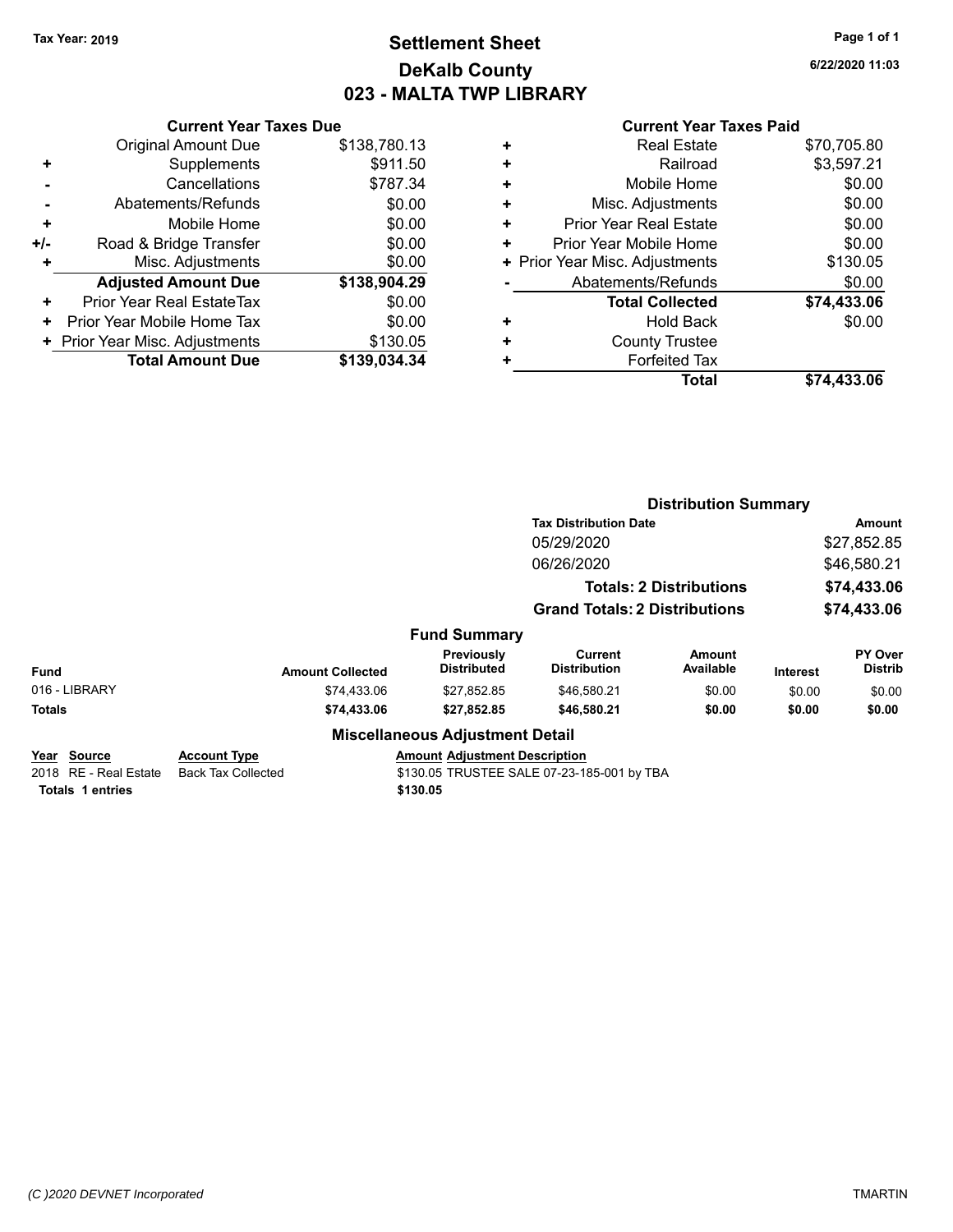### **Settlement Sheet Tax Year: 2019 Page 1 of 1 DeKalb County 024 - MALTA ROAD & BRIDGE**

**6/22/2020 11:03**

#### **Current Year Taxes Paid**

|     | <b>Current Year Taxes Due</b>    |               |  |  |  |  |  |
|-----|----------------------------------|---------------|--|--|--|--|--|
|     | <b>Original Amount Due</b>       | \$181,151.56  |  |  |  |  |  |
| ٠   | Supplements                      | \$1,111.63    |  |  |  |  |  |
|     | Cancellations                    | \$960.24      |  |  |  |  |  |
|     | Abatements/Refunds               | \$0.00        |  |  |  |  |  |
| ٠   | Mobile Home                      |               |  |  |  |  |  |
| +/- | Road & Bridge Transfer           | (\$6, 144.84) |  |  |  |  |  |
|     | Misc. Adjustments                | \$0.00        |  |  |  |  |  |
|     | <b>Adjusted Amount Due</b>       | \$175,158.11  |  |  |  |  |  |
| ٠   | <b>Prior Year Real EstateTax</b> | (\$11.17)     |  |  |  |  |  |
| ٠   | Prior Year Mobile Home Tax       | \$0.00        |  |  |  |  |  |
|     | + Prior Year Misc. Adjustments   | \$169.76      |  |  |  |  |  |
|     | <b>Total Amount Due</b>          | \$175,316.70  |  |  |  |  |  |
|     |                                  |               |  |  |  |  |  |

| <b>Real Estate</b><br>٠        | \$86,230.92 |
|--------------------------------|-------------|
| Railroad<br>÷                  | \$4,624.17  |
| Mobile Home<br>٠               | \$0.00      |
| Misc. Adjustments<br>٠         | \$0.00      |
| Prior Year Real Estate<br>٠    | (\$11.17)   |
| Prior Year Mobile Home<br>٠    | \$0.00      |
| + Prior Year Misc. Adjustments | \$169.76    |
| Abatements/Refunds             | \$0.00      |
| <b>Total Collected</b>         | \$91,013.68 |
| <b>Hold Back</b><br>٠          | \$0.00      |
| <b>County Trustee</b><br>٠     |             |
| <b>Forfeited Tax</b><br>٠      |             |
| Total                          | \$91,013.68 |

**Grand Totals: 2 Distributions \$91,013.68**

| <b>Road and Bridge Summary</b> |             |               | <b>Distribution Summary</b>    |             |
|--------------------------------|-------------|---------------|--------------------------------|-------------|
| <b>Municipality</b>            | Amt. Due    | Amt. Distrib. | <b>Tax Distribution Date</b>   | Amount      |
| <b>VILLAGE OF MALTA</b>        | \$11.446.64 | \$6.144.84    | 05/29/2020                     | \$33,968.60 |
| <b>Totals</b>                  | \$11,446.64 | \$6.144.84    | 06/26/2020                     | \$57,045.08 |
|                                |             |               | <b>Totals: 2 Distributions</b> | \$91,013.68 |

|                              |                         | <b>Fund Summary</b>                     |                                       |                     |                 |                                  |
|------------------------------|-------------------------|-----------------------------------------|---------------------------------------|---------------------|-----------------|----------------------------------|
| <b>Fund</b>                  | <b>Amount Collected</b> | <b>Previously</b><br><b>Distributed</b> | <b>Current</b><br><b>Distribution</b> | Amount<br>Available | <b>Interest</b> | <b>PY Over</b><br><b>Distrib</b> |
| 007 - ROAD AND BRIDGE        | \$28,162.99             | \$10,449.86                             | \$17,713.13                           | \$0.00              | \$0.00          | \$0.00                           |
| 008 - BRIDGE CONST W/COUNTY  | \$11.611.81             | \$4,345.14                              | \$7,266.67                            | \$0.00              | \$0.00          | \$0.00                           |
| 009 - PERMANENT ROAD         | \$40.947.56             | \$15.322.59                             | \$25,624.97                           | \$0.00              | \$0.00          | \$0.00                           |
| 010 - EQUIPMENT AND BUILDING | \$10,291.32             | \$3.851.01                              | \$6,440.31                            | \$0.00              | \$0.00          | \$0.00                           |
| Totals                       | \$91.013.68             | \$33.968.60                             | \$57,045.08                           | \$0.00              | \$0.00          | \$0.00                           |
|                              |                         |                                         |                                       |                     |                 |                                  |

#### **Miscellaneous Adjustment Detail**

**Year Source Account Type Account Type Amount Adjustment Description**<br>2018 RE - Real Estate Back Tax Collected \$169.76 TRUSTEE SALE 07-23-18

\$169.76 TRUSTEE SALE 07-23-185-001 by TBA **Totals \$169.76 1 entries**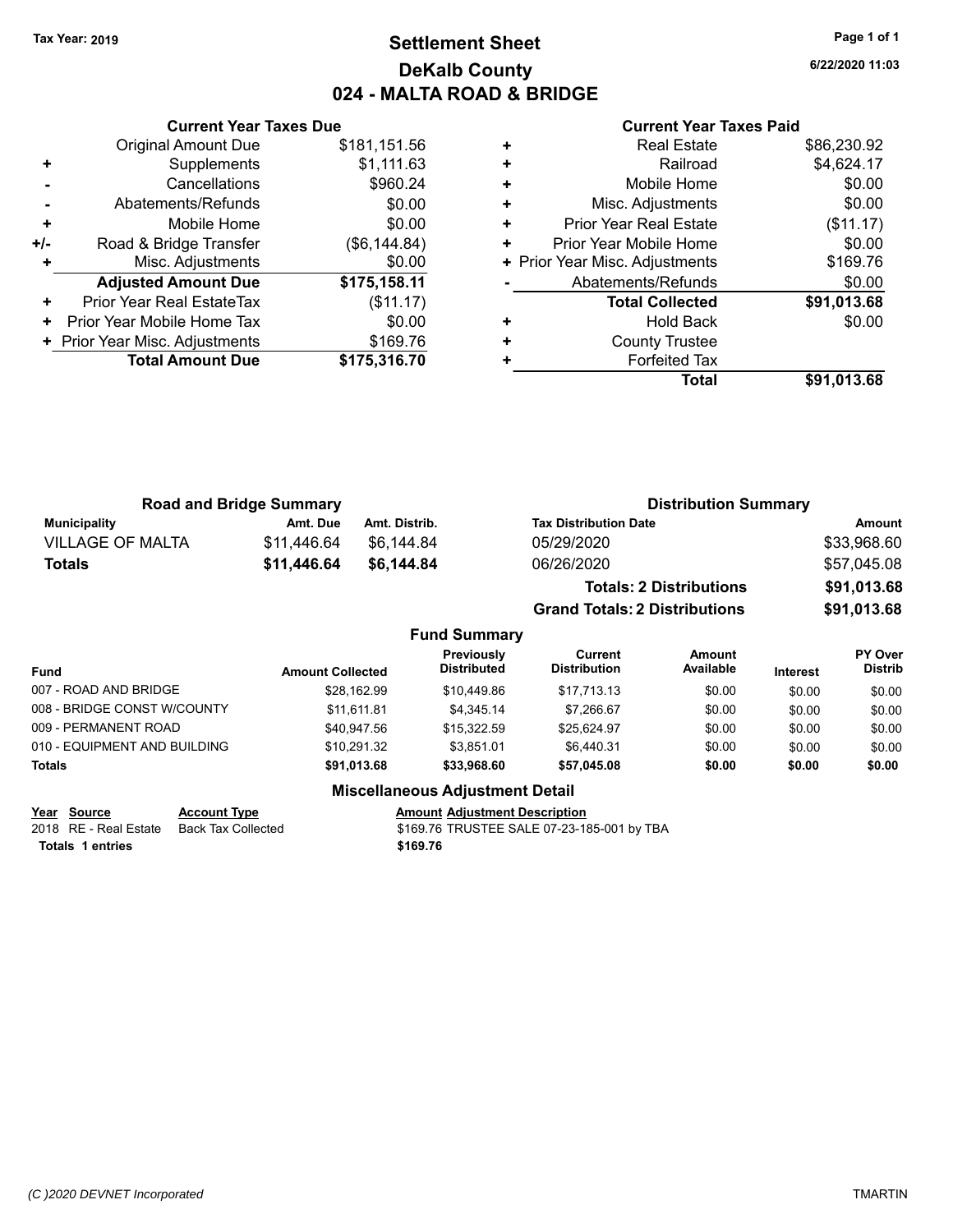### **Settlement Sheet Tax Year: 2019 Page 1 of 1 DeKalb County 025 - MAYFIELD TOWNSHIP**

**6/22/2020 11:03**

|       | <b>Current Year Taxes Due</b>  |             |
|-------|--------------------------------|-------------|
|       | <b>Original Amount Due</b>     | \$94,506.95 |
| ٠     | Supplements                    | \$505.79    |
|       | Cancellations                  | \$564.18    |
|       | Abatements/Refunds             | \$0.00      |
| ٠     | Mobile Home                    | \$0.00      |
| $+/-$ | Road & Bridge Transfer         | \$0.00      |
|       | Misc. Adjustments              | \$0.00      |
|       | <b>Adjusted Amount Due</b>     | \$94,448.56 |
| ÷     | Prior Year Real EstateTax      | \$0.00      |
| ٠     | Prior Year Mobile Home Tax     | \$0.00      |
|       | + Prior Year Misc. Adjustments | \$0.00      |
|       | <b>Total Amount Due</b>        | \$94.448.56 |
|       |                                |             |

|   | <b>Real Estate</b>             | \$51,346.87 |
|---|--------------------------------|-------------|
| ٠ | Railroad                       | \$0.00      |
| ٠ | Mobile Home                    | \$0.00      |
| ٠ | Misc. Adjustments              | \$0.00      |
| ٠ | Prior Year Real Estate         | \$0.00      |
| ٠ | Prior Year Mobile Home         | \$0.00      |
|   | + Prior Year Misc. Adjustments | \$0.00      |
|   | Abatements/Refunds             | \$0.00      |
|   | <b>Total Collected</b>         | \$51,346.87 |
| ٠ | <b>Hold Back</b>               | \$0.00      |
| ٠ | <b>County Trustee</b>          |             |
| ٠ | <b>Forfeited Tax</b>           |             |
|   | Total                          | \$51,346.87 |
|   |                                |             |

|                          |                         | <b>Distribution Summary</b>      |                                       |                                |                 |                           |
|--------------------------|-------------------------|----------------------------------|---------------------------------------|--------------------------------|-----------------|---------------------------|
|                          |                         | <b>Tax Distribution Date</b>     |                                       |                                | Amount          |                           |
|                          |                         |                                  | 05/29/2020                            |                                |                 | \$11,966.78               |
|                          |                         |                                  | 06/26/2020                            |                                |                 | \$39,380.09               |
|                          |                         |                                  |                                       | <b>Totals: 2 Distributions</b> |                 | \$51,346.87               |
|                          |                         |                                  | <b>Grand Totals: 2 Distributions</b>  |                                | \$51,346.87     |                           |
|                          |                         | <b>Fund Summary</b>              |                                       |                                |                 |                           |
| Fund                     | <b>Amount Collected</b> | Previously<br><b>Distributed</b> | <b>Current</b><br><b>Distribution</b> | <b>Amount</b><br>Available     | <b>Interest</b> | PY Over<br><b>Distrib</b> |
| 001 - CORPORATE          | \$48,899.88             | \$11.396.49                      | \$37.503.39                           | \$0.00                         | \$0.00          | \$0.00                    |
| 054 - GENERAL ASSISTANCE | \$2,446.99              | \$570.29                         | \$1.876.70                            | \$0.00                         | \$0.00          | \$0.00                    |
| <b>Totals</b>            | \$51,346.87             | \$11,966.78                      | \$39,380.09                           | \$0.00                         | \$0.00          | \$0.00                    |
|                          |                         |                                  |                                       |                                |                 |                           |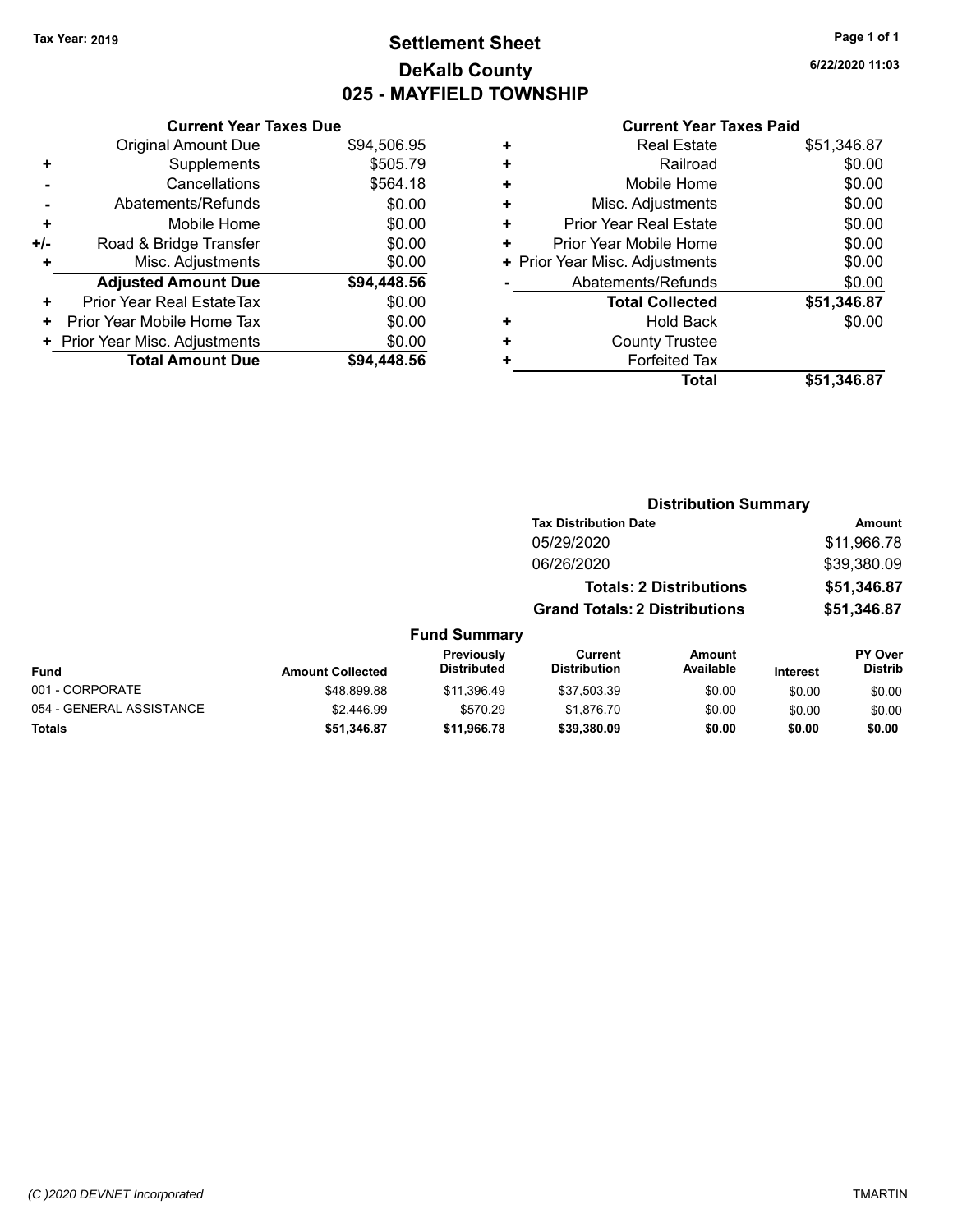### **Settlement Sheet Tax Year: 2019 Page 1 of 1 DeKalb County 026 - MAYFIELD ROAD & BRIDGE**

**6/22/2020 11:03**

#### **Current Year Taxes Paid**

| <b>Current Year Taxes Due</b>  |              |  |  |  |  |  |
|--------------------------------|--------------|--|--|--|--|--|
| <b>Original Amount Due</b>     | \$280,277.57 |  |  |  |  |  |
| Supplements                    | \$1,500.00   |  |  |  |  |  |
| Cancellations<br>\$1,673.16    |              |  |  |  |  |  |
| Abatements/Refunds             | \$0.00       |  |  |  |  |  |
| Mobile Home                    | \$0.00       |  |  |  |  |  |
| Road & Bridge Transfer         | \$0.00       |  |  |  |  |  |
| Misc. Adjustments              | \$0.00       |  |  |  |  |  |
| <b>Adjusted Amount Due</b>     | \$280,104.41 |  |  |  |  |  |
| Prior Year Real EstateTax      | \$0.00       |  |  |  |  |  |
| Prior Year Mobile Home Tax     | \$0.00       |  |  |  |  |  |
| + Prior Year Misc. Adjustments | \$0.00       |  |  |  |  |  |
| <b>Total Amount Due</b>        | \$280,104.41 |  |  |  |  |  |
|                                |              |  |  |  |  |  |

|   | <b>Real Estate</b>             | \$152,278.75 |
|---|--------------------------------|--------------|
| ÷ | Railroad                       | \$0.00       |
| ٠ | Mobile Home                    | \$0.00       |
| ٠ | Misc. Adjustments              | \$0.00       |
| ٠ | <b>Prior Year Real Estate</b>  | \$0.00       |
| ٠ | Prior Year Mobile Home         | \$0.00       |
|   | + Prior Year Misc. Adjustments | \$0.00       |
|   | Abatements/Refunds             | \$0.00       |
|   | <b>Total Collected</b>         | \$152,278.75 |
| ٠ | <b>Hold Back</b>               | \$0.00       |
| ٠ | <b>County Trustee</b>          |              |
| ٠ | <b>Forfeited Tax</b>           |              |
|   | Total                          | \$152,278.75 |

#### **Distribution Summary Tax Distribution Date Amount** 05/29/2020 \$35,489.74 06/26/2020 \$116,789.01 **Totals: 2 Distributions \$152,278.75 Grand Totals: 2 Distributions \$152,278.75**

#### **Fund Summary**

| <b>Fund</b>                                         | <b>Amount Collected</b> | <b>Previously</b><br><b>Distributed</b> | Current<br><b>Distribution</b> | <b>Amount</b><br>Available | Interest | <b>PY Over</b><br>Distrib |
|-----------------------------------------------------|-------------------------|-----------------------------------------|--------------------------------|----------------------------|----------|---------------------------|
| 007 - ROAD AND BRIDGE                               | \$93.184.11             | \$21.717.28                             | \$71,466.83                    | \$0.00                     | \$0.00   | \$0.00                    |
| 008 - BRIDGE CONST W/COUNTY                         | \$4.828.60              | \$1.125.34                              | \$3.703.26                     | \$0.00                     | \$0.00   | \$0.00                    |
| 009 - PERMANENT ROAD                                | \$39.141.42             | \$9,122.21                              | \$30,019.21                    | \$0.00                     | \$0.00   | \$0.00                    |
| 010 - EQUIPMENT AND BUILDING                        | \$7.507.49              | \$1.749.68                              | \$5.757.81                     | \$0.00                     | \$0.00   | \$0.00                    |
| 035 - TORT JUDGMENTS, LIABILITY<br><b>INSURANCE</b> | \$4.291.21              | \$1,000.10                              | \$3.291.11                     | \$0.00                     | \$0.00   | \$0.00                    |
| 047 - SOCIAL SECURITY                               | \$3.325.92              | \$775.13                                | \$2,550.79                     | \$0.00                     | \$0.00   | \$0.00                    |
| <b>Totals</b>                                       | \$152,278.75            | \$35,489.74                             | \$116,789.01                   | \$0.00                     | \$0.00   | \$0.00                    |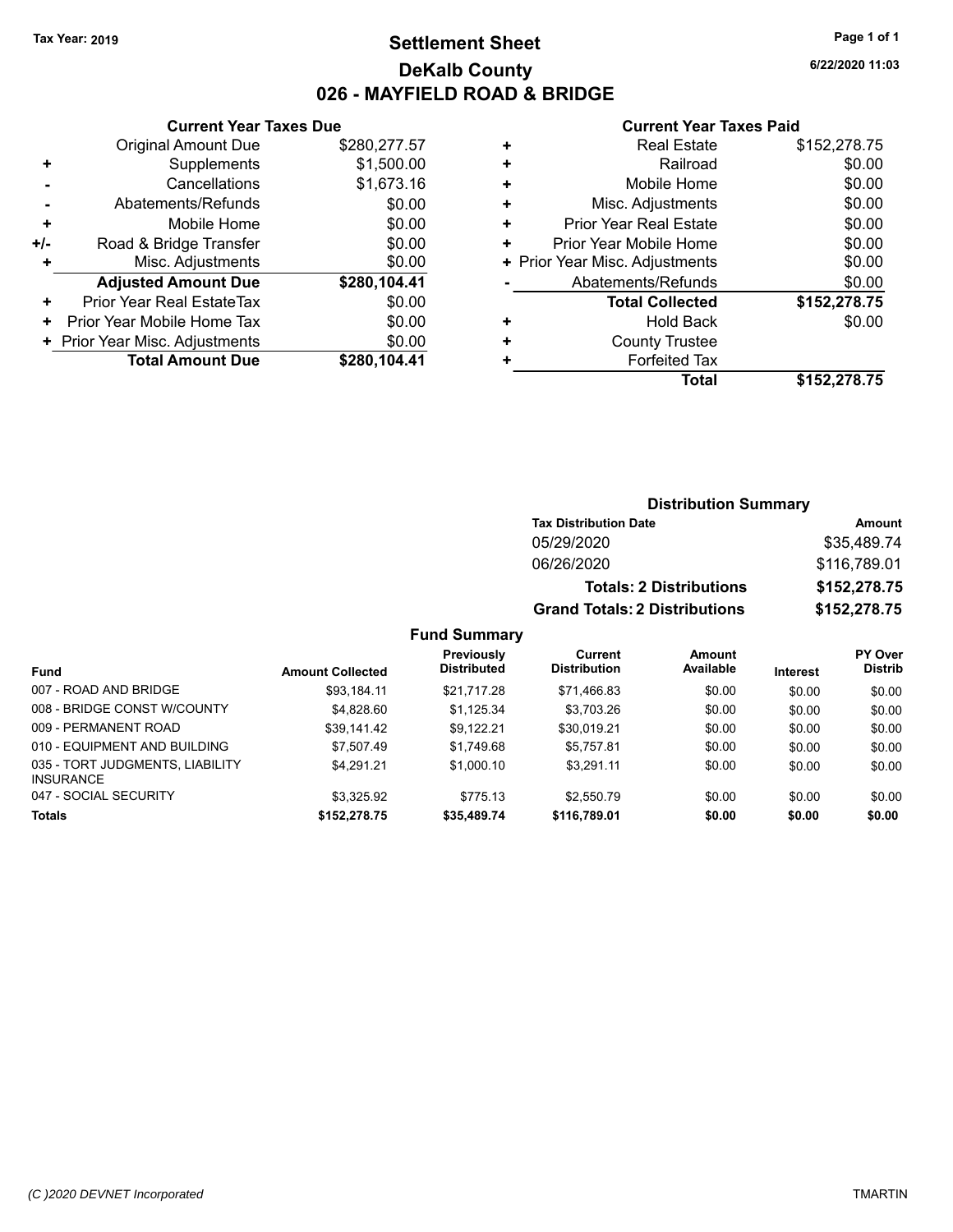### **Settlement Sheet Tax Year: 2019 Page 1 of 1 DeKalb County 027 - MILAN TOWNSHIP**

**6/22/2020 11:03**

| <b>Current Year Taxes Due</b>  |             |
|--------------------------------|-------------|
| <b>Original Amount Due</b>     | \$40,000.30 |
| Supplements                    | \$196.92    |
| Cancellations                  | \$212.00    |
| Abatements/Refunds             | \$0.00      |
| Mobile Home                    | \$0.00      |
| Road & Bridge Transfer         | \$0.00      |
| Misc. Adjustments              | \$0.00      |
| <b>Adjusted Amount Due</b>     | \$39,985.22 |
| Prior Year Real EstateTax      | \$0.00      |
| Prior Year Mobile Home Tax     | \$0.00      |
| + Prior Year Misc. Adjustments | \$0.00      |
| <b>Total Amount Due</b>        | \$39,985.22 |
|                                |             |

|   | <b>Real Estate</b>             | \$23,454.42 |
|---|--------------------------------|-------------|
| ٠ | Railroad                       | \$0.00      |
| ÷ | Mobile Home                    | \$0.00      |
| ÷ | Misc. Adjustments              | \$0.00      |
| ٠ | Prior Year Real Estate         | \$0.00      |
| ٠ | Prior Year Mobile Home         | \$0.00      |
|   | + Prior Year Misc. Adjustments | \$0.00      |
|   | Abatements/Refunds             | \$0.00      |
|   | <b>Total Collected</b>         | \$23,454.42 |
| ٠ | <b>Hold Back</b>               | \$0.00      |
| ٠ | <b>County Trustee</b>          |             |
| ٠ | <b>Forfeited Tax</b>           |             |
|   | Total                          | \$23,454.42 |
|   |                                |             |

|                 |                         |                                  |                                      | <b>Distribution Summary</b>    |                 |                                  |
|-----------------|-------------------------|----------------------------------|--------------------------------------|--------------------------------|-----------------|----------------------------------|
|                 |                         |                                  | <b>Tax Distribution Date</b>         |                                |                 | Amount                           |
|                 |                         |                                  | 05/29/2020                           |                                |                 | \$6,074.15                       |
|                 |                         |                                  | 06/26/2020                           |                                |                 | \$17,380.27                      |
|                 |                         |                                  |                                      | <b>Totals: 2 Distributions</b> |                 | \$23,454.42                      |
|                 |                         |                                  | <b>Grand Totals: 2 Distributions</b> |                                |                 | \$23,454.42                      |
|                 |                         | <b>Fund Summary</b>              |                                      |                                |                 |                                  |
| <b>Fund</b>     | <b>Amount Collected</b> | Previously<br><b>Distributed</b> | Current<br><b>Distribution</b>       | <b>Amount</b><br>Available     | <b>Interest</b> | <b>PY Over</b><br><b>Distrib</b> |
| 001 - CORPORATE | \$23,454.42             | \$6.074.15                       | \$17,380.27                          | \$0.00                         | \$0.00          | \$0.00                           |
| <b>Totals</b>   | \$23,454.42             | \$6,074.15                       | \$17,380.27                          | \$0.00                         | \$0.00          | \$0.00                           |
|                 |                         |                                  |                                      |                                |                 |                                  |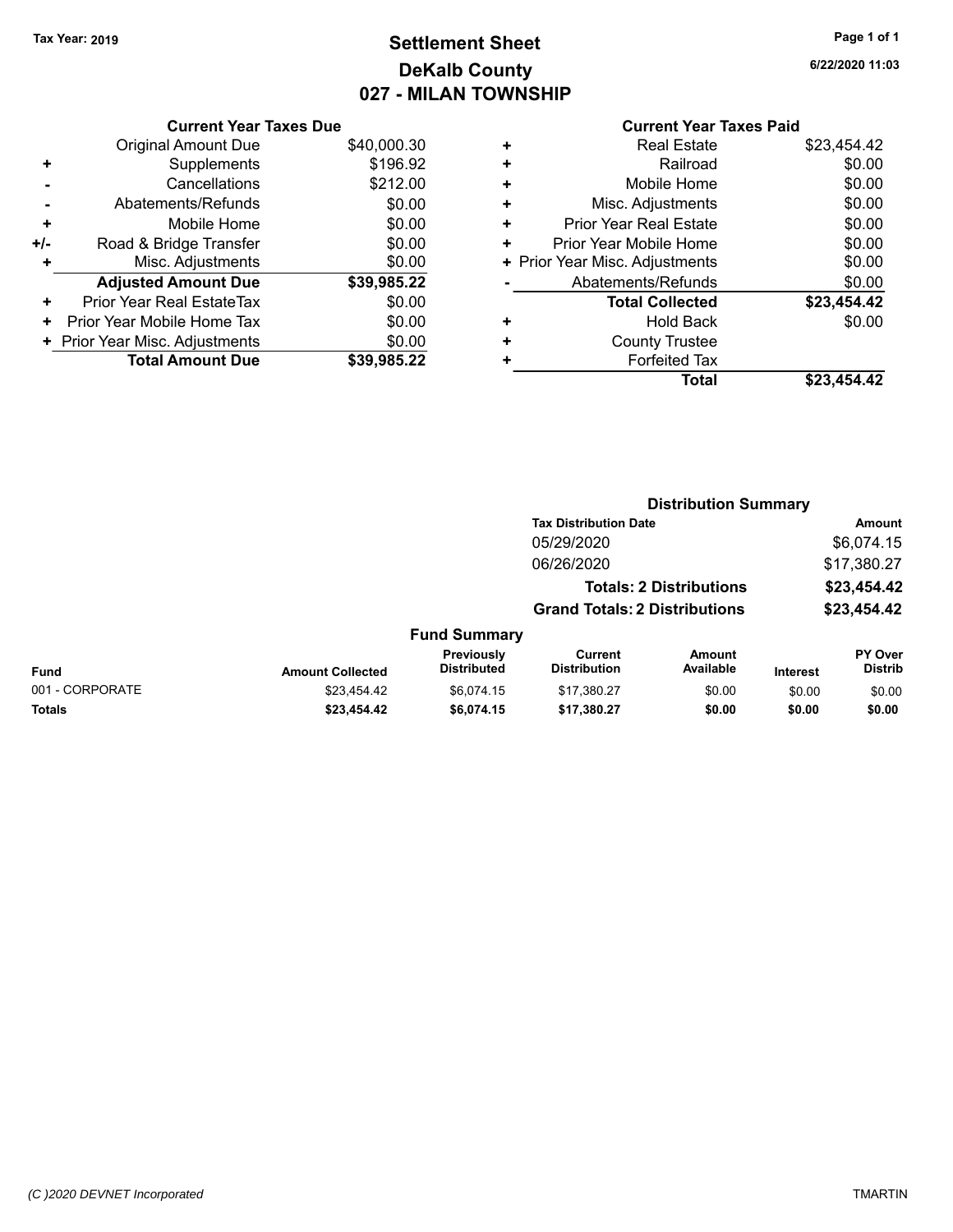### **Settlement Sheet Tax Year: 2019 Page 1 of 1 DeKalb County 028 - MILAN ROAD & BRIDGE**

**6/22/2020 11:03**

#### **Current Year Taxes Paid**

|     | <b>Current Year Taxes Due</b>  |             |
|-----|--------------------------------|-------------|
|     | <b>Original Amount Due</b>     | \$66,003.95 |
| ٠   | Supplements                    | \$324.93    |
|     | Cancellations                  | \$349.82    |
|     | Abatements/Refunds             | \$0.00      |
| ÷   | Mobile Home                    | \$0.00      |
| +/- | Road & Bridge Transfer         | \$0.00      |
|     | Misc. Adjustments              | \$0.00      |
|     | <b>Adjusted Amount Due</b>     | \$65,979.06 |
| ٠   | Prior Year Real EstateTax      | \$0.00      |
| ٠   | Prior Year Mobile Home Tax     | \$0.00      |
|     | + Prior Year Misc. Adjustments | \$0.00      |
|     | <b>Total Amount Due</b>        | \$65,979.06 |
|     |                                |             |

|   | <b>Real Estate</b>             | \$38,701.84 |
|---|--------------------------------|-------------|
| ٠ | Railroad                       | \$0.00      |
| ٠ | Mobile Home                    | \$0.00      |
| ٠ | Misc. Adjustments              | \$0.00      |
| ٠ | <b>Prior Year Real Estate</b>  | \$0.00      |
| ٠ | Prior Year Mobile Home         | \$0.00      |
|   | + Prior Year Misc. Adjustments | \$0.00      |
|   | Abatements/Refunds             | \$0.00      |
|   | <b>Total Collected</b>         | \$38,701.84 |
| ٠ | <b>Hold Back</b>               | \$0.00      |
| ٠ | <b>County Trustee</b>          |             |
| ٠ | <b>Forfeited Tax</b>           |             |
|   | Total                          | \$38.701.84 |
|   |                                |             |

|                             |                         |                                  |                                      | <b>Distribution Summary</b>    |                 |                                  |
|-----------------------------|-------------------------|----------------------------------|--------------------------------------|--------------------------------|-----------------|----------------------------------|
|                             |                         |                                  | <b>Tax Distribution Date</b>         |                                |                 | Amount                           |
|                             |                         |                                  | 05/29/2020                           |                                |                 | \$10,022.89                      |
|                             |                         |                                  | 06/26/2020                           |                                |                 | \$28,678.95                      |
|                             |                         |                                  |                                      | <b>Totals: 2 Distributions</b> |                 | \$38,701.84                      |
|                             |                         |                                  | <b>Grand Totals: 2 Distributions</b> |                                |                 | \$38,701.84                      |
|                             |                         | <b>Fund Summary</b>              |                                      |                                |                 |                                  |
| <b>Fund</b>                 | <b>Amount Collected</b> | Previously<br><b>Distributed</b> | Current<br><b>Distribution</b>       | Amount<br>Available            | <b>Interest</b> | <b>PY Over</b><br><b>Distrib</b> |
| 007 - ROAD AND BRIDGE       | \$27.117.87             | \$7.022.91                       | \$20,094.96                          | \$0.00                         | \$0.00          | \$0.00                           |
| 008 - BRIDGE CONST W/COUNTY | \$2,788.32              | \$722.11                         | \$2,066.21                           | \$0.00                         | \$0.00          | \$0.00                           |
| 009 - PERMANENT ROAD        | \$8.795.65              | \$2,277.87                       | \$6.517.78                           | \$0.00                         | \$0.00          | \$0.00                           |

**Totals \$38,701.84 \$10,022.89 \$28,678.95 \$0.00 \$0.00 \$0.00**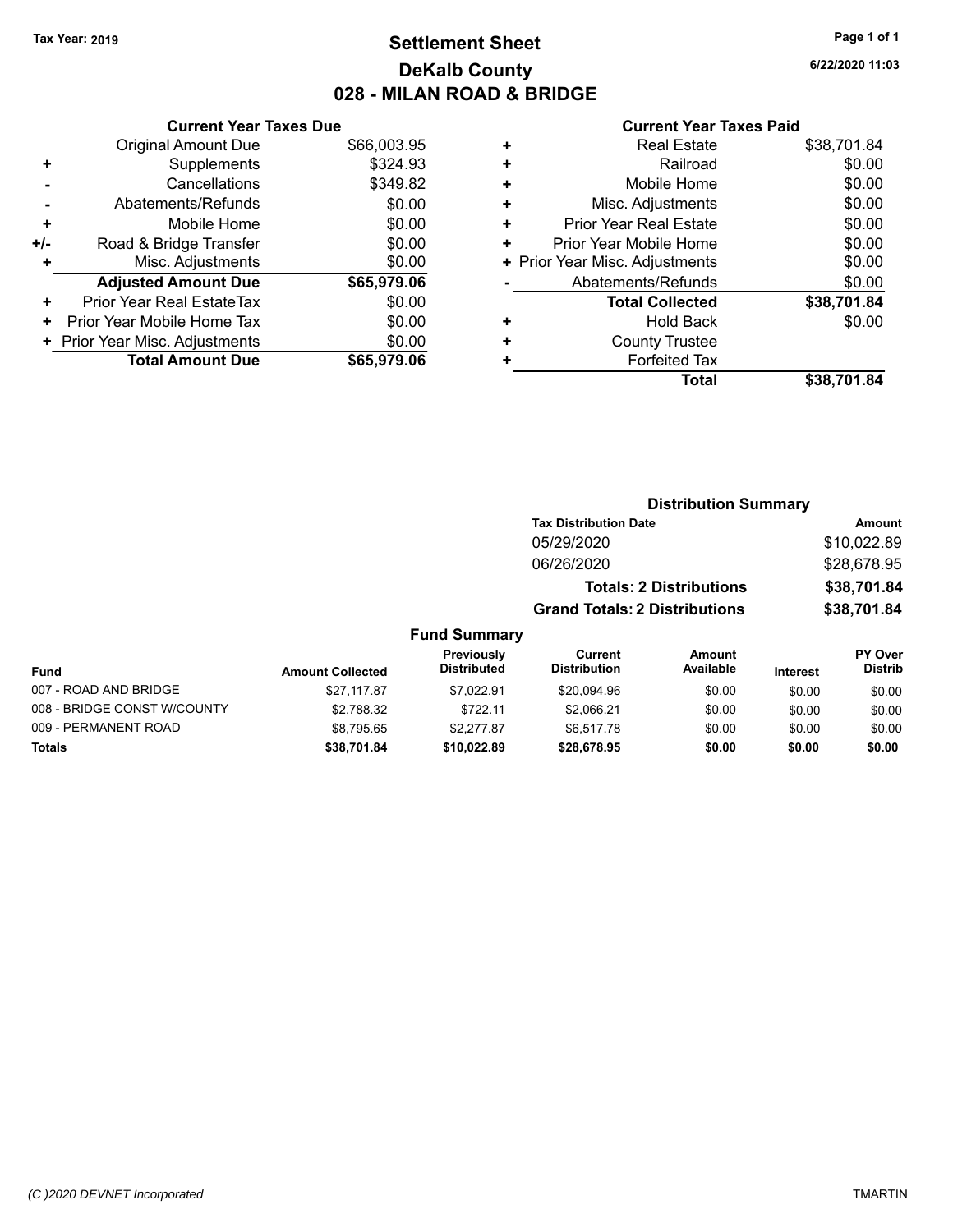### **Settlement Sheet Tax Year: 2019 Page 1 of 1 DeKalb County 029 - PAW PAW TOWNSHIP**

017 - CEMETERY **\$5.76** \$1.15 \$4.61 \$0.00 \$0.00 \$0.00 034 - GENERAL ASSISTANCE \$6.92 \$1.38 \$0.00 \$0.00 \$0.00 \$0.00 **Totals \$41,669.18 \$8,308.41 \$33,360.77 \$0.00 \$0.00 \$0.00**

**6/22/2020 11:03**

#### **Current Year Taxes Paid**

|       | <b>Current Year Taxes Due</b>  |             |
|-------|--------------------------------|-------------|
|       | <b>Original Amount Due</b>     | \$73,181.40 |
| ٠     | Supplements                    | \$295.02    |
|       | Cancellations                  | \$334.79    |
|       | Abatements/Refunds             | \$0.00      |
| ٠     | Mobile Home                    | \$0.00      |
| $+/-$ | Road & Bridge Transfer         | \$0.00      |
| ٠     | Misc. Adjustments              | \$0.00      |
|       | <b>Adjusted Amount Due</b>     | \$73,141.63 |
| ÷     | Prior Year Real EstateTax      | \$0.00      |
| ٠     | Prior Year Mobile Home Tax     | \$0.00      |
|       | + Prior Year Misc. Adjustments | \$0.00      |
|       | <b>Total Amount Due</b>        | \$73.141.63 |
|       |                                |             |

| Railroad<br>٠<br>\$0.00<br>Mobile Home<br>٠<br>\$0.00<br>Misc. Adjustments<br>٠<br>\$0.00<br>Prior Year Real Estate<br>٠<br>\$0.00<br>Prior Year Mobile Home<br>٠<br>\$0.00<br>+ Prior Year Misc. Adjustments<br>Abatements/Refunds<br>\$0.00<br>\$41,669.18<br><b>Total Collected</b><br>Hold Back<br>٠<br><b>County Trustee</b><br>+ |   | <b>Real Estate</b>   | \$39,731.65 |
|----------------------------------------------------------------------------------------------------------------------------------------------------------------------------------------------------------------------------------------------------------------------------------------------------------------------------------------|---|----------------------|-------------|
|                                                                                                                                                                                                                                                                                                                                        |   |                      | \$1,937.53  |
|                                                                                                                                                                                                                                                                                                                                        |   |                      |             |
|                                                                                                                                                                                                                                                                                                                                        |   |                      |             |
|                                                                                                                                                                                                                                                                                                                                        |   |                      |             |
|                                                                                                                                                                                                                                                                                                                                        |   |                      |             |
|                                                                                                                                                                                                                                                                                                                                        |   |                      |             |
|                                                                                                                                                                                                                                                                                                                                        |   |                      |             |
|                                                                                                                                                                                                                                                                                                                                        |   |                      |             |
|                                                                                                                                                                                                                                                                                                                                        |   |                      | \$0.00      |
|                                                                                                                                                                                                                                                                                                                                        |   |                      |             |
|                                                                                                                                                                                                                                                                                                                                        | ٠ | <b>Forfeited Tax</b> |             |
| \$41,669.18<br>Total                                                                                                                                                                                                                                                                                                                   |   |                      |             |

|                 |                         |                                  |                                      | <b>Distribution Summary</b>    |                 |                           |
|-----------------|-------------------------|----------------------------------|--------------------------------------|--------------------------------|-----------------|---------------------------|
|                 |                         |                                  | <b>Tax Distribution Date</b>         |                                |                 | <b>Amount</b>             |
|                 |                         |                                  | 05/29/2020                           |                                |                 | \$8,308.41                |
|                 |                         |                                  | 06/26/2020                           |                                |                 | \$33,360.77               |
|                 |                         |                                  |                                      | <b>Totals: 2 Distributions</b> |                 | \$41,669.18               |
|                 |                         |                                  | <b>Grand Totals: 2 Distributions</b> |                                |                 | \$41,669.18               |
|                 |                         | <b>Fund Summary</b>              |                                      |                                |                 |                           |
| <b>Fund</b>     | <b>Amount Collected</b> | Previously<br><b>Distributed</b> | Current<br><b>Distribution</b>       | Amount<br>Available            | <b>Interest</b> | PY Over<br><b>Distrib</b> |
| 001 - CORPORATE | \$41,656.50             | \$8,305.88                       | \$33,350.62                          | \$0.00                         | \$0.00          | \$0.00                    |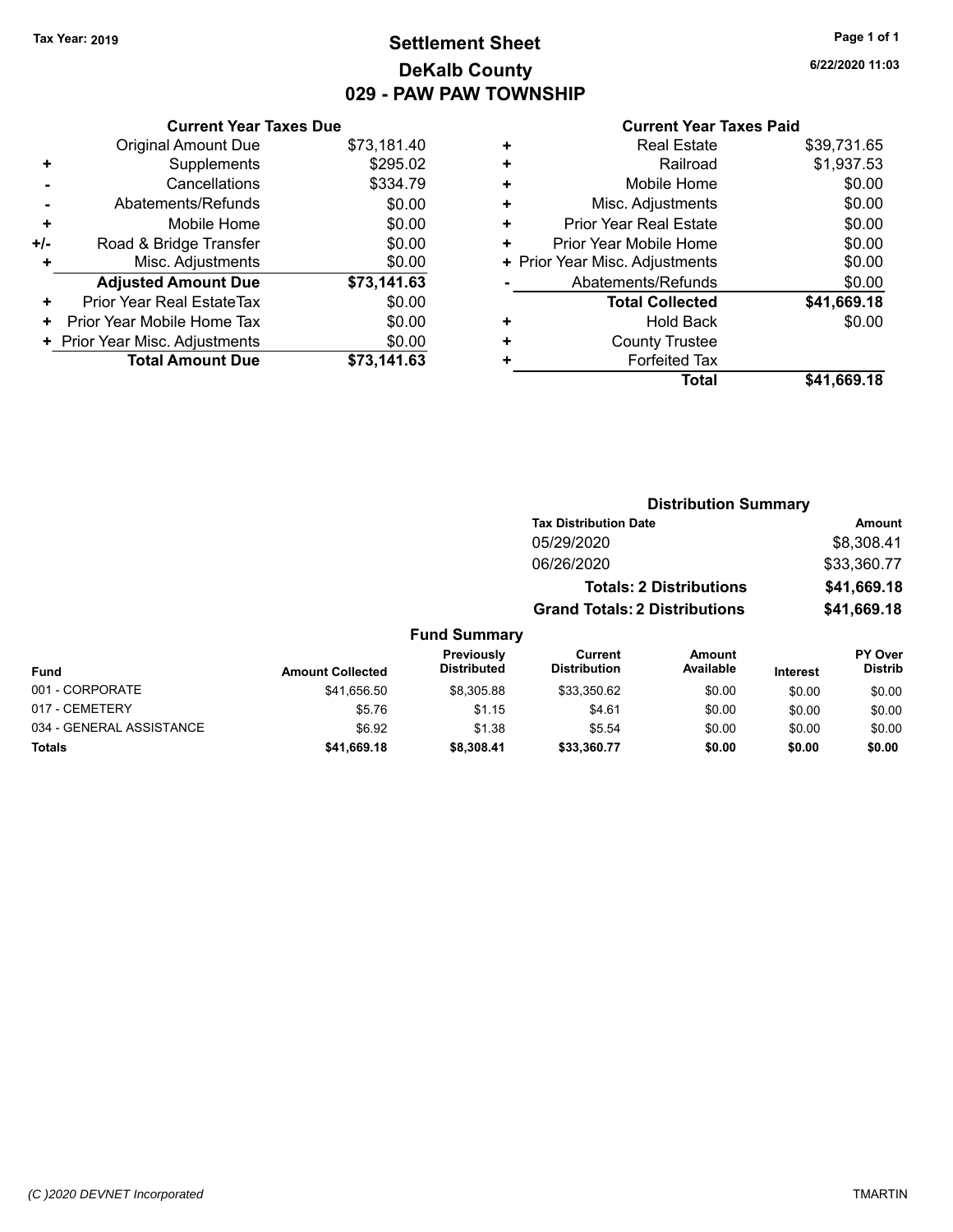### **Settlement Sheet Tax Year: 2019 Page 1 of 1 DeKalb County 030 - PAW PAW ROAD & BRIDGE**

**6/22/2020 11:03**

#### **Current Year Taxes Paid**

|       | <b>Current Year Taxes Due</b>  |              |
|-------|--------------------------------|--------------|
|       | <b>Original Amount Due</b>     | \$100,938.36 |
| ٠     | Supplements                    | \$406.92     |
|       | Cancellations                  | \$461.76     |
|       | Abatements/Refunds             | \$0.00       |
| ٠     | Mobile Home                    | \$0.00       |
| $+/-$ | Road & Bridge Transfer         | \$0.00       |
| ٠     | Misc. Adjustments              | \$0.00       |
|       | <b>Adjusted Amount Due</b>     | \$100,883.52 |
| ٠     | Prior Year Real EstateTax      | \$0.00       |
| ٠     | Prior Year Mobile Home Tax     | \$0.00       |
|       | + Prior Year Misc. Adjustments | \$0.00       |
|       | <b>Total Amount Due</b>        | \$100,883.52 |
|       |                                |              |

|   | <b>Real Estate</b>             | \$54,801.35 |
|---|--------------------------------|-------------|
| ÷ | Railroad                       | \$2,672.41  |
| ٠ | Mobile Home                    | \$0.00      |
| ٠ | Misc. Adjustments              | \$0.00      |
| ٠ | <b>Prior Year Real Estate</b>  | \$0.00      |
| ٠ | Prior Year Mobile Home         | \$0.00      |
|   | + Prior Year Misc. Adjustments | \$0.00      |
|   | Abatements/Refunds             | \$0.00      |
|   | <b>Total Collected</b>         | \$57,473.76 |
| ٠ | <b>Hold Back</b>               | \$0.00      |
| ٠ | <b>County Trustee</b>          |             |
| ٠ | <b>Forfeited Tax</b>           |             |
|   | Total                          | \$57,473.76 |

### **Distribution Summary Tax Distribution Date Amount** 05/29/2020 \$11,459.65 06/26/2020 \$46,014.11 **Totals: 2 Distributions \$57,473.76 Grand Totals: 2 Distributions \$57,473.76**

| <b>Fund Summary</b> |
|---------------------|
|                     |

|                                        |                         | Previously         | Current             | <b>Amount</b> |                 | <b>PY Over</b> |
|----------------------------------------|-------------------------|--------------------|---------------------|---------------|-----------------|----------------|
| Fund                                   | <b>Amount Collected</b> | <b>Distributed</b> | <b>Distribution</b> | Available     | <b>Interest</b> | <b>Distrib</b> |
| 007 - ROAD AND BRIDGE                  | \$28,580.66             | \$5.698.67         | \$22.881.99         | \$0.00        | \$0.00          | \$0.00         |
| 009 - PERMANENT ROAD                   | \$21.794.34             | \$4.345.56         | \$17,448.78         | \$0.00        | \$0.00          | \$0.00         |
| 010 - EQUIPMENT AND BUILDING           | \$2,995.36              | \$597.24           | \$2,398.12          | \$0.00        | \$0.00          | \$0.00         |
| 027 - AUDIT                            | \$436.98                | \$87.13            | \$349.85            | \$0.00        | \$0.00          | \$0.00         |
| 035 - TORT JUDGEMENTS/LIABILITY<br>INS | \$2.892.77              | \$576.79           | \$2.315.98          | \$0.00        | \$0.00          | \$0.00         |
| 047 - SOCIAL SECURITY                  | \$773.65                | \$154.26           | \$619.39            | \$0.00        | \$0.00          | \$0.00         |
| <b>Totals</b>                          | \$57,473.76             | \$11,459.65        | \$46,014.11         | \$0.00        | \$0.00          | \$0.00         |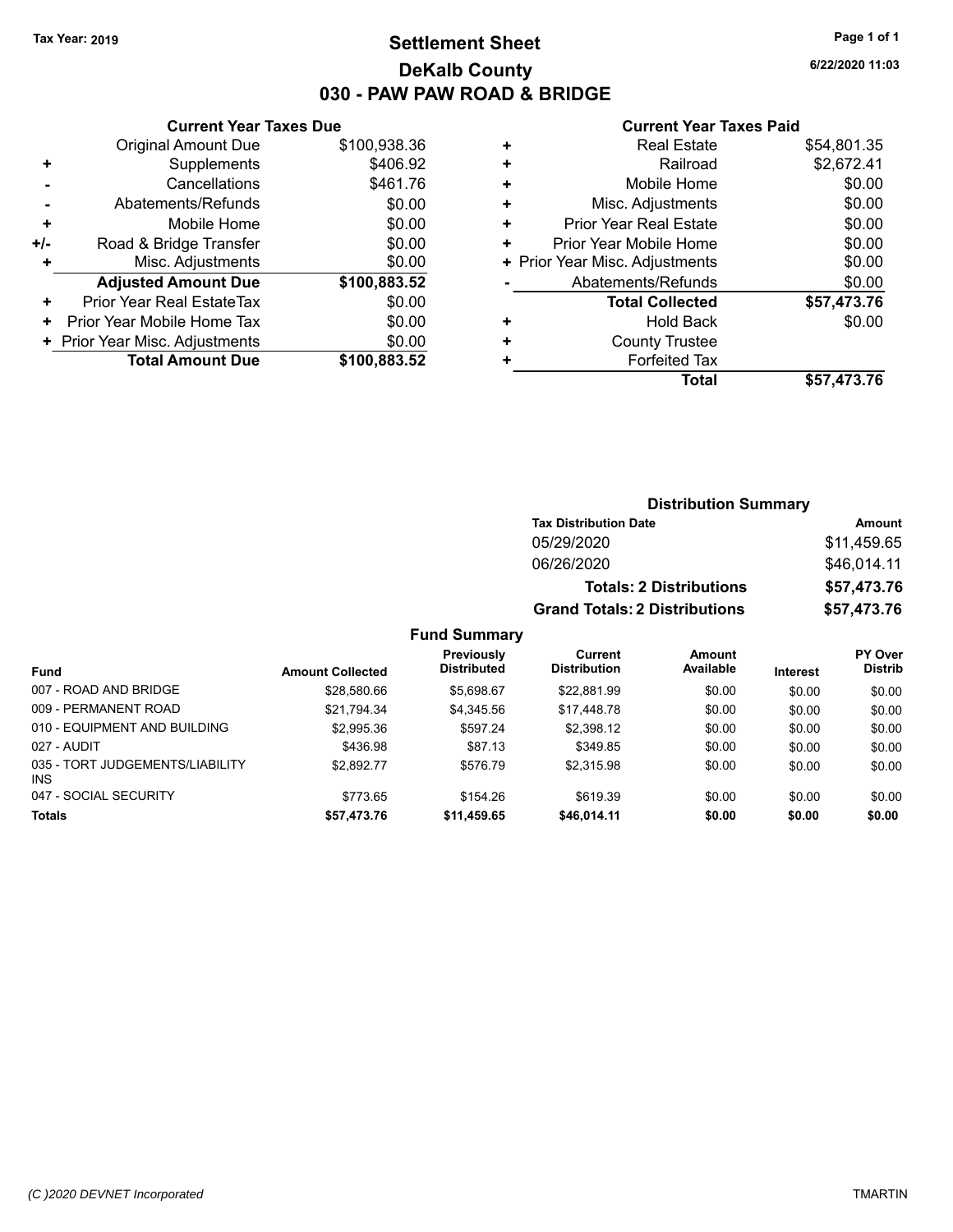### **Settlement Sheet Tax Year: 2019 Page 1 of 1 DeKalb County 031 - PIERCE TOWNSHIP**

**6/22/2020 11:03**

### **Current Year Taxes Paid**

| <b>Current Year Taxes Due</b> |                                |
|-------------------------------|--------------------------------|
| <b>Original Amount Due</b>    | \$61,156.82                    |
| Supplements                   | \$158.90                       |
| Cancellations                 | \$217.38                       |
| Abatements/Refunds            | \$0.00                         |
| Mobile Home                   | \$0.00                         |
| Road & Bridge Transfer        | \$0.00                         |
| Misc. Adjustments             | \$0.00                         |
| <b>Adjusted Amount Due</b>    | \$61,098.34                    |
| Prior Year Real EstateTax     | \$0.00                         |
| Prior Year Mobile Home Tax    | \$0.00                         |
|                               | \$0.00                         |
| <b>Total Amount Due</b>       | \$61.098.34                    |
|                               | + Prior Year Misc. Adjustments |

| ٠ | <b>Real Estate</b>             | \$35,187.04 |
|---|--------------------------------|-------------|
| ÷ | Railroad                       | \$0.00      |
| ٠ | Mobile Home                    | \$0.00      |
| ٠ | Misc. Adjustments              | \$0.00      |
| ٠ | <b>Prior Year Real Estate</b>  | \$0.00      |
| ÷ | Prior Year Mobile Home         | \$0.00      |
|   | + Prior Year Misc. Adjustments | \$0.00      |
|   | Abatements/Refunds             | \$0.00      |
|   | <b>Total Collected</b>         | \$35,187.04 |
| ٠ | <b>Hold Back</b>               | \$0.00      |
| + | <b>County Trustee</b>          |             |
| ٠ | <b>Forfeited Tax</b>           |             |
|   | Total                          | \$35,187.04 |
|   |                                |             |

#### **Distribution Summary Tax Distribution Date Amount** 05/29/2020 \$13,431.51 06/26/2020 \$21,755.53 **Totals: 2 Distributions \$35,187.04 Grand Totals: 2 Distributions \$35,187.04 Fund Summary Fund Interest Amount Collected Distributed PY Over Distrib Amount Available Current Distribution Previously** 001 - CORPORATE \$26,196.86 \$9,999.81 \$16,197.05 \$0.00 \$0.00 \$0.00 005 - I. M. R. F. \$2,589.90 \$988.61 \$1,601.29 \$0.00 \$0.00 \$0.00 027 - AUDIT \$645.40 \$246.36 \$399.04 \$0.00 \$0.00 \$0.00 \$2,359.61 \$900.70 \$1,458.91 \$0.00 \$0.00 \$0.00

| 054 - GENERAL ASSISTANCE<br><b>Totals</b>     | \$1.726.59<br>\$35,187,04 | \$659.07<br>\$13,431.51 | \$1.067.52<br>\$21.755.53 | \$0.00<br>\$0.00 | \$0.00<br>\$0.00 | \$0.00<br>\$0.00 |
|-----------------------------------------------|---------------------------|-------------------------|---------------------------|------------------|------------------|------------------|
| 047 - SOCIAL SECURITY                         | \$1.668.68                | \$636.96                | \$1.031.72                | \$0.00           | \$0.00           | \$0.00           |
| 035 - TORT JUDGEMENTS/LIABILITY<br><b>INS</b> | \$2.359.61                | \$900.70                | \$1.458.91                | \$0.00           | \$0.00           | \$0.00           |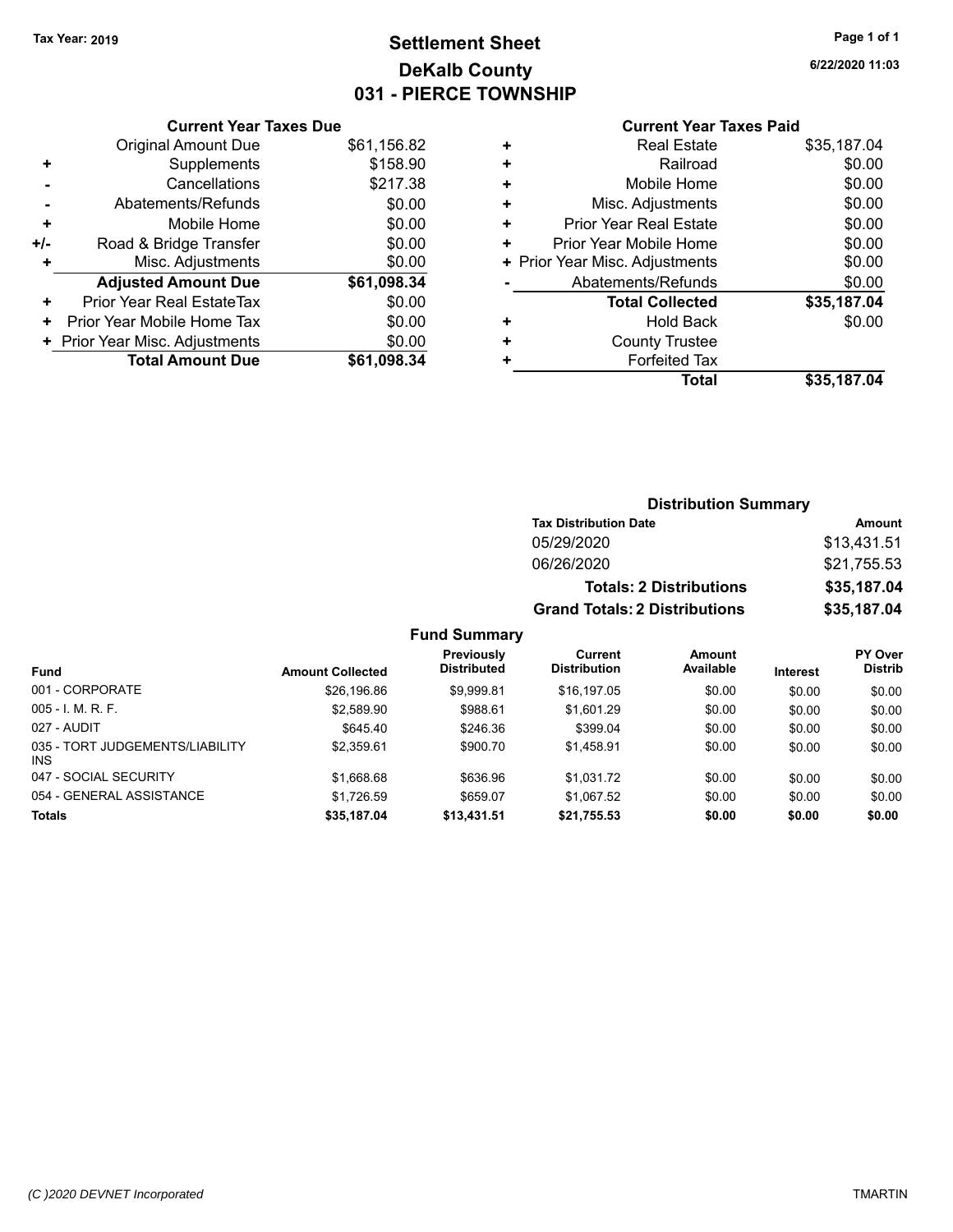### **Settlement Sheet Tax Year: 2019 Page 1 of 1 DeKalb County 032 - PIERCE ROAD & BRIDGE**

**6/22/2020 11:03**

#### **Current Year Taxes Paid**

|     | <b>Original Amount Due</b>     | \$180,354.60 |
|-----|--------------------------------|--------------|
| ٠   | Supplements                    | \$468.62     |
|     | Cancellations                  | \$641.07     |
|     | Abatements/Refunds             | \$0.00       |
| ÷   | Mobile Home                    | \$0.00       |
| +/- | Road & Bridge Transfer         | \$0.00       |
| ٠   | Misc. Adjustments              | \$0.00       |
|     | <b>Adjusted Amount Due</b>     | \$180,182.15 |
| ٠   | Prior Year Real EstateTax      | \$0.00       |
| ٠   | Prior Year Mobile Home Tax     | \$0.00       |
|     | + Prior Year Misc. Adjustments | \$0.00       |
|     | <b>Total Amount Due</b>        | \$180,182.15 |
|     |                                |              |

**Current Year Taxes Due**

| <b>Real Estate</b>            | \$103,768.58                   |
|-------------------------------|--------------------------------|
| Railroad                      | \$0.00                         |
| Mobile Home                   | \$0.00                         |
| Misc. Adjustments             | \$0.00                         |
| <b>Prior Year Real Estate</b> | \$0.00                         |
| Prior Year Mobile Home        | \$0.00                         |
|                               | \$0.00                         |
| Abatements/Refunds            | \$0.00                         |
| <b>Total Collected</b>        | \$103,768.58                   |
| <b>Hold Back</b>              | \$0.00                         |
| <b>County Trustee</b>         |                                |
| <b>Forfeited Tax</b>          |                                |
| Total                         | \$103,768.58                   |
|                               | + Prior Year Misc. Adjustments |

### **Distribution Summary Tax Distribution Date Amount** 05/29/2020 \$39,610.17 06/26/2020 \$64,158.41 **Totals: 2 Distributions \$103,768.58 Grand Totals: 2 Distributions \$103,768.58**

#### **Fund Summary Fund Interest Amount Collected Distributed PY Over Distrib Amount Available Current Distribution Previously** 005 - I. M. R. F. Channel Channel Channel (St. 75 - \$28.91 \$46.84 \$0.00 \$0.00 \$0.00 \$0.00 007 - ROAD AND BRIDGE 66.00 \$13,817.86 \$28,177.49 \$45,640.37 \$0.00 \$0.00 \$0.00 \$0.00 008 - BRIDGE CONST W/COUNTY  $$5,863.86$   $$2,238.33$   $$3,625.53$   $$0.00$   $$0.00$   $$0.00$ 009 - PERMANENT ROAD \$19,151.21 \$7,310.33 \$11,840.88 \$0.00 \$0.00 \$0.00 \$0.00 010 - EQUIPMENT AND BUILDING \$4,108.30 \$1,568.21 \$2,540.09 \$0.00 \$0.00 \$0.00 \$0.00 047 - SOCIAL SECURITY \$751.60 \$286.90 \$464.70 \$0.00 \$0.00 \$0.00 **Totals \$103,768.58 \$39,610.17 \$64,158.41 \$0.00 \$0.00 \$0.00**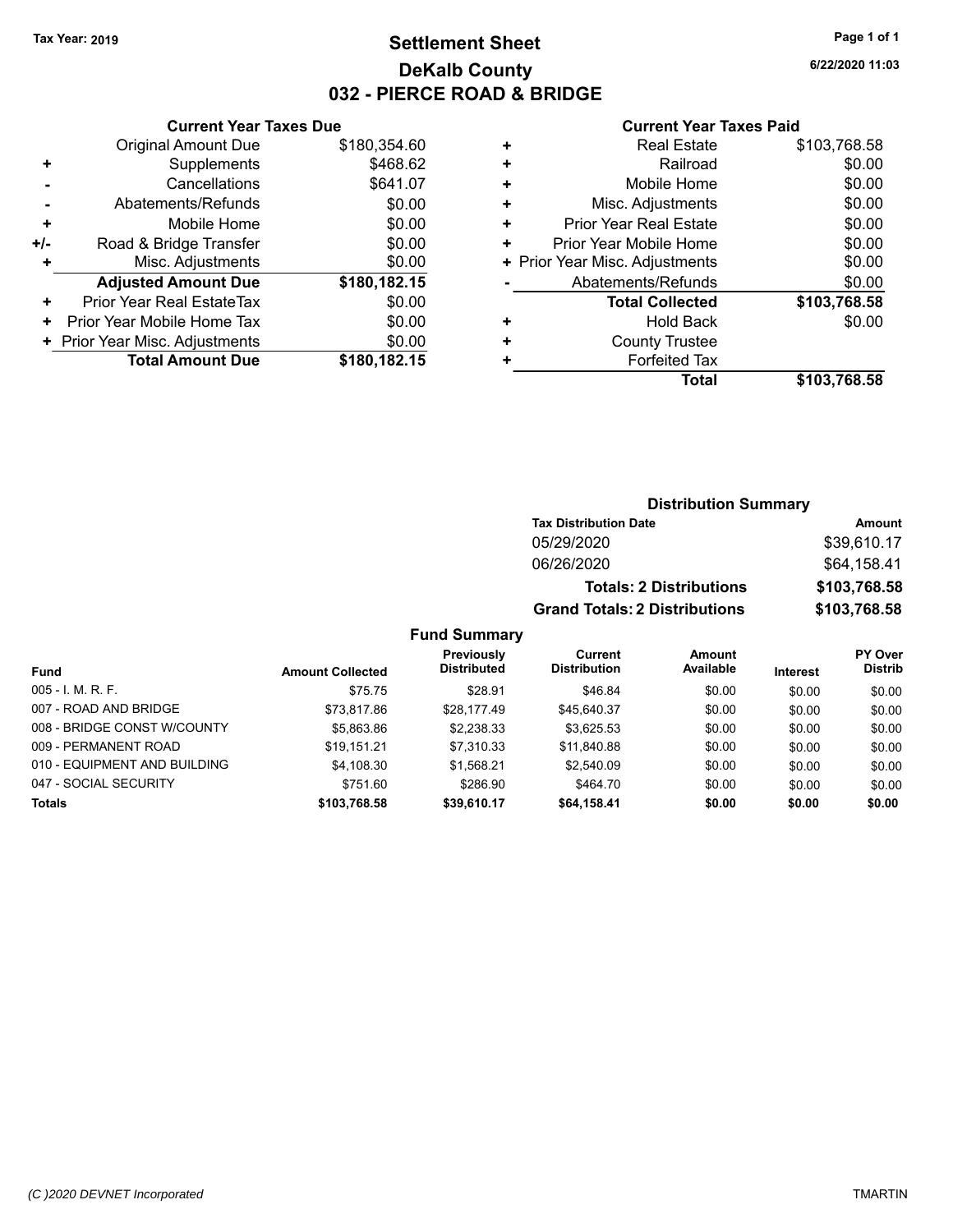### **Settlement Sheet Tax Year: 2019 Page 1 of 1 DeKalb County 033 - SANDWICH TOWNSHIP**

**6/22/2020 11:03**

#### **Current Year Taxes Paid**

|     | <b>Current Year Taxes Due</b>  |              |  |  |  |
|-----|--------------------------------|--------------|--|--|--|
|     | <b>Original Amount Due</b>     | \$271,965.71 |  |  |  |
| ٠   | Supplements                    | \$2,532.49   |  |  |  |
|     | Cancellations                  | \$2,931.86   |  |  |  |
|     | Abatements/Refunds             | \$0.00       |  |  |  |
| ٠   | Mobile Home                    | \$0.00       |  |  |  |
| +/- | Road & Bridge Transfer         | \$0.00       |  |  |  |
|     | Misc. Adjustments              | \$0.00       |  |  |  |
|     | <b>Adjusted Amount Due</b>     | \$271,566.34 |  |  |  |
| ٠   | Prior Year Real EstateTax      | (\$0.02)     |  |  |  |
| ٠   | Prior Year Mobile Home Tax     | \$0.00       |  |  |  |
|     | + Prior Year Misc. Adjustments | \$36.51      |  |  |  |
|     | <b>Total Amount Due</b>        | \$271,602.83 |  |  |  |
|     |                                |              |  |  |  |

| ٠ | <b>Real Estate</b>             | \$147,327.43 |
|---|--------------------------------|--------------|
| ÷ | Railroad                       | \$692.64     |
| ٠ | Mobile Home                    | \$0.00       |
| ٠ | Misc. Adjustments              | \$0.00       |
| ٠ | <b>Prior Year Real Estate</b>  | (\$0.02)     |
| ٠ | Prior Year Mobile Home         | \$0.00       |
|   | + Prior Year Misc. Adjustments | \$36.51      |
|   | Abatements/Refunds             | \$0.00       |
|   | <b>Total Collected</b>         | \$148,056.56 |
| ٠ | <b>Hold Back</b>               | \$0.00       |
| ٠ | <b>County Trustee</b>          |              |
| ٠ | <b>Forfeited Tax</b>           |              |
|   | Total                          | \$148,056.56 |
|   |                                |              |

|                                  | <b>Distribution Summary</b>          |                     |                 |                                  |
|----------------------------------|--------------------------------------|---------------------|-----------------|----------------------------------|
|                                  | <b>Tax Distribution Date</b>         |                     |                 | Amount                           |
|                                  | 05/29/2020                           |                     |                 | \$67,702.36                      |
|                                  | 06/26/2020                           |                     |                 | \$80,354.20                      |
|                                  | <b>Totals: 2 Distributions</b>       |                     | \$148,056.56    |                                  |
|                                  | <b>Grand Totals: 2 Distributions</b> |                     |                 | \$148,056.56                     |
| <b>Fund Summary</b>              |                                      |                     |                 |                                  |
| Previously<br><b>Distributed</b> | Current<br><b>Distribution</b>       | Amount<br>Available | <b>Interest</b> | <b>PY Over</b><br><b>Distrib</b> |

| <b>Fund</b>              | <b>Amount Collected</b> | <b>Previously</b><br><b>Distributed</b> | Current<br><b>Distribution</b> | Amount<br>Available | <b>Interest</b> | PY Over<br><b>Distrib</b> |
|--------------------------|-------------------------|-----------------------------------------|--------------------------------|---------------------|-----------------|---------------------------|
| 001 - CORPORATE          | \$80.283.96             | \$36.711.73                             | \$43.572.23                    | \$0.00              | \$0.00          | \$0.00                    |
| $005 - I. M. R. F.$      | \$7.981.44              | \$3.649.71                              | \$4.331.73                     | \$0.00              | \$0.00          | \$0.00                    |
| 017 - CEMETERY           | \$53.655.10             | \$24.535.06                             | \$29.120.04                    | \$0.00              | \$0.00          | \$0.00                    |
| 047 - SOCIAL SECURITY    | \$5.859.19              | \$2.679.25                              | \$3.179.94                     | \$0.00              | \$0.00          | \$0.00                    |
| 054 - GENERAL ASSISTANCE | \$276.87                | \$126.61                                | \$150.26                       | \$0.00              | \$0.00          | \$0.00                    |
| Totals                   | \$148.056.56            | \$67.702.36                             | \$80.354.20                    | \$0.00              | \$0.00          | \$0.00                    |

#### **Miscellaneous Adjustment Detail**

#### **Year** Source **Account Type A** Annount Adjustment Description 2018 DR - Drainage Back Tax Collected **\$0.27 AMEN REAL ESTATE LLC REDEMPTION 19-35-231-010 by TBA** 2018 RE - Real Estate Back Tax Collected **\$21.12 AMEN REAL ESTATE LLC REDEMPTION 19-35-231-003 by TBA** 2018 DR - Drainage Back Tax Collected **\$0.27 AMEN REAL ESTATE LLC REDEMPTION 19-35-231-003 by TBA** 2018 RE - Real Estate Back Tax Collected **\$14.85 AMEN REAL ESTATE LLC REDEMPTION 19-35-231-010 by TBA Totals \$36.51 4 entries**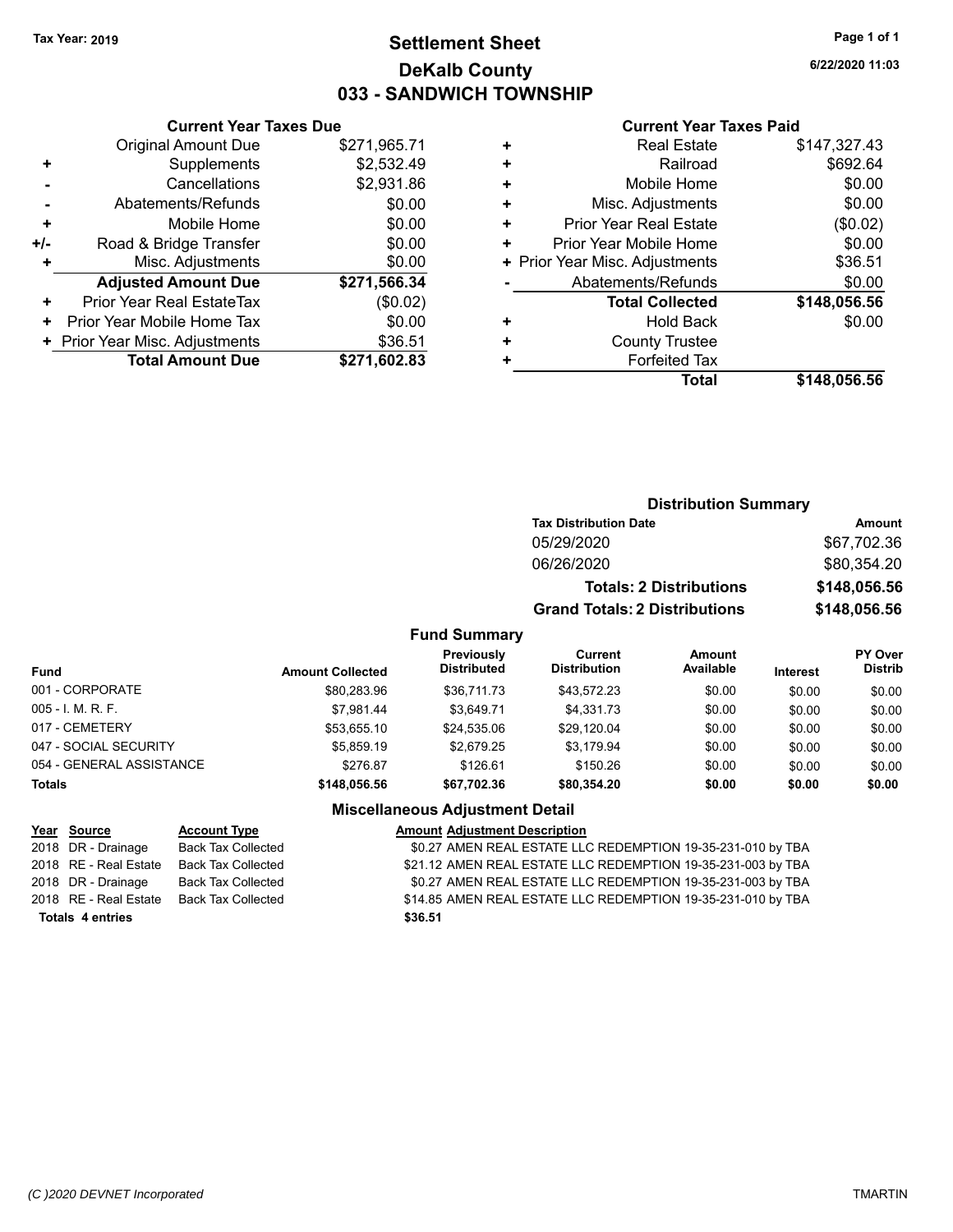### **Settlement Sheet Tax Year: 2019 Page 1 of 1 DeKalb County 034 - SANDWICH PUBLIC LIBRARY DISTRICT**

**6/22/2020 11:03**

#### **Current Year Taxes Paid**

|       | <b>Current Year Taxes Due</b>  |              |  |  |  |  |
|-------|--------------------------------|--------------|--|--|--|--|
|       | <b>Original Amount Due</b>     | \$595,388.01 |  |  |  |  |
| ٠     | Supplements                    | \$5,544.19   |  |  |  |  |
|       | Cancellations                  | \$6,418.43   |  |  |  |  |
|       | Abatements/Refunds             | \$0.00       |  |  |  |  |
| ٠     | Mobile Home                    | \$0.00       |  |  |  |  |
| $+/-$ | Road & Bridge Transfer         | \$0.00       |  |  |  |  |
| ٠     | Misc. Adjustments              | \$0.00       |  |  |  |  |
|       | <b>Adjusted Amount Due</b>     | \$594,513.77 |  |  |  |  |
| ٠     | Prior Year Real EstateTax      | (\$0.01)     |  |  |  |  |
| ٠     | Prior Year Mobile Home Tax     | \$0.00       |  |  |  |  |
|       | + Prior Year Misc. Adjustments | \$80.49      |  |  |  |  |
|       | <b>Total Amount Due</b>        | \$594.594.25 |  |  |  |  |

| ٠ | <b>Real Estate</b>             | \$322,529.86 |
|---|--------------------------------|--------------|
| ٠ | Railroad                       | \$1,516.33   |
| ٠ | Mobile Home                    | \$0.00       |
| ٠ | Misc. Adjustments              | \$0.00       |
| ٠ | <b>Prior Year Real Estate</b>  | (\$0.01)     |
| ٠ | Prior Year Mobile Home         | \$0.00       |
|   | + Prior Year Misc. Adjustments | \$80.49      |
|   | Abatements/Refunds             | \$0.00       |
|   | <b>Total Collected</b>         | \$324,126.67 |
| ٠ | Hold Back                      | \$0.00       |
| ٠ | <b>County Trustee</b>          |              |
| ٠ | <b>Forfeited Tax</b>           |              |
|   | <b>Total</b>                   | \$324,126.67 |

### **Distribution Summary**

| <b>Tax Distribution Date</b>         | Amount       |  |  |
|--------------------------------------|--------------|--|--|
| 05/29/2020                           | \$148,215.12 |  |  |
| 06/26/2020                           | \$175,911.55 |  |  |
| <b>Totals: 2 Distributions</b>       | \$324,126.67 |  |  |
| <b>Grand Totals: 2 Distributions</b> | \$324,126.67 |  |  |

#### **Fund Summary**

| <b>Fund</b>                             | <b>Amount Collected</b> | <b>Previously</b><br><b>Distributed</b> | <b>Current</b><br><b>Distribution</b> | Amount<br>Available | <b>Interest</b> | <b>PY Over</b><br><b>Distrib</b> |
|-----------------------------------------|-------------------------|-----------------------------------------|---------------------------------------|---------------------|-----------------|----------------------------------|
| 001 - CORPORATE                         | \$178.238.26            | \$81,503.96                             | \$96,734.30                           | \$0.00              | \$0.00          | \$0.00                           |
| 003 - BONDS AND INTEREST                | \$112,523.49            | \$51,454.21                             | \$61,069.28                           | \$0.00              | \$0.00          | \$0.00                           |
| 004 - OPERATIONS & MAINTENANCE          | \$15,695.18             | \$7.177.02                              | \$8,518.16                            | \$0.00              | \$0.00          | \$0.00                           |
| $005 - 1$ M, R, F.                      | \$9.679.06              | \$4.425.99                              | \$5,253.07                            | \$0.00              | \$0.00          | \$0.00                           |
| 027 - AUDIT                             | \$1.817.69              | \$831.19                                | \$986.50                              | \$0.00              | \$0.00          | \$0.00                           |
| 035 - TORT JUDGEMENTS/LIABILITY<br>INS. | \$0.00                  | \$0.00                                  | \$0.00                                | \$0.00              | \$0.00          | \$0.00                           |
| 047 - SOCIAL SECURITY                   | \$6.172.99              | \$2.822.75                              | \$3.350.24                            | \$0.00              | \$0.00          | \$0.00                           |
| <b>Totals</b>                           | \$324,126.67            | \$148,215.12                            | \$175,911.55                          | \$0.00              | \$0.00          | \$0.00                           |

### **Miscellaneous Adjustment Detail**

| Year Source             | <b>Account Type</b>       | <b>Amount Adjustment Description</b>                         |
|-------------------------|---------------------------|--------------------------------------------------------------|
| 2018 DR - Drainage      | <b>Back Tax Collected</b> | \$0.59 AMEN REAL ESTATE LLC REDEMPTION 19-35-231-010 by TBA  |
| 2018 RE - Real Estate   | <b>Back Tax Collected</b> | \$46.57 AMEN REAL ESTATE LLC REDEMPTION 19-35-231-003 by TBA |
| 2018 DR - Drainage      | Back Tax Collected        | \$0.59 AMEN REAL ESTATE LLC REDEMPTION 19-35-231-003 by TBA  |
| 2018 RE - Real Estate   | Back Tax Collected        | \$32.74 AMEN REAL ESTATE LLC REDEMPTION 19-35-231-010 by TBA |
| <b>Totals 4 entries</b> |                           | \$80.49                                                      |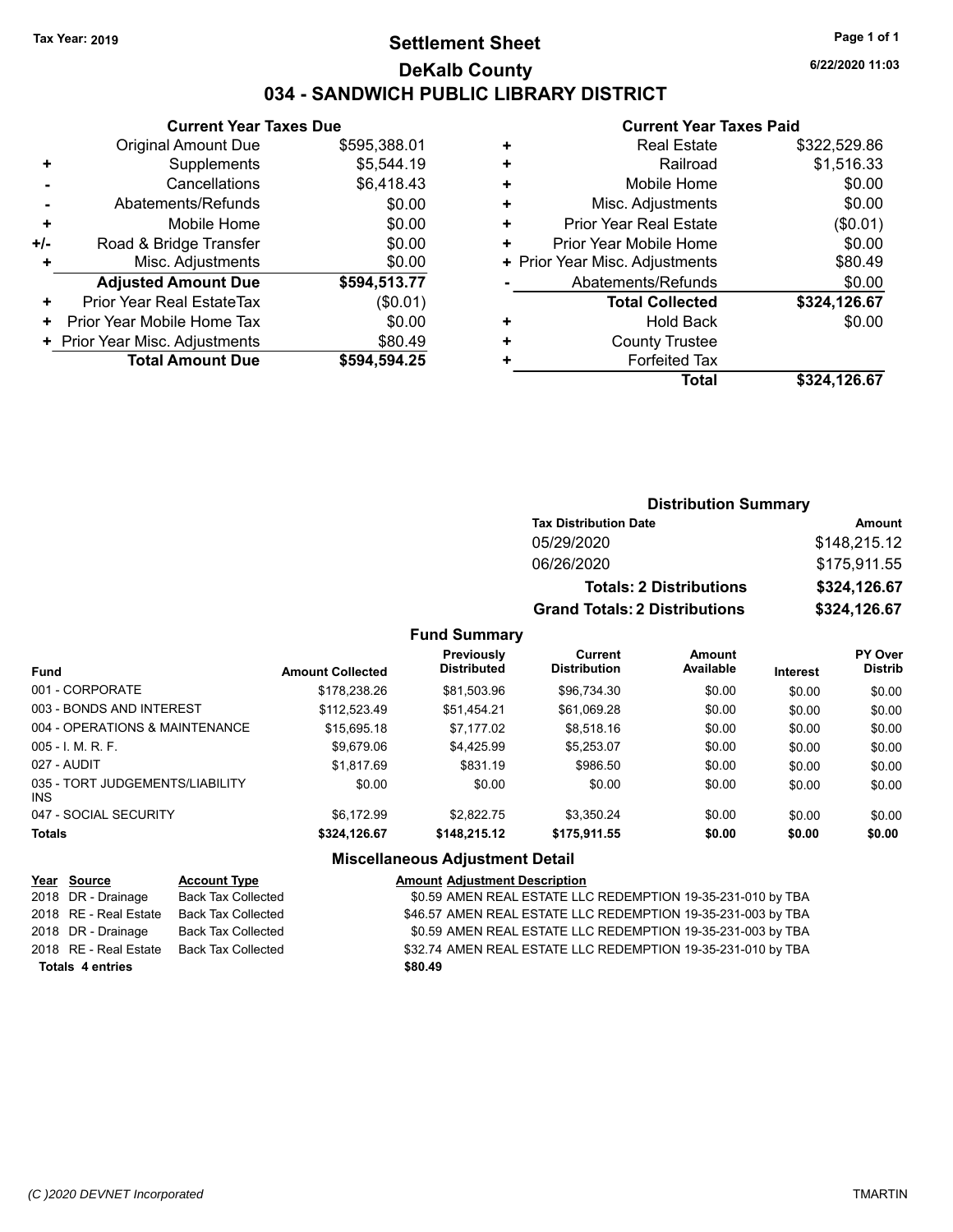## **Settlement Sheet Tax Year: 2019 Page 1 of 1 DeKalb County 035 - SANDWICH ROAD & BRIDGE**

**6/22/2020 11:03**

#### **Current Year Taxes Paid**

|     | <b>Original Amount Due</b>     | \$262,575.39  |
|-----|--------------------------------|---------------|
| ٠   | Supplements                    | \$2,246.27    |
|     | Cancellations                  | \$2,600.50    |
|     | Abatements/Refunds             | \$0.00        |
| ٠   | Mobile Home                    | \$0.00        |
| +/- | Road & Bridge Transfer         | (\$11,599.87) |
| ٠   | Misc. Adjustments              | \$0.00        |
|     | <b>Adjusted Amount Due</b>     | \$250,621.29  |
| ٠   | Prior Year Real EstateTax      | (\$2.83)      |
| ٠   | Prior Year Mobile Home Tax     | \$0.00        |
|     | + Prior Year Misc. Adjustments | \$35.24       |
|     | <b>Total Amount Due</b>        | \$250,653.70  |
|     |                                |               |

**Current Year Taxes Due**

| ٠ | <b>Real Estate</b>             | \$130,676.40 |
|---|--------------------------------|--------------|
| ٠ | Railroad                       | \$635.93     |
| ٠ | Mobile Home                    | \$0.00       |
| ٠ | Misc. Adjustments              | \$0.00       |
| ٠ | <b>Prior Year Real Estate</b>  | (\$2.83)     |
| ٠ | Prior Year Mobile Home         | \$0.00       |
|   | + Prior Year Misc. Adjustments | \$35.24      |
|   | Abatements/Refunds             | \$0.00       |
|   | <b>Total Collected</b>         | \$131,344.74 |
| ٠ | <b>Hold Back</b>               | \$0.00       |
| ٠ | <b>County Trustee</b>          |              |
| ٠ | <b>Forfeited Tax</b>           |              |
|   | <b>Total</b>                   | \$131,344.74 |

**Grand Totals: 2 Distributions \$131,344.74**

|                         | <b>Road and Bridge Summary</b> |                         | <b>Distribution Summary</b>    |              |
|-------------------------|--------------------------------|-------------------------|--------------------------------|--------------|
| <b>Municipality</b>     | Amt. Due                       | Amt. Distrib.           | <b>Tax Distribution Date</b>   | Amount       |
| <b>CITY OF SANDWICH</b> |                                | \$21,275.90 \$11,599.87 | 05/29/2020                     | \$60,050.95  |
| Totals                  |                                | \$21,275.90 \$11,599.87 | 06/26/2020                     | \$71,293.79  |
|                         |                                |                         | <b>Totals: 2 Distributions</b> | \$131,344.74 |

**Fund Summary Fund Interest Amount Collected Distributed PY Over Distrib Amount Available Current Distribution Previously** 007 - ROAD AND BRIDGE 60.00 \$14,964.65 \$6,833.14 \$8,131.51 \$0.00 \$0.00 \$0.00 \$0.00 009 - PERMANENT ROAD \$103,628.43 \$47,386.79 \$56,241.64 \$0.00 \$0.00 \$0.00 \$0.00 010 - EQUIPMENT AND BUILDING \$11,672.15 \$5,337.39 \$6,334.76 \$0.00 \$0.00 \$0.00 047 - SOCIAL SECURITY \$1,079.51 \$493.63 \$585.88 \$0.00 \$0.00 \$0.00 **Totals \$131,344.74 \$60,050.95 \$71,293.79 \$0.00 \$0.00 \$0.00**

| Year Source             | <b>Account Type</b>       | <b>Amount Adjustment Description</b>                         |
|-------------------------|---------------------------|--------------------------------------------------------------|
| 2018 DR - Drainage      | <b>Back Tax Collected</b> | \$0.26 AMEN REAL ESTATE LLC REDEMPTION 19-35-231-010 by TBA  |
| 2018 RE - Real Estate   | <b>Back Tax Collected</b> | \$20.39 AMEN REAL ESTATE LLC REDEMPTION 19-35-231-003 by TBA |
| 2018 DR - Drainage      | <b>Back Tax Collected</b> | \$0.26 AMEN REAL ESTATE LLC REDEMPTION 19-35-231-003 by TBA  |
| 2018 RE - Real Estate   | Back Tax Collected        | \$14.33 AMEN REAL ESTATE LLC REDEMPTION 19-35-231-010 by TBA |
| <b>Totals 4 entries</b> |                           | \$35.24                                                      |
|                         |                           |                                                              |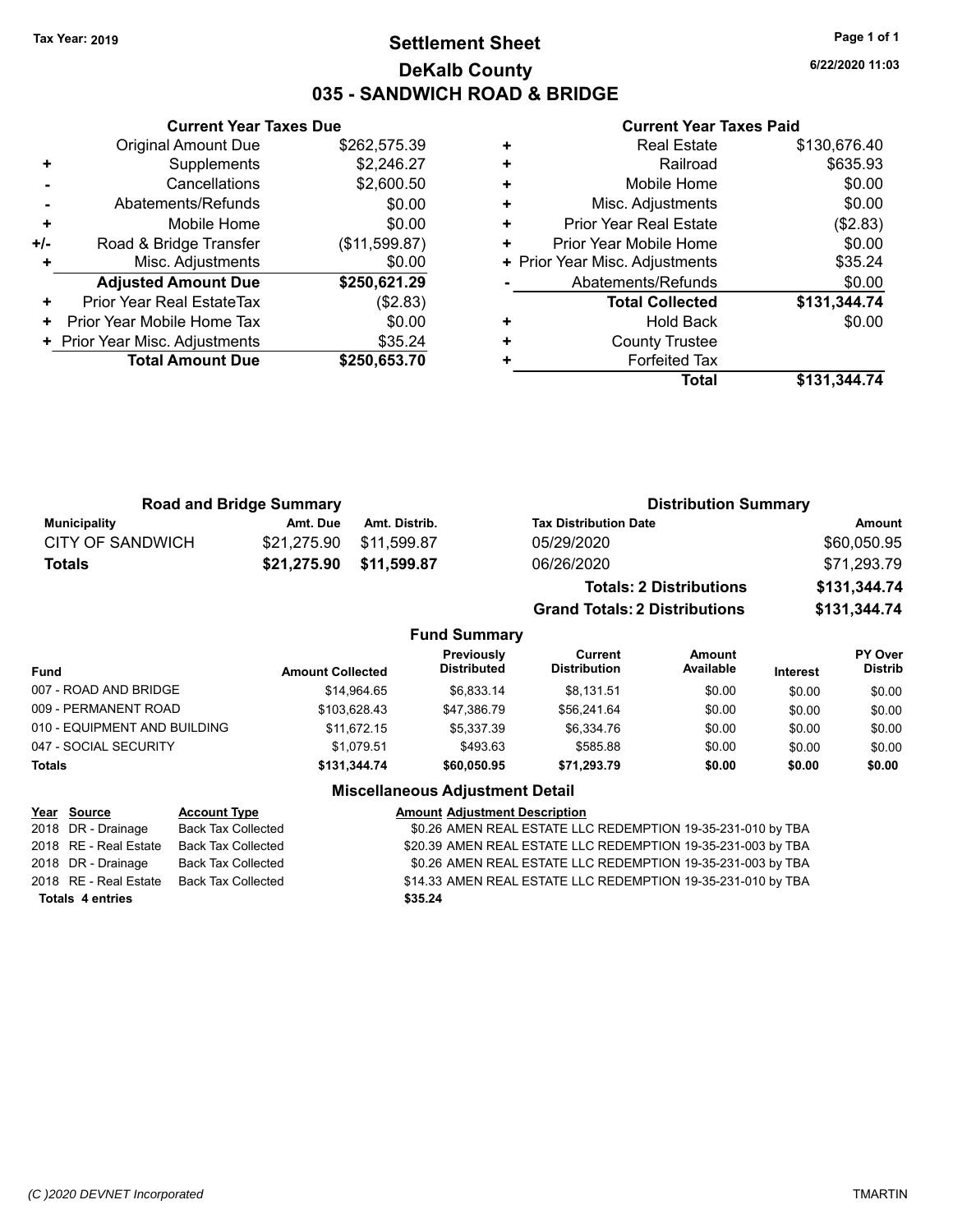## **Settlement Sheet Tax Year: 2019 Page 1 of 1 DeKalb County 036 - SHABBONA TOWNSHIP**

**6/22/2020 11:03**

#### **Current Year Taxes Paid**

|     | <b>Original Amount Due</b>     | \$101,004.83 |
|-----|--------------------------------|--------------|
| ٠   | Supplements                    | \$211.49     |
|     | Cancellations                  | \$277.22     |
|     | Abatements/Refunds             | \$0.00       |
| ٠   | Mobile Home                    | \$0.00       |
| +/- | Road & Bridge Transfer         | \$0.00       |
|     | Misc. Adjustments              | \$25.43      |
|     | <b>Adjusted Amount Due</b>     | \$100,964.53 |
| ٠   | Prior Year Real EstateTax      | \$0.00       |
| ٠   | Prior Year Mobile Home Tax     | \$0.00       |
|     | + Prior Year Misc. Adjustments | \$0.00       |
|     | <b>Total Amount Due</b>        | \$100,964.53 |
|     |                                |              |

**Current Year Taxes Due**

| ٠ | <b>Real Estate</b>             | \$52,333.59 |
|---|--------------------------------|-------------|
| ٠ | Railroad                       | \$2,496.60  |
| ٠ | Mobile Home                    | \$0.00      |
| ٠ | Misc. Adjustments              | \$25.43     |
| ٠ | Prior Year Real Estate         | \$0.00      |
| ٠ | Prior Year Mobile Home         | \$0.00      |
|   | + Prior Year Misc. Adjustments | \$0.00      |
|   | Abatements/Refunds             | \$0.00      |
|   | <b>Total Collected</b>         | \$54,855.62 |
| ٠ | <b>Hold Back</b>               | \$0.00      |
| ٠ | <b>County Trustee</b>          |             |
| ٠ | <b>Forfeited Tax</b>           |             |
|   | Total                          | \$54,855.62 |
|   |                                |             |

|                          |                         |                                  | <b>Distribution Summary</b>          |                                |                 |                                  |
|--------------------------|-------------------------|----------------------------------|--------------------------------------|--------------------------------|-----------------|----------------------------------|
|                          |                         |                                  | <b>Tax Distribution Date</b>         |                                |                 | Amount                           |
|                          |                         |                                  | 05/29/2020                           |                                |                 | \$17,922.07                      |
|                          |                         |                                  | 06/26/2020                           |                                |                 | \$36,933.55                      |
|                          |                         |                                  |                                      | <b>Totals: 2 Distributions</b> |                 | \$54,855.62                      |
|                          |                         |                                  | <b>Grand Totals: 2 Distributions</b> |                                |                 | \$54,855.62                      |
|                          |                         | <b>Fund Summary</b>              |                                      |                                |                 |                                  |
| <b>Fund</b>              | <b>Amount Collected</b> | Previously<br><b>Distributed</b> | Current<br><b>Distribution</b>       | <b>Amount</b><br>Available     | <b>Interest</b> | <b>PY Over</b><br><b>Distrib</b> |
| 001 - CORPORATE          | \$54,800.76             | \$17.904.15                      | \$36,896.61                          | \$0.00                         | \$0.00          | \$0.00                           |
| 017 - CEMETERY           | \$0.00                  | \$0.00                           | \$0.00                               | \$0.00                         | \$0.00          | \$0.00                           |
| 054 - GENERAL ASSISTANCE | \$54.86                 | \$17.92                          | \$36.94                              | \$0.00                         | \$0.00          | \$0.00                           |
| Totals                   | \$54,855.62             | \$17,922.07                      | \$36,933.55                          | \$0.00                         | \$0.00          | \$0.00                           |
|                          |                         | Missellanes  Adjustment Batail   |                                      |                                |                 |                                  |

**Totals \$25.43 1 entries**

# **Miscellaneous Adjustment Detail**

**Year Source Account Type Account Type Amount Adjustment Description**<br>2019 RE - Real Estate Paymt In Lieu of Tax \$25.43 HOUSING AUTHORITY S \$25.43 HOUSING AUTHORITY SEQUOYA APARTMENTS by TBA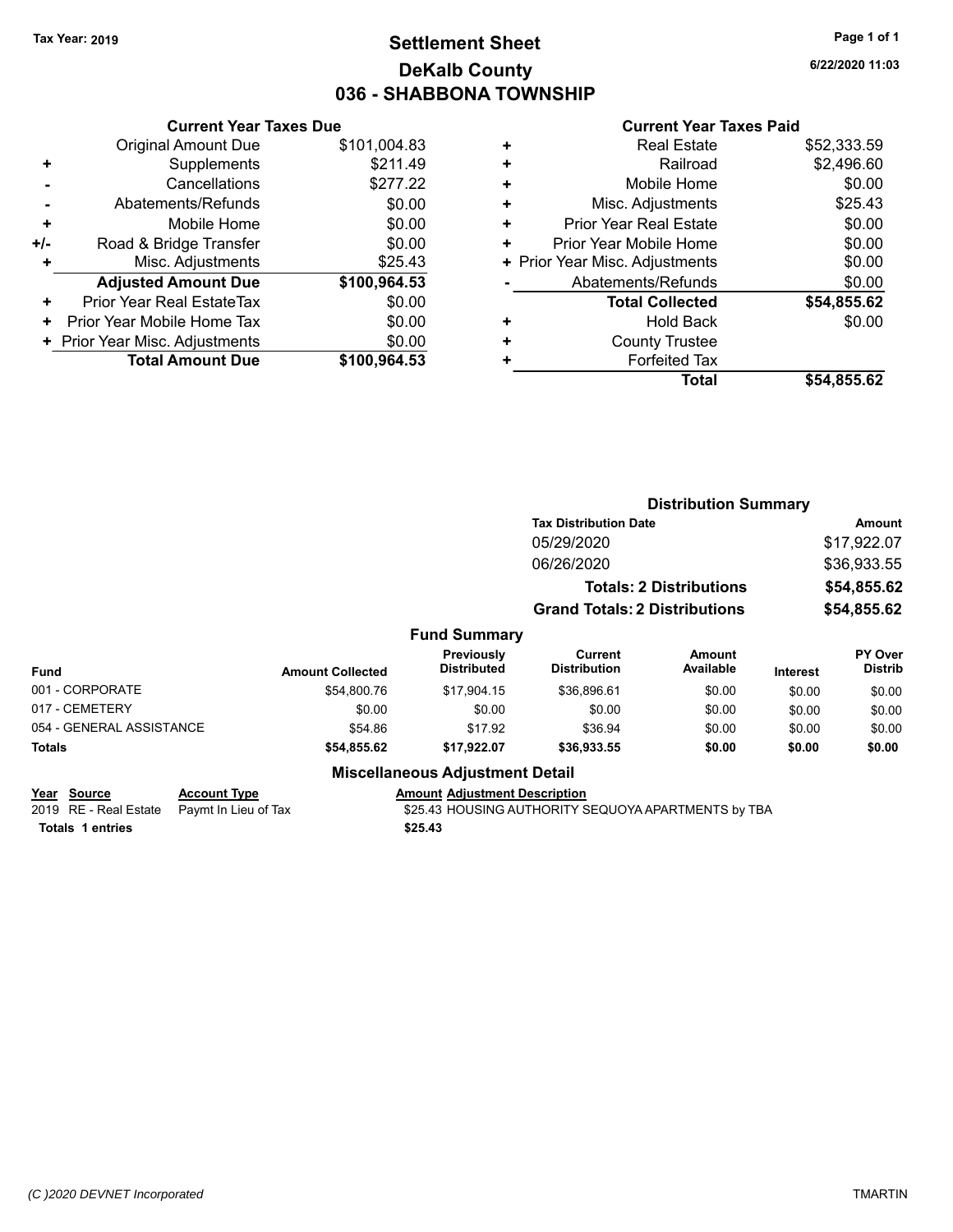## **Settlement Sheet Tax Year: 2019 Page 1 of 1 DeKalb County 037 - SHABBONA ROAD & BRIDGE**

**6/22/2020 11:03**

## **Current Year Taxes Paid**

|     | <b>Current Year Taxes Due</b>  |              |
|-----|--------------------------------|--------------|
|     | <b>Original Amount Due</b>     | \$184,911.82 |
|     | Supplements                    | \$355.99     |
|     | Cancellations                  | \$471.01     |
|     | Abatements/Refunds             | \$0.00       |
| ٠   | Mobile Home                    | \$0.00       |
| +/- | Road & Bridge Transfer         | (\$7,086.54) |
|     | Misc. Adjustments              | \$46.55      |
|     | <b>Adjusted Amount Due</b>     | \$177,756.81 |
| ٠   | Prior Year Real EstateTax      | \$0.00       |
| ÷   | Prior Year Mobile Home Tax     | \$0.00       |
|     | + Prior Year Misc. Adjustments | \$0.00       |
|     | <b>Total Amount Due</b>        | \$177,756.81 |
|     |                                |              |

| ٠ | <b>Real Estate</b>             | \$88,911.99 |
|---|--------------------------------|-------------|
| ٠ | Railroad                       | \$4,380.41  |
| ٠ | Mobile Home                    | \$0.00      |
| ٠ | Misc. Adjustments              | \$46.55     |
| ٠ | <b>Prior Year Real Estate</b>  | \$0.00      |
| ٠ | Prior Year Mobile Home         | \$0.00      |
|   | + Prior Year Misc. Adjustments | \$0.00      |
|   | Abatements/Refunds             | \$0.00      |
|   | <b>Total Collected</b>         | \$93,338.95 |
| ٠ | Hold Back                      | \$0.00      |
| ٠ | <b>County Trustee</b>          |             |
| ٠ | <b>Forfeited Tax</b>           |             |
|   | Total                          | \$93,338.95 |

| <b>Road and Bridge Summary</b> |             |               | <b>Distribution Summary</b>          |             |
|--------------------------------|-------------|---------------|--------------------------------------|-------------|
| <b>Municipality</b>            | Amt. Due    | Amt. Distrib. | <b>Tax Distribution Date</b>         | Amount      |
| <b>VILLAGE OF LEE</b>          | \$1.449.96  | \$787.66      | 05/29/2020                           | \$30,450.23 |
| <b>VILLAGE OF SHABBONA</b>     | \$11,571.09 | \$6.298.88    | 06/26/2020                           | \$62,888.72 |
| <b>Totals</b>                  | \$13,021.05 | \$7,086.54    | <b>Totals: 2 Distributions</b>       | \$93,338.95 |
|                                |             |               | <b>Grand Totals: 2 Distributions</b> | \$93,338.95 |

#### **Fund Summary**

| <b>Fund</b>                  | <b>Amount Collected</b> | Previously<br><b>Distributed</b> | Current<br><b>Distribution</b> | Amount<br>Available | <b>Interest</b> | <b>PY Over</b><br><b>Distrib</b> |
|------------------------------|-------------------------|----------------------------------|--------------------------------|---------------------|-----------------|----------------------------------|
| 007 - ROAD AND BRIDGE        | \$26,042.82             | \$8.463.37                       | \$17.579.45                    | \$0.00              | \$0.00          | \$0.00                           |
| 008 - BRIDGE CONST W/COUNTY  | \$1.631.11              | \$532.91                         | \$1.098.20                     | \$0.00              | \$0.00          | \$0.00                           |
| 009 - PERMANENT ROAD         | \$41.818.89             | \$13.662.99                      | \$28,155.90                    | \$0.00              | \$0.00          | \$0.00                           |
| 010 - EQUIPMENT AND BUILDING | \$23.846.13             | \$7.790.96                       | \$16.055.17                    | \$0.00              | \$0.00          | \$0.00                           |
| <b>Totals</b>                | \$93.338.95             | \$30,450.23                      | \$62,888.72                    | \$0.00              | \$0.00          | \$0.00                           |

#### **Miscellaneous Adjustment Detail**

**Year Source Account Type Account Type Amount Adjustment Description**<br>2019 RE - Real Estate Paymt In Lieu of Tax **1988** \$46.55 HOUSING AUTHORITY S

**Totals \$46.55 1 entries**

\$46.55 HOUSING AUTHORITY SEQUOYA APARTMENTS by TBA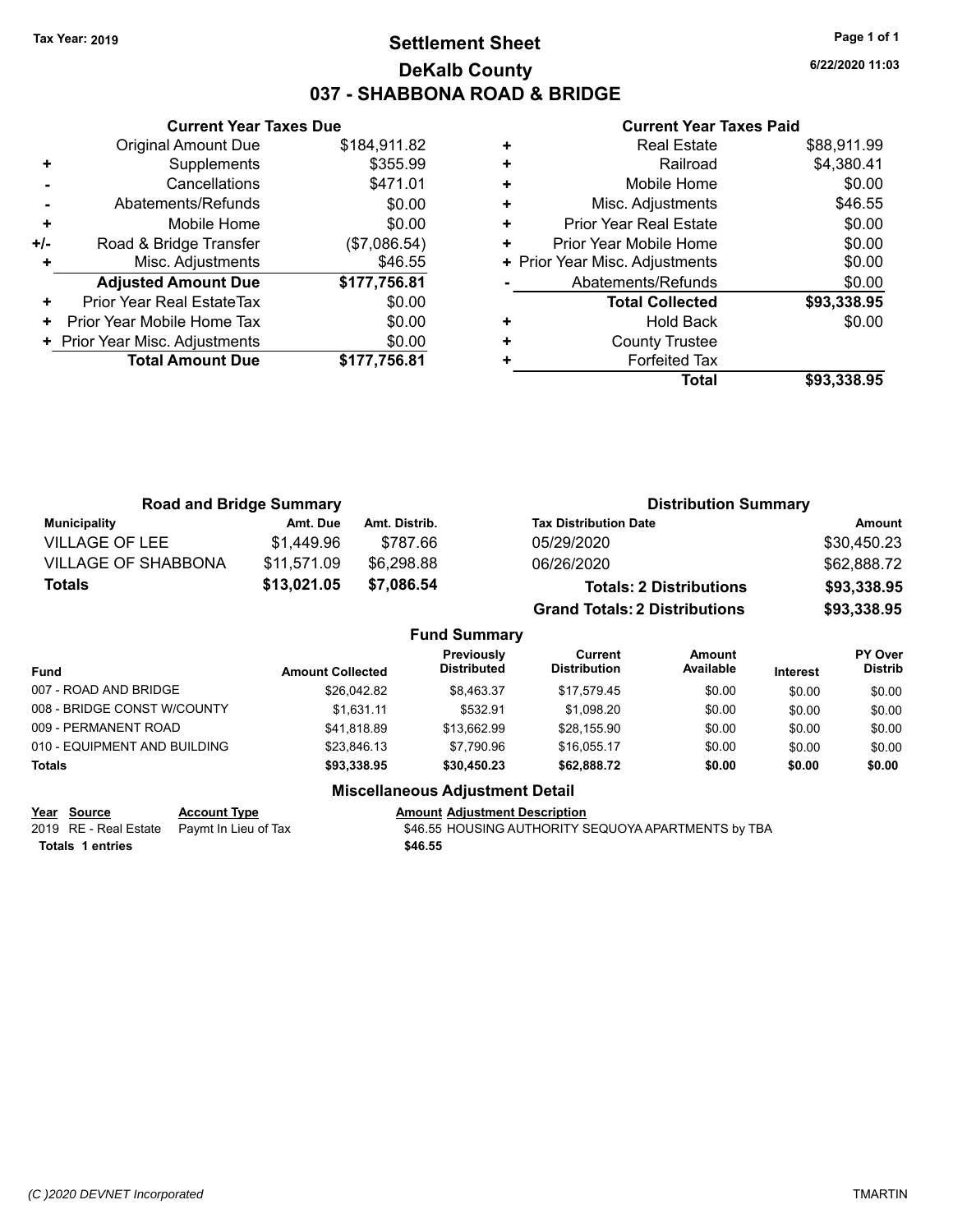## **Settlement Sheet Tax Year: 2019 Page 1 of 1 DeKalb County 038 - SOMONAUK TOWNSHIP**

**6/22/2020 11:03**

#### **Current Year Taxes Paid**

| <b>Original Amount Due</b> | \$89,814.66                                                     |
|----------------------------|-----------------------------------------------------------------|
| Supplements                | \$478.20                                                        |
| Cancellations              | \$495.24                                                        |
| Abatements/Refunds         | \$0.00                                                          |
| Mobile Home                | \$0.00                                                          |
| Road & Bridge Transfer     | \$0.00                                                          |
| Misc. Adjustments          | \$0.00                                                          |
| <b>Adjusted Amount Due</b> | \$89,797.62                                                     |
| Prior Year Real EstateTax  | \$0.00                                                          |
| Prior Year Mobile Home Tax | \$0.00                                                          |
|                            | \$0.00                                                          |
| <b>Total Amount Due</b>    | \$89,797.62                                                     |
|                            | <b>Current Year Taxes Due</b><br>+ Prior Year Misc. Adjustments |

| ٠ | <b>Real Estate</b>             | \$49,054.39 |
|---|--------------------------------|-------------|
| ٠ | Railroad                       | \$1,058.80  |
| ÷ | Mobile Home                    | \$0.00      |
| ٠ | Misc. Adjustments              | \$0.00      |
| ٠ | Prior Year Real Estate         | \$0.00      |
| ٠ | Prior Year Mobile Home         | \$0.00      |
|   | + Prior Year Misc. Adjustments | \$0.00      |
|   | Abatements/Refunds             | \$0.00      |
|   | <b>Total Collected</b>         | \$50,113.19 |
| ٠ | <b>Hold Back</b>               | \$0.00      |
| ٠ | <b>County Trustee</b>          |             |
| ٠ | <b>Forfeited Tax</b>           |             |
|   | Total                          | \$50,113.19 |
|   |                                |             |

|                          |                         |                                  |                                       | <b>Distribution Summary</b>    |                 |                                  |
|--------------------------|-------------------------|----------------------------------|---------------------------------------|--------------------------------|-----------------|----------------------------------|
|                          |                         |                                  | <b>Tax Distribution Date</b>          |                                |                 | Amount                           |
|                          |                         |                                  | 05/29/2020                            |                                |                 | \$22,210.28                      |
|                          |                         |                                  | 06/26/2020                            |                                |                 | \$27,902.91                      |
|                          |                         |                                  |                                       | <b>Totals: 2 Distributions</b> |                 | \$50,113.19                      |
|                          |                         |                                  | <b>Grand Totals: 2 Distributions</b>  |                                |                 | \$50,113.19                      |
|                          |                         | <b>Fund Summary</b>              |                                       |                                |                 |                                  |
| <b>Fund</b>              | <b>Amount Collected</b> | Previously<br><b>Distributed</b> | <b>Current</b><br><b>Distribution</b> | Amount<br>Available            | <b>Interest</b> | <b>PY Over</b><br><b>Distrib</b> |
| 001 - CORPORATE          | \$49.936.79             | \$22.132.10                      | \$27.804.69                           | \$0.00                         | \$0.00          | \$0.00                           |
| 054 - GENERAL ASSISTANCE | \$176.40                | \$78.18                          | \$98.22                               | \$0.00                         | \$0.00          | \$0.00                           |
| <b>Totals</b>            | \$50.113.19             | \$22,210.28                      | \$27.902.91                           | \$0.00                         | \$0.00          | \$0.00                           |
|                          |                         |                                  |                                       |                                |                 |                                  |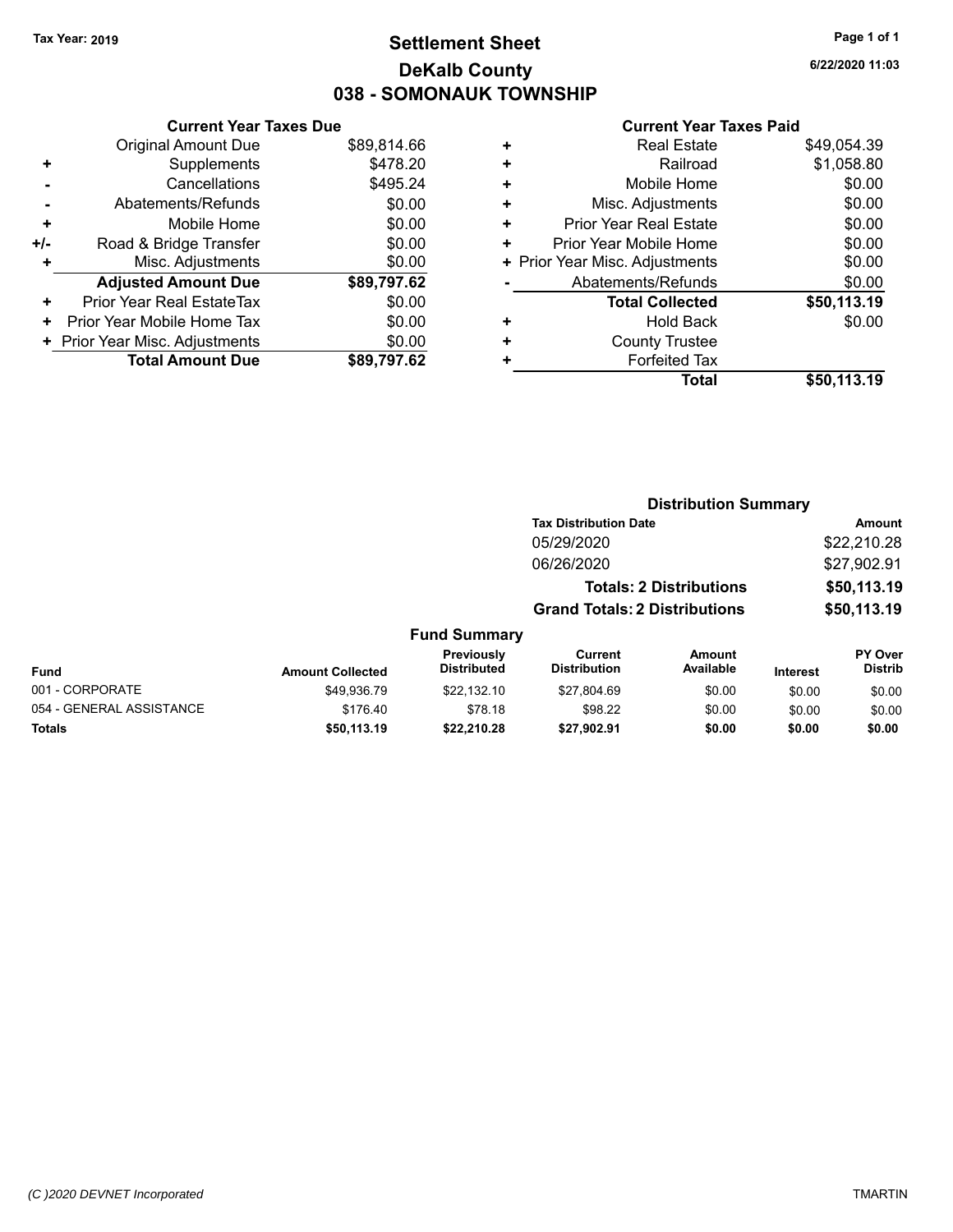## **Settlement Sheet Tax Year: 2019 Page 1 of 1 DeKalb County 039 - SOMONAUK ROAD & BRIDGE**

**6/22/2020 11:03**

#### **Current Year Taxes Paid**

| <b>Current Year Taxes Due</b>  |               |  |  |  |  |  |
|--------------------------------|---------------|--|--|--|--|--|
| <b>Original Amount Due</b>     | \$278,886.61  |  |  |  |  |  |
| \$1,152.70<br>Supplements<br>٠ |               |  |  |  |  |  |
| Cancellations                  | \$1,193.79    |  |  |  |  |  |
| \$0.00<br>Abatements/Refunds   |               |  |  |  |  |  |
| Mobile Home                    | \$0.00        |  |  |  |  |  |
| Road & Bridge Transfer         | (\$34,432.80) |  |  |  |  |  |
| Misc. Adjustments              | \$0.00        |  |  |  |  |  |
| <b>Adjusted Amount Due</b>     | \$244,412.72  |  |  |  |  |  |
| Prior Year Real EstateTax      | \$0.00        |  |  |  |  |  |
| Prior Year Mobile Home Tax     | \$0.00        |  |  |  |  |  |
| + Prior Year Misc. Adjustments | \$0.00        |  |  |  |  |  |
| <b>Total Amount Due</b>        | \$244,412.72  |  |  |  |  |  |
|                                |               |  |  |  |  |  |

| <b>Real Estate</b>            | \$118,248.86                   |
|-------------------------------|--------------------------------|
| Railroad                      | \$2,926.53                     |
| Mobile Home                   | \$0.00                         |
| Misc. Adjustments             | \$0.00                         |
| <b>Prior Year Real Estate</b> | \$0.00                         |
| Prior Year Mobile Home        | \$0.00                         |
|                               | \$0.00                         |
| Abatements/Refunds            | \$0.00                         |
| <b>Total Collected</b>        | \$121,175.39                   |
| Hold Back                     | \$0.00                         |
| <b>County Trustee</b>         |                                |
| <b>Forfeited Tax</b>          |                                |
| Total                         | \$121,175.39                   |
|                               | + Prior Year Misc. Adjustments |

| <b>Road and Bridge Summary</b> |                         |               |                                  |                                       | <b>Distribution Summary</b>    |                 |                                  |
|--------------------------------|-------------------------|---------------|----------------------------------|---------------------------------------|--------------------------------|-----------------|----------------------------------|
| <b>Municipality</b>            | Amt. Due                | Amt. Distrib. |                                  | <b>Tax Distribution Date</b>          |                                |                 | <b>Amount</b>                    |
| <b>CITY OF SANDWICH</b>        | \$1,107.28              | \$619.52      |                                  | 05/29/2020                            |                                |                 | \$53,539.30                      |
| <b>VILLAGE OF SOMONAUK</b>     | \$60,514.76             | \$33,813.28   |                                  | 06/26/2020                            |                                |                 | \$67,636.09                      |
| <b>Totals</b>                  | \$61,622.04             | \$34,432.80   |                                  |                                       | <b>Totals: 2 Distributions</b> |                 | \$121,175.39                     |
|                                |                         |               |                                  | <b>Grand Totals: 2 Distributions</b>  |                                |                 | \$121,175.39                     |
|                                |                         |               | <b>Fund Summary</b>              |                                       |                                |                 |                                  |
| Fund                           | <b>Amount Collected</b> |               | Previously<br><b>Distributed</b> | <b>Current</b><br><b>Distribution</b> | <b>Amount</b><br>Available     | <b>Interest</b> | <b>PY Over</b><br><b>Distrib</b> |

| Fund                         | <b>Amount Collected</b> | <b>Distributed</b> | <b>Distribution</b> | Available | <b>Interest</b> | <b>Distrip</b> |
|------------------------------|-------------------------|--------------------|---------------------|-----------|-----------------|----------------|
| 007 - ROAD AND BRIDGE        | \$70.141.81             | \$30.921.12        | \$39,220.69         | \$0.00    | \$0.00          | \$0.00         |
| 008 - BRIDGE CONST W/COUNTY  | \$41.24                 | \$18.28            | \$22.96             | \$0.00    | \$0.00          | \$0.00         |
| 009 - PERMANENT ROAD         | \$40.264.09             | \$17.845.12        | \$22,418.97         | \$0.00    | \$0.00          | \$0.00         |
| 010 - EQUIPMENT AND BUILDING | \$10.728.25             | \$4.754.78         | \$5.973.47          | \$0.00    | \$0.00          | \$0.00         |
| Totals                       | \$121,175.39            | \$53,539.30        | \$67,636,09         | \$0.00    | \$0.00          | \$0.00         |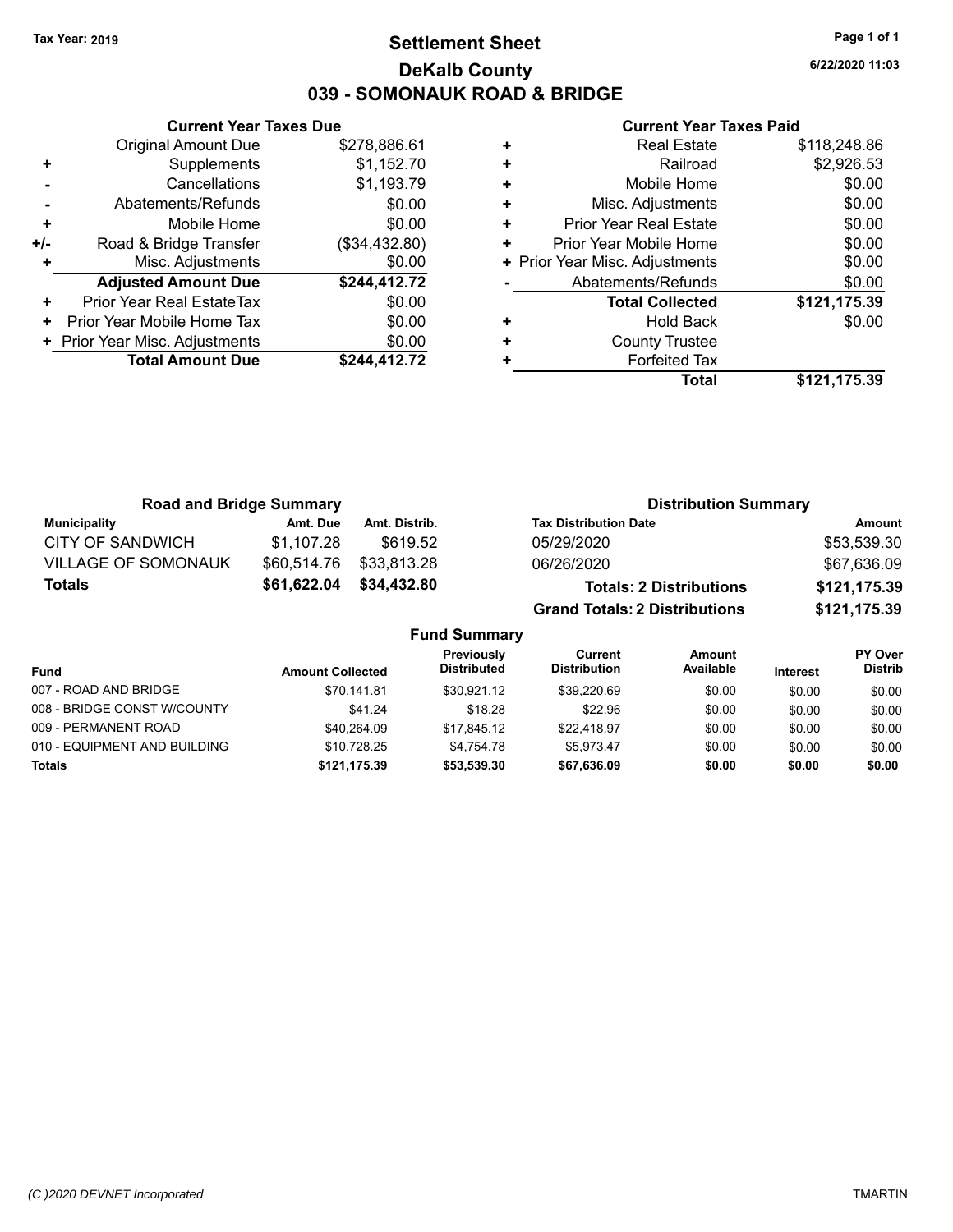## **Settlement Sheet Tax Year: 2019 Page 1 of 1 DeKalb County 040 - SOUTH GROVE TOWNSHIP**

**6/22/2020 11:03**

#### **Current Year Taxes Paid**

|       | <b>Current Year Taxes Due</b>  |             |
|-------|--------------------------------|-------------|
|       | <b>Original Amount Due</b>     | \$80,854.66 |
| ٠     | Supplements                    | \$139.26    |
|       | Cancellations                  | \$300.56    |
|       | Abatements/Refunds             | \$0.00      |
| ٠     | Mobile Home                    | \$0.00      |
| $+/-$ | Road & Bridge Transfer         | \$0.00      |
|       | Misc. Adjustments              | \$0.00      |
|       | <b>Adjusted Amount Due</b>     | \$80,693.36 |
| ÷     | Prior Year Real EstateTax      | \$0.00      |
| ٠     | Prior Year Mobile Home Tax     | \$0.00      |
|       | + Prior Year Misc. Adjustments | \$41.28     |
|       | <b>Total Amount Due</b>        | \$80.734.64 |
|       |                                |             |

|   | <b>Real Estate</b>             | \$42,755.94 |
|---|--------------------------------|-------------|
| ٠ | Railroad                       | \$0.00      |
| ٠ | Mobile Home                    | \$0.00      |
| ٠ | Misc. Adjustments              | \$0.00      |
| ٠ | <b>Prior Year Real Estate</b>  | \$0.00      |
| ٠ | Prior Year Mobile Home         | \$0.00      |
|   | + Prior Year Misc. Adjustments | \$41.28     |
|   | Abatements/Refunds             | \$0.00      |
|   | <b>Total Collected</b>         | \$42,797.22 |
| ٠ | Hold Back                      | \$0.00      |
| ٠ | <b>County Trustee</b>          |             |
| ٠ | <b>Forfeited Tax</b>           |             |
|   | Total                          | \$42,797.22 |
|   |                                |             |

|                                  |                                       | <b>Distribution Summary</b>    |                 |                                  |
|----------------------------------|---------------------------------------|--------------------------------|-----------------|----------------------------------|
|                                  | <b>Tax Distribution Date</b>          |                                |                 | Amount                           |
|                                  | 05/29/2020                            |                                |                 | \$10,652.90                      |
|                                  | 06/26/2020                            |                                |                 | \$32,144.32                      |
|                                  |                                       | <b>Totals: 2 Distributions</b> |                 | \$42,797.22                      |
|                                  | <b>Grand Totals: 2 Distributions</b>  |                                |                 | \$42,797.22                      |
| <b>Fund Summary</b>              |                                       |                                |                 |                                  |
| Previously<br><b>Distributed</b> | <b>Current</b><br><b>Distribution</b> | Amount<br>Available            | <b>Interest</b> | <b>PY Over</b><br><b>Distrib</b> |

| <b>Fund</b>                                   | <b>Amount Collected</b> | <b>Previously</b><br><b>Distributed</b>  | Current<br><b>Distribution</b> | <b>Amount</b><br>Available | <b>Interest</b> | <b>PY Over</b><br><b>Distrib</b> |
|-----------------------------------------------|-------------------------|------------------------------------------|--------------------------------|----------------------------|-----------------|----------------------------------|
| 001 - CORPORATE                               | \$31,229.35             | \$7.773.47                               | \$23.455.88                    | \$0.00                     | \$0.00          | \$0.00                           |
| 027 - AUDIT                                   | \$582.64                | \$145.03                                 | \$437.61                       | \$0.00                     | \$0.00          | \$0.00                           |
| 034 - GENERAL ASSISTANCE                      | \$4,235.22              | \$1.054.22                               | \$3.181.00                     | \$0.00                     | \$0.00          | \$0.00                           |
| 035 - TORT JUDGEMENTS/LIABILITY<br><b>INS</b> | \$3,176.40              | \$790.65                                 | \$2,385.75                     | \$0.00                     | \$0.00          | \$0.00                           |
| 047 - SOCIAL SECURITY                         | \$3,573.61              | \$889.53                                 | \$2.684.08                     | \$0.00                     | \$0.00          | \$0.00                           |
| <b>Totals</b>                                 | \$42,797.22             | \$10,652.90                              | \$32,144.32                    | \$0.00                     | \$0.00          | \$0.00                           |
|                                               |                         | <b>Missellanessen Adications (Detail</b> |                                |                            |                 |                                  |

**Totals \$41.28 2 entries**

#### **Miscellaneous Adjustment Detail**

**Year Source Account Type Account Adjustment Description** 

2018 RE - Real Estate Back Tax Collected **\$0.69 PETERSON REDEMPTION 04-11-100-009 by TBA** 2018 RE - Real Estate Back Tax Collected \$40.59 PIOTROWSKI REDEMPTION 04-18-253-008 by TBA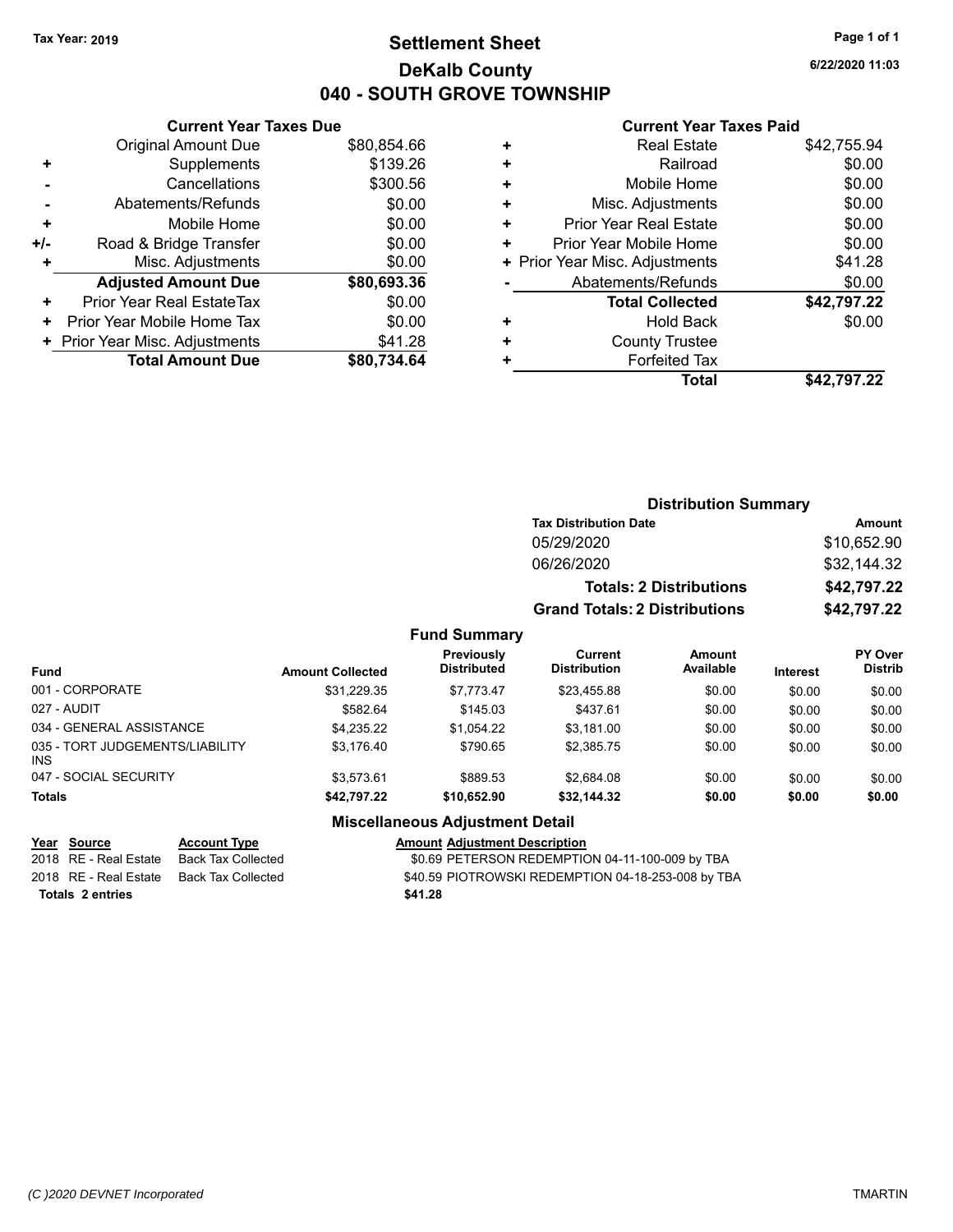## **Settlement Sheet Tax Year: 2019 Page 1 of 1 DeKalb County 041 - SOUTH GROVE ROAD & BRIDGE**

**6/22/2020 11:03**

#### **Current Year Taxes Paid**

|     | <b>Current Year Taxes Due</b>  |              |
|-----|--------------------------------|--------------|
|     | <b>Original Amount Due</b>     | \$125,074.78 |
| ٠   | Supplements                    | \$215.40     |
|     | Cancellations                  | \$464.94     |
|     | Abatements/Refunds             | \$0.00       |
| ÷   | Mobile Home                    | \$0.00       |
| +/- | Road & Bridge Transfer         | \$0.00       |
| ٠   | Misc. Adjustments              | \$0.00       |
|     | <b>Adjusted Amount Due</b>     | \$124,825.24 |
| ٠   | Prior Year Real EstateTax      | \$0.00       |
| ٠   | Prior Year Mobile Home Tax     | \$0.00       |
|     | + Prior Year Misc. Adjustments | \$61.73      |
|     | <b>Total Amount Due</b>        | \$124,886.97 |
|     |                                |              |

|   | <b>Real Estate</b>             | \$66,139.32 |
|---|--------------------------------|-------------|
| ٠ | Railroad                       | \$0.00      |
| ٠ | Mobile Home                    | \$0.00      |
| ٠ | Misc. Adjustments              | \$0.00      |
| ٠ | <b>Prior Year Real Estate</b>  | \$0.00      |
| ٠ | Prior Year Mobile Home         | \$0.00      |
|   | + Prior Year Misc. Adjustments | \$61.73     |
|   | Abatements/Refunds             | \$0.00      |
|   | <b>Total Collected</b>         | \$66,201.05 |
| ٠ | <b>Hold Back</b>               | \$0.00      |
| ٠ | <b>County Trustee</b>          |             |
| ٠ | <b>Forfeited Tax</b>           |             |
|   | Total                          | \$66,201.05 |

|                              |                         |                                  |                                      | <b>Distribution Summary</b>    |          |                           |
|------------------------------|-------------------------|----------------------------------|--------------------------------------|--------------------------------|----------|---------------------------|
|                              |                         |                                  | <b>Tax Distribution Date</b>         |                                |          | Amount                    |
|                              |                         |                                  | 05/29/2020                           |                                |          | \$16,476.85               |
|                              |                         |                                  | 06/26/2020                           |                                |          | \$49,724.20               |
|                              |                         |                                  |                                      | <b>Totals: 2 Distributions</b> |          | \$66,201.05               |
|                              |                         |                                  | <b>Grand Totals: 2 Distributions</b> |                                |          | \$66,201.05               |
|                              |                         | <b>Fund Summary</b>              |                                      |                                |          |                           |
| <b>Fund</b>                  | <b>Amount Collected</b> | Previously<br><b>Distributed</b> | Current<br><b>Distribution</b>       | Amount<br>Available            | Interest | PY Over<br><b>Distrib</b> |
| 007 - ROAD AND BRIDGE        | \$34.289.70             | \$8.534.40                       | \$25.755.30                          | \$0.00                         | \$0.00   | \$0.00                    |
| 008 - BRIDGE CONST W/COUNTY  | \$3.835.49              | \$954.62                         | \$2,880.87                           | \$0.00                         | \$0.00   | \$0.00                    |
| 009 - PERMANENT ROAD         | \$16,435.41             | \$4,090.63                       | \$12,344.78                          | \$0.00                         | \$0.00   | \$0.00                    |
| 010 - EQUIPMENT AND BUILDING | \$11.640.45             | \$2,897.20                       | \$8.743.25                           | \$0.00                         | \$0.00   | \$0.00                    |

#### **Miscellaneous Adjustment Detail**

**Totals \$66,201.05 \$16,476.85 \$49,724.20 \$0.00 \$0.00 \$0.00**

**Year Source Account Type AMOU AMOUNT Adjustment Description Totals \$61.73 2 entries**

2018 RE - Real Estate Back Tax Collected **1.03 PETERSON REDEMPTION 04-11-100-009 by TBA** 2018 RE - Real Estate Back Tax Collected \$60.70 PIOTROWSKI REDEMPTION 04-18-253-008 by TBA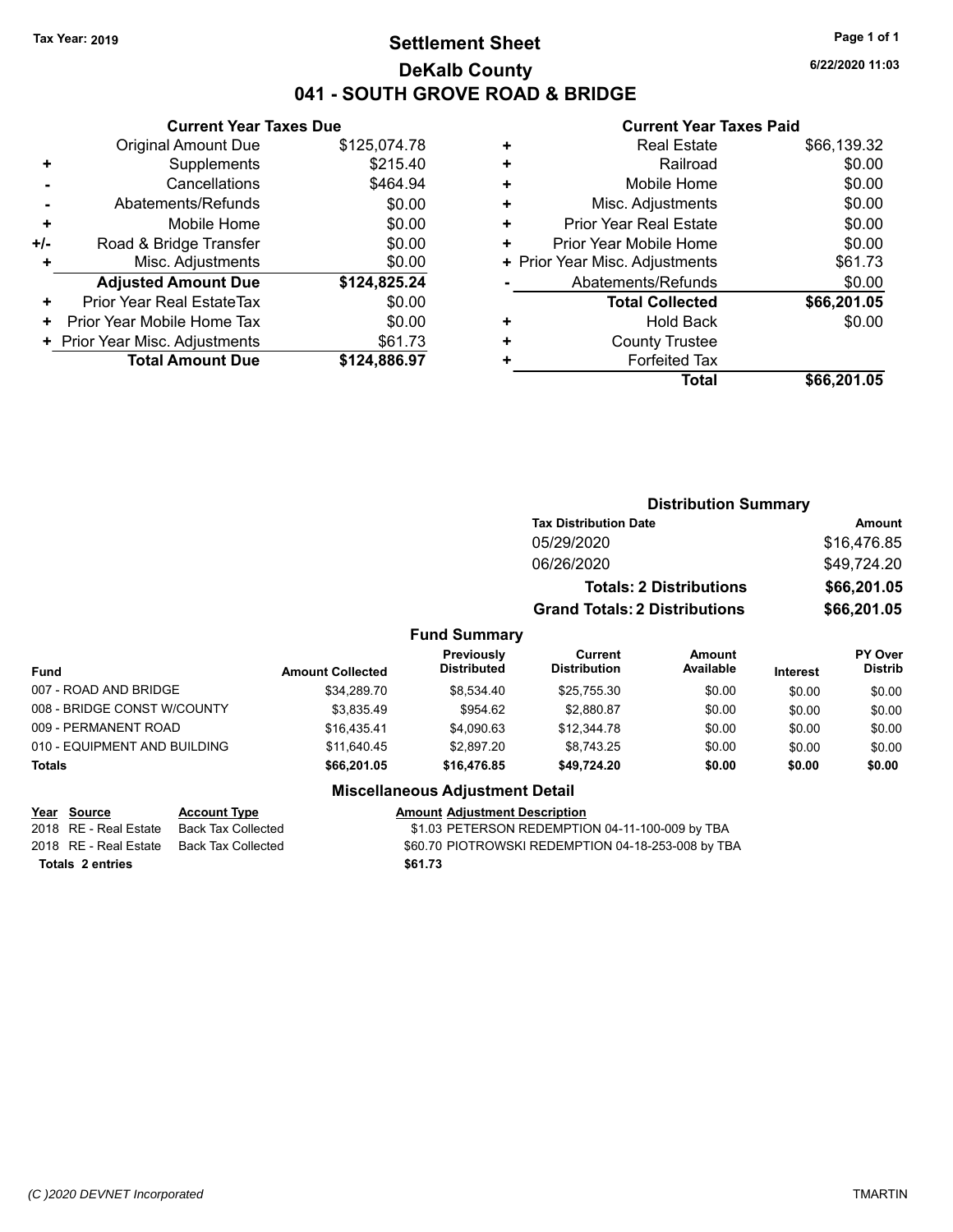## **Settlement Sheet Tax Year: 2019 Page 1 of 1 DeKalb County 042 - SQUAW GROVE TOWNSHIP**

**6/22/2020 11:03**

#### **Current Year Taxes Paid**

|     | <b>Current Year Taxes Due</b>  |              |  |  |  |  |
|-----|--------------------------------|--------------|--|--|--|--|
|     | <b>Original Amount Due</b>     | \$130,292.40 |  |  |  |  |
| ٠   | Supplements                    | \$878.46     |  |  |  |  |
|     | Cancellations                  | \$1,082.50   |  |  |  |  |
|     | Abatements/Refunds             | \$0.00       |  |  |  |  |
| ٠   | Mobile Home                    | \$0.00       |  |  |  |  |
| +/- | Road & Bridge Transfer         | \$0.00       |  |  |  |  |
| ٠   | Misc. Adjustments              | \$16.73      |  |  |  |  |
|     | <b>Adjusted Amount Due</b>     | \$130,105.09 |  |  |  |  |
| ٠   | Prior Year Real EstateTax      | \$0.03       |  |  |  |  |
| ٠   | Prior Year Mobile Home Tax     | \$0.00       |  |  |  |  |
|     | + Prior Year Misc. Adjustments | \$42.55      |  |  |  |  |
|     | <b>Total Amount Due</b>        | \$130,147.67 |  |  |  |  |
|     |                                |              |  |  |  |  |

|   | <b>Real Estate</b>             | \$68,013.90 |
|---|--------------------------------|-------------|
| ٠ | Railroad                       | \$1,074.54  |
| ٠ | Mobile Home                    | \$0.00      |
| ٠ | Misc. Adjustments              | \$16.73     |
| ٠ | <b>Prior Year Real Estate</b>  | \$0.03      |
| ٠ | Prior Year Mobile Home         | \$0.00      |
|   | + Prior Year Misc. Adjustments | \$42.55     |
|   | Abatements/Refunds             | \$0.00      |
|   | <b>Total Collected</b>         | \$69,147.75 |
| ٠ | <b>Hold Back</b>               | \$0.00      |
| ٠ | <b>County Trustee</b>          |             |
| ٠ | <b>Forfeited Tax</b>           |             |
|   | Total                          | \$69,147.75 |
|   |                                |             |

|                     |                                      | <b>Distribution Summary</b>    |                |
|---------------------|--------------------------------------|--------------------------------|----------------|
|                     | <b>Tax Distribution Date</b>         |                                | Amount         |
|                     | 05/29/2020                           |                                | \$30,558.79    |
|                     | 06/26/2020                           |                                | \$38,588.96    |
|                     |                                      | <b>Totals: 2 Distributions</b> | \$69,147.75    |
|                     | <b>Grand Totals: 2 Distributions</b> |                                | \$69,147.75    |
| <b>Fund Summary</b> |                                      |                                |                |
| <b>Drovioushi</b>   | $P_{11}$ rrant                       | $A$ mount                      | <b>DV Over</b> |

| <b>Fund</b>              | <b>Amount Collected</b> | <b>Previously</b><br><b>Distributed</b> | Current<br><b>Distribution</b> | Amount<br>Available | <b>Interest</b> | PY Over<br><b>Distrib</b> |
|--------------------------|-------------------------|-----------------------------------------|--------------------------------|---------------------|-----------------|---------------------------|
| 001 - CORPORATE          | \$51,022.32             | \$22.548.53                             | \$28.473.79                    | \$0.00              | \$0.00          | \$0.00                    |
| 017 - CEMETERY           | \$3.597.97              | \$1.590.07                              | \$2.007.90                     | \$0.00              | \$0.00          | \$0.00                    |
| 019 - COMMUNITY BUILDING | \$12,845.99             | \$5.677.09                              | \$7.168.90                     | \$0.00              | \$0.00          | \$0.00                    |
| 054 - GENERAL ASSISTANCE | \$1.681.47              | \$743.10                                | \$938.37                       | \$0.00              | \$0.00          | \$0.00                    |
| <b>Totals</b>            | \$69,147.75             | \$30.558.79                             | \$38,588.96                    | \$0.00              | \$0.00          | \$0.00                    |

| Year Source              | <b>Account Type</b>       | <b>Amount Adjustment Description</b>                         |
|--------------------------|---------------------------|--------------------------------------------------------------|
| 2018 RE - Real Estate    | <b>Back Tax Collected</b> | \$4.85 ROYAL ESTATES HOLDING REDEMPTION 15-14-103-010 by TBA |
| 2018 RE - Real Estate    | <b>Back Tax Collected</b> | \$4.85 ROYAL ESTATES HOLDING REDEMPTION 15-14-103-009 by TBA |
| 2018 RE - Real Estate    | <b>Back Tax Collected</b> | \$4.85 ROYAL ESTATES HOLDING REDEMPTION 15-14-103-008 by TBA |
| 2018 RE - Real Estate    | <b>Back Tax Collected</b> | \$4.85 ROYAL ESTATES HOLDING REDEMPTION 15-14-103-007 by TBA |
| 2018 RE - Real Estate    | <b>Back Tax Collected</b> | \$4.85 ROYAL ESTATES HOLDING REDEMPTION 15-14-102-023 by TBA |
| 2018 RE - Real Estate    | <b>Back Tax Collected</b> | \$4.85 ROYAL ESTATES HOLDING REDEMPTION 15-14-102-024 by TBA |
| 2018 RE - Real Estate    | <b>Back Tax Collected</b> | \$4.85 ROYAL ESTATES HOLDING REDEMPTION 15-14-102-025 by TBA |
| 2018 RE - Real Estate    | <b>Back Tax Collected</b> | \$4.85 ROYAL ESTATES HOLDING REDEMPTION 15-14-102-026 by TBA |
| 2018 RE - Real Estate    | <b>Back Tax Collected</b> | \$3.75 CLEINMARK REDEMPTION 15-15-228-013 by TBA             |
| 2019 RE - Real Estate    | Paymt In Lieu of Tax      | \$16.73 HOUSING AUTHORITY SUNSET VIEW APARTMENTS by TBA      |
| <b>Totals 10 entries</b> |                           | \$59.28                                                      |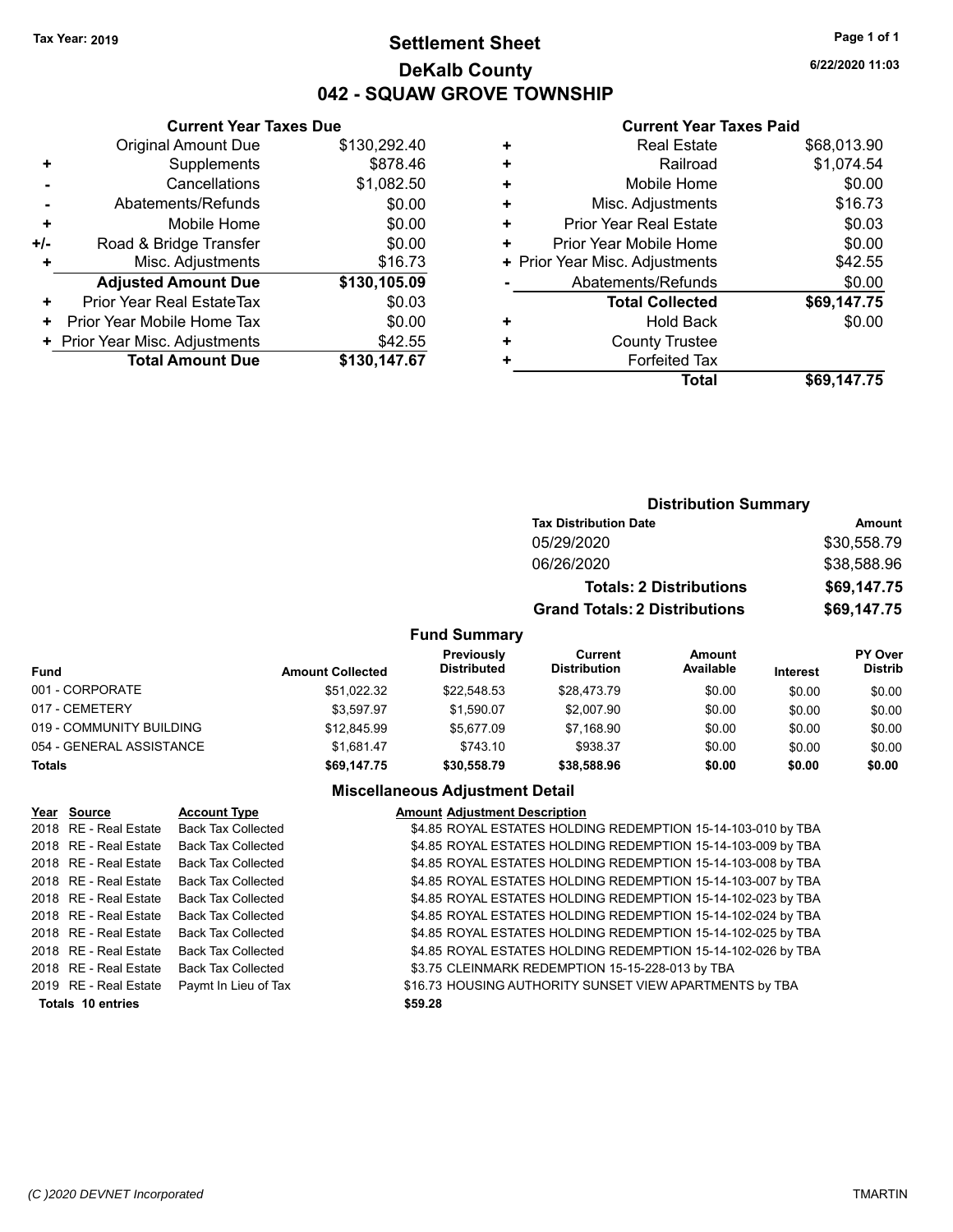## **Settlement Sheet Tax Year: 2019 Page 1 of 1 DeKalb County 043 - HINCKLEY PUBLIC LIBRARY DISTRICT**

**6/22/2020 11:03**

#### **Current Year Taxes Paid**

|     | <b>Current Year Taxes Due</b>  |              |  |  |  |  |  |
|-----|--------------------------------|--------------|--|--|--|--|--|
|     | <b>Original Amount Due</b>     | \$190,516.16 |  |  |  |  |  |
| ٠   | Supplements                    | \$1,284.51   |  |  |  |  |  |
|     | Cancellations                  | \$1,582.84   |  |  |  |  |  |
|     | Abatements/Refunds             | \$0.00       |  |  |  |  |  |
| ٠   | Mobile Home                    | \$0.00       |  |  |  |  |  |
| +/- | Road & Bridge Transfer         | \$0.00       |  |  |  |  |  |
| ٠   | Misc. Adjustments              | \$24.47      |  |  |  |  |  |
|     | <b>Adjusted Amount Due</b>     | \$190,242.30 |  |  |  |  |  |
| ٠   | Prior Year Real EstateTax      | (\$0.01)     |  |  |  |  |  |
| ٠   | Prior Year Mobile Home Tax     | \$0.00       |  |  |  |  |  |
|     | + Prior Year Misc. Adjustments | \$62.28      |  |  |  |  |  |
|     | <b>Total Amount Due</b>        | \$190,304.57 |  |  |  |  |  |

| <b>Real Estate</b>            | \$99,451.35                    |
|-------------------------------|--------------------------------|
| Railroad                      | \$1,571.22                     |
| Mobile Home                   | \$0.00                         |
| Misc. Adjustments             | \$24.47                        |
| <b>Prior Year Real Estate</b> | (\$0.01)                       |
| Prior Year Mobile Home        | \$0.00                         |
|                               | \$62.28                        |
| Abatements/Refunds            | \$0.00                         |
| <b>Total Collected</b>        | \$101,109.31                   |
| <b>Hold Back</b>              | \$0.00                         |
| <b>County Trustee</b>         |                                |
| <b>Forfeited Tax</b>          |                                |
| Total                         | \$101,109.31                   |
|                               | + Prior Year Misc. Adjustments |

## **Distribution Summary Tax Distribution Date Amount** 05/29/2020 \$44,683.64 06/26/2020 \$56,425.67

| <b>Totals: 2 Distributions</b>       | \$101,109.31 |
|--------------------------------------|--------------|
| <b>Grand Totals: 2 Distributions</b> | \$101,109.31 |

#### **Fund Summary**

| <b>Fund</b>                             | <b>Amount Collected</b> | Previously<br><b>Distributed</b> | Current<br><b>Distribution</b> | <b>Amount</b><br>Available | <b>Interest</b> | <b>PY Over</b><br><b>Distrib</b> |
|-----------------------------------------|-------------------------|----------------------------------|--------------------------------|----------------------------|-----------------|----------------------------------|
| 001 - CORPORATE                         | \$87.522.04             | \$38,678.96                      | \$48,843.08                    | \$0.00                     | \$0.00          | \$0.00                           |
| 004 - OPERATIONS & MAINTENANCE          | \$6.780.09              | \$2,996.36                       | \$3.783.73                     | \$0.00                     | \$0.00          | \$0.00                           |
| $005 - I. M. R. F.$                     | \$3.132.37              | \$1.384.30                       | \$1.748.07                     | \$0.00                     | \$0.00          | \$0.00                           |
| 027 - AUDIT                             | \$18.10                 | \$8.00                           | \$10.10                        | \$0.00                     | \$0.00          | \$0.00                           |
| 035 - TORT JUDGEMENTS/LIABILITY<br>INS. | \$524.34                | \$231.72                         | \$292.62                       | \$0.00                     | \$0.00          | \$0.00                           |
| 047 - SOCIAL SECURITY                   | \$3.132.37              | \$1.384.30                       | \$1.748.07                     | \$0.00                     | \$0.00          | \$0.00                           |
| <b>Totals</b>                           | \$101.109.31            | \$44,683,64                      | \$56,425.67                    | \$0.00                     | \$0.00          | \$0.00                           |

| Year Source              | <b>Account Type</b>       | <b>Amount Adjustment Description</b>                         |
|--------------------------|---------------------------|--------------------------------------------------------------|
| 2018 RE - Real Estate    | <b>Back Tax Collected</b> | \$7.10 ROYAL ESTATES HOLDING REDEMPTION 15-14-103-010 by TBA |
| 2018 RE - Real Estate    | <b>Back Tax Collected</b> | \$7.10 ROYAL ESTATES HOLDING REDEMPTION 15-14-103-009 by TBA |
| 2018 RE - Real Estate    | <b>Back Tax Collected</b> | \$7.10 ROYAL ESTATES HOLDING REDEMPTION 15-14-103-008 by TBA |
| 2018 RE - Real Estate    | <b>Back Tax Collected</b> | \$7.10 ROYAL ESTATES HOLDING REDEMPTION 15-14-103-007 by TBA |
| 2018 RE - Real Estate    | <b>Back Tax Collected</b> | \$7.10 ROYAL ESTATES HOLDING REDEMPTION 15-14-102-023 by TBA |
| 2018 RE - Real Estate    | <b>Back Tax Collected</b> | \$7.10 ROYAL ESTATES HOLDING REDEMPTION 15-14-102-024 by TBA |
| 2018 RE - Real Estate    | <b>Back Tax Collected</b> | \$7.10 ROYAL ESTATES HOLDING REDEMPTION 15-14-102-025 by TBA |
| 2018 RE - Real Estate    | <b>Back Tax Collected</b> | \$7.10 ROYAL ESTATES HOLDING REDEMPTION 15-14-102-026 by TBA |
| 2018 RE - Real Estate    | <b>Back Tax Collected</b> | \$5.48 CLEINMARK REDEMPTION 15-15-228-013 by TBA             |
| 2019 RE - Real Estate    | Paymt In Lieu of Tax      | \$24.47 HOUSING AUTHORITY SUNSET VIEW APARTMENTS by TBA      |
| <b>Totals 10 entries</b> |                           | \$86.75                                                      |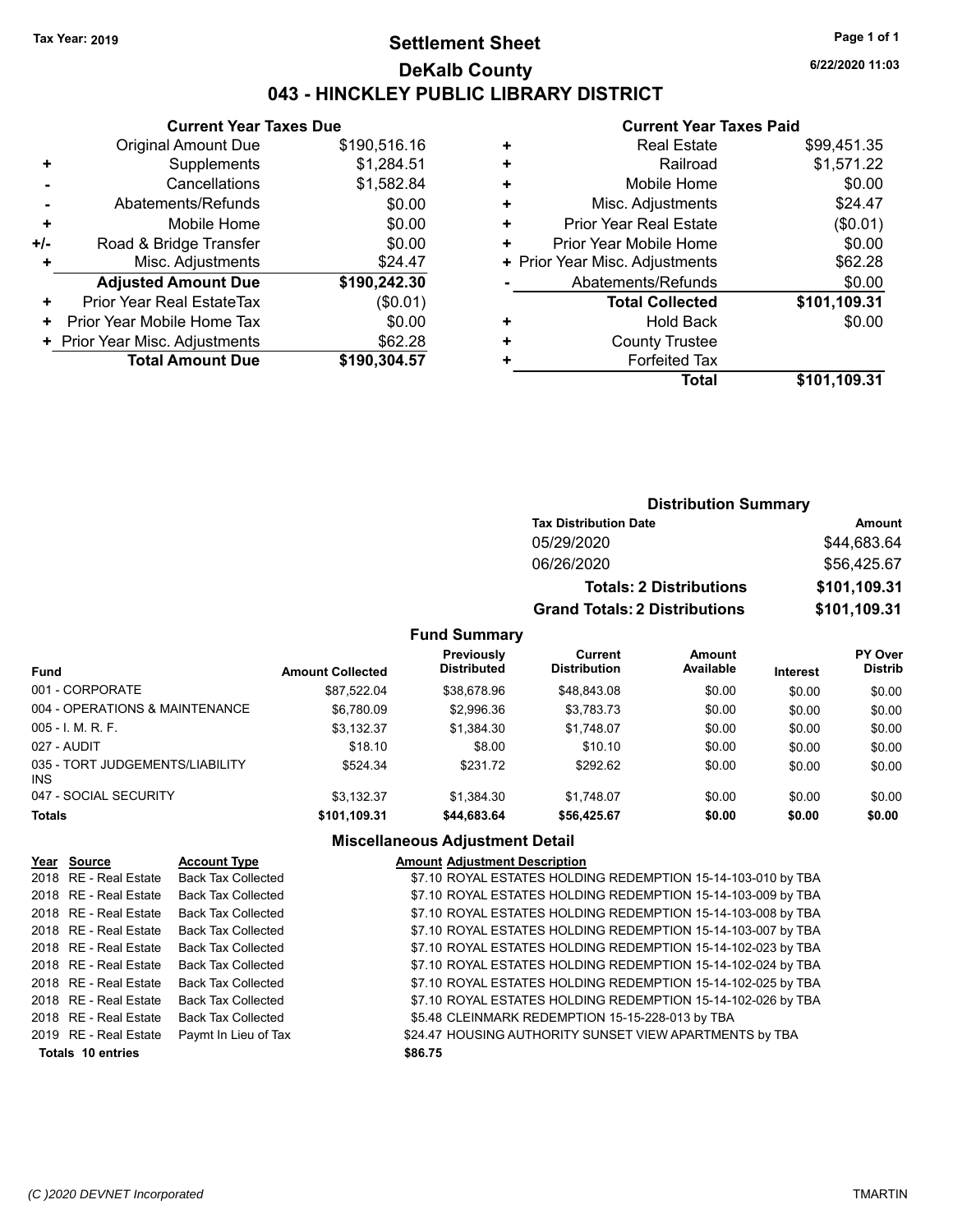## **Settlement Sheet Tax Year: 2019 Page 1 of 1 DeKalb County 044 - SQUAW GROVE ROAD & BRIDGE**

**6/22/2020 11:03**

#### **Current Year Taxes Paid**

|     | <b>Original Amount Due</b>     | \$312,565.11  |
|-----|--------------------------------|---------------|
| ٠   | Supplements                    | \$1,894.92    |
|     | Cancellations                  | \$2,339.89    |
|     | Abatements/Refunds             | \$0.00        |
| ٠   | Mobile Home                    | \$0.00        |
| +/- | Road & Bridge Transfer         | (\$16,268.22) |
|     | Misc. Adjustments              | \$40.14       |
|     | <b>Adjusted Amount Due</b>     | \$295,892.06  |
| ÷   | Prior Year Real EstateTax      | (\$10.14)     |
| ٠   | Prior Year Mobile Home Tax     | \$0.00        |
|     | + Prior Year Misc. Adjustments | \$102.20      |
|     | <b>Total Amount Due</b>        | \$295,984.12  |
|     |                                |               |

**Current Year Taxes Due**

|   | <b>Real Estate</b>             | \$147,013.99 |
|---|--------------------------------|--------------|
| ٠ | Railroad                       | \$2,468.07   |
| ٠ | Mobile Home                    | \$0.00       |
| ٠ | Misc. Adjustments              | \$40.14      |
| ٠ | <b>Prior Year Real Estate</b>  | (\$10.14)    |
| ٠ | Prior Year Mobile Home         | \$0.00       |
|   | + Prior Year Misc. Adjustments | \$102.20     |
|   | Abatements/Refunds             | \$0.00       |
|   | <b>Total Collected</b>         | \$149,614.26 |
| ٠ | <b>Hold Back</b>               | \$0.00       |
| ٠ | <b>County Trustee</b>          |              |
| ٠ | <b>Forfeited Tax</b>           |              |
|   | Total                          | \$149,614.26 |
|   |                                |              |

|                            | <b>Road and Bridge Summary</b> |                         | <b>Distribution Summary</b>  |             |
|----------------------------|--------------------------------|-------------------------|------------------------------|-------------|
| <b>Municipality</b>        | Amt. Due                       | Amt. Distrib.           | <b>Tax Distribution Date</b> | Amount      |
| <b>VILLAGE OF HINCKLEY</b> |                                | \$30,602.33 \$16,268.22 | 05/29/2020                   | \$66,055.83 |
| Totals                     |                                | \$30,602.33 \$16,268.22 | 06/26/2020                   | \$83,558.43 |
|                            |                                |                         | Totale: 2 Dietributione      | 414961426   |

|                     |                                      | TOIAIS. Z DISITIDULIONS | J145.014.20    |
|---------------------|--------------------------------------|-------------------------|----------------|
|                     | <b>Grand Totals: 2 Distributions</b> |                         | \$149,614.26   |
| <b>Fund Summary</b> |                                      |                         |                |
| Previously          | Current                              | Amount                  | <b>PY Over</b> |

#### **Fund Interest Amount Collected Distributed Distrib Available Distribution Previously** 007 - ROAD AND BRIDGE 60.00 \$22,189.96 \$18,581.06 \$23,608.90 \$0.00 \$0.00 \$0.00 \$0.00 008 - BRIDGE CONST W/COUNTY  $$11,928.44$   $$5,271.62$   $$6,656.82$   $$0.00$   $$0.00$   $$0.00$ 009 - PERMANENT ROAD \$64,605.57 \$28,551.59 \$36,053.98 \$0.00 \$0.00 \$0.00 010 - EQUIPMENT AND BUILDING \$28,399.73 \$12,550.89 \$15,848.84 \$0.00 \$0.00 \$0.00 035 - TORT JUDGEMENTS/LIABILITY INS \$2,490.56 \$1,100.67 \$1,389.89 \$0.00 \$0.00 \$0.00 **Totals \$149,614.26 \$66,055.83 \$83,558.43 \$0.00 \$0.00 \$0.00**

|  | <b>Amount Adiustment Description</b>  |  |
|--|---------------------------------------|--|
|  | <b>CALCE DOVAL FOTATES HOLDING BE</b> |  |

| Year Source              | <b>Account Type</b>       | <b>Amount Adjustment Description</b>                          |
|--------------------------|---------------------------|---------------------------------------------------------------|
| 2018 RE - Real Estate    | <b>Back Tax Collected</b> | \$11.65 ROYAL ESTATES HOLDING REDEMPTION 15-14-103-010 by TBA |
| 2018 RE - Real Estate    | <b>Back Tax Collected</b> | \$11.65 ROYAL ESTATES HOLDING REDEMPTION 15-14-103-009 by TBA |
| 2018 RE - Real Estate    | <b>Back Tax Collected</b> | \$11.65 ROYAL ESTATES HOLDING REDEMPTION 15-14-103-008 by TBA |
| 2018 RE - Real Estate    | <b>Back Tax Collected</b> | \$11.65 ROYAL ESTATES HOLDING REDEMPTION 15-14-103-007 by TBA |
| 2018 RE - Real Estate    | <b>Back Tax Collected</b> | \$11.65 ROYAL ESTATES HOLDING REDEMPTION 15-14-102-023 by TBA |
| 2018 RE - Real Estate    | <b>Back Tax Collected</b> | \$11.65 ROYAL ESTATES HOLDING REDEMPTION 15-14-102-024 by TBA |
| 2018 RE - Real Estate    | <b>Back Tax Collected</b> | \$11.65 ROYAL ESTATES HOLDING REDEMPTION 15-14-102-025 by TBA |
| 2018 RE - Real Estate    | <b>Back Tax Collected</b> | \$11.65 ROYAL ESTATES HOLDING REDEMPTION 15-14-102-026 by TBA |
| 2018 RE - Real Estate    | <b>Back Tax Collected</b> | \$9.00 CLEINMARK REDEMPTION 15-15-228-013 by TBA              |
| 2019 RE - Real Estate    | Paymt In Lieu of Tax      | \$40.14 HOUSING AUTHORITY SUNSET VIEW APARTMENTS by TBA       |
| <b>Totals 10 entries</b> |                           | \$142.34                                                      |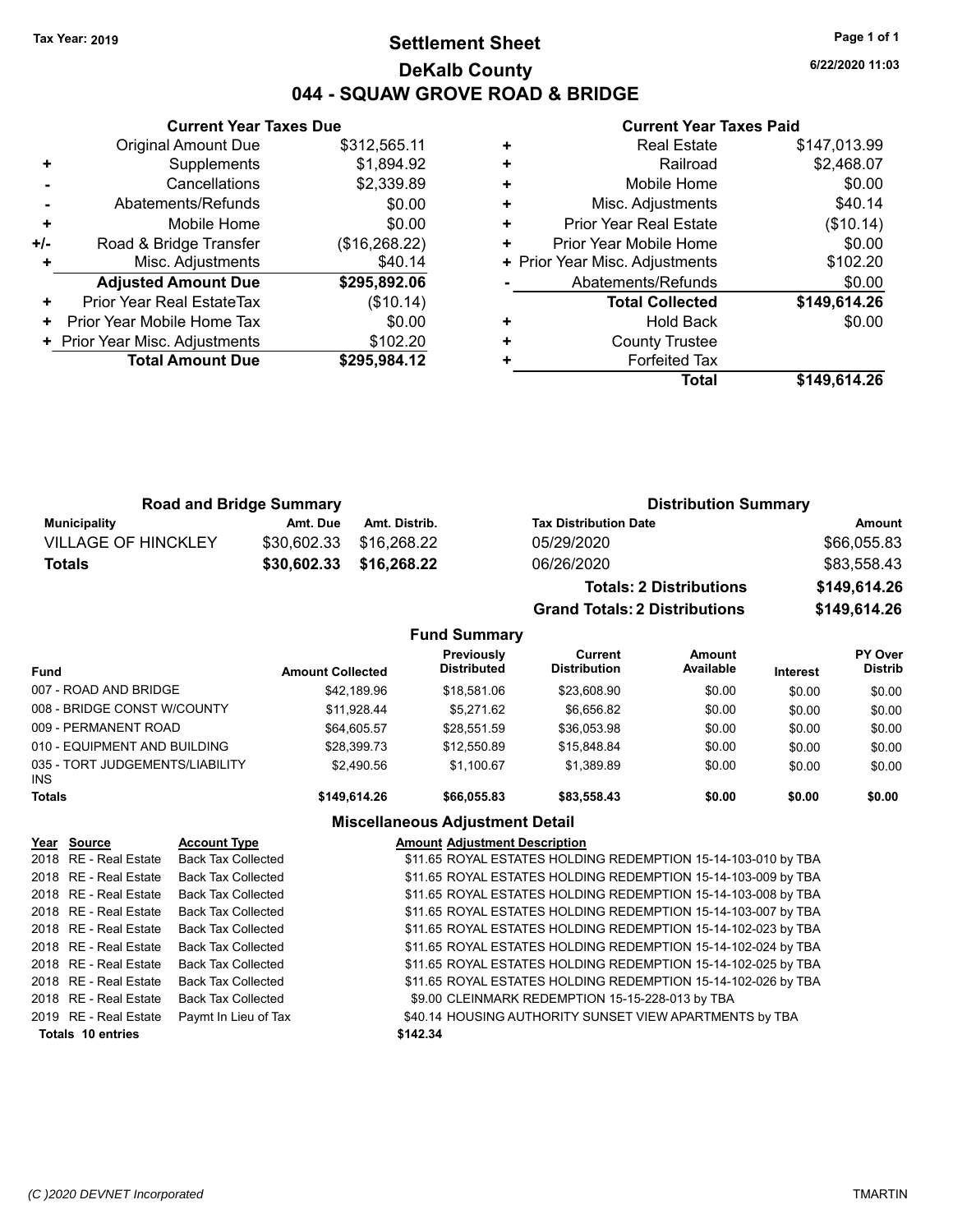## **Settlement Sheet Tax Year: 2019 Page 1 of 1 DeKalb County 045 - SYCAMORE TOWNSHIP**

**6/22/2020 11:03**

|       | <b>Current Year Taxes Due</b>  |              |
|-------|--------------------------------|--------------|
|       | <b>Original Amount Due</b>     | \$449,200.37 |
| ٠     | Supplements                    | \$2,121.95   |
|       | Cancellations                  | \$2,380.71   |
|       | Abatements/Refunds             | \$0.48       |
| ٠     | Mobile Home                    | \$0.00       |
| $+/-$ | Road & Bridge Transfer         | \$0.00       |
|       | Misc. Adjustments              | \$0.83       |
|       | <b>Adjusted Amount Due</b>     | \$448,941.96 |
| ÷     | Prior Year Real EstateTax      | \$60.69      |
| ٠     | Prior Year Mobile Home Tax     | \$0.00       |
|       | + Prior Year Misc. Adjustments | \$11.44      |
|       | <b>Total Amount Due</b>        | \$449,014.09 |
|       |                                |              |

|   | <b>Current Year Taxes Paid</b> |              |  |  |  |
|---|--------------------------------|--------------|--|--|--|
| ٠ | <b>Real Estate</b>             | \$238,751.58 |  |  |  |
| ٠ | Railroad                       | \$129.90     |  |  |  |
| ٠ | Mobile Home                    | \$0.00       |  |  |  |
| ٠ | Misc. Adjustments              | \$0.83       |  |  |  |
| ٠ | <b>Prior Year Real Estate</b>  | \$60.69      |  |  |  |
| ٠ | Prior Year Mobile Home         | \$0.00       |  |  |  |
|   | + Prior Year Misc. Adjustments | \$11.44      |  |  |  |
|   | Abatements/Refunds             | \$0.48       |  |  |  |
|   | <b>Total Collected</b>         | \$238,953.96 |  |  |  |
| ٠ | <b>Hold Back</b>               | \$0.00       |  |  |  |
|   | <b>County Trustee</b>          |              |  |  |  |
|   | <b>Forfeited Tax</b>           |              |  |  |  |
|   | <b>Total</b>                   | \$238,953.96 |  |  |  |

## **Distribution Summary Tax Distribution Date Amount** 05/29/2020 \$104,400.75 06/26/2020 \$134,553.21 **Totals: 2 Distributions \$238,953.96 Grand Totals: 2 Distributions \$238,953.96**

#### **Fund Summary**

| <b>Fund</b>              | <b>Amount Collected</b> | <b>Previously</b><br><b>Distributed</b> | Current<br><b>Distribution</b> | Amount<br>Available | <b>Interest</b> | <b>PY Over</b><br><b>Distrib</b> |
|--------------------------|-------------------------|-----------------------------------------|--------------------------------|---------------------|-----------------|----------------------------------|
| 001 - CORPORATE          | \$212,353.38            | \$92,778.77                             | \$119.574.61                   | \$0.00              | \$0.00          | \$0.00                           |
| $005 - 1$ . M. R. F.     | \$15.960.46             | \$6.973.24                              | \$8.987.22                     | \$0.00              | \$0.00          | \$0.00                           |
| 054 - GENERAL ASSISTANCE | \$10.640.12             | \$4.648.74                              | \$5.991.38                     | \$0.00              | \$0.00          | \$0.00                           |
| <b>Totals</b>            | \$238.953.96            | \$104,400.75                            | \$134,553,21                   | \$0.00              | \$0.00          | \$0.00                           |

#### **Miscellaneous Adjustment Detail**

| <u>Year Source</u>    | <b>Account Type</b>                            | <b>Amount Adjustment Description</b>            |
|-----------------------|------------------------------------------------|-------------------------------------------------|
| 2018 RE - Real Estate | Back Tax Collected                             | \$4.77 MCGEHEE REDEMPTION 06-32-356-002 by TBA  |
| 2018 RE - Real Estate | Back Tax Collected                             | \$6.67 VERSLUYS REDEMPTION 06-32-279-007 by TBA |
|                       | 2019   RE - Real Estate     Back Tax Collected | \$0.83 ANB REDEMPTION 06-29-278-007 by TBA      |
| Totals 3 entries      |                                                | \$12.27                                         |
|                       |                                                |                                                 |

## **Abatement Detail**

| Year Source                        | <b>Account Type</b> | <b>Amount Adjustment Description</b>             |
|------------------------------------|---------------------|--------------------------------------------------|
| 2018 RE - Real Estate RE Abatement |                     | \$0.31 PTAB INTEREST REFUND 06-21-377-030 by TBA |
| 2018 RE - Real Estate RE Abatement |                     | \$0.03 PTAB INTEREST REFUND 06-21-377-030 by TBA |
| 2019 RE - Real Estate RE Abatement |                     | \$0.03 PTAB INTEREST REFUND 06-21-179-027 by TBA |
| 2019 RE - Real Estate RE Abatement |                     | \$0.12 PTAB INTEREST REFUND 06-21-377-032 by TBA |
| <b>Totals 4 entries</b>            |                     | \$0.49                                           |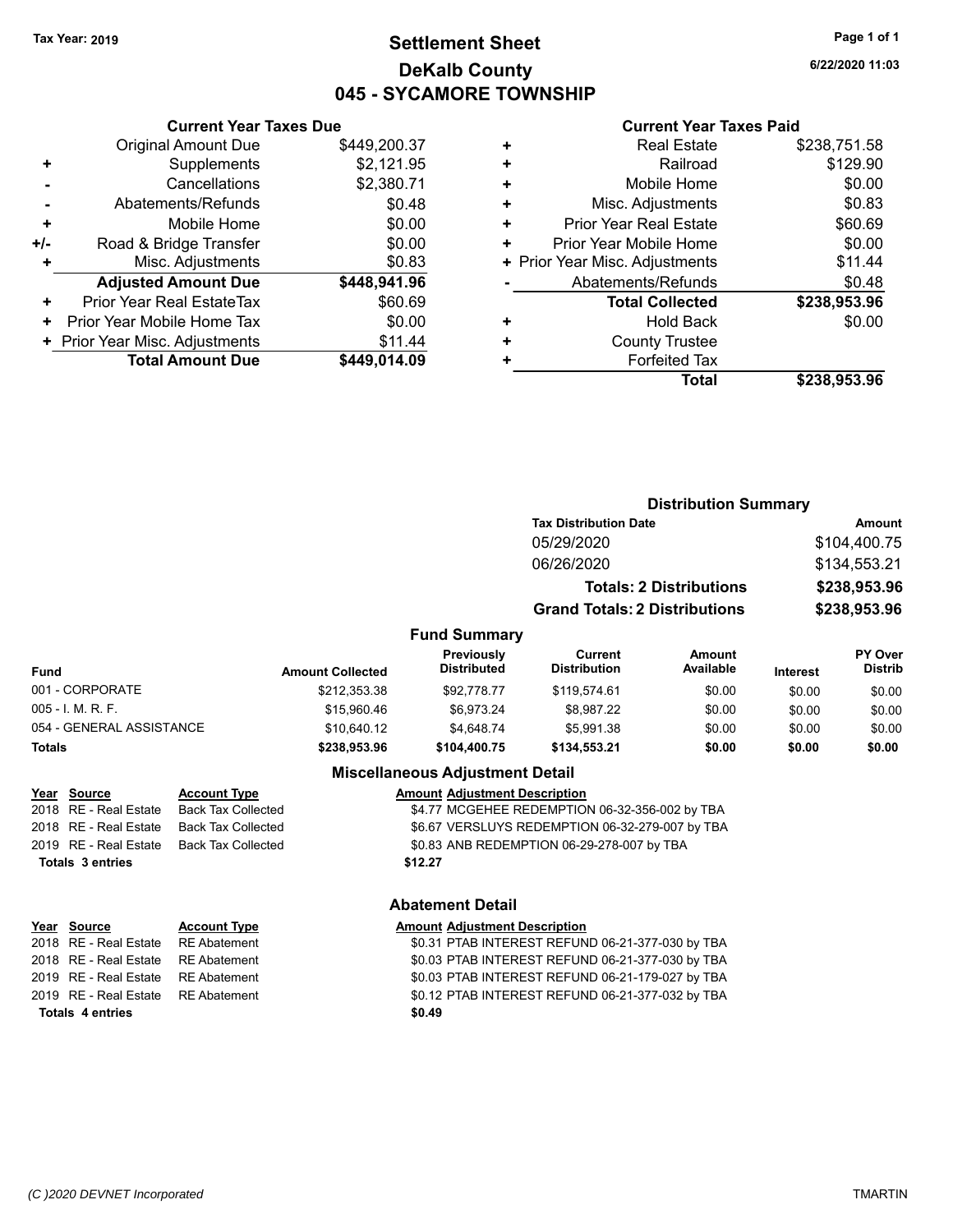## **Settlement Sheet Tax Year: 2019 Page 1 of 1 DeKalb County 046 - SYCAMORE ROAD & BRIDGE**

**6/22/2020 11:03**

#### **Current Year Taxes Paid**

|     | <b>Original Amount Due</b>     | \$909,780.15  |
|-----|--------------------------------|---------------|
| ٠   | Supplements                    | \$4,084.58    |
|     | Cancellations                  | \$4,582.76    |
|     | Abatements/Refunds             | \$0.93        |
| ٠   | Mobile Home                    | \$0.00        |
| +/- | Road & Bridge Transfer         | (\$23,972.70) |
|     | Misc. Adjustments              | \$1.68        |
|     | <b>Adjusted Amount Due</b>     | \$885,310.02  |
| ٠   | Prior Year Real EstateTax      | \$115.69      |
| ٠   | Prior Year Mobile Home Tax     | \$0.00        |
|     | + Prior Year Misc. Adjustments | \$23.17       |
|     | <b>Total Amount Due</b>        | \$885,448.88  |
|     |                                |               |

**Current Year Taxes Due**

| ٠ | <b>Real Estate</b>             | \$459,586.67 |
|---|--------------------------------|--------------|
| ٠ | Railroad                       | \$263.09     |
| ٠ | Mobile Home                    | \$0.00       |
| ٠ | Misc. Adjustments              | \$1.68       |
| ٠ | <b>Prior Year Real Estate</b>  | \$115.69     |
| ٠ | Prior Year Mobile Home         | \$0.00       |
|   | + Prior Year Misc. Adjustments | \$23.17      |
|   | Abatements/Refunds             | \$0.93       |
|   | <b>Total Collected</b>         | \$459,989.37 |
| ٠ | <b>Hold Back</b>               | \$0.00       |
| ٠ | <b>County Trustee</b>          |              |
| ٠ | <b>Forfeited Tax</b>           |              |
|   | <b>Total</b>                   | \$459,989.37 |
|   |                                |              |

|                     | <b>Road and Bridge Summary</b> |                         | <b>Distribution Summary</b>  |              |  |
|---------------------|--------------------------------|-------------------------|------------------------------|--------------|--|
| <b>Municipality</b> | Amt. Due                       | Amt. Distrib.           | <b>Tax Distribution Date</b> | Amount       |  |
| CITY OF SYCAMORE    |                                | \$45,044,95 \$23,972,70 | 05/29/2020                   | \$200,966.56 |  |
| Totals              |                                | \$45,044,95 \$23,972.70 | 06/26/2020                   | \$259,022.81 |  |

|                     | <b>Totals: 2 Distributions</b>       | \$459,989.37 |
|---------------------|--------------------------------------|--------------|
|                     | <b>Grand Totals: 2 Distributions</b> | \$459,989.37 |
| <b>Fund Summary</b> |                                      |              |

#### **Fund Interest Amount Collected Distributed PY Over Distrib Amount Available Current Distribution Previously** 005 - I. M. R. F. \$5,320.25 \$2,324.44 \$2,995.81 \$0.00 \$0.00 \$0.00 007 - ROAD AND BRIDGE 60.00 \$39,868.70 \$17,413.19 \$22,455.51 \$0.00 \$0.00 \$0.00 \$0.00 008 - BRIDGE CONST W/COUNTY  $$21,280.29$   $$9,297.50$   $$11,982.79$   $$0.00$   $$0.00$   $$0.00$ 009 - PERMANENT ROAD \$10.00 \$330,185.99 \$144,260.34 \$185,925.65 \$0.00 \$0.00 \$0.00 010 - EQUIPMENT AND BUILDING \$53,201.45 \$23,244.05 \$29,957.40 \$0.00 \$0.00 \$0.00 \$0.00 035 - TORT JUDGEMENTS/LIABILITY INS \$6,391.68 \$2,792.57 \$3,599.11 \$0.00 \$0.00 \$0.00 047 - SOCIAL SECURITY 63,741.01 \$1,634.47 \$2,106.54 \$0.00 \$0.00 \$0.00 \$0.00 **Totals \$459,989.37 \$200,966.56 \$259,022.81 \$0.00 \$0.00 \$0.00**

#### **Miscellaneous Adjustment Detail**

| Year Source             | <b>Account Type</b>                            | <b>Amount Adjustment Description</b>             |
|-------------------------|------------------------------------------------|--------------------------------------------------|
| 2018 RE - Real Estate   | Back Tax Collected                             | \$9.67 MCGEHEE REDEMPTION 06-32-356-002 by TBA   |
| 2018   RE - Real Estate | Back Tax Collected                             | \$13.50 VERSLUYS REDEMPTION 06-32-279-007 by TBA |
|                         | 2019   RE - Real Estate     Back Tax Collected | \$1.68 ANB REDEMPTION 06-29-278-007 by TBA       |
| Totals 3 entries        |                                                | \$24.85                                          |
|                         |                                                |                                                  |
|                         |                                                |                                                  |

## **Abatement Detail**

| Year Source                        | <b>Account Type</b> | <b>Amount Adjustment Description</b>             |
|------------------------------------|---------------------|--------------------------------------------------|
| 2018 RE - Real Estate RE Abatement |                     | \$0.63 PTAB INTEREST REFUND 06-21-377-030 by TBA |
| 2018 RE - Real Estate RE Abatement |                     | \$0.06 PTAB INTEREST REFUND 06-21-377-030 by TBA |
| 2019 RE - Real Estate RE Abatement |                     | \$0.05 PTAB INTEREST REFUND 06-21-179-027 by TBA |
| 2019 RE - Real Estate RE Abatement |                     | \$0.23 PTAB INTEREST REFUND 06-21-377-032 by TBA |
| <b>Totals 4 entries</b>            |                     | \$0.97                                           |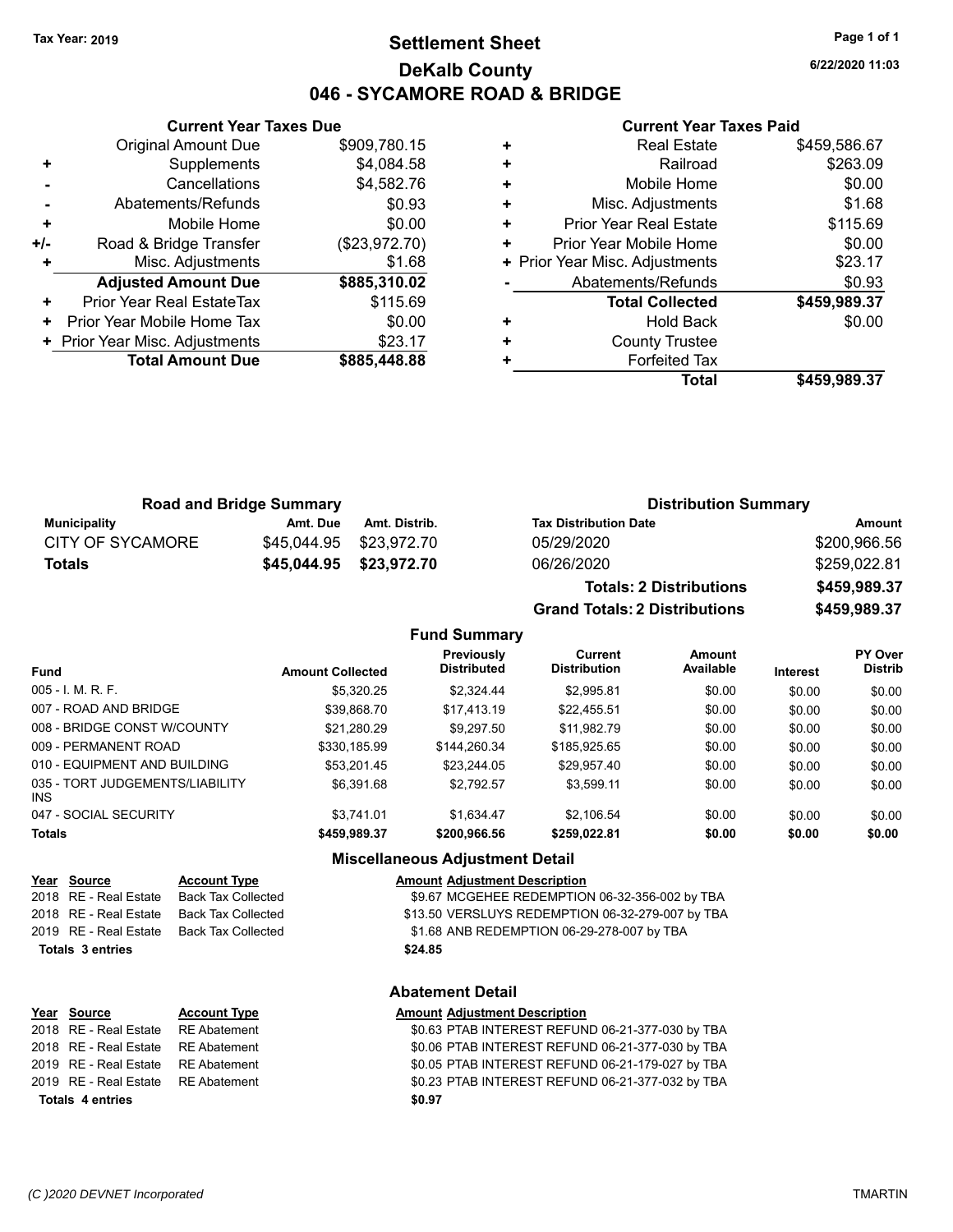## **Settlement Sheet Tax Year: 2019 Page 1 of 1 DeKalb County 047 - VICTOR TOWNSHIP**

**6/22/2020 11:03**

### **Current Year Taxes Paid**

| <b>Original Amount Due</b> | \$59,503.21                                                     |
|----------------------------|-----------------------------------------------------------------|
| Supplements                | \$342.56                                                        |
| Cancellations              | \$375.16                                                        |
| Abatements/Refunds         | \$0.00                                                          |
| Mobile Home                | \$0.00                                                          |
| Road & Bridge Transfer     | \$0.00                                                          |
| Misc. Adjustments          | \$0.00                                                          |
| <b>Adjusted Amount Due</b> | \$59,470.61                                                     |
| Prior Year Real EstateTax  | \$0.00                                                          |
| Prior Year Mobile Home Tax | \$0.00                                                          |
|                            | \$0.00                                                          |
| <b>Total Amount Due</b>    | \$59,470.61                                                     |
|                            | <b>Current Year Taxes Due</b><br>+ Prior Year Misc. Adjustments |

|   | Total                          | \$36,271.12 |
|---|--------------------------------|-------------|
| ٠ | <b>Forfeited Tax</b>           |             |
| ٠ | <b>County Trustee</b>          |             |
| ٠ | Hold Back                      | \$0.00      |
|   | <b>Total Collected</b>         | \$36,271.12 |
|   | Abatements/Refunds             | \$0.00      |
|   | + Prior Year Misc. Adjustments | \$0.00      |
| ٠ | Prior Year Mobile Home         | \$0.00      |
| ٠ | <b>Prior Year Real Estate</b>  | \$0.00      |
| ٠ | Misc. Adjustments              | \$0.00      |
| ÷ | Mobile Home                    | \$0.00      |
| ÷ | Railroad                       | \$11.71     |
| ٠ | <b>Real Estate</b>             | \$36,259.41 |
|   |                                |             |

|                                         |                         |                                  | <b>Distribution Summary</b>           |                                |                 |                           |
|-----------------------------------------|-------------------------|----------------------------------|---------------------------------------|--------------------------------|-----------------|---------------------------|
|                                         |                         |                                  | <b>Tax Distribution Date</b>          |                                |                 | Amount                    |
|                                         |                         |                                  | 05/29/2020                            |                                |                 | \$11,474.67               |
|                                         |                         |                                  | 06/26/2020                            |                                |                 | \$24,796.45               |
|                                         |                         |                                  |                                       | <b>Totals: 2 Distributions</b> |                 | \$36,271.12               |
|                                         |                         |                                  | <b>Grand Totals: 2 Distributions</b>  |                                |                 | \$36,271.12               |
|                                         |                         | <b>Fund Summary</b>              |                                       |                                |                 |                           |
| Fund                                    | <b>Amount Collected</b> | Previously<br><b>Distributed</b> | <b>Current</b><br><b>Distribution</b> | <b>Amount</b><br>Available     | <b>Interest</b> | PY Over<br><b>Distrib</b> |
| 001 - CORPORATE                         | \$33,303.38             | \$10,535.81                      | \$22,767.57                           | \$0.00                         | \$0.00          | \$0.00                    |
| 034 - GENERAL ASSISTANCE                | \$1,627.38              | \$514.83                         | \$1,112.55                            | \$0.00                         | \$0.00          | \$0.00                    |
| 035 - TORT JUDGEMENTS/LIABILITY<br>INS. | \$1,340.36              | \$424.03                         | \$916.33                              | \$0.00                         | \$0.00          | \$0.00                    |
| <b>Totals</b>                           | \$36,271.12             | \$11,474.67                      | \$24,796.45                           | \$0.00                         | \$0.00          | \$0.00                    |
|                                         |                         |                                  |                                       |                                |                 |                           |

035 INS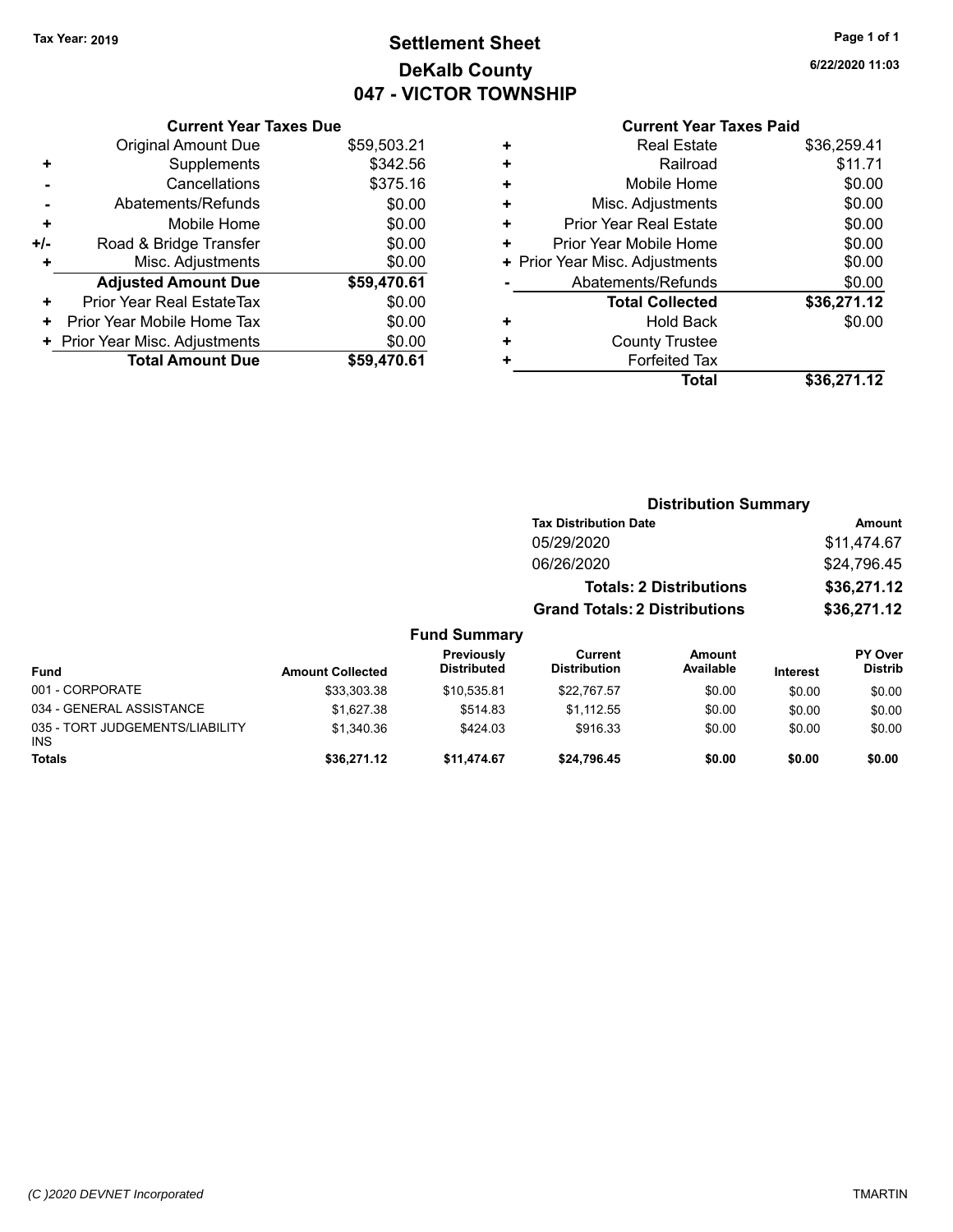## **Settlement Sheet Tax Year: 2019 Page 1 of 1 DeKalb County 048 - VICTOR ROAD & BRIDGE**

**6/22/2020 11:03**

#### **Current Year Taxes Paid**

|       | <b>Current Year Taxes Due</b>  |              |
|-------|--------------------------------|--------------|
|       | <b>Original Amount Due</b>     | \$114,716.06 |
| ٠     | Supplements                    | \$660.44     |
|       | Cancellations                  | \$723.28     |
|       | Abatements/Refunds             | \$0.00       |
| ٠     | Mobile Home                    | \$0.00       |
| $+/-$ | Road & Bridge Transfer         | \$0.00       |
|       | Misc. Adjustments              | \$0.00       |
|       | <b>Adjusted Amount Due</b>     | \$114,653.22 |
| ÷     | Prior Year Real EstateTax      | \$0.00       |
| ٠     | Prior Year Mobile Home Tax     | \$0.00       |
|       | + Prior Year Misc. Adjustments | \$0.00       |
|       | <b>Total Amount Due</b>        | \$114,653.22 |
|       |                                |              |

|   | <b>Real Estate</b>             | \$69,904.41 |
|---|--------------------------------|-------------|
| ٠ | Railroad                       | \$22.57     |
| ٠ | Mobile Home                    | \$0.00      |
| ٠ | Misc. Adjustments              | \$0.00      |
| ٠ | <b>Prior Year Real Estate</b>  | \$0.00      |
| ٠ | Prior Year Mobile Home         | \$0.00      |
|   | + Prior Year Misc. Adjustments | \$0.00      |
|   | Abatements/Refunds             | \$0.00      |
|   | <b>Total Collected</b>         | \$69,926.98 |
| ٠ | Hold Back                      | \$0.00      |
| ٠ | <b>County Trustee</b>          |             |
| ٠ | <b>Forfeited Tax</b>           |             |
|   | Total                          | \$69,926.98 |
|   |                                |             |

|                             |                         |                                  |                                       | <b>Distribution Summary</b>    |                 |                           |
|-----------------------------|-------------------------|----------------------------------|---------------------------------------|--------------------------------|-----------------|---------------------------|
|                             |                         |                                  | <b>Tax Distribution Date</b>          |                                |                 | Amount                    |
|                             |                         |                                  | 05/29/2020                            |                                |                 | \$22,122.23               |
|                             |                         |                                  | 06/26/2020                            |                                |                 | \$47,804.75               |
|                             |                         |                                  |                                       | <b>Totals: 2 Distributions</b> |                 | \$69,926.98               |
|                             |                         |                                  | <b>Grand Totals: 2 Distributions</b>  |                                |                 | \$69,926.98               |
|                             |                         | <b>Fund Summary</b>              |                                       |                                |                 |                           |
| <b>Fund</b>                 | <b>Amount Collected</b> | Previously<br><b>Distributed</b> | <b>Current</b><br><b>Distribution</b> | <b>Amount</b><br>Available     | <b>Interest</b> | PY Over<br><b>Distrib</b> |
| 007 - ROAD AND BRIDGE       | \$38,950.53             | \$12,322.46                      | \$26,628.07                           | \$0.00                         | \$0.00          | \$0.00                    |
| 008 - BRIDGE CONST W/COUNTY | \$1.401.75              | \$443.46                         | \$958.29                              | \$0.00                         | \$0.00          | \$0.00                    |
| 009 - PFRMANFNT ROAD        | \$20276.30              | \$6 414 65                       | \$13.86165                            | \$0.00                         | \$0.00          | \$0.00                    |

| Totals                          | \$69,926.98 | \$22.122.23 | \$47.804.75 | \$0.00 | \$0.00 | \$0.00 |
|---------------------------------|-------------|-------------|-------------|--------|--------|--------|
| INS                             |             |             |             |        |        |        |
| 035 - TORT JUDGEMENTS/LIABILITY | \$1.333.65  | \$421.92    | \$911.73    | \$0.00 | \$0.00 | \$0.00 |
| 010 - EQUIPMENT AND BUILDING    | \$7.964.75  | \$2.519.74  | \$5.445.01  | \$0.00 | \$0.00 | \$0.00 |
| 009 - PERMANENT ROAD            | \$20,276.30 | \$6.414.65  | \$13.861.65 | \$0.00 | \$0.00 | \$0.00 |
| 008 - BRIDGE CONST W/COUNTY     | \$1.401.75  | \$443.46    | \$958.29    | \$0.00 | \$0.00 | \$0.00 |
|                                 |             |             |             |        |        |        |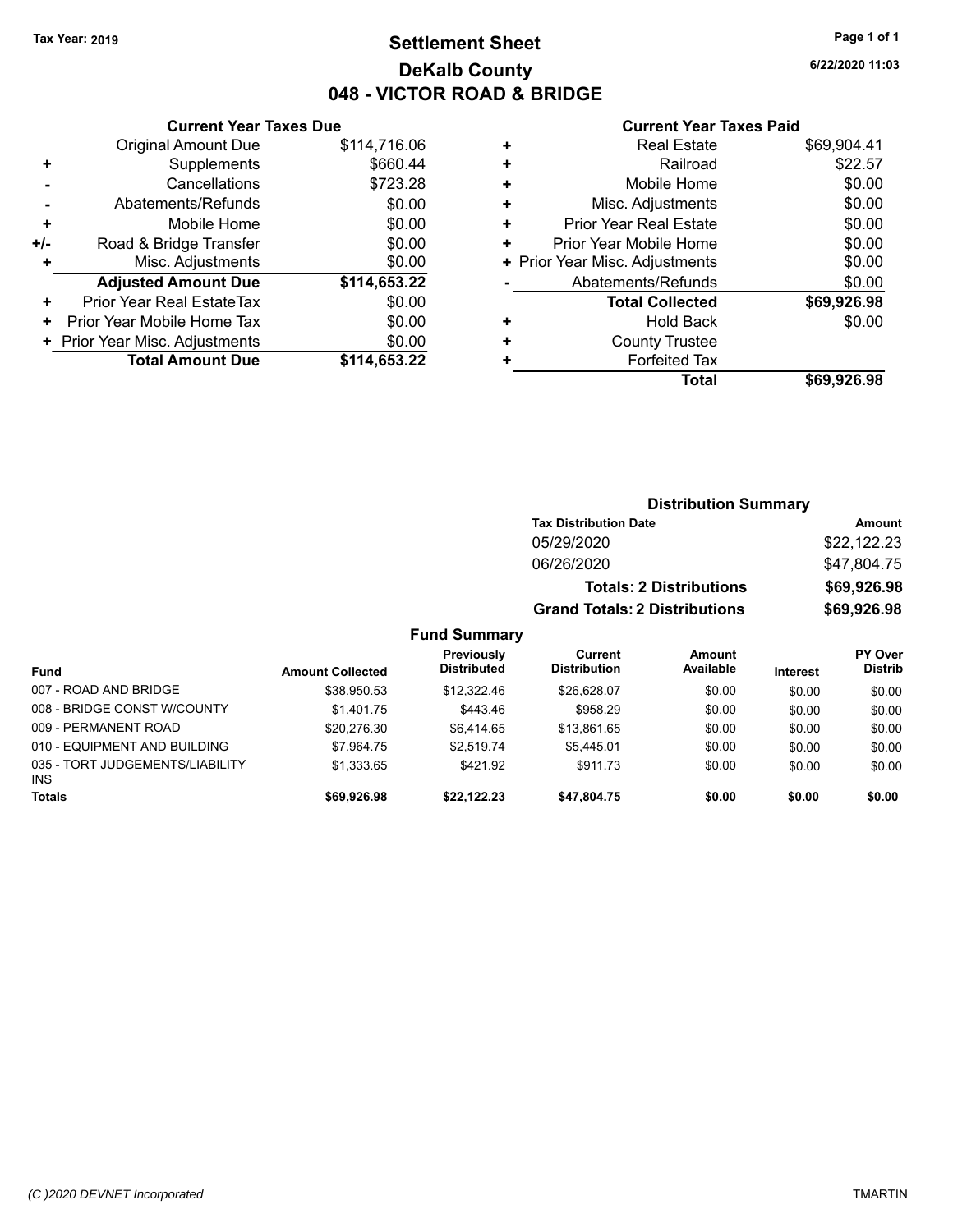## **Settlement Sheet Tax Year: 2019 Page 1 of 1 DeKalb County 056 - TOWN OF CORTLAND**

**6/22/2020 11:03**

#### **Current Year Taxes Paid**

|     | <b>Current Year Taxes Due</b>  |              |            |     |
|-----|--------------------------------|--------------|------------|-----|
|     | Original Amount Due            | \$682,414.25 | ٠          |     |
|     | Supplements                    | \$3,136.47   | ٠          |     |
|     | Cancellations                  | \$3,386.87   | ٠          |     |
|     | Abatements/Refunds             | \$15.54      | ٠          |     |
|     | Mobile Home                    | \$0.00       | ٠          | Р   |
| +/- | Road & Bridge Transfer         | \$8,601.95   | ٠          | Pri |
|     | Misc. Adjustments              | \$0.00       | + Prior Ye |     |
|     | <b>Adjusted Amount Due</b>     | \$690,750.26 |            |     |
| ٠   | Prior Year Real EstateTax      | (\$992.32)   |            |     |
| ٠   | Prior Year Mobile Home Tax     | \$0.00       | ٠          |     |
|     | + Prior Year Misc. Adjustments | \$125.38     |            |     |
|     | <b>Total Amount Due</b>        | \$689,883.32 |            |     |
|     |                                |              |            |     |

|   | <b>Real Estate</b>             | \$362,191.07 |
|---|--------------------------------|--------------|
| ÷ | Railroad                       | \$992.77     |
| ٠ | Mobile Home                    | \$0.00       |
| ٠ | Misc. Adjustments              | \$0.00       |
| ٠ | <b>Prior Year Real Estate</b>  | (\$992.32)   |
| ٠ | Prior Year Mobile Home         | \$0.00       |
|   | + Prior Year Misc. Adjustments | \$125.38     |
|   | Abatements/Refunds             | \$15.54      |
|   | <b>Total Collected</b>         | \$362,301.36 |
| ٠ | <b>Hold Back</b>               | \$0.00       |
| ٠ | <b>County Trustee</b>          |              |
|   | <b>Forfeited Tax</b>           |              |
|   | Total                          | \$362,301.36 |
|   |                                |              |

**Grand Totals: 2 Distributions \$362,301.36**

| <b>Road and Bridge Summary</b>   |             |               | <b>Distribution Summary</b>    |              |  |
|----------------------------------|-------------|---------------|--------------------------------|--------------|--|
| <b>Rd./Br. District</b>          | Amt. Due    | Amt. Distrib. | <b>Tax Distribution Date</b>   | Amount       |  |
| <b>CORTLAND ROAD &amp; BRIDC</b> | \$16,505.30 | \$8.601.95    | 05/29/2020                     | \$204,957.43 |  |
| Totals                           | \$16,505.30 | \$8,601.95    | 06/26/2020                     | \$157,343.93 |  |
|                                  |             |               | <b>Totals: 2 Distributions</b> | \$362,301.36 |  |

**Fund Summary Fund Interest Amount Collected Distributed PY Over Distrib Amount Available Current Distribution Previously** 001 - CORPORATE \$249,182.01 \$141,762.19 \$107,419.82 \$0.00 \$0.00 \$0.00 005 - I. M. R. F. \$29,499.24 \$16,782.42 \$12,716.82 \$0.00 \$0.00 \$0.00 007 - ROAD AND BRIDGE \$8,001.86 \$3,734.16 \$4,867.70 \$0.00 \$0.00 \$0.00 \$0.00 014 - POLICE PROTECTION \$48,062.46 \$27,343.23 \$20,719.23 \$0.00 \$0.00 \$0.00 \$0.00 047 - SOCIAL SECURITY \$26,955.79 \$15,335.43 \$11,620.36 \$0.00 \$0.00 \$0.00 **Totals \$362,301.36 \$204,957.43 \$157,343.93 \$0.00 \$0.00 \$0.00**

|                  | Year Source           | <b>Account Type</b> | <b>Amount Adjustment Description</b>             |
|------------------|-----------------------|---------------------|--------------------------------------------------|
|                  | 2018 RE - Real Estate | Back Tax Collected  | \$62.69 ENGSTROM REDEMPTION 09-29-300-013 by TBA |
|                  | 2018 RE - Real Estate | Back Tax Collected  | \$62.69 ENGSTROM REDEMPTION 09-29-300-004 by TBA |
| Totals 2 entries |                       |                     | \$125.38                                         |
|                  |                       |                     |                                                  |

| <b>Abatement Detail</b>            |                     |                                                                 |  |
|------------------------------------|---------------------|-----------------------------------------------------------------|--|
| Year Source                        | <b>Account Type</b> | <b>Amount Adjustment Description</b>                            |  |
| 2018 RE - Real Estate              | RE Abatement        | \$1.57 PTAB INTEREST REFUND 09-29-252-001, 09-17-326-001 by TBA |  |
| 2018 RE - Real Estate RE Abatement |                     | \$12.58 PTAB INTEREST REFUND #2017-06099 THRU 2017-06139 by TBA |  |
| Totals 2 entries                   |                     | \$14.15                                                         |  |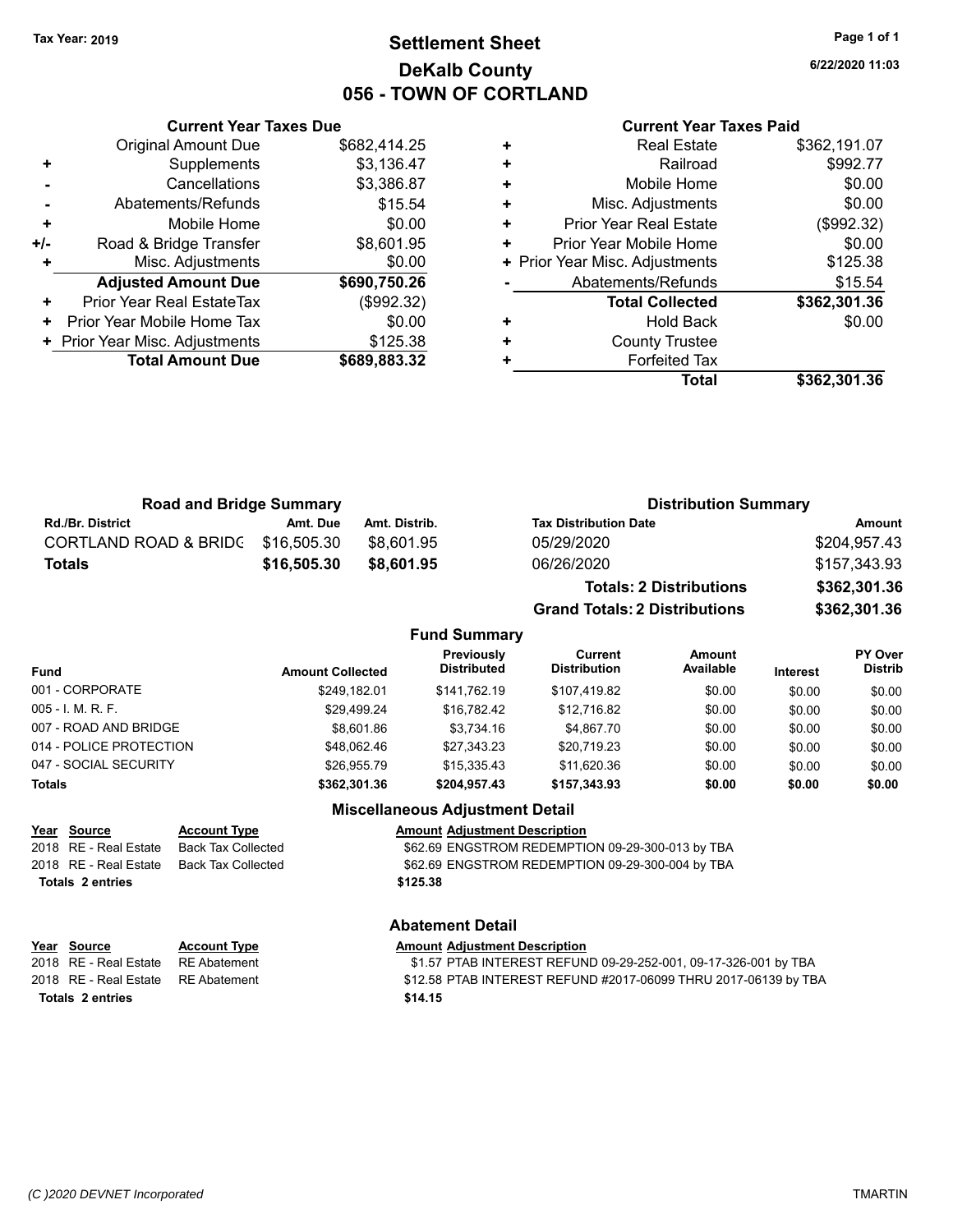## **Settlement Sheet Tax Year: 2019 Page 1 of 1 DeKalb County 057 - CORTLAND LIBRARY**

**6/22/2020 11:03**

#### **Current Year Taxes Paid**

|     | <b>Original Amount Due</b>     | \$238,403.35 |
|-----|--------------------------------|--------------|
| ٠   | Supplements                    | \$1,064.10   |
|     | Cancellations                  | \$1,147.66   |
|     | Abatements/Refunds             | \$4.95       |
| ÷   | Mobile Home                    | \$0.00       |
| +/- | Road & Bridge Transfer         | \$0.00       |
| ٠   | Misc. Adjustments              | \$0.00       |
|     | <b>Adjusted Amount Due</b>     | \$238,314.84 |
| ٠   | Prior Year Real EstateTax      | (\$319.41)   |
| ٠   | Prior Year Mobile Home Tax     | \$0.00       |
|     | + Prior Year Misc. Adjustments | \$43.80      |
|     | <b>Total Amount Due</b>        | \$238,039.23 |
|     |                                |              |

**Current Year Taxes Due**

| ٠ | <b>Real Estate</b>             | \$123,507.84 |
|---|--------------------------------|--------------|
| ٠ | Railroad                       | \$338.60     |
| ٠ | Mobile Home                    | \$0.00       |
| ٠ | Misc. Adjustments              | \$0.00       |
| ٠ | <b>Prior Year Real Estate</b>  | (\$319.41)   |
| ٠ | Prior Year Mobile Home         | \$0.00       |
|   | + Prior Year Misc. Adjustments | \$43.80      |
|   | Abatements/Refunds             | \$4.95       |
|   | <b>Total Collected</b>         | \$123,565.88 |
| ٠ | <b>Hold Back</b>               | \$0.00       |
| ٠ | <b>County Trustee</b>          |              |
| ٠ | <b>Forfeited Tax</b>           |              |
|   | Total                          | \$123,565.88 |

|                     | <b>Distribution Summary</b>          |              |
|---------------------|--------------------------------------|--------------|
|                     | <b>Tax Distribution Date</b>         | Amount       |
|                     | 05/29/2020                           | \$70,297.92  |
|                     | 06/26/2020                           | \$53,267.96  |
|                     | <b>Totals: 2 Distributions</b>       | \$123,565.88 |
|                     | <b>Grand Totals: 2 Distributions</b> | \$123,565.88 |
| <b>Fund Summary</b> |                                      |              |

| <b>Fund</b>                                  | <b>Amount Collected</b> | <b>Previously</b><br><b>Distributed</b> | Current<br><b>Distribution</b> | Amount<br>Available | <b>Interest</b> | PY Over<br><b>Distrib</b> |
|----------------------------------------------|-------------------------|-----------------------------------------|--------------------------------|---------------------|-----------------|---------------------------|
| 004 - OPERATIONS & MAINTENANCE.              | \$2,528.62              | \$1,438.58                              | \$1,090.04                     | \$0.00              | \$0.00          | \$0.00                    |
| 005 - I. M. R. F.                            | \$2.035.63              | \$1,158.08                              | \$877.55                       | \$0.00              | \$0.00          | \$0.00                    |
| 016 - LIBRARY (township, municipalities)     | \$113,156.33            | \$64,375.82                             | \$48,780.51                    | \$0.00              | \$0.00          | \$0.00                    |
| 027 - AUDIT                                  | \$257.77                | \$146.64                                | \$111.13                       | \$0.00              | \$0.00          | \$0.00                    |
| 035 - TORT JUDGMENTS, LIABILITY<br>INSURANCE | \$511.69                | \$291.10                                | \$220.59                       | \$0.00              | \$0.00          | \$0.00                    |
| 047 - SOCIAL SECURITY                        | \$5.075.84              | \$2,887.70                              | \$2.188.14                     | \$0.00              | \$0.00          | \$0.00                    |
| <b>Totals</b>                                | \$123,565,88            | \$70.297.92                             | \$53,267.96                    | \$0.00              | \$0.00          | \$0.00                    |

#### **Miscellaneous Adjustment Detail**

| Year Source           | <b>Account Type</b> | <b>Amount Adjustment Description</b>             |
|-----------------------|---------------------|--------------------------------------------------|
| 2018 RE - Real Estate | Back Tax Collected  | \$21.90 ENGSTROM REDEMPTION 09-29-300-013 by TBA |
| 2018 RE - Real Estate | Back Tax Collected  | \$21.90 ENGSTROM REDEMPTION 09-29-300-004 by TBA |
| Totals 2 entries      |                     | \$43.80                                          |

**Abatement Detail**

**Year Source Account Type Amount Adjustment Description** \$0.55 PTAB INTEREST REFUND 09-29-252-001, 09-17-326-001 by TBA 2018 RE - Real Estate RE Abatement **\$4.40 PTAB INTEREST REFUND #2017-06099 THRU 2017-06139 by TBA Totals \$4.95 2 entries**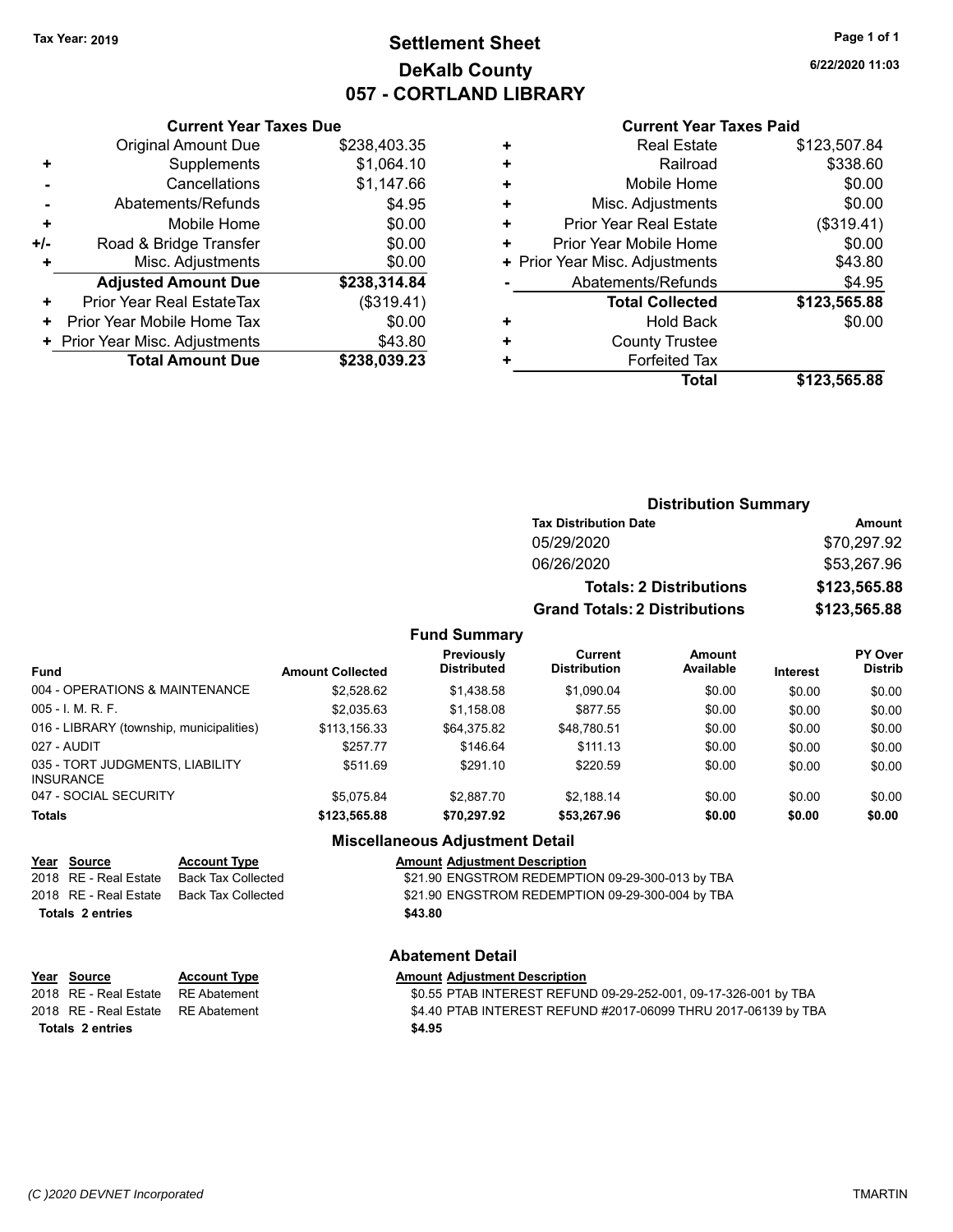## **Settlement Sheet Tax Year: 2019 Page 1 of 1 DeKalb County 058 - CITY OF DEKALB**

**6/22/2020 11:03**

| <b>Current Year Taxes Paid</b> |
|--------------------------------|

|     | <b>Current Year Taxes Due</b>  |                |  |
|-----|--------------------------------|----------------|--|
|     | <b>Original Amount Due</b>     | \$6,764,735.48 |  |
|     | Supplements                    | \$197,639.44   |  |
|     | Cancellations                  | \$278,140.94   |  |
|     | Abatements/Refunds             | \$263.04       |  |
| ٠   | Mobile Home                    | \$0.00         |  |
| +/- | Road & Bridge Transfer         | \$78,389.13    |  |
|     | Misc. Adjustments              | \$1,080.35     |  |
|     | <b>Adjusted Amount Due</b>     | \$6,763,440.42 |  |
| ٠   | Prior Year Real EstateTax      | (\$12,522.25)  |  |
| ٠   | Prior Year Mobile Home Tax     | \$0.00         |  |
|     | + Prior Year Misc. Adjustments | \$521.59       |  |
|     | <b>Total Amount Due</b>        | \$6,751,439.76 |  |
|     |                                |                |  |

|   | Total                          | \$3,430,925.65 |
|---|--------------------------------|----------------|
|   | <b>Forfeited Tax</b>           |                |
|   | <b>County Trustee</b>          |                |
| ٠ | <b>Hold Back</b>               | \$0.00         |
|   | <b>Total Collected</b>         | \$3,430,925.65 |
|   | Abatements/Refunds             | \$263.04       |
|   | + Prior Year Misc. Adjustments | \$521.59       |
| ٠ | Prior Year Mobile Home         | \$0.00         |
| ٠ | <b>Prior Year Real Estate</b>  | (\$12,522.25)  |
| ٠ | Misc. Adjustments              | \$1,080.35     |
|   | Mobile Home                    | \$0.00         |
|   | Railroad                       | \$13,899.10    |
|   | <b>Real Estate</b>             | \$3,428,209.90 |
|   |                                |                |

| <b>Road and Bridge Summary</b>   |              |               | <b>Distribution Summary</b>          |                |  |  |
|----------------------------------|--------------|---------------|--------------------------------------|----------------|--|--|
| <b>Rd./Br. District</b>          | Amt. Due     | Amt. Distrib. | <b>Tax Distribution Date</b>         | Amount         |  |  |
| AFTON ROAD & BRIDGE              | \$14,034.08  | \$7.774.47    | 05/29/2020                           | \$1,265,723.50 |  |  |
| <b>CORTLAND ROAD &amp; BRIDC</b> | \$793.50     | \$412.81      | 06/26/2020                           | \$2,165,202.15 |  |  |
| DEKALB ROAD & BRIDGE             | \$139,160.04 | \$70,201.85   | <b>Totals: 2 Distributions</b>       | \$3,430,925.65 |  |  |
| <b>Totals</b>                    | \$153,987.62 | \$78,389.13   | <b>Grand Totals: 2 Distributions</b> | \$3,430,925.65 |  |  |

## **Fund Summary**

| <b>Fund</b>                 | <b>Amount Collected</b> | <b>Previously</b><br><b>Distributed</b> | Current<br><b>Distribution</b> | Amount<br>Available | <b>Interest</b> | <b>PY Over</b><br><b>Distrib</b> |
|-----------------------------|-------------------------|-----------------------------------------|--------------------------------|---------------------|-----------------|----------------------------------|
| 001 - CORPORATE             | \$0.00                  | \$0.00                                  | \$0.00                         | \$0.00              | \$0.00          | \$0.00                           |
| 003 - BONDS AND INTEREST    | \$245.315.18            | \$90,581.60                             | \$154,733.58                   | \$0.00              | \$0.00          | \$0.00                           |
| 005 - I. M. R. F.           | \$0.00                  | \$0.00                                  | \$0.00                         | \$0.00              | \$0.00          | \$0.00                           |
| 007 - ROAD AND BRIDGE       | \$78,388.90             | \$27,813.31                             | \$50.575.59                    | \$0.00              | \$0.00          | \$0.00                           |
| 013 - FIREFIGHTER'S PENSION | \$1,646,819.67          | \$608.081.28                            | \$1,038,738.39                 | \$0.00              | \$0.00          | \$0.00                           |
| 015 - POLICE PENSION        | \$1.460.401.90          | \$539.247.31                            | \$921,154.59                   | \$0.00              | \$0.00          | \$0.00                           |
| 047 - SOCIAL SECURITY       | \$0.00                  | \$0.00                                  | \$0.00                         | \$0.00              | \$0.00          | \$0.00                           |
| <b>Totals</b>               | \$3,430,925.65          | \$1,265,723.50                          | \$2,165,202.15                 | \$0.00              | \$0.00          | \$0.00                           |

#### **Miscellaneous Adjustment Detail**

**Year** Source **Account Type A** Annount Adjustment Description 2018 RE - Real Estate Back Tax Collected **\$521.59 TRUSTEE SALE 08-22-283-001 by TBA** 2019 RE - Real Estate Back Tax Collected \$1,080.35 LYNCH REDEMPTION 08-24-153-001 by TBA

**Totals \$1,601.94 2 entries**

#### **Abatement Detail**

| Year Source                        | <b>Account Type</b> | <b>Amount Adjustment Description</b>               |
|------------------------------------|---------------------|----------------------------------------------------|
| 2018 RE - Real Estate RE Abatement |                     | \$7.59 PTAB INTEREST REFUND 08-22-151-045 by TBA   |
| 2018 RE - Real Estate RE Abatement |                     | \$0.45 PTAB INTEREST REFUND 08-23-453-004 by TBA   |
| 2019 RE - Real Estate RE Abatement |                     | \$254.71 PTAB INTEREST REFUND 09-07-300-022 by TBA |
| Totals 3 entries                   |                     | \$262.75                                           |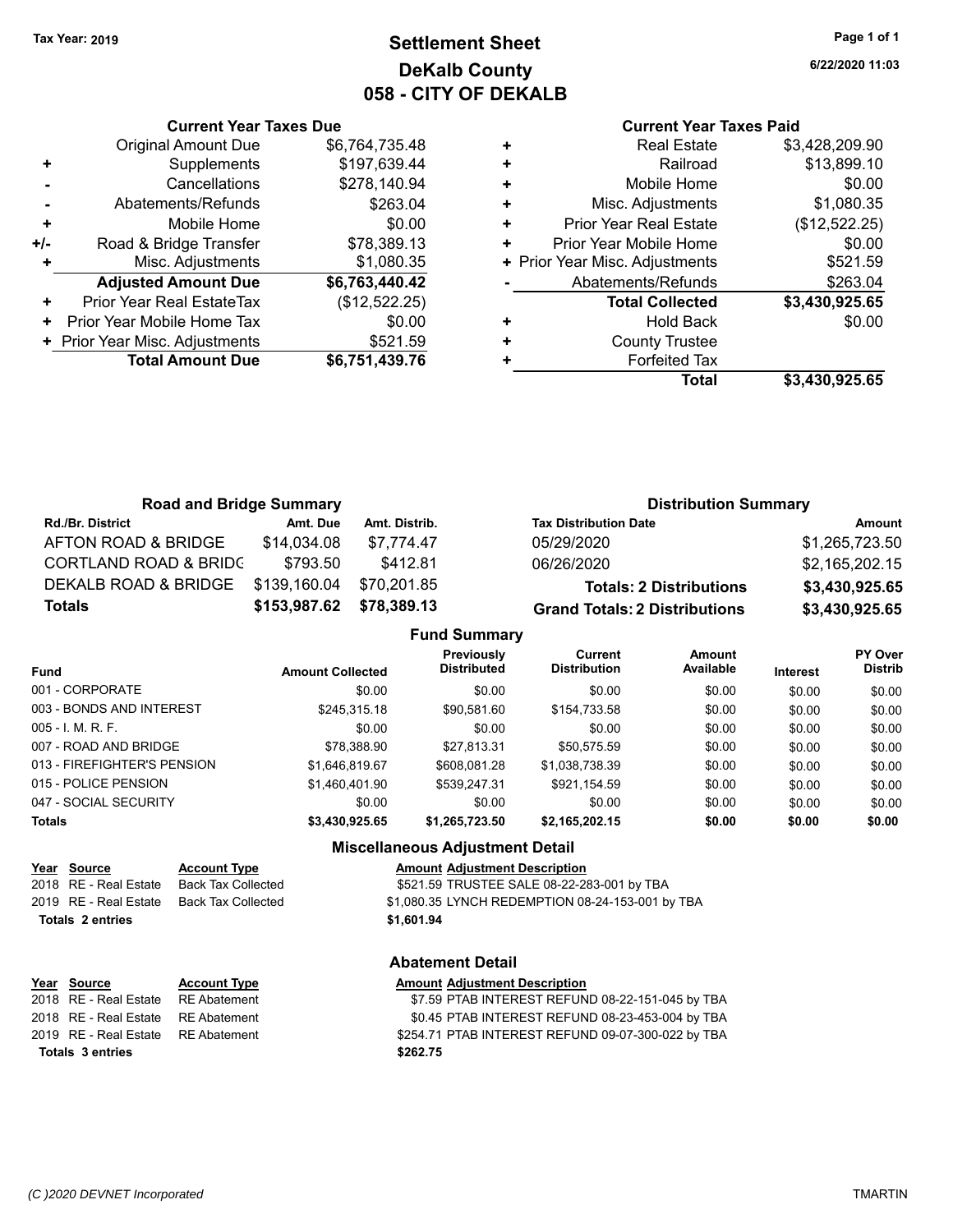## **Settlement Sheet Tax Year: 2019 Page 1 of 1 DeKalb County 059 - DE KALB LIBRARY**

**6/22/2020 11:03**

| Current \ |
|-----------|
|           |

|     | <b>Current Year Taxes Due</b>  |                |  |  |  |  |
|-----|--------------------------------|----------------|--|--|--|--|
|     | <b>Original Amount Due</b>     | \$2,265,765.96 |  |  |  |  |
| ٠   | Supplements                    | \$64,467.85    |  |  |  |  |
|     | Cancellations                  | \$91,414.41    |  |  |  |  |
|     | Abatements/Refunds             | \$86.72        |  |  |  |  |
| ٠   | Mobile Home                    | \$0.00         |  |  |  |  |
| +/- | Road & Bridge Transfer         | \$0.00         |  |  |  |  |
| ٠   | Misc. Adjustments              | \$361.85       |  |  |  |  |
|     | <b>Adjusted Amount Due</b>     | \$2,239,094.53 |  |  |  |  |
| ٠   | Prior Year Real EstateTax      | (\$3,836.43)   |  |  |  |  |
| ٠   | Prior Year Mobile Home Tax     | \$0.00         |  |  |  |  |
|     | + Prior Year Misc. Adjustments | \$91.34        |  |  |  |  |
|     | <b>Total Amount Due</b>        | \$2,235,349.44 |  |  |  |  |
|     |                                |                |  |  |  |  |

|   | <b>Current Year Taxes Paid</b> |                |
|---|--------------------------------|----------------|
| ٠ | <b>Real Estate</b>             | \$1,122,069.16 |
| ٠ | Railroad                       | \$4,559.72     |
| ٠ | Mobile Home                    | \$0.00         |
| ٠ | Misc. Adjustments              | \$361.85       |
| ٠ | <b>Prior Year Real Estate</b>  | (\$3,836.43)   |
| ٠ | Prior Year Mobile Home         | \$0.00         |
|   | + Prior Year Misc. Adjustments | \$91.34        |
|   | Abatements/Refunds             | \$86.72        |
|   | <b>Total Collected</b>         | \$1,123,158.92 |
| ٠ | <b>Hold Back</b>               | \$0.00         |
| ٠ | <b>County Trustee</b>          |                |
|   | <b>Forfeited Tax</b>           |                |
|   | Total                          | \$1,123,158.92 |

|        |                                          |                           |                         |                                        | <b>Distribution Summary</b>                       |                                |                                |                                  |
|--------|------------------------------------------|---------------------------|-------------------------|----------------------------------------|---------------------------------------------------|--------------------------------|--------------------------------|----------------------------------|
|        |                                          |                           |                         |                                        | <b>Tax Distribution Date</b><br>05/29/2020        |                                | Amount<br>\$414,886.45         |                                  |
|        |                                          |                           |                         |                                        |                                                   |                                |                                |                                  |
|        |                                          |                           |                         |                                        | 06/26/2020                                        |                                | \$708,272.47<br>\$1,123,158.92 |                                  |
|        |                                          |                           |                         |                                        |                                                   | <b>Totals: 2 Distributions</b> |                                |                                  |
|        |                                          |                           |                         |                                        |                                                   |                                |                                |                                  |
|        |                                          |                           |                         |                                        | <b>Grand Totals: 2 Distributions</b>              |                                |                                | \$1,123,158.92                   |
|        |                                          |                           |                         | <b>Fund Summary</b>                    |                                                   |                                |                                |                                  |
| Fund   |                                          |                           | <b>Amount Collected</b> | Previously<br><b>Distributed</b>       | <b>Current</b><br><b>Distribution</b>             | Amount<br>Available            | <b>Interest</b>                | <b>PY Over</b><br><b>Distrib</b> |
|        | 016 - LIBRARY (township, municipalities) |                           | \$1,123,158.92          | \$414,886.45                           | \$708,272.47                                      | \$0.00                         | \$0.00                         | \$0.00                           |
| Totals |                                          |                           | \$1,123,158.92          | \$414,886.45                           | \$708,272.47                                      | \$0.00                         | \$0.00                         | \$0.00                           |
|        |                                          |                           |                         | <b>Miscellaneous Adjustment Detail</b> |                                                   |                                |                                |                                  |
|        | Year Source                              | <b>Account Type</b>       |                         | <b>Amount Adjustment Description</b>   |                                                   |                                |                                |                                  |
|        | 2018 RE - Real Estate                    | <b>Back Tax Collected</b> |                         |                                        | \$91.34 TRUSTEE SALE 08-22-283-001 by TBA         |                                |                                |                                  |
|        | 2019 RE - Real Estate                    | <b>Back Tax Collected</b> |                         |                                        | \$361.85 LYNCH REDEMPTION 08-24-153-001 by TBA    |                                |                                |                                  |
|        | <b>Totals 2 entries</b>                  |                           |                         | \$453.19                               |                                                   |                                |                                |                                  |
|        |                                          |                           |                         | <b>Abatement Detail</b>                |                                                   |                                |                                |                                  |
|        | Year Source                              | <b>Account Type</b>       |                         | <b>Amount Adjustment Description</b>   |                                                   |                                |                                |                                  |
|        | 2018 RE - Real Estate                    | <b>RE</b> Abatement       |                         |                                        | \$1.33 PTAB INTEREST REFUND 08-22-151-045 by TBA  |                                |                                |                                  |
|        | 2018 RE - Real Estate                    | <b>RE</b> Abatement       |                         |                                        | \$0.08 PTAB INTEREST REFUND 08-23-453-004 by TBA  |                                |                                |                                  |
|        | 2019 RE - Real Estate                    | <b>RE</b> Abatement       |                         |                                        | \$85.31 PTAB INTEREST REFUND 09-07-300-022 by TBA |                                |                                |                                  |
|        | <b>Totals 3 entries</b>                  |                           |                         | \$86.72                                |                                                   |                                |                                |                                  |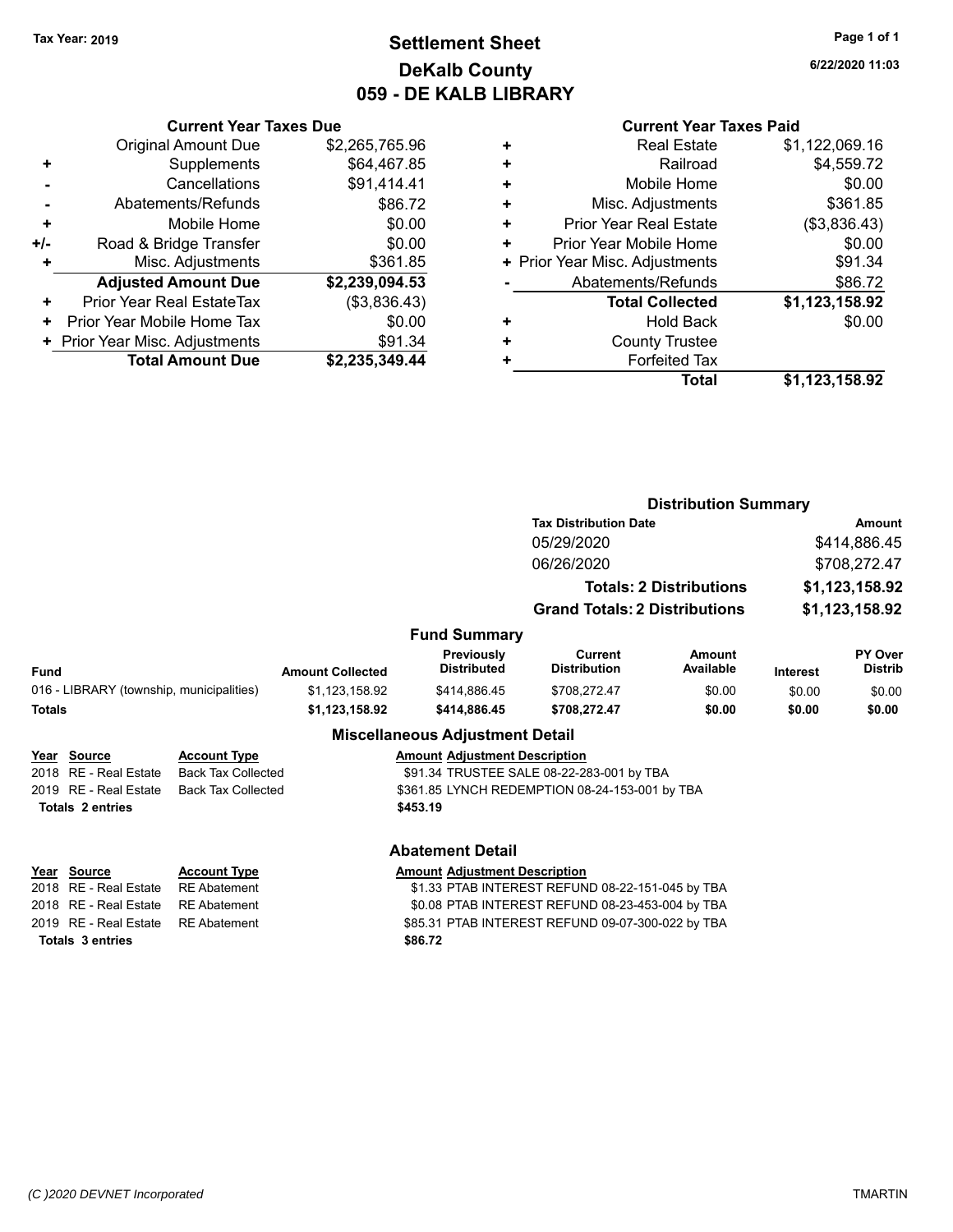# **Settlement Sheet Tax Year: 2019 Page 1 of 1 DeKalb County 060 - DEKALB SSA #3**

**6/22/2020 11:03**

|   | <b>Current Year Taxes Paid</b> |          |
|---|--------------------------------|----------|
| ٠ | <b>Real Estate</b>             | \$513.17 |
| ٠ | Railroad                       | \$0.00   |
| ٠ | Mobile Home                    | \$0.00   |
| ٠ | Misc. Adjustments              | \$0.00   |
| ٠ | <b>Prior Year Real Estate</b>  | \$0.00   |
| ٠ | Prior Year Mobile Home         | \$0.00   |
|   | + Prior Year Misc. Adjustments | \$0.00   |
|   | Abatements/Refunds             | \$0.00   |
|   | <b>Total Collected</b>         | \$513.17 |
| ٠ | <b>Hold Back</b>               | \$0.00   |
|   | <b>County Trustee</b>          |          |
| ٠ | <b>Forfeited Tax</b>           |          |
|   | Total                          | \$513.17 |

|     | <b>Original Amount Due</b>     | \$1,000.29 |
|-----|--------------------------------|------------|
| ٠   | Supplements                    | \$0.00     |
|     | Cancellations                  | \$0.00     |
|     | Abatements/Refunds             | \$0.00     |
| ٠   | Mobile Home                    | \$0.00     |
| +/- | Road & Bridge Transfer         | \$0.00     |
| ٠   | Misc. Adjustments              | \$0.00     |
|     | <b>Adjusted Amount Due</b>     | \$1,000.29 |
| ٠   | Prior Year Real EstateTax      | \$0.00     |
| ٠   | Prior Year Mobile Home Tax     | \$0.00     |
|     | + Prior Year Misc. Adjustments | \$0.00     |
|     | <b>Total Amount Due</b>        | \$1,000.29 |
|     |                                |            |

**Current Year Taxes Due**

|                            |                         |                                  | <b>Distribution Summary</b>           |                                |                 |                           |  |
|----------------------------|-------------------------|----------------------------------|---------------------------------------|--------------------------------|-----------------|---------------------------|--|
|                            |                         |                                  | <b>Tax Distribution Date</b>          |                                |                 | <b>Amount</b>             |  |
|                            |                         |                                  | 05/29/2020                            |                                |                 | \$256.31                  |  |
|                            |                         |                                  | 06/26/2020                            |                                |                 | \$256.86                  |  |
|                            |                         |                                  |                                       | <b>Totals: 2 Distributions</b> |                 | \$513.17                  |  |
|                            |                         |                                  | <b>Grand Totals: 2 Distributions</b>  |                                |                 | \$513.17                  |  |
|                            |                         | <b>Fund Summary</b>              |                                       |                                |                 |                           |  |
| <b>Fund</b>                | <b>Amount Collected</b> | Previously<br><b>Distributed</b> | <b>Current</b><br><b>Distribution</b> | Amount<br>Available            | <b>Interest</b> | PY Over<br><b>Distrib</b> |  |
| 023 - SPECIAL SERVICE AREA | \$513.17                | \$256.31                         | \$256.86                              | \$0.00                         | \$0.00          | \$0.00                    |  |
| <b>Totals</b>              | \$513.17                | \$256.31                         | \$256.86                              | \$0.00                         | \$0.00          | \$0.00                    |  |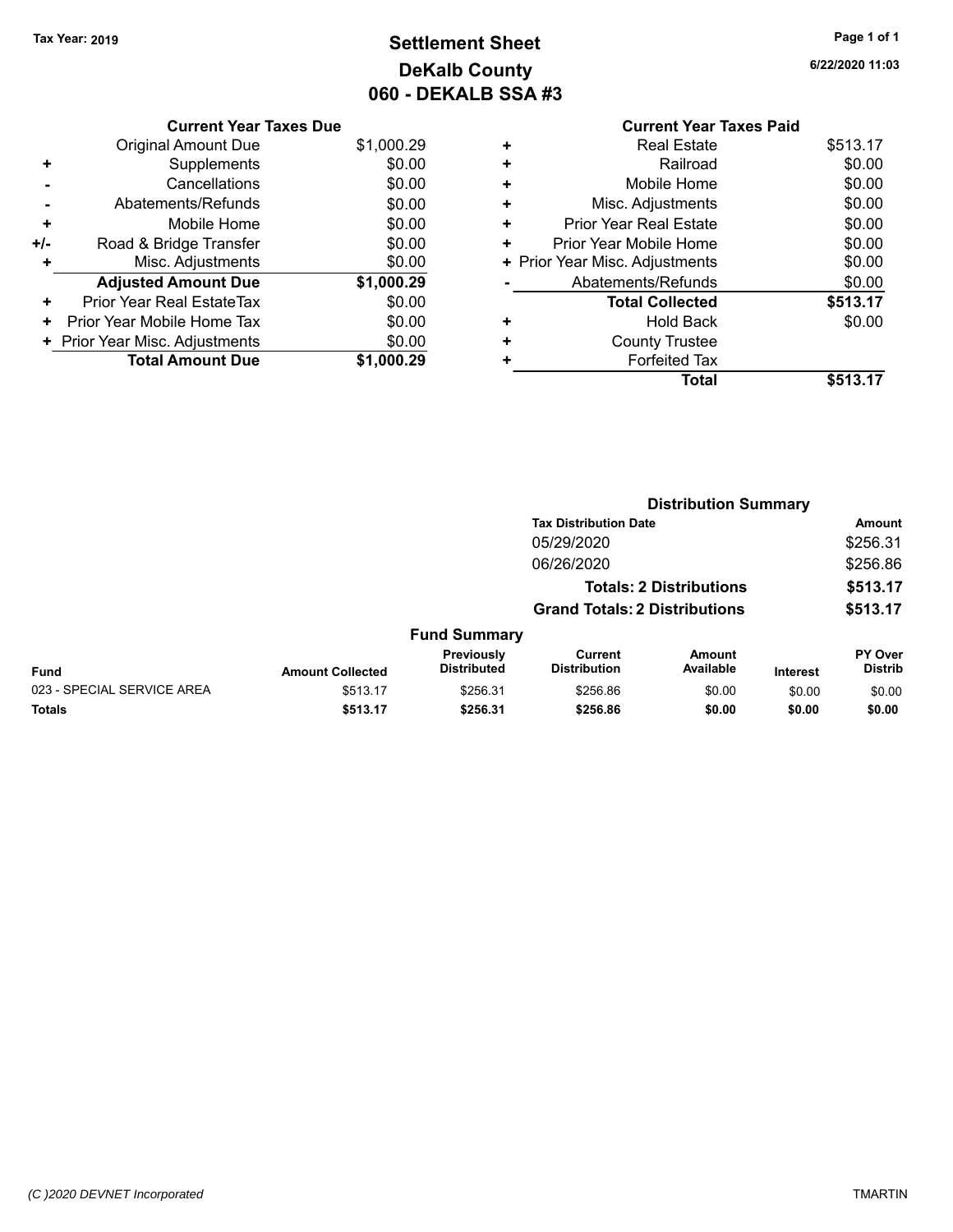# **Settlement Sheet Tax Year: 2019 Page 1 of 1 DeKalb County 061 - DEKALB SSA #4**

**6/22/2020 11:03**

**Total \$2,879.33**

|     | <b>Current Year Taxes Due</b>  |            |
|-----|--------------------------------|------------|
|     | <b>Original Amount Due</b>     | \$5,502.47 |
| ٠   | Supplements                    | \$21.76    |
|     | Cancellations                  | \$27.22    |
|     | Abatements/Refunds             | \$0.00     |
| ٠   | Mobile Home                    | \$0.00     |
| +/- | Road & Bridge Transfer         | \$0.00     |
|     | Misc. Adjustments              | \$0.00     |
|     | <b>Adjusted Amount Due</b>     | \$5,497.01 |
| ٠   | Prior Year Real EstateTax      | \$0.00     |
| ٠   | Prior Year Mobile Home Tax     | \$0.00     |
|     | + Prior Year Misc. Adjustments | \$0.00     |
|     | <b>Total Amount Due</b>        | \$5,497.01 |
|     |                                |            |

## **Current Year Taxes Paid +** Real Estate \$2,879.33 **+** Railroad \$0.00 **+** Mobile Home \$0.00 **+** Misc. Adjustments \$0.00 **+** Prior Year Real Estate \$0.00 **+** Prior Year Mobile Home \$0.00<br> **+** Prior Year Misc. Adjustments \$0.00 **+ Prior Year Misc. Adjustments -** Abatements/Refunds \$0.00 **Total Collected \$2,879.33 +** Hold Back \$0.00 **+** County Trustee **+** Forfeited Tax

|                            |                         |                                  |                                       |                                | <b>Distribution Summary</b> |                                  |  |
|----------------------------|-------------------------|----------------------------------|---------------------------------------|--------------------------------|-----------------------------|----------------------------------|--|
|                            |                         |                                  | <b>Tax Distribution Date</b>          |                                |                             | Amount                           |  |
|                            |                         |                                  | 05/29/2020                            |                                |                             | \$1,331.42                       |  |
|                            |                         |                                  | 06/26/2020                            |                                |                             | \$1,547.91                       |  |
|                            |                         |                                  |                                       | <b>Totals: 2 Distributions</b> |                             | \$2,879.33                       |  |
|                            |                         |                                  | <b>Grand Totals: 2 Distributions</b>  |                                |                             | \$2,879.33                       |  |
|                            |                         | <b>Fund Summary</b>              |                                       |                                |                             |                                  |  |
| <b>Fund</b>                | <b>Amount Collected</b> | Previously<br><b>Distributed</b> | <b>Current</b><br><b>Distribution</b> | <b>Amount</b><br>Available     | <b>Interest</b>             | <b>PY Over</b><br><b>Distrib</b> |  |
| 023 - SPECIAL SERVICE AREA | \$2.879.33              | \$1,331.42                       | \$1.547.91                            | \$0.00                         | \$0.00                      | \$0.00                           |  |
| Totals                     | \$2,879.33              | \$1,331.42                       | \$1,547.91                            | \$0.00                         | \$0.00                      | \$0.00                           |  |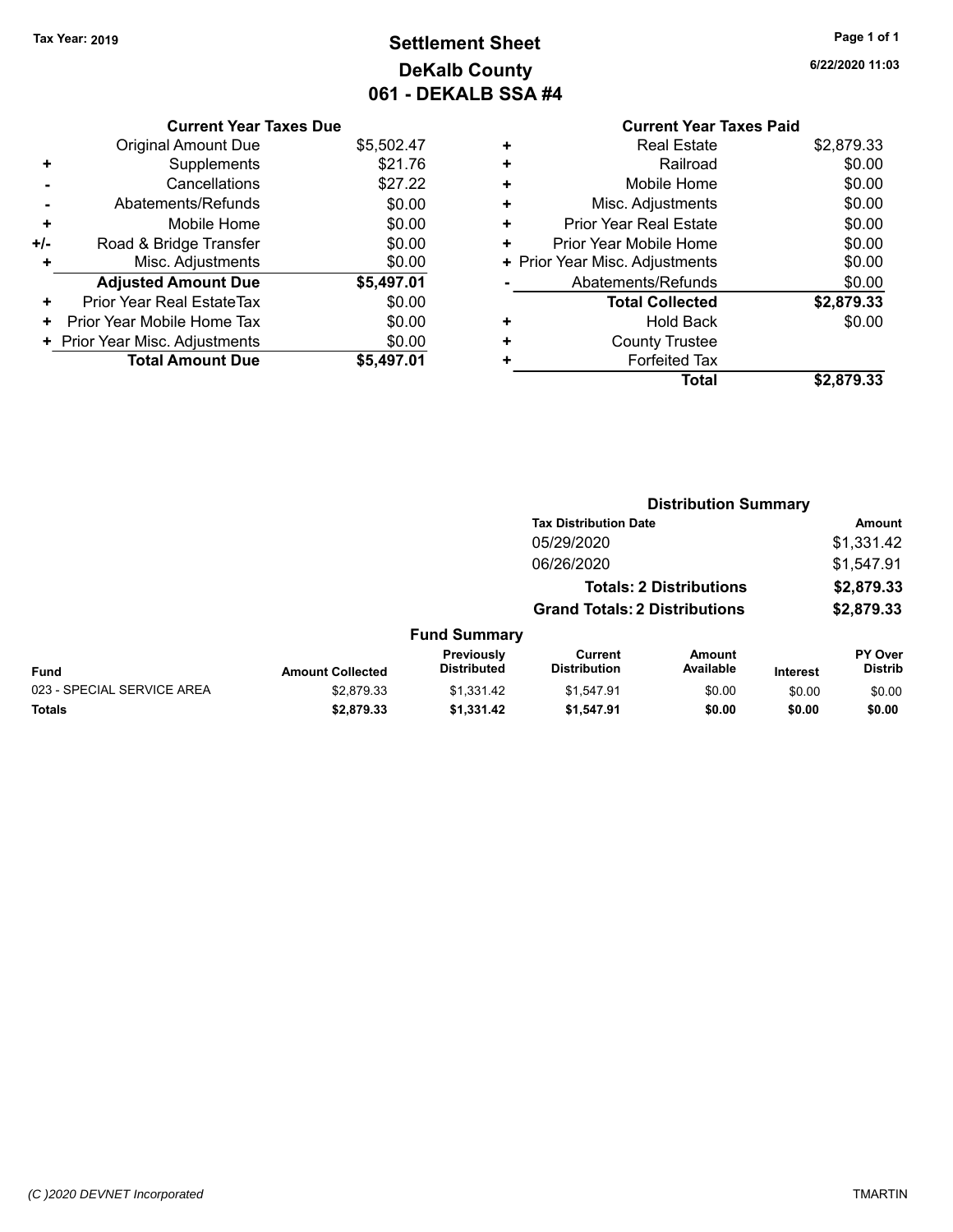## **Settlement Sheet Tax Year: 2019 Page 1 of 1 DeKalb County 062 - CITY OF GENOA**

**6/22/2020 11:03**

## **Current Year Taxes Paid**

|     | <b>Current Year Taxes Due</b>    |              |
|-----|----------------------------------|--------------|
|     | <b>Original Amount Due</b>       | \$759,727.64 |
|     | Supplements                      | \$7,570.08   |
|     | Cancellations                    | \$12,938.95  |
|     | Abatements/Refunds               | \$0.06       |
| ٠   | Mobile Home                      | \$0.00       |
| +/- | Road & Bridge Transfer           | \$19,517.56  |
|     | Misc. Adjustments                | \$44.13      |
|     | <b>Adjusted Amount Due</b>       | \$773,920.40 |
| ٠   | <b>Prior Year Real EstateTax</b> | (\$3.14)     |
| ٠   | Prior Year Mobile Home Tax       | \$0.00       |
|     | + Prior Year Misc. Adjustments   | \$45.78      |
|     | <b>Total Amount Due</b>          | \$773,963.04 |
|     |                                  |              |

| ٠ | <b>Real Estate</b>             | \$416,259.73 |
|---|--------------------------------|--------------|
| ٠ | Railroad                       | \$956.88     |
| ٠ | Mobile Home                    | \$0.00       |
| ٠ | Misc. Adjustments              | \$44.13      |
| ٠ | <b>Prior Year Real Estate</b>  | (\$3.14)     |
| ٠ | Prior Year Mobile Home         | \$0.00       |
|   | + Prior Year Misc. Adjustments | \$45.78      |
|   | Abatements/Refunds             | \$0.06       |
|   | <b>Total Collected</b>         | \$417,303.32 |
| ٠ | <b>Hold Back</b>               | \$0.00       |
| ٠ | <b>County Trustee</b>          |              |
| ٠ | <b>Forfeited Tax</b>           |              |
|   | Total                          | \$417,303.32 |
|   |                                |              |

| <b>Road and Bridge Summary</b> |             |                         | <b>Distribution Summary</b>          |              |
|--------------------------------|-------------|-------------------------|--------------------------------------|--------------|
| <b>Rd./Br. District</b>        | Amt. Due    | Amt. Distrib.           | <b>Tax Distribution Date</b>         | Amount       |
| <b>GENOA ROAD &amp; BRIDGE</b> |             | \$27,388.19 \$14,877.82 | 05/29/2020                           | \$219,863.71 |
| KINGSTON ROAD & BRIDG          | \$8,335.02  | \$4.639.74              | 06/26/2020                           | \$197,439.61 |
| Totals                         | \$35,723.21 | \$19,517.56             | <b>Totals: 2 Distributions</b>       | \$417,303.32 |
|                                |             |                         | <b>Grand Totals: 2 Distributions</b> | \$417,303.32 |

|                          |                         | <b>Fund Summary</b>                    |                                       |                     |          |                                  |
|--------------------------|-------------------------|----------------------------------------|---------------------------------------|---------------------|----------|----------------------------------|
| Fund                     | <b>Amount Collected</b> | Previously<br><b>Distributed</b>       | <b>Current</b><br><b>Distribution</b> | Amount<br>Available | Interest | <b>PY Over</b><br><b>Distrib</b> |
| 001 - CORPORATE          | \$171.807.27            | \$91,063.63                            | \$80,743.64                           | \$0.00              | \$0.00   | \$0.00                           |
| 003 - BONDS AND INTEREST | \$0.00                  | \$0.00                                 | \$0.00                                | \$0.00              | \$0.00   | \$0.00                           |
| 007 - ROAD AND BRIDGE.   | \$19.517.51             | \$9.023.81                             | \$10,493.70                           | \$0.00              | \$0.00   | \$0.00                           |
| 014 - POLICE PROTECTION  | \$213,472.16            | \$113,147.45                           | \$100,324.71                          | \$0.00              | \$0.00   | \$0.00                           |
| 047 - SOCIAL SECURITY    | \$6,253.19              | \$3.314.41                             | \$2,938.78                            | \$0.00              | \$0.00   | \$0.00                           |
| 143 - MEDICARE           | \$6.253.19              | \$3.314.41                             | \$2,938.78                            | \$0.00              | \$0.00   | \$0.00                           |
| Totals                   | \$417,303.32            | \$219,863.71                           | \$197,439.61                          | \$0.00              | \$0.00   | \$0.00                           |
|                          |                         | <b>Miscellaneous Adiustment Detail</b> |                                       |                     |          |                                  |

| <b>Account Type</b>                                | <b>Amount Adjustment Description</b>                     |
|----------------------------------------------------|----------------------------------------------------------|
| 2018 RE - Real Estate<br><b>Back Tax Collected</b> | \$14.21 WOJDYLA REDEMPTION 03-18-251-012 by TBA          |
| 2018 RE - Real Estate<br>Back Tax Collected        | \$12.13 FIRST MID WEALTH REDEMPTION 03-30-101-005 by TBA |
| 2018 RE - Real Estate<br>Back Tax Collected        | \$19.44 KIRCHHOFF REDEMPTION 03-19-333-008 by TBA        |
| 2019 RE - Real Estate<br>Back Tax Collected        | \$44.13 NIKOLS REDEMPTION 03-19-429-033 by TBA           |
|                                                    | \$89.91                                                  |
|                                                    |                                                          |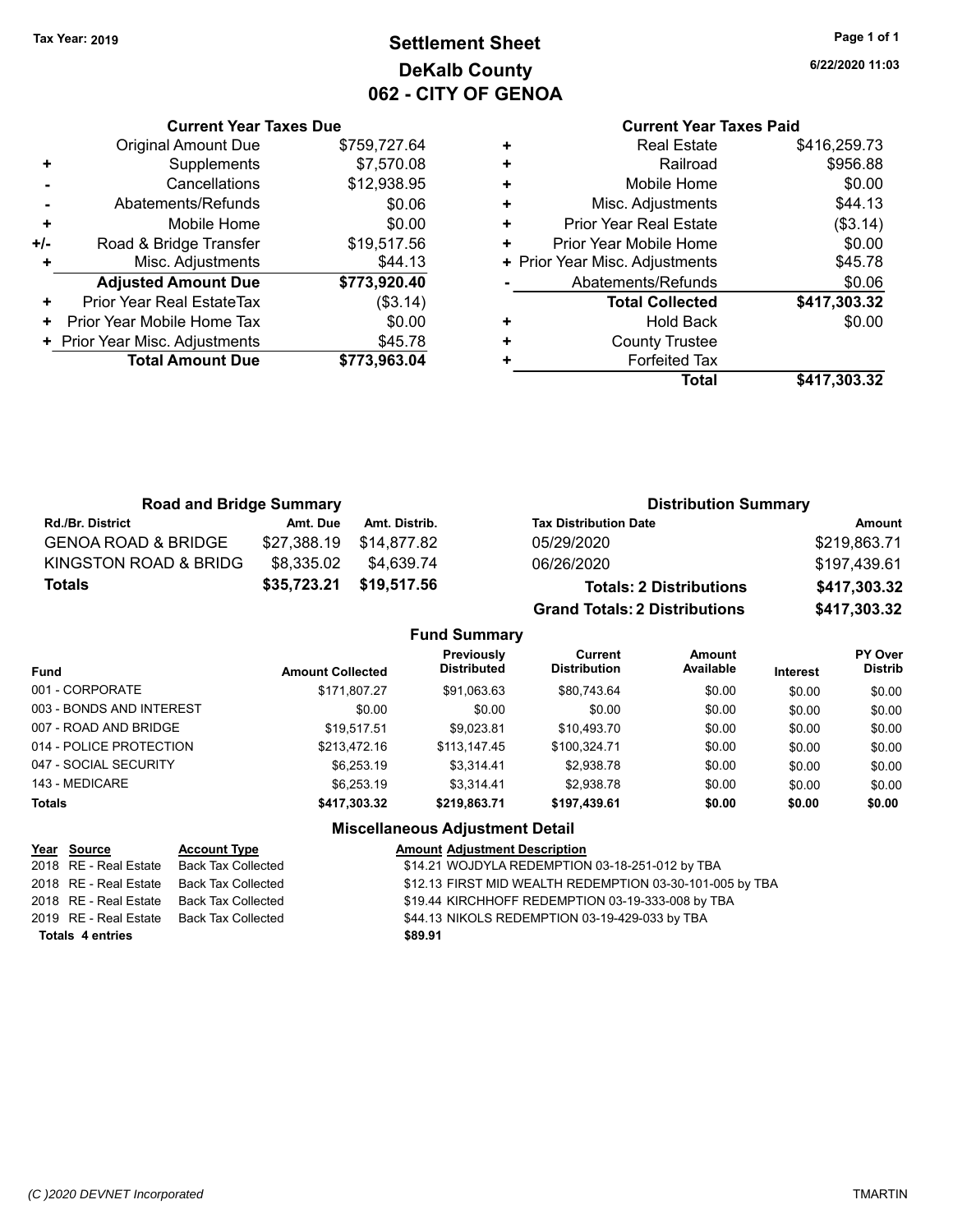## **Settlement Sheet Tax Year: 2019 Page 1 of 1 DeKalb County 063 - VILLAGE OF HINCKLEY**

**6/22/2020 11:03**

|     | <b>Current Year Taxes Due</b>  |              |
|-----|--------------------------------|--------------|
|     | <b>Original Amount Due</b>     | \$273,119.85 |
| ٠   | Supplements                    | \$1,512.09   |
|     | Cancellations                  | \$2,054.25   |
|     | Abatements/Refunds             | \$0.00       |
| ÷   | Mobile Home                    | \$0.00       |
| +/- | Road & Bridge Transfer         | \$16,268.22  |
|     | Misc. Adjustments              | \$63.06      |
|     | <b>Adjusted Amount Due</b>     | \$288,908.97 |
| ٠   | Prior Year Real EstateTax      | \$10.09      |
| ٠   | Prior Year Mobile Home Tax     | \$0.00       |
|     | + Prior Year Misc. Adjustments | \$164.22     |
|     | <b>Total Amount Due</b>        | \$289,083.28 |
|     |                                |              |

#### **Current Year Taxes Paid**

|   | Total                          | \$159,242.67 |
|---|--------------------------------|--------------|
| ٠ | <b>Forfeited Tax</b>           |              |
| ٠ | <b>County Trustee</b>          |              |
| ٠ | Hold Back                      | \$0.00       |
|   | <b>Total Collected</b>         | \$159,242.67 |
|   | Abatements/Refunds             | \$0.00       |
|   | + Prior Year Misc. Adjustments | \$164.22     |
| ٠ | Prior Year Mobile Home         | \$0.00       |
| ٠ | <b>Prior Year Real Estate</b>  | \$10.09      |
| ٠ | Misc. Adjustments              | \$63.06      |
| ٠ | Mobile Home                    | \$0.00       |
| ٠ | Railroad                       | \$1,087.65   |
|   | <b>Real Estate</b>             | \$157,917.65 |

**Totals: 2 Distributions \$159,242.67**

**Grand Totals: 2 Distributions \$159,242.67**

| <b>Road and Bridge Summary</b> |                         |               | <b>Distribution Summary</b>  |             |
|--------------------------------|-------------------------|---------------|------------------------------|-------------|
| <b>Rd./Br. District</b>        | Amt. Due                | Amt. Distrib. | <b>Tax Distribution Date</b> | Amount      |
| SQUAW GROVE ROAD & B           | \$30,602.33 \$16,268.22 |               | 05/29/2020                   | \$80,831.63 |
| <b>Totals</b>                  | \$30,602.33 \$16,268.22 |               | 06/26/2020                   | \$78,411.04 |

**Fund Summary Fund Interest Amount Collected Distributed PY Over Distrib Amount Available Current Distribution Previously** 001 - CORPORATE 669,101.42 \$35,561.15 \$33,540.27 \$0.00 \$0.00 \$0.00 005 - I. M. R. F. Channel Channel Studies (\$15,705.61 \$8,082.46 \$7,623.15 \$0.00 \$0.00 \$0.00 \$0.00 007 - ROAD AND BRIDGE \$16,268.22 \$7,253.76 \$9,014.46 \$0.00 \$0.00 \$0.00 014 - POLICE PROTECTION  $$22,510.60$   $$11,584.46$   $$10,926.14$   $$0.00$   $$0.00$   $$0.00$ 027 - AUDIT \$5,026.83 \$2,586.92 \$2,439.91 \$0.00 \$0.00 \$0.00 035 - TORT JUDGEMENTS/LIABILITY \$5,131.07 \$2,640.56 \$2,490.51 \$0.00 \$0.00 \$0.00 047 - SOCIAL SECURITY \$15,182.31 \$7,813.16 \$7,369.15 \$0.00 \$0.00 \$0.00 048 - SCHOOL CROSSING GUARDS \$3,561.21 \$1,832.68 \$1,728.53 \$0.00 \$0.00 \$0.00 062 - WORKERS COMPENSATION \$6,755.40 \$3,476.48 \$3,278.92 \$0.00 \$0.00 \$0.00 \$0.00 **Totals \$159,242.67 \$80,831.63 \$78,411.04 \$0.00 \$0.00 \$0.00**

| <b>Miscellaneous Adjustment Detail</b> |                           |                                                               |  |  |  |  |
|----------------------------------------|---------------------------|---------------------------------------------------------------|--|--|--|--|
| Year Source                            | <b>Account Type</b>       | <b>Amount Adjustment Description</b>                          |  |  |  |  |
| 2018 RE - Real Estate                  | <b>Back Tax Collected</b> | \$18.72 ROYAL ESTATES HOLDING REDEMPTION 15-14-103-010 by TBA |  |  |  |  |
| 2018 RE - Real Estate                  | <b>Back Tax Collected</b> | \$18.72 ROYAL ESTATES HOLDING REDEMPTION 15-14-103-009 by TBA |  |  |  |  |
| 2018 RE - Real Estate                  | <b>Back Tax Collected</b> | \$18.72 ROYAL ESTATES HOLDING REDEMPTION 15-14-103-008 by TBA |  |  |  |  |
| 2018 RE - Real Estate                  | <b>Back Tax Collected</b> | \$18.72 ROYAL ESTATES HOLDING REDEMPTION 15-14-103-007 by TBA |  |  |  |  |
| 2018 RE - Real Estate                  | <b>Back Tax Collected</b> | \$18.72 ROYAL ESTATES HOLDING REDEMPTION 15-14-102-023 by TBA |  |  |  |  |
| 2018 RE - Real Estate                  | <b>Back Tax Collected</b> | \$18.72 ROYAL ESTATES HOLDING REDEMPTION 15-14-102-024 by TBA |  |  |  |  |
| 2018 RE - Real Estate                  | <b>Back Tax Collected</b> | \$18.72 ROYAL ESTATES HOLDING REDEMPTION 15-14-102-025 by TBA |  |  |  |  |
| 2018 RE - Real Estate                  | <b>Back Tax Collected</b> | \$18.72 ROYAL ESTATES HOLDING REDEMPTION 15-14-102-026 by TBA |  |  |  |  |
| 2018 RE - Real Estate                  | <b>Back Tax Collected</b> | \$14.46 CLEINMARK REDEMPTION 15-15-228-013 by TBA             |  |  |  |  |
| 2019 RE - Real Estate                  | Paymt In Lieu of Tax      | \$63.06 HOUSING AUTHORITY SUNSET VIEW APARTMENTS by TBA       |  |  |  |  |
| Totals 10 entries<br>\$227.28          |                           |                                                               |  |  |  |  |

INS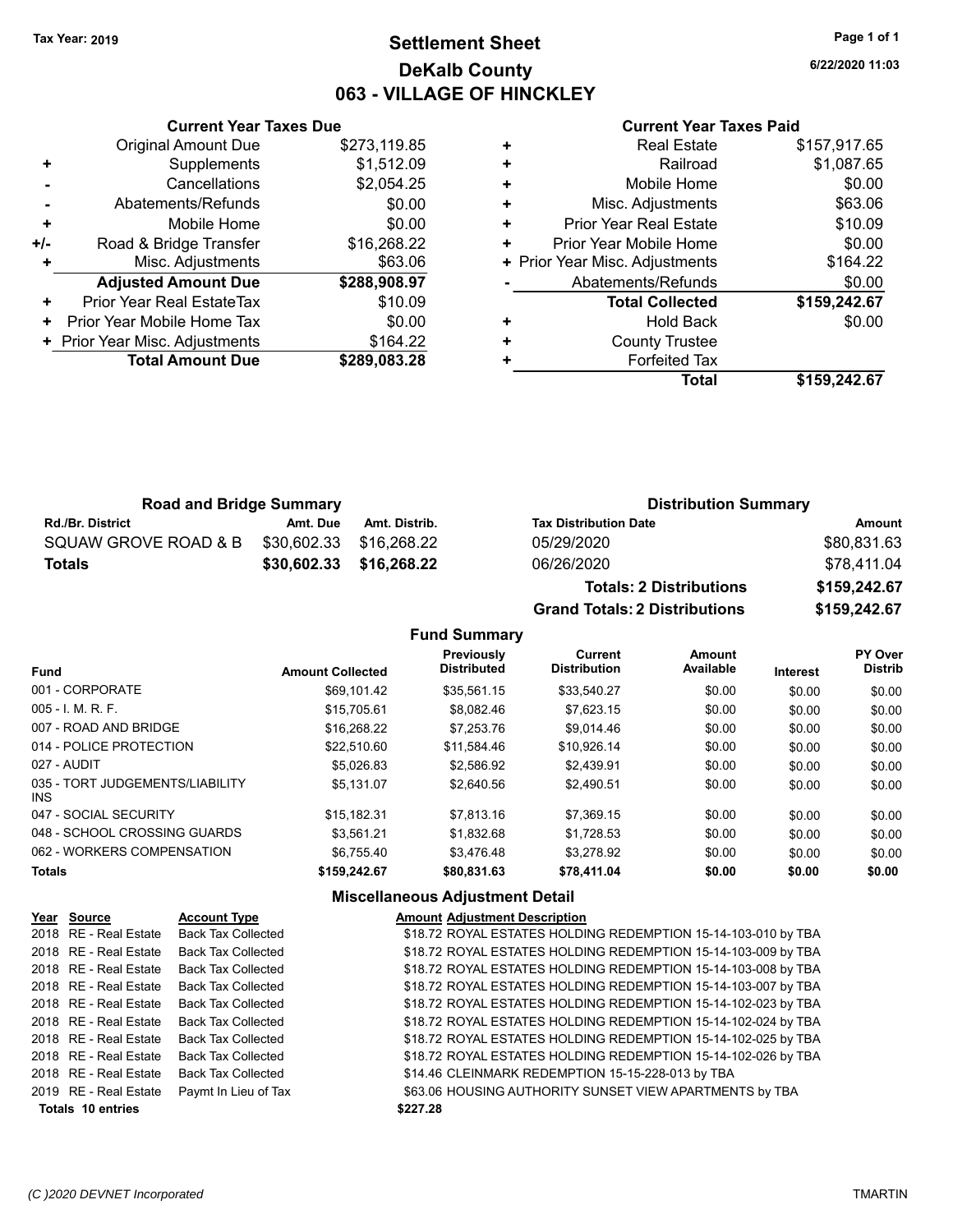## **Settlement Sheet Tax Year: 2019 Page 1 of 1 DeKalb County 064 - VILLAGE OF KINGSTON**

**6/22/2020 11:03**

|     | <b>Current Year Taxes Due</b>  |              |    |
|-----|--------------------------------|--------------|----|
|     | <b>Original Amount Due</b>     | \$161,804.22 | ٠  |
|     | Supplements                    | \$52.42      |    |
|     | Cancellations                  | \$56.10      | ٠  |
|     | Abatements/Refunds             | \$0.04       | ٠  |
|     | Mobile Home                    | \$0.00       | ٠  |
| +/- | Road & Bridge Transfer         | \$6,267.49   |    |
| ٠   | Misc. Adjustments              | \$0.00       | ٠. |
|     | <b>Adjusted Amount Due</b>     | \$168,067.99 |    |
| ٠   | Prior Year Real EstateTax      | (\$53.73)    |    |
| ٠   | Prior Year Mobile Home Tax     | \$0.00       | ٠  |
|     | + Prior Year Misc. Adjustments | \$60.03      |    |
|     | <b>Total Amount Due</b>        | \$168,074.29 |    |

#### **Current Year Taxes Paid**

|   | <b>Real Estate</b>             | \$91,929.95 |
|---|--------------------------------|-------------|
| ÷ | Railroad                       | \$344.92    |
| ٠ | Mobile Home                    | \$0.00      |
| ٠ | Misc. Adjustments              | \$0.00      |
| ٠ | <b>Prior Year Real Estate</b>  | (\$53.73)   |
| ٠ | Prior Year Mobile Home         | \$0.00      |
|   | + Prior Year Misc. Adjustments | \$60.03     |
|   | Abatements/Refunds             | \$0.04      |
|   | <b>Total Collected</b>         | \$92,281.13 |
| ٠ | <b>Hold Back</b>               | \$0.00      |
| ٠ | <b>County Trustee</b>          |             |
|   | <b>Forfeited Tax</b>           |             |
|   | Total                          | \$92,281.13 |

| <b>Road and Bridge Summary</b>    |             |               | <b>Distribution Summary</b>  |             |
|-----------------------------------|-------------|---------------|------------------------------|-------------|
| <b>Rd./Br. District</b>           | Amt. Due    | Amt. Distrib. | <b>Tax Distribution Date</b> | Amount      |
| KINGSTON ROAD & BRIDG \$11,263.75 |             | \$6.267.49    | 05/29/2020                   | \$45,189.70 |
| <b>Totals</b>                     | \$11.263.75 | \$6,267,49    | 06/26/2020                   | \$47,091.43 |

| <b>Totals: 2 Distributions</b>       | \$92,281.13 |
|--------------------------------------|-------------|
| <b>Grand Totals: 2 Distributions</b> | \$92,281.13 |

#### **Fund Summary**

| <b>Fund</b>                             | <b>Amount Collected</b> | Previously<br><b>Distributed</b> | Current<br><b>Distribution</b> | <b>Amount</b><br>Available | Interest | PY Over<br><b>Distrib</b> |
|-----------------------------------------|-------------------------|----------------------------------|--------------------------------|----------------------------|----------|---------------------------|
| 001 - CORPORATE                         | \$29,995.72             | \$14,739.05                      | \$15,256.67                    | \$0.00                     | \$0.00   | \$0.00                    |
| $005 - I$ , M, R, F,                    | \$7.778.13              | \$3.821.95                       | \$3,956.18                     | \$0.00                     | \$0.00   | \$0.00                    |
| 007 - ROAD AND BRIDGE                   | \$6.267.47              | \$2.925.05                       | \$3,342.42                     | \$0.00                     | \$0.00   | \$0.00                    |
| 014 - POLICE PROTECTION                 | \$10.394.92             | \$5.107.76                       | \$5,287.16                     | \$0.00                     | \$0.00   | \$0.00                    |
| 025 - GARBAGE DISPOSAL                  | \$3.942.44              | \$1.937.20                       | \$2,005.24                     | \$0.00                     | \$0.00   | \$0.00                    |
| 027 - AUDIT                             | \$5,808.59              | \$2.854.17                       | \$2,954.42                     | \$0.00                     | \$0.00   | \$0.00                    |
| 031 - WORKING CASH                      | \$315.57                | \$155.06                         | \$160.51                       | \$0.00                     | \$0.00   | \$0.00                    |
| 035 - TORT JUDGEMENTS/LIABILITY<br>INS. | \$22.849.96             | \$11,227.82                      | \$11,622.14                    | \$0.00                     | \$0.00   | \$0.00                    |
| 047 - SOCIAL SECURITY                   | \$4.928.33              | \$2.421.64                       | \$2.506.69                     | \$0.00                     | \$0.00   | \$0.00                    |
| <b>Totals</b>                           | \$92,281.13             | \$45,189.70                      | \$47,091.43                    | \$0.00                     | \$0.00   | \$0.00                    |
|                                         |                         | Miscellaneous Adjustment Detail  |                                |                            |          |                           |

| Year Source             | <b>Account Type</b> | <b>Amount Adjustment Description</b>                          |  |  |
|-------------------------|---------------------|---------------------------------------------------------------|--|--|
| 2018 RE - Real Estate   | Back Tax Collected  | \$10.54 GERMAN REDEMPTION 02-22-307-014 by TBA                |  |  |
| 2018 RE - Real Estate   | Back Tax Collected  | \$21.06 GALLARDO CONSTRUCTION REDEMPTION 02-22-426-003 by TBA |  |  |
| 2018 RE - Real Estate   | Back Tax Collected  | \$28.43 TRUSTEE SALE 02-22-307-024 by TBA                     |  |  |
| <b>Totals 3 entries</b> |                     | \$60.03                                                       |  |  |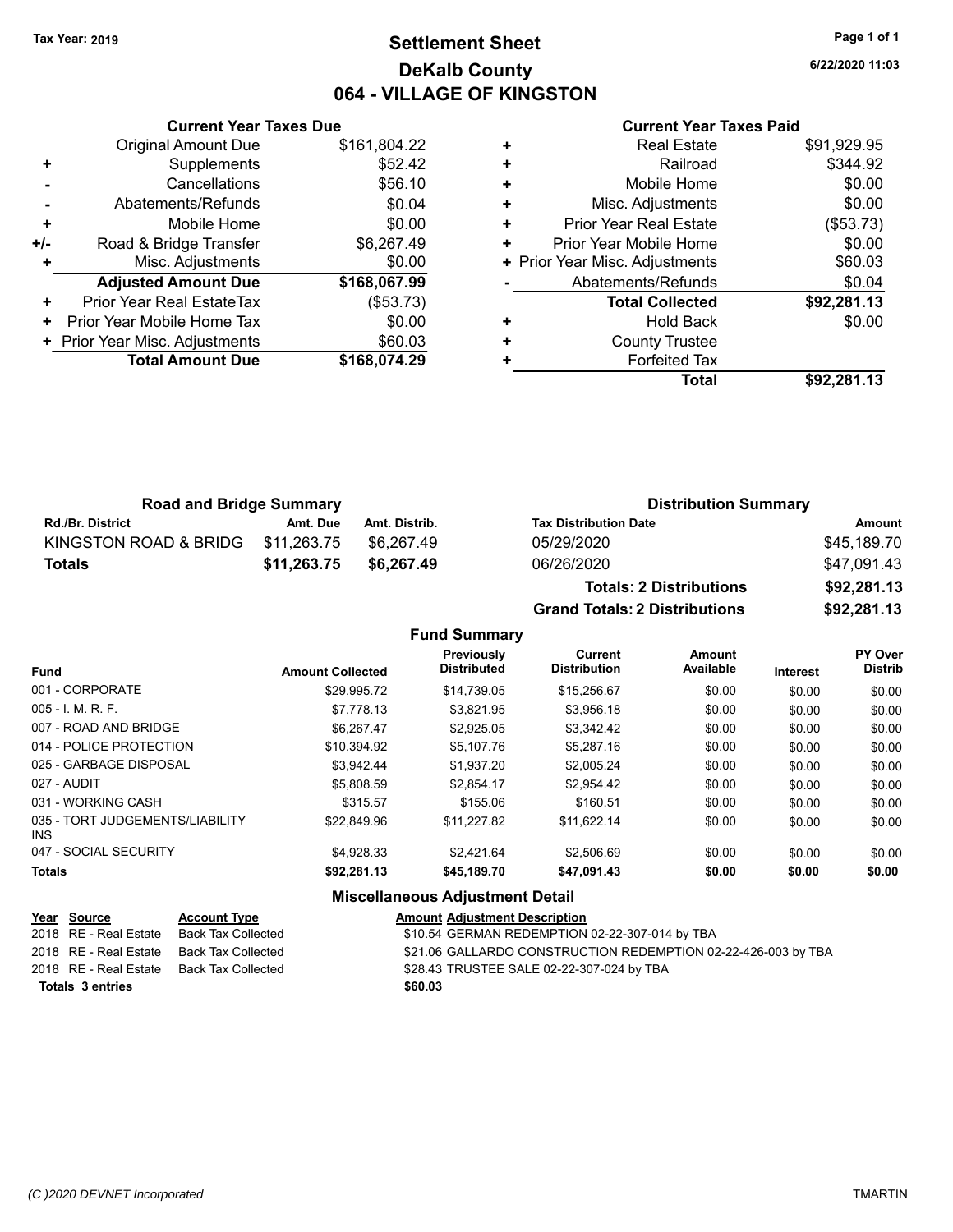## **Settlement Sheet Tax Year: 2019 Page 1 of 1 DeKalb County 065 - VILLAGE OF KIRKLAND**

**6/22/2020 11:03**

|     | <b>Current Year Taxes Due</b>  |              |
|-----|--------------------------------|--------------|
|     | <b>Original Amount Due</b>     | \$238,005.24 |
| ٠   | Supplements                    | \$1,081.81   |
|     | Cancellations                  | \$1,759.16   |
|     | Abatements/Refunds             | \$0.00       |
| ٠   | Mobile Home                    | \$0.00       |
| +/- | Road & Bridge Transfer         | \$4,058.61   |
|     | Misc. Adjustments              | \$0.00       |
|     | <b>Adjusted Amount Due</b>     | \$241,386.50 |
| ٠   | Prior Year Real EstateTax      | \$0.00       |
| ٠   | Prior Year Mobile Home Tax     | \$0.00       |
|     | + Prior Year Misc. Adjustments | \$0.00       |
|     | <b>Total Amount Due</b>        | \$241,386.50 |
|     |                                |              |

#### **Current Year Taxes Paid**

|   | <b>Real Estate</b>             | \$128,392.87 |
|---|--------------------------------|--------------|
| ٠ | Railroad                       | \$377.93     |
| ٠ | Mobile Home                    | \$0.00       |
| ٠ | Misc. Adjustments              | \$0.00       |
| ٠ | <b>Prior Year Real Estate</b>  | \$0.00       |
| ٠ | Prior Year Mobile Home         | \$0.00       |
|   | + Prior Year Misc. Adjustments | \$0.00       |
|   | Abatements/Refunds             | \$0.00       |
|   | <b>Total Collected</b>         | \$128,770.80 |
| ٠ | Hold Back                      | \$0.00       |
| ٠ | <b>County Trustee</b>          |              |
| ٠ | <b>Forfeited Tax</b>           |              |
|   | Total                          | \$128,770.80 |
|   |                                |              |

**Grand Totals: 2 Distributions \$128,770.80**

| <b>Road and Bridge Summary</b>    |            | <b>Distribution Summary</b> |                                |              |
|-----------------------------------|------------|-----------------------------|--------------------------------|--------------|
| <b>Rd./Br. District</b>           | Amt. Due   | Amt. Distrib.               | <b>Tax Distribution Date</b>   | Amount       |
| <b>FRANKLIN ROAD &amp; BRIDGE</b> | \$7.342.27 | \$4.058.61                  | 05/29/2020                     | \$64.966.77  |
| <b>Totals</b>                     | \$7,342,27 | \$4.058.61                  | 06/26/2020                     | \$63,804.03  |
|                                   |            |                             | <b>Totals: 2 Distributions</b> | \$128,770.80 |

**Fund Summary Fund Interest Amount Collected Distributed PY Over Distrib Amount Available Current Distribution Previously** 001 - CORPORATE 6000 \$10,669.66 \$30,242.75 \$29,426.91 \$0.00 \$0.00 \$0.00 \$0.00 007 - ROAD AND BRIDGE \$4,058.61 \$1,758.10 \$2,300.51 \$0.00 \$0.00 \$0.00 014 - POLICE PROTECTION \$52,033.42 \$26,372.43 \$25,660.99 \$0.00 \$0.00 \$0.00 \$0.00 027 - AUDIT \$2,602.12 \$1,318.85 \$1,283.27 \$0.00 \$0.00 \$0.00 035 - TORT JUDGEMENTS/LIABILITY INS \$10,406.99 \$5,274.64 \$5,132.35 \$0.00 \$0.00 \$0.00 **Totals \$128,770.80 \$64,966.77 \$63,804.03 \$0.00 \$0.00 \$0.00**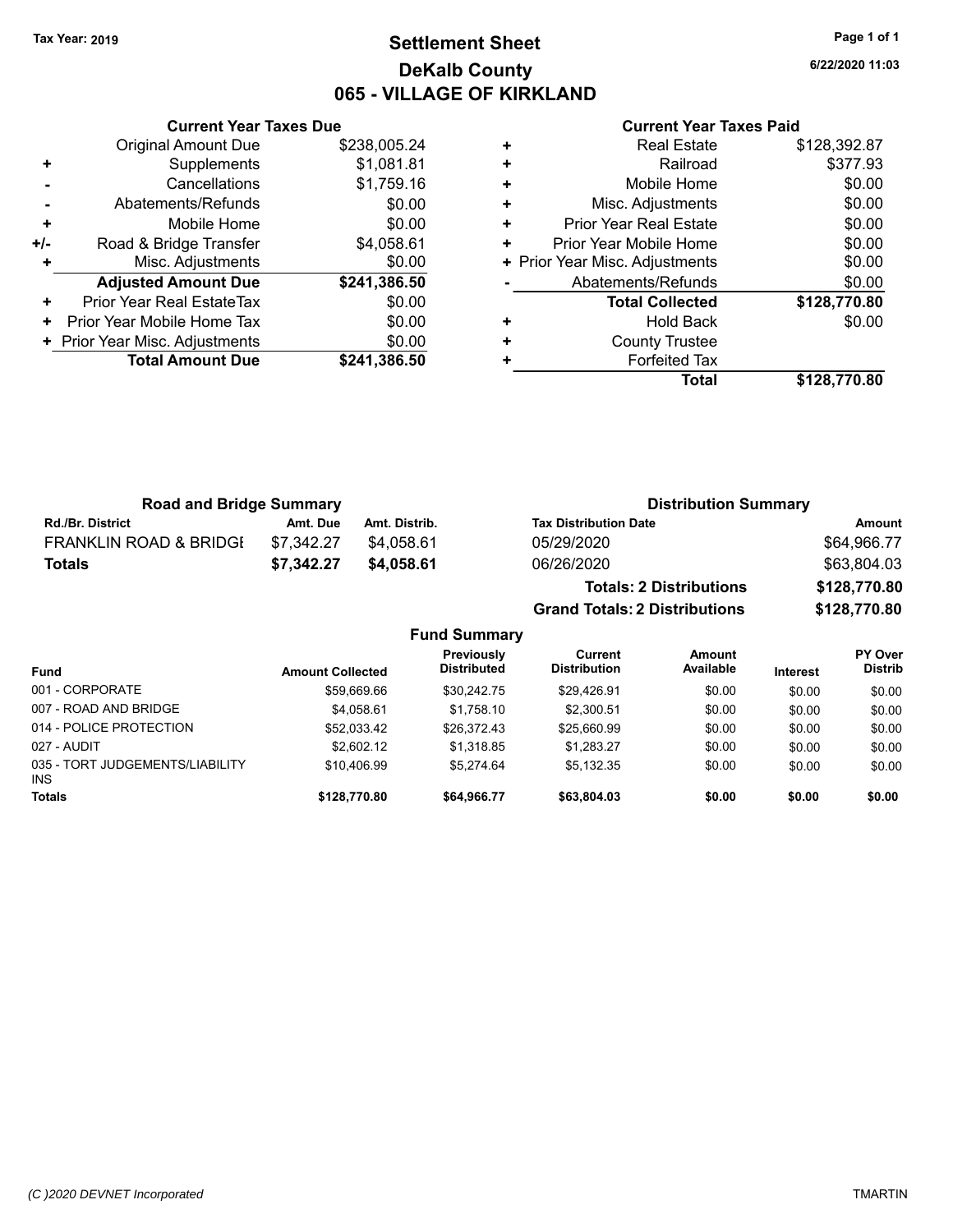## **Settlement Sheet Tax Year: 2019 Page 1 of 1 DeKalb County 066 - KIRKLAND LIBRARY**

**6/22/2020 11:03**

#### **Current Year Taxes Paid**

| <b>Current Year Taxes Due</b> |                                |  |  |  |
|-------------------------------|--------------------------------|--|--|--|
| <b>Original Amount Due</b>    | \$58,366.41                    |  |  |  |
| Supplements                   | \$260.11                       |  |  |  |
| Cancellations                 | \$423.40                       |  |  |  |
| Abatements/Refunds            | \$0.00                         |  |  |  |
| Mobile Home                   | \$0.00                         |  |  |  |
| Road & Bridge Transfer        | \$0.00                         |  |  |  |
| Misc. Adjustments             | \$0.00                         |  |  |  |
| <b>Adjusted Amount Due</b>    | \$58,203.12                    |  |  |  |
| Prior Year Real EstateTax     | \$0.00                         |  |  |  |
| Prior Year Mobile Home Tax    | \$0.00                         |  |  |  |
|                               | \$0.00                         |  |  |  |
| <b>Total Amount Due</b>       | \$58,203.12                    |  |  |  |
|                               | + Prior Year Misc. Adjustments |  |  |  |

|   | <b>Real Estate</b>             | \$30,493.36 |
|---|--------------------------------|-------------|
| ٠ | Railroad                       | \$89.91     |
| ÷ | Mobile Home                    | \$0.00      |
| ٠ | Misc. Adjustments              | \$0.00      |
| ٠ | Prior Year Real Estate         | \$0.00      |
| ٠ | Prior Year Mobile Home         | \$0.00      |
|   | + Prior Year Misc. Adjustments | \$0.00      |
|   | Abatements/Refunds             | \$0.00      |
|   | <b>Total Collected</b>         | \$30,583.27 |
| ٠ | <b>Hold Back</b>               | \$0.00      |
| ٠ | <b>County Trustee</b>          |             |
| + | <b>Forfeited Tax</b>           |             |
|   | Total                          | \$30,583.27 |
|   |                                |             |

#### **Distribution Summary Tax Distribution Date Amount** 05/29/2020 \$15,500.72 06/26/2020 \$15,082.55 **Totals: 2 Distributions \$30,583.27 Grand Totals: 2 Distributions \$30,583.27 Fund Summary Fund Interest Amount Collected Distributed PY Over Distrib Amount Available Current Distribution Previously** 005 - I. M. R. F. Channel Communication of the State of State State State State State State State State State S 016 - LIBRARY (township, municipalities)  $$29,364.37$   $$14,882.94$   $$14,481.43$   $$0.00$   $$0.00$   $$0.00$ 047 - SOCIAL SECURITY \$1,214.67 \$615.64 \$599.03 \$0.00 \$0.00 \$0.00 **Totals \$30,583.27 \$15,500.72 \$15,082.55 \$0.00 \$0.00 \$0.00**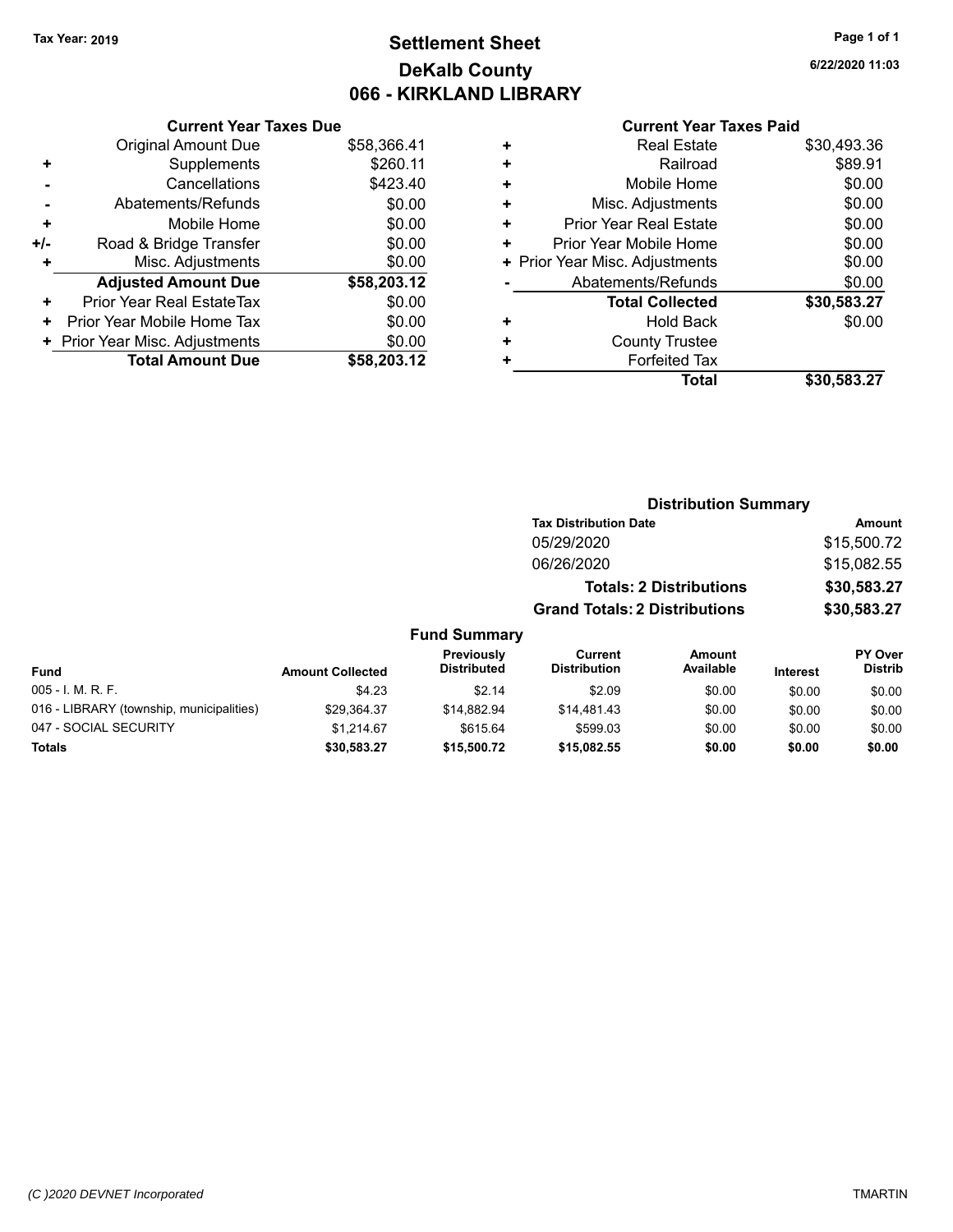# **Settlement Sheet Tax Year: 2019 Page 1 of 1 DeKalb County 067 - VILLAGE OF LEE**

**6/22/2020 11:03**

|     | <b>Current Year Taxes Due</b>  |             |
|-----|--------------------------------|-------------|
|     | Original Amount Due            | \$11,334.80 |
| ٠   | Supplements                    | \$3.39      |
|     | Cancellations                  | \$3.97      |
|     | Abatements/Refunds             | \$0.00      |
|     | Mobile Home                    | \$0.00      |
| +/- | Road & Bridge Transfer         | \$787.66    |
| ٠   | Misc. Adjustments              | \$0.00      |
|     | <b>Adjusted Amount Due</b>     | \$12,121.88 |
| ٠   | Prior Year Real EstateTax      | \$0.00      |
| ÷   | Prior Year Mobile Home Tax     | \$0.00      |
|     | + Prior Year Misc. Adjustments | \$0.00      |
|     | <b>Total Amount Due</b>        | \$12,121.88 |
|     |                                |             |

|   | <b>Current Year Taxes Paid</b> |            |
|---|--------------------------------|------------|
| ٠ | Real Estate                    | \$6,131.67 |
| ٠ | Railroad                       | \$326.71   |
| ٠ | Mobile Home                    | \$0.00     |
| ٠ | Misc. Adjustments              | \$0.00     |
| ٠ | <b>Prior Year Real Estate</b>  | \$0.00     |
| ٠ | Prior Year Mobile Home         | \$0.00     |
|   | + Prior Year Misc. Adjustments | \$0.00     |
|   | Abatements/Refunds             | \$0.00     |
|   | <b>Total Collected</b>         | \$6,458.38 |
| ٠ | Hold Back                      | \$0.00     |
|   | <b>County Trustee</b>          |            |
| ÷ | <b>Forfeited Tax</b>           |            |
|   | Total                          | \$6,458.38 |
|   |                                |            |

**Grand Totals: 2 Distributions \$6,458.38**

| <b>Road and Bridge Summary</b> |            | <b>Distribution Summary</b> |                                |            |
|--------------------------------|------------|-----------------------------|--------------------------------|------------|
| <b>Rd./Br. District</b>        | Amt. Due   | Amt. Distrib.               | <b>Tax Distribution Date</b>   | Amount     |
| SHABBONA ROAD & BRIDC          | \$1.449.96 | \$787.66                    | 05/29/2020                     | \$2,401.30 |
| Totals                         | \$1,449.96 | \$787.66                    | 06/26/2020                     | \$4,057.08 |
|                                |            |                             | <b>Totals: 2 Distributions</b> | \$6,458.38 |

**Fund Summary Fund Interest Amount Collected Distributed PY Over Distrib Amount Available Current Distribution Previously** 001 - CORPORATE 6 \$1,738.45 \$657.40 \$1,081.05 \$0.00 \$0.00 \$0.00 \$0.00 007 - ROAD AND BRIDGE 60.00 \$10.00 \$187.66 \$256.93 \$530.73 \$0.00 \$0.00 \$0.00 \$0.00 025 - GARBAGE DISPOSAL \$618.10 \$233.73 \$384.37 \$0.00 \$0.00 \$0.00 027 - AUDIT \$691.64 \$261.54 \$430.10 \$0.00 \$0.00 \$0.00 035 - TORT JUDGEMENTS/LIABILITY INS \$1,430.09 \$540.78 \$889.31 \$0.00 \$0.00 \$0.00 072 - WATERWORKS SYSTEM \$1,192.44 \$450.92 \$741.52 \$0.00 \$0.00 \$0.00 \$0.00 **Totals \$6,458.38 \$2,401.30 \$4,057.08 \$0.00 \$0.00 \$0.00**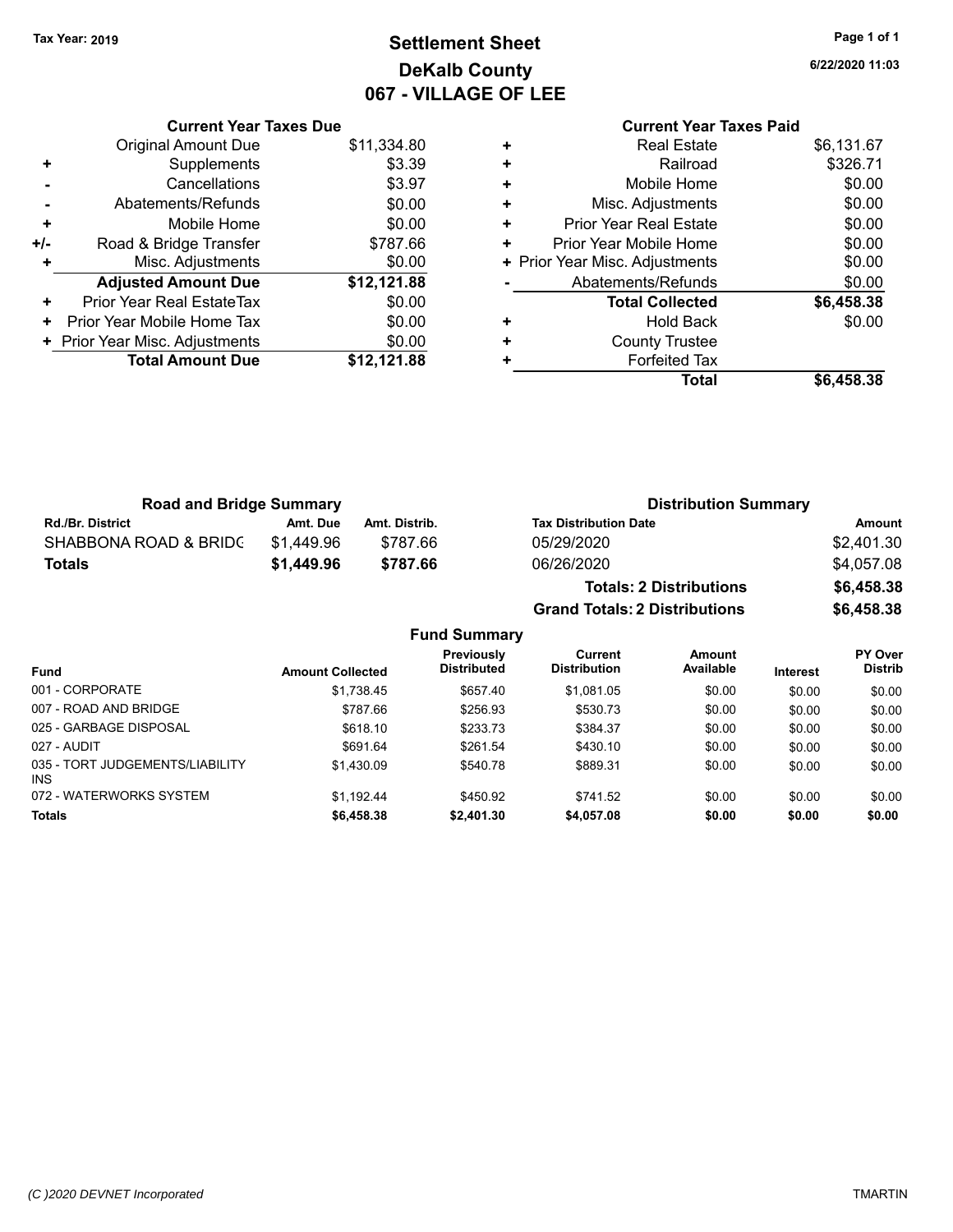## **Settlement Sheet Tax Year: 2019 Page 1 of 1 DeKalb County 068 - VILLAGE OF MALTA**

**6/22/2020 11:03**

|       | <b>Current Year Taxes Due</b>  |              |   |                  |
|-------|--------------------------------|--------------|---|------------------|
|       | <b>Original Amount Due</b>     | \$111,504.42 | ٠ |                  |
|       | Supplements                    | \$1,291.39   | ٠ |                  |
|       | Cancellations                  | \$1,146.60   | ٠ |                  |
|       | Abatements/Refunds             | \$0.00       | ٠ | Mis              |
| ٠     | Mobile Home                    | \$0.00       | ٠ | Prior Ye         |
| $+/-$ | Road & Bridge Transfer         | \$6,144.84   | ٠ | Prior Yea        |
| ٠     | Misc. Adjustments              | \$0.00       |   | + Prior Year Mis |
|       | <b>Adjusted Amount Due</b>     | \$117,794.05 |   | Abater           |
| ٠     | Prior Year Real EstateTax      | \$11.17      |   | Т                |
| ٠     | Prior Year Mobile Home Tax     | \$0.00       | ٠ |                  |
|       | + Prior Year Misc. Adjustments | \$297.92     | ٠ |                  |
|       | <b>Total Amount Due</b>        | \$118,103.14 |   |                  |
|       |                                |              |   |                  |

## **Current Year Taxes Paid**

|   | <b>Real Estate</b>             | \$61,802.80 |
|---|--------------------------------|-------------|
| ٠ | Railroad                       | \$767.25    |
| ٠ | Mobile Home                    | \$0.00      |
| ٠ | Misc. Adjustments              | \$0.00      |
| ٠ | <b>Prior Year Real Estate</b>  | \$11.17     |
| ٠ | Prior Year Mobile Home         | \$0.00      |
|   | + Prior Year Misc. Adjustments | \$297.92    |
|   | Abatements/Refunds             | \$0.00      |
|   | <b>Total Collected</b>         | \$62,879.14 |
| ٠ | <b>Hold Back</b>               | \$0.00      |
| ٠ | <b>County Trustee</b>          |             |
|   | <b>Forfeited Tax</b>           |             |
|   | Total                          | \$62,879.14 |
|   |                                |             |

| <b>Road and Bridge Summary</b> |             |               | <b>Distribution Summary</b>  |             |  |
|--------------------------------|-------------|---------------|------------------------------|-------------|--|
| <b>Rd./Br. District</b>        | Amt. Due    | Amt. Distrib. | <b>Tax Distribution Date</b> | Amount      |  |
| MALTA ROAD & BRIDGE            | \$11.446.64 | \$6.144.84    | 05/29/2020                   | \$28,828.28 |  |
| <b>Totals</b>                  | \$11.446.64 | \$6.144.84    | 06/26/2020                   | \$34.050.86 |  |

| <b>Totals: 2 Distributions</b>       | \$62,879.14 |
|--------------------------------------|-------------|
| <b>Grand Totals: 2 Distributions</b> | \$62,879.14 |

| <b>Fund Summary</b> |  |
|---------------------|--|
|---------------------|--|

| <b>Fund</b>                             | <b>Amount Collected</b> | Previously<br><b>Distributed</b> | <b>Current</b><br><b>Distribution</b> | Amount<br>Available | <b>Interest</b> | <b>PY Over</b><br><b>Distrib</b> |
|-----------------------------------------|-------------------------|----------------------------------|---------------------------------------|---------------------|-----------------|----------------------------------|
| 001 - CORPORATE                         | \$18.317.46             | \$8.536.57                       | \$9.780.89                            | \$0.00              | \$0.00          | \$0.00                           |
| 003 - BONDS AND INTEREST                | \$0.00                  | \$0.00                           | \$0.00                                | \$0.00              | \$0.00          | \$0.00                           |
| $005 - 1$ M, R, F.                      | \$6,614.88              | \$3.082.77                       | \$3.532.11                            | \$0.00              | \$0.00          | \$0.00                           |
| 007 - ROAD AND BRIDGE                   | \$6,144.84              | \$2,388.14                       | \$3,756.70                            | \$0.00              | \$0.00          | \$0.00                           |
| 014 - POLICE PROTECTION                 | \$4.579.71              | \$2.134.30                       | \$2.445.41                            | \$0.00              | \$0.00          | \$0.00                           |
| 025 - GARBAGE DISPOSAL                  | \$509.30                | \$237.35                         | \$271.95                              | \$0.00              | \$0.00          | \$0.00                           |
| 027 - AUDIT                             | \$3.816.40              | \$1.778.57                       | \$2.037.83                            | \$0.00              | \$0.00          | \$0.00                           |
| 035 - TORT JUDGEMENTS/LIABILITY<br>INS. | \$15.264.37             | \$7.113.72                       | \$8.150.65                            | \$0.00              | \$0.00          | \$0.00                           |
| 041 - STREET LIGHTING                   | \$0.00                  | \$0.00                           | \$0.00                                | \$0.00              | \$0.00          | \$0.00                           |
| 047 - SOCIAL SECURITY                   | \$7,632.18              | \$3,556.86                       | \$4,075.32                            | \$0.00              | \$0.00          | \$0.00                           |
| <b>Totals</b>                           | \$62,879.14             | \$28,828.28                      | \$34,050.86                           | \$0.00              | \$0.00          | \$0.00                           |

| Year Source           | <b>Account Type</b> | <b>Amount Adjustment Description</b>       |
|-----------------------|---------------------|--------------------------------------------|
| 2018 RE - Real Estate | Back Tax Collected  | \$297.92 TRUSTEE SALE 07-23-185-001 by TBA |
| Totals 1 entries      |                     | \$297.92                                   |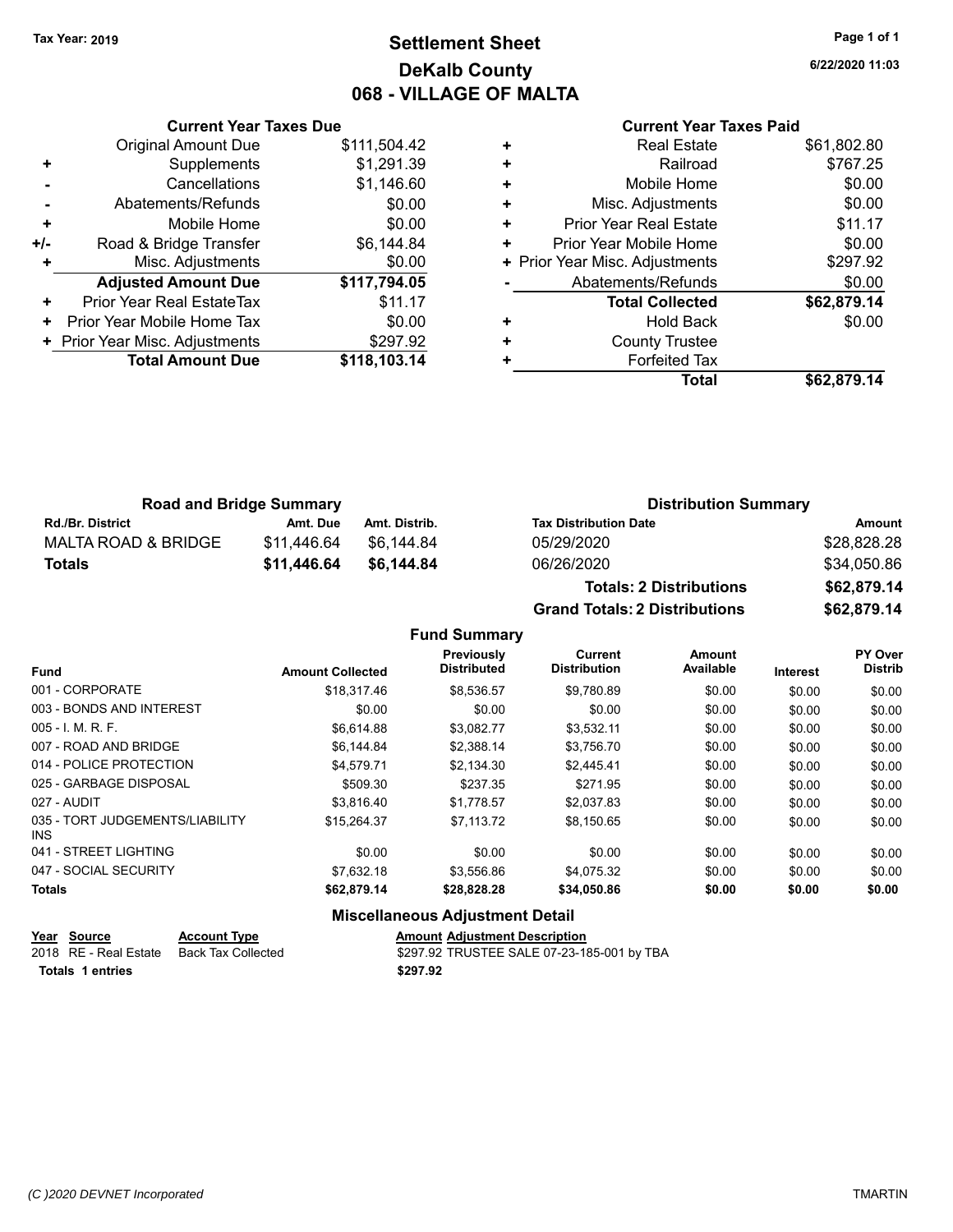## **Settlement Sheet Tax Year: 2019 Page 1 of 1 DeKalb County 069 - VILLAGE OF MAPLE PARK**

**6/22/2020 11:03**

#### **Current Year Taxes Paid**

|     | <b>Current Year Taxes Due</b>  |              |  |  |
|-----|--------------------------------|--------------|--|--|
|     | <b>Original Amount Due</b>     | \$121,990.08 |  |  |
|     | Supplements                    | \$1,574.88   |  |  |
|     | Cancellations                  | \$1,765.74   |  |  |
|     | Abatements/Refunds             | \$0.33       |  |  |
| ٠   | Mobile Home                    | \$0.00       |  |  |
| +/- | Road & Bridge Transfer         | \$2,045.71   |  |  |
|     | Misc. Adjustments              | \$0.00       |  |  |
|     | <b>Adjusted Amount Due</b>     | \$123,844.60 |  |  |
| ٠   | Prior Year Real EstateTax      | (\$18.12)    |  |  |
| ٠   | Prior Year Mobile Home Tax     | \$0.00       |  |  |
|     | + Prior Year Misc. Adjustments | \$0.00       |  |  |
|     | <b>Total Amount Due</b>        | \$123,826.48 |  |  |
|     |                                |              |  |  |

|   | <b>Real Estate</b>             | \$65,406.51 |
|---|--------------------------------|-------------|
| ٠ | Railroad                       | \$0.00      |
| ٠ | Mobile Home                    | \$0.00      |
| ٠ | Misc. Adjustments              | \$0.00      |
| ٠ | <b>Prior Year Real Estate</b>  | (\$18.12)   |
| ٠ | Prior Year Mobile Home         | \$0.00      |
|   | + Prior Year Misc. Adjustments | \$0.00      |
|   | Abatements/Refunds             | \$0.33      |
|   | <b>Total Collected</b>         | \$65,388.06 |
| ٠ | <b>Hold Back</b>               | \$0.00      |
| ٠ | <b>County Trustee</b>          |             |
| + | <b>Forfeited Tax</b>           |             |
|   | Total                          | \$65.388.06 |

**Grand Totals: 2 Distributions \$65,388.06**

| <b>Road and Bridge Summary</b>   |            |               | <b>Distribution Summary</b>    |             |  |
|----------------------------------|------------|---------------|--------------------------------|-------------|--|
| <b>Rd./Br. District</b>          | Amt. Due   | Amt. Distrib. | <b>Tax Distribution Date</b>   | Amount      |  |
| <b>CORTLAND ROAD &amp; BRIDC</b> | \$3.924.35 | \$2.045.71    | 05/29/2020                     | \$38,374.65 |  |
| <b>Totals</b>                    | \$3,924.35 | \$2,045,71    | 06/26/2020                     | \$27,013.41 |  |
|                                  |            |               | <b>Totals: 2 Distributions</b> | \$65,388.06 |  |

**Fund Summary Fund Interest Amount Collected Distributed PY Over Distrib Amount Available Current Distribution Previously** 001 - CORPORATE \$33,969.81 \$20,102.23 \$13,867.58 \$0.00 \$0.00 \$0.00 003 - BONDS AND INTEREST  $$0.00$   $$0.00$   $$0.00$   $$0.00$   $$0.00$   $$0.00$   $$0.00$   $$0.00$ 007 - ROAD AND BRIDGE \$2,045.69 \$2,045.69 \$890.70 \$1,154.99 \$0.00 \$0.00 \$0.00 \$0.00 014 - POLICE PROTECTION  $$20,979.63$   $$12,415.06$   $$8,564.57$   $$0.00$   $$0.00$   $$0.00$ 027 - AUDIT \$2,797.96 \$1,655.74 \$1,142.22 \$0.00 \$0.00 \$0.00 035 - TORT JUDGEMENTS/LIABILITY INS \$5,594.97 \$3,310.92 \$2,284.05 \$0.00 \$0.00 \$0.00 **Totals \$65,388.06 \$38,374.65 \$27,013.41 \$0.00 \$0.00 \$0.00**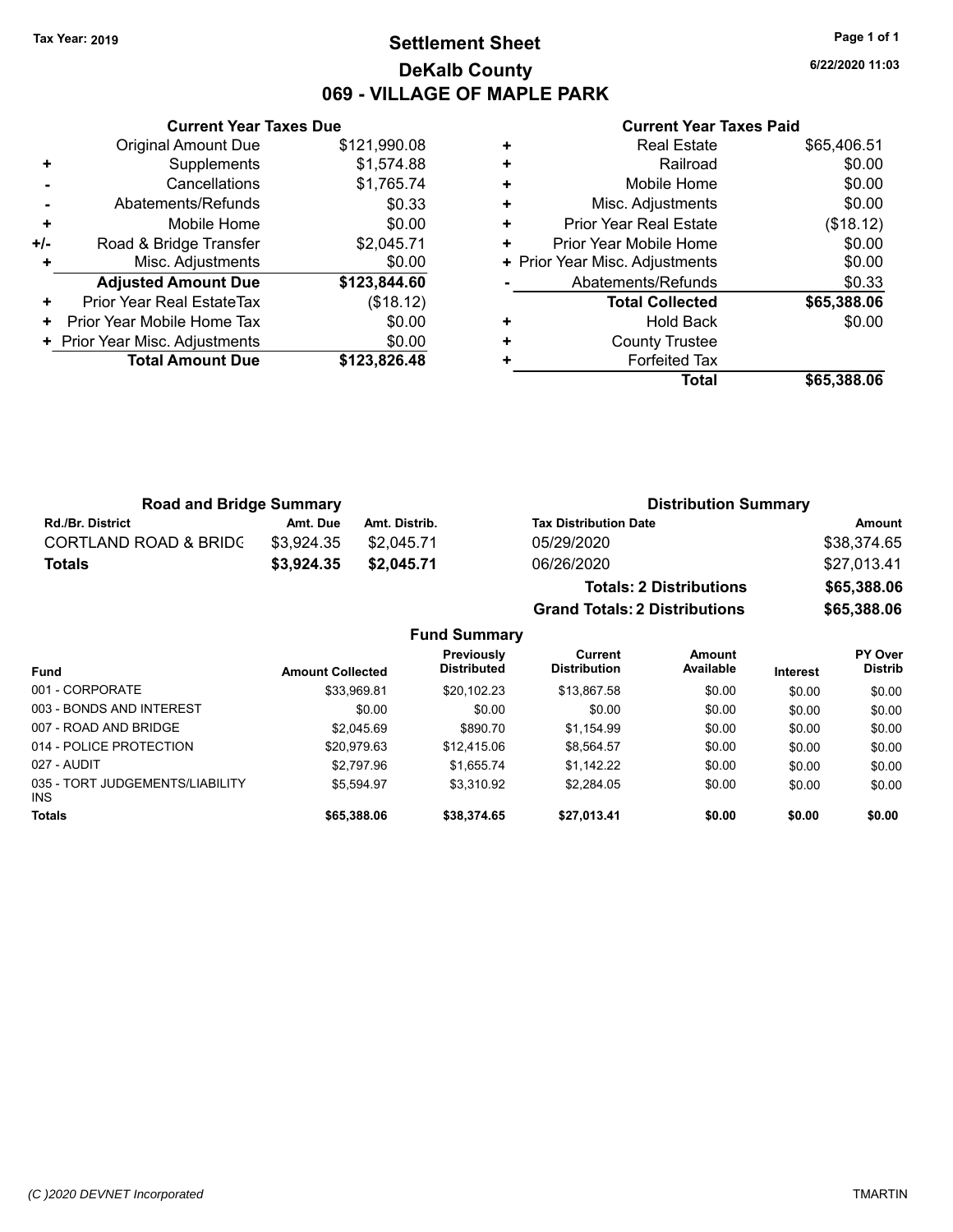## **Settlement Sheet Tax Year: 2019 Page 1 of 1 DeKalb County 070 - MAPLE PARK LIBRARY**

**6/22/2020 11:03**

#### **Current Year Taxes Paid**

|     | <b>Current Year Taxes Due</b>  |             |  |  |  |
|-----|--------------------------------|-------------|--|--|--|
|     | <b>Original Amount Due</b>     | \$11,608.93 |  |  |  |
| ٠   | Supplements                    | \$152.34    |  |  |  |
|     | Cancellations                  | \$170.80    |  |  |  |
|     | Abatements/Refunds             | \$0.00      |  |  |  |
| ٠   | Mobile Home                    | \$0.00      |  |  |  |
| +/- | Road & Bridge Transfer         | \$0.00      |  |  |  |
| ٠   | Misc. Adjustments              | \$0.00      |  |  |  |
|     | <b>Adjusted Amount Due</b>     | \$11,590.47 |  |  |  |
| ÷   | Prior Year Real EstateTax      | \$0.00      |  |  |  |
| ٠   | Prior Year Mobile Home Tax     | \$0.00      |  |  |  |
|     | + Prior Year Misc. Adjustments | \$0.00      |  |  |  |
|     | <b>Total Amount Due</b>        | \$11.590.47 |  |  |  |
|     |                                |             |  |  |  |

|   | <b>Real Estate</b>             | \$5,952.52 |
|---|--------------------------------|------------|
| ٠ | Railroad                       | \$0.00     |
| ٠ | Mobile Home                    | \$0.00     |
| ٠ | Misc. Adjustments              | \$0.00     |
| ٠ | <b>Prior Year Real Estate</b>  | \$0.00     |
| ٠ | Prior Year Mobile Home         | \$0.00     |
|   | + Prior Year Misc. Adjustments | \$0.00     |
|   | Abatements/Refunds             | \$0.00     |
|   | <b>Total Collected</b>         | \$5,952.52 |
| ٠ | Hold Back                      | \$0.00     |
|   | <b>County Trustee</b>          |            |
| ٠ | <b>Forfeited Tax</b>           |            |
|   | <b>Total</b>                   | \$5,952.52 |
|   |                                |            |

|                 |                         |                                  | <b>Distribution Summary</b>           |                                |                 |                           |
|-----------------|-------------------------|----------------------------------|---------------------------------------|--------------------------------|-----------------|---------------------------|
|                 |                         |                                  | <b>Tax Distribution Date</b>          |                                |                 | <b>Amount</b>             |
|                 |                         |                                  | 05/29/2020                            |                                |                 | \$3,509.57                |
|                 |                         |                                  | 06/26/2020                            |                                |                 | \$2,442.95                |
|                 |                         |                                  |                                       | <b>Totals: 2 Distributions</b> |                 | \$5,952.52                |
|                 |                         |                                  | <b>Grand Totals: 2 Distributions</b>  |                                |                 | \$5,952.52                |
|                 |                         | <b>Fund Summary</b>              |                                       |                                |                 |                           |
| <b>Fund</b>     | <b>Amount Collected</b> | Previously<br><b>Distributed</b> | <b>Current</b><br><b>Distribution</b> | Amount<br>Available            | <b>Interest</b> | PY Over<br><b>Distrib</b> |
| 001 - CORPORATE | \$5,952.52              | \$3,509.57                       | \$2,442.95                            | \$0.00                         | \$0.00          | \$0.00                    |
| <b>Totals</b>   | \$5,952.52              | \$3,509.57                       | \$2,442.95                            | \$0.00                         | \$0.00          | \$0.00                    |
|                 |                         |                                  |                                       |                                |                 |                           |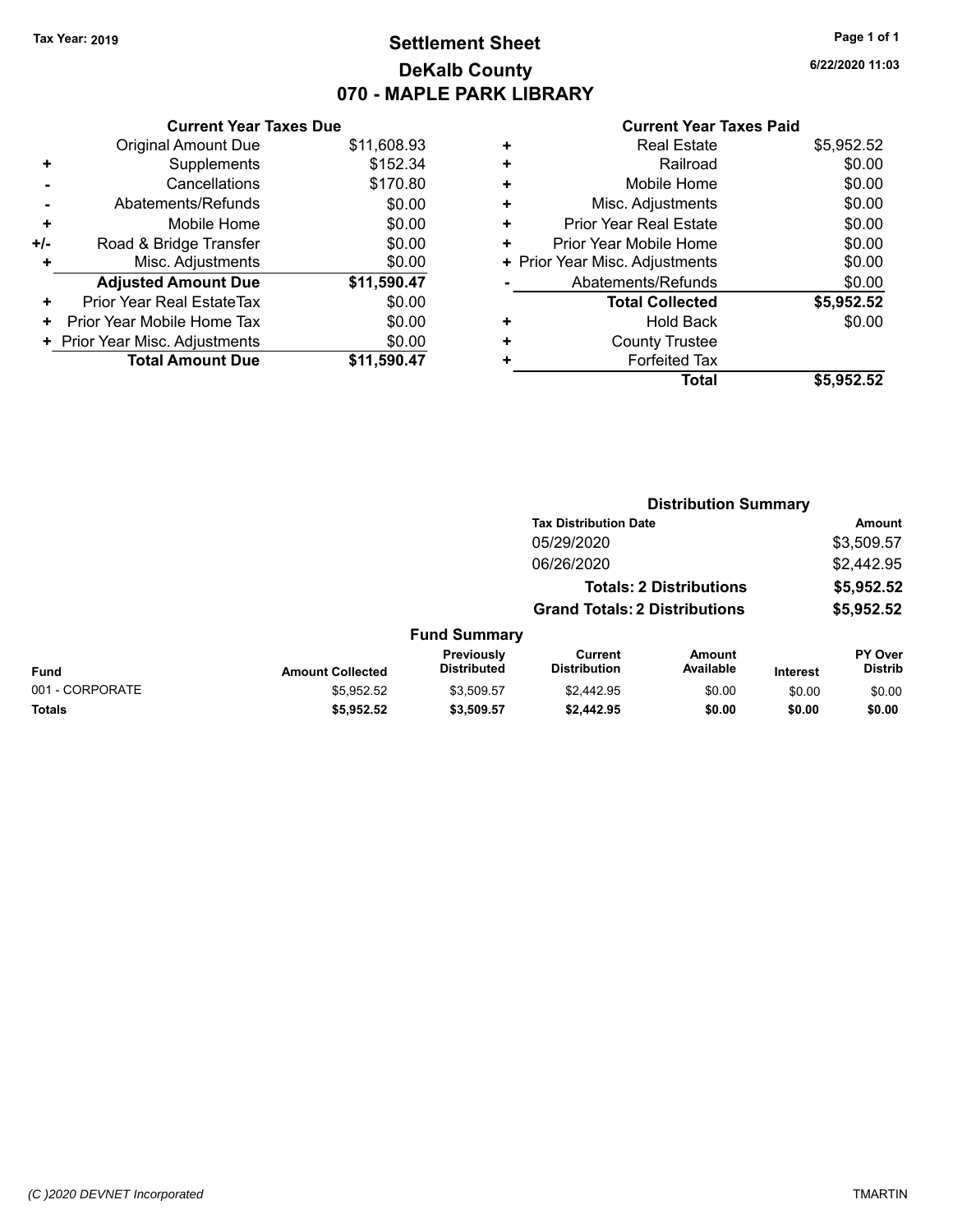## **Settlement Sheet Tax Year: 2019 Page 1 of 2 DeKalb County 071 - CITY OF SANDWICH**

**6/22/2020 11:03**

#### **Current Year Taxes Paid**

|     | <b>Original Amount Due</b>     | \$1,379,591.54 |
|-----|--------------------------------|----------------|
| ٠   | Supplements                    | \$14,860.49    |
|     | Cancellations                  | \$17,202.91    |
|     | Abatements/Refunds             | \$0.00         |
| ٠   | Mobile Home                    | \$0.00         |
| +/- | Road & Bridge Transfer         | \$12,219.39    |
|     | Misc. Adjustments              | \$0.00         |
|     | <b>Adjusted Amount Due</b>     | \$1,389,468.51 |
| ٠   | Prior Year Real EstateTax      | \$2.82         |
| ٠   | Prior Year Mobile Home Tax     | \$0.00         |
|     | + Prior Year Misc. Adjustments | \$210.48       |
|     | <b>Total Amount Due</b>        | \$1,389,681.81 |
|     |                                |                |

**Current Year Taxes Due**

|   | <b>Real Estate</b>             | \$753,118.09 |
|---|--------------------------------|--------------|
| ٠ | Railroad                       | \$2,147.98   |
| ٠ | Mobile Home                    | \$0.00       |
| ٠ | Misc. Adjustments              | \$0.00       |
| ٠ | <b>Prior Year Real Estate</b>  | \$2.82       |
| ٠ | Prior Year Mobile Home         | \$0.00       |
|   | + Prior Year Misc. Adjustments | \$210.48     |
|   | Abatements/Refunds             | \$0.00       |
|   | <b>Total Collected</b>         | \$755,479.37 |
| ٠ | <b>Hold Back</b>               | \$0.00       |
| ٠ | <b>County Trustee</b>          |              |
| ٠ | <b>Forfeited Tax</b>           |              |
|   | Total                          | \$755,479.37 |
|   |                                |              |

| <b>Road and Bridge Summary</b> |             |                         | <b>Distribution Summary</b>          |              |  |
|--------------------------------|-------------|-------------------------|--------------------------------------|--------------|--|
| <b>Rd./Br. District</b>        | Amt. Due    | Amt. Distrib.           | <b>Tax Distribution Date</b>         | Amount       |  |
| SANDWICH ROAD & BRIDG          | \$21,275.90 | \$11.599.87             | 05/29/2020                           | \$352,970.25 |  |
| SOMONAUK ROAD & BRID           | \$1,107.28  | \$619.52                | 06/26/2020                           | \$402,509.12 |  |
| <b>Totals</b>                  |             | \$22,383.18 \$12,219.39 | <b>Totals: 2 Distributions</b>       | \$755,479.37 |  |
|                                |             |                         | <b>Grand Totals: 2 Distributions</b> | \$755,479.37 |  |

**Fund Summary**

| <b>Fund</b>                                         | <b>Amount Collected</b> | Previously<br><b>Distributed</b> | <b>Current</b><br><b>Distribution</b> | <b>Amount</b><br>Available | <b>Interest</b> | PY Over<br><b>Distrib</b> |
|-----------------------------------------------------|-------------------------|----------------------------------|---------------------------------------|----------------------------|-----------------|---------------------------|
| 001 - CORPORATE                                     | \$133,800.17            | \$62,533.86                      | \$71,266.31                           | \$0.00                     | \$0.00          | \$0.00                    |
| 003 - BONDS AND INTEREST                            | \$0.00                  | \$0.00                           | \$0.00                                | \$0.00                     | \$0.00          | \$0.00                    |
| $005 - 1$ . M. R. F.                                | \$43,199.01             | \$20,189.81                      | \$23,009.20                           | \$0.00                     | \$0.00          | \$0.00                    |
| 007 - ROAD AND BRIDGE                               | \$12,219.39             | \$5,594.68                       | \$6,624.71                            | \$0.00                     | \$0.00          | \$0.00                    |
| 014 - POLICE PROTECTION                             | \$86,398.04             | \$40,379.64                      | \$46,018.40                           | \$0.00                     | \$0.00          | \$0.00                    |
| 015 - POLICE PENSION                                | \$314,215.39            | \$146,854.06                     | \$167,361.33                          | \$0.00                     | \$0.00          | \$0.00                    |
| 027 - AUDIT                                         | \$7,211.84              | \$3,370.58                       | \$3,841.26                            | \$0.00                     | \$0.00          | \$0.00                    |
| 035 - TORT JUDGMENTS, LIABILITY<br><b>INSURANCE</b> | \$14,407.34             | \$6,733.52                       | \$7,673.82                            | \$0.00                     | \$0.00          | \$0.00                    |
| 040 - STREET AND BRIDGE                             | \$0.00                  | \$0.00                           | \$0.00                                | \$0.00                     | \$0.00          | \$0.00                    |
| 041 - STREET LIGHTING                               | \$19,202.15             | \$8,974.46                       | \$10,227.69                           | \$0.00                     | \$0.00          | \$0.00                    |
| 045 - PUBLIC BENEFIT                                | \$0.00                  | \$0.00                           | \$0.00                                | \$0.00                     | \$0.00          | \$0.00                    |
| 046 - EMERGENCY SERV & DISASTER<br><b>OPER</b>      | \$2,409.64              | \$1,126.19                       | \$1,283.45                            | \$0.00                     | \$0.00          | \$0.00                    |
| 047 - SOCIAL SECURITY                               | \$48,001.20             | \$22,434.20                      | \$25,567.00                           | \$0.00                     | \$0.00          | \$0.00                    |
| 048 - SCHOOL CROSSING GUARDS                        | \$4,802.21              | \$2,244.40                       | \$2,557.81                            | \$0.00                     | \$0.00          | \$0.00                    |
| 060 - UNEMPLOYMENT INSURANCE                        | \$2,409.64              | \$1,126.19                       | \$1,283.45                            | \$0.00                     | \$0.00          | \$0.00                    |
| 062 - WORKERS COMPENSATION                          | \$48,001.20             | \$22,434.20                      | \$25,567.00                           | \$0.00                     | \$0.00          | \$0.00                    |
| 065 - FORESTRY PROGRAM                              | \$19,202.15             | \$8,974.46                       | \$10,227.69                           | \$0.00                     | \$0.00          | \$0.00                    |
| <b>Totals</b>                                       | \$755,479.37            | \$352,970.25                     | \$402,509.12                          | \$0.00                     | \$0.00          | \$0.00                    |

#### **Miscellaneous Adjustment Detail**

#### **Year Source Account Type Amount Adjustment Description** 2018 DR - Drainage Back Tax Collected \$1.54 AMEN REAL ESTATE LLC REDEMPTION 19-35-231-010 by TBA 2018 RE - Real Estate Back Tax Collected \$121.78 AMEN REAL ESTATE LLC REDEMPTION 19-35-231-003 by TBA 2018 DR - Drainage Back Tax Collected **\$1.54 AMEN REAL ESTATE LLC REDEMPTION 19-35-231-003** by TBA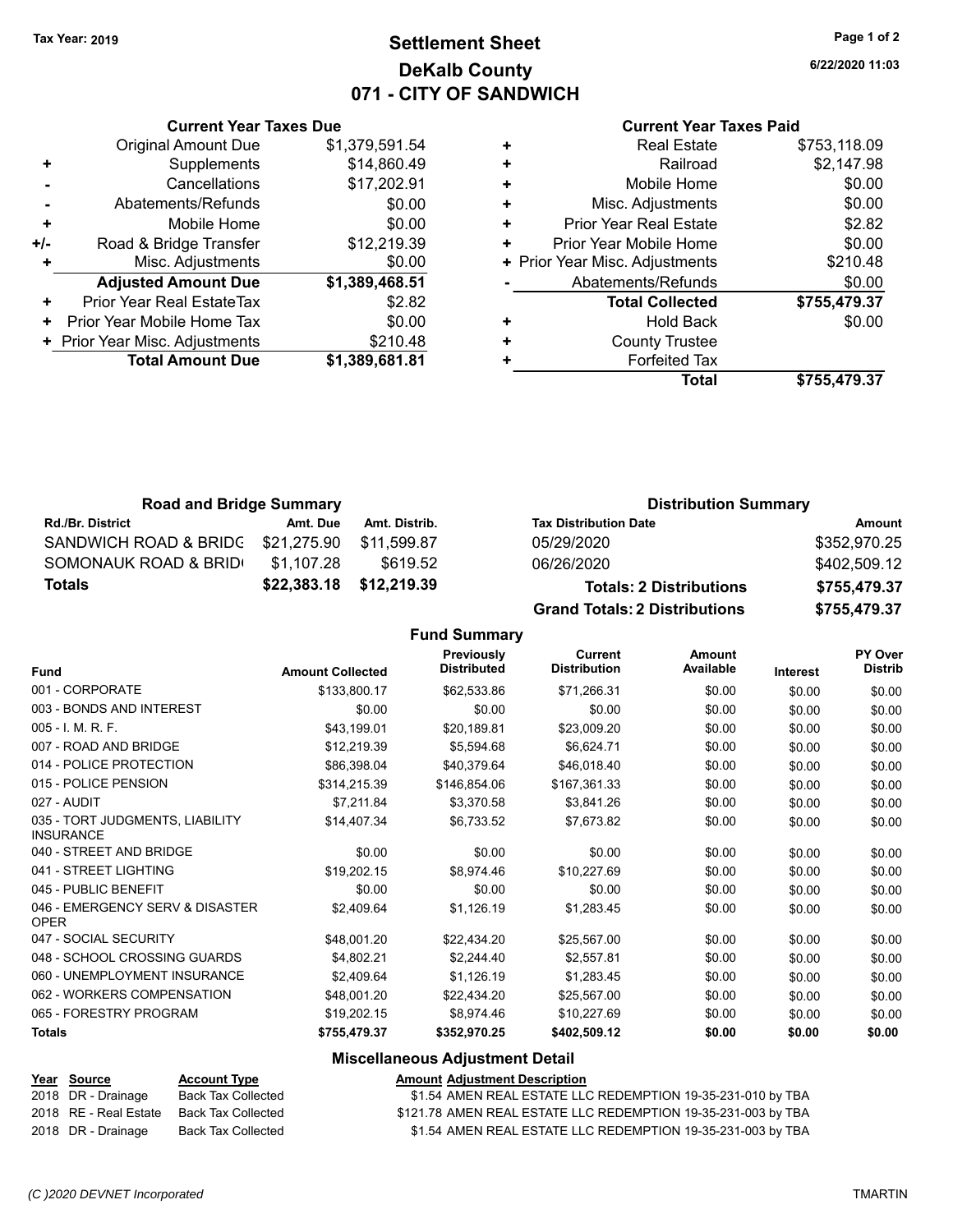# **Settlement Sheet Tax Year: 2019 Page 2 of 2**

**6/22/2020 11:03**

## **DeKalb County**

### **Miscellaneous Adjustment Detail**

**<u>Year Source</u> Account Type<br>
2018 RE - Real Estate Back Tax Collected** 

**Totals \$210.48 4 entries**

Amount Adjustment Description<br>\$85.62 AMEN REAL ESTATE LLC REDEMPTION 19-35-231-010 by TBA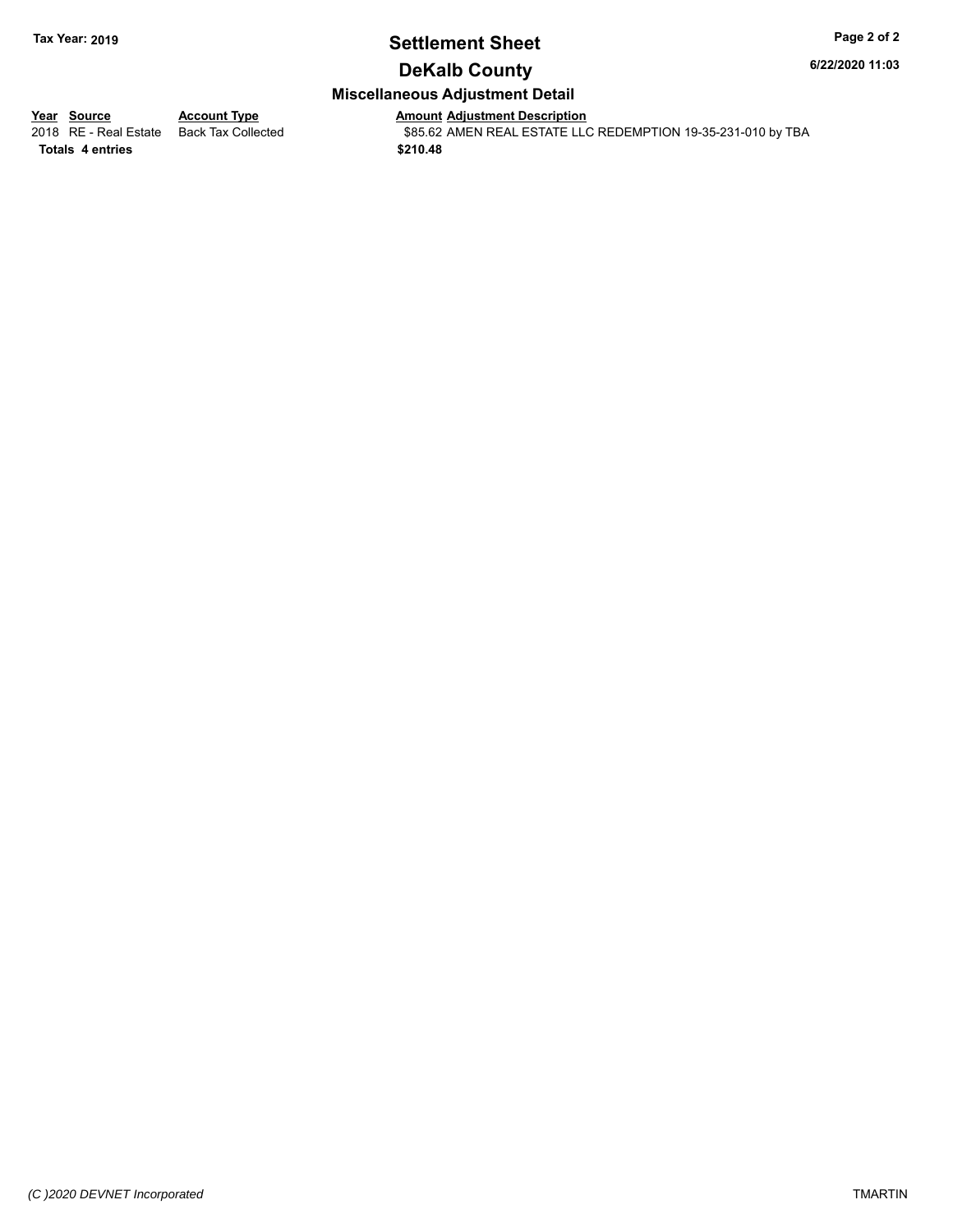## **Settlement Sheet Tax Year: 2019 Page 1 of 1 DeKalb County 072 - VILLAGE OF SHABBONA**

**6/22/2020 11:03**

#### **Current Year Taxes Paid**

|     | <b>Original Amount Due</b>     | \$105,217.13 |
|-----|--------------------------------|--------------|
| ٠   | Supplements                    | \$101.87     |
|     | Cancellations                  | \$249.16     |
|     | Abatements/Refunds             | \$0.00       |
| ٠   | Mobile Home                    | \$0.00       |
| +/- | Road & Bridge Transfer         | \$6,298.88   |
|     | Misc. Adjustments              | \$69.79      |
|     | <b>Adjusted Amount Due</b>     | \$111,438.51 |
| ٠   | Prior Year Real EstateTax      | \$0.00       |
| ٠   | Prior Year Mobile Home Tax     | \$0.00       |
|     | + Prior Year Misc. Adjustments | \$0.00       |
|     | <b>Total Amount Due</b>        | \$111,438.51 |
|     |                                |              |

**Current Year Taxes Due**

|   | <b>Real Estate</b>             | \$61,068.56 |
|---|--------------------------------|-------------|
| ÷ | Railroad                       | \$1,544.94  |
| ÷ | Mobile Home                    | \$0.00      |
| ٠ | Misc. Adjustments              | \$69.79     |
| ٠ | <b>Prior Year Real Estate</b>  | \$0.00      |
| ٠ | Prior Year Mobile Home         | \$0.00      |
|   | + Prior Year Misc. Adjustments | \$0.00      |
|   | Abatements/Refunds             | \$0.00      |
|   | <b>Total Collected</b>         | \$62,683.29 |
| ٠ | <b>Hold Back</b>               | \$0.00      |
| ٠ | <b>County Trustee</b>          |             |
| ٠ | <b>Forfeited Tax</b>           |             |
|   | Total                          | \$62,683.29 |

**Grand Totals: 2 Distributions \$62,683.29**

| <b>Road and Bridge Summary</b> |             |               | <b>Distribution Summary</b>    |             |  |
|--------------------------------|-------------|---------------|--------------------------------|-------------|--|
| <b>Rd./Br. District</b>        | Amt. Due    | Amt. Distrib. | <b>Tax Distribution Date</b>   | Amount      |  |
| SHABBONA ROAD & BRIDC          | \$11,571.09 | \$6.298.88    | 05/29/2020                     | \$22,547.40 |  |
| Totals                         | \$11,571.09 | \$6,298,88    | 06/26/2020                     | \$40,135.89 |  |
|                                |             |               | <b>Totals: 2 Distributions</b> | \$62,683.29 |  |

**Fund Summary Fund Interest Amount Collected Distributed PY Over Distrib Amount Available Current Distribution Previously** 001 - CORPORATE \$29,949.49 \$10,859.02 \$19,090.47 \$0.00 \$0.00 \$0.00 005 - I. M. R. F. Charles Communication (State State State State State State State State State State State Sta 007 - ROAD AND BRIDGE 60.00 \$0.00 \$6,298.88 \$2,103.67 \$4,195.21 \$0.00 \$0.00 \$0.00 \$0.00 014 - POLICE PROTECTION \$17,053.58 \$6,183.25 \$10,870.33 \$0.00 \$0.00 \$0.00 \$0.00 047 - SOCIAL SECURITY \$6,357.79 \$2,305.19 \$4,052.60 \$0.00 \$0.00 \$0.00 060 - UNEMPLOYMENT INSURANCE \$647.40 \$234.73 \$412.67 \$0.00 \$0.00 \$0.00 062 - WORKERS COMPENSATION \$1,474.28 \$534.54 \$939.74 \$0.00 \$0.00 \$0.00 \$0.00 **Totals \$62,683.29 \$22,547.40 \$40,135.89 \$0.00 \$0.00 \$0.00**

| Year Source      | <b>Account Type</b>                        | Amount  |
|------------------|--------------------------------------------|---------|
|                  | 2019 RE - Real Estate Paymt In Lieu of Tax | \$69.79 |
| Totals 1 entries |                                            | \$69.79 |

**PEARET ACCOUNTED ACCOUNT ADDEN ACCOUNT ADDEN ACCOUNT ACCOUNT ACCOUNT ACCOUNT ACCOUNT ACCOUNT** 

**Miscellaneous Adjustment Detail**

2019 Barry Real Estate Textan Estate Transaction & S69.79 HOUSING AUTHORITY SEQUOYA APARTMENTS by TBA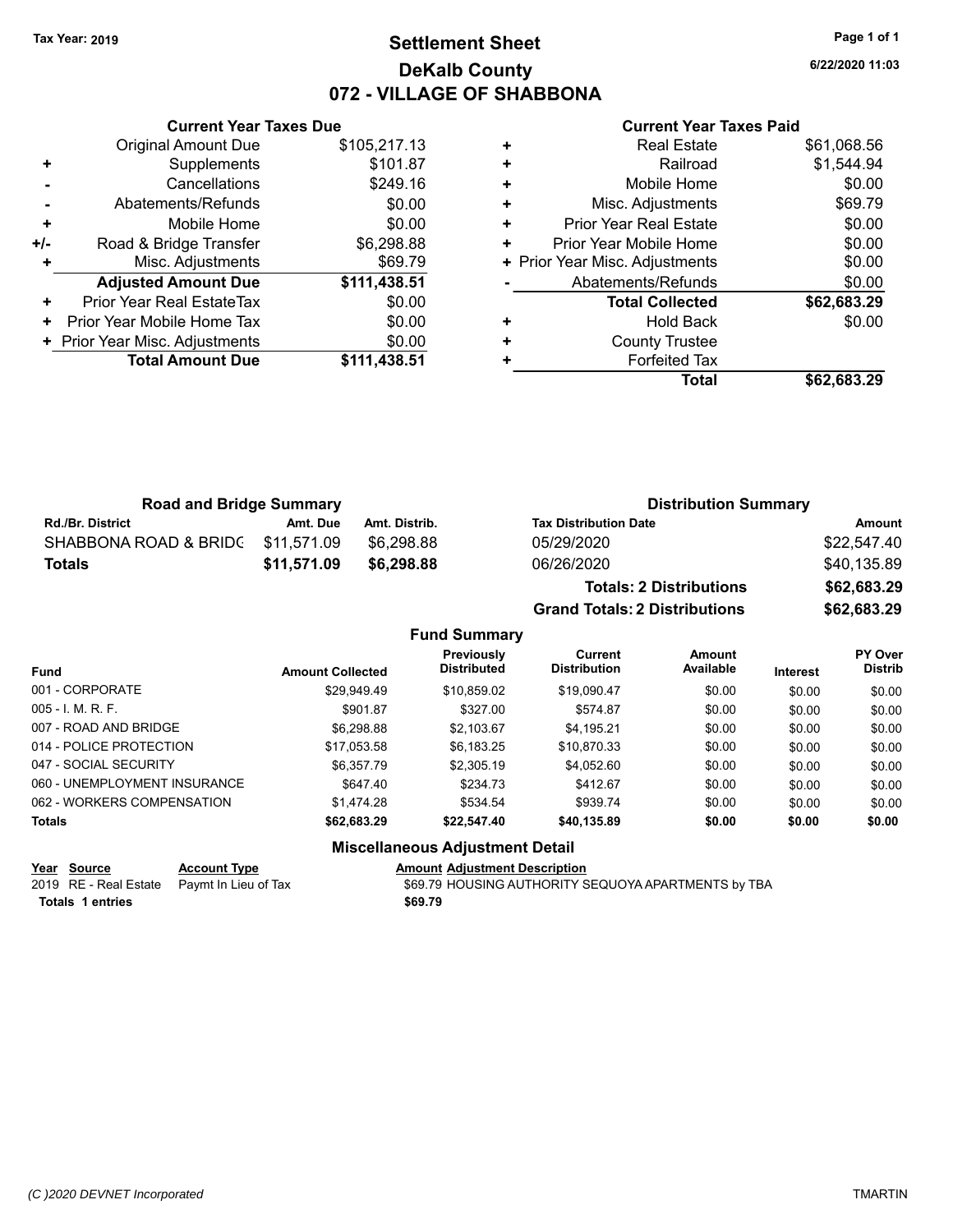## **Settlement Sheet Tax Year: 2019 Page 1 of 1 DeKalb County 073 - FLEWELLIN MEMORIAL LIBRARY**

**6/22/2020 11:03**

## **Current Year Taxes Paid**

|     | <b>Current Year Taxes Due</b>  |             |  |  |  |
|-----|--------------------------------|-------------|--|--|--|
|     | Original Amount Due            | \$28,243.87 |  |  |  |
| ٠   | Supplements                    | \$19.89     |  |  |  |
|     | Cancellations                  | \$58.15     |  |  |  |
|     | Abatements/Refunds             | \$0.00      |  |  |  |
| ٠   | Mobile Home                    | \$0.00      |  |  |  |
| +/- | Road & Bridge Transfer         | \$0.00      |  |  |  |
|     | Misc. Adjustments              | \$18.73     |  |  |  |
|     | <b>Adjusted Amount Due</b>     | \$28,224.34 |  |  |  |
| ٠   | Prior Year Real EstateTax      | \$0.00      |  |  |  |
| ٠   | Prior Year Mobile Home Tax     | \$0.00      |  |  |  |
|     | + Prior Year Misc. Adjustments | \$0.00      |  |  |  |
|     | <b>Total Amount Due</b>        | \$28.224.34 |  |  |  |

|   | <b>Total</b>                   | \$15,135.58 |
|---|--------------------------------|-------------|
| ٠ | <b>Forfeited Tax</b>           |             |
| ٠ | <b>County Trustee</b>          |             |
| ٠ | <b>Hold Back</b>               | \$0.00      |
|   | <b>Total Collected</b>         | \$15,135.58 |
|   | Abatements/Refunds             | \$0.00      |
|   | + Prior Year Misc. Adjustments | \$0.00      |
| ٠ | Prior Year Mobile Home         | \$0.00      |
| ٠ | <b>Prior Year Real Estate</b>  | \$0.00      |
| ٠ | Misc. Adjustments              | \$18.73     |
| ٠ | Mobile Home                    | \$0.00      |
| ٠ | Railroad                       | \$373.61    |
| ٠ | <b>Real Estate</b>             | \$14,743.24 |
|   |                                |             |

|                                                                 |                                             |                                                 | <b>Distribution Summary</b>                         |                                |             |                                  |
|-----------------------------------------------------------------|---------------------------------------------|-------------------------------------------------|-----------------------------------------------------|--------------------------------|-------------|----------------------------------|
|                                                                 |                                             |                                                 | <b>Tax Distribution Date</b>                        |                                |             | <b>Amount</b>                    |
|                                                                 |                                             | 05/29/2020                                      |                                                     | \$5,487.83                     |             |                                  |
|                                                                 |                                             |                                                 | 06/26/2020                                          |                                | \$9,647.75  |                                  |
|                                                                 |                                             |                                                 |                                                     | <b>Totals: 2 Distributions</b> |             | \$15,135.58                      |
|                                                                 |                                             |                                                 | <b>Grand Totals: 2 Distributions</b>                |                                | \$15,135.58 |                                  |
|                                                                 |                                             | <b>Fund Summary</b>                             |                                                     |                                |             |                                  |
| <b>Fund</b>                                                     | <b>Amount Collected</b>                     | Previously<br><b>Distributed</b>                | <b>Current</b><br><b>Distribution</b>               | Amount<br>Available            | Interest    | <b>PY Over</b><br><b>Distrib</b> |
| 001 - CORPORATE                                                 | \$15,135.58                                 | \$5,487.83                                      | \$9,647.75                                          | \$0.00                         | \$0.00      | \$0.00                           |
| <b>Totals</b>                                                   | \$15,135.58                                 | \$5,487.83                                      | \$9,647.75                                          | \$0.00                         | \$0.00      | \$0.00                           |
|                                                                 |                                             | <b>Miscellaneous Adjustment Detail</b>          |                                                     |                                |             |                                  |
| Year Source<br>2019 RE - Real Estate<br><b>Totals 1 entries</b> | <b>Account Type</b><br>Paymt In Lieu of Tax | <b>Amount Adjustment Description</b><br>\$18.73 | \$18.73 HOUSING AUTHORITY SEQUOYA APARTMENTS by TBA |                                |             |                                  |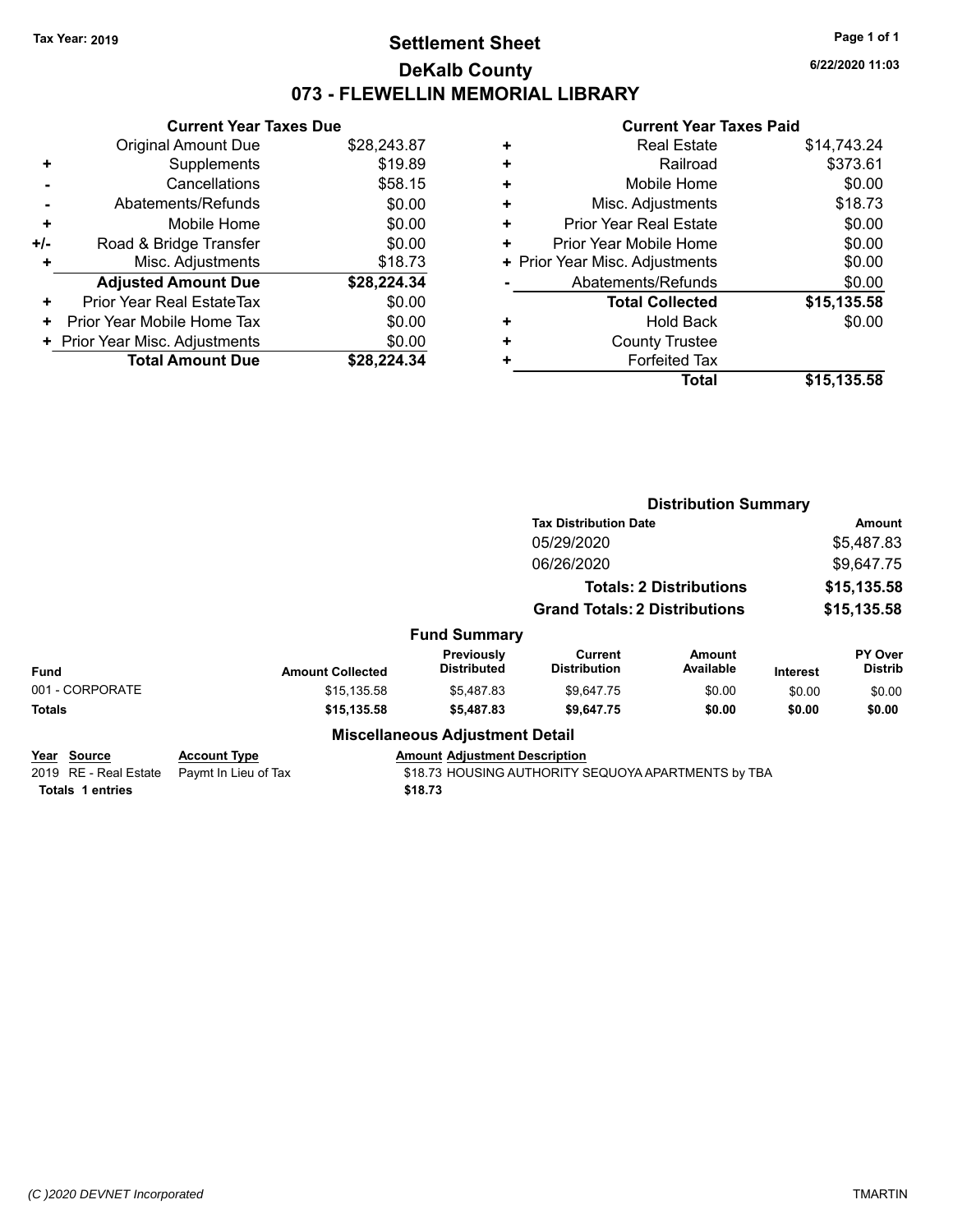## **Settlement Sheet Tax Year: 2019 Page 1 of 1 DeKalb County 074 - VILLAGE OF SOMONAUK**

**6/22/2020 11:03**

|     | <b>Current Year Taxes Due</b> |              |
|-----|-------------------------------|--------------|
|     | <b>Original Amount Due</b>    | \$467,695.42 |
| ٠   | Supplements                   | \$3,235.45   |
|     | Cancellations                 | \$3,315.80   |
|     | Abatements/Refunds            | \$0.00       |
| ٠   | Mobile Home                   | \$0.00       |
| +/- | Road & Bridge Transfer        | \$33,813.28  |
|     | Misc. Adjustments             | \$0.00       |
|     | <b>Adjusted Amount Due</b>    | \$501,428.35 |
| ٠   | Prior Year Real EstateTax     | \$0.00       |
| ٠   | Prior Year Mobile Home Tax    | \$0.00       |
|     | Prior Year Misc. Adjustments  | \$0.00       |
|     | <b>Total Amount Due</b>       | \$501,428.35 |
|     |                               |              |

#### **Current Year Taxes Paid**

| <b>Real Estate</b>             | \$288,244.67 |
|--------------------------------|--------------|
| Railroad                       | \$3,152.00   |
| Mobile Home                    | \$0.00       |
| Misc. Adjustments              | \$0.00       |
| <b>Prior Year Real Estate</b>  | \$0.00       |
| Prior Year Mobile Home         | \$0.00       |
| + Prior Year Misc. Adjustments | \$0.00       |
| Abatements/Refunds             | \$0.00       |
| <b>Total Collected</b>         | \$291,396.67 |
| <b>Hold Back</b>               | \$0.00       |
| <b>County Trustee</b>          |              |
| <b>Forfeited Tax</b>           |              |
| <b>Total</b>                   | \$291,396.67 |
|                                |              |

| <b>Road and Bridge Summary</b> |                         |               | <b>Distribution Summary</b>  |              |  |
|--------------------------------|-------------------------|---------------|------------------------------|--------------|--|
| <b>Rd./Br. District</b>        | Amt. Due                | Amt. Distrib. | <b>Tax Distribution Date</b> | Amount       |  |
| SOMONAUK ROAD & BRID           | \$60,514.76 \$33,813.28 |               | 05/29/2020                   | \$143,477.44 |  |
| Totals                         | \$60.514.76 \$33.813.28 |               | 06/26/2020                   | \$147,919.23 |  |

**Totals: 2 Distributions \$291,396.67 Grand Totals: 2 Distributions \$291,396.67**

#### **Fund Summary**

| <b>Fund</b>                             | <b>Amount Collected</b> | <b>Previously</b><br><b>Distributed</b> | Current<br><b>Distribution</b> | Amount<br>Available | <b>Interest</b> | <b>PY Over</b><br><b>Distrib</b> |
|-----------------------------------------|-------------------------|-----------------------------------------|--------------------------------|---------------------|-----------------|----------------------------------|
| 001 - CORPORATE                         | \$76.363.69             | \$38.045.38                             | \$38.318.31                    | \$0.00              | \$0.00          | \$0.00                           |
| 003 - BONDS AND INTEREST                | \$101.024.47            | \$50.331.70                             | \$50.692.77                    | \$0.00              | \$0.00          | \$0.00                           |
| 007 - ROAD AND BRIDGE                   | \$33.813.28             | \$15.146.05                             | \$18,667.23                    | \$0.00              | \$0.00          | \$0.00                           |
| 014 - POLICE PROTECTION                 | \$14,559.90             | \$7.253.93                              | \$7.305.97                     | \$0.00              | \$0.00          | \$0.00                           |
| 025 - GARBAGE DISPOSAL                  | \$9.547.84              | \$4.756.86                              | \$4.790.98                     | \$0.00              | \$0.00          | \$0.00                           |
| 027 - AUDIT                             | \$10.739.94             | \$5,350.78                              | \$5.389.16                     | \$0.00              | \$0.00          | \$0.00                           |
| 035 - TORT JUDGEMENTS/LIABILITY<br>INS. | \$23.627.86             | \$11.771.71                             | \$11,856.15                    | \$0.00              | \$0.00          | \$0.00                           |
| 047 - SOCIAL SECURITY                   | \$21.719.69             | \$10.821.03                             | \$10,898.66                    | \$0.00              | \$0.00          | \$0.00                           |
| <b>Totals</b>                           | \$291,396.67            | \$143,477,44                            | \$147,919.23                   | \$0.00              | \$0.00          | \$0.00                           |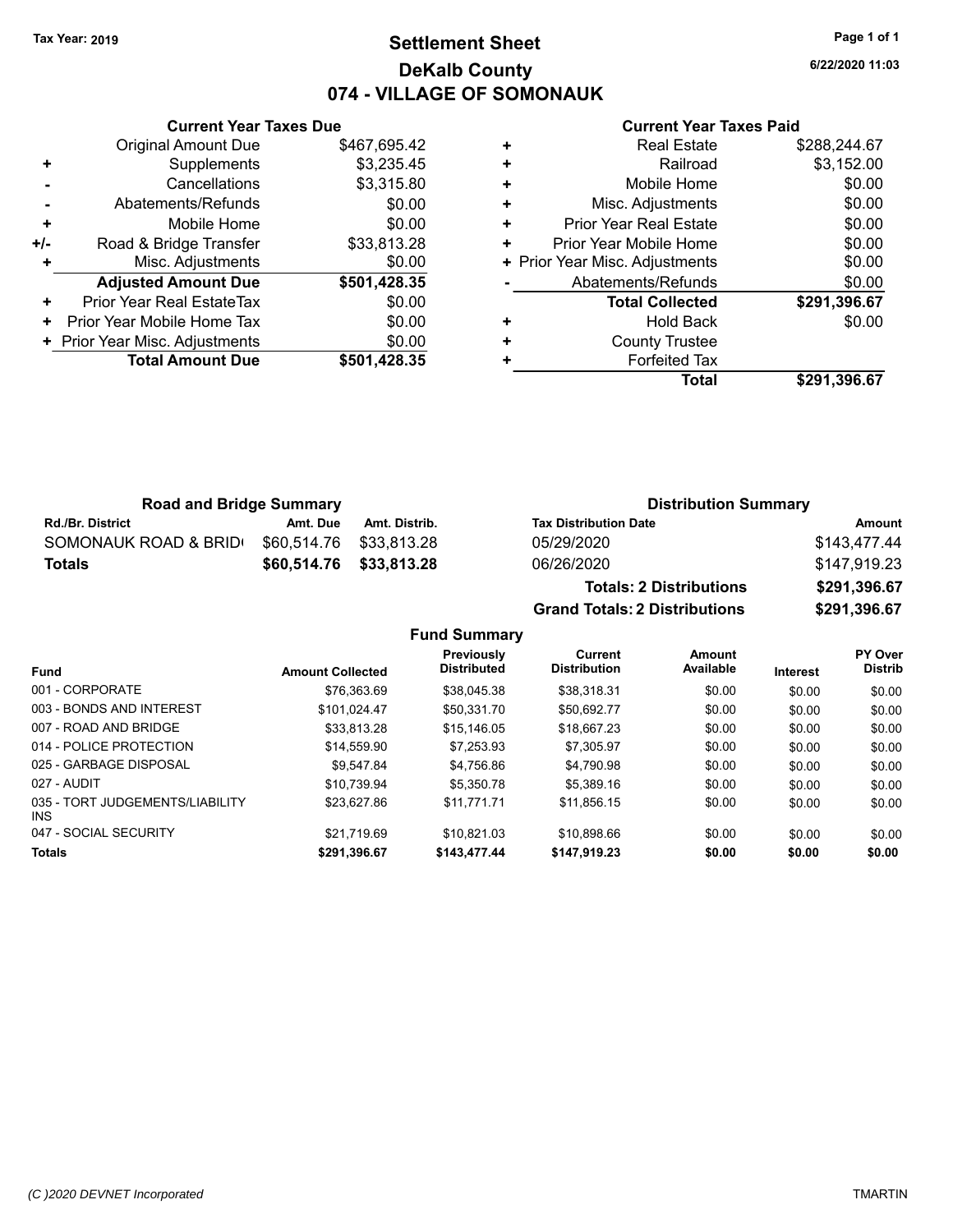## **Settlement Sheet Tax Year: 2019 Page 1 of 1 DeKalb County 075 - SOMONAUK LIBRARY**

**6/22/2020 11:03**

## **Current Year Taxes Due**

|       | <b>Original Amount Due</b>     | \$150,293.72 |
|-------|--------------------------------|--------------|
| ٠     | Supplements                    | \$932.52     |
|       | Cancellations                  | \$965.78     |
|       | Abatements/Refunds             | \$0.00       |
| ÷     | Mobile Home                    | \$0.00       |
| $+/-$ | Road & Bridge Transfer         | \$0.00       |
| ÷     | Misc. Adjustments              | \$0.00       |
|       | <b>Adjusted Amount Due</b>     | \$150,260.46 |
| ٠     | Prior Year Real EstateTax      | \$0.00       |
| ٠     | Prior Year Mobile Home Tax     | \$0.00       |
|       | + Prior Year Misc. Adjustments | \$0.00       |
|       | <b>Total Amount Due</b>        | \$150,260.46 |
|       |                                |              |

#### **Current Year Taxes Paid**

|   | <b>Real Estate</b>             | \$82,366.80 |
|---|--------------------------------|-------------|
| ٠ | Railroad                       | \$995.34    |
| ٠ | Mobile Home                    | \$0.00      |
| ٠ | Misc. Adjustments              | \$0.00      |
| ٠ | <b>Prior Year Real Estate</b>  | \$0.00      |
| ٠ | Prior Year Mobile Home         | \$0.00      |
|   | + Prior Year Misc. Adjustments | \$0.00      |
|   | Abatements/Refunds             | \$0.00      |
|   | <b>Total Collected</b>         | \$83,362.14 |
| ٠ | Hold Back                      | \$0.00      |
| ٠ | <b>County Trustee</b>          |             |
| ٠ | <b>Forfeited Tax</b>           |             |
|   | Total                          | \$83,362.14 |

## **Distribution Summary**

| <b>Tax Distribution Date</b>         | Amount      |
|--------------------------------------|-------------|
| 05/29/2020                           | \$39,203.85 |
| 06/26/2020                           | \$44.158.29 |
| <b>Totals: 2 Distributions</b>       | \$83,362.14 |
| <b>Grand Totals: 2 Distributions</b> | \$83,362.14 |

#### **Fund Summary**

| <b>Fund</b>                             | <b>Amount Collected</b> | <b>Previously</b><br><b>Distributed</b> | Current<br><b>Distribution</b> | Amount<br>Available | <b>Interest</b> | <b>PY Over</b><br><b>Distrib</b> |
|-----------------------------------------|-------------------------|-----------------------------------------|--------------------------------|---------------------|-----------------|----------------------------------|
| 001 - CORPORATE                         | \$37.618.34             | \$17.691.28                             | \$19,927.06                    | \$0.00              | \$0.00          | \$0.00                           |
| 003 - BONDS AND INTEREST                | \$36,597.56             | \$17.211.24                             | \$19,386.32                    | \$0.00              | \$0.00          | \$0.00                           |
| 004 - OPERATIONS & MAINTENANCE          | \$5,015.73              | \$2,358.82                              | \$2,656.91                     | \$0.00              | \$0.00          | \$0.00                           |
| $005 - 1$ M, R, F.                      | \$0.00                  | \$0.00                                  | \$0.00                         | \$0.00              | \$0.00          | \$0.00                           |
| 027 - AUDIT                             | \$1,221.34              | \$574.38                                | \$646.96                       | \$0.00              | \$0.00          | \$0.00                           |
| 035 - TORT JUDGEMENTS/LIABILITY<br>INS. | \$2,327.30              | \$1.094.49                              | \$1.232.81                     | \$0.00              | \$0.00          | \$0.00                           |
| 047 - SOCIAL SECURITY                   | \$581.87                | \$273.64                                | \$308.23                       | \$0.00              | \$0.00          | \$0.00                           |
| <b>Totals</b>                           | \$83,362.14             | \$39,203.85                             | \$44,158.29                    | \$0.00              | \$0.00          | \$0.00                           |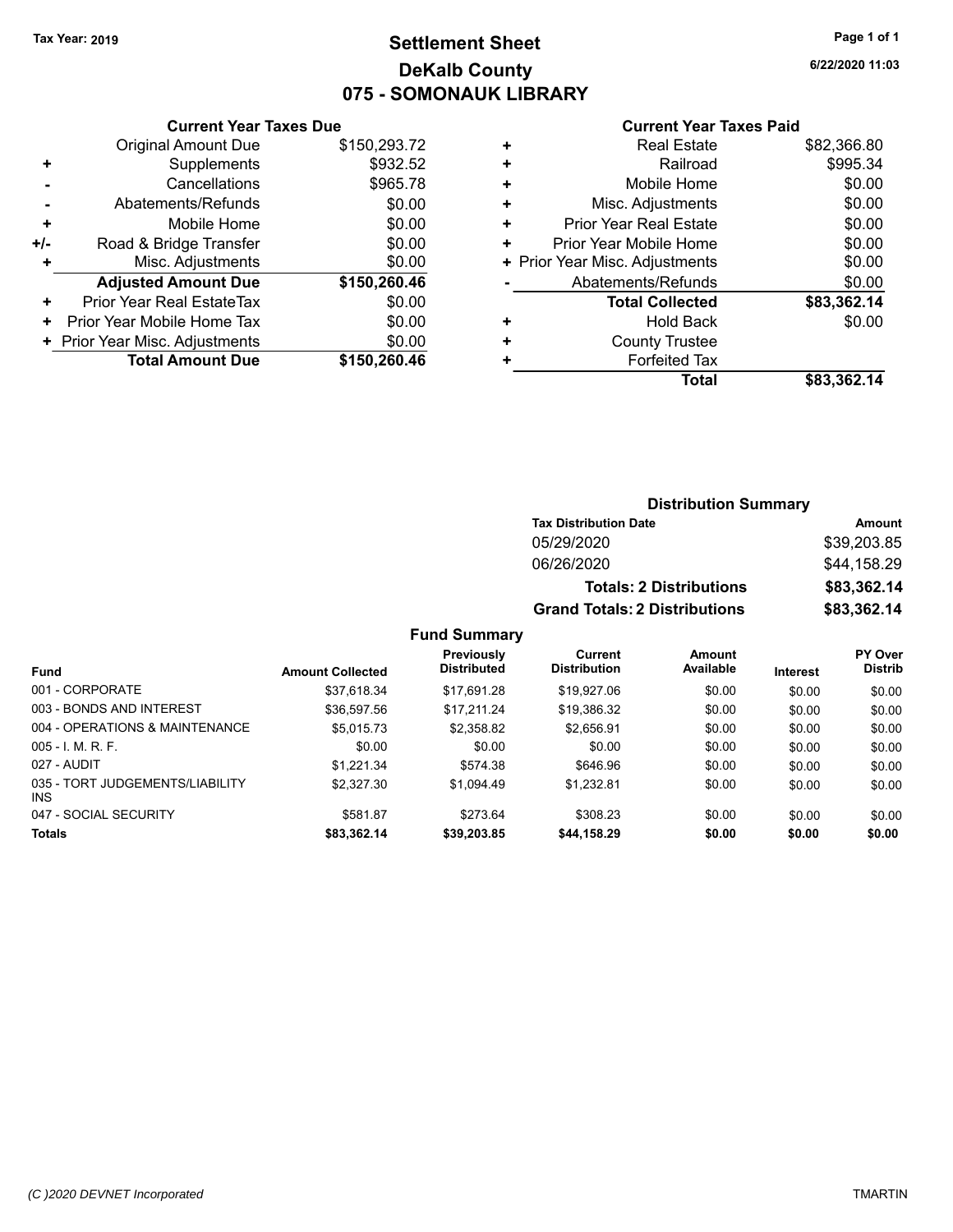## **Settlement Sheet Tax Year: 2019 Page 1 of 1 DeKalb County 076 - CITY OF SYCAMORE**

**6/22/2020 11:03**

#### **Current Year Taxes Paid**

|     | <b>Current Year Taxes Due</b>                |                |  |  |  |  |  |
|-----|----------------------------------------------|----------------|--|--|--|--|--|
|     | \$3,113,742.51<br><b>Original Amount Due</b> |                |  |  |  |  |  |
|     | Supplements                                  | \$15,297.82    |  |  |  |  |  |
|     | Cancellations                                | \$18,147.26    |  |  |  |  |  |
|     | Abatements/Refunds                           | \$8.04         |  |  |  |  |  |
| ٠   | Mobile Home                                  | \$0.00         |  |  |  |  |  |
| +/- | Road & Bridge Transfer                       | \$48,300.96    |  |  |  |  |  |
|     | Misc. Adjustments                            | \$4.34         |  |  |  |  |  |
|     | <b>Adjusted Amount Due</b>                   | \$3,159,190.33 |  |  |  |  |  |
| ٠   | <b>Prior Year Real EstateTax</b>             | (\$1,131.92)   |  |  |  |  |  |
| ٠   | Prior Year Mobile Home Tax                   | \$0.00         |  |  |  |  |  |
|     | + Prior Year Misc. Adjustments               | \$61.16        |  |  |  |  |  |
|     | <b>Total Amount Due</b>                      | \$3,158,119.57 |  |  |  |  |  |
|     |                                              |                |  |  |  |  |  |

| <b>Real Estate</b>            | \$1,665,904.18                 |
|-------------------------------|--------------------------------|
| Railroad                      | \$0.16                         |
| Mobile Home                   | \$0.00                         |
| Misc. Adjustments             | \$4.34                         |
| <b>Prior Year Real Estate</b> | (\$1,131.92)                   |
| Prior Year Mobile Home        | \$0.00                         |
|                               | \$61.16                        |
| Abatements/Refunds            | \$8.04                         |
| <b>Total Collected</b>        | \$1,664,829.88                 |
| <b>Hold Back</b>              | \$0.00                         |
| <b>County Trustee</b>         |                                |
| <b>Forfeited Tax</b>          |                                |
| <b>Total</b>                  | \$1,664,829.88                 |
|                               | + Prior Year Misc. Adjustments |

| <b>Road and Bridge Summary</b>   |             |               | <b>Distribution Summary</b>          |                |  |
|----------------------------------|-------------|---------------|--------------------------------------|----------------|--|
| <b>Rd./Br. District</b>          | Amt. Due    | Amt. Distrib. | <b>Tax Distribution Date</b>         | Amount         |  |
| <b>CORTLAND ROAD &amp; BRIDC</b> | \$36,451.61 | \$19,000.65   | 05/29/2020                           | \$692,198.08   |  |
| DEKALB ROAD & BRIDGE             | \$10,560.65 | \$5.327.61    | 06/26/2020                           | \$972,631.80   |  |
| SYCAMORE ROAD & BRID(            | \$45,044.95 | \$23,972.70   | <b>Totals: 2 Distributions</b>       | \$1,664,829.88 |  |
| <b>Totals</b>                    | \$92,057.21 | \$48,300.96   | <b>Grand Totals: 2 Distributions</b> | \$1,664,829.88 |  |

#### **Fund Summary**

| <b>Fund</b>                  | <b>Amount Collected</b> | <b>Previously</b><br><b>Distributed</b> | Current<br><b>Distribution</b> | Amount<br>Available | Interest | PY Over<br><b>Distrib</b> |
|------------------------------|-------------------------|-----------------------------------------|--------------------------------|---------------------|----------|---------------------------|
| 001 - CORPORATE              | \$673.525.32            | \$279.794.58                            | \$393.730.74                   | \$0.00              | \$0.00   | \$0.00                    |
| 003 - BONDS AND INTEREST     | \$81.301.71             | \$33.774.19                             | \$47.527.52                    | \$0.00              | \$0.00   | \$0.00                    |
| $005 - I$ , M, R, F,         | \$81.083.47             | \$33.683.54                             | \$47.399.93                    | \$0.00              | \$0.00   | \$0.00                    |
| 007 - ROAD AND BRIDGE        | \$48,300.70             | \$20.662.64                             | \$27.638.06                    | \$0.00              | \$0.00   | \$0.00                    |
| 013 - FIREFIGHTER'S PENSION  | \$379.116.51            | \$157.491.86                            | \$221.624.65                   | \$0.00              | \$0.00   | \$0.00                    |
| 015 - POLICE PENSION         | \$297.109.98            | \$123,424.86                            | \$173.685.12                   | \$0.00              | \$0.00   | \$0.00                    |
| 047 - SOCIAL SECURITY        | \$48.368.17             | \$20.093.02                             | \$28.275.15                    | \$0.00              | \$0.00   | \$0.00                    |
| 048 - SCHOOL CROSSING GUARDS | \$10.402.35             | \$4.321.33                              | \$6.081.02                     | \$0.00              | \$0.00   | \$0.00                    |
| 143 - MEDICARE               | \$45.621.67             | \$18,952.06                             | \$26,669.61                    | \$0.00              | \$0.00   | \$0.00                    |
| <b>Totals</b>                | \$1,664,829.88          | \$692,198.08                            | \$972.631.80                   | \$0.00              | \$0.00   | \$0.00                    |

#### **Miscellaneous Adjustment Detail**

| <u>Year Source</u>      | <b>Account Type</b>                      | <b>Amount Adjustment Description</b>             |
|-------------------------|------------------------------------------|--------------------------------------------------|
| 2018   RE - Real Estate | Back Tax Collected                       | \$25.51 MCGEHEE REDEMPTION 06-32-356-002 by TBA  |
| 2018 RE - Real Estate   | Back Tax Collected                       | \$35.65 VERSLUYS REDEMPTION 06-32-279-007 by TBA |
|                         | 2019 RE - Real Estate Back Tax Collected | \$4.34 ANB REDEMPTION 06-29-278-007 by TBA       |
| Totals 3 entries        |                                          | \$65.50                                          |
|                         |                                          |                                                  |

#### **Abatement Detail**

|                         | Year Source                        | <b>Account Type</b> | <b>Amount Adjustment Description</b> |
|-------------------------|------------------------------------|---------------------|--------------------------------------|
|                         | 2018 RE - Real Estate RE Abatement |                     | \$2.31 PTAB INTEREST REFUN           |
|                         | 2018 RE - Real Estate RE Abatement |                     | \$1.66 PTAB INTEREST REFUN           |
|                         | 2018 RE - Real Estate RE Abatement |                     | \$0.16 PTAB INTEREST REFUN           |
|                         | 2019 RE - Real Estate RE Abatement |                     | \$0.14 PTAB INTEREST REFUN           |
|                         | 2019 RE - Real Estate RE Abatement |                     | \$0.61 PTAB INTEREST REFUN           |
| <b>Totals 5 entries</b> |                                    |                     | \$4.88                               |

TAB INTEREST REFUND 08-12-227-006 by TBA TAB INTEREST REFUND 06-21-377-030 by TBA TAB INTEREST REFUND 06-21-377-030 by TBA TAB INTEREST REFUND 06-21-179-027 by TBA TAB INTEREST REFUND 06-21-377-032 by TBA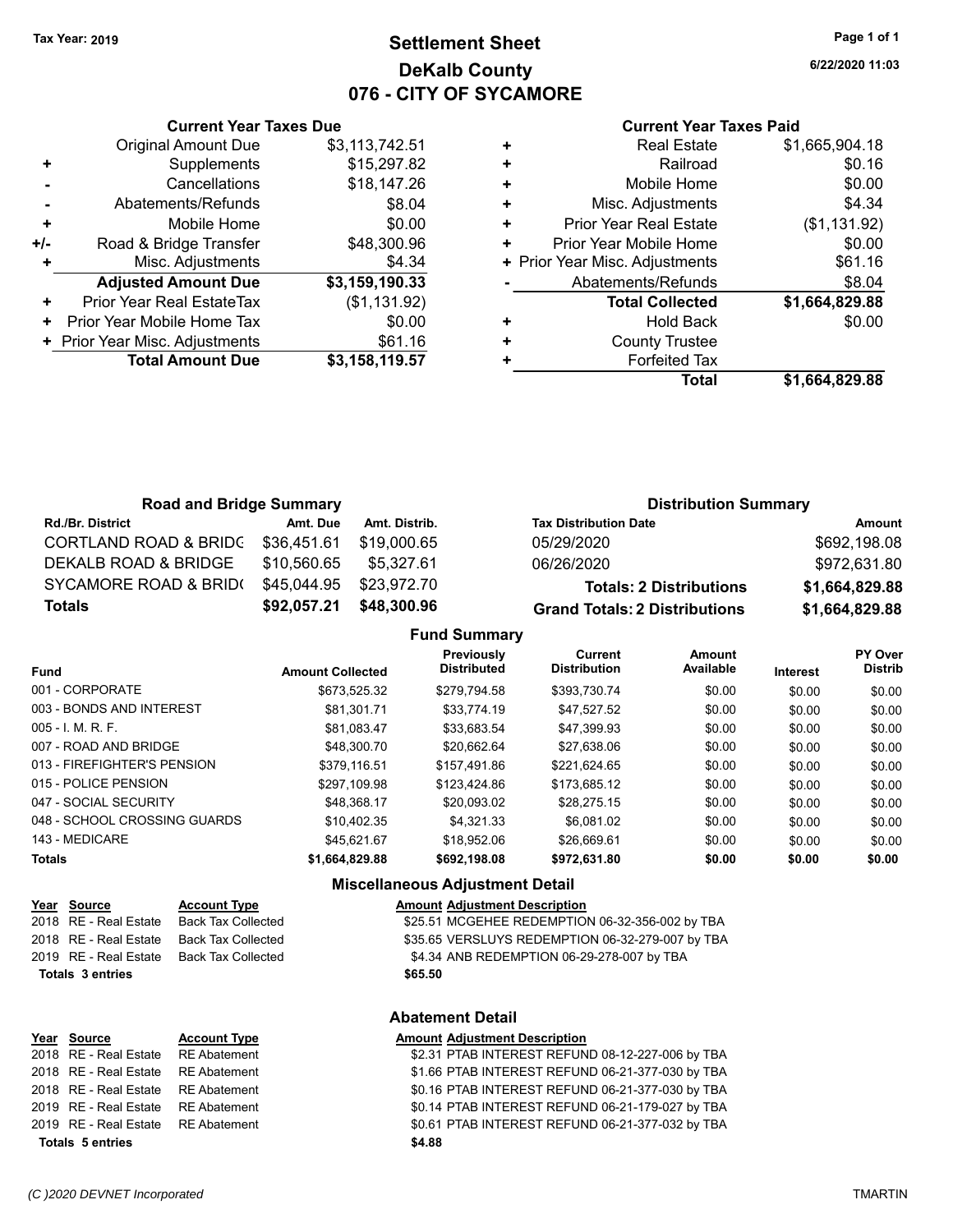# **Settlement Sheet Tax Year: 2019 Page 1 of 1 DeKalb County 077 - SYCAMORE LIBRARY**

**6/22/2020 11:03**

#### **Current Year Taxes Paid**

|       | <b>Current Year Taxes Due</b>  |                |
|-------|--------------------------------|----------------|
|       | <b>Original Amount Due</b>     | \$1,157,687.28 |
| ٠     | Supplements                    | \$5,391.39     |
|       | Cancellations                  | \$6,430.50     |
|       | Abatements/Refunds             | \$1.82         |
| ٠     | Mobile Home                    | \$0.00         |
| $+/-$ | Road & Bridge Transfer         | \$0.00         |
|       | Misc. Adjustments              | \$1.61         |
|       | <b>Adjusted Amount Due</b>     | \$1,156,647.96 |
| ÷     | Prior Year Real EstateTax      | (\$361.74)     |
| ٠     | Prior Year Mobile Home Tax     | \$0.00         |
|       | + Prior Year Misc. Adjustments | \$22.74        |
|       | <b>Total Amount Due</b>        | \$1,156,308.96 |
|       |                                |                |

|   | <b>Real Estate</b>             | \$601,361.95 |
|---|--------------------------------|--------------|
| ٠ | Railroad                       | \$0.06       |
| ٠ | Mobile Home                    | \$0.00       |
| ٠ | Misc. Adjustments              | \$1.61       |
| ٠ | <b>Prior Year Real Estate</b>  | (\$361.74)   |
| ٠ | Prior Year Mobile Home         | \$0.00       |
|   | + Prior Year Misc. Adjustments | \$22.74      |
|   | Abatements/Refunds             | \$1.82       |
|   | <b>Total Collected</b>         | \$601,022.80 |
| ٠ | <b>Hold Back</b>               | \$0.00       |
| ÷ | <b>County Trustee</b>          |              |
| ٠ | <b>Forfeited Tax</b>           |              |
|   | Total                          | \$601,022.80 |
|   |                                |              |

|                   |                                      | <b>Distribution Summary</b>    |              |
|-------------------|--------------------------------------|--------------------------------|--------------|
|                   | <b>Tax Distribution Date</b>         |                                | Amount       |
|                   | 05/29/2020                           |                                | \$249,676.34 |
|                   | 06/26/2020                           |                                | \$351,346.46 |
|                   |                                      | <b>Totals: 2 Distributions</b> | \$601,022.80 |
|                   | <b>Grand Totals: 2 Distributions</b> |                                | \$601,022.80 |
| Summary           |                                      |                                |              |
| eviously          | Current                              | Amount                         | PY Over      |
| المتمتلف والمتالف | <b>Distribution</b>                  | A. 11                          | <b>DEALL</b> |

### **Fund S**

| Fund                                     | <b>Amount Collected</b> | <b>Previously</b><br><b>Distributed</b> | Current<br><b>Distribution</b> | Amount<br>Available | <b>Interest</b> | <b>PY Over</b><br><b>Distrib</b> |
|------------------------------------------|-------------------------|-----------------------------------------|--------------------------------|---------------------|-----------------|----------------------------------|
| 005 - I. M. R. F.                        | \$0.00                  | \$0.00                                  | \$0.00                         | \$0.00              | \$0.00          | \$0.00                           |
| 016 - LIBRARY (township, municipalities) | \$601.022.80            | \$249.676.34                            | \$351.346.46                   | \$0.00              | \$0.00          | \$0.00                           |
| 027 - AUDIT                              | \$0.00                  | \$0.00                                  | \$0.00                         | \$0.00              | \$0.00          | \$0.00                           |
| 047 - SOCIAL SECURITY                    | \$0.00                  | \$0.00                                  | \$0.00                         | \$0.00              | \$0.00          | \$0.00                           |
| Totals                                   | \$601.022.80            | \$249.676.34                            | \$351.346.46                   | \$0.00              | \$0.00          | \$0.00                           |

### **Miscellaneous Adjustment Detail**

**Year Source Account Type Amount Adjustment Description** 2018 RE - Real Estate Back Tax Collected \$9.49 MCGEHEE REDEMPTION 06-32-356-002 by TBA 2018 RE - Real Estate Back Tax Collected \$13.25 VERSLUYS REDEMPTION 06-32-279-007 by TBA 2019 RE - Real Estate Back Tax Collected \$1.61 ANB REDEMPTION 06-29-278-007 by TBA **Totals \$24.35 3 entries**

| Yea <u>r Source</u>                      | <b>Account Type</b> | Amount |
|------------------------------------------|---------------------|--------|
| 2018 RE - Real Estate RE Abatement       |                     | \$0.86 |
| 2018   RE - Real Estate                  | RE Abatement        | \$0.62 |
| 2018   RE - Real Estate     RE Abatement |                     | \$0.06 |
| 2019   RE - Real Estate                  | RE Abatement        | \$0.05 |
| 2019   RE - Real Estate     RE Abatement |                     | \$0.23 |
| Totals 5 entries                         |                     | \$1.82 |

### **Abatement Detail**

**Year Source Account Type Amount Adjustment Description** ent 60.86 PTAB INTEREST REFUND 08-12-227-006 by TBA ent 30.62 PTAB INTEREST REFUND 06-21-377-030 by TBA 2018 RE - Real Estate \$0.06 PTAB INTEREST REFUND 06-21-377-030 by RE Abatement TBA ent \$0.05 PTAB INTEREST REFUND 06-21-179-027 by TBA ent 60.23 PTAB INTEREST REFUND 06-21-377-032 by TBA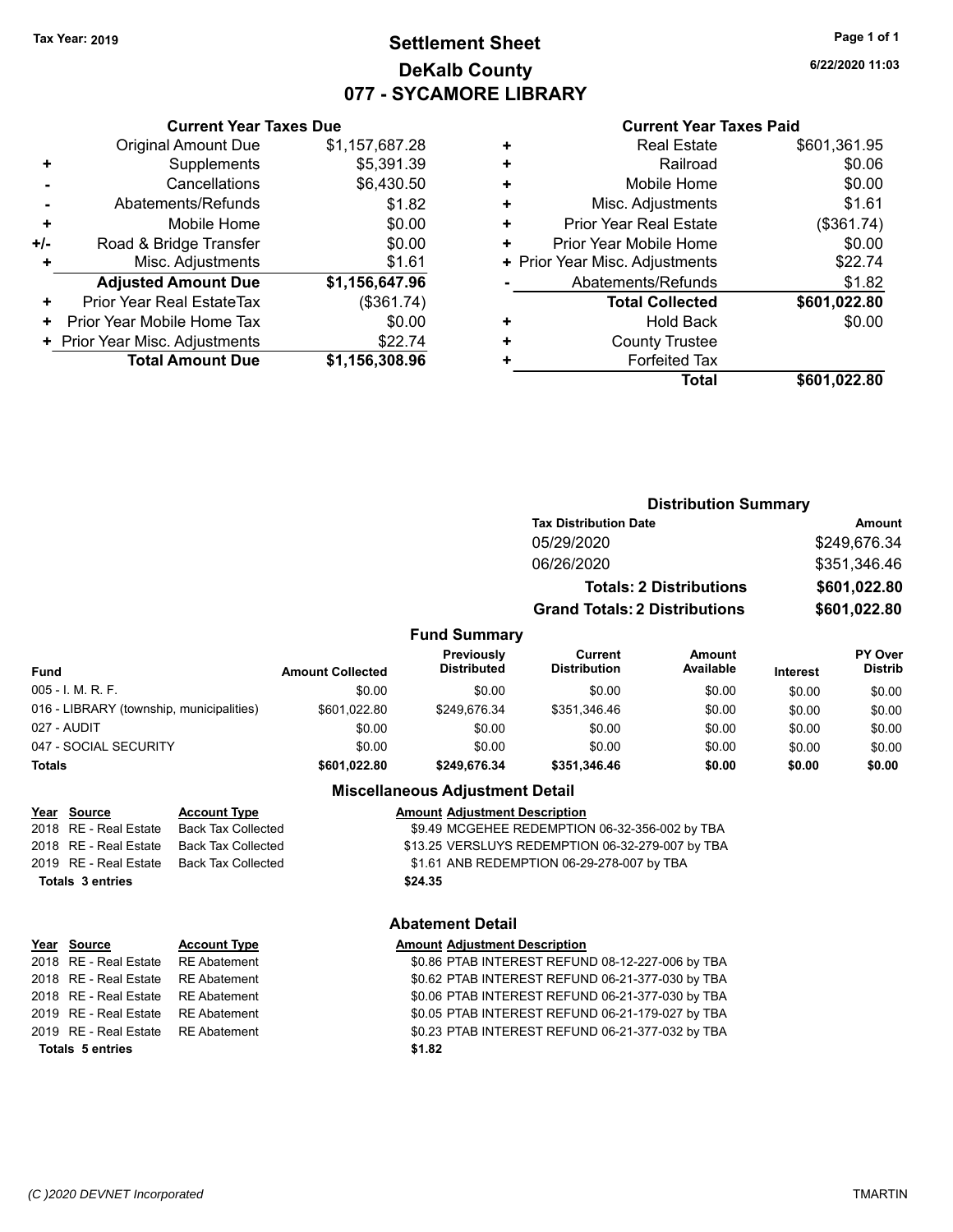# **Settlement Sheet Tax Year: 2019 Page 1 of 1 DeKalb County 078 - VILLAGE OF WATERMAN**

**6/22/2020 11:03**

#### **Current Year Taxes Paid**

|     | <b>Original Amount Due</b>     | \$195,118.89 |
|-----|--------------------------------|--------------|
| ٠   | Supplements                    | \$724.58     |
|     | Cancellations                  | \$814.13     |
|     | Abatements/Refunds             | \$0.00       |
| ٠   | Mobile Home                    | \$0.00       |
| +/- | Road & Bridge Transfer         | \$18,670.83  |
| ٠   | Misc. Adjustments              | \$0.00       |
|     | <b>Adjusted Amount Due</b>     | \$213,700.17 |
| ٠   | Prior Year Real EstateTax      | \$0.00       |
| ٠   | Prior Year Mobile Home Tax     | \$0.00       |
|     | + Prior Year Misc. Adjustments | \$0.00       |
|     | <b>Total Amount Due</b>        | \$213,700.17 |
|     |                                |              |

**Current Year Taxes Due**

|   | <b>Real Estate</b>             | \$130,788.57 |
|---|--------------------------------|--------------|
| ٠ | Railroad                       | \$1,005.44   |
| ٠ | Mobile Home                    | \$0.00       |
| ٠ | Misc. Adjustments              | \$0.00       |
| ٠ | <b>Prior Year Real Estate</b>  | \$0.00       |
| ٠ | Prior Year Mobile Home         | \$0.00       |
|   | + Prior Year Misc. Adjustments | \$0.00       |
|   | Abatements/Refunds             | \$0.00       |
|   | <b>Total Collected</b>         | \$131,794.01 |
| ٠ | Hold Back                      | \$0.00       |
| ٠ | <b>County Trustee</b>          |              |
| ٠ | <b>Forfeited Tax</b>           |              |
|   | Total                          | \$131,794.01 |

**Grand Totals: 2 Distributions \$131,794.01**

| <b>Road and Bridge Summary</b>   |                         |                         | <b>Distribution Summary</b>    |              |  |
|----------------------------------|-------------------------|-------------------------|--------------------------------|--------------|--|
| <b>Rd./Br. District</b>          | Amt. Due                | Amt. Distrib.           | <b>Tax Distribution Date</b>   | Amount       |  |
| <b>CLINTON ROAD &amp; BRIDGE</b> | \$32.520.72 \$18.670.83 |                         | 05/29/2020                     | \$51,178.03  |  |
| Totals                           |                         | \$32,520.72 \$18,670.83 | 06/26/2020                     | \$80,615.98  |  |
|                                  |                         |                         | <b>Totals: 2 Distributions</b> | \$131,794.01 |  |

**Fund Summary Fund Interest Amount Collected Distributed PY Over Distrib Amount Available Current Distribution Previously** 001 - CORPORATE \$62,711.19 \$24,870.70 \$37,840.49 \$0.00 \$0.00 \$0.00 007 - ROAD AND BRIDGE \$18,670.83 \$6,314.40 \$12,356.43 \$0.00 \$0.00 \$0.00 014 - POLICE PROTECTION \$18,612.28 \$7,381.46 \$11,230.82 \$0.00 \$0.00 \$0.00 \$0.00 027 - AUDIT \$9,486.85 \$3,762.40 \$5,724.45 \$0.00 \$0.00 \$0.00 035 - TORT JUDGEMENTS/LIABILITY INS \$20,178.46 \$8,002.59 \$12,175.87 \$0.00 \$0.00 \$0.00 047 - SOCIAL SECURITY \$1,855.67 \$735.94 \$1,119.73 \$0.00 \$0.00 \$0.00 073 - CHLORINATION OF SEWAGE \$278.73 \$110.54 \$168.19 \$0.00 \$0.00 \$0.00 \$0.00 **Totals \$131,794.01 \$51,178.03 \$80,615.98 \$0.00 \$0.00 \$0.00**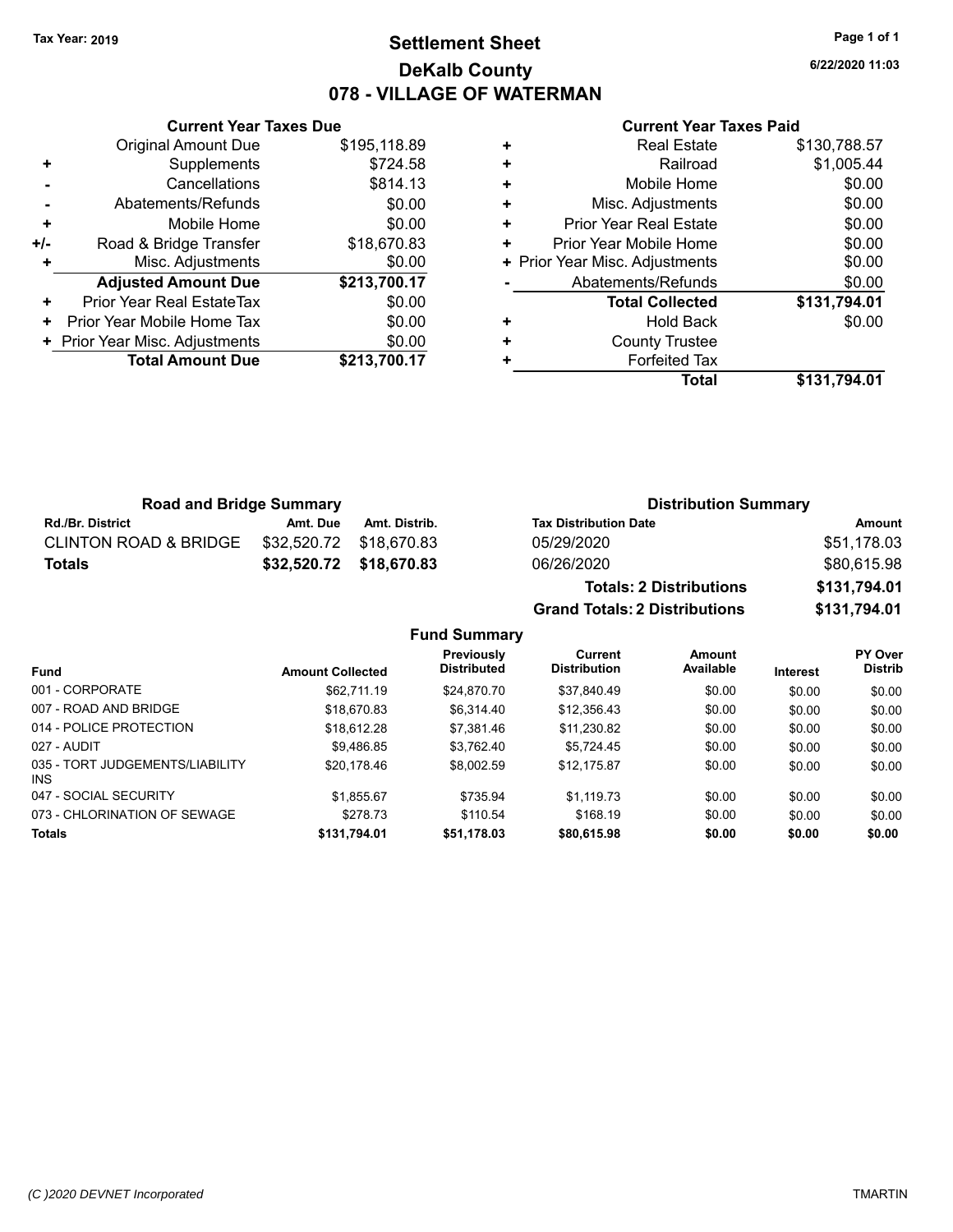# **Settlement Sheet Tax Year: 2019 Page 1 of 1 DeKalb County 079 - HINCKLEY SPEC SERV #1**

**6/22/2020 11:03**

#### **Current Year Taxes Paid**

|     | <b>Current Year Taxes Due</b>  |          |
|-----|--------------------------------|----------|
|     | <b>Original Amount Due</b>     | \$480.15 |
| ٠   | Supplements                    | \$0.00   |
|     | Cancellations                  | \$0.00   |
|     | Abatements/Refunds             | \$0.00   |
| ٠   | Mobile Home                    | \$0.00   |
| +/- | Road & Bridge Transfer         | \$0.00   |
| ٠   | Misc. Adjustments              | \$0.00   |
|     | <b>Adjusted Amount Due</b>     | \$480.15 |
| ٠   | Prior Year Real EstateTax      | \$0.00   |
| ٠   | Prior Year Mobile Home Tax     | \$0.00   |
|     | + Prior Year Misc. Adjustments | \$0.00   |
|     | <b>Total Amount Due</b>        | \$480.15 |

|   | <b>Total</b>                   | \$253.44 |
|---|--------------------------------|----------|
| ٠ | <b>Forfeited Tax</b>           |          |
| ٠ | <b>County Trustee</b>          |          |
| ٠ | Hold Back                      | \$0.00   |
|   | <b>Total Collected</b>         | \$253.44 |
|   | Abatements/Refunds             | \$0.00   |
|   | + Prior Year Misc. Adjustments | \$0.00   |
| ٠ | Prior Year Mobile Home         | \$0.00   |
| ٠ | <b>Prior Year Real Estate</b>  | \$0.00   |
| ٠ | Misc. Adjustments              | \$0.00   |
| ٠ | Mobile Home                    | \$0.00   |
| ٠ | Railroad                       | \$0.00   |
| ٠ | <b>Real Estate</b>             | \$253.44 |
|   |                                |          |

|                            |                         |                                  |                                       | <b>Distribution Summary</b>    |                 |                           |
|----------------------------|-------------------------|----------------------------------|---------------------------------------|--------------------------------|-----------------|---------------------------|
|                            |                         |                                  | <b>Tax Distribution Date</b>          |                                |                 | <b>Amount</b>             |
|                            |                         |                                  | 05/29/2020                            |                                |                 | \$159.85                  |
|                            |                         |                                  | 06/26/2020                            |                                |                 | \$93.59                   |
|                            |                         |                                  |                                       | <b>Totals: 2 Distributions</b> |                 | \$253.44                  |
|                            |                         |                                  | <b>Grand Totals: 2 Distributions</b>  |                                |                 | \$253.44                  |
|                            |                         | <b>Fund Summary</b>              |                                       |                                |                 |                           |
| <b>Fund</b>                | <b>Amount Collected</b> | Previously<br><b>Distributed</b> | <b>Current</b><br><b>Distribution</b> | <b>Amount</b><br>Available     | <b>Interest</b> | PY Over<br><b>Distrib</b> |
| 023 - SPECIAL SERVICE AREA | \$253.44                | \$159.85                         | \$93.59                               | \$0.00                         | \$0.00          | \$0.00                    |
| <b>Totals</b>              | \$253.44                | \$159.85                         | \$93.59                               | \$0.00                         | \$0.00          | \$0.00                    |
|                            |                         |                                  |                                       |                                |                 |                           |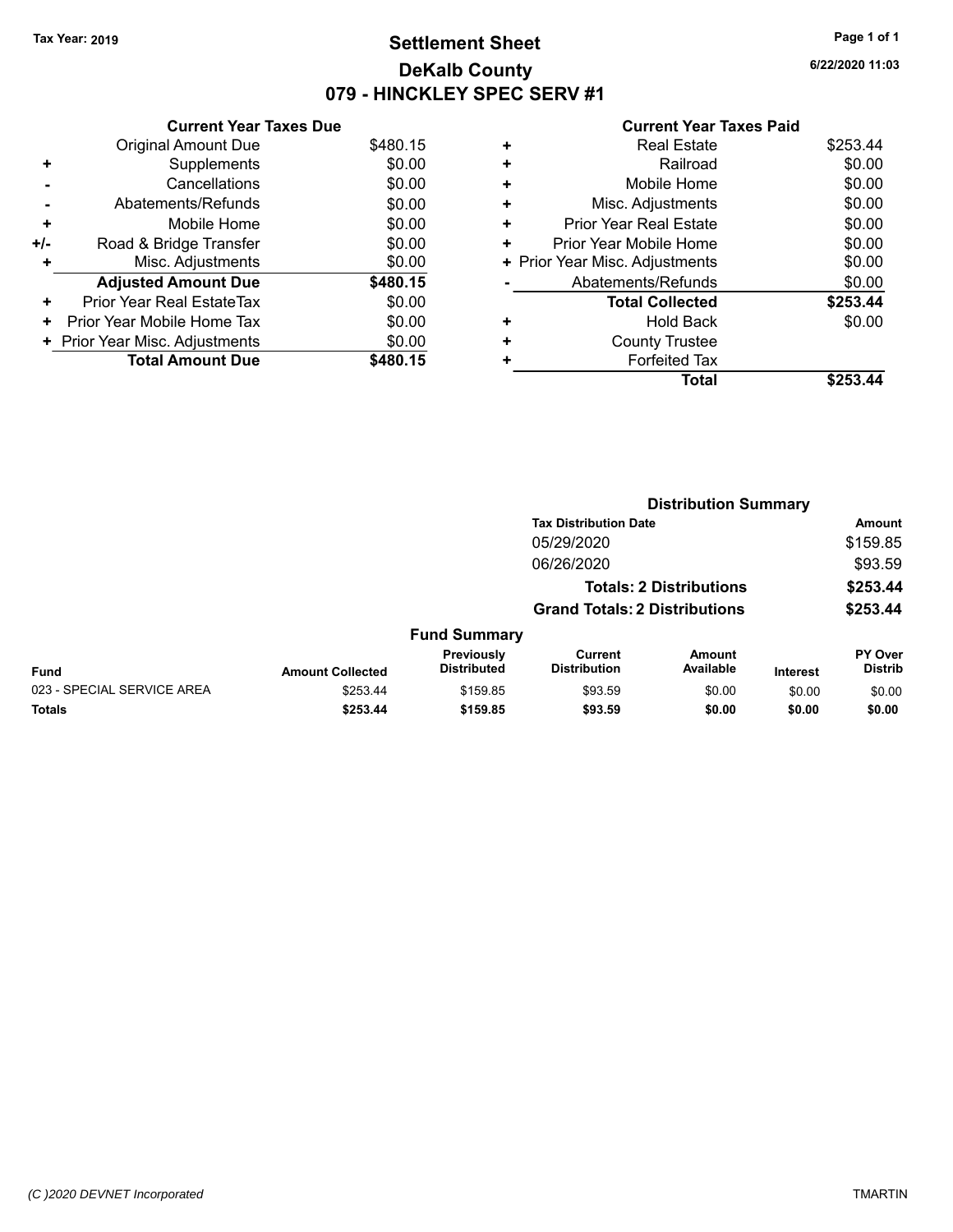# **Settlement Sheet Tax Year: 2019 Page 1 of 1 DeKalb County 080 - HINCKLEY SPEC SERV #2**

**6/22/2020 11:03**

#### **Current Year Taxes Paid**

|     | <b>Current Year Taxes Due</b>  |          |
|-----|--------------------------------|----------|
|     | <b>Original Amount Due</b>     | \$490.22 |
| ٠   | Supplements                    | \$0.00   |
|     | Cancellations                  | \$0.00   |
|     | Abatements/Refunds             | \$0.00   |
| ٠   | Mobile Home                    | \$0.00   |
| +/- | Road & Bridge Transfer         | \$0.00   |
| ٠   | Misc. Adjustments              | \$0.00   |
|     | <b>Adjusted Amount Due</b>     | \$490.22 |
| ٠   | Prior Year Real EstateTax      | \$0.00   |
| ٠   | Prior Year Mobile Home Tax     | \$0.00   |
|     | + Prior Year Misc. Adjustments | \$0.00   |
|     | <b>Total Amount Due</b>        | \$490.22 |

| ٠ | <b>Real Estate</b>             | \$248.28 |
|---|--------------------------------|----------|
| ٠ | Railroad                       | \$0.00   |
| + | Mobile Home                    | \$0.00   |
| ٠ | Misc. Adjustments              | \$0.00   |
| ٠ | <b>Prior Year Real Estate</b>  | \$0.00   |
| ٠ | Prior Year Mobile Home         | \$0.00   |
|   | + Prior Year Misc. Adjustments | \$0.00   |
|   | Abatements/Refunds             | \$0.00   |
|   | <b>Total Collected</b>         | \$248.28 |
| ٠ | Hold Back                      | \$0.00   |
| ٠ | <b>County Trustee</b>          |          |
| ٠ | <b>Forfeited Tax</b>           |          |
|   | Total                          | \$248.28 |
|   |                                |          |

|                            | <b>Distribution Summary</b>    |                                      |                                       |                            |                 |                                  |  |
|----------------------------|--------------------------------|--------------------------------------|---------------------------------------|----------------------------|-----------------|----------------------------------|--|
|                            |                                | <b>Tax Distribution Date</b>         |                                       |                            |                 | Amount                           |  |
|                            |                                |                                      | 05/29/2020                            |                            |                 | \$147.90                         |  |
|                            |                                |                                      | 06/26/2020                            |                            |                 | \$100.38                         |  |
|                            | <b>Totals: 2 Distributions</b> |                                      |                                       | \$248.28                   |                 |                                  |  |
|                            |                                | <b>Grand Totals: 2 Distributions</b> |                                       |                            | \$248.28        |                                  |  |
|                            |                                | <b>Fund Summary</b>                  |                                       |                            |                 |                                  |  |
| <b>Fund</b>                | <b>Amount Collected</b>        | Previously<br><b>Distributed</b>     | <b>Current</b><br><b>Distribution</b> | <b>Amount</b><br>Available | <b>Interest</b> | <b>PY Over</b><br><b>Distrib</b> |  |
| 023 - SPECIAL SERVICE AREA | \$248.28                       | \$147.90                             | \$100.38                              | \$0.00                     | \$0.00          | \$0.00                           |  |
| <b>Totals</b>              | \$248.28                       | \$147.90                             | \$100.38                              | \$0.00                     | \$0.00          | \$0.00                           |  |
|                            |                                |                                      |                                       |                            |                 |                                  |  |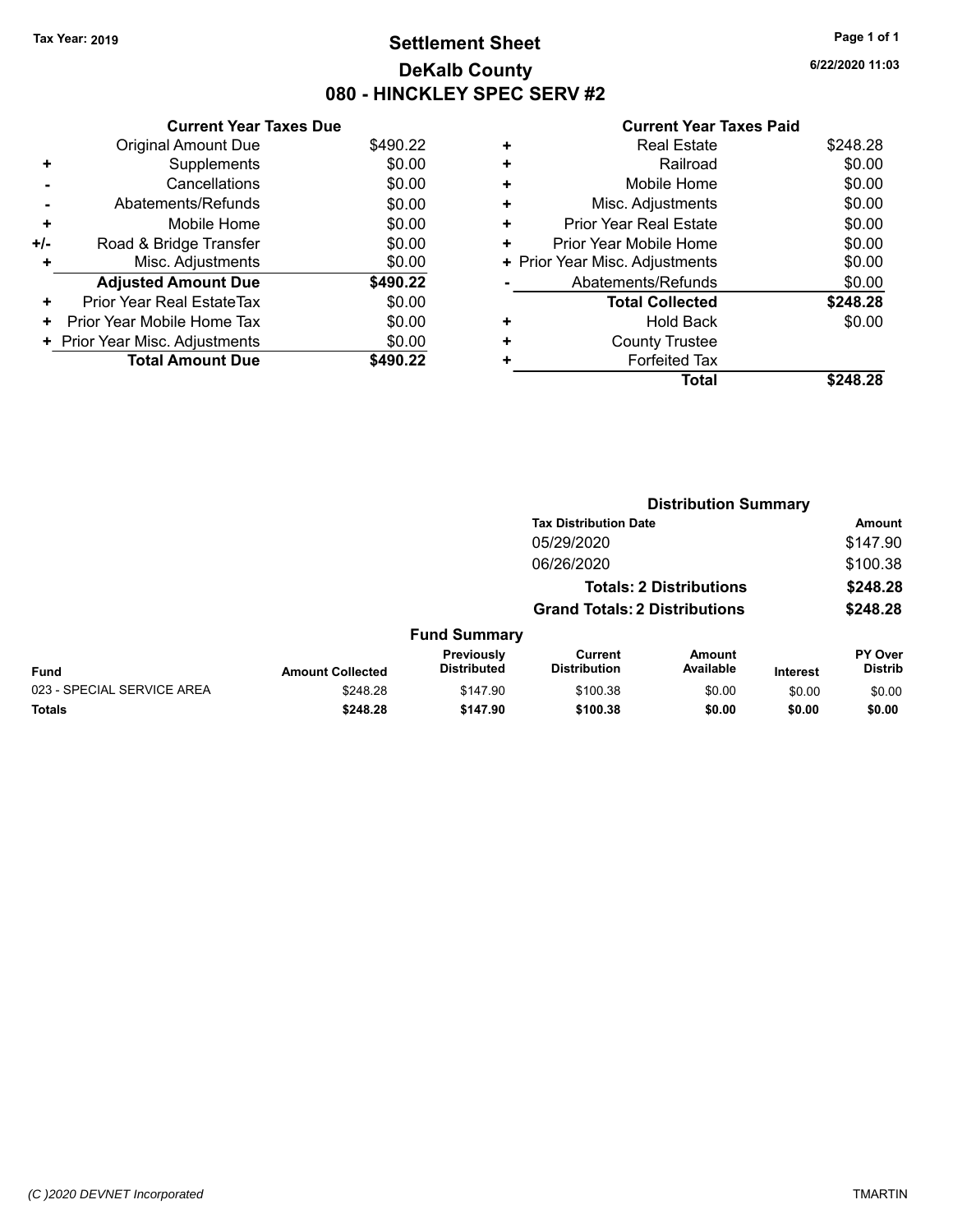# **Settlement Sheet Tax Year: 2019 Page 1 of 1 DeKalb County 083 - TOWN OF CORTLAND SBA #1**

**6/22/2020 11:03**

| <b>Current Year Taxes Paid</b> |  |  |
|--------------------------------|--|--|
|                                |  |  |

|     | <b>Current Year Taxes Due</b>  |        |
|-----|--------------------------------|--------|
|     | Original Amount Due            | \$0.00 |
| ÷   | Supplements                    | \$0.00 |
|     | Cancellations                  | \$0.00 |
|     | Abatements/Refunds             | \$0.00 |
| ٠   | Mobile Home                    | \$0.00 |
| +/- | Road & Bridge Transfer         | \$0.00 |
|     | Misc. Adjustments              | \$0.00 |
|     | <b>Adjusted Amount Due</b>     | \$0.00 |
| ÷   | Prior Year Real EstateTax      | \$0.00 |
| ٠   | Prior Year Mobile Home Tax     | \$0.00 |
|     | + Prior Year Misc. Adjustments | \$0.00 |
|     | <b>Total Amount Due</b>        | \$0.00 |
|     |                                |        |

|   | <b>Real Estate</b>             | \$0.00 |
|---|--------------------------------|--------|
|   | Railroad                       | \$0.00 |
| ÷ | Mobile Home                    | \$0.00 |
| ٠ | Misc. Adjustments              | \$0.00 |
| ٠ | <b>Prior Year Real Estate</b>  | \$0.00 |
| ٠ | Prior Year Mobile Home         | \$0.00 |
|   | + Prior Year Misc. Adjustments | \$0.00 |
|   | Abatements/Refunds             | \$0.00 |
|   | <b>Total Collected</b>         | \$0.00 |
|   | <b>Hold Back</b>               | \$0.00 |
|   | <b>County Trustee</b>          |        |
|   | <b>Forfeited Tax</b>           |        |
|   | Total                          |        |

| <b>Fund Summary</b>      |                         |                                         |                                |                     |                 |                                  |
|--------------------------|-------------------------|-----------------------------------------|--------------------------------|---------------------|-----------------|----------------------------------|
| <b>Fund</b>              | <b>Amount Collected</b> | <b>Previously</b><br><b>Distributed</b> | Current<br><b>Distribution</b> | Amount<br>Available | <b>Interest</b> | <b>PY Over</b><br><b>Distrib</b> |
| 003 - BONDS AND INTEREST | \$0.00                  | \$0.00                                  | \$0.00                         | \$0.00              | \$0.00          | \$0.00                           |
| <b>Totals</b>            | \$0.00                  | \$0.00                                  | \$0.00                         | \$0.00              | \$0.00          | \$0.00                           |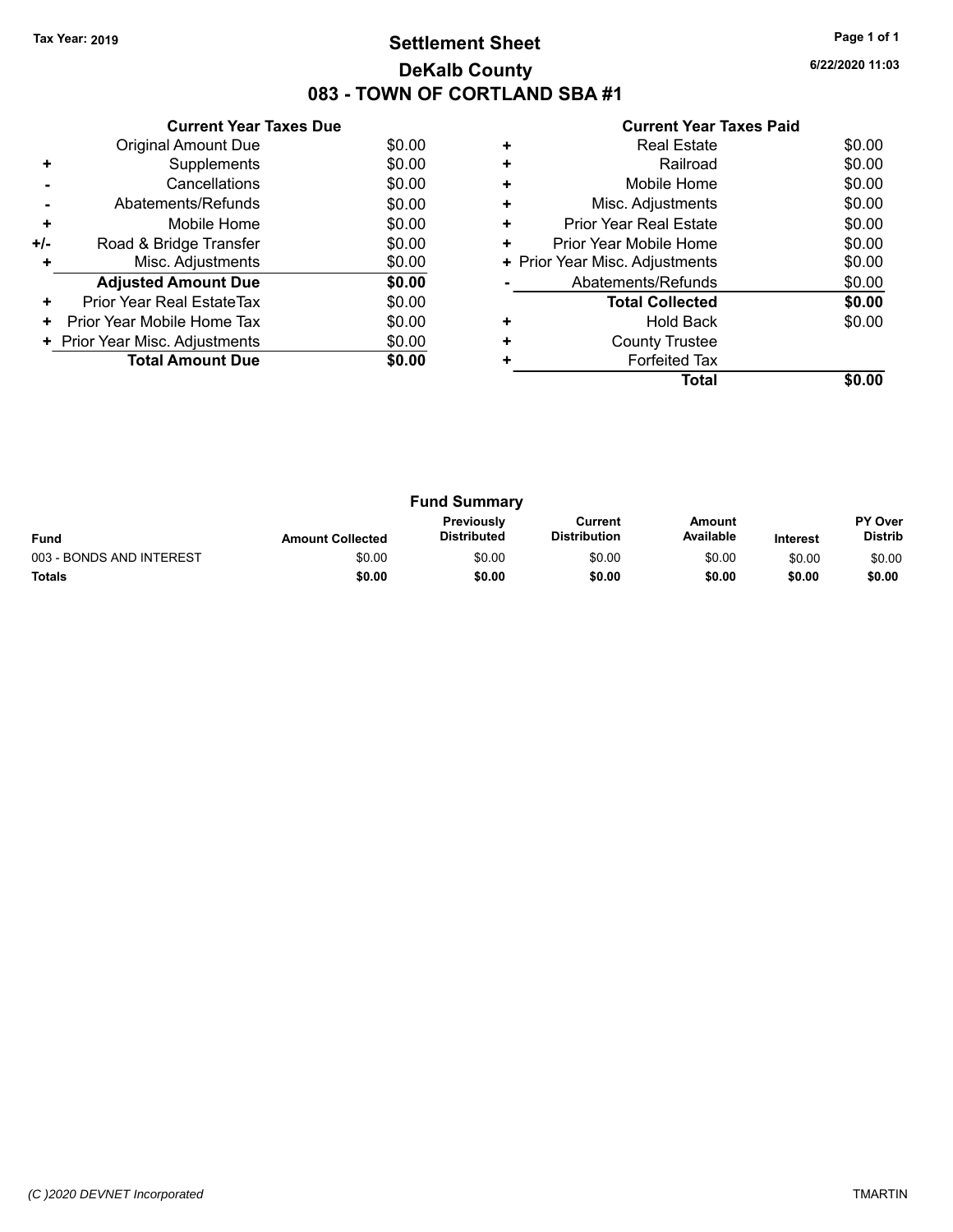# **Settlement Sheet Tax Year: 2019 Page 1 of 1 DeKalb County 085 - BURLINGTON FIRE**

**6/22/2020 11:03**

| <b>Current Year Taxes Due</b> |                                |  |  |  |  |  |
|-------------------------------|--------------------------------|--|--|--|--|--|
| <b>Original Amount Due</b>    | \$13,338.76                    |  |  |  |  |  |
| Supplements                   | \$0.00                         |  |  |  |  |  |
| Cancellations                 | \$0.00                         |  |  |  |  |  |
| Abatements/Refunds            | \$0.00                         |  |  |  |  |  |
| Mobile Home                   | \$0.00                         |  |  |  |  |  |
| Road & Bridge Transfer        | \$0.00                         |  |  |  |  |  |
| Misc. Adjustments             | \$0.00                         |  |  |  |  |  |
| <b>Adjusted Amount Due</b>    | \$13,338.76                    |  |  |  |  |  |
| Prior Year Real EstateTax     | \$0.00                         |  |  |  |  |  |
| Prior Year Mobile Home Tax    | \$0.00                         |  |  |  |  |  |
|                               | \$0.00                         |  |  |  |  |  |
| <b>Total Amount Due</b>       | \$13,338.76                    |  |  |  |  |  |
|                               | + Prior Year Misc. Adjustments |  |  |  |  |  |

## **Current Year Taxes Paid**

|   | <b>Real Estate</b>             | \$7,238.89 |
|---|--------------------------------|------------|
| ٠ | Railroad                       | \$283.53   |
| ٠ | Mobile Home                    | \$0.00     |
| ٠ | Misc. Adjustments              | \$0.00     |
| ÷ | <b>Prior Year Real Estate</b>  | \$0.00     |
| ٠ | Prior Year Mobile Home         | \$0.00     |
|   | + Prior Year Misc. Adjustments | \$0.00     |
|   | Abatements/Refunds             | \$0.00     |
|   | <b>Total Collected</b>         | \$7,522.42 |
| ٠ | <b>Hold Back</b>               | \$0.00     |
| ٠ | <b>County Trustee</b>          |            |
| ٠ | <b>Forfeited Tax</b>           |            |
|   | Total                          | \$7,522.42 |
|   |                                |            |

#### **Distribution Summary Tax Distribution Date Amount** 05/29/2020 \$1,429.09 06/26/2020 \$6,093.33 **Totals: 2 Distributions \$7,522.42 Grand Totals: 2 Distributions \$7,522.42 Fund Summary PY Over Amount Current Previously**

|                                                     |                         | Previously         | Current             | Amount    |                 | <b>PY Over</b> |
|-----------------------------------------------------|-------------------------|--------------------|---------------------|-----------|-----------------|----------------|
| <b>Fund</b>                                         | <b>Amount Collected</b> | <b>Distributed</b> | <b>Distribution</b> | Available | <b>Interest</b> | <b>Distrib</b> |
| 001 - CORPORATE                                     | \$3.004.95              | \$570.88           | \$2.434.07          | \$0.00    | \$0.00          | \$0.00         |
| 035 - TORT JUDGMENTS, LIABILITY<br><b>INSURANCE</b> | \$1.192.55              | \$226.56           | \$965.99            | \$0.00    | \$0.00          | \$0.00         |
| 047 - SOCIAL SECURITY                               | \$200.40                | \$38.07            | \$162.33            | \$0.00    | \$0.00          | \$0.00         |
| 064 - AMBULANCE                                     | \$3,005.22              | \$570.92           | \$2.434.30          | \$0.00    | \$0.00          | \$0.00         |
| 143 - MEDICARE                                      | \$119.30                | \$22.66            | \$96.64             | \$0.00    | \$0.00          | \$0.00         |
| <b>Totals</b>                                       | \$7,522.42              | \$1,429.09         | \$6,093.33          | \$0.00    | \$0.00          | \$0.00         |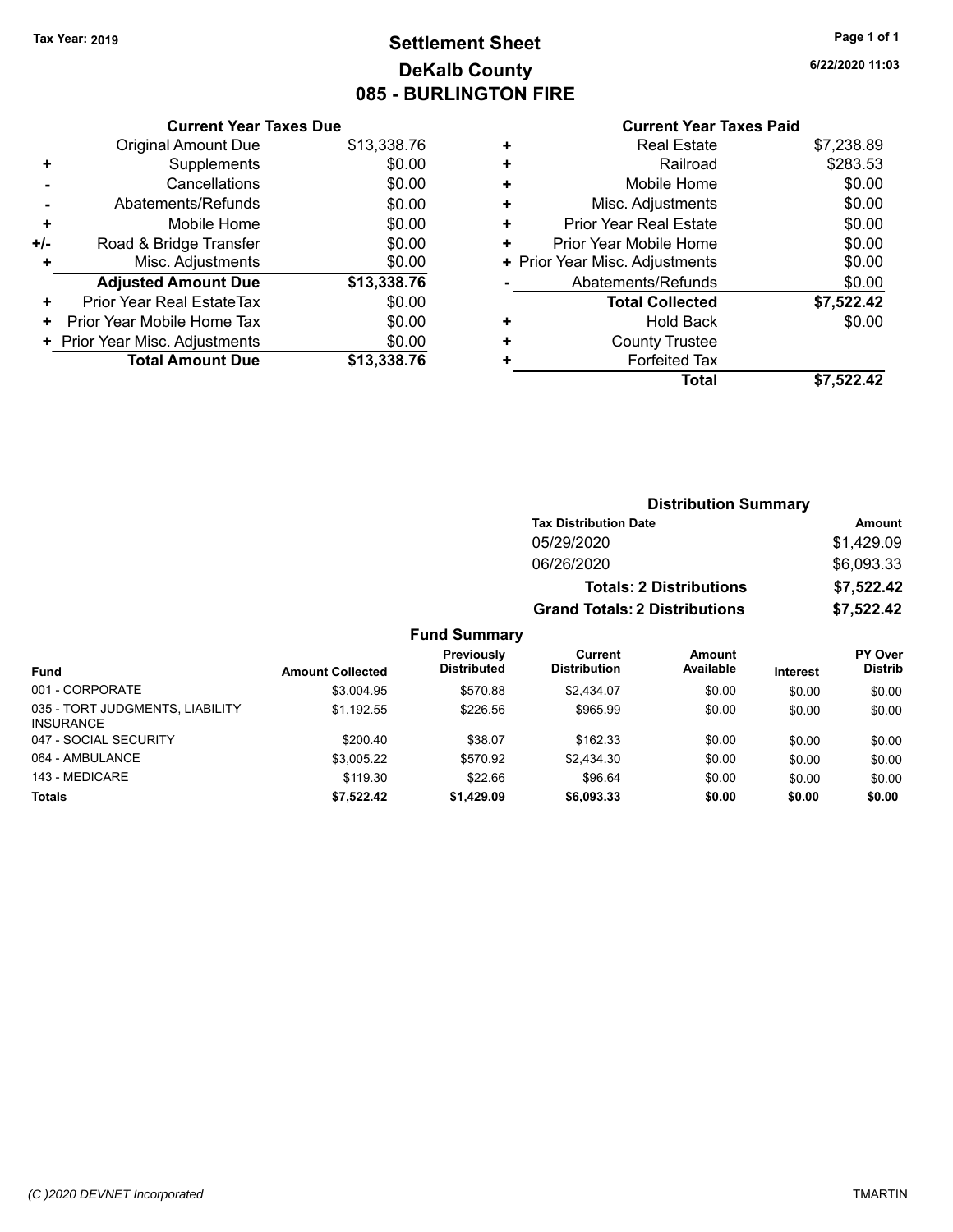# **Settlement Sheet Tax Year: 2019 Page 1 of 1 DeKalb County 086 - CORTLAND FIRE**

**6/22/2020 11:03**

### **Current Year Taxes Paid**

|     | <b>Current Year Taxes Due</b>  |              |  |  |  |  |
|-----|--------------------------------|--------------|--|--|--|--|
|     | <b>Original Amount Due</b>     | \$518,724.16 |  |  |  |  |
| ٠   | Supplements                    | \$1,876.26   |  |  |  |  |
|     | Cancellations                  | \$2,023.58   |  |  |  |  |
|     | Abatements/Refunds             | \$8.72       |  |  |  |  |
| ÷   | Mobile Home                    | \$0.00       |  |  |  |  |
| +/- | Road & Bridge Transfer         | \$0.00       |  |  |  |  |
|     | Misc. Adjustments              | \$0.00       |  |  |  |  |
|     | <b>Adjusted Amount Due</b>     | \$518,568.12 |  |  |  |  |
| ٠   | Prior Year Real EstateTax      | (\$560.95)   |  |  |  |  |
| ٠   | Prior Year Mobile Home Tax     | \$0.00       |  |  |  |  |
|     | + Prior Year Misc. Adjustments | \$77.26      |  |  |  |  |
|     | <b>Total Amount Due</b>        | \$518,084.43 |  |  |  |  |

**Totals \$8.72 2 entries**

|   | <b>Real Estate</b>             | \$274,384.59 |
|---|--------------------------------|--------------|
| ٠ | Railroad                       | \$2,331.22   |
| ٠ | Mobile Home                    | \$0.00       |
| ٠ | Misc. Adjustments              | \$0.00       |
| ٠ | <b>Prior Year Real Estate</b>  | (\$560.95)   |
| ٠ | Prior Year Mobile Home         | \$0.00       |
|   | + Prior Year Misc. Adjustments | \$77.26      |
|   | Abatements/Refunds             | \$8.72       |
|   | <b>Total Collected</b>         | \$276,223.40 |
| ٠ | <b>Hold Back</b>               | \$0.00       |
| ٠ | <b>County Trustee</b>          |              |
| ٠ | <b>Forfeited Tax</b>           |              |
|   | Total                          | \$276,223.40 |

|               |                                              |                           |                                        | <b>Distribution Summary</b>                                     |                     |              |                           |  |
|---------------|----------------------------------------------|---------------------------|----------------------------------------|-----------------------------------------------------------------|---------------------|--------------|---------------------------|--|
|               |                                              |                           |                                        | <b>Tax Distribution Date</b>                                    |                     |              | Amount                    |  |
|               |                                              |                           |                                        | 05/29/2020                                                      |                     | \$144,419.94 |                           |  |
|               | 06/26/2020<br><b>Totals: 2 Distributions</b> |                           | \$131,803.46<br>\$276,223.40           |                                                                 |                     |              |                           |  |
|               |                                              |                           |                                        |                                                                 |                     |              |                           |  |
|               |                                              |                           |                                        | <b>Grand Totals: 2 Distributions</b>                            |                     | \$276,223.40 |                           |  |
|               |                                              |                           | <b>Fund Summary</b>                    |                                                                 |                     |              |                           |  |
| Fund          |                                              | <b>Amount Collected</b>   | Previously<br><b>Distributed</b>       | Current<br><b>Distribution</b>                                  | Amount<br>Available | Interest     | PY Over<br><b>Distrib</b> |  |
|               | 001 - CORPORATE                              | \$129,628.32              | \$67,774.54                            | \$61,853.78                                                     | \$0.00              | \$0.00       | \$0.00                    |  |
|               | 064 - AMBULANCE                              | \$146,595.08              | \$76,645.40                            | \$69,949.68                                                     | \$0.00              | \$0.00       | \$0.00                    |  |
| <b>Totals</b> |                                              | \$276,223.40              | \$144,419.94                           | \$131,803.46                                                    | \$0.00              | \$0.00       | \$0.00                    |  |
|               |                                              |                           | <b>Miscellaneous Adjustment Detail</b> |                                                                 |                     |              |                           |  |
|               | Year Source                                  | <b>Account Type</b>       | <b>Amount Adjustment Description</b>   |                                                                 |                     |              |                           |  |
|               | 2018 RE - Real Estate                        | <b>Back Tax Collected</b> |                                        | \$38.63 ENGSTROM REDEMPTION 09-29-300-013 by TBA                |                     |              |                           |  |
|               | 2018 RE - Real Estate                        | <b>Back Tax Collected</b> |                                        | \$38.63 ENGSTROM REDEMPTION 09-29-300-004 by TBA                |                     |              |                           |  |
|               | <b>Totals 2 entries</b>                      |                           | \$77.26                                |                                                                 |                     |              |                           |  |
|               |                                              |                           | <b>Abatement Detail</b>                |                                                                 |                     |              |                           |  |
| Year          | Source                                       | <b>Account Type</b>       | <b>Amount Adjustment Description</b>   |                                                                 |                     |              |                           |  |
| 2018          | <b>RE</b> - Real Estate                      | <b>RE</b> Abatement       |                                        | \$0.97 PTAB INTEREST REFUND 09-29-252-001, 09-17-326-001 by TBA |                     |              |                           |  |
|               | 2018 RE - Real Estate                        | <b>RE</b> Abatement       |                                        | \$7.75 PTAB INTEREST REFUND #2017-06099 THRU 2017-06139 by TBA  |                     |              |                           |  |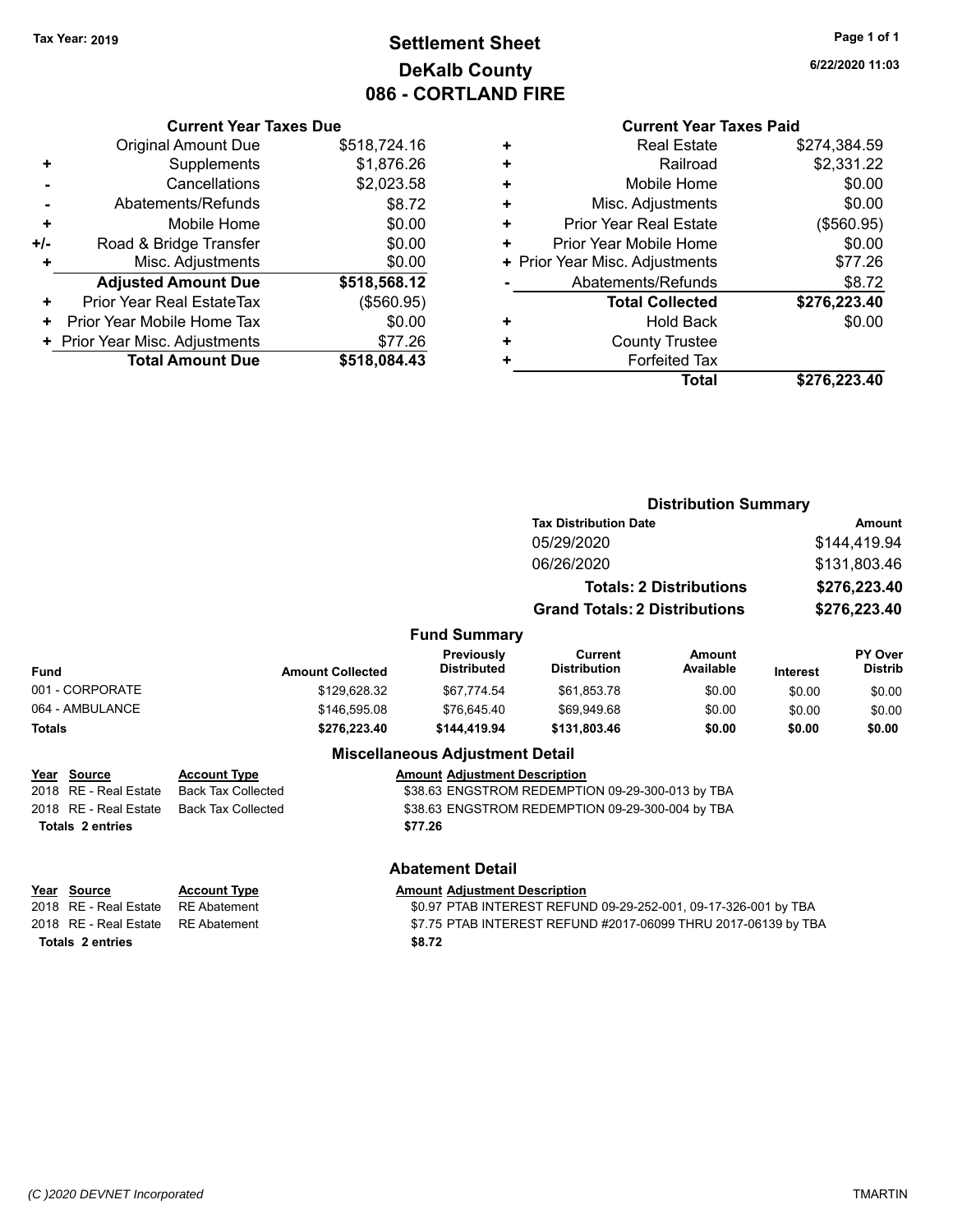# **Settlement Sheet Tax Year: 2019 Page 1 of 1 DeKalb County 087 - DE KALB FIRE**

**6/22/2020 11:03**

|     | <b>Current Year Taxes Due</b>  |              |
|-----|--------------------------------|--------------|
|     | <b>Original Amount Due</b>     | \$153,478.64 |
|     | Supplements                    | \$956.18     |
|     | Cancellations                  | \$1,047.90   |
|     | Abatements/Refunds             | \$0.00       |
| ٠   | Mobile Home                    | \$0.00       |
| +/- | Road & Bridge Transfer         | \$0.00       |
|     | Misc. Adjustments              | \$39.95      |
|     | <b>Adjusted Amount Due</b>     | \$153,426.87 |
| ÷   | Prior Year Real EstateTax      | \$0.00       |
| ٠   | Prior Year Mobile Home Tax     | \$0.00       |
|     | + Prior Year Misc. Adjustments | \$19.96      |
|     | <b>Total Amount Due</b>        | \$153,446.83 |

### **Current Year Taxes Paid +** Real Estate \$79,547.90 **+** Railroad \$2,192.16 **+** Mobile Home \$0.00 **+** Misc. Adjustments \$39.95 **+** Prior Year Real Estate \$0.00 **+** Prior Year Mobile Home \$0.00 **+ Prior Year Misc. Adjustments \$19.96 -** Abatements/Refunds \$0.00 **Total Collected \$81,799.97 +** Hold Back \$0.00 **+** County Trustee **+** Forfeited Tax **Total \$81,799.97**

|                         |                           |                                         |                                                  | <b>Distribution Summary</b>    |          |                                  |
|-------------------------|---------------------------|-----------------------------------------|--------------------------------------------------|--------------------------------|----------|----------------------------------|
|                         |                           |                                         | <b>Tax Distribution Date</b>                     |                                |          | <b>Amount</b>                    |
|                         |                           |                                         | 05/29/2020                                       |                                |          | \$23,455.30                      |
|                         |                           |                                         | 06/26/2020                                       |                                |          | \$58,344.67                      |
|                         |                           |                                         |                                                  | <b>Totals: 2 Distributions</b> |          | \$81,799.97                      |
|                         |                           |                                         | <b>Grand Totals: 2 Distributions</b>             |                                |          | \$81,799.97                      |
|                         |                           | <b>Fund Summary</b>                     |                                                  |                                |          |                                  |
| Fund                    | <b>Amount Collected</b>   | <b>Previously</b><br><b>Distributed</b> | Current<br><b>Distribution</b>                   | Amount<br>Available            | Interest | <b>PY Over</b><br><b>Distrib</b> |
| 001 - CORPORATE         | \$81,799.97               | \$23,455.30                             | \$58,344.67                                      | \$0.00                         | \$0.00   | \$0.00                           |
| Totals                  | \$81,799.97               | \$23,455.30                             | \$58,344.67                                      | \$0.00                         | \$0.00   | \$0.00                           |
|                         |                           | <b>Miscellaneous Adjustment Detail</b>  |                                                  |                                |          |                                  |
| Year Source             | <b>Account Type</b>       | <b>Amount Adjustment Description</b>    |                                                  |                                |          |                                  |
| 2018 RE - Real Estate   | <b>Back Tax Collected</b> |                                         | \$19.96 TRUSTEE SALE 08-15-101-002 by TBA        |                                |          |                                  |
| 2019 RE - Real Estate   | <b>Back Tax Collected</b> |                                         | \$39.95 STRATTON REDEMPTION 11-03-200-059 by TBA |                                |          |                                  |
| <b>Totals 2 entries</b> |                           | \$59.91                                 |                                                  |                                |          |                                  |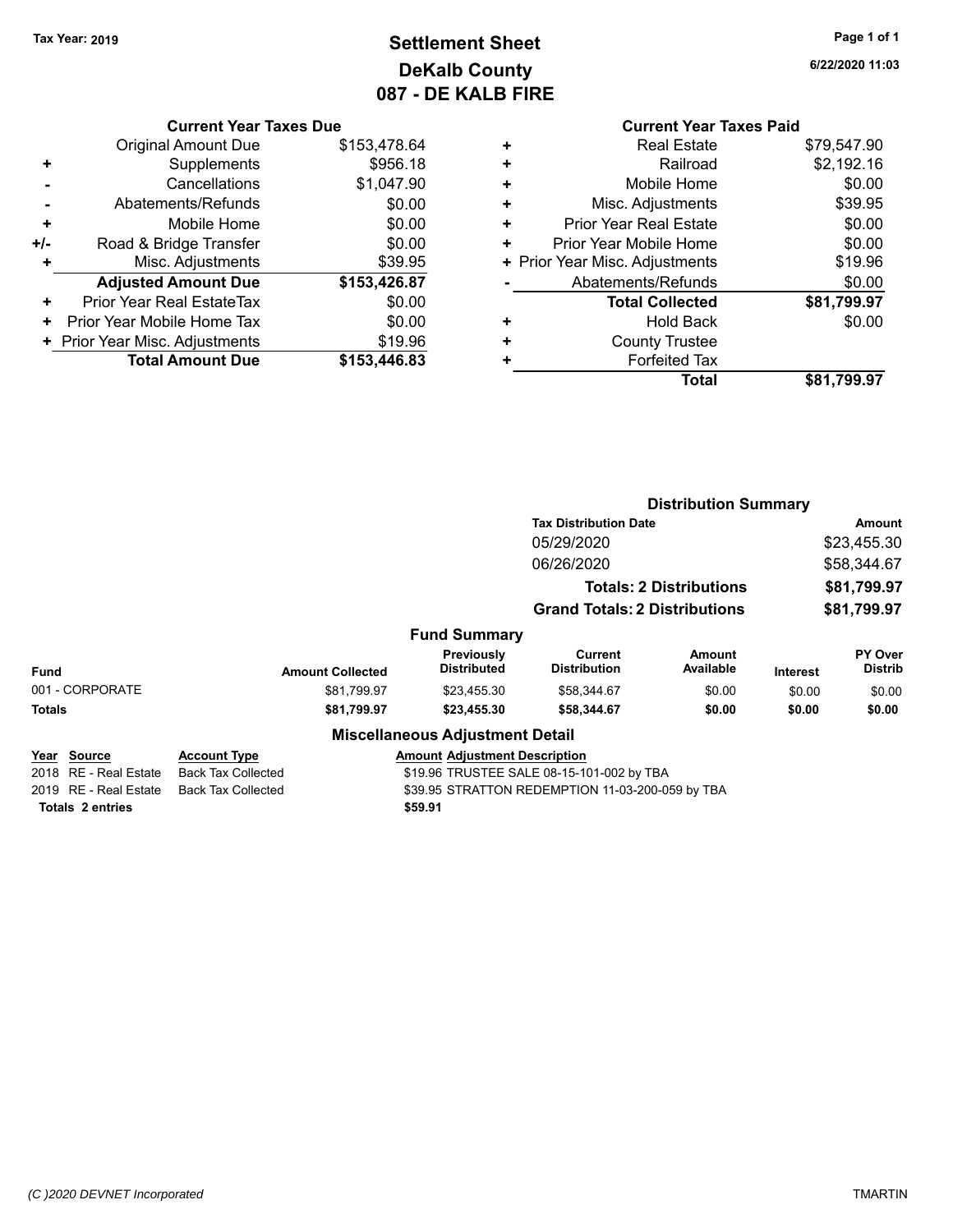# **Settlement Sheet Tax Year: 2019 Page 1 of 1 DeKalb County 088 - EARLVILLE FIRE**

**6/22/2020 11:03**

### **Current Year Taxes Paid +** Real Estate \$4,542.56 **+** Railroad \$339.92 **+** Mobile Home \$0.00 **+** Misc. Adjustments \$0.00 **+** Prior Year Real Estate \$0.00 **+** Prior Year Mobile Home \$0.00<br> **+** Prior Year Misc. Adjustments \$0.00 **+ Prior Year Misc. Adjustments -** Abatements/Refunds \$0.00 **Total Collected \$4,882.48 +** Hold Back \$0.00 **+** County Trustee **+** Forfeited Tax **Total \$4,882.48**

**Distribution Summary**

|                 |                         |                                  | <b>Tax Distribution Date</b>         |                                |                 | <b>Amount</b>             |
|-----------------|-------------------------|----------------------------------|--------------------------------------|--------------------------------|-----------------|---------------------------|
|                 |                         |                                  | 05/29/2020                           |                                |                 | \$1,448.64                |
|                 |                         |                                  | 06/26/2020                           |                                |                 | \$3,433.84                |
|                 |                         |                                  |                                      | <b>Totals: 2 Distributions</b> |                 | \$4,882.48                |
|                 |                         |                                  | <b>Grand Totals: 2 Distributions</b> |                                |                 | \$4,882.48                |
|                 |                         | <b>Fund Summary</b>              |                                      |                                |                 |                           |
| <b>Fund</b>     | <b>Amount Collected</b> | Previously<br><b>Distributed</b> | Current<br><b>Distribution</b>       | Amount<br>Available            | <b>Interest</b> | PY Over<br><b>Distrib</b> |
| 001 - CORPORATE | \$1,872.45              | \$555.56                         | \$1,316.89                           | \$0.00                         | \$0.00          | \$0.00                    |
| 064 - AMBULANCE | \$3.010.03              | \$893.08                         | \$2.116.95                           | \$0.00                         | \$0.00          | \$0.00                    |
| <b>Totals</b>   | \$4,882.48              | \$1,448.64                       | \$3.433.84                           | \$0.00                         | \$0.00          | \$0.00                    |

|     | <b>Current Year Taxes Due</b>    |            |
|-----|----------------------------------|------------|
|     | <b>Original Amount Due</b>       | \$7,399.60 |
| ٠   | Supplements                      | \$0.00     |
|     | Cancellations                    | \$0.00     |
|     | Abatements/Refunds               | \$0.00     |
| ٠   | Mobile Home                      | \$0.00     |
| +/- | Road & Bridge Transfer           | \$0.00     |
| ÷   | Misc. Adjustments                | \$0.00     |
|     | <b>Adjusted Amount Due</b>       | \$7,399.60 |
| ٠   | <b>Prior Year Real EstateTax</b> | \$0.00     |
| ÷   | Prior Year Mobile Home Tax       | \$0.00     |
|     | + Prior Year Misc. Adjustments   | \$0.00     |

**Total Amount Due \$7,399.60**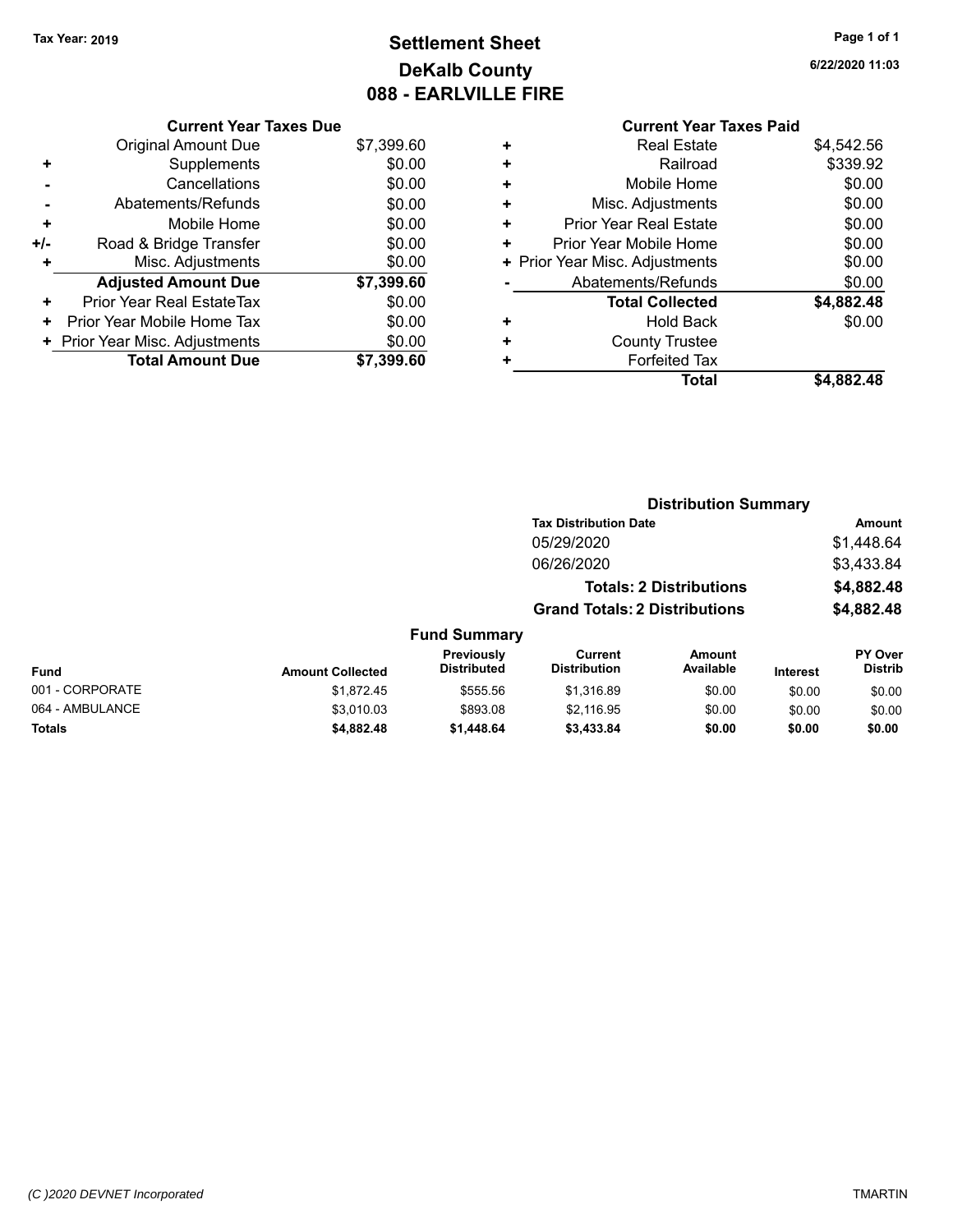# **Settlement Sheet Tax Year: 2019 Page 1 of 1 DeKalb County 089 - GENOA-KINGSTON FIRE**

**6/22/2020 11:03**

### **Current Year Taxes Paid**

|     | <b>Current Year Taxes Due</b>  |                |
|-----|--------------------------------|----------------|
|     | <b>Original Amount Due</b>     | \$1,036,969.10 |
| ٠   | Supplements                    | \$7,009.47     |
|     | Cancellations                  | \$9,152.71     |
|     | Abatements/Refunds             | \$1.38         |
| ٠   | Mobile Home                    | \$0.00         |
| +/- | Road & Bridge Transfer         | \$0.00         |
|     | Misc. Adjustments              | \$24.43        |
|     | <b>Adjusted Amount Due</b>     | \$1,034,848.91 |
| ٠   | Prior Year Real EstateTax      | (\$153.14)     |
| ٠   | Prior Year Mobile Home Tax     | \$0.00         |
|     | + Prior Year Misc. Adjustments | \$78.43        |
|     | <b>Total Amount Due</b>        | \$1,034,774.20 |
|     |                                |                |

| \$4,311.02<br>Railroad<br>٠<br>\$0.00<br>Mobile Home<br>٠<br>\$24.43<br>Misc. Adjustments<br>٠<br>(\$153.14)<br><b>Prior Year Real Estate</b><br>٠<br>\$0.00<br>Prior Year Mobile Home<br>٠<br>\$78.43<br>+ Prior Year Misc. Adjustments<br>Abatements/Refunds<br>\$1.38<br>\$564,165.42<br><b>Total Collected</b><br>\$0.00<br><b>Hold Back</b><br>٠<br><b>County Trustee</b><br>٠ |   | <b>Real Estate</b>   | \$559,906.06 |
|-------------------------------------------------------------------------------------------------------------------------------------------------------------------------------------------------------------------------------------------------------------------------------------------------------------------------------------------------------------------------------------|---|----------------------|--------------|
|                                                                                                                                                                                                                                                                                                                                                                                     |   |                      |              |
|                                                                                                                                                                                                                                                                                                                                                                                     |   |                      |              |
|                                                                                                                                                                                                                                                                                                                                                                                     |   |                      |              |
|                                                                                                                                                                                                                                                                                                                                                                                     |   |                      |              |
|                                                                                                                                                                                                                                                                                                                                                                                     |   |                      |              |
|                                                                                                                                                                                                                                                                                                                                                                                     |   |                      |              |
|                                                                                                                                                                                                                                                                                                                                                                                     |   |                      |              |
|                                                                                                                                                                                                                                                                                                                                                                                     |   |                      |              |
|                                                                                                                                                                                                                                                                                                                                                                                     |   |                      |              |
|                                                                                                                                                                                                                                                                                                                                                                                     |   |                      |              |
|                                                                                                                                                                                                                                                                                                                                                                                     | ٠ | <b>Forfeited Tax</b> |              |
| <b>Total</b>                                                                                                                                                                                                                                                                                                                                                                        |   |                      | \$564,165.42 |

|                                  | <b>Distribution Summary</b>           |                                |                 |                                  |  |
|----------------------------------|---------------------------------------|--------------------------------|-----------------|----------------------------------|--|
|                                  | <b>Tax Distribution Date</b>          |                                |                 | Amount                           |  |
|                                  | 05/29/2020                            |                                |                 | \$255,781.68                     |  |
|                                  | 06/26/2020                            |                                |                 | \$308,383.74                     |  |
|                                  |                                       | <b>Totals: 2 Distributions</b> |                 | \$564,165.42                     |  |
|                                  | <b>Grand Totals: 2 Distributions</b>  |                                |                 | \$564,165.42                     |  |
| <b>Fund Summary</b>              |                                       |                                |                 |                                  |  |
| Previously<br><b>Distributed</b> | <b>Current</b><br><b>Distribution</b> | Amount<br>Available            | <b>Interest</b> | <b>PY Over</b><br><b>Distrib</b> |  |
| \$82 041 72                      | \$98,913,78                           | .SO 00                         | \$0.00          | ደበ በበ                            |  |

| <b>Amount Collected</b> | <b>Distributed</b> | <b>Distribution</b> | Available | <b>Interest</b> | <b>Distrib</b> |
|-------------------------|--------------------|---------------------|-----------|-----------------|----------------|
| \$180.955.50            | \$82.041.72        | \$98,913.78         | \$0.00    | \$0.00          | \$0.00         |
| \$111.776.96            | \$50.677.51        | \$61.099.45         | \$0.00    | \$0.00          | \$0.00         |
| \$271.432.96            | \$123.062.45       | \$148.370.51        | \$0.00    | \$0.00          | \$0.00         |
| \$564.165.42            | \$255,781.68       | \$308.383.74        | \$0.00    | \$0.00          | \$0.00         |
|                         |                    |                     |           |                 |                |

### **Miscellaneous Adjustment Detail**

| Year Source             | <b>Account Type</b>                      | <b>Amount Adjustment Description</b>                          |
|-------------------------|------------------------------------------|---------------------------------------------------------------|
| 2018 RE - Real Estate   | <b>Back Tax Collected</b>                | \$13.68 TRUSTEE SALE 02-36-224-005 by TBA                     |
| 2018 RE - Real Estate   | Back Tax Collected                       | \$6.95 GERMAN REDEMPTION 02-22-307-014 by TBA                 |
| 2018 RE - Real Estate   | Back Tax Collected                       | \$7.81 WOJDYLA REDEMPTION 03-18-251-012 by TBA                |
| 2018 RE - Real Estate   | <b>Back Tax Collected</b>                | \$6.67 FIRST MID WEALTH REDEMPTION 03-30-101-005 by TBA       |
| 2018 RE - Real Estate   | <b>Back Tax Collected</b>                | \$13.89 GALLARDO CONSTRUCTION REDEMPTION 02-22-426-003 by TBA |
| 2018 RE - Real Estate   | Back Tax Collected                       | \$18.75 TRUSTEE SALE 02-22-307-024 by TBA                     |
| 2018 RE - Real Estate   | <b>Back Tax Collected</b>                | \$10.68 KIRCHHOFF REDEMPTION 03-19-333-008 by TBA             |
|                         | 2019 RE - Real Estate Back Tax Collected | \$24.43 NIKOLS REDEMPTION 03-19-429-033 by TBA                |
| <b>Totals 8 entries</b> |                                          | \$102.86                                                      |
|                         |                                          |                                                               |

|                  | Year Source                        | <b>Account Type</b> |        | <b>Amount Adjustment Description</b> |
|------------------|------------------------------------|---------------------|--------|--------------------------------------|
|                  | 2018 RE - Real Estate RE Abatement |                     |        | \$0.47 PTAB INTEREST REFUN           |
|                  | 2018 RE - Real Estate RE Abatement |                     |        | \$0.06 PTAB INTEREST REFUN           |
|                  | 2018 RE - Real Estate RE Abatement |                     |        | \$0.21 PTAB INTEREST REFUN           |
|                  | 2019 RE - Real Estate RE Abatement |                     |        | \$0.64 PTAB INTEREST REFUN           |
| Totals 4 entries |                                    |                     | \$1.38 |                                      |

### **Abatement Detail**

\$0.47 PTAB INTEREST REFUND 03-27-400-003 by TBA 2018 RE - Real Estate RE Abatement \$0.06 PTAB INTEREST REFUND 03-27-400-003 by TBA 2018 RE - Real Estate RE Abatement S0.21 PTAB INTEREST REFUND 03-27-400-003 by TBA 2019 RE - Real Estate RE Abatement \$0.64 PTAB INTEREST REFUND 02-36-228-002 by TBA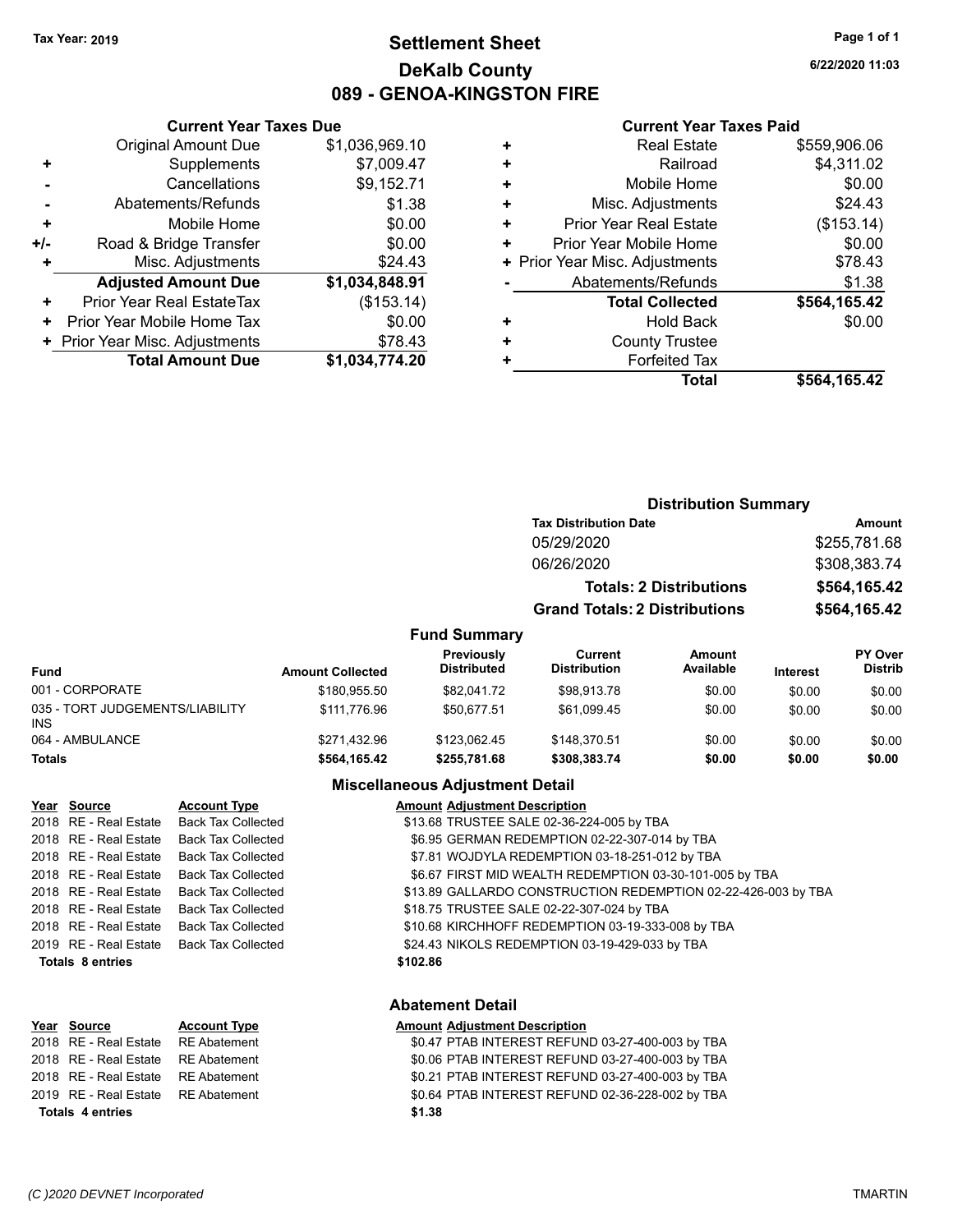# **Settlement Sheet Tax Year: 2019 Page 1 of 1 DeKalb County 090 - HAMPSHIRE FIRE**

**6/22/2020 11:03**

### **Current Year Taxes Due**

|     | <b>Original Amount Due</b>     | \$31,028.48 |
|-----|--------------------------------|-------------|
| ٠   | Supplements                    | \$664.19    |
|     | Cancellations                  | \$748.18    |
|     | Abatements/Refunds             | \$0.00      |
| ٠   | Mobile Home                    | \$0.00      |
| +/- | Road & Bridge Transfer         | \$0.00      |
| ٠   | Misc. Adjustments              | \$0.00      |
|     | <b>Adjusted Amount Due</b>     | \$30,944.49 |
| ٠   | Prior Year Real EstateTax      | \$0.00      |
| ٠   | Prior Year Mobile Home Tax     | \$0.00      |
|     | + Prior Year Misc. Adjustments | \$0.00      |
|     | <b>Total Amount Due</b>        | \$30.944.49 |

|   | <b>Current Year Taxes Paid</b> |             |
|---|--------------------------------|-------------|
| ٠ | <b>Real Estate</b>             | \$18,834.00 |
| ٠ | Railroad                       | \$309.23    |
| ٠ | Mobile Home                    | \$0.00      |
| ٠ | Misc. Adjustments              | \$0.00      |
| ٠ | <b>Prior Year Real Estate</b>  | \$0.00      |
| ٠ | Prior Year Mobile Home         | \$0.00      |
|   | + Prior Year Misc. Adjustments | \$0.00      |
|   | Abatements/Refunds             | \$0.00      |
|   | <b>Total Collected</b>         | \$19,143.23 |
| ٠ | <b>Hold Back</b>               | \$0.00      |
|   | <b>County Trustee</b>          |             |
| ٠ | <b>Forfeited Tax</b>           |             |
|   | <b>Total</b>                   | \$19,143.23 |
|   |                                |             |

#### **Distribution Summary Tax Distribution Date Amount** 05/29/2020 \$7,322.75 06/26/2020 \$11,820.48 **Totals: 2 Distributions \$19,143.23 Grand Totals: 2 Distributions \$19,143.23 Fund Summary Fund Interest Amount Collected Distributed PY Over Distrib Amount Available Current Distribution Previously** 001 - CORPORATE 68,212.46 \$3,141.47 \$5,070.99 \$0.00 \$0.00 \$0.00 013 - FIREFIGHTER'S PENSION \$319.89 \$122.36 \$197.53 \$0.00 \$0.00 \$0.00 \$0.00 049 - EMERGENCY & RESCUE EQUIP. \$2,397.68 \$917.17 \$1,480.51 \$0.00 \$0.00 \$0.00 \$0.00

064 - AMBULANCE 6 \$8,213.20 \$8,213.20 \$3,141.75 \$5,071.45 \$0.00 \$0.00 \$0.00 **Totals \$19,143.23 \$7,322.75 \$11,820.48 \$0.00 \$0.00 \$0.00**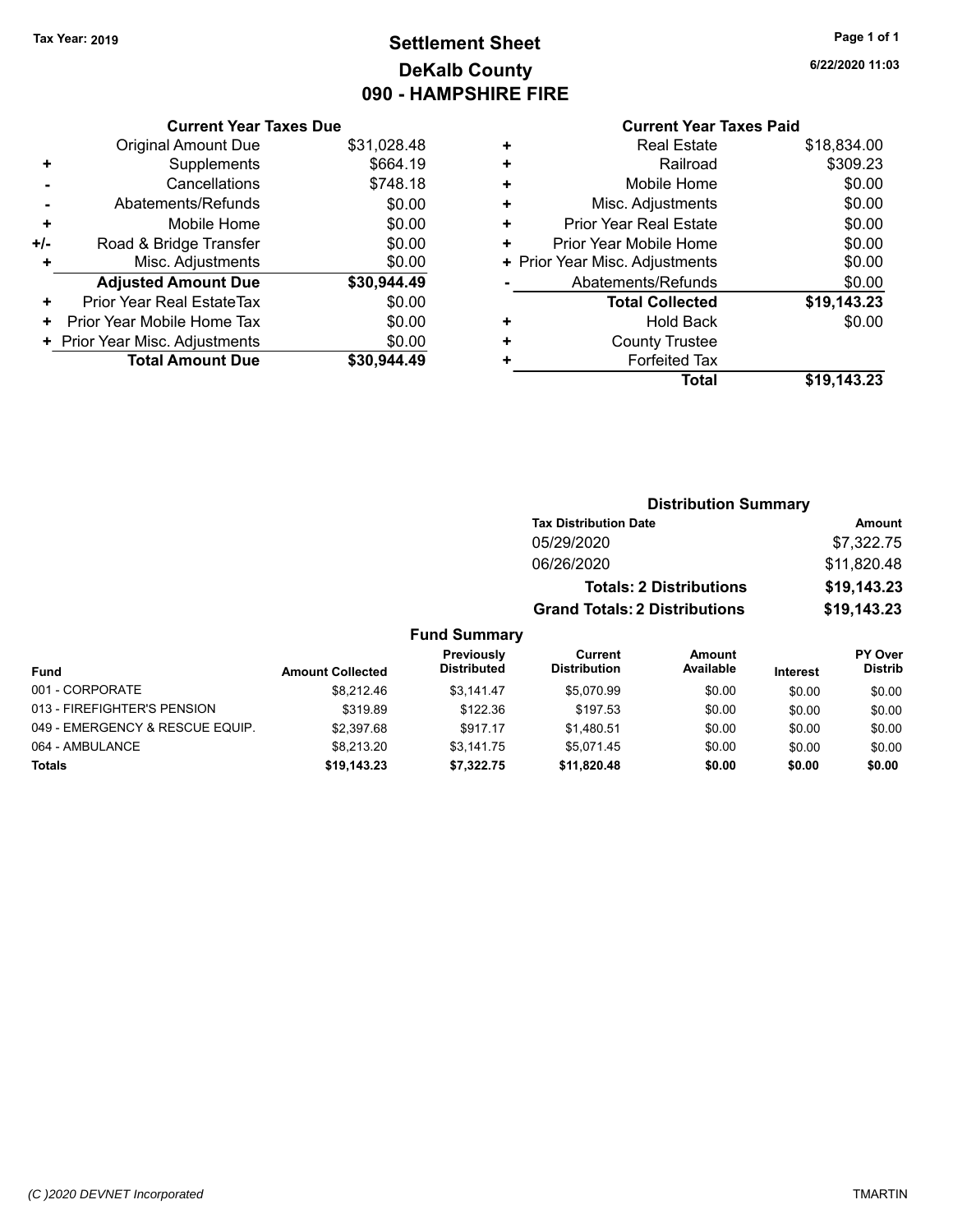# **Settlement Sheet Tax Year: 2019 Page 1 of 1 DeKalb County 091 - HINCKLEY FIRE**

**6/22/2020 11:03**

# **Current Year Taxes Paid**

|     | <b>Current Year Taxes Due</b>  |              |
|-----|--------------------------------|--------------|
|     | <b>Original Amount Due</b>     | \$419,630.27 |
| ٠   | Supplements                    | \$2,587.75   |
|     | Cancellations                  | \$3,224.92   |
|     | Abatements/Refunds             | \$0.00       |
| ÷   | Mobile Home                    | \$0.00       |
| +/- | Road & Bridge Transfer         | \$0.00       |
|     | Misc. Adjustments              | \$48.46      |
|     | <b>Adjusted Amount Due</b>     | \$419,041.56 |
| ٠   | Prior Year Real EstateTax      | \$0.00       |
| ٠   | Prior Year Mobile Home Tax     | \$0.00       |
|     | + Prior Year Misc. Adjustments | \$123.34     |
|     | <b>Total Amount Due</b>        | \$419,164.90 |
|     |                                |              |

|   | <b>Real Estate</b>             | \$222.175.76 |
|---|--------------------------------|--------------|
| ٠ | Railroad                       | \$3,111.53   |
| ٠ | Mobile Home                    | \$0.00       |
| ٠ | Misc. Adjustments              | \$48.46      |
| ٠ | <b>Prior Year Real Estate</b>  | \$0.00       |
| + | Prior Year Mobile Home         | \$0.00       |
|   | + Prior Year Misc. Adjustments | \$123.34     |
|   | Abatements/Refunds             | \$0.00       |
|   | <b>Total Collected</b>         | \$225,459.09 |
| ٠ | <b>Hold Back</b>               | \$0.00       |
| + | <b>County Trustee</b>          |              |
|   | <b>Forfeited Tax</b>           |              |
|   | Total                          | \$225.459.09 |
|   |                                |              |

## **Distribution Summary Tax Distribution Date Amount** 05/29/2020 \$99,110.31 06/26/2020 \$126,348.78 **Totals: 2 Distributions \$225,459.09 Grand Totals: 2 Distributions \$225,459.09 Fund Summary**

| <b>Fund</b>                 | <b>Amount Collected</b> | <b>Previously</b><br><b>Distributed</b> | Current<br><b>Distribution</b> | Amount<br>Available | <b>Interest</b> | <b>PY Over</b><br><b>Distrib</b> |
|-----------------------------|-------------------------|-----------------------------------------|--------------------------------|---------------------|-----------------|----------------------------------|
| 001 - CORPORATE             | \$137.902.71            | \$60.621.12                             | \$77.281.59                    | \$0.00              | \$0.00          | \$0.00                           |
| 013 - FIREFIGHTER'S PENSION | \$3.750.96              | \$1.648.89                              | \$2.102.07                     | \$0.00              | \$0.00          | \$0.00                           |
| 064 - AMBULANCE             | \$83.805.42             | \$36,840.30                             | \$46.965.12                    | \$0.00              | \$0.00          | \$0.00                           |
| <b>Totals</b>               | \$225.459.09            | \$99.110.31                             | \$126,348.78                   | \$0.00              | \$0.00          | \$0.00                           |

### **Miscellaneous Adjustment Detail**

| Year Source              | <b>Account Type</b>       | <b>Amount Adjustment Description</b>                          |
|--------------------------|---------------------------|---------------------------------------------------------------|
| 2018 RE - Real Estate    | <b>Back Tax Collected</b> | \$14.06 ROYAL ESTATES HOLDING REDEMPTION 15-14-103-010 by TBA |
| 2018 RE - Real Estate    | <b>Back Tax Collected</b> | \$14.06 ROYAL ESTATES HOLDING REDEMPTION 15-14-103-009 by TBA |
| 2018 RE - Real Estate    | <b>Back Tax Collected</b> | \$14.06 ROYAL ESTATES HOLDING REDEMPTION 15-14-103-008 by TBA |
| 2018 RE - Real Estate    | <b>Back Tax Collected</b> | \$14.06 ROYAL ESTATES HOLDING REDEMPTION 15-14-103-007 by TBA |
| 2018 RE - Real Estate    | <b>Back Tax Collected</b> | \$14.06 ROYAL ESTATES HOLDING REDEMPTION 15-14-102-023 by TBA |
| 2018 RE - Real Estate    | <b>Back Tax Collected</b> | \$14.06 ROYAL ESTATES HOLDING REDEMPTION 15-14-102-024 by TBA |
| 2018 RE - Real Estate    | <b>Back Tax Collected</b> | \$14.06 ROYAL ESTATES HOLDING REDEMPTION 15-14-102-025 by TBA |
| 2018 RE - Real Estate    | <b>Back Tax Collected</b> | \$14.06 ROYAL ESTATES HOLDING REDEMPTION 15-14-102-026 by TBA |
| 2018 RE - Real Estate    | <b>Back Tax Collected</b> | \$10.86 CLEINMARK REDEMPTION 15-15-228-013 by TBA             |
| 2019 RE - Real Estate    | Paymt In Lieu of Tax      | \$48.46 HOUSING AUTHORITY SUNSET VIEW APARTMENTS by TBA       |
| <b>Totals 10 entries</b> |                           | \$171.80                                                      |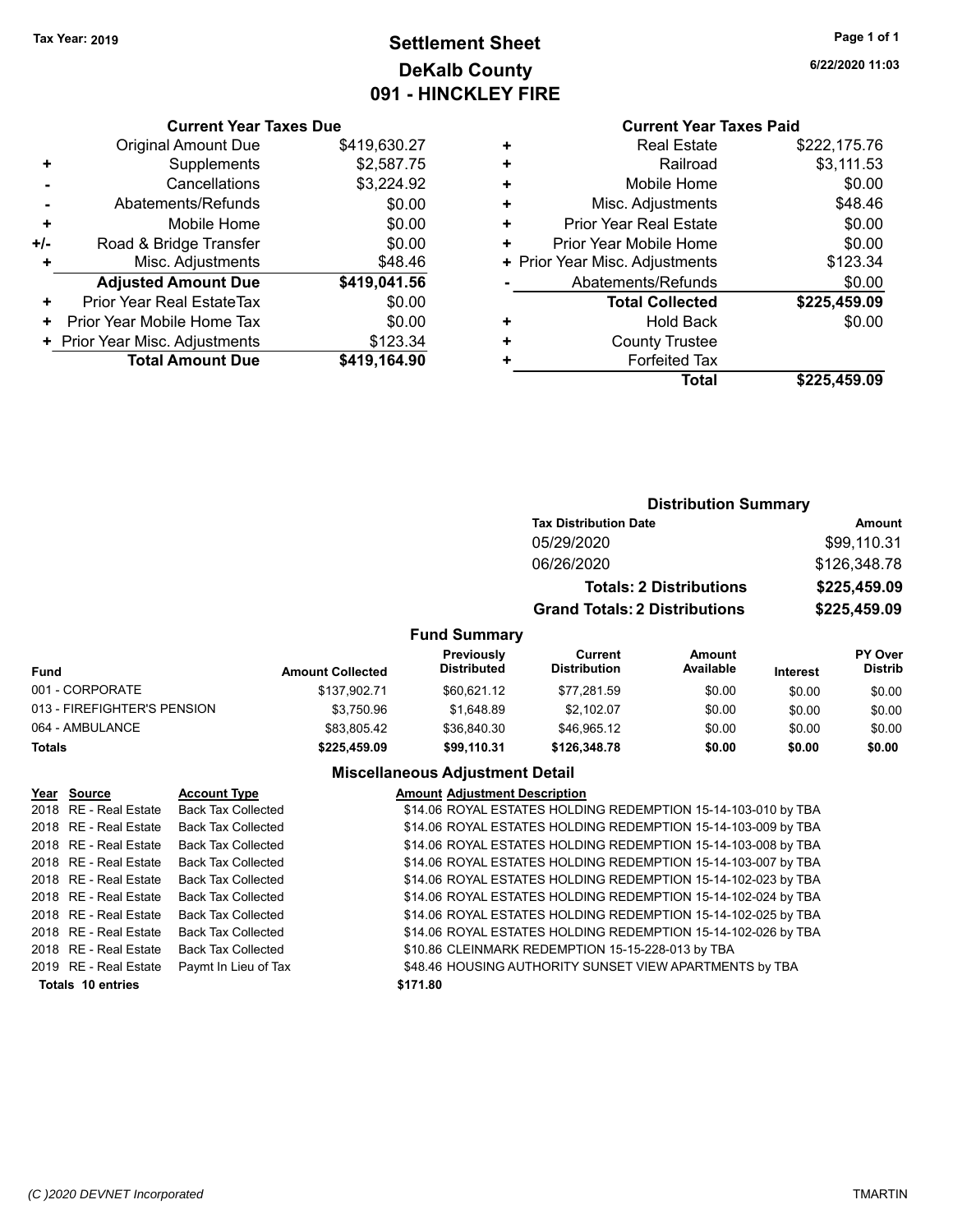# **Settlement Sheet Tax Year: 2019 Page 1 of 1 DeKalb County 092 - KIRKLAND FIRE**

**6/22/2020 11:03**

### **Current Year Taxes Due**

|     | <b>Original Amount Due</b>     | \$537,323.29 |
|-----|--------------------------------|--------------|
| ٠   | Supplements                    | \$1,683.65   |
|     | Cancellations                  | \$2,485.37   |
|     | Abatements/Refunds             | \$0.67       |
| ٠   | Mobile Home                    | \$0.00       |
| +/- | Road & Bridge Transfer         | \$0.00       |
| ٠   | Misc. Adjustments              | \$0.00       |
|     | <b>Adjusted Amount Due</b>     | \$536,520.90 |
| ٠   | Prior Year Real EstateTax      | \$0.00       |
| ٠   | Prior Year Mobile Home Tax     | \$0.00       |
|     | + Prior Year Misc. Adjustments | \$53.84      |
|     | <b>Total Amount Due</b>        | \$536,574.74 |

# **Current Year Taxes Paid**

| ٠ | <b>Real Estate</b>             | \$295,689.17 |
|---|--------------------------------|--------------|
| ٠ | Railroad                       | \$2,979.37   |
| ٠ | Mobile Home                    | \$0.00       |
| ٠ | Misc. Adjustments              | \$0.00       |
| ٠ | <b>Prior Year Real Estate</b>  | \$0.00       |
| ٠ | Prior Year Mobile Home         | \$0.00       |
|   | + Prior Year Misc. Adjustments | \$53.84      |
|   | Abatements/Refunds             | \$0.67       |
|   | <b>Total Collected</b>         | \$298,721.71 |
| ٠ | <b>Hold Back</b>               | \$0.00       |
| ٠ | <b>County Trustee</b>          |              |
| ٠ | <b>Forfeited Tax</b>           |              |
|   | Total                          | \$298,721.71 |
|   |                                |              |

#### **Distribution Summary Tax Distribution Date Amount** 05/29/2020 \$118,027.32 06/26/2020 \$180,694.39 **Totals: 2 Distributions \$298,721.71 Grand Totals: 2 Distributions \$298,721.71 Fund Summary PY O Distrib Amount Available Current Distribution Previously**

| <b>Fund</b>                                         | <b>Amount Collected</b> | <b>Previously</b><br><b>Distributed</b> | Current<br><b>Distribution</b> | Amount<br>Available | <b>Interest</b> | <b>PT OVER</b><br><b>Distrib</b> |
|-----------------------------------------------------|-------------------------|-----------------------------------------|--------------------------------|---------------------|-----------------|----------------------------------|
| 001 - CORPORATE                                     | \$161.170.82            | \$63,679.88                             | \$97.490.94                    | \$0.00              | \$0.00          | \$0.00                           |
| 027 - AUDIT                                         | \$1.671.64              | \$660.48                                | \$1.011.16                     | \$0.00              | \$0.00          | \$0.00                           |
| 035 - TORT JUDGMENTS, LIABILITY<br><b>INSURANCE</b> | \$8,340.90              | \$3.295.55                              | \$5.045.35                     | \$0.00              | \$0.00          | \$0.00                           |
| 062 - WORKERS COMPENSATION                          | \$5.283.50              | \$2.087.55                              | \$3.195.95                     | \$0.00              | \$0.00          | \$0.00                           |
| 064 - AMBULANCE                                     | \$122,254.85            | \$48,303.86                             | \$73.950.99                    | \$0.00              | \$0.00          | \$0.00                           |
| <b>Totals</b>                                       | \$298,721.71            | \$118.027.32                            | \$180,694.39                   | \$0.00              | \$0.00          | \$0.00                           |

### **Miscellaneous Adjustment Detail**

### **Year Source Account Type Amount Adjustment Description**

2018 RE - Real Estate Back Tax Collected \$0.90 PETERSON REDEMPTION 04-11-100-009 by TBA 2018 RE - Real Estate Back Tax Collected \$52.94 PIOTROWSKI REDEMPTION 04-18-253-008 by TBA **Totals \$53.84 2 entries**

### **Abatement Detail**

| Year Source             | <b>Account Type</b> | <b>Amount Adjustment Description</b>             |
|-------------------------|---------------------|--------------------------------------------------|
| 2018   RE - Real Estate | RE Abatement        | \$0.67 PTAB INTEREST REFUND 02-21-176-004 by TBA |
| Totals 1 entries        |                     | \$0.67                                           |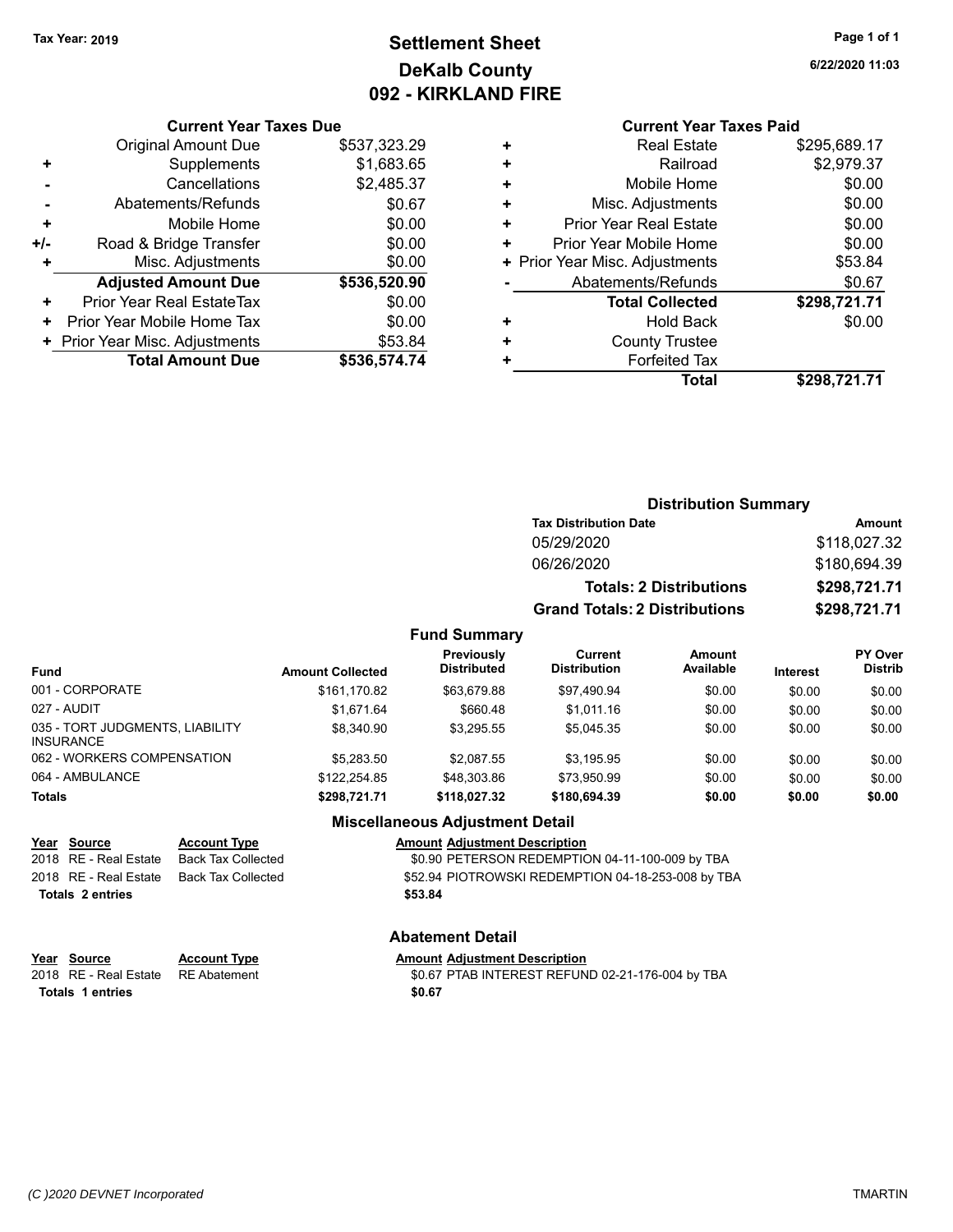# **Settlement Sheet Tax Year: 2019 Page 1 of 1 DeKalb County 093 - LEE FIRE**

**6/22/2020 11:03**

|        | <b>093 - LEE FIRE</b> |  |
|--------|-----------------------|--|
| $\sim$ |                       |  |

|     | <b>Current Year Taxes Due</b>  |             |
|-----|--------------------------------|-------------|
|     | <b>Original Amount Due</b>     | \$42,472.24 |
| ٠   | Supplements                    | \$488.92    |
|     | Cancellations                  | \$525.26    |
|     | Abatements/Refunds             | \$0.00      |
| ÷   | Mobile Home                    | \$0.00      |
| +/- | Road & Bridge Transfer         | \$0.00      |
| ٠   | Misc. Adjustments              | \$0.00      |
|     | <b>Adjusted Amount Due</b>     | \$42,435.90 |
| ٠   | Prior Year Real EstateTax      | \$0.00      |
| ٠   | Prior Year Mobile Home Tax     | \$0.00      |
|     | + Prior Year Misc. Adjustments | \$0.00      |
|     | <b>Total Amount Due</b>        | \$42.435.90 |

|   | <b>Current Year Taxes Paid</b> |             |
|---|--------------------------------|-------------|
| ٠ | <b>Real Estate</b>             | \$22,906.38 |
| ٠ | Railroad                       | \$727.16    |
| ٠ | Mobile Home                    | \$0.00      |
| ٠ | Misc. Adjustments              | \$0.00      |
| ٠ | <b>Prior Year Real Estate</b>  | \$0.00      |
| ٠ | Prior Year Mobile Home         | \$0.00      |
|   | + Prior Year Misc. Adjustments | \$0.00      |
|   | Abatements/Refunds             | \$0.00      |
|   | <b>Total Collected</b>         | \$23,633.54 |
| ٠ | <b>Hold Back</b>               | \$0.00      |
| ٠ | <b>County Trustee</b>          |             |
| ٠ | <b>Forfeited Tax</b>           |             |
|   | Total                          | \$23,633.54 |

|                                         | <b>Distribution Summary</b> |                                  |                                      |                                |                 |                           |
|-----------------------------------------|-----------------------------|----------------------------------|--------------------------------------|--------------------------------|-----------------|---------------------------|
|                                         |                             |                                  | <b>Tax Distribution Date</b>         |                                |                 | <b>Amount</b>             |
|                                         |                             |                                  | 05/29/2020                           |                                |                 | \$5,832.41                |
|                                         |                             |                                  | 06/26/2020                           |                                |                 | \$17,801.13               |
|                                         |                             |                                  |                                      | <b>Totals: 2 Distributions</b> |                 | \$23,633.54               |
|                                         |                             |                                  | <b>Grand Totals: 2 Distributions</b> |                                |                 | \$23,633.54               |
|                                         |                             | <b>Fund Summary</b>              |                                      |                                |                 |                           |
| <b>Fund</b>                             | <b>Amount Collected</b>     | Previously<br><b>Distributed</b> | Current<br><b>Distribution</b>       | Amount<br>Available            | <b>Interest</b> | PY Over<br><b>Distrib</b> |
| 001 - CORPORATE                         | \$15.811.54                 | \$3.902.05                       | \$11,909.49                          | \$0.00                         | \$0.00          | \$0.00                    |
| 035 - TORT JUDGEMENTS/LIABILITY<br>INS. | \$1,834.41                  | \$452.71                         | \$1,381.70                           | \$0.00                         | \$0.00          | \$0.00                    |
| 064 - AMBULANCE                         | \$5.987.59                  | \$1.477.65                       | \$4.509.94                           | \$0.00                         | \$0.00          | \$0.00                    |

**Totals \$23,633.54 \$5,832.41 \$17,801.13 \$0.00 \$0.00 \$0.00**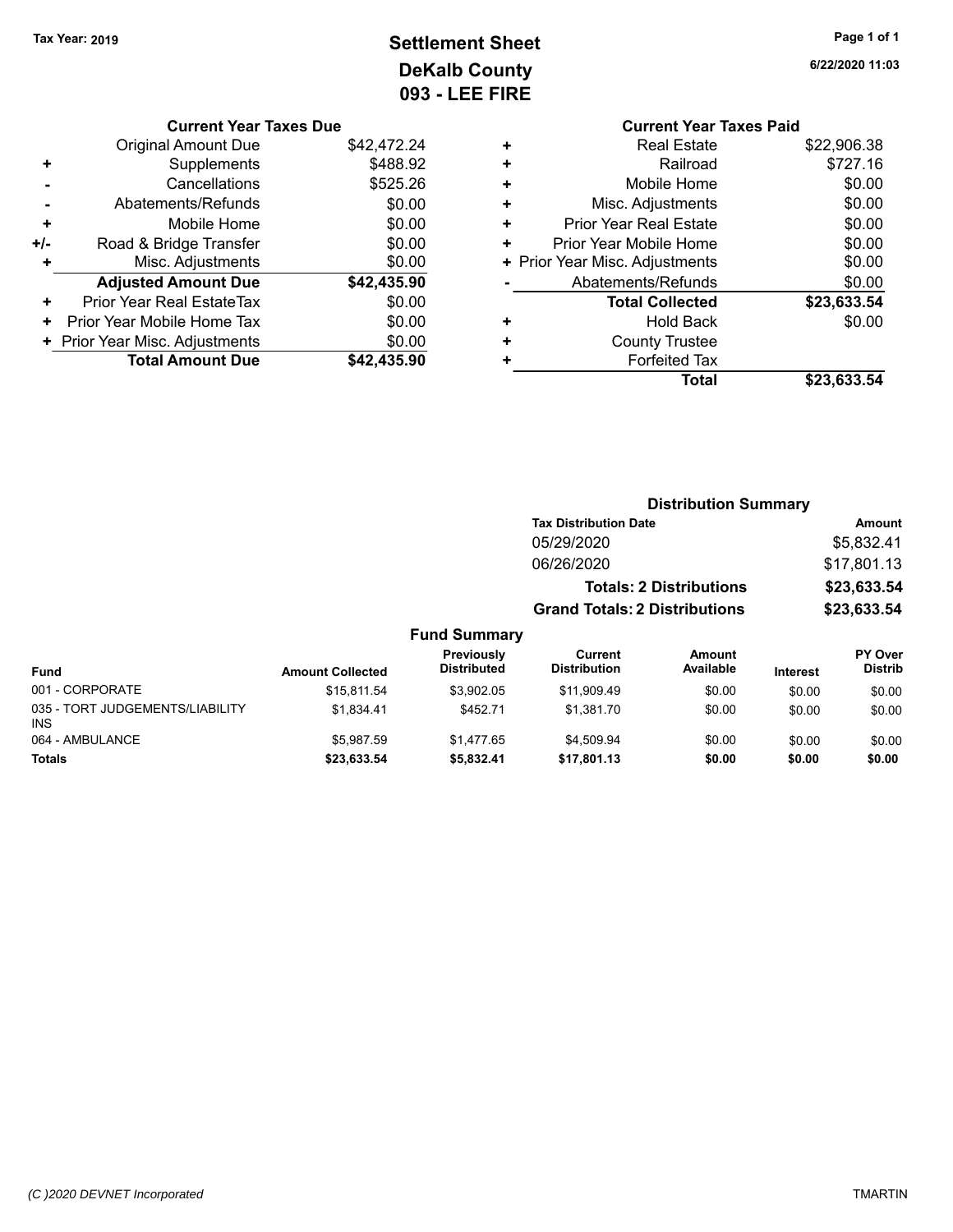# **Settlement Sheet Tax Year: 2019 Page 1 of 1 DeKalb County 094 - LELAND FIRE**

**6/22/2020 11:03**

# **Current Year Taxes Due**

|       | <b>Original Amount Due</b>       | \$36,211.99 |
|-------|----------------------------------|-------------|
| ٠     | Supplements                      | \$224.77    |
|       | Cancellations                    | \$247.90    |
|       | Abatements/Refunds               | \$0.00      |
| ٠     | Mobile Home                      | \$0.00      |
| $+/-$ | Road & Bridge Transfer           | \$0.00      |
| ٠     | Misc. Adjustments                | \$0.00      |
|       | <b>Adjusted Amount Due</b>       | \$36,188.86 |
| ÷     | <b>Prior Year Real EstateTax</b> | \$0.00      |
| ٠     | Prior Year Mobile Home Tax       | \$0.00      |
|       | + Prior Year Misc. Adjustments   | \$0.00      |
|       | <b>Total Amount Due</b>          | \$36,188.86 |
|       |                                  |             |

|   | <b>Current Year Taxes Paid</b> |             |
|---|--------------------------------|-------------|
| ٠ | <b>Real Estate</b>             | \$21,963.70 |
| ٠ | Railroad                       | \$0.00      |
|   | Mobile Home                    | \$0.00      |
| ٠ | Misc. Adjustments              | \$0.00      |
| ٠ | <b>Prior Year Real Estate</b>  | \$0.00      |
| ٠ | Prior Year Mobile Home         | \$0.00      |
|   | + Prior Year Misc. Adjustments | \$0.00      |
|   | Abatements/Refunds             | \$0.00      |
|   | <b>Total Collected</b>         | \$21,963.70 |
| ٠ | <b>Hold Back</b>               | \$0.00      |
|   | <b>County Trustee</b>          |             |
|   | <b>Forfeited Tax</b>           |             |
|   | Total                          | \$21,963.70 |
|   |                                |             |

|                 |                         |                                  | <b>Distribution Summary</b>           |                                |                 |                           |
|-----------------|-------------------------|----------------------------------|---------------------------------------|--------------------------------|-----------------|---------------------------|
|                 |                         |                                  | <b>Tax Distribution Date</b>          |                                |                 | <b>Amount</b>             |
|                 |                         |                                  | 05/29/2020                            |                                |                 | \$6,288.75                |
|                 |                         |                                  | 06/26/2020                            |                                |                 | \$15,674.95               |
|                 |                         |                                  |                                       | <b>Totals: 2 Distributions</b> |                 | \$21,963.70               |
|                 |                         |                                  | <b>Grand Totals: 2 Distributions</b>  |                                |                 | \$21,963.70               |
|                 |                         | <b>Fund Summary</b>              |                                       |                                |                 |                           |
| <b>Fund</b>     | <b>Amount Collected</b> | Previously<br><b>Distributed</b> | <b>Current</b><br><b>Distribution</b> | <b>Amount</b><br>Available     | <b>Interest</b> | PY Over<br><b>Distrib</b> |
| 001 - CORPORATE | \$21.963.70             | \$6.288.75                       | \$15.674.95                           | \$0.00                         | \$0.00          | \$0.00                    |
| <b>Totals</b>   | \$21,963.70             | \$6,288.75                       | \$15,674.95                           | \$0.00                         | \$0.00          | \$0.00                    |
|                 |                         |                                  |                                       |                                |                 |                           |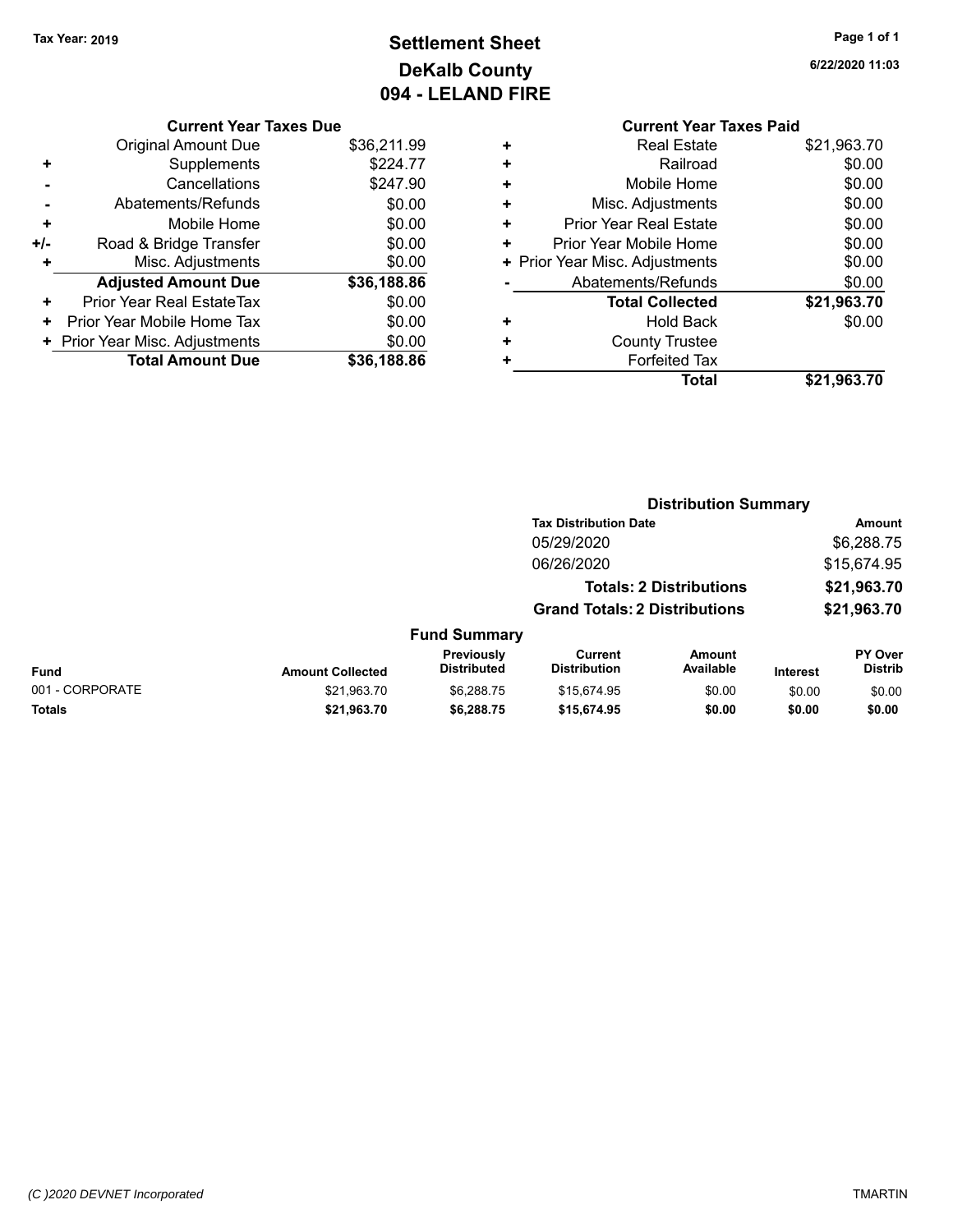# **Settlement Sheet Tax Year: 2019 Page 1 of 1 DeKalb County 095 - MALTA FIRE**

**6/22/2020 11:03**

|     | <b>Current Year Taxes Due</b>  |              |
|-----|--------------------------------|--------------|
|     | <b>Original Amount Due</b>     | \$206,181.77 |
| ٠   | Supplements                    | \$886.64     |
|     | Cancellations                  | \$765.88     |
|     | Abatements/Refunds             | \$0.00       |
| ٠   | Mobile Home                    | \$0.00       |
| +/- | Road & Bridge Transfer         | \$0.00       |
|     | Misc. Adjustments              | \$0.00       |
|     | <b>Adjusted Amount Due</b>     | \$206,302.53 |
| ٠   | Prior Year Real EstateTax      | \$0.00       |
| ٠   | Prior Year Mobile Home Tax     | \$0.00       |
|     | + Prior Year Misc. Adjustments | \$126.13     |
|     | <b>Total Amount Due</b>        | \$206,428.66 |
|     |                                |              |

|   | <b>Current Year Taxes Paid</b> |              |
|---|--------------------------------|--------------|
| ٠ | <b>Real Estate</b>             | \$108,949.77 |
| ٠ | Railroad                       | \$3,499.07   |
| ٠ | Mobile Home                    | \$0.00       |
| ٠ | Misc. Adjustments              | \$0.00       |
| ٠ | <b>Prior Year Real Estate</b>  | \$0.00       |
| ٠ | Prior Year Mobile Home         | \$0.00       |
|   | + Prior Year Misc. Adjustments | \$126.13     |
|   | Abatements/Refunds             | \$0.00       |
|   | <b>Total Collected</b>         | \$112,574.97 |
| ٠ | <b>Hold Back</b>               | \$0.00       |
|   | <b>County Trustee</b>          |              |
|   | <b>Forfeited Tax</b>           |              |
|   | Total                          | \$112,574.97 |
|   |                                |              |

|                                                                 |                                                  |                                                  | <b>Distribution Summary</b>                |                                |                 |                                  |
|-----------------------------------------------------------------|--------------------------------------------------|--------------------------------------------------|--------------------------------------------|--------------------------------|-----------------|----------------------------------|
|                                                                 |                                                  |                                                  | <b>Tax Distribution Date</b>               |                                | <b>Amount</b>   |                                  |
|                                                                 |                                                  |                                                  | 05/29/2020                                 |                                |                 | \$35,213.70                      |
|                                                                 |                                                  |                                                  | 06/26/2020                                 |                                |                 | \$77,361.27                      |
|                                                                 |                                                  |                                                  |                                            | <b>Totals: 2 Distributions</b> |                 | \$112,574.97                     |
|                                                                 |                                                  |                                                  | <b>Grand Totals: 2 Distributions</b>       |                                |                 | \$112,574.97                     |
|                                                                 |                                                  | <b>Fund Summary</b>                              |                                            |                                |                 |                                  |
| Fund                                                            | <b>Amount Collected</b>                          | <b>Previously</b><br><b>Distributed</b>          | Current<br><b>Distribution</b>             | <b>Amount</b><br>Available     | <b>Interest</b> | <b>PY Over</b><br><b>Distrib</b> |
| 001 - CORPORATE                                                 | \$56,287.47                                      | \$17,606.84                                      | \$38,680.63                                | \$0.00                         | \$0.00          | \$0.00                           |
| 064 - AMBULANCE                                                 | \$56,287.50                                      | \$17,606.86                                      | \$38,680.64                                | \$0.00                         | \$0.00          | \$0.00                           |
| Totals                                                          | \$112,574.97                                     | \$35,213.70                                      | \$77,361.27                                | \$0.00                         | \$0.00          | \$0.00                           |
|                                                                 |                                                  | <b>Miscellaneous Adjustment Detail</b>           |                                            |                                |                 |                                  |
| Year Source<br>2018 RE - Real Estate<br><b>Totals 1 entries</b> | <b>Account Type</b><br><b>Back Tax Collected</b> | <b>Amount Adjustment Description</b><br>\$126.13 | \$126.13 TRUSTEE SALE 07-23-185-001 by TBA |                                |                 |                                  |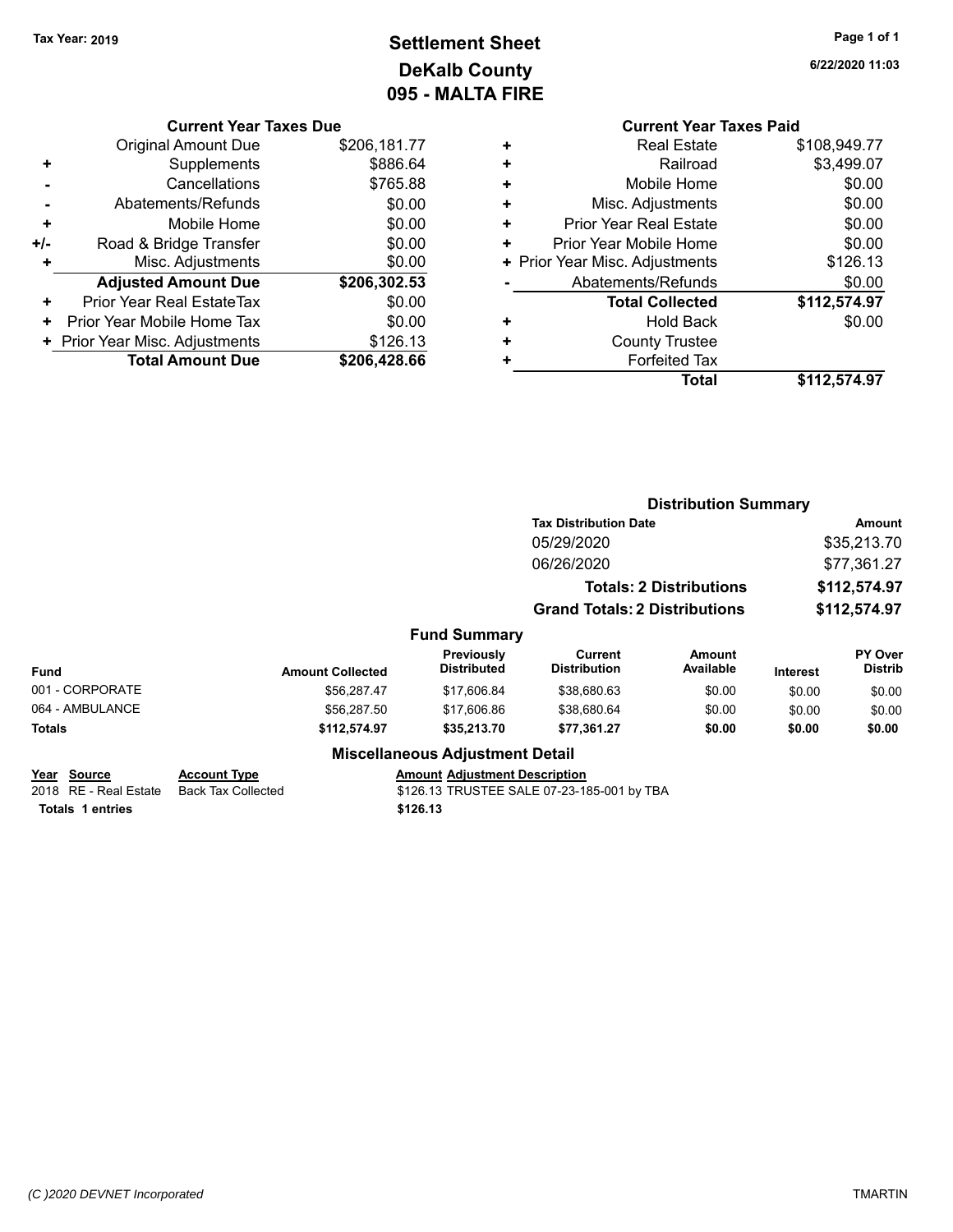# **Settlement Sheet Tax Year: 2019 Page 1 of 1 DeKalb County 096 - MAPLE PARK FIRE**

**6/22/2020 11:03**

# **Current Year Taxes Paid**

|       | <b>Current Year Taxes Due</b>  |              |
|-------|--------------------------------|--------------|
|       | <b>Original Amount Due</b>     | \$190,565.27 |
| ٠     | Supplements                    | \$2,112.52   |
|       | Cancellations                  | \$2,415.74   |
|       | Abatements/Refunds             | \$0.00       |
| ٠     | Mobile Home                    | \$0.00       |
| $+/-$ | Road & Bridge Transfer         | \$0.00       |
|       | Misc. Adjustments              | \$0.00       |
|       | <b>Adjusted Amount Due</b>     | \$190,262.05 |
| ÷     | Prior Year Real EstateTax      | \$0.00       |
| ٠     | Prior Year Mobile Home Tax     | \$0.00       |
|       | + Prior Year Misc. Adjustments | \$0.00       |
|       | <b>Total Amount Due</b>        | \$190,262.05 |
|       |                                |              |

|   | <b>Real Estate</b>             | \$98,218.56  |
|---|--------------------------------|--------------|
| ٠ | Railroad                       | \$3,202.22   |
| ٠ | Mobile Home                    | \$0.00       |
| ٠ | Misc. Adjustments              | \$0.00       |
| ٠ | <b>Prior Year Real Estate</b>  | \$0.00       |
| ٠ | Prior Year Mobile Home         | \$0.00       |
|   | + Prior Year Misc. Adjustments | \$0.00       |
|   | Abatements/Refunds             | \$0.00       |
|   | <b>Total Collected</b>         | \$101,420.78 |
| ٠ | <b>Hold Back</b>               | \$0.00       |
| ٠ | <b>County Trustee</b>          |              |
| ٠ | <b>Forfeited Tax</b>           |              |
|   | Total                          | \$101,420.78 |
|   |                                |              |

### **Distribution Summary Tax Distribution Date Amount** 05/29/2020 \$46,715.45 06/26/2020 \$54,705.33 **Totals: 2 Distributions \$101,420.78 Grand Totals: 2 Distributions \$101,420.78 Fund Summary**

| <b>Fund</b>                             | <b>Amount Collected</b> | Previously<br><b>Distributed</b> | Current<br><b>Distribution</b> | <b>Amount</b><br>Available | <b>Interest</b> | <b>PY Over</b><br><b>Distrib</b> |
|-----------------------------------------|-------------------------|----------------------------------|--------------------------------|----------------------------|-----------------|----------------------------------|
| 001 - CORPORATE                         | \$48.649.31             | \$22,408.38                      | \$26,240.93                    | \$0.00                     | \$0.00          | \$0.00                           |
| 013 - FIREFIGHTER'S PENSION             | \$1,381.34              | \$636.26                         | \$745.08                       | \$0.00                     | \$0.00          | \$0.00                           |
| 027 - AUDIT                             | \$214.92                | \$98.99                          | \$115.93                       | \$0.00                     | \$0.00          | \$0.00                           |
| 035 - TORT JUDGEMENTS/LIABILITY<br>INS. | \$11.574.15             | \$5.331.17                       | \$6.242.98                     | \$0.00                     | \$0.00          | \$0.00                           |
| 064 - AMBULANCE                         | \$39,601.06             | \$18,240.65                      | \$21.360.41                    | \$0.00                     | \$0.00          | \$0.00                           |
| <b>Totals</b>                           | \$101,420.78            | \$46.715.45                      | \$54,705.33                    | \$0.00                     | \$0.00          | \$0.00                           |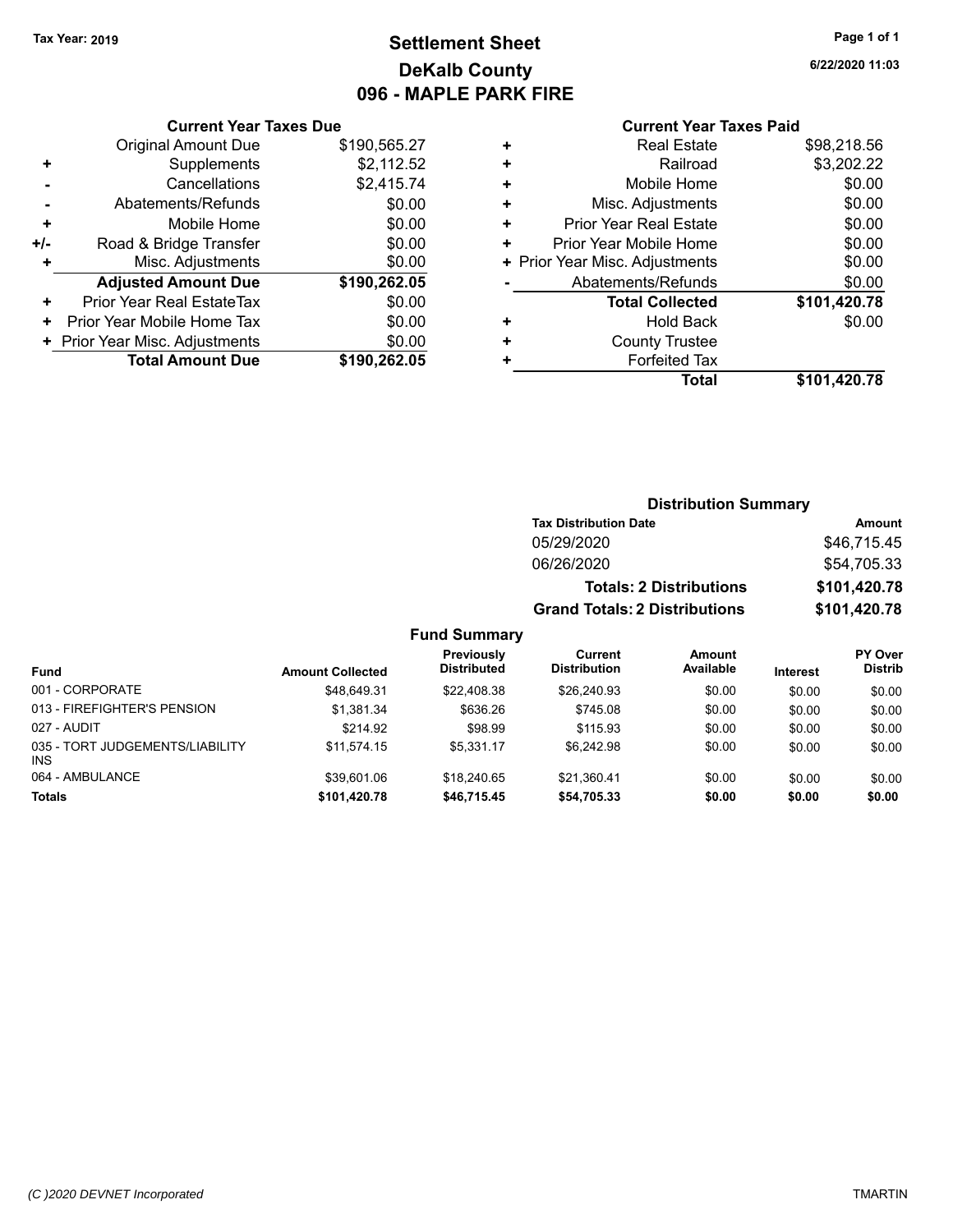# **Settlement Sheet Tax Year: 2019 Page 1 of 1 DeKalb County 097 - PAW PAW FIRE**

**6/22/2020 11:03**

|   | Currer |
|---|--------|
| ┻ | Real   |

|     | <b>Current Year Taxes Due</b>  |             |
|-----|--------------------------------|-------------|
|     | <b>Original Amount Due</b>     | \$44,489.02 |
| ٠   | Supplements                    | \$72.92     |
|     | Cancellations                  | \$91.66     |
|     | Abatements/Refunds             | \$0.00      |
| ٠   | Mobile Home                    | \$0.00      |
| +/- | Road & Bridge Transfer         | \$0.00      |
| ٠   | Misc. Adjustments              | \$0.00      |
|     | <b>Adjusted Amount Due</b>     | \$44,470.28 |
| ٠   | Prior Year Real EstateTax      | \$0.00      |
| ٠   | Prior Year Mobile Home Tax     | \$0.00      |
|     | + Prior Year Misc. Adjustments | \$0.00      |
|     | <b>Total Amount Due</b>        | \$44.470.28 |
|     |                                |             |

|   | <b>Current Year Taxes Paid</b> |             |
|---|--------------------------------|-------------|
| ٠ | <b>Real Estate</b>             | \$22,426.91 |
| ٠ | Railroad                       | \$1,399.92  |
| ٠ | Mobile Home                    | \$0.00      |
| ٠ | Misc. Adjustments              | \$0.00      |
| ÷ | <b>Prior Year Real Estate</b>  | \$0.00      |
| + | Prior Year Mobile Home         | \$0.00      |
|   | + Prior Year Misc. Adjustments | \$0.00      |
|   | Abatements/Refunds             | \$0.00      |
|   | <b>Total Collected</b>         | \$23,826.83 |
| ٠ | <b>Hold Back</b>               | \$0.00      |
| ٠ | <b>County Trustee</b>          |             |
| ٠ | <b>Forfeited Tax</b>           |             |
|   | <b>Total</b>                   | \$23,826.83 |

|                                               |                         | <b>Distribution Summary</b>      |                                      |                                |                 |                                  |
|-----------------------------------------------|-------------------------|----------------------------------|--------------------------------------|--------------------------------|-----------------|----------------------------------|
|                                               |                         |                                  | <b>Tax Distribution Date</b>         |                                |                 | Amount                           |
|                                               |                         |                                  | 05/29/2020                           |                                |                 | \$4,473.48                       |
|                                               |                         |                                  | 06/26/2020                           |                                |                 | \$19,353.35                      |
|                                               |                         |                                  |                                      | <b>Totals: 2 Distributions</b> |                 | \$23,826.83                      |
|                                               |                         |                                  | <b>Grand Totals: 2 Distributions</b> |                                | \$23,826.83     |                                  |
|                                               |                         | <b>Fund Summary</b>              |                                      |                                |                 |                                  |
| <b>Fund</b>                                   | <b>Amount Collected</b> | Previously<br><b>Distributed</b> | Current<br><b>Distribution</b>       | Amount<br>Available            | <b>Interest</b> | <b>PY Over</b><br><b>Distrib</b> |
| 001 - CORPORATE                               | \$21,342.03             | \$4,006.96                       | \$17,335.07                          | \$0.00                         | \$0.00          | \$0.00                           |
| 035 - TORT JUDGEMENTS/LIABILITY<br><b>INS</b> | \$2,484.80              | \$466.52                         | \$2,018.28                           | \$0.00                         | \$0.00          | \$0.00                           |
| <b>Totals</b>                                 | \$23,826.83             | \$4,473.48                       | \$19,353.35                          | \$0.00                         | \$0.00          | \$0.00                           |

#### *(C )2020 DEVNET Incorporated* TMARTIN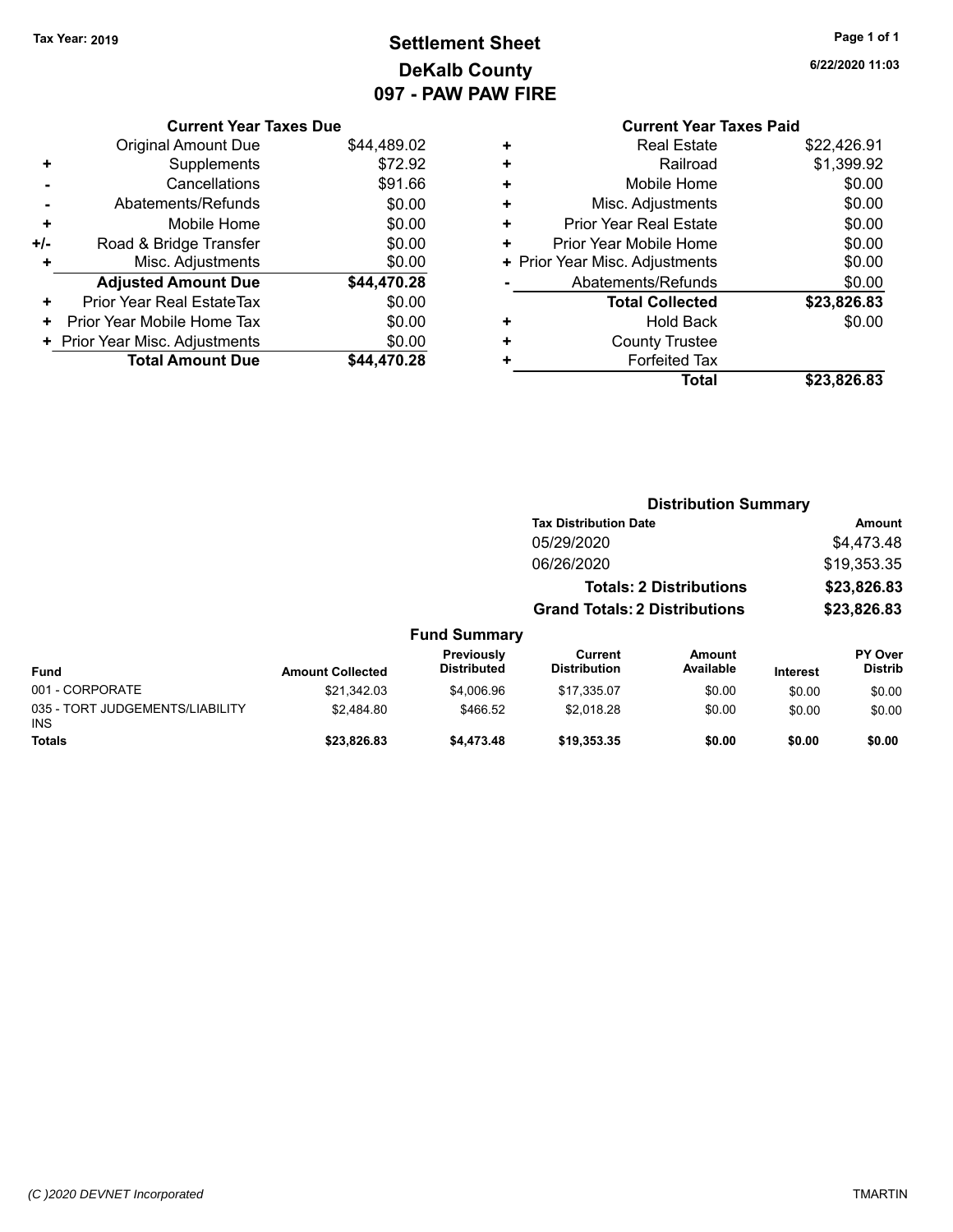# **Settlement Sheet Tax Year: 2019 Page 1 of 1 DeKalb County 098 - SANDWICH FIRE**

**6/22/2020 11:03**

### **Current Year Taxes Paid**

| <b>Original Amount Due</b> | \$628,735.68                                                                               |
|----------------------------|--------------------------------------------------------------------------------------------|
| Supplements                | \$5,821.02                                                                                 |
| Cancellations              | \$6,738.91                                                                                 |
| Abatements/Refunds         | \$0.00                                                                                     |
| Mobile Home                | \$0.00                                                                                     |
| Road & Bridge Transfer     | \$0.00                                                                                     |
| Misc. Adjustments          | \$0.00                                                                                     |
| <b>Adjusted Amount Due</b> | \$627,817.79                                                                               |
| Prior Year Real EstateTax  | (\$0.01)                                                                                   |
| Prior Year Mobile Home Tax | \$0.00                                                                                     |
|                            | \$83.53                                                                                    |
|                            | \$627,901.31                                                                               |
|                            | <b>Current Year Taxes Due</b><br>+ Prior Year Misc. Adjustments<br><b>Total Amount Due</b> |

| ٠ | <b>Real Estate</b>             | \$340,870.86 |
|---|--------------------------------|--------------|
| ٠ | Railroad                       | \$1,592.05   |
| ٠ | Mobile Home                    | \$0.00       |
| ٠ | Misc. Adjustments              | \$0.00       |
| ٠ | <b>Prior Year Real Estate</b>  | (\$0.01)     |
| ٠ | Prior Year Mobile Home         | \$0.00       |
|   | + Prior Year Misc. Adjustments | \$83.53      |
|   | Abatements/Refunds             | \$0.00       |
|   | <b>Total Collected</b>         | \$342,546.43 |
| ٠ | <b>Hold Back</b>               | \$0.00       |
| ٠ | <b>County Trustee</b>          |              |
| ٠ | <b>Forfeited Tax</b>           |              |
|   | Total                          | \$342,546.43 |
|   |                                |              |

|                                               |                         |                                         |                                      | <b>Distribution Summary</b>    |                 |                                  |
|-----------------------------------------------|-------------------------|-----------------------------------------|--------------------------------------|--------------------------------|-----------------|----------------------------------|
|                                               |                         |                                         | <b>Tax Distribution Date</b>         | <b>Amount</b>                  |                 |                                  |
|                                               |                         |                                         | 05/29/2020                           |                                |                 | \$155,950.15                     |
|                                               |                         |                                         | 06/26/2020                           |                                |                 | \$186,596.28                     |
|                                               |                         |                                         |                                      | <b>Totals: 2 Distributions</b> | \$342,546.43    |                                  |
|                                               |                         |                                         | <b>Grand Totals: 2 Distributions</b> |                                |                 | \$342,546.43                     |
|                                               |                         | <b>Fund Summary</b>                     |                                      |                                |                 |                                  |
| <b>Fund</b>                                   | <b>Amount Collected</b> | <b>Previously</b><br><b>Distributed</b> | Current<br><b>Distribution</b>       | Amount<br>Available            | <b>Interest</b> | <b>PY Over</b><br><b>Distrib</b> |
| 001 - CORPORATE                               | \$324,500.39            | \$147,734.39                            | \$176,766.00                         | \$0.00                         | \$0.00          | \$0.00                           |
| 027 - AUDIT                                   | \$2,962.69              | \$1,348.81                              | \$1,613.88                           | \$0.00                         | \$0.00          | \$0.00                           |
| 035 - TORT JUDGEMENTS/LIABILITY<br><b>INS</b> | \$14.795.26             | \$6,735.79                              | \$8,059.47                           | \$0.00                         | \$0.00          | \$0.00                           |
| 109 - PRIOR YEAR ADJUSTMENT                   | \$288.09                | \$131.16                                | \$156.93                             | \$0.00                         | \$0.00          | \$0.00                           |
| <b>Totals</b>                                 | \$342,546.43            | \$155,950.15                            | \$186,596.28                         | \$0.00                         | \$0.00          | \$0.00                           |

### **Miscellaneous Adjustment Detail**

#### **Year Source Account Type Amount Adjustment Description**

2018 DR - Drainage Back Tax Collected \$0.61 AMEN REAL ESTATE LLC REDEMPTION 19-35-231-010 by TBA 2018 RE - Real Estate Back Tax Collected \$48.33 AMEN REAL ESTATE LLC REDEMPTION 19-35-231-003 by TBA 2018 DR - Drainage Back Tax Collected \$0.61 AMEN REAL ESTATE LLC REDEMPTION 19-35-231-003 by TBA 2018 RE - Real Estate Back Tax Collected \$33.98 AMEN REAL ESTATE LLC REDEMPTION 19-35-231-010 by TBA **Totals \$83.53 4 entries**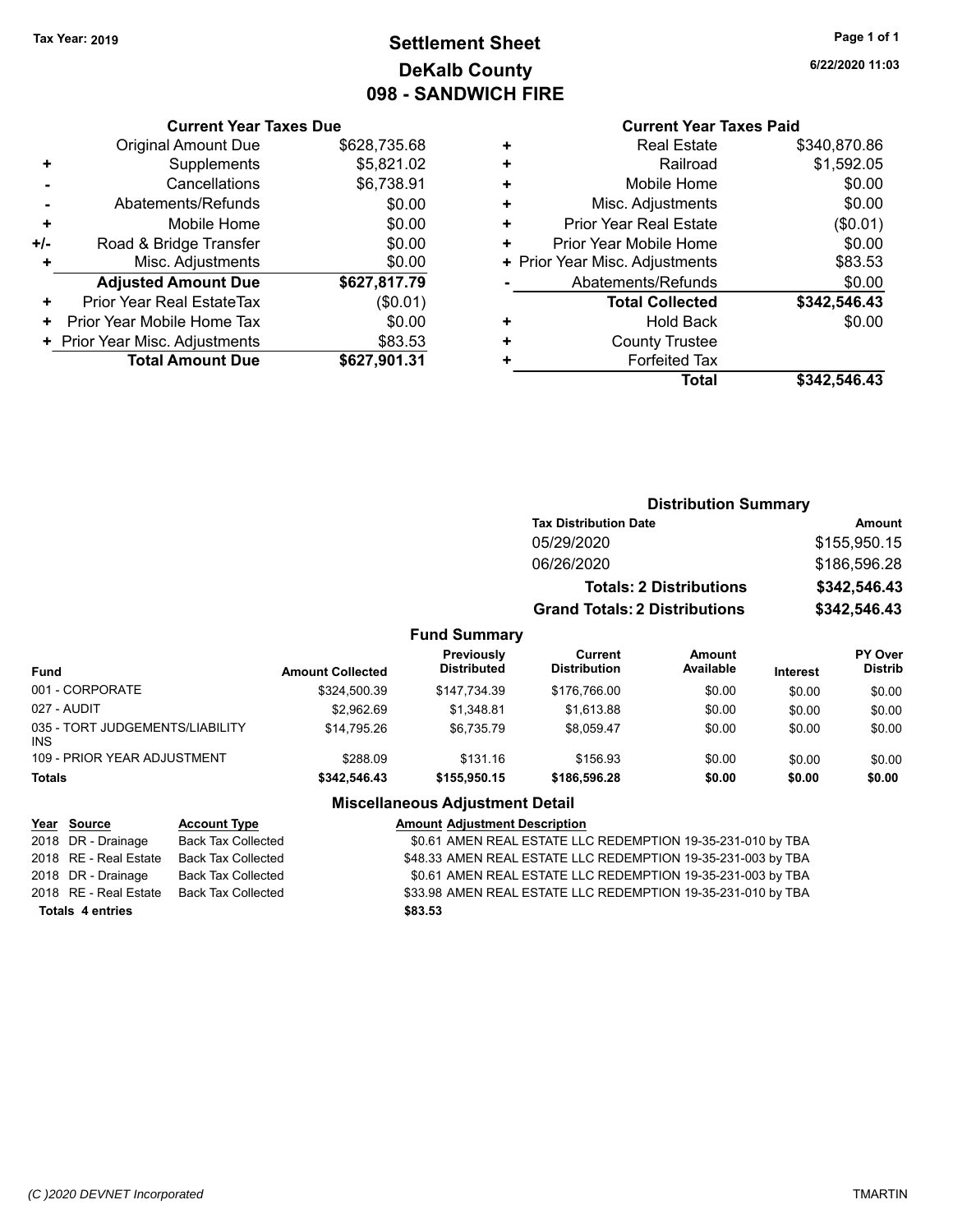# **Settlement Sheet Tax Year: 2019 Page 1 of 1 DeKalb County 099 - SHABBONA FIRE**

#### **Current Year Taxes Due**

|       | <b>Original Amount Due</b>     | \$202,574.78 |
|-------|--------------------------------|--------------|
| ٠     | Supplements                    | \$384.15     |
|       | Cancellations                  | \$503.55     |
|       | Abatements/Refunds             | \$0.00       |
| ٠     | Mobile Home                    | \$0.00       |
| $+/-$ | Road & Bridge Transfer         | \$0.00       |
| ٠     | Misc. Adjustments              | \$46.18      |
|       | <b>Adjusted Amount Due</b>     | \$202,501.56 |
| ٠     | Prior Year Real EstateTax      | \$0.00       |
| ٠     | Prior Year Mobile Home Tax     | \$0.00       |
|       | + Prior Year Misc. Adjustments | \$0.00       |
|       | <b>Total Amount Due</b>        | \$202,501.56 |

### **Current Year Taxes Paid**

| ٠ | <b>Real Estate</b>             | \$109,776.63 |
|---|--------------------------------|--------------|
| ٠ | Railroad                       | \$3,676.04   |
| ٠ | Mobile Home                    | \$0.00       |
| ٠ | Misc. Adjustments              | \$46.18      |
| ٠ | <b>Prior Year Real Estate</b>  | \$0.00       |
| ٠ | Prior Year Mobile Home         | \$0.00       |
|   | + Prior Year Misc. Adjustments | \$0.00       |
|   | Abatements/Refunds             | \$0.00       |
|   | <b>Total Collected</b>         | \$113,498.85 |
| ٠ | <b>Hold Back</b>               | \$0.00       |
| ٠ | <b>County Trustee</b>          |              |
| ٠ | <b>Forfeited Tax</b>           |              |
|   | Total                          | \$113,498.85 |
|   |                                |              |

#### **Distribution Summary Tax Distribution Date Amount** 05/29/2020 \$37,183.87 06/26/2020 \$76,314.98 **Totals: 2 Distributions \$113,498.85 Grand Totals: 2 Distributions \$113,498.85 Fund Summary Fund Interest Amount Collected Distributed PY Over Distrib Amount Available Current Distribution Previously** 001 - CORPORATE \$77,547.28 \$25,405.61 \$52,141.67 \$0.00 \$0.00 \$0.00 035 - TORT JUDGEMENTS/LIABILITY \$15,631.75 \$5,121.19 \$10,510.56 \$0.00 \$0.00 \$0.00 064 - AMBULANCE \$20,319.82 \$6,657.07 \$13,662.75 \$0.00 \$0.00 \$0.00 **Totals \$113,498.85 \$37,183.87 \$76,314.98 \$0.00 \$0.00 \$0.00 Miscellaneous Adjustment Detail**

### **Year** Source **Account Type A** Anneunt Adjustment Description 2019 RE - Real Estate Paymt In Lieu of Tax \$46.18 HOUSING AUTHORITY SEQUOYA APARTMENTS by TBA **Totals \$46.18 1 entries**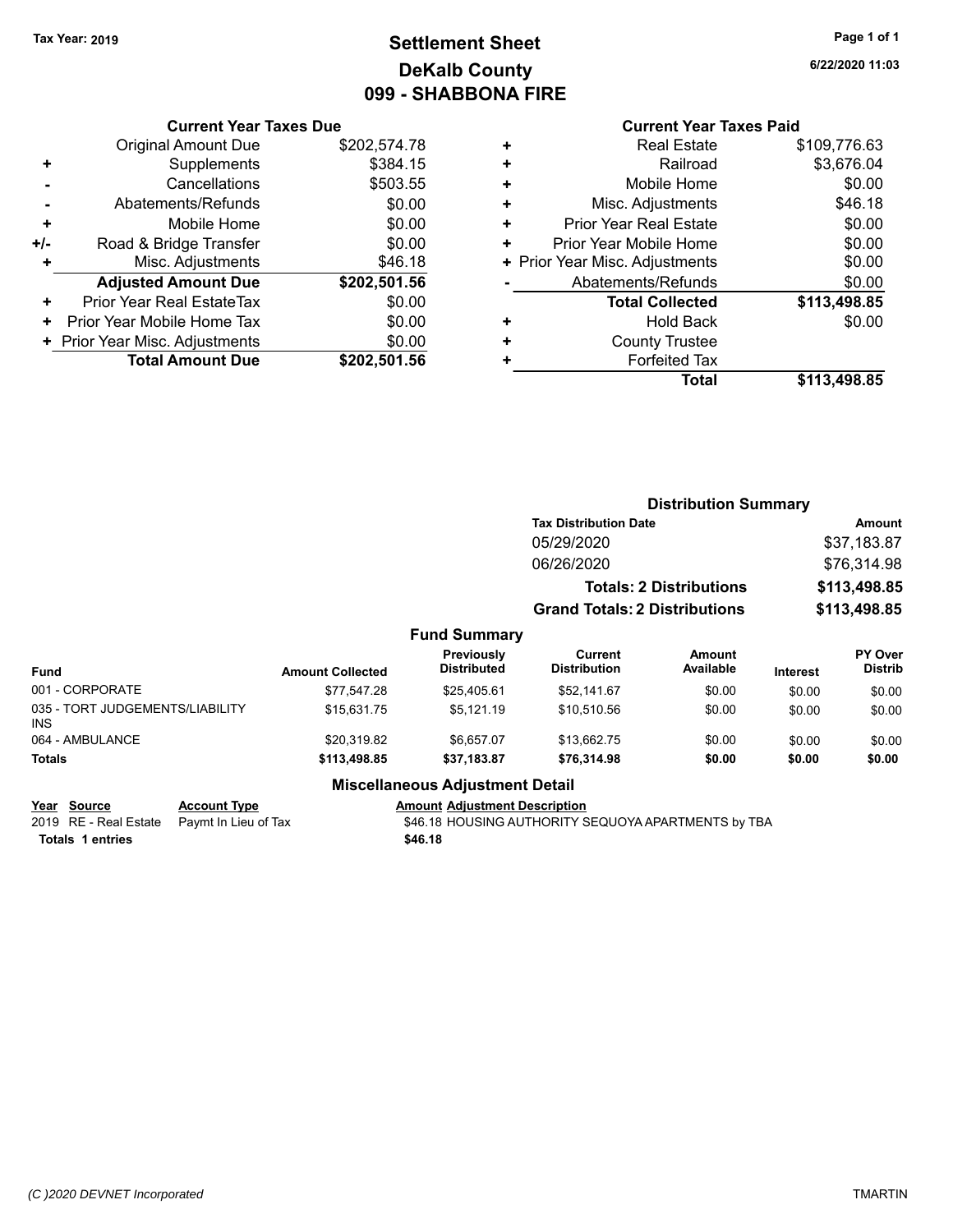# **Settlement Sheet Tax Year: 2019 Page 1 of 1 DeKalb County 100 - SOMONAUK FIRE**

**6/22/2020 11:03**

### **Current Year Taxes Paid**

|     | <b>Current Year Taxes Due</b>  |              |
|-----|--------------------------------|--------------|
|     | <b>Original Amount Due</b>     | \$287,712.86 |
| ٠   | Supplements                    | \$1,749.05   |
|     | Cancellations                  | \$1,827.22   |
|     | Abatements/Refunds             | \$0.00       |
| ٠   | Mobile Home                    | \$0.00       |
| +/- | Road & Bridge Transfer         | \$0.00       |
|     | Misc. Adjustments              | \$0.00       |
|     | <b>Adjusted Amount Due</b>     | \$287,634.69 |
| ٠   | Prior Year Real EstateTax      | \$0.00       |
| ٠   | Prior Year Mobile Home Tax     | \$0.00       |
|     | + Prior Year Misc. Adjustments | \$0.00       |
|     | <b>Total Amount Due</b>        | \$287,634.69 |

| ٠ | <b>Real Estate</b>             | \$159,297.57 |
|---|--------------------------------|--------------|
| ٠ | Railroad                       | \$3,055.93   |
| ٠ | Mobile Home                    | \$0.00       |
| ٠ | Misc. Adjustments              | \$0.00       |
| ٠ | <b>Prior Year Real Estate</b>  | \$0.00       |
| ٠ | Prior Year Mobile Home         | \$0.00       |
|   | + Prior Year Misc. Adjustments | \$0.00       |
|   | Abatements/Refunds             | \$0.00       |
|   | <b>Total Collected</b>         | \$162,353.50 |
| ٠ | <b>Hold Back</b>               | \$0.00       |
| ٠ | <b>County Trustee</b>          |              |
| ٠ | <b>Forfeited Tax</b>           |              |
|   | Total                          | \$162,353.50 |
|   |                                |              |

|                 |                         |                                  | <b>Distribution Summary</b>           |                                |                 |                           |  |
|-----------------|-------------------------|----------------------------------|---------------------------------------|--------------------------------|-----------------|---------------------------|--|
|                 |                         |                                  | <b>Tax Distribution Date</b>          |                                |                 | Amount                    |  |
|                 |                         |                                  | 05/29/2020                            |                                |                 | \$70,293.27               |  |
|                 |                         |                                  | 06/26/2020                            |                                |                 | \$92,060.23               |  |
|                 |                         |                                  |                                       | <b>Totals: 2 Distributions</b> |                 | \$162,353.50              |  |
|                 |                         |                                  | <b>Grand Totals: 2 Distributions</b>  |                                | \$162,353.50    |                           |  |
|                 |                         | <b>Fund Summary</b>              |                                       |                                |                 |                           |  |
| <b>Fund</b>     | <b>Amount Collected</b> | Previously<br><b>Distributed</b> | <b>Current</b><br><b>Distribution</b> | Amount<br>Available            | <b>Interest</b> | PY Over<br><b>Distrib</b> |  |
| 001 - CORPORATE | \$88.641.92             | \$38,378.79                      | \$50,263.13                           | \$0.00                         | \$0.00          | \$0.00                    |  |
| 064 - AMBULANCE | \$73.711.58             | \$31,914.48                      | \$41.797.10                           | \$0.00                         | \$0.00          | \$0.00                    |  |
| <b>Totals</b>   | \$162,353.50            | \$70,293.27                      | \$92,060.23                           | \$0.00                         | \$0.00          | \$0.00                    |  |
|                 |                         |                                  |                                       |                                |                 |                           |  |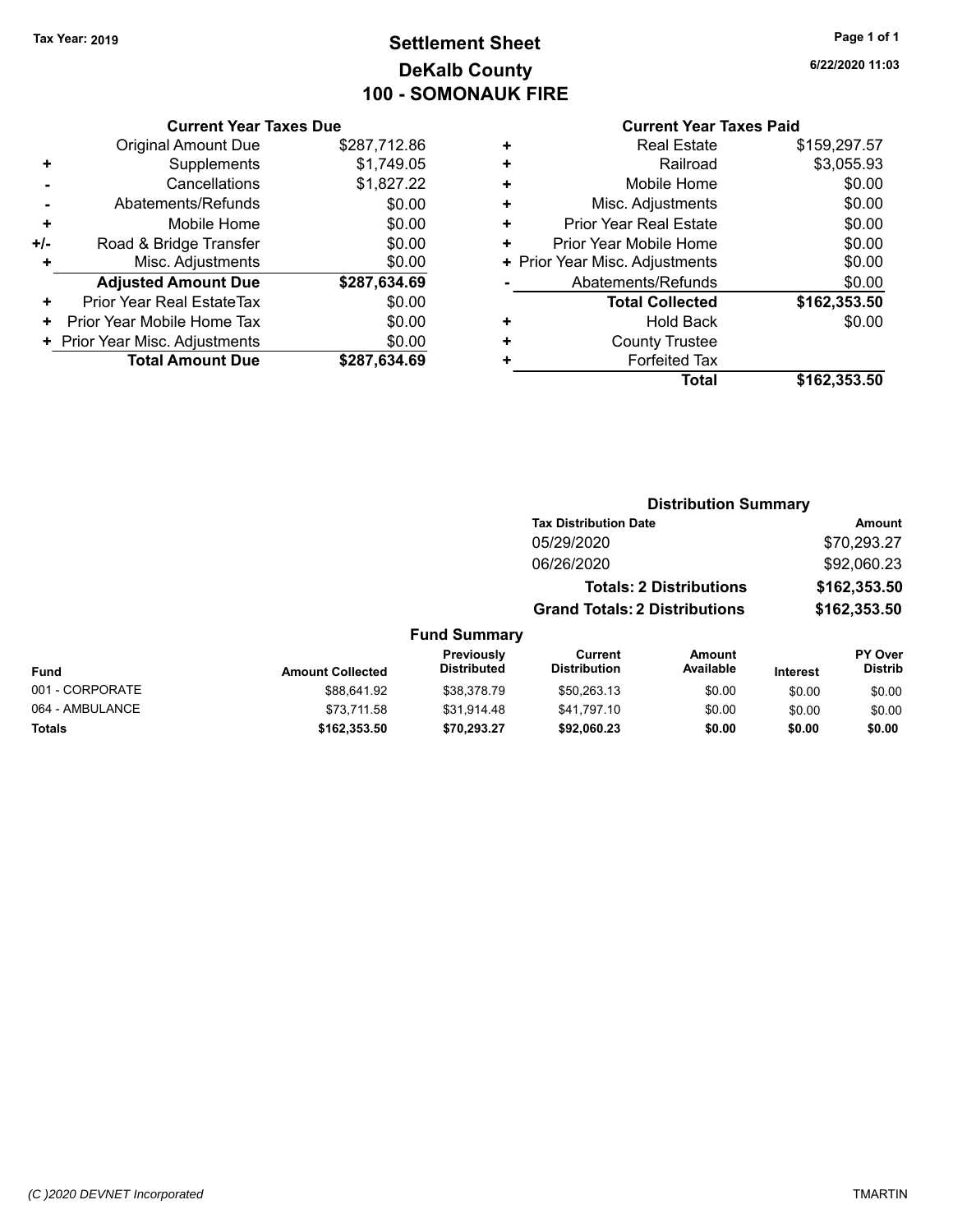# **Settlement Sheet Tax Year: 2019 Page 1 of 1 DeKalb County 101 - SYCAMORE FIRE**

**6/22/2020 11:03**

### **Current Year Taxes Due**

|     | <b>Original Amount Due</b>     | \$355,537.88 |
|-----|--------------------------------|--------------|
| ٠   | Supplements                    | \$2,063.95   |
|     | Cancellations                  | \$2,398.95   |
|     | Abatements/Refunds             | \$0.00       |
| ٠   | Mobile Home                    | \$0.00       |
| +/- | Road & Bridge Transfer         | \$0.00       |
| ٠   | Misc. Adjustments              | \$0.00       |
|     | <b>Adjusted Amount Due</b>     | \$355,202.88 |
| ٠   | Prior Year Real EstateTax      | \$0.00       |
| ٠   | Prior Year Mobile Home Tax     | \$0.00       |
|     | + Prior Year Misc. Adjustments | \$0.00       |
|     | <b>Total Amount Due</b>        | \$355,202.88 |

### **Current Year Taxes Paid**

|   | Total                          | \$193,356.24 |
|---|--------------------------------|--------------|
| ÷ | <b>Forfeited Tax</b>           |              |
| ٠ | <b>County Trustee</b>          |              |
| ٠ | <b>Hold Back</b>               | \$0.00       |
|   | <b>Total Collected</b>         | \$193,356.24 |
|   | Abatements/Refunds             | \$0.00       |
|   | + Prior Year Misc. Adjustments | \$0.00       |
| ٠ | Prior Year Mobile Home         | \$0.00       |
| ÷ | <b>Prior Year Real Estate</b>  | \$0.00       |
| ٠ | Misc. Adjustments              | \$0.00       |
| ٠ | Mobile Home                    | \$0.00       |
| ٠ | Railroad                       | \$0.00       |
|   | <b>Real Estate</b>             | \$193,356.24 |

#### **Distribution Summary Tax Distribution Date Amount** 05/29/2020 \$68,662.71 06/26/2020 \$124,693.53 **Totals: 2 Distributions \$193,356.24 Grand Totals: 2 Distributions \$193,356.24 Fund Summary PY Over Amount Current Previously**

| Fund            | <b>Amount Collected</b> | <b>Previously</b><br><b>Distributed</b> | Current<br><b>Distribution</b> | Amount<br>Available | <b>Interest</b> | <b>PY Over</b><br><b>Distrib</b> |
|-----------------|-------------------------|-----------------------------------------|--------------------------------|---------------------|-----------------|----------------------------------|
| 001 - CORPORATE | \$96,958.87             | \$34,431.05                             | \$62,527.82                    | \$0.00              | \$0.00          | \$0.00                           |
| 064 - AMBULANCE | \$96,397.37             | \$34.231.66                             | \$62,165.71                    | \$0.00              | \$0.00          | \$0.00                           |
| Totals          | \$193.356.24            | \$68,662.71                             | \$124,693.53                   | \$0.00              | \$0.00          | \$0.00                           |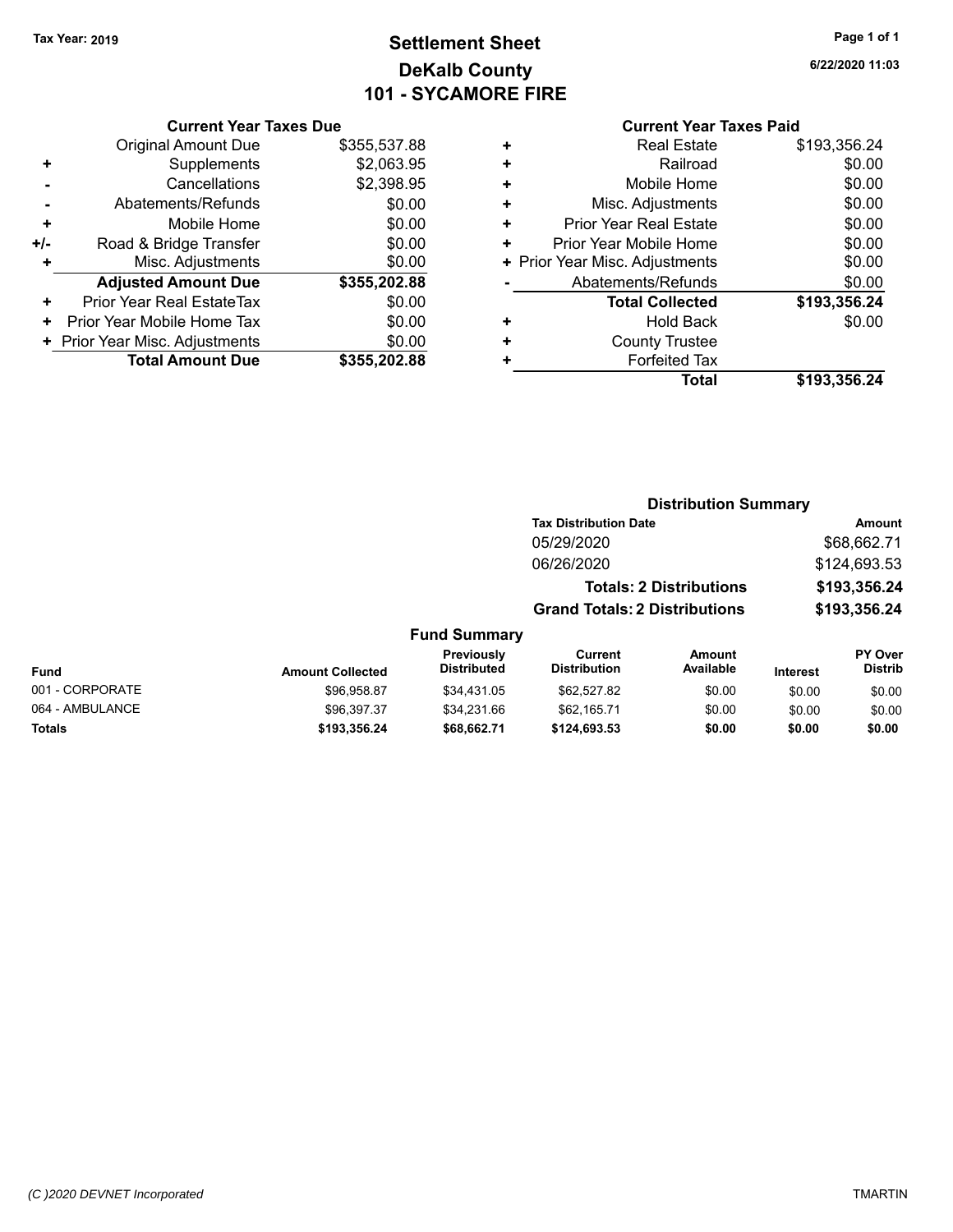# **Settlement Sheet Tax Year: 2019 Page 1 of 1 DeKalb County 102 - WATERMAN FIRE**

**6/22/2020 11:03**

| <b>Current Year Taxes Due</b> |  |  |
|-------------------------------|--|--|
|                               |  |  |

|     | <b>Original Amount Due</b>       | \$165,707.12 |
|-----|----------------------------------|--------------|
| ٠   | Supplements                      | \$338.66     |
|     | Cancellations                    | \$381.14     |
|     | Abatements/Refunds               | \$0.00       |
| ٠   | Mobile Home                      | \$0.00       |
| +/- | Road & Bridge Transfer           | \$0.00       |
| ٠   | Misc. Adjustments                | \$0.00       |
|     | <b>Adjusted Amount Due</b>       | \$165,664.64 |
| ٠   | <b>Prior Year Real EstateTax</b> | \$0.00       |
| ٠   | Prior Year Mobile Home Tax       | \$0.00       |
|     | + Prior Year Misc. Adjustments   | \$0.00       |
|     | <b>Total Amount Due</b>          | \$165,664.64 |

### **Current Year Taxes Paid +** Real Estate \$94,379.13

|   | <b>Total</b>                   | \$96,251.18 |
|---|--------------------------------|-------------|
| ٠ | <b>Forfeited Tax</b>           |             |
| ÷ | <b>County Trustee</b>          |             |
| ٠ | <b>Hold Back</b>               | \$0.00      |
|   | <b>Total Collected</b>         | \$96,251.18 |
|   | Abatements/Refunds             | \$0.00      |
|   | + Prior Year Misc. Adjustments | \$0.00      |
| ٠ | Prior Year Mobile Home         | \$0.00      |
| ÷ | Prior Year Real Estate         | \$0.00      |
| ÷ | Misc. Adjustments              | \$0.00      |
| ٠ | Mobile Home                    | \$0.00      |
| ÷ | Railroad                       | \$1,872.05  |
|   | Real Estate                    | \$94,379.13 |

|                 |                         |                                  | <b>Distribution Summary</b>           |                                |                 |                           |
|-----------------|-------------------------|----------------------------------|---------------------------------------|--------------------------------|-----------------|---------------------------|
|                 |                         |                                  | <b>Tax Distribution Date</b>          |                                |                 | <b>Amount</b>             |
|                 |                         |                                  | 05/29/2020                            |                                |                 | \$29,409.40               |
|                 |                         |                                  | 06/26/2020                            |                                |                 | \$66,841.78               |
|                 |                         |                                  |                                       | <b>Totals: 2 Distributions</b> |                 | \$96,251.18               |
|                 |                         |                                  | <b>Grand Totals: 2 Distributions</b>  |                                |                 | \$96,251.18               |
|                 |                         | <b>Fund Summary</b>              |                                       |                                |                 |                           |
| <b>Fund</b>     | <b>Amount Collected</b> | Previously<br><b>Distributed</b> | <b>Current</b><br><b>Distribution</b> | <b>Amount</b><br>Available     | <b>Interest</b> | PY Over<br><b>Distrib</b> |
| 001 - CORPORATE | \$96.251.18             | \$29,409.40                      | \$66.841.78                           | \$0.00                         | \$0.00          | \$0.00                    |
| <b>Totals</b>   | \$96,251.18             | \$29,409.40                      | \$66,841.78                           | \$0.00                         | \$0.00          | \$0.00                    |
|                 |                         |                                  |                                       |                                |                 |                           |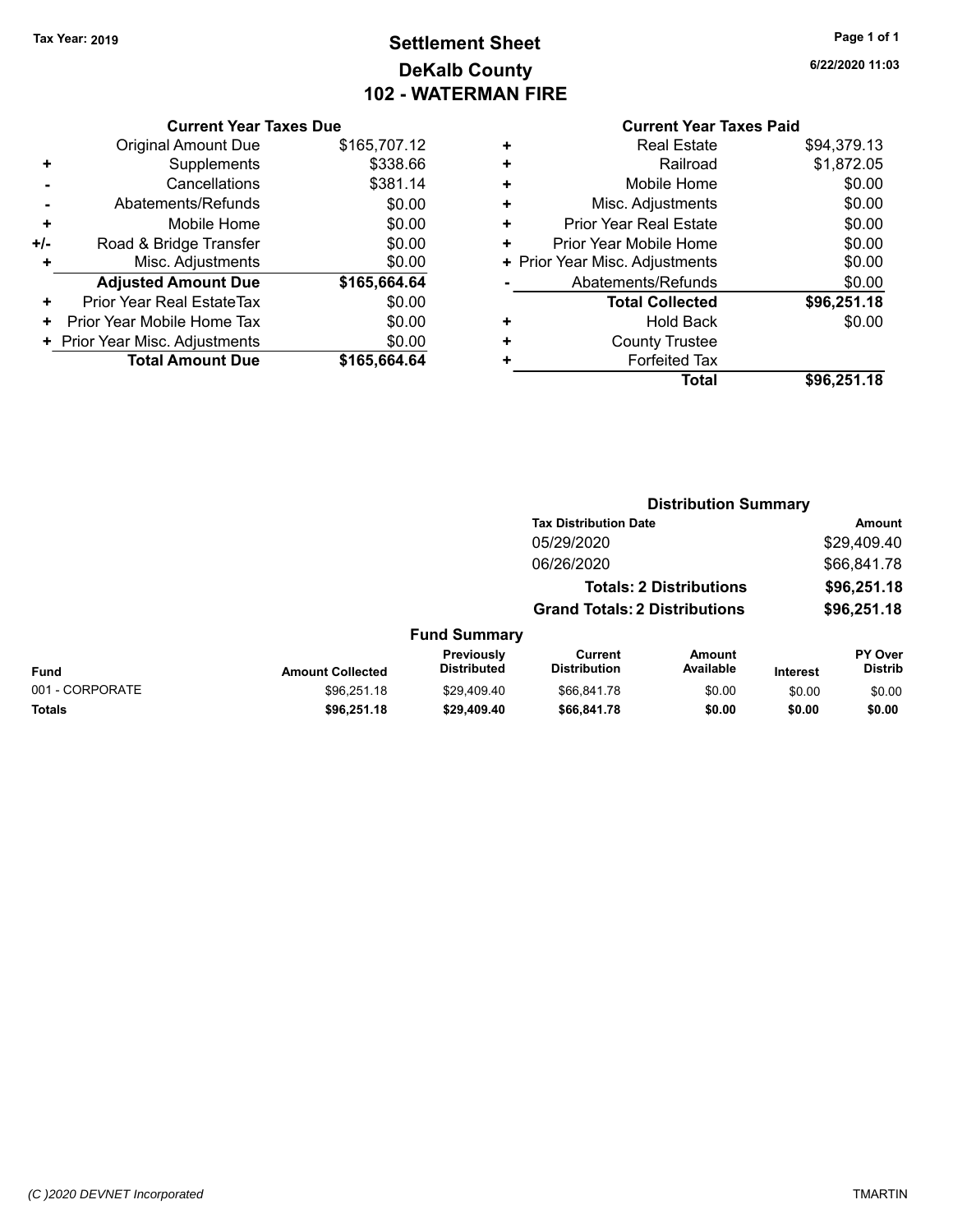# **Settlement Sheet Tax Year: 2019 Page 1 of 1 DeKalb County 103 - EARLVILLE LIBRARY DISTRICT**

**6/22/2020 11:03**

## **Current Year Taxes Paid**

|     | <b>Current Year Taxes Due</b>  |            |
|-----|--------------------------------|------------|
|     | <b>Original Amount Due</b>     | \$5,774.27 |
| ٠   | Supplements                    | \$0.00     |
|     | Cancellations                  | \$0.00     |
| -   | Abatements/Refunds             | \$0.00     |
| ٠   | Mobile Home                    | \$0.00     |
| +/- | Road & Bridge Transfer         | \$0.00     |
|     | Misc. Adjustments              | \$0.00     |
|     | <b>Adjusted Amount Due</b>     | \$5,774.27 |
| ٠   | Prior Year Real EstateTax      | \$0.00     |
| ٠   | Prior Year Mobile Home Tax     | \$0.00     |
|     | + Prior Year Misc. Adjustments | \$0.00     |
|     | <b>Total Amount Due</b>        | \$5,774.27 |

|   | Total                          | \$3,599.19 |
|---|--------------------------------|------------|
| ٠ | <b>Forfeited Tax</b>           |            |
| ٠ | <b>County Trustee</b>          |            |
| ٠ | <b>Hold Back</b>               | \$0.00     |
|   | <b>Total Collected</b>         | \$3,599.19 |
|   | Abatements/Refunds             | \$0.00     |
|   | + Prior Year Misc. Adjustments | \$0.00     |
| ٠ | Prior Year Mobile Home         | \$0.00     |
| ÷ | <b>Prior Year Real Estate</b>  | \$0.00     |
| ÷ | Misc. Adjustments              | \$0.00     |
| ٠ | Mobile Home                    | \$0.00     |
| ٠ | Railroad                       | \$0.00     |
| ٠ | <b>Real Estate</b>             | \$3,599.19 |
|   |                                |            |

|                     | <b>Distribution Summary</b>          |            |
|---------------------|--------------------------------------|------------|
|                     | <b>Tax Distribution Date</b>         | Amount     |
|                     | 05/29/2020                           | \$1,327.95 |
|                     | 06/26/2020                           | \$2,271.24 |
|                     | <b>Totals: 2 Distributions</b>       | \$3,599.19 |
|                     | <b>Grand Totals: 2 Distributions</b> | \$3,599.19 |
| <b>Fund Summary</b> |                                      |            |

| <b>Fund</b>                                         | <b>Amount Collected</b> | <b>Previously</b><br><b>Distributed</b> | Current<br><b>Distribution</b> | Amount<br>Available | <b>Interest</b> | <b>PY Over</b><br><b>Distrib</b> |
|-----------------------------------------------------|-------------------------|-----------------------------------------|--------------------------------|---------------------|-----------------|----------------------------------|
| 001 - CORPORATE                                     | \$2,048.40              | \$755.77                                | \$1.292.63                     | \$0.00              | \$0.00          | \$0.00                           |
| 004 - OPERATIONS & MAINTENANCE                      | \$273.11                | \$100.77                                | \$172.34                       | \$0.00              | \$0.00          | \$0.00                           |
| 027 - AUDIT                                         | \$57.65                 | \$21.27                                 | \$36.38                        | \$0.00              | \$0.00          | \$0.00                           |
| 031 - WORKING CASH                                  | \$0.00                  | \$0.00                                  | \$0.00                         | \$0.00              | \$0.00          | \$0.00                           |
| 035 - TORT JUDGMENTS, LIABILITY<br><b>INSURANCE</b> | \$985.32                | \$363.54                                | \$621.78                       | \$0.00              | \$0.00          | \$0.00                           |
| 047 - SOCIAL SECURITY                               | \$234.71                | \$86.60                                 | \$148.11                       | \$0.00              | \$0.00          | \$0.00                           |
| <b>Totals</b>                                       | \$3,599.19              | \$1,327.95                              | \$2,271.24                     | \$0.00              | \$0.00          | \$0.00                           |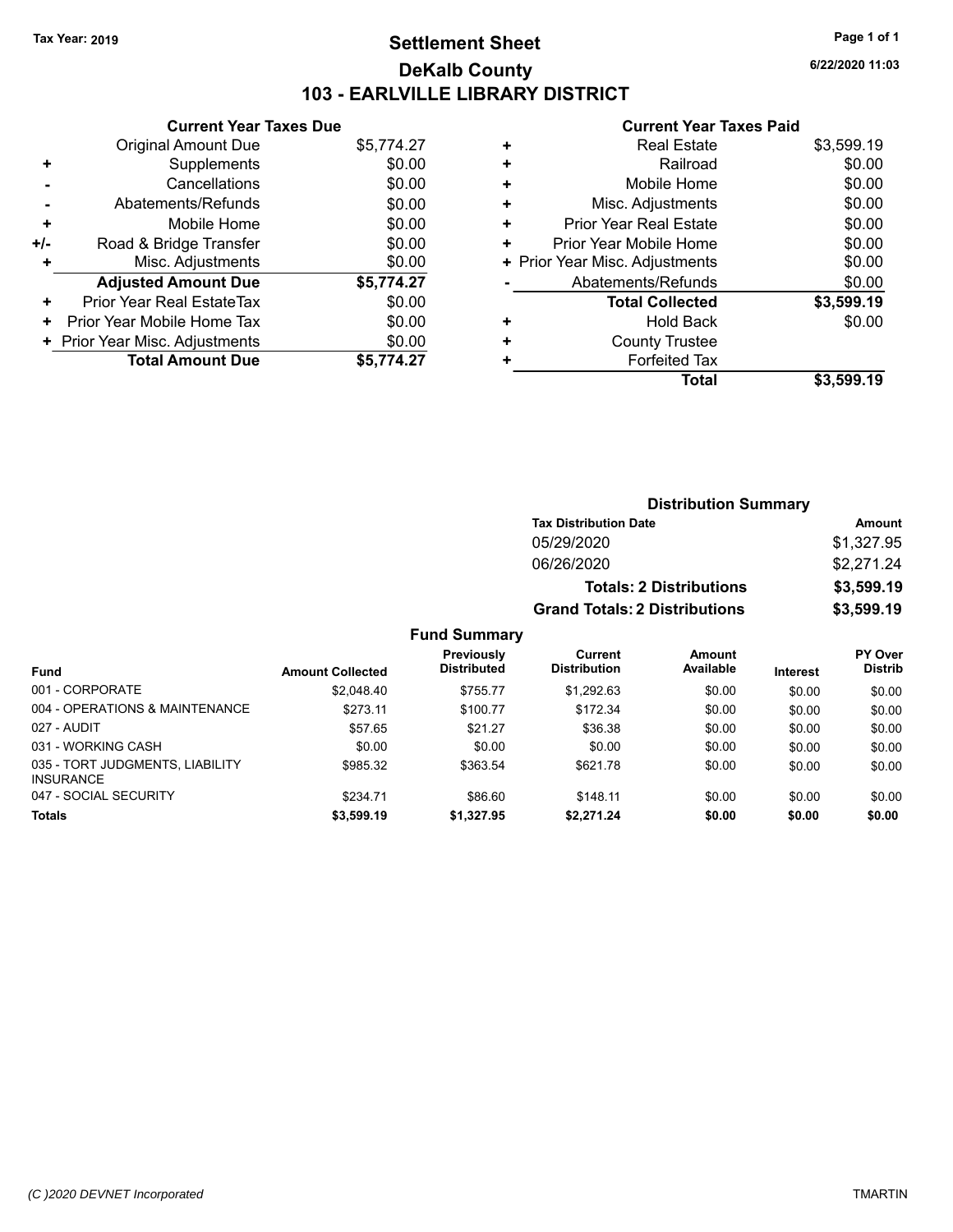# **Settlement Sheet Tax Year: 2019 Page 1 of 2 DeKalb County 110 - DEKALB PARK**

**6/22/2020 11:03**

|     | <b>Current Year Taxes Due</b>  |                |
|-----|--------------------------------|----------------|
|     | <b>Original Amount Due</b>     | \$4,228,551.97 |
| ٠   | Supplements                    | \$114,441.59   |
|     | Cancellations                  | \$166,609.29   |
|     | Abatements/Refunds             | \$6,663.88     |
| ÷   | Mobile Home                    | \$0.00         |
| +/- | Road & Bridge Transfer         | \$0.00         |
|     | Misc. Adjustments              | \$673.93       |
|     | <b>Adjusted Amount Due</b>     | \$4,170,394.32 |
| ٠   | Prior Year Real EstateTax      | (\$7,605.28)   |
| ٠   | Prior Year Mobile Home Tax     | \$0.00         |
|     | + Prior Year Misc. Adjustments | \$374.81       |
|     | <b>Total Amount Due</b>        | \$4,163,163.85 |

|   | <b>Current Year Taxes Paid</b> |                |
|---|--------------------------------|----------------|
| ٠ | <b>Real Estate</b>             | \$2,092,744.64 |
| ٠ | Railroad                       | \$8,492.23     |
| ٠ | Mobile Home                    | \$0.00         |
| ٠ | Misc. Adjustments              | \$673.93       |
| ٠ | <b>Prior Year Real Estate</b>  | (\$7,605.28)   |
| ٠ | Prior Year Mobile Home         | \$0.00         |
|   | + Prior Year Misc. Adjustments | \$374.81       |
|   | Abatements/Refunds             | \$6,663.88     |
|   | <b>Total Collected</b>         | \$2,088,016.45 |
| ٠ | <b>Hold Back</b>               | \$0.00         |
|   | <b>County Trustee</b>          |                |
|   | <b>Forfeited Tax</b>           |                |
|   | <b>Total</b>                   | \$2,088,016.45 |
|   |                                |                |

### **Distribution Summary**

| <b>Tax Distribution Date</b>         | <b>Amount</b>  |
|--------------------------------------|----------------|
| 05/29/2020                           | \$774,146.79   |
| 06/26/2020                           | \$1.313.869.66 |
| <b>Totals: 2 Distributions</b>       | \$2,088,016.45 |
| <b>Grand Totals: 2 Distributions</b> | \$2,088,016.45 |

#### **Fund Summary**

| <b>Fund</b>                             | <b>Amount Collected</b> | Previously<br><b>Distributed</b> | Current<br><b>Distribution</b> | Amount<br>Available | Interest | PY Over<br><b>Distrib</b> |
|-----------------------------------------|-------------------------|----------------------------------|--------------------------------|---------------------|----------|---------------------------|
| 001 - CORPORATE                         | \$788.140.64            | \$292,208.69                     | \$495,931.95                   | \$0.00              | \$0.00   | \$0.00                    |
|                                         |                         |                                  |                                |                     |          |                           |
| 003 - BONDS AND INTEREST                | \$657,199.00            | \$243.661.15                     | \$413,537.85                   | \$0.00              | \$0.00   | \$0.00                    |
| 005 - I. M. R. F.                       | \$162,850.67            | \$60.378.03                      | \$102,472.64                   | \$0.00              | \$0.00   | \$0.00                    |
| 027 - AUDIT                             | \$14,229.82             | \$5.275.81                       | \$8,954.01                     | \$0.00              | \$0.00   | \$0.00                    |
| 035 - TORT JUDGEMENTS/LIABILITY<br>INS. | \$46,892.66             | \$17,385.78                      | \$29,506.88                    | \$0.00              | \$0.00   | \$0.00                    |
| 047 - SOCIAL SECURITY                   | \$71,556.32             | \$26,530.01                      | \$45,026.31                    | \$0.00              | \$0.00   | \$0.00                    |
| 060 - UNEMPLOYMENT INSURANCE            | \$4,956.94              | \$1,837.82                       | \$3.119.12                     | \$0.00              | \$0.00   | \$0.00                    |
| 062 - WORKERS COMPENSATION              | \$24.692.88             | \$9.155.06                       | \$15,537.82                    | \$0.00              | \$0.00   | \$0.00                    |
| 122 - RECREATION                        | \$171.747.71            | \$63.676.67                      | \$108.071.04                   | \$0.00              | \$0.00   | \$0.00                    |
| 123 - AQUARIUM AND MUSEUM               | \$32,111.60             | \$11,905.60                      | \$20,206.00                    | \$0.00              | \$0.00   | \$0.00                    |
| 126 - REC PROGRAMS/HANDICAPPED          | \$113,638.21            | \$42.132.17                      | \$71,506.04                    | \$0.00              | \$0.00   | \$0.00                    |
| <b>Totals</b>                           | \$2,088,016.45          | \$774,146.79                     | \$1,313,869.66                 | \$0.00              | \$0.00   | \$0.00                    |

### **Miscellaneous Adjustment Detail**

| Year Source             | <b>Account Type</b> | <b>Amount Adjustment Description</b>           |
|-------------------------|---------------------|------------------------------------------------|
| 2018 RE - Real Estate   | Back Tax Collected  | \$323.33 TRUSTEE SALE 08-22-283-001 by TBA     |
| 2018 RE - Real Estate   | Back Tax Collected  | \$51.48 TRUSTEE SALE 08-15-101-002 by TBA      |
| 2019 RE - Real Estate   | Back Tax Collected  | \$673.93 LYNCH REDEMPTION 08-24-153-001 by TBA |
| <b>Totals 3 entries</b> |                     | \$1.048.74                                     |

#### **Abatement Detail**

#### **Year Source Account Type Amount Adjustment Description**

2018 RE - Real Estate RE Abatement \$4.71 PTAB INTEREST REFUND 08-22-151-045 by TBA 2018 RE - Real Estate RE Abatement \$0.28 PTAB INTEREST REFUND 08-23-453-004 by TBA 2019 RE - Real Estate RE Abatement \$158.89 PTAB INTEREST REFUND 09-07-300-022 by TBA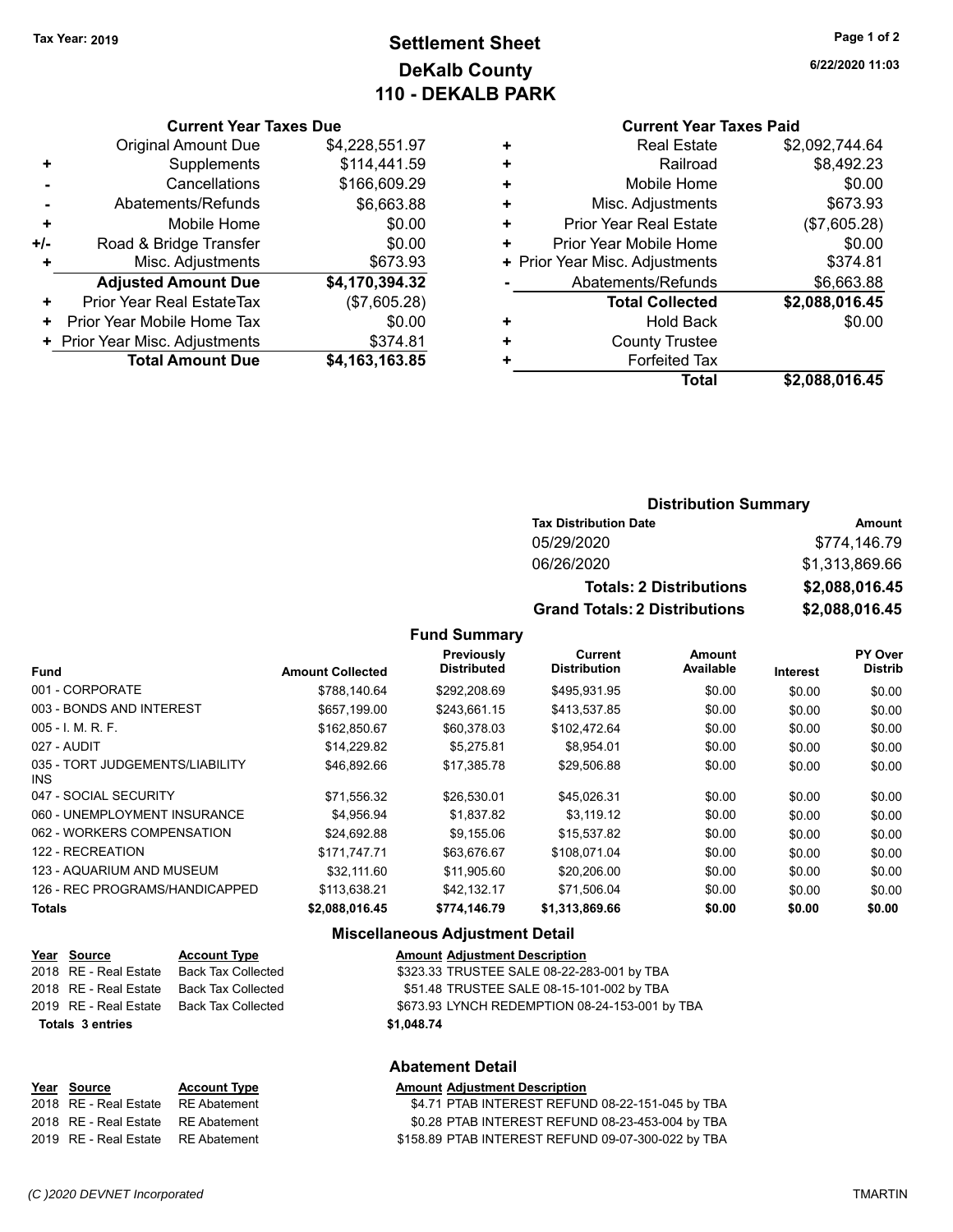# **Settlement Sheet Tax Year: 2019 Page 2 of 2 DeKalb County**

**6/22/2020 11:03**

**Abatement Detail**

**Totals \$6,663.88 4 entries**

**Year Source Account Type Account Type Amount Adjustment Description**<br>2019 RE - Real Estate RE Abatement **Account 1966,500.00** 19TX36 TAX OBJECTION  $$6,500.00$  19TX36 TAX OBJECTION COMPLAINT REFUND by TBA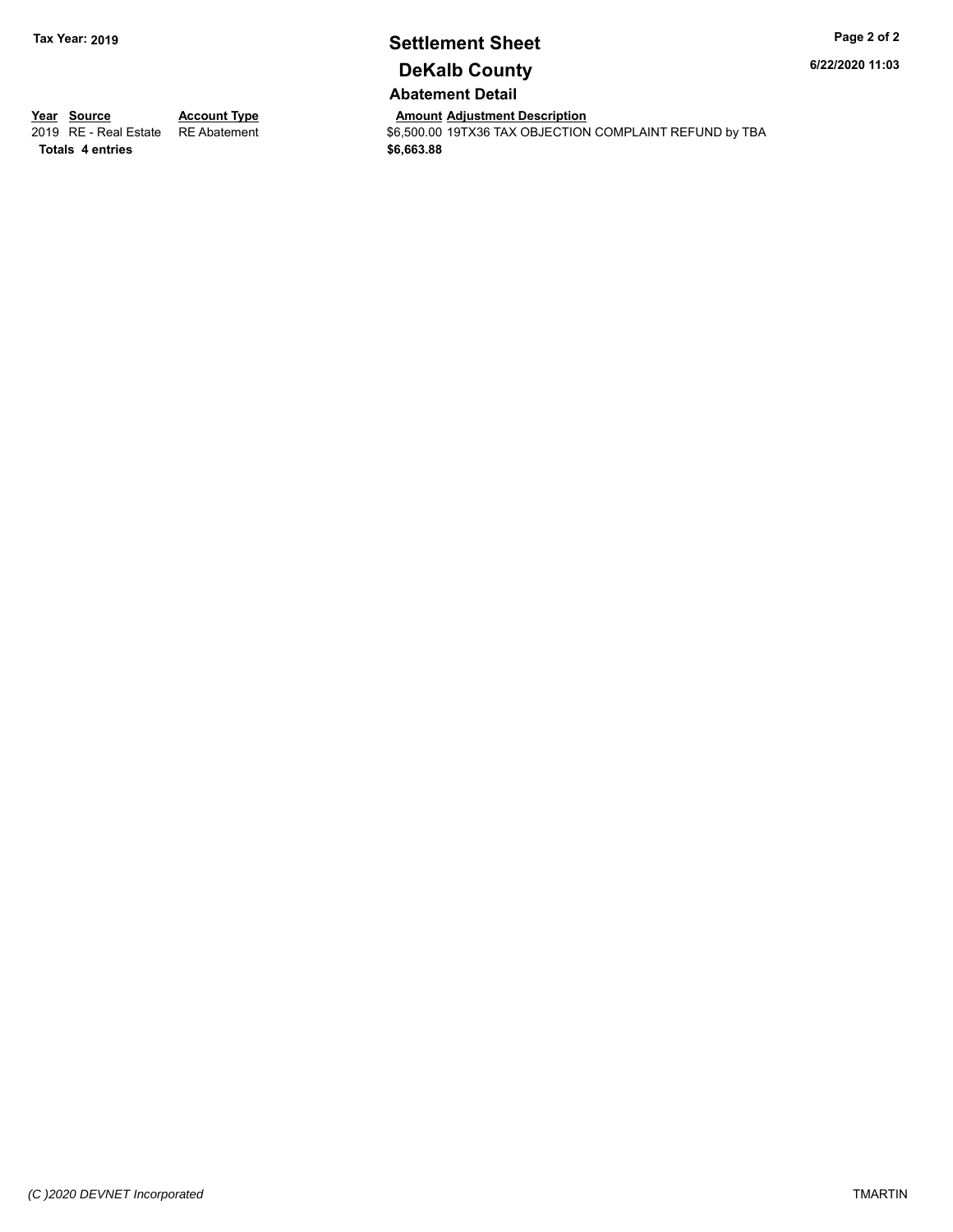# **Settlement Sheet Tax Year: 2019 Page 1 of 1 DeKalb County 111 - FRANKLIN TWP PARK**

**6/22/2020 11:03**

### **Current Year Taxes Paid**

|       | <b>Current Year Taxes Due</b>  |             |  |  |  |  |
|-------|--------------------------------|-------------|--|--|--|--|
|       | <b>Original Amount Due</b>     | \$46,343.58 |  |  |  |  |
| ٠     | Supplements                    | \$132.50    |  |  |  |  |
|       | Cancellations                  | \$204.23    |  |  |  |  |
|       | Abatements/Refunds             | \$0.00      |  |  |  |  |
| ٠     | Mobile Home                    | \$0.00      |  |  |  |  |
| $+/-$ | Road & Bridge Transfer         | \$0.00      |  |  |  |  |
| ٠     | Misc. Adjustments              | \$0.00      |  |  |  |  |
|       | <b>Adjusted Amount Due</b>     | \$46,271.85 |  |  |  |  |
| ÷     | Prior Year Real EstateTax      | \$0.00      |  |  |  |  |
| ٠     | Prior Year Mobile Home Tax     | \$0.00      |  |  |  |  |
|       | + Prior Year Misc. Adjustments | \$0.00      |  |  |  |  |
|       | <b>Total Amount Due</b>        | \$46,271.85 |  |  |  |  |
|       |                                |             |  |  |  |  |

| ٠ | <b>Real Estate</b>             | \$25,314.10 |
|---|--------------------------------|-------------|
| ٠ | Railroad                       | \$245.57    |
| ÷ | Mobile Home                    | \$0.00      |
| ٠ | Misc. Adjustments              | \$0.00      |
| ٠ | <b>Prior Year Real Estate</b>  | \$0.00      |
| ٠ | Prior Year Mobile Home         | \$0.00      |
|   | + Prior Year Misc. Adjustments | \$0.00      |
|   | Abatements/Refunds             | \$0.00      |
|   | <b>Total Collected</b>         | \$25,559.67 |
| ٠ | Hold Back                      | \$0.00      |
| ٠ | <b>County Trustee</b>          |             |
| ٠ | <b>Forfeited Tax</b>           |             |
|   | <b>Total</b>                   | \$25,559.67 |
|   |                                |             |

|                                               |                         |                                  | <b>Distribution Summary</b>           |                                |                 |                           |
|-----------------------------------------------|-------------------------|----------------------------------|---------------------------------------|--------------------------------|-----------------|---------------------------|
|                                               |                         |                                  | <b>Tax Distribution Date</b>          |                                |                 | Amount                    |
|                                               |                         |                                  | 05/29/2020                            |                                |                 | \$10,996.19               |
|                                               |                         |                                  | 06/26/2020                            |                                |                 | \$14,563.48               |
|                                               |                         |                                  |                                       | <b>Totals: 2 Distributions</b> |                 | \$25,559.67               |
|                                               |                         |                                  | <b>Grand Totals: 2 Distributions</b>  |                                |                 | \$25,559.67               |
|                                               |                         | <b>Fund Summary</b>              |                                       |                                |                 |                           |
| <b>Fund</b>                                   | <b>Amount Collected</b> | Previously<br><b>Distributed</b> | <b>Current</b><br><b>Distribution</b> | <b>Amount</b><br>Available     | <b>Interest</b> | PY Over<br><b>Distrib</b> |
| 001 - CORPORATE                               | \$24.732.18             | \$10,640.19                      | \$14.091.99                           | \$0.00                         | \$0.00          | \$0.00                    |
| 035 - TORT JUDGEMENTS/LIABILITY<br><b>INS</b> | \$827.49                | \$356.00                         | \$471.49                              | \$0.00                         | \$0.00          | \$0.00                    |
| <b>Totals</b>                                 | \$25,559.67             | \$10,996.19                      | \$14,563.48                           | \$0.00                         | \$0.00          | \$0.00                    |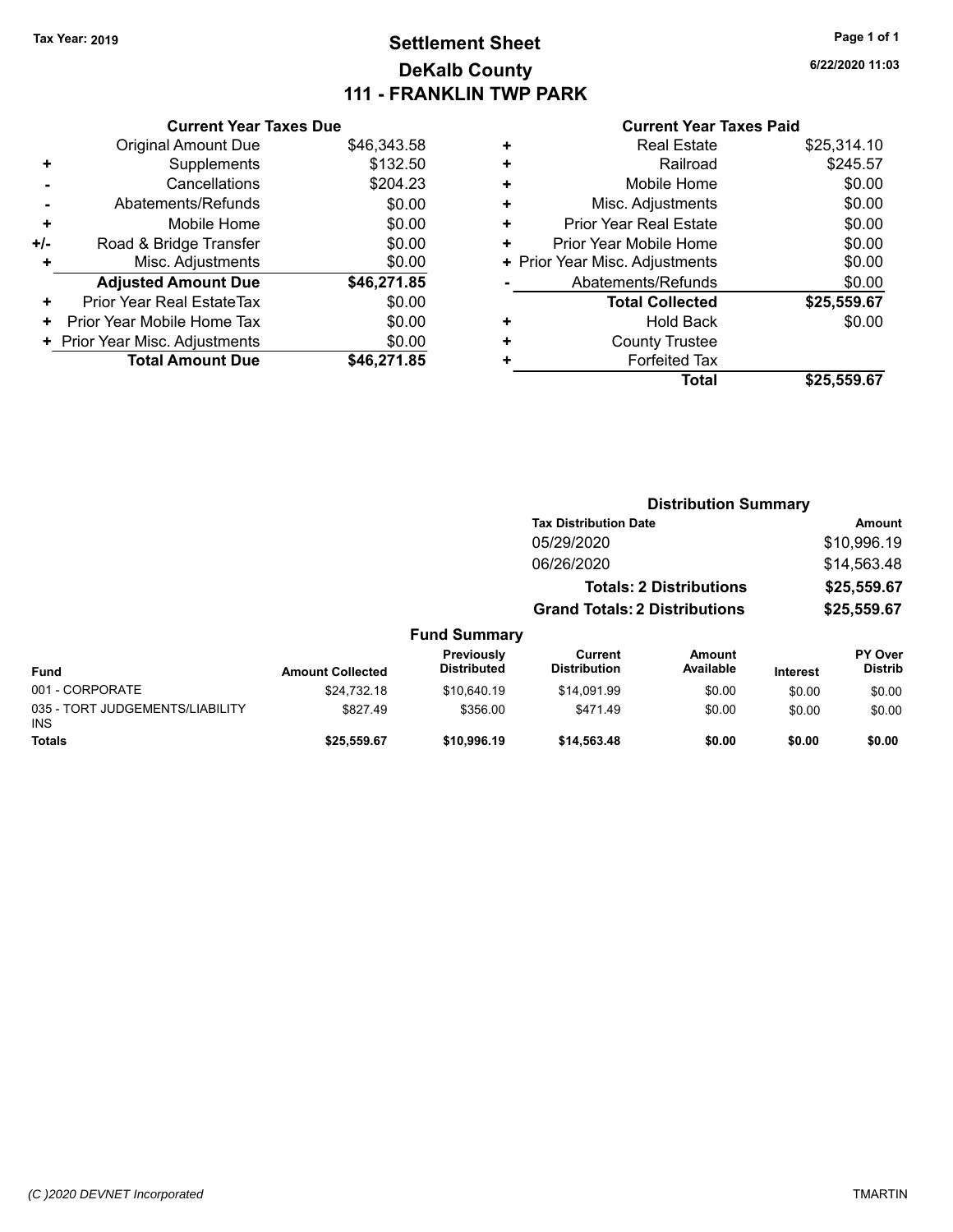# **Settlement Sheet Tax Year: 2019 Page 1 of 2 DeKalb County 112 - GENOA TWP PARK**

**6/22/2020 11:03**

#### **Current Year Taxes Paid**

|     | Original Amount Due            | \$663,615.90 |
|-----|--------------------------------|--------------|
| ٠   | Supplements                    | \$6,638.52   |
|     | Cancellations                  | \$9,094.30   |
|     | Abatements/Refunds             | \$0.91       |
| ÷   | Mobile Home                    | \$0.00       |
| +/- | Road & Bridge Transfer         | \$0.00       |
| ٠   | Misc. Adjustments              | \$29.72      |
|     | <b>Adjusted Amount Due</b>     | \$661,188.93 |
| ÷   | Prior Year Real EstateTax      | (\$97.85)    |
| ٠   | Prior Year Mobile Home Tax     | \$0.00       |
|     | + Prior Year Misc. Adjustments | \$30.90      |
|     | <b>Total Amount Due</b>        | \$661,121.98 |
|     |                                |              |

**Current Year Taxes Due**

|   | <b>Real Estate</b>             | \$356,182.76 |
|---|--------------------------------|--------------|
| ٠ | Railroad                       | \$2,683.63   |
| ٠ | Mobile Home                    | \$0.00       |
| ٠ | Misc. Adjustments              | \$29.72      |
| ٠ | <b>Prior Year Real Estate</b>  | (\$97.85)    |
| ٠ | Prior Year Mobile Home         | \$0.00       |
|   | + Prior Year Misc. Adjustments | \$30.90      |
|   | Abatements/Refunds             | \$0.91       |
|   | <b>Total Collected</b>         | \$358,828.25 |
| ٠ | <b>Hold Back</b>               | \$0.00       |
| ٠ | <b>County Trustee</b>          |              |
| ٠ | <b>Forfeited Tax</b>           |              |
|   | Total                          | \$358,828.25 |

### **Distribution Summary**

| <b>Tax Distribution Date</b>         | <b>Amount</b> |
|--------------------------------------|---------------|
| 05/29/2020                           | \$165,077.94  |
| 06/26/2020                           | \$193,750.31  |
| <b>Totals: 2 Distributions</b>       | \$358,828.25  |
| <b>Grand Totals: 2 Distributions</b> | \$358,828.25  |

### **Fund Summary**

| <b>Fund</b>                             | <b>Amount Collected</b> | Previously<br><b>Distributed</b> | Current<br><b>Distribution</b> | Amount<br>Available | Interest | PY Over<br><b>Distrib</b> |
|-----------------------------------------|-------------------------|----------------------------------|--------------------------------|---------------------|----------|---------------------------|
| 001 - CORPORATE                         | \$106.250.84            | \$48.880.40                      | \$57.370.44                    | \$0.00              | \$0.00   | \$0.00                    |
| 003 - BONDS AND INTEREST                | \$156,946.43            | \$72,202.77                      | \$84,743.66                    | \$0.00              | \$0.00   | \$0.00                    |
| 005 - I. M. R. F.                       | \$542.55                | \$249.60                         | \$292.95                       | \$0.00              | \$0.00   | \$0.00                    |
| 027 - AUDIT                             | \$542.55                | \$249.60                         | \$292.95                       | \$0.00              | \$0.00   | \$0.00                    |
| 035 - TORT JUDGEMENTS/LIABILITY<br>INS. | \$542.55                | \$249.60                         | \$292.95                       | \$0.00              | \$0.00   | \$0.00                    |
| 047 - SOCIAL SECURITY                   | \$542.55                | \$249.60                         | \$292.95                       | \$0.00              | \$0.00   | \$0.00                    |
| 060 - UNEMPLOYMENT INSURANCE            | \$542.55                | \$249.60                         | \$292.95                       | \$0.00              | \$0.00   | \$0.00                    |
| 062 - WORKERS COMPENSATION              | \$542.55                | \$249.60                         | \$292.95                       | \$0.00              | \$0.00   | \$0.00                    |
| 122 - RECREATION                        | \$67.448.23             | \$31.029.37                      | \$36.418.86                    | \$0.00              | \$0.00   | \$0.00                    |
| 126 - REC PROGRAMS/HANDICAPPED          | \$24,384.90             | \$11,218.20                      | \$13.166.70                    | \$0.00              | \$0.00   | \$0.00                    |
| 143 - MEDICARE                          | \$542.55                | \$249.60                         | \$292.95                       | \$0.00              | \$0.00   | \$0.00                    |
| <b>Totals</b>                           | \$358,828.25            | \$165,077.94                     | \$193,750.31                   | \$0.00              | \$0.00   | \$0.00                    |

### **Miscellaneous Adjustment Detail**

| <u>Year Source</u>      | <b>Account Type</b> | <b>Amount Adjustment Description</b>                    |
|-------------------------|---------------------|---------------------------------------------------------|
| 2018 RE - Real Estate   | Back Tax Collected  | \$9.59 WOJDYLA REDEMPTION 03-18-251-012 by TBA          |
| 2018 RE - Real Estate   | Back Tax Collected  | \$8.19 FIRST MID WEALTH REDEMPTION 03-30-101-005 by TBA |
| 2018 RE - Real Estate   | Back Tax Collected  | \$13.12 KIRCHHOFF REDEMPTION 03-19-333-008 by TBA       |
| 2019 RE - Real Estate   | Back Tax Collected  | \$29.72 NIKOLS REDEMPTION 03-19-429-033 by TBA          |
| <b>Totals 4 entries</b> |                     | \$60.62                                                 |
|                         |                     |                                                         |

#### **Abatement Detail**

# **Year Source Account Type Amount Adjustment Description**<br>2018 RE - Real Estate RE Abatement **Amount Adjustment Description** 2018 RE - Real Estate RE Abatement \$0.08 PTAB INTEREST REFUND 03-27-400-003 by TBA

\$0.58 PTAB INTEREST REFUND 03-27-400-003 by TBA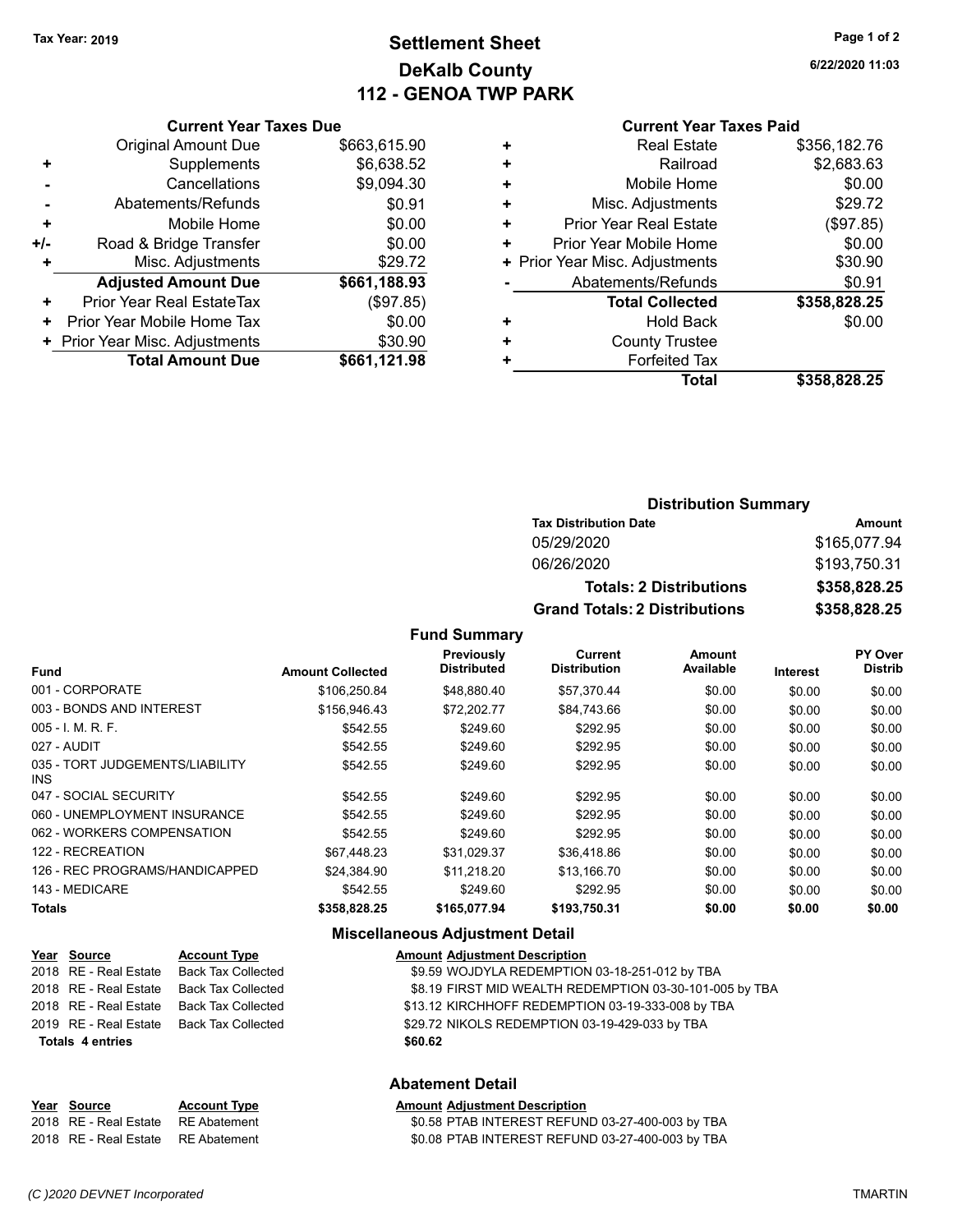# **Settlement Sheet Tax Year: 2019 Page 2 of 2 DeKalb County Abatement Detail**

**6/22/2020 11:03**

**Totals \$0.92 3 entries**

**Year Source Account Type Anneurs Amount Adjustment Description**<br>2018 RE - Real Estate RE Abatement **Adjustment** \$0.26 PTAB INTEREST REFUN \$0.26 PTAB INTEREST REFUND 03-27-400-003 by TBA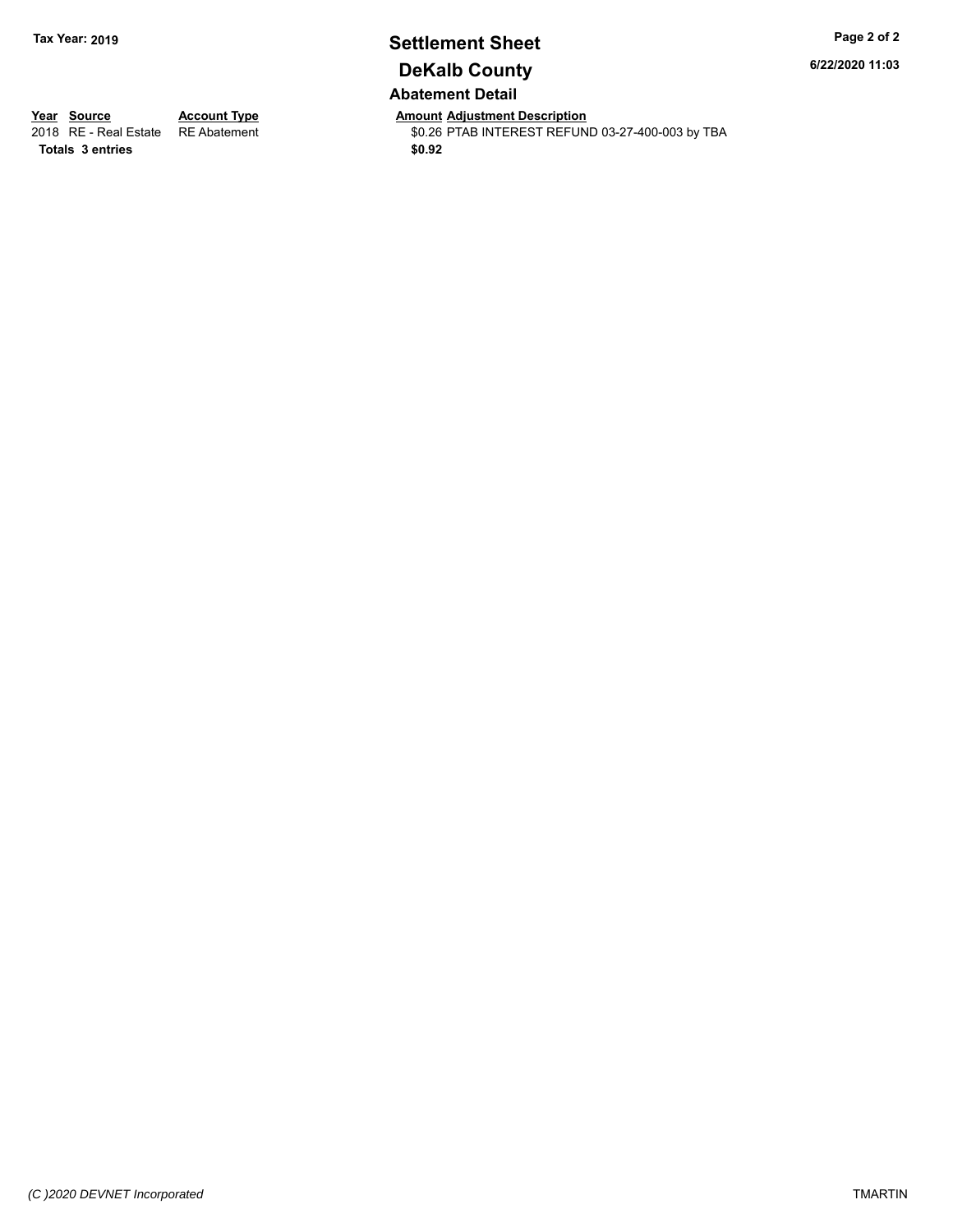# **Settlement Sheet Tax Year: 2019 Page 1 of 1 DeKalb County 113 - KINGSTON TWP PARK**

**6/22/2020 11:03**

### **Current Year Taxes Paid**

|     | <b>Current Year Taxes Due</b>  |             |
|-----|--------------------------------|-------------|
|     | <b>Original Amount Due</b>     | \$56,298.65 |
| ٠   | Supplements                    | \$259.48    |
|     | Cancellations                  | \$277.68    |
|     | Abatements/Refunds             | \$0.17      |
| ٠   | Mobile Home                    | \$0.00      |
| +/- | Road & Bridge Transfer         | \$0.00      |
| ٠   | Misc. Adjustments              | \$0.00      |
|     | <b>Adjusted Amount Due</b>     | \$56,280.28 |
| ٠   | Prior Year Real EstateTax      | (\$9.54)    |
| ٠   | Prior Year Mobile Home Tax     | \$0.00      |
|     | + Prior Year Misc. Adjustments | \$6.93      |
|     | <b>Total Amount Due</b>        | \$56,277.67 |
|     |                                |             |

| ٠ | <b>Real Estate</b>             | \$30,916.43 |
|---|--------------------------------|-------------|
| ٠ | Railroad                       | \$371.59    |
| ٠ | Mobile Home                    | \$0.00      |
| ٠ | Misc. Adjustments              | \$0.00      |
| ٠ | <b>Prior Year Real Estate</b>  | (\$9.54)    |
| ٠ | Prior Year Mobile Home         | \$0.00      |
|   | + Prior Year Misc. Adjustments | \$6.93      |
|   | Abatements/Refunds             | \$0.17      |
|   | <b>Total Collected</b>         | \$31,285.24 |
| ٠ | Hold Back                      | \$0.00      |
| ٠ | <b>County Trustee</b>          |             |
| ٠ | <b>Forfeited Tax</b>           |             |
|   | Total                          | \$31,285.24 |
|   |                                |             |

|                                               |                         |                                  |                                | <b>Distribution Summary</b>          |                 |                           |  |  |
|-----------------------------------------------|-------------------------|----------------------------------|--------------------------------|--------------------------------------|-----------------|---------------------------|--|--|
|                                               |                         |                                  | <b>Tax Distribution Date</b>   |                                      | <b>Amount</b>   |                           |  |  |
|                                               |                         |                                  | 05/29/2020                     |                                      |                 | \$14,479.43               |  |  |
|                                               |                         |                                  | 06/26/2020                     |                                      |                 | \$16,805.81               |  |  |
|                                               |                         |                                  |                                | <b>Totals: 2 Distributions</b>       |                 | \$31,285.24               |  |  |
|                                               |                         |                                  |                                | <b>Grand Totals: 2 Distributions</b> |                 | \$31,285.24               |  |  |
|                                               |                         | <b>Fund Summary</b>              |                                |                                      |                 |                           |  |  |
| <b>Fund</b>                                   | <b>Amount Collected</b> | Previously<br><b>Distributed</b> | Current<br><b>Distribution</b> | Amount<br>Available                  | <b>Interest</b> | PY Over<br><b>Distrib</b> |  |  |
| 001 - CORPORATE                               | \$25.337.17             | \$11,726.55                      | \$13,610.62                    | \$0.00                               | \$0.00          | \$0.00                    |  |  |
| 035 - TORT JUDGEMENTS/LIABILITY<br><b>INS</b> | \$2,779.04              | \$1.286.18                       | \$1,492.86                     | \$0.00                               | \$0.00          | \$0.00                    |  |  |
| 122 - RECREATION                              | \$3.169.03              | \$1.466.70                       | \$1,702.33                     | \$0.00                               | \$0.00          | \$0.00                    |  |  |
| <b>Totals</b>                                 | \$31,285.24             | \$14,479.43                      | \$16,805.81                    | \$0.00                               | \$0.00          | \$0.00                    |  |  |
|                                               |                         | .                                |                                |                                      |                 |                           |  |  |

### **Miscellaneous Adjustment Detail**

| Year Source             | <b>Account Type</b>                      | <b>Amount Adjustment Description</b>                         |  |  |  |
|-------------------------|------------------------------------------|--------------------------------------------------------------|--|--|--|
|                         | 2018 RE - Real Estate Back Tax Collected | \$1.78 TRUSTEE SALE 02-36-224-005 by TBA                     |  |  |  |
|                         | 2018 RE - Real Estate Back Tax Collected | \$0.90 GERMAN REDEMPTION 02-22-307-014 by TBA                |  |  |  |
|                         | 2018 RE - Real Estate Back Tax Collected | \$1.81 GALLARDO CONSTRUCTION REDEMPTION 02-22-426-003 by TBA |  |  |  |
|                         | 2018 RE - Real Estate Back Tax Collected | \$2.44 TRUSTEE SALE 02-22-307-024 by TBA                     |  |  |  |
| <b>Totals 4 entries</b> |                                          | \$6.93                                                       |  |  |  |
|                         |                                          |                                                              |  |  |  |
|                         |                                          | <b>Abatement Detail</b>                                      |  |  |  |

|                                    |                     | .                                                |
|------------------------------------|---------------------|--------------------------------------------------|
| Year Source                        | <b>Account Type</b> | <b>Amount Adjustment Description</b>             |
| 2018 RE - Real Estate RE Abatement |                     | \$0.09 PTAB INTEREST REFUND 02-21-176-004 by TBA |
| 2019 RE - Real Estate RE Abatement |                     | \$0.08 PTAB INTEREST REFUND 02-36-228-002 by TBA |
| Totals 2 entries                   |                     | \$0.17                                           |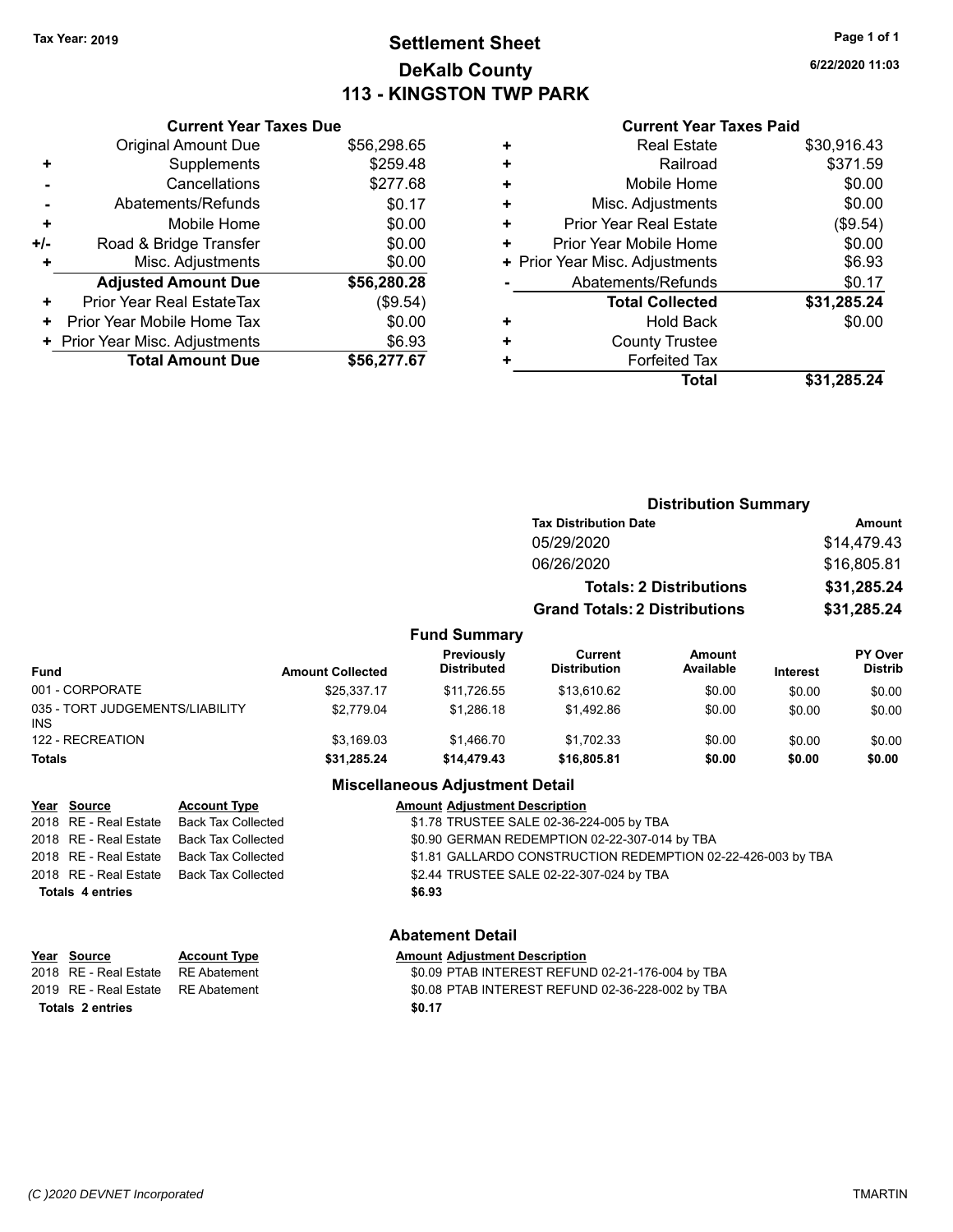# **Settlement Sheet Tax Year: 2019 Page 1 of 1 DeKalb County 114 - SANDWICH PARK**

**6/22/2020 11:03**

### **Current Year Taxes Due**

|       | <b>Original Amount Due</b>     | \$578,349.24 |
|-------|--------------------------------|--------------|
| ٠     | Supplements                    | \$6,154.67   |
|       | Cancellations                  | \$7,125.11   |
|       | Abatements/Refunds             | \$0.00       |
| ٠     | Mobile Home                    | \$0.00       |
| $+/-$ | Road & Bridge Transfer         | \$0.00       |
| ٠     | Misc. Adjustments              | \$0.00       |
|       | <b>Adjusted Amount Due</b>     | \$577,378.80 |
| ÷     | Prior Year Real EstateTax      | (\$0.01)     |
| ٠     | Prior Year Mobile Home Tax     | \$0.00       |
|       | + Prior Year Misc. Adjustments | \$88.46      |
|       | <b>Total Amount Due</b>        | \$577,467.25 |

### **Current Year Taxes Paid**

| \$888.28<br>Railroad<br>÷<br>\$0.00<br>Mobile Home<br>÷<br>\$0.00<br>Misc. Adjustments<br>÷<br>(\$0.01)<br>Prior Year Real Estate<br>٠<br>\$0.00<br>Prior Year Mobile Home<br>٠<br>\$88.46<br>+ Prior Year Misc. Adjustments<br>\$0.00<br>Abatements/Refunds<br>\$311,596.40<br><b>Total Collected</b><br>\$0.00<br><b>Hold Back</b><br>٠<br>٠ | <b>Real Estate</b>    | \$310,619.67 |
|------------------------------------------------------------------------------------------------------------------------------------------------------------------------------------------------------------------------------------------------------------------------------------------------------------------------------------------------|-----------------------|--------------|
|                                                                                                                                                                                                                                                                                                                                                |                       |              |
|                                                                                                                                                                                                                                                                                                                                                |                       |              |
|                                                                                                                                                                                                                                                                                                                                                |                       |              |
|                                                                                                                                                                                                                                                                                                                                                |                       |              |
|                                                                                                                                                                                                                                                                                                                                                |                       |              |
|                                                                                                                                                                                                                                                                                                                                                |                       |              |
|                                                                                                                                                                                                                                                                                                                                                |                       |              |
|                                                                                                                                                                                                                                                                                                                                                |                       |              |
|                                                                                                                                                                                                                                                                                                                                                |                       |              |
|                                                                                                                                                                                                                                                                                                                                                | <b>County Trustee</b> |              |
| <b>Forfeited Tax</b><br>٠                                                                                                                                                                                                                                                                                                                      |                       |              |
| \$311,596.40<br>Total                                                                                                                                                                                                                                                                                                                          |                       |              |

### **Distribution Summary**

| <b>Tax Distribution Date</b>         | <b>Amount</b> |
|--------------------------------------|---------------|
| 05/29/2020                           | \$145,640.15  |
| 06/26/2020                           | \$165,956,25  |
| <b>Totals: 2 Distributions</b>       | \$311,596.40  |
| <b>Grand Totals: 2 Distributions</b> | \$311,596.40  |

### **Fund Summary**

|                                         |                         | Previously         | Current             | <b>Amount</b> |                 | PY Over        |
|-----------------------------------------|-------------------------|--------------------|---------------------|---------------|-----------------|----------------|
| <b>Fund</b>                             | <b>Amount Collected</b> | <b>Distributed</b> | <b>Distribution</b> | Available     | <b>Interest</b> | <b>Distrib</b> |
| 001 - CORPORATE                         | \$91.674.52             | \$42,848.66        | \$48,825.86         | \$0.00        | \$0.00          | \$0.00         |
| 003 - BONDS AND INTEREST                | \$54,047.63             | \$25.261.86        | \$28,785.77         | \$0.00        | \$0.00          | \$0.00         |
| $005 - 1$ M, R, F.                      | \$18,929.47             | \$8.847.64         | \$10,081.83         | \$0.00        | \$0.00          | \$0.00         |
| 027 - AUDIT                             | \$3.403.87              | \$1.590.96         | \$1.812.91          | \$0.00        | \$0.00          | \$0.00         |
| 035 - TORT JUDGEMENTS/LIABILITY<br>INS. | \$15.046.05             | \$7,032.52         | \$8,013.53          | \$0.00        | \$0.00          | \$0.00         |
| 047 - SOCIAL SECURITY                   | \$13,591.84             | \$6,352.83         | \$7.239.01          | \$0.00        | \$0.00          | \$0.00         |
| 060 - UNEMPLOYMENT INSURANCE            | \$12.624.94             | \$5,900.90         | \$6.724.04          | \$0.00        | \$0.00          | \$0.00         |
| 122 - RECREATION                        | \$68,909.85             | \$32,208.47        | \$36.701.38         | \$0.00        | \$0.00          | \$0.00         |
| 125 - PAVING & LIGHTING, STREETS        | \$1,406.23              | \$657.28           | \$748.95            | \$0.00        | \$0.00          | \$0.00         |
| 126 - REC PROGRAMS/HANDICAPPED          | \$31,962.00             | \$14,939.03        | \$17.022.97         | \$0.00        | \$0.00          | \$0.00         |
| <b>Totals</b>                           | \$311,596.40            | \$145,640.15       | \$165,956.25        | \$0.00        | \$0.00          | \$0.00         |

### **Miscellaneous Adjustment Detail**

| Year Source             | <b>Account Type</b>       | <b>Amount Adjustment Description</b>                         |
|-------------------------|---------------------------|--------------------------------------------------------------|
| 2018 DR - Drainage      | Back Tax Collected        | \$0.65 AMEN REAL ESTATE LLC REDEMPTION 19-35-231-010 by TBA  |
| 2018 RE - Real Estate   | <b>Back Tax Collected</b> | \$51.18 AMEN REAL ESTATE LLC REDEMPTION 19-35-231-003 by TBA |
| 2018 DR - Drainage      | Back Tax Collected        | \$0.65 AMEN REAL ESTATE LLC REDEMPTION 19-35-231-003 by TBA  |
| 2018 RE - Real Estate   | <b>Back Tax Collected</b> | \$35.98 AMEN REAL ESTATE LLC REDEMPTION 19-35-231-010 by TBA |
| <b>Totals 4 entries</b> |                           | \$88.46                                                      |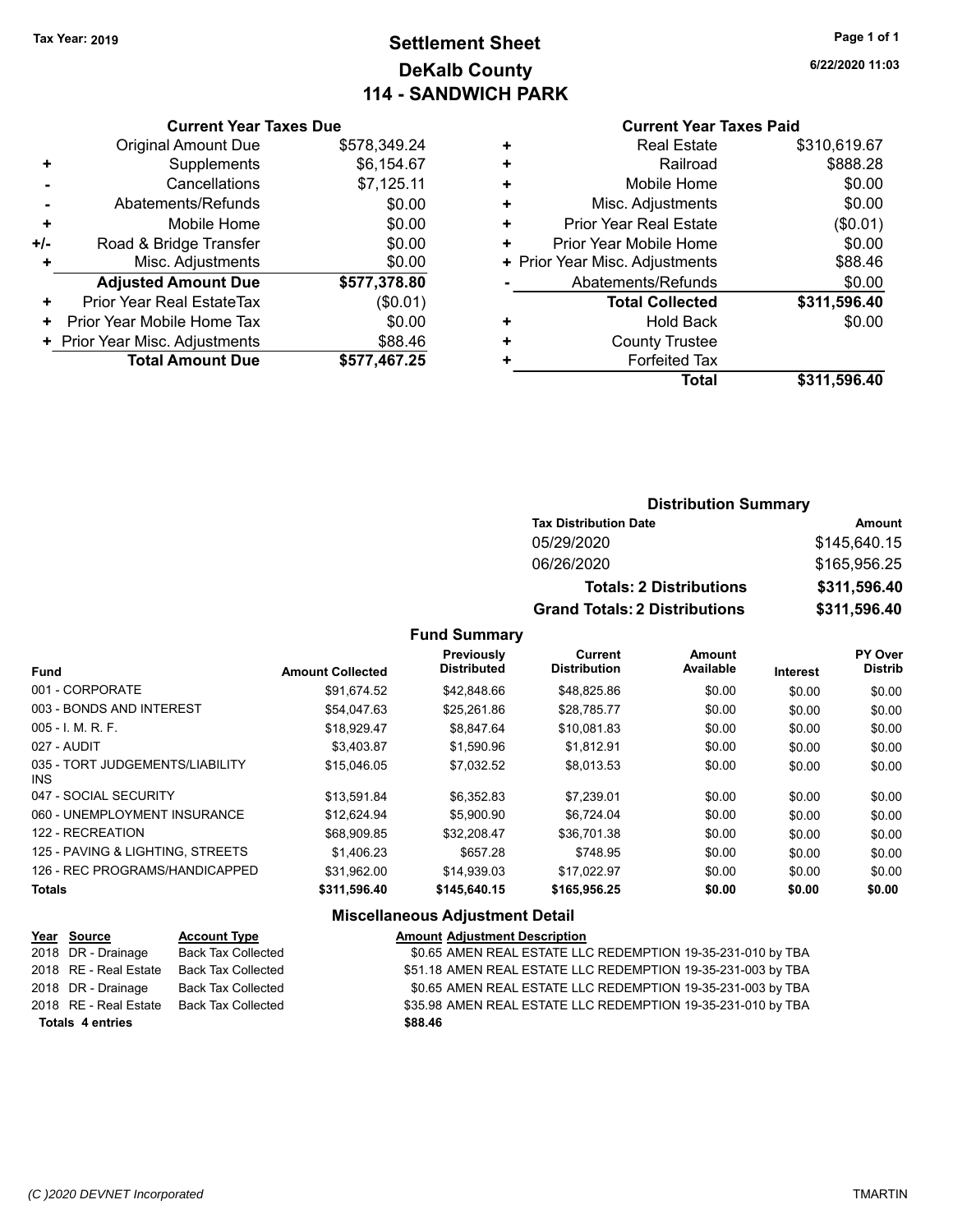# **Settlement Sheet Tax Year: 2019 Page 1 of 2 DeKalb County 115 - SYCAMORE PARK**

**6/22/2020 11:03**

#### **Current Year Taxes Paid**

|     | <b>Current Year Taxes Due</b>  |                |  |  |  |
|-----|--------------------------------|----------------|--|--|--|
|     | <b>Original Amount Due</b>     | \$3,433,146.07 |  |  |  |
| ٠   | Supplements                    | \$15,493.57    |  |  |  |
|     | \$18,525.50<br>Cancellations   |                |  |  |  |
|     | Abatements/Refunds             | \$4.95         |  |  |  |
| ٠   | Mobile Home                    | \$0.00         |  |  |  |
| +/- | Road & Bridge Transfer         | \$0.00         |  |  |  |
|     | Misc. Adjustments              | \$4.47         |  |  |  |
|     | <b>Adjusted Amount Due</b>     | \$3,430,113.66 |  |  |  |
| ÷   | Prior Year Real EstateTax      | (\$973.49)     |  |  |  |
| ٠   | Prior Year Mobile Home Tax     | \$0.00         |  |  |  |
|     | + Prior Year Misc. Adjustments | \$61.92        |  |  |  |
|     | <b>Total Amount Due</b>        | \$3,429,202,09 |  |  |  |

|   | <b>Real Estate</b>             | \$1,790,864.79 |
|---|--------------------------------|----------------|
| ٠ | Railroad                       | \$0.17         |
| ٠ | Mobile Home                    | \$0.00         |
| ٠ | Misc. Adjustments              | \$4.47         |
| ٠ | <b>Prior Year Real Estate</b>  | (\$973.49)     |
| ٠ | Prior Year Mobile Home         | \$0.00         |
|   | + Prior Year Misc. Adjustments | \$61.92        |
|   | Abatements/Refunds             | \$4.95         |
|   | <b>Total Collected</b>         | \$1,789,952.91 |
| ٠ | <b>Hold Back</b>               | \$0.00         |
| ٠ | <b>County Trustee</b>          |                |
| ٠ | <b>Forfeited Tax</b>           |                |
|   | <b>Total</b>                   | \$1,789,952.91 |
|   |                                |                |

#### **Distribution Summary**

| <b>Tax Distribution Date</b>         | Amount         |
|--------------------------------------|----------------|
| 05/29/2020                           | \$746,675.78   |
| 06/26/2020                           | \$1,043,277.13 |
| <b>Totals: 2 Distributions</b>       | \$1,789,952.91 |
| <b>Grand Totals: 2 Distributions</b> | \$1,789,952.91 |

### **Fund Summary**

| <b>Fund</b>                                    | <b>Amount Collected</b> | <b>Previously</b><br><b>Distributed</b> | <b>Current</b><br><b>Distribution</b> | Amount<br>Available | <b>Interest</b> | <b>PY Over</b><br>Distrib |
|------------------------------------------------|-------------------------|-----------------------------------------|---------------------------------------|---------------------|-----------------|---------------------------|
| 001 - CORPORATE                                | \$692,407.45            | \$288.836.55                            | \$403.570.90                          | \$0.00              | \$0.00          | \$0.00                    |
| 003 - BONDS AND INTEREST                       | \$329.537.49            | \$137.465.99                            | \$192.071.50                          | \$0.00              | \$0.00          | \$0.00                    |
| 005 - I. M. R. F.                              | \$63,086.88             | \$26,316.58                             | \$36,770.30                           | \$0.00              | \$0.00          | \$0.00                    |
| 014 - POLICE PROTECTION                        | \$313.23                | \$130.66                                | \$182.57                              | \$0.00              | \$0.00          | \$0.00                    |
| 027 - AUDIT                                    | \$7,496.35              | \$3,127.09                              | \$4,369.26                            | \$0.00              | \$0.00          | \$0.00                    |
| 035 - TORT JUDGEMENTS/LIABILITY<br>INS.        | \$35,004.30             | \$14,601.99                             | \$20,402.31                           | \$0.00              | \$0.00          | \$0.00                    |
| 039 - PLAYGROUND AND RECREATION<br><b>COMM</b> | \$235.104.96            | \$98.073.64                             | \$137.031.32                          | \$0.00              | \$0.00          | \$0.00                    |
| 047 - SOCIAL SECURITY                          | \$53.029.16             | \$22.121.03                             | \$30.908.13                           | \$0.00              | \$0.00          | \$0.00                    |
| 122 - RECREATION                               | \$256.473.41            | \$106.987.45                            | \$149,485.96                          | \$0.00              | \$0.00          | \$0.00                    |
| 125 - PAVING & LIGHTING, STREETS               | \$13,009.37             | \$5,426.84                              | \$7,582.53                            | \$0.00              | \$0.00          | \$0.00                    |
| 126 - REC PROGRAMS/HANDICAPPED                 | \$104,490.31            | \$43,587.96                             | \$60,902.35                           | \$0.00              | \$0.00          | \$0.00                    |
| <b>Totals</b>                                  | \$1,789,952.91          | \$746,675.78                            | \$1,043,277.13                        | \$0.00              | \$0.00          | \$0.00                    |

### **Miscellaneous Adjustment Detail**

| Year Source             | <b>Account Type</b> | <b>Amount Adjustment Description</b>             |
|-------------------------|---------------------|--------------------------------------------------|
| 2018 RE - Real Estate   | Back Tax Collected  | \$25.83 MCGEHEE REDEMPTION 06-32-356-002 by TBA  |
| 2018 RE - Real Estate   | Back Tax Collected  | \$36.09 VERSLUYS REDEMPTION 06-32-279-007 by TBA |
| 2019   RE - Real Estate | Back Tax Collected  | \$4.47 ANB REDEMPTION 06-29-278-007 by TBA       |
| Totals 3 entries        |                     | \$66.39                                          |
|                         |                     |                                                  |
|                         |                     |                                                  |

### **Abatement Detail**

# **Year Source Account Type Amount Adjustment Description**

\$2.34 PTAB INTEREST REFUND 08-12-227-006 by TBA 2018 RE - Real Estate RE Abatement \$1.68 PTAB INTEREST REFUND 06-21-377-030 by TBA 2018 RE - Real Estate RE Abatement \$0.16 PTAB INTEREST REFUND 06-21-377-030 by TBA 2019 RE - Real Estate RE Abatement \$0.14 PTAB INTEREST REFUND 06-21-179-027 by TBA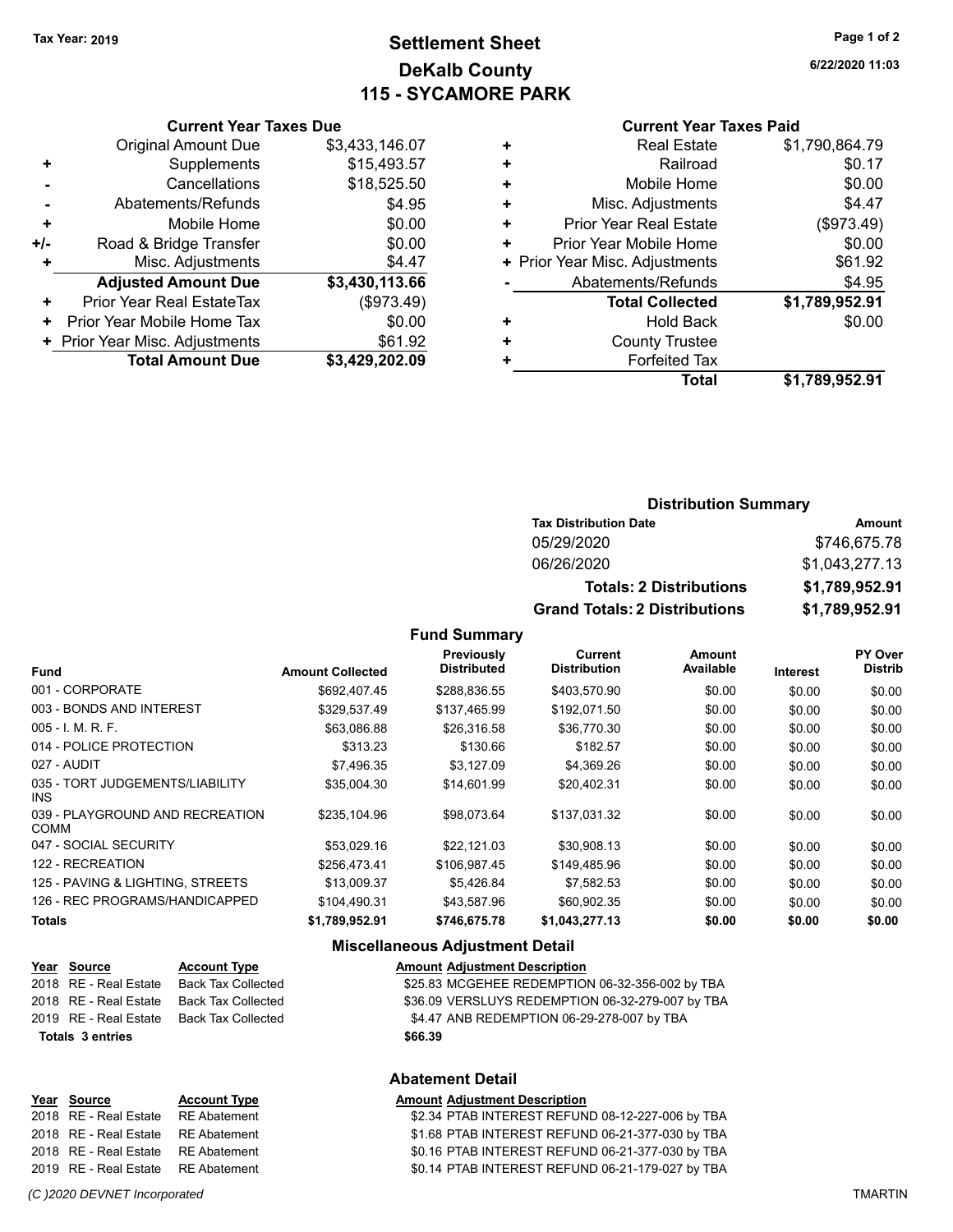# **Settlement Sheet Tax Year: 2019 Page 2 of 2 DeKalb County Abatement Detail**

**6/22/2020 11:03**

**Totals \$4.94 5 entries**

**Year Source Account Type Anneurs Amount Adjustment Description**<br>
2019 RE - Real Estate RE Abatement **Account 1998 AMOUNTEREST REFUN** \$0.62 PTAB INTEREST REFUND 06-21-377-032 by TBA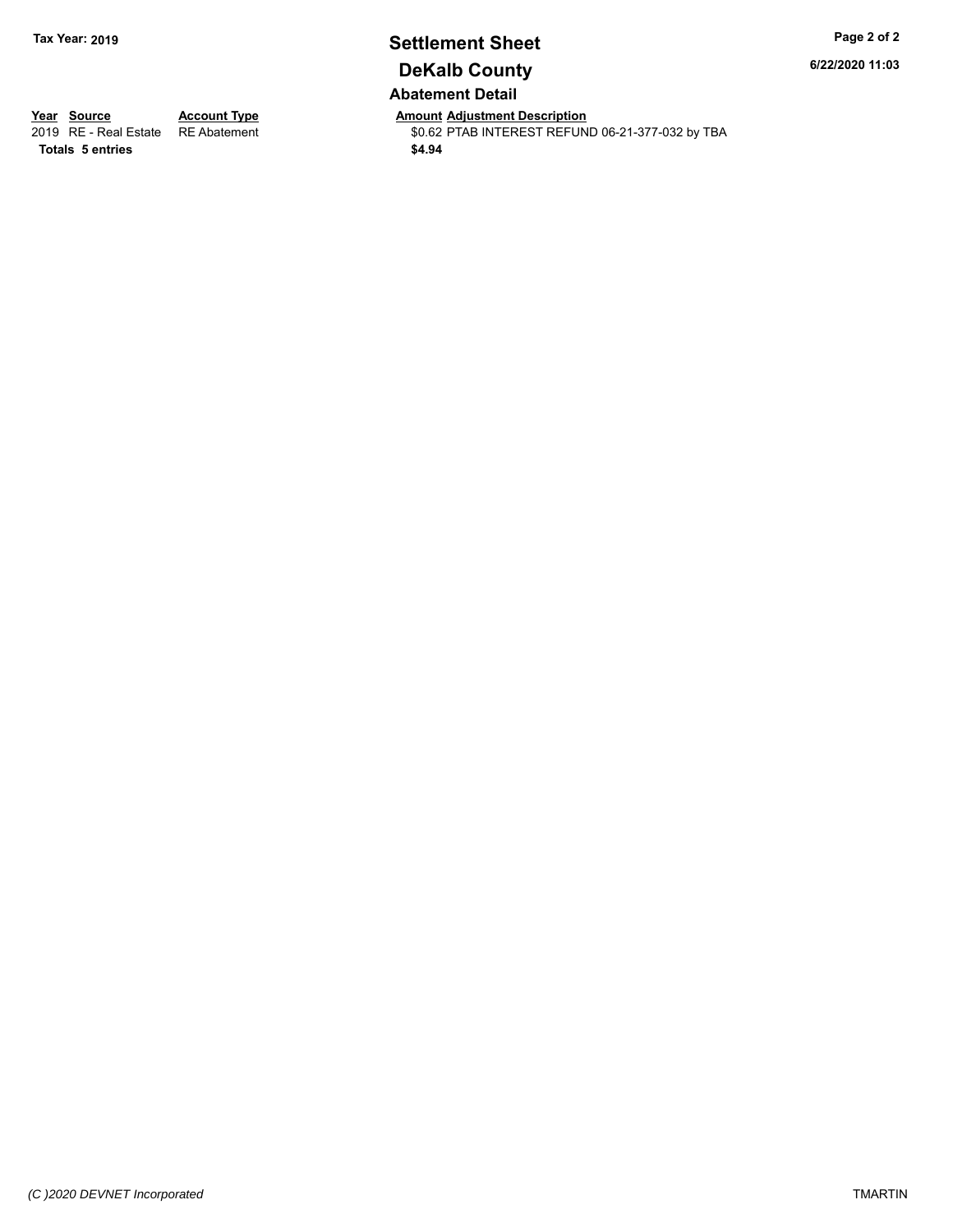# **Settlement Sheet Tax Year: 2019 Page 1 of 1 DeKalb County 120 - SCHOOL DISTRICT 1**

**6/22/2020 11:03**

### **Current Year Taxes Paid**

|     | <b>Current Year Taxes Due</b>  |              |  |  |
|-----|--------------------------------|--------------|--|--|
|     | <b>Original Amount Due</b>     | \$688,035.45 |  |  |
| ٠   | Supplements                    | \$2,927.74   |  |  |
|     | Cancellations                  | \$3,288.91   |  |  |
|     | Abatements/Refunds             | \$0.00       |  |  |
| ٠   | Mobile Home                    | \$0.00       |  |  |
| +/- | Road & Bridge Transfer         | \$0.00       |  |  |
|     | Misc. Adjustments              | \$0.00       |  |  |
|     | <b>Adjusted Amount Due</b>     | \$687,674.28 |  |  |
| ٠   | Prior Year Real EstateTax      | \$0.00       |  |  |
| ٠   | Prior Year Mobile Home Tax     | \$0.00       |  |  |
|     | + Prior Year Misc. Adjustments | \$0.00       |  |  |
|     | <b>Total Amount Due</b>        | \$687,674.28 |  |  |
|     |                                |              |  |  |

|   | <b>Real Estate</b>             | \$417,609.32 |
|---|--------------------------------|--------------|
| ٠ | Railroad                       | \$0.00       |
| ٠ | Mobile Home                    | \$0.00       |
| ٠ | Misc. Adjustments              | \$0.00       |
| ٠ | <b>Prior Year Real Estate</b>  | \$0.00       |
| ٠ | Prior Year Mobile Home         | \$0.00       |
|   | + Prior Year Misc. Adjustments | \$0.00       |
|   | Abatements/Refunds             | \$0.00       |
|   | <b>Total Collected</b>         | \$417,609.32 |
| ٠ | <b>Hold Back</b>               | \$0.00       |
| ٠ | <b>County Trustee</b>          |              |
| ٠ | <b>Forfeited Tax</b>           |              |
|   | Total                          | \$417,609.32 |
|   |                                |              |

### **Distribution Summary**

| <b>Tax Distribution Date</b>         | Amount       |
|--------------------------------------|--------------|
| 05/29/2020                           | \$129,933,05 |
| 06/26/2020                           | \$287.676.27 |
| <b>Totals: 2 Distributions</b>       | \$417,609.32 |
| <b>Grand Totals: 2 Distributions</b> | \$417,609.32 |

### **Fund Summary**

|                                         |                         | Previously         | Current             | Amount    |          | PY Over        |
|-----------------------------------------|-------------------------|--------------------|---------------------|-----------|----------|----------------|
| <b>Fund</b>                             | <b>Amount Collected</b> | <b>Distributed</b> | <b>Distribution</b> | Available | Interest | <b>Distrib</b> |
| 002 - EDUCATION                         | \$277.501.39            | \$86.340.52        | \$191.160.87        | \$0.00    | \$0.00   | \$0.00         |
| 003 - BONDS AND INTEREST                | \$29,560.06             | \$9.197.18         | \$20.362.88         | \$0.00    | \$0.00   | \$0.00         |
| 004 - OPERATIONS & MAINTENANCE          | \$34,687.47             | \$10,792.50        | \$23,894.97         | \$0.00    | \$0.00   | \$0.00         |
| $005 - I. M. R. F.$                     | \$5,726.26              | \$1.781.64         | \$3,944.62          | \$0.00    | \$0.00   | \$0.00         |
| 030 - TRANSPORTATION SYSTEM             | \$13.875.07             | \$4.317.03         | \$9,558.04          | \$0.00    | \$0.00   | \$0.00         |
| 031 - WORKING CASH                      | \$3.468.66              | \$1.079.22         | \$2.389.44          | \$0.00    | \$0.00   | \$0.00         |
| 032 - FIRE PREV/SFTY/ENERGY             | \$3.468.66              | \$1.079.22         | \$2,389.44          | \$0.00    | \$0.00   | \$0.00         |
| 033 - SPECIAL EDUCATION                 | \$2,775.02              | \$863.41           | \$1.911.61          | \$0.00    | \$0.00   | \$0.00         |
| 035 - TORT JUDGEMENTS/LIABILITY<br>INS. | \$34,488.68             | \$10,730.65        | \$23,758.03         | \$0.00    | \$0.00   | \$0.00         |
| 047 - SOCIAL SECURITY                   | \$8.589.39              | \$2.672.46         | \$5.916.93          | \$0.00    | \$0.00   | \$0.00         |
| 057 - LEASE/PURCHASE/RENTAL             | \$3.468.66              | \$1.079.22         | \$2.389.44          | \$0.00    | \$0.00   | \$0.00         |
| <b>Totals</b>                           | \$417,609.32            | \$129,933.05       | \$287,676.27        | \$0.00    | \$0.00   | \$0.00         |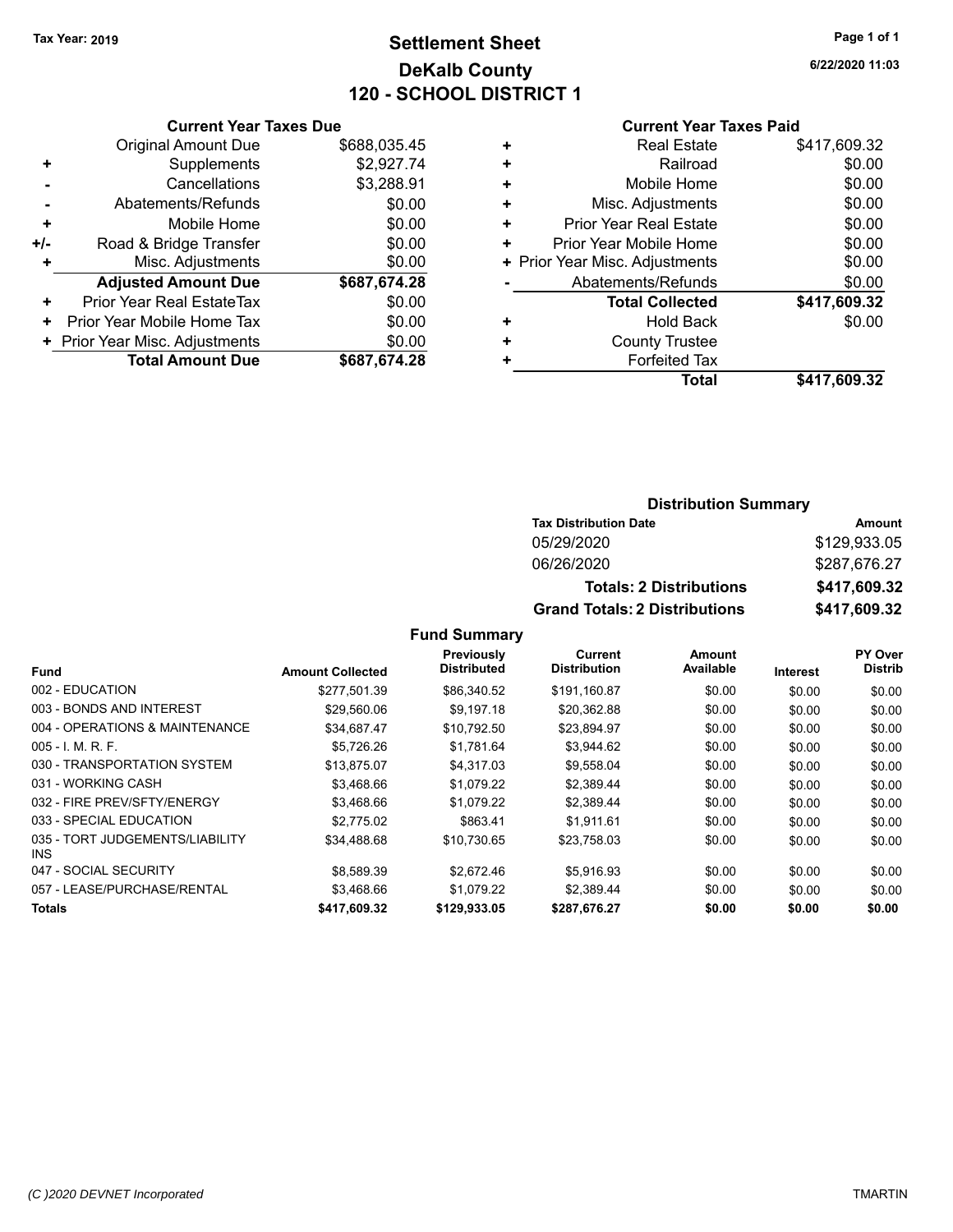# **Settlement Sheet Tax Year: 2019 Page 1 of 1 DeKalb County 121 - SCHOOL DISTRICT 9**

**6/22/2020 11:03**

### **Current Year Taxes Paid**

|     | <b>Current Year Taxes Due</b>  |              |  |  |  |
|-----|--------------------------------|--------------|--|--|--|
|     | <b>Original Amount Due</b>     | \$145,109.32 |  |  |  |
| ٠   | Supplements                    | \$0.00       |  |  |  |
|     | Cancellations                  | \$0.00       |  |  |  |
|     | Abatements/Refunds             | \$0.00       |  |  |  |
| ÷   | Mobile Home                    | \$0.00       |  |  |  |
| +/- | Road & Bridge Transfer         | \$0.00       |  |  |  |
|     | Misc. Adjustments              | \$0.00       |  |  |  |
|     | <b>Adjusted Amount Due</b>     | \$145,109.32 |  |  |  |
| ٠   | Prior Year Real EstateTax      | \$0.00       |  |  |  |
| ٠   | Prior Year Mobile Home Tax     | \$0.00       |  |  |  |
|     | + Prior Year Misc. Adjustments | \$0.00       |  |  |  |
|     | <b>Total Amount Due</b>        | \$145,109.32 |  |  |  |
|     |                                |              |  |  |  |

|   | <b>Real Estate</b>             | \$83,746.00 |
|---|--------------------------------|-------------|
| ٠ | Railroad                       | \$5,377.29  |
| ٠ | Mobile Home                    | \$0.00      |
| ٠ | Misc. Adjustments              | \$0.00      |
| ٠ | <b>Prior Year Real Estate</b>  | \$0.00      |
| ٠ | Prior Year Mobile Home         | \$0.00      |
|   | + Prior Year Misc. Adjustments | \$0.00      |
|   | Abatements/Refunds             | \$0.00      |
|   | <b>Total Collected</b>         | \$89,123.29 |
| ٠ | <b>Hold Back</b>               | \$0.00      |
| ٠ | <b>County Trustee</b>          |             |
| ٠ | <b>Forfeited Tax</b>           |             |
|   | Total                          | \$89.123.29 |
|   |                                |             |

### **Distribution Summary**

| <b>Tax Distribution Date</b>         | Amount      |
|--------------------------------------|-------------|
| 05/29/2020                           | \$30.898.39 |
| 06/26/2020                           | \$58,224.90 |
| <b>Totals: 2 Distributions</b>       | \$89,123.29 |
| <b>Grand Totals: 2 Distributions</b> | \$89,123.29 |

**Fund Summary**

|                                         |                         | Previously         | Current             | Amount    |          | PY Over        |
|-----------------------------------------|-------------------------|--------------------|---------------------|-----------|----------|----------------|
| <b>Fund</b>                             | <b>Amount Collected</b> | <b>Distributed</b> | <b>Distribution</b> | Available | Interest | <b>Distrib</b> |
| 002 - EDUCATION                         | \$56,572.78             | \$19,613.36        | \$36,959.42         | \$0.00    | \$0.00   | \$0.00         |
| 003 - BONDS AND INTEREST                | \$10,325.46             | \$3,579.76         | \$6,745.70          | \$0.00    | \$0.00   | \$0.00         |
| 004 - OPERATIONS & MAINTENANCE          | \$10.250.43             | \$3,553.75         | \$6,696.68          | \$0.00    | \$0.00   | \$0.00         |
| $005 - 1$ . M. R. F.                    | \$1,244.88              | \$431.59           | \$813.29            | \$0.00    | \$0.00   | \$0.00         |
| 030 - TRANSPORTATION SYSTEM             | \$2,629.76              | \$911.72           | \$1,718.04          | \$0.00    | \$0.00   | \$0.00         |
| 031 - WORKING CASH                      | \$726.98                | \$252.04           | \$474.94            | \$0.00    | \$0.00   | \$0.00         |
| 032 - FIRE PREV/SFTY/ENERGY             | \$726.98                | \$252.04           | \$474.94            | \$0.00    | \$0.00   | \$0.00         |
| 033 - SPECIAL EDUCATION                 | \$581.61                | \$201.64           | \$379.97            | \$0.00    | \$0.00   | \$0.00         |
| 035 - TORT JUDGEMENTS/LIABILITY<br>INS. | \$3.936.94              | \$1,364.91         | \$2,572.03          | \$0.00    | \$0.00   | \$0.00         |
| 047 - SOCIAL SECURITY                   | \$1.400.49              | \$485.54           | \$914.95            | \$0.00    | \$0.00   | \$0.00         |
| 057 - LEASE/PURCHASE/RENTAL             | \$726.98                | \$252.04           | \$474.94            | \$0.00    | \$0.00   | \$0.00         |
| Totals                                  | \$89,123.29             | \$30,898.39        | \$58,224.90         | \$0.00    | \$0.00   | \$0.00         |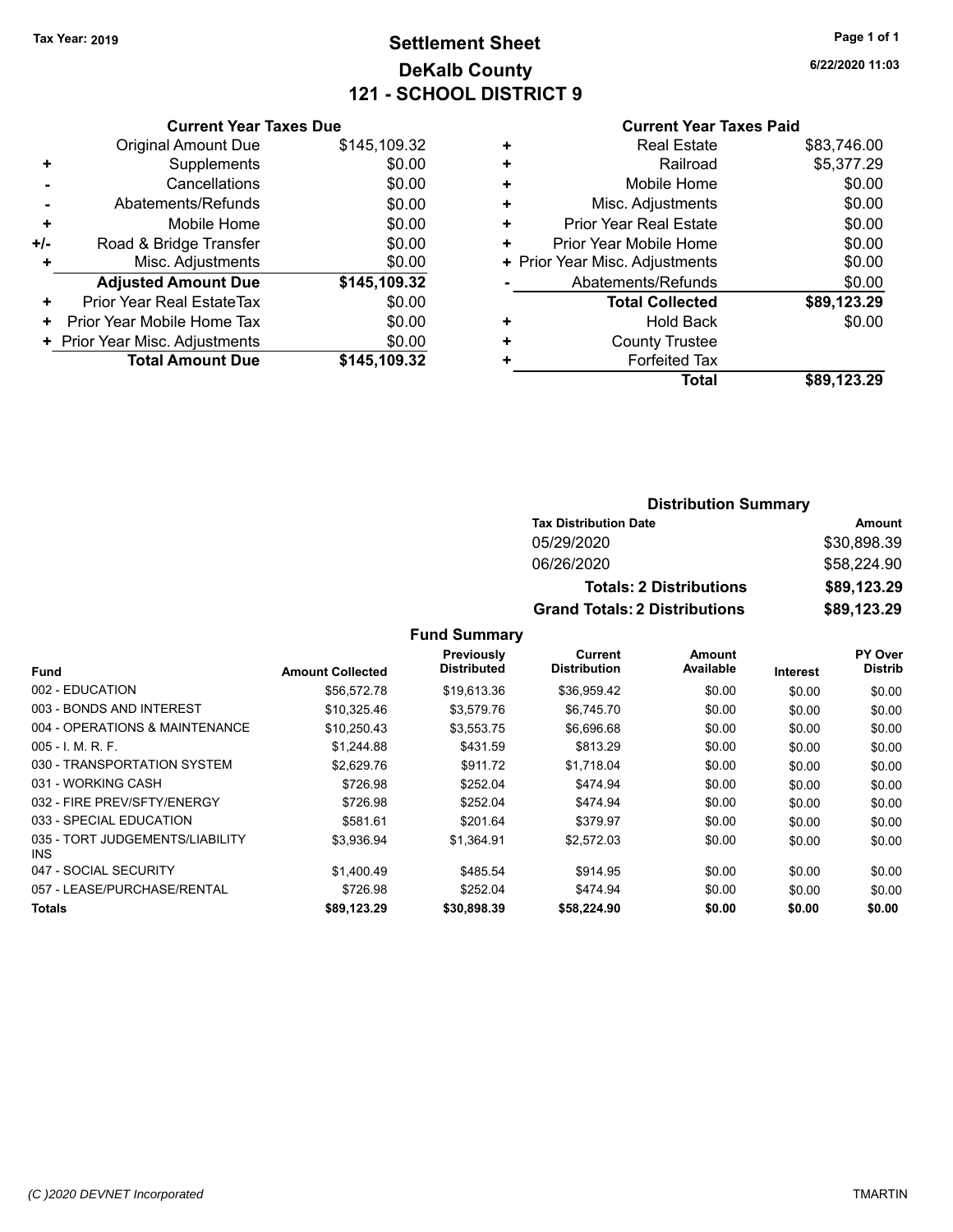# **Settlement Sheet Tax Year: 2019 Page 1 of 1 DeKalb County 122 - SCHOOL DISTRICT 100**

**6/22/2020 11:03**

|     | <b>Current Year Taxes Due</b>  |             |  |  |  |
|-----|--------------------------------|-------------|--|--|--|
|     | <b>Original Amount Due</b>     | \$16,642.73 |  |  |  |
| ٠   | Supplements                    | \$0.00      |  |  |  |
|     | Cancellations                  | \$0.00      |  |  |  |
|     | Abatements/Refunds             | \$8.41      |  |  |  |
| ÷   | Mobile Home                    | \$0.00      |  |  |  |
| +/- | Road & Bridge Transfer         | \$0.00      |  |  |  |
| ٠   | Misc. Adjustments              | \$0.00      |  |  |  |
|     | <b>Adjusted Amount Due</b>     | \$16,634.32 |  |  |  |
| ÷   | Prior Year Real EstateTax      | \$0.00      |  |  |  |
| ٠   | Prior Year Mobile Home Tax     | \$0.00      |  |  |  |
|     | + Prior Year Misc. Adjustments | \$0.00      |  |  |  |
|     | <b>Total Amount Due</b>        | \$16,634,32 |  |  |  |

## **Current Year Taxes Paid**

|   | <b>Real Estate</b>             | \$11,212.60 |
|---|--------------------------------|-------------|
| ٠ | Railroad                       | \$0.00      |
| ٠ | Mobile Home                    | \$0.00      |
| ٠ | Misc. Adjustments              | \$0.00      |
| ÷ | <b>Prior Year Real Estate</b>  | \$0.00      |
| ٠ | Prior Year Mobile Home         | \$0.00      |
|   | + Prior Year Misc. Adjustments | \$0.00      |
|   | Abatements/Refunds             | \$8.41      |
|   | <b>Total Collected</b>         | \$11,204.19 |
| ٠ | Hold Back                      | \$0.00      |
| ٠ | <b>County Trustee</b>          |             |
| ٠ | <b>Forfeited Tax</b>           |             |
|   | Total                          | \$11,204.19 |
|   |                                |             |

### **Distribution Summary Tax Distribution Date Amount** 05/29/2020 \$8,923.31 06/26/2020 \$2,280.88 **Totals: 2 Distributions \$11,204.19 Grand Totals: 2 Distributions \$11,204.19**

|                                         |                         | <b>Fund Summary</b>              |                                       |                     |                 |                                  |
|-----------------------------------------|-------------------------|----------------------------------|---------------------------------------|---------------------|-----------------|----------------------------------|
| <b>Fund</b>                             | <b>Amount Collected</b> | Previously<br><b>Distributed</b> | <b>Current</b><br><b>Distribution</b> | Amount<br>Available | <b>Interest</b> | <b>PY Over</b><br><b>Distrib</b> |
| 002 - EDUCATION                         | \$6.506.29              | \$5,181.78                       | \$1,324.51                            | \$0.00              | \$0.00          | \$0.00                           |
| 003 - BONDS AND INTEREST                | \$1,679.82              | \$1,337.85                       | \$341.97                              | \$0.00              | \$0.00          | \$0.00                           |
| 004 - OPERATIONS & MAINTENANCE          | \$1,311.31              | \$1,044.36                       | \$266.95                              | \$0.00              | \$0.00          | \$0.00                           |
| $005 - I$ , M, R, F.                    | \$135.14                | \$107.63                         | \$27.51                               | \$0.00              | \$0.00          | \$0.00                           |
| 030 - TRANSPORTATION SYSTEM             | \$585.59                | \$466.38                         | \$119.21                              | \$0.00              | \$0.00          | \$0.00                           |
| 031 - WORKING CASH                      | \$0.00                  | \$0.00                           | \$0.00                                | \$0.00              | \$0.00          | \$0.00                           |
| 032 - FIRE PREV/SFTY/ENERGY             | \$170.19                | \$135.54                         | \$34.65                               | \$0.00              | \$0.00          | \$0.00                           |
| 033 - SPECIAL EDUCATION                 | \$560.55                | \$446.44                         | \$114.11                              | \$0.00              | \$0.00          | \$0.00                           |
| 035 - TORT JUDGEMENTS/LIABILITY<br>INS. | \$110.13                | \$87.71                          | \$22.42                               | \$0.00              | \$0.00          | \$0.00                           |
| 047 - SOCIAL SECURITY                   | \$145.17                | \$115.62                         | \$29.55                               | \$0.00              | \$0.00          | \$0.00                           |
| Totals                                  | \$11,204.19             | \$8,923.31                       | \$2,280.88                            | \$0.00              | \$0.00          | \$0.00                           |
|                                         |                         | <b>Abatement Detail</b>          |                                       |                     |                 |                                  |

|  | Abatement Detail     |  |
|--|----------------------|--|
|  | Amount Adjustment De |  |

| Year Source                        | <b>Account Type</b> | <b>Amount Adjustment Description</b>             |
|------------------------------------|---------------------|--------------------------------------------------|
| 2018 RE - Real Estate RE Abatement |                     | \$8.41 PTAB INTEREST REFUND 02-21-176-004 by TBA |
| Totals 1 entries                   |                     | \$8.41                                           |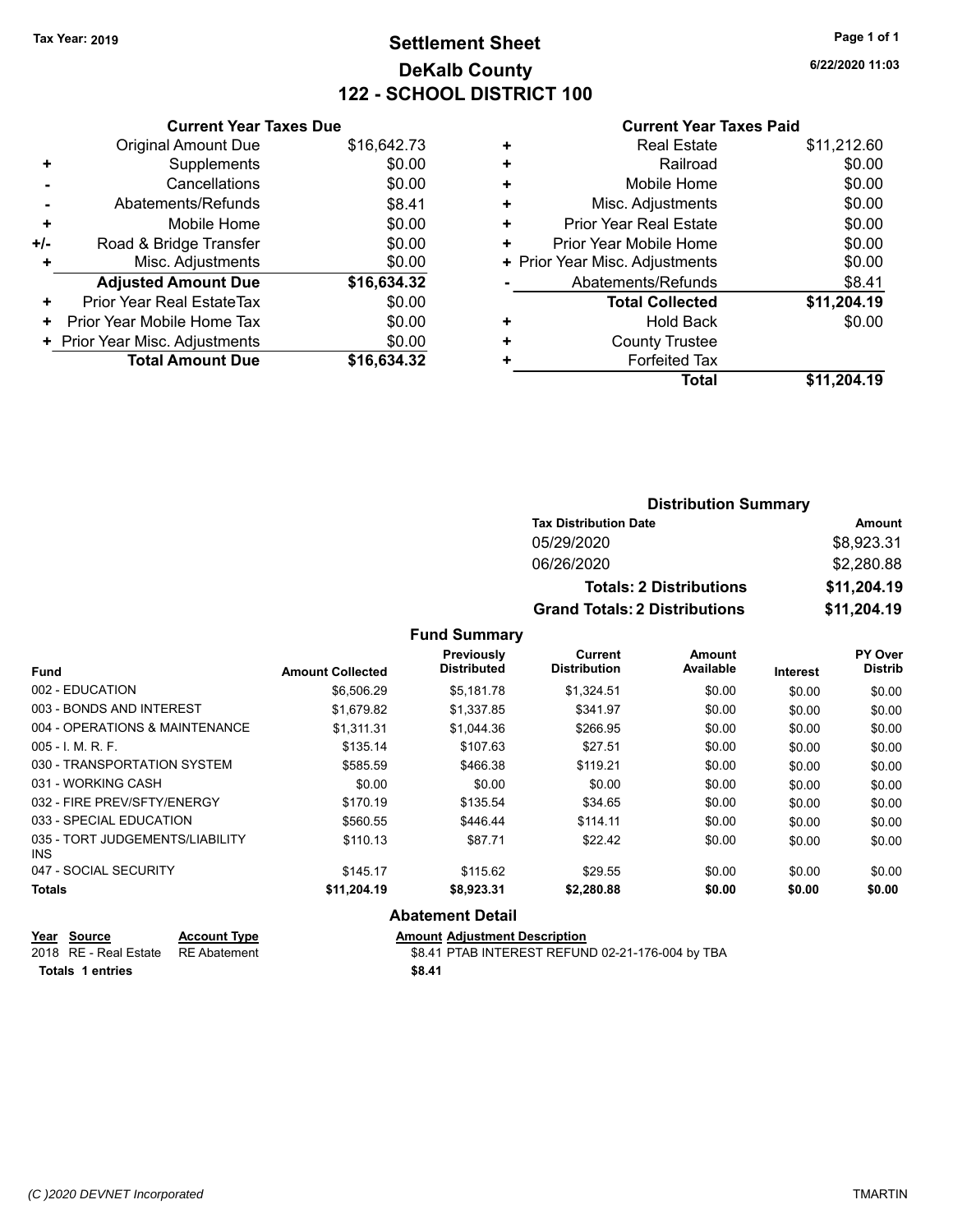# **Settlement Sheet Tax Year: 2019 Page 1 of 1 DeKalb County 123 - SCHOOL DISTRICT 161**

**6/22/2020 11:03**

| <b>Current Year Taxes Paid</b> |  |  |
|--------------------------------|--|--|
|                                |  |  |

|       | <b>Current Year Taxes Due</b>  |             |  |  |
|-------|--------------------------------|-------------|--|--|
|       | <b>Original Amount Due</b>     | \$99,435.49 |  |  |
| ٠     | Supplements                    | \$0.00      |  |  |
|       | Cancellations                  | \$0.00      |  |  |
|       | Abatements/Refunds             | \$0.00      |  |  |
| ٠     | Mobile Home                    | \$0.00      |  |  |
| $+/-$ | Road & Bridge Transfer         |             |  |  |
| ٠     | Misc. Adjustments              | \$0.00      |  |  |
|       | <b>Adjusted Amount Due</b>     | \$99,435.49 |  |  |
| ÷     | Prior Year Real EstateTax      | \$0.00      |  |  |
| ٠     | Prior Year Mobile Home Tax     | \$0.00      |  |  |
|       | + Prior Year Misc. Adjustments | \$0.00      |  |  |
|       | <b>Total Amount Due</b>        | \$99.435.49 |  |  |
|       |                                |             |  |  |

| ٠ | <b>Real Estate</b>             | \$60,090.77 |
|---|--------------------------------|-------------|
| ٠ | Railroad                       | \$0.00      |
| ٠ | Mobile Home                    | \$0.00      |
| ٠ | Misc. Adjustments              | \$0.00      |
| ٠ | <b>Prior Year Real Estate</b>  | \$0.00      |
| ٠ | Prior Year Mobile Home         | \$0.00      |
|   | + Prior Year Misc. Adjustments | \$0.00      |
|   | Abatements/Refunds             | \$0.00      |
|   | <b>Total Collected</b>         | \$60,090.77 |
| ٠ | Hold Back                      | \$0.00      |
| ٠ | <b>County Trustee</b>          |             |
| ٠ | <b>Forfeited Tax</b>           |             |
|   | Total                          | \$60,090.77 |
|   |                                |             |

| <b>Distribution Summary</b>  |        |
|------------------------------|--------|
| <b>Tax Distribution Date</b> | Amount |

| 05/29/2020                           | \$23.750.42 |
|--------------------------------------|-------------|
| 06/26/2020                           | \$34.388.90 |
| <b>Totals: 2 Distributions</b>       | \$58,139.32 |
| <b>Grand Totals: 2 Distributions</b> | \$58,139.32 |

|                                         |                         | Previously         | Current             | Amount    |          | PY Over        |
|-----------------------------------------|-------------------------|--------------------|---------------------|-----------|----------|----------------|
| <b>Fund</b>                             | <b>Amount Collected</b> | <b>Distributed</b> | <b>Distribution</b> | Available | Interest | <b>Distrib</b> |
| 002 - EDUCATION                         | \$39,289.57             | \$15.574.22        | \$22,484.73         | \$0.00    | \$0.00   | \$1,230.62     |
| 003 - BONDS AND INTEREST                | \$1,853.38              | \$712.41           | \$1,060.66          | \$0.00    | \$0.00   | \$80.31        |
| 004 - OPERATIONS & MAINTENANCE          | \$4,127.03              | \$1,638.41         | \$2,361.83          | \$0.00    | \$0.00   | \$126.79       |
| $005 - I$ , M, R, F.                    | \$676.50                | \$255.43           | \$387.15            | \$0.00    | \$0.00   | \$33.92        |
| 030 - TRANSPORTATION SYSTEM             | \$1.980.95              | \$786.43           | \$1,133.66          | \$0.00    | \$0.00   | \$60.86        |
| 031 - WORKING CASH                      | \$825.41                | \$327.19           | \$472.37            | \$0.00    | \$0.00   | \$25.85        |
| 032 - FIRE PREV/SFTY/ENERGY             | \$825.41                | \$327.68           | \$472.37            | \$0.00    | \$0.00   | \$25.36        |
| 033 - SPECIAL EDUCATION                 | \$330.14                | \$131.06           | \$188.93            | \$0.00    | \$0.00   | \$10.15        |
| 035 - TORT JUDGEMENTS/LIABILITY<br>INS. | \$9,140.22              | \$3,616.51         | \$5,230.79          | \$0.00    | \$0.00   | \$292.92       |
| 047 - SOCIAL SECURITY                   | \$859.24                | \$328.20           | \$491.73            | \$0.00    | \$0.00   | \$39.31        |
| 057 - LEASE/PURCHASE/RENTAL             | \$182.92                | \$52.88            | \$104.68            | \$0.00    | \$0.00   | \$25.36        |
| <b>Totals</b>                           | \$60,090.77             | \$23,750.42        | \$34,388.90         | \$0.00    | \$0.00   | \$1,951.45     |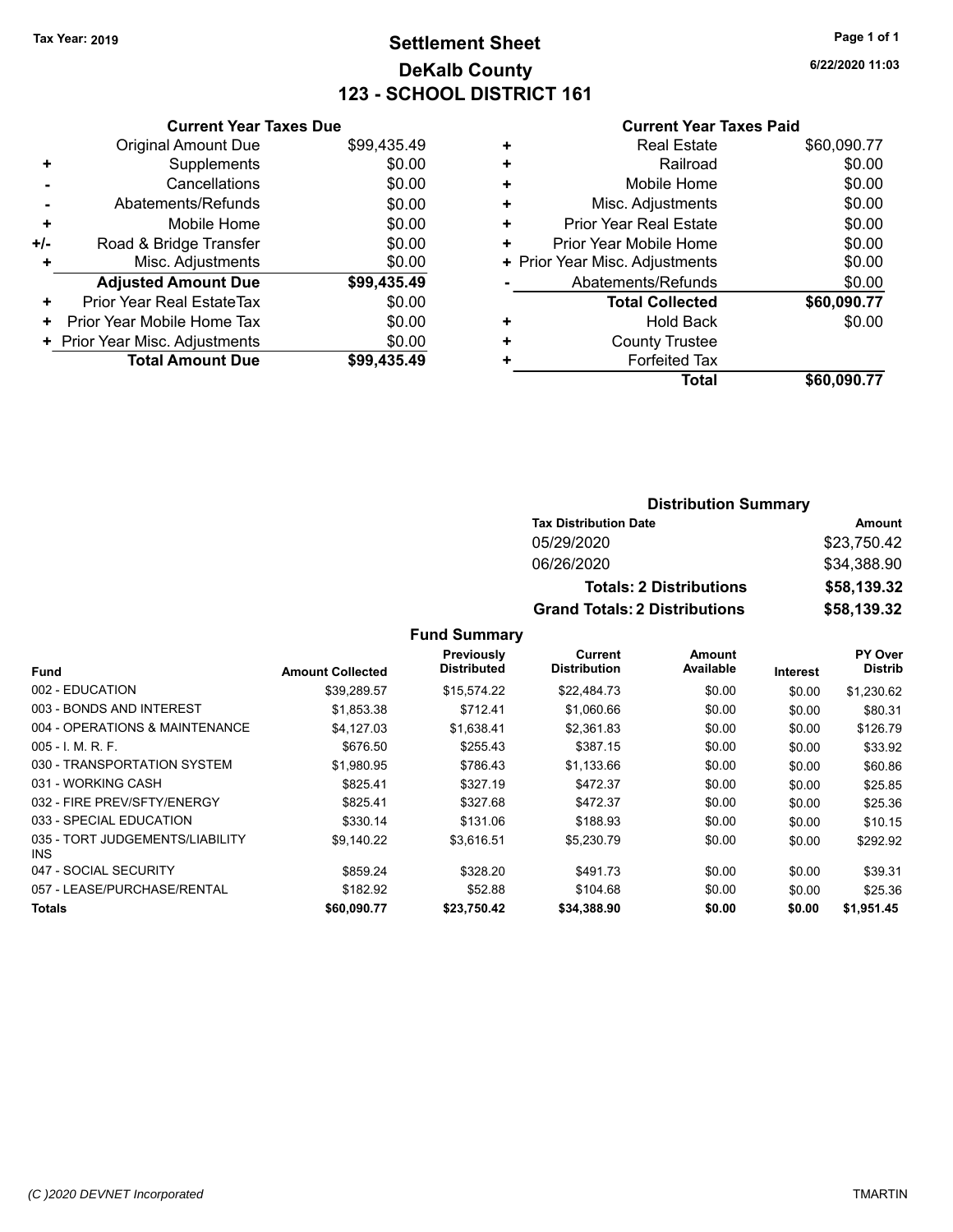# **Settlement Sheet Tax Year: 2019 Page 1 of 1 DeKalb County 124 - SCHOOL DISTRICT 212**

**6/22/2020 11:03**

#### **Current Year Taxes Paid**

|     | <b>Current Year Taxes Due</b>  |              |
|-----|--------------------------------|--------------|
|     | <b>Original Amount Due</b>     | \$311,222.47 |
| ٠   | Supplements                    | \$0.00       |
|     | Cancellations                  | \$0.00       |
|     | Abatements/Refunds             | \$0.00       |
| ٠   | Mobile Home                    | \$0.00       |
| +/- | Road & Bridge Transfer         | \$0.00       |
|     | Misc. Adjustments              | \$0.00       |
|     | <b>Adjusted Amount Due</b>     | \$311,222.47 |
| ٠   | Prior Year Real EstateTax      | \$0.00       |
| ٠   | Prior Year Mobile Home Tax     | \$0.00       |
|     | + Prior Year Misc. Adjustments | \$266.18     |
|     | <b>Total Amount Due</b>        | \$311,488.65 |
|     |                                |              |

| <b>Real Estate</b>             | \$176,742.55 |
|--------------------------------|--------------|
| Railroad                       | \$0.00       |
| Mobile Home                    | \$0.00       |
| Misc. Adjustments              | \$0.00       |
| <b>Prior Year Real Estate</b>  | \$0.00       |
| Prior Year Mobile Home         | \$0.00       |
| + Prior Year Misc. Adjustments | \$266.18     |
| Abatements/Refunds             | \$0.00       |
| <b>Total Collected</b>         | \$177,008.73 |
| <b>Hold Back</b>               | \$0.00       |
| <b>County Trustee</b>          |              |
| <b>Forfeited Tax</b>           |              |
| Total                          | \$177,008.73 |
|                                |              |

#### **Distribution Summary**

| <b>Tax Distribution Date</b>         | Amount       |
|--------------------------------------|--------------|
| 05/29/2020                           | \$60,771.47  |
| 06/26/2020                           | \$116,237,26 |
| <b>Totals: 2 Distributions</b>       | \$177,008.73 |
| <b>Grand Totals: 2 Distributions</b> | \$177,008.73 |

**Fund Summary**

|                                         |                         | Previously         | Current             | <b>Amount</b> |          | <b>PY Over</b> |
|-----------------------------------------|-------------------------|--------------------|---------------------|---------------|----------|----------------|
| <b>Fund</b>                             | <b>Amount Collected</b> | <b>Distributed</b> | <b>Distribution</b> | Available     | Interest | <b>Distrib</b> |
| 002 - EDUCATION                         | \$89,151.86             | \$30,608.03        | \$58,543.83         | \$0.00        | \$0.00   | \$0.00         |
| 003 - BONDS AND INTEREST                | \$24,924.42             | \$8,557.17         | \$16,367.25         | \$0.00        | \$0.00   | \$0.00         |
| 004 - OPERATIONS & MAINTENANCE          | \$18.681.15             | \$6,413.70         | \$12,267.45         | \$0.00        | \$0.00   | \$0.00         |
| $005 - I. M. R. F.$                     | \$3,223.68              | \$1,106.77         | \$2,116.91          | \$0.00        | \$0.00   | \$0.00         |
| 030 - TRANSPORTATION SYSTEM             | \$5,289.02              | \$1,815.85         | \$3,473.17          | \$0.00        | \$0.00   | \$0.00         |
| 031 - WORKING CASH                      | \$3,106.33              | \$1,066.48         | \$2,039.85          | \$0.00        | \$0.00   | \$0.00         |
| 032 - FIRE PREV/SFTY/ENERGY             | \$3,736.31              | \$1,282.77         | \$2,453.54          | \$0.00        | \$0.00   | \$0.00         |
| 033 - SPECIAL EDUCATION                 | \$1,494.49              | \$513.10           | \$981.39            | \$0.00        | \$0.00   | \$0.00         |
| 035 - TORT JUDGEMENTS/LIABILITY<br>INS. | \$19.979.86             | \$6,859.58         | \$13,120.28         | \$0.00        | \$0.00   | \$0.00         |
| 047 - SOCIAL SECURITY                   | \$4.029.95              | \$1,383.58         | \$2,646.37          | \$0.00        | \$0.00   | \$0.00         |
| 057 - LEASE/PURCHASE/RENTAL             | \$3.391.66              | \$1,164.44         | \$2,227.22          | \$0.00        | \$0.00   | \$0.00         |
| Totals                                  | \$177,008.73            | \$60,771.47        | \$116,237.26        | \$0.00        | \$0.00   | \$0.00         |
|                                         |                         |                    |                     |               |          |                |

#### **Miscellaneous Adjustment Detail**

| Year Source           | <b>Account Type</b> | <b>Amount Adiustment Description</b>                |
|-----------------------|---------------------|-----------------------------------------------------|
| 2018 RE - Real Estate | Back Tax Collected  | \$266.18 PIOTROWSKI REDEMPTION 04-18-253-008 by TBA |
| Totals 1 entries      |                     | \$266.18                                            |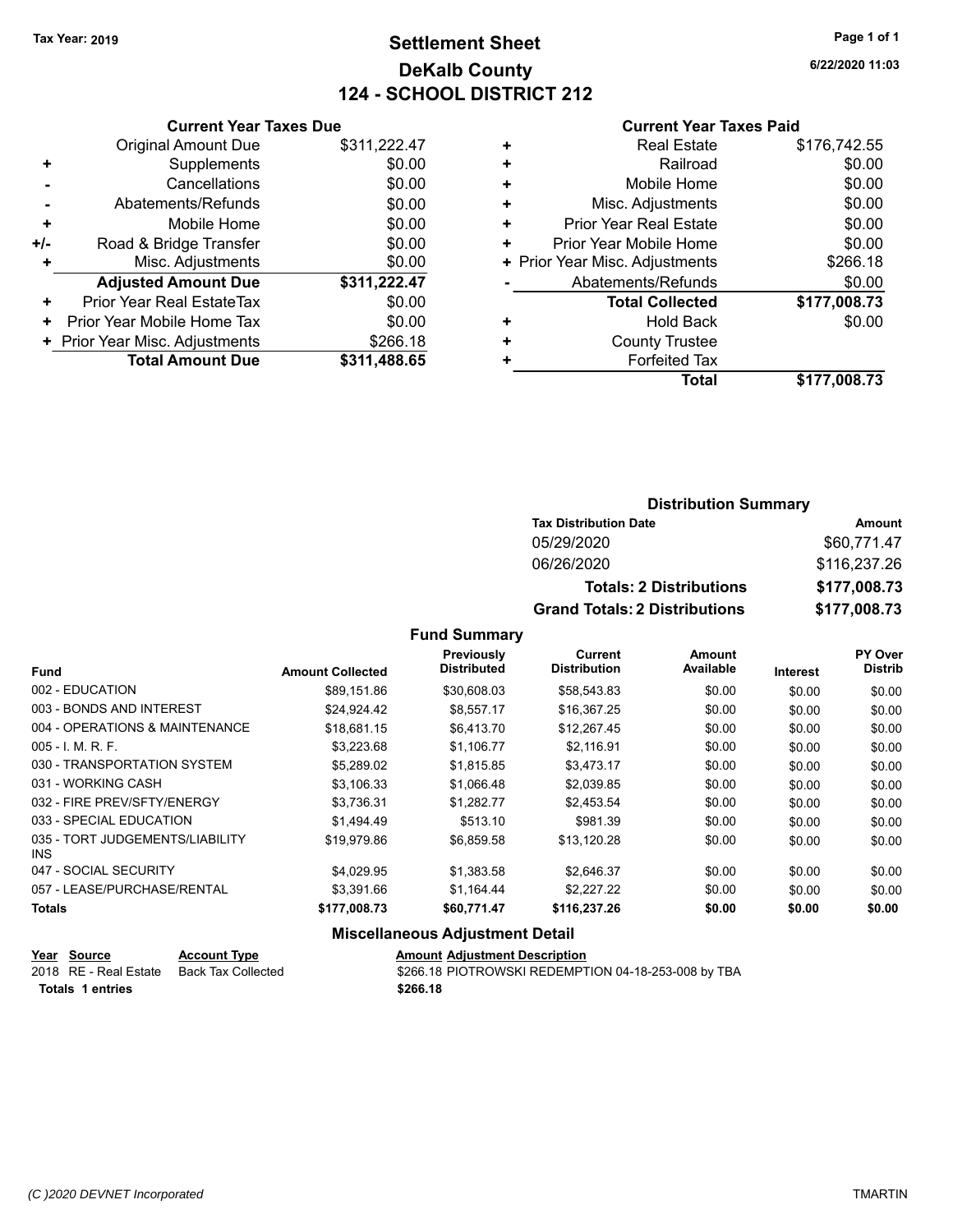# **Settlement Sheet Tax Year: 2019 Page 1 of 1 DeKalb County 125 - STEWARD SCHOOL 220**

**6/22/2020 11:03**

#### **Current Year Taxes Paid**

|       | <b>Current Year Taxes Due</b>  |            |  |  |  |
|-------|--------------------------------|------------|--|--|--|
|       | <b>Original Amount Due</b>     | \$4,276.55 |  |  |  |
| ٠     | Supplements                    | \$0.00     |  |  |  |
|       | Cancellations                  | \$0.00     |  |  |  |
|       | Abatements/Refunds             | \$0.00     |  |  |  |
| ٠     | Mobile Home                    | \$0.00     |  |  |  |
| $+/-$ | Road & Bridge Transfer         | \$0.00     |  |  |  |
|       | Misc. Adjustments              | \$0.00     |  |  |  |
|       | <b>Adjusted Amount Due</b>     | \$4,276.55 |  |  |  |
| ÷     | Prior Year Real EstateTax      | \$0.00     |  |  |  |
| ٠     | Prior Year Mobile Home Tax     | \$0.00     |  |  |  |
|       | + Prior Year Misc. Adjustments | \$0.00     |  |  |  |
|       | <b>Total Amount Due</b>        | \$4,276.55 |  |  |  |
|       |                                |            |  |  |  |

| ٠ | <b>Real Estate</b>             | \$3,152.73 |
|---|--------------------------------|------------|
| ٠ | Railroad                       | \$0.00     |
| ٠ | Mobile Home                    | \$0.00     |
| ٠ | Misc. Adjustments              | \$0.00     |
| ٠ | <b>Prior Year Real Estate</b>  | \$0.00     |
| ٠ | Prior Year Mobile Home         | \$0.00     |
|   | + Prior Year Misc. Adjustments | \$0.00     |
|   | Abatements/Refunds             | \$0.00     |
|   | <b>Total Collected</b>         | \$3,152.73 |
| ٠ | Hold Back                      | \$0.00     |
| ٠ | <b>County Trustee</b>          |            |
|   | <b>Forfeited Tax</b>           |            |
|   | Total                          | \$3,152,73 |
|   |                                |            |

| <b>Distribution Summary</b>          |            |  |  |  |
|--------------------------------------|------------|--|--|--|
| <b>Tax Distribution Date</b>         | Amount     |  |  |  |
| 05/29/2020                           | \$2,028.92 |  |  |  |
| 06/26/2020                           | \$1,123.81 |  |  |  |
| <b>Totals: 2 Distributions</b>       | \$3,152.73 |  |  |  |
| <b>Grand Totals: 2 Distributions</b> | \$3,152.73 |  |  |  |

|                                         |                         | Previously         | <b>Current</b>      | Amount    |                 | <b>PY Over</b> |
|-----------------------------------------|-------------------------|--------------------|---------------------|-----------|-----------------|----------------|
| <b>Fund</b>                             | <b>Amount Collected</b> | <b>Distributed</b> | <b>Distribution</b> | Available | <b>Interest</b> | <b>Distrib</b> |
| 002 - EDUCATION                         | \$2,210.63              | \$1,422.64         | \$787.99            | \$0.00    | \$0.00          | \$0.00         |
| 003 - BONDS AND INTEREST                | \$0.00                  | \$0.00             | \$0.00              | \$0.00    | \$0.00          | \$0.00         |
| 004 - OPERATIONS & MAINTENANCE          | \$395.48                | \$254.51           | \$140.97            | \$0.00    | \$0.00          | \$0.00         |
| $005 - 1$ . M. R. F.                    | \$1.79                  | \$1.15             | \$0.64              | \$0.00    | \$0.00          | \$0.00         |
| 030 - TRANSPORTATION SYSTEM             | \$173.37                | \$111.57           | \$61.80             | \$0.00    | \$0.00          | \$0.00         |
| 031 - WORKING CASH                      | \$33.05                 | \$21.27            | \$11.78             | \$0.00    | \$0.00          | \$0.00         |
| 032 - FIRE PREV/SFTY/ENERGY             | \$22.89                 | \$14.73            | \$8.16              | \$0.00    | \$0.00          | \$0.00         |
| 033 - SPECIAL EDUCATION                 | \$22.89                 | \$14.73            | \$8.16              | \$0.00    | \$0.00          | \$0.00         |
| 035 - TORT JUDGEMENTS/LIABILITY<br>INS. | \$219.80                | \$141.45           | \$78.35             | \$0.00    | \$0.00          | \$0.00         |
| 047 - SOCIAL SECURITY                   | \$43.88                 | \$28.24            | \$15.64             | \$0.00    | \$0.00          | \$0.00         |
| 057 - LEASE/PURCHASE/RENTAL             | \$28.95                 | \$18.63            | \$10.32             | \$0.00    | \$0.00          | \$0.00         |
| Totals                                  | \$3,152.73              | \$2.028.92         | \$1,123.81          | \$0.00    | \$0.00          | \$0.00         |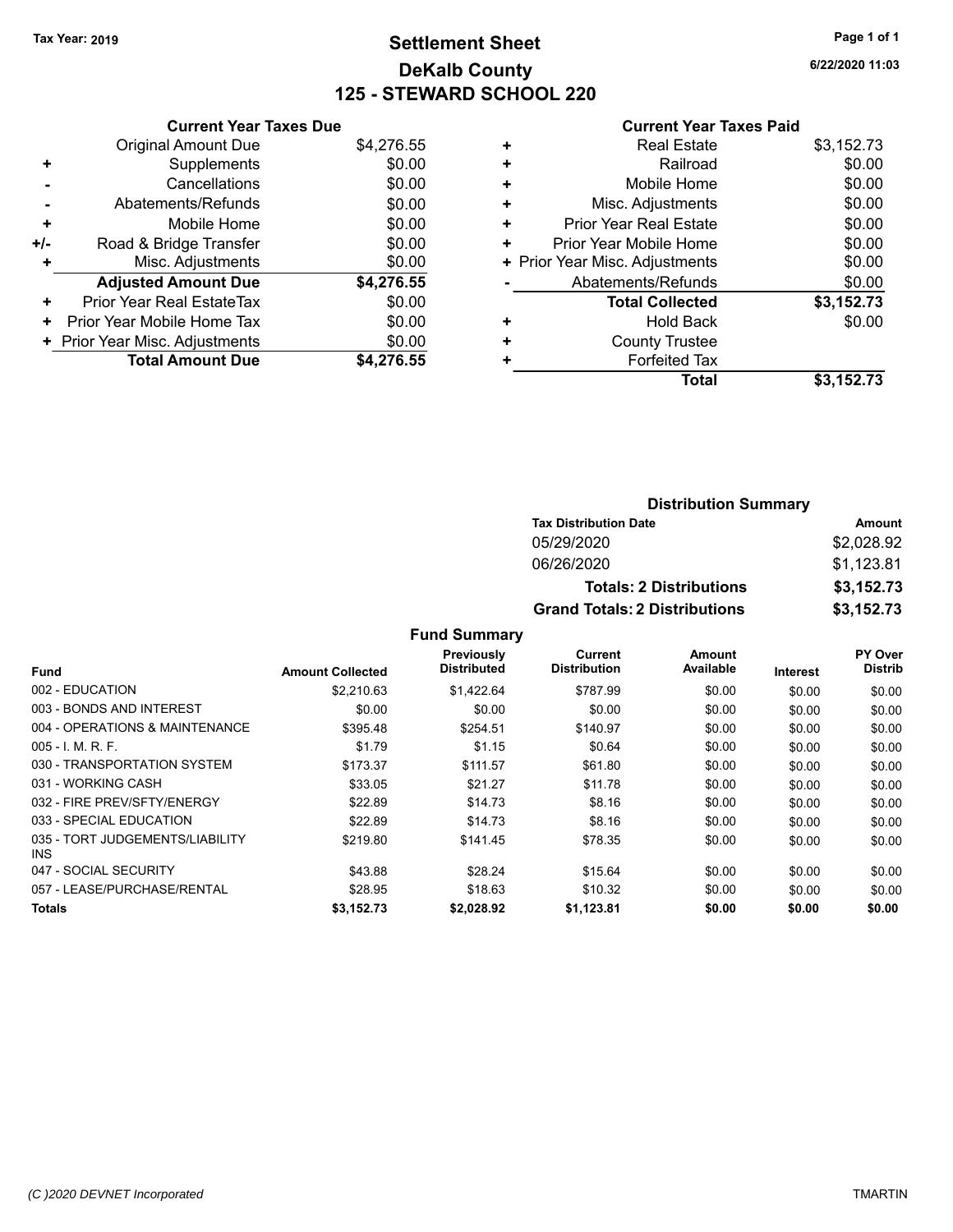# **Settlement Sheet Tax Year: 2019 Page 1 of 1 DeKalb County 126 - SCHOOL DISTRICT 269**

**6/22/2020 11:03**

#### **Current Year Taxes Paid**

|     | <b>Current Year Taxes Due</b>  |              |  |  |
|-----|--------------------------------|--------------|--|--|
|     | <b>Original Amount Due</b>     | \$344,901.67 |  |  |
| ٠   | Supplements                    | \$0.00       |  |  |
|     | Cancellations                  | \$0.00       |  |  |
|     | Abatements/Refunds             | \$0.00       |  |  |
| ٠   | Mobile Home                    | \$0.00       |  |  |
| +/- | Road & Bridge Transfer         | \$0.00       |  |  |
|     | Misc. Adjustments              | \$0.00       |  |  |
|     | <b>Adjusted Amount Due</b>     | \$344,901.67 |  |  |
| ٠   | Prior Year Real EstateTax      | \$0.00       |  |  |
| ٠   | Prior Year Mobile Home Tax     | \$0.00       |  |  |
|     | + Prior Year Misc. Adjustments | \$355.55     |  |  |
|     | <b>Total Amount Due</b>        | \$345,257.22 |  |  |
|     |                                |              |  |  |

| <b>Real Estate</b>             | \$191,680.26 |
|--------------------------------|--------------|
| Railroad                       | \$0.00       |
| Mobile Home                    | \$0.00       |
| Misc. Adjustments              | \$0.00       |
| <b>Prior Year Real Estate</b>  | \$0.00       |
| Prior Year Mobile Home         | \$0.00       |
| + Prior Year Misc. Adjustments | \$355.55     |
| Abatements/Refunds             | \$0.00       |
| <b>Total Collected</b>         | \$192,035.81 |
| <b>Hold Back</b>               | \$0.00       |
| <b>County Trustee</b>          |              |
| <b>Forfeited Tax</b>           |              |
| Total                          | \$192,035.81 |
|                                |              |

### **Distribution Summary**

| <b>Tax Distribution Date</b>         | Amount       |  |  |  |
|--------------------------------------|--------------|--|--|--|
| 05/29/2020                           | \$60.129.22  |  |  |  |
| 06/26/2020                           | \$131,906.59 |  |  |  |
| <b>Totals: 2 Distributions</b>       | \$192,035.81 |  |  |  |
| <b>Grand Totals: 2 Distributions</b> | \$192,035.81 |  |  |  |

#### **Fund Summary**

| <b>Fund</b>                             | <b>Amount Collected</b> | <b>Previously</b><br><b>Distributed</b> | Current<br><b>Distribution</b> | Amount<br>Available | <b>Interest</b> | PY Over<br><b>Distrib</b> |
|-----------------------------------------|-------------------------|-----------------------------------------|--------------------------------|---------------------|-----------------|---------------------------|
| 002 - EDUCATION                         | \$119,945.98            | \$37,556.85                             | \$82.389.13                    | \$0.00              | \$0.00          | \$0.00                    |
| 004 - OPERATIONS & MAINTENANCE          | \$31.414.37             | \$9,836.30                              | \$21.578.07                    | \$0.00              | \$0.00          | \$0.00                    |
| $005 - 1$ M, R, F.                      | \$1.439.30              | \$450.66                                | \$988.64                       | \$0.00              | \$0.00          | \$0.00                    |
| 030 - TRANSPORTATION SYSTEM             | \$6.854.14              | \$2.146.13                              | \$4.708.01                     | \$0.00              | \$0.00          | \$0.00                    |
| 031 - WORKING CASH                      | \$2,855.76              | \$894.18                                | \$1.961.58                     | \$0.00              | \$0.00          | \$0.00                    |
| 033 - SPECIAL EDUCATION                 | \$1.142.42              | \$357.71                                | \$784.71                       | \$0.00              | \$0.00          | \$0.00                    |
| 035 - TORT JUDGEMENTS/LIABILITY<br>INS. | \$23.652.85             | \$7.406.05                              | \$16,246.80                    | \$0.00              | \$0.00          | \$0.00                    |
| 047 - SOCIAL SECURITY                   | \$4.730.99              | \$1.481.34                              | \$3.249.65                     | \$0.00              | \$0.00          | \$0.00                    |
| <b>Totals</b>                           | \$192,035.81            | \$60,129.22                             | \$131,906.59                   | \$0.00              | \$0.00          | \$0.00                    |
|                                         |                         |                                         |                                |                     |                 |                           |

#### **Miscellaneous Adjustment Detail**

| Year Source           | <b>Account Type</b> | <b>Amount Adjustment Description</b> |
|-----------------------|---------------------|--------------------------------------|
| 2018 RE - Real Estate | Back Tax Collected  | \$355.55 PIOTROWSKI REDEMPT          |

\$355.55 PIOTROWSKI REDEMPTION 04-18-253-008 by TBA **Totals \$355.55 1 entries**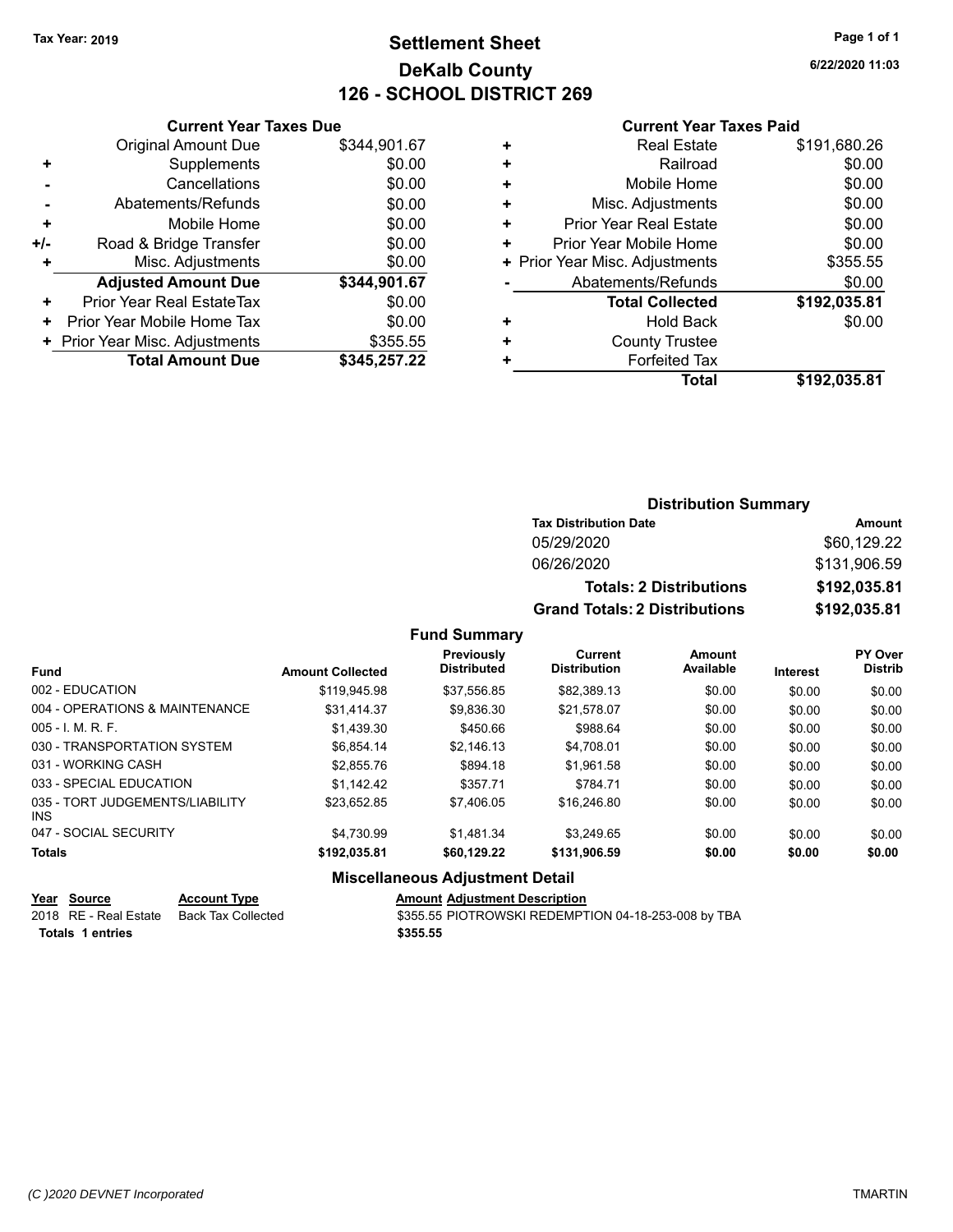# **Settlement Sheet Tax Year: 2019 Page 1 of 1 DeKalb County 127 - SCHOOL DISTRICT 271**

**6/22/2020 11:03**

|     |                                | 127 - SUNUL |
|-----|--------------------------------|-------------|
|     | <b>Current Year Taxes Due</b>  |             |
|     | Original Amount Due            | \$84,030.53 |
| ٠   | Supplements                    | \$0.00      |
|     | Cancellations                  | \$0.00      |
|     | Abatements/Refunds             | \$0.00      |
| ٠   | Mobile Home                    | \$0.00      |
| +/- | Road & Bridge Transfer         | \$0.00      |
| ٠   | Misc. Adjustments              | \$0.00      |
|     | <b>Adjusted Amount Due</b>     | \$84,030.53 |
| ٠   | Prior Year Real EstateTax      | \$0.00      |
| ٠   | Prior Year Mobile Home Tax     | \$0.00      |
|     | + Prior Year Misc. Adjustments | \$0.00      |
|     | <b>Total Amount Due</b>        | \$84,030.53 |
|     |                                |             |

#### **Current Year Taxes Paid**

|   | <b>Real Estate</b>             | \$46,396.47 |
|---|--------------------------------|-------------|
| ÷ | Railroad                       | \$0.00      |
| ÷ | Mobile Home                    | \$0.00      |
| ٠ | Misc. Adjustments              | \$0.00      |
| ٠ | <b>Prior Year Real Estate</b>  | \$0.00      |
| ÷ | Prior Year Mobile Home         | \$0.00      |
|   | + Prior Year Misc. Adjustments | \$0.00      |
|   | Abatements/Refunds             | \$0.00      |
|   | <b>Total Collected</b>         | \$46,396.47 |
| ٠ | <b>Hold Back</b>               | \$0.00      |
| ٠ | <b>County Trustee</b>          |             |
| ٠ | <b>Forfeited Tax</b>           |             |
|   | Total                          | \$46,396.47 |

## **Distribution Summary**

| <b>Tax Distribution Date</b>         | Amount      |  |  |  |
|--------------------------------------|-------------|--|--|--|
| 05/29/2020                           | \$16,471.22 |  |  |  |
| 06/26/2020                           | \$29.716.84 |  |  |  |
| <b>Totals: 2 Distributions</b>       | \$46,188.06 |  |  |  |
| <b>Grand Totals: 2 Distributions</b> | \$46,188.06 |  |  |  |

|                                         |                         | Previously         | Current             | Amount    |          | PY Over        |
|-----------------------------------------|-------------------------|--------------------|---------------------|-----------|----------|----------------|
| <b>Fund</b>                             | <b>Amount Collected</b> | <b>Distributed</b> | <b>Distribution</b> | Available | Interest | <b>Distrib</b> |
| 002 - EDUCATION                         | \$29.573.29             | \$10.508.79        | \$18,941.63         | \$0.00    | \$0.00   | \$122.87       |
| 003 - BONDS AND INTEREST                | \$7,723.20              | \$2,736.04         | \$4,946.69          | \$0.00    | \$0.00   | \$40.47        |
| 004 - OPERATIONS & MAINTENANCE          | \$4,420.19              | \$1.571.78         | \$2,831.12          | \$0.00    | \$0.00   | \$17.29        |
| $005 - 1$ . M. R. F.                    | \$13.83                 | \$4.97             | \$8.86              | \$0.00    | \$0.00   | \$0.00         |
| 030 - TRANSPORTATION SYSTEM             | \$3,177.04              | \$1,133.90         | \$2,034.89          | \$0.00    | \$0.00   | \$8.25         |
| 031 - WORKING CASH                      | \$342.22                | \$121.53           | \$219.19            | \$0.00    | \$0.00   | \$1.50         |
| 032 - FIRE PREV/SFTY/ENERGY             | \$13.83                 | \$4.40             | \$8.86              | \$0.00    | \$0.00   | \$0.57         |
| 033 - SPECIAL EDUCATION                 | \$13.83                 | \$3.71             | \$8.86              | \$0.00    | \$0.00   | \$1.26         |
| 035 - TORT JUDGEMENTS/LIABILITY<br>INS. | \$414.51                | \$137.49           | \$265.49            | \$0.00    | \$0.00   | \$11.53        |
| 047 - SOCIAL SECURITY                   | \$690.70                | \$244.71           | \$442.39            | \$0.00    | \$0.00   | \$3.60         |
| 057 - LEASE/PURCHASE/RENTAL             | \$13.83                 | \$3.90             | \$8.86              | \$0.00    | \$0.00   | \$1.07         |
| Totals                                  | \$46,396,47             | \$16,471.22        | \$29,716.84         | \$0.00    | \$0.00   | \$208.41       |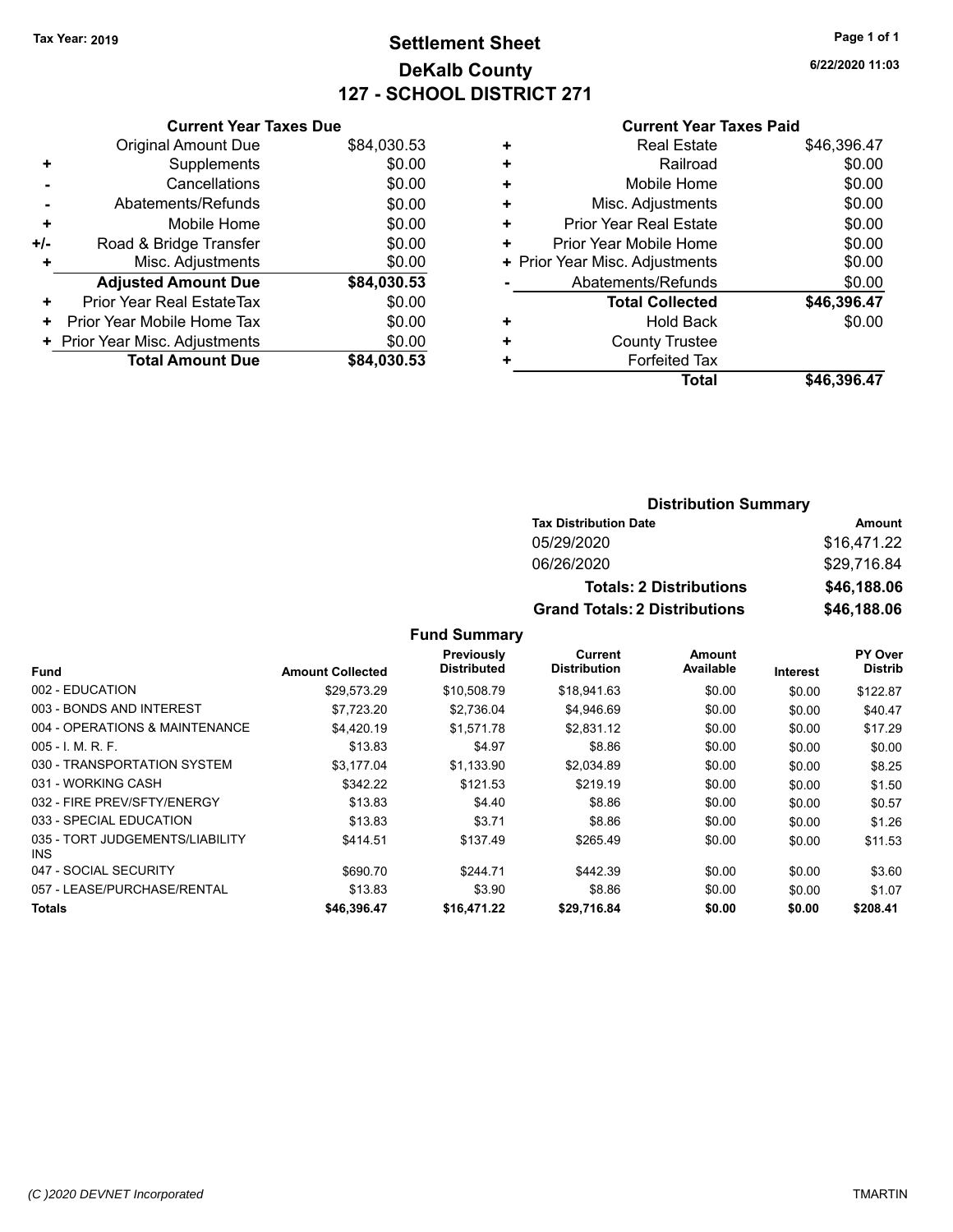# **Settlement Sheet Tax Year: 2019 Page 1 of 1 DeKalb County 128 - SCHOOL DISTRICT 300**

**6/22/2020 11:03**

#### **Current Year Taxes Paid**

|     | <b>Current Year Taxes Due</b>  |            |
|-----|--------------------------------|------------|
|     | <b>Original Amount Due</b>     | \$9,850.23 |
| ٠   | Supplements                    | \$0.00     |
|     | Cancellations                  | \$0.00     |
|     | Abatements/Refunds             | \$0.00     |
| ٠   | Mobile Home                    | \$0.00     |
| +/- | Road & Bridge Transfer         | \$0.00     |
| ٠   | Misc. Adjustments              | \$0.00     |
|     | <b>Adjusted Amount Due</b>     | \$9,850.23 |
| ÷   | Prior Year Real EstateTax      | \$0.00     |
| ٠   | Prior Year Mobile Home Tax     | \$0.00     |
|     | + Prior Year Misc. Adjustments | \$0.00     |
|     | <b>Total Amount Due</b>        | \$9,850.23 |

|   | <b>Total</b>                   | \$4,925.11 |
|---|--------------------------------|------------|
| ٠ | <b>Forfeited Tax</b>           |            |
| ٠ | <b>County Trustee</b>          |            |
| ٠ | <b>Hold Back</b>               | \$0.00     |
|   | <b>Total Collected</b>         | \$4,925.11 |
|   | Abatements/Refunds             | \$0.00     |
|   | + Prior Year Misc. Adjustments | \$0.00     |
| ٠ | Prior Year Mobile Home         | \$0.00     |
| ٠ | <b>Prior Year Real Estate</b>  | \$0.00     |
| ٠ | Misc. Adjustments              | \$0.00     |
| ٠ | Mobile Home                    | \$0.00     |
| ٠ | Railroad                       | \$0.00     |
| ٠ | <b>Real Estate</b>             | \$4,925.11 |
|   |                                |            |

#### **Distribution Summary Tax Distribution Date Amount** 05/29/2020 \$3,779.88 06/26/2020 \$1,145.23 **Totals: 2 Distributions \$4,925.11 Grand Totals: 2 Distributions \$4,925.11**

|                                               |                         | Previously         | <b>Current</b>      | Amount    |                 | PY Over        |
|-----------------------------------------------|-------------------------|--------------------|---------------------|-----------|-----------------|----------------|
| <b>Fund</b>                                   | <b>Amount Collected</b> | <b>Distributed</b> | <b>Distribution</b> | Available | <b>Interest</b> | <b>Distrib</b> |
| 002 - EDUCATION                               | \$2.731.01              | \$2.095.97         | \$635.04            | \$0.00    | \$0.00          | \$0.00         |
| 003 - BONDS AND INTEREST                      | \$650.19                | \$499.00           | \$151.19            | \$0.00    | \$0.00          | \$0.00         |
| 004 - OPERATIONS & MAINTENANCE                | \$539.72                | \$414.22           | \$125.50            | \$0.00    | \$0.00          | \$0.00         |
| $005 - 1$ , M, R, F,                          | \$63.35                 | \$48.62            | \$14.73             | \$0.00    | \$0.00          | \$0.00         |
| 030 - TRANSPORTATION SYSTEM                   | \$177.02                | \$135.86           | \$41.16             | \$0.00    | \$0.00          | \$0.00         |
| 031 - WORKING CASH                            | \$3.02                  | \$2.32             | \$0.70              | \$0.00    | \$0.00          | \$0.00         |
| 033 - SPECIAL EDUCATION                       | \$648.31                | \$497.56           | \$150.75            | \$0.00    | \$0.00          | \$0.00         |
| 035 - TORT JUDGEMENTS/LIABILITY<br><b>INS</b> | \$42.58                 | \$32.68            | \$9.90              | \$0.00    | \$0.00          | \$0.00         |
| 047 - SOCIAL SECURITY                         | \$69.91                 | \$53.65            | \$16.26             | \$0.00    | \$0.00          | \$0.00         |
| <b>Totals</b>                                 | \$4,925.11              | \$3,779.88         | \$1,145.23          | \$0.00    | \$0.00          | \$0.00         |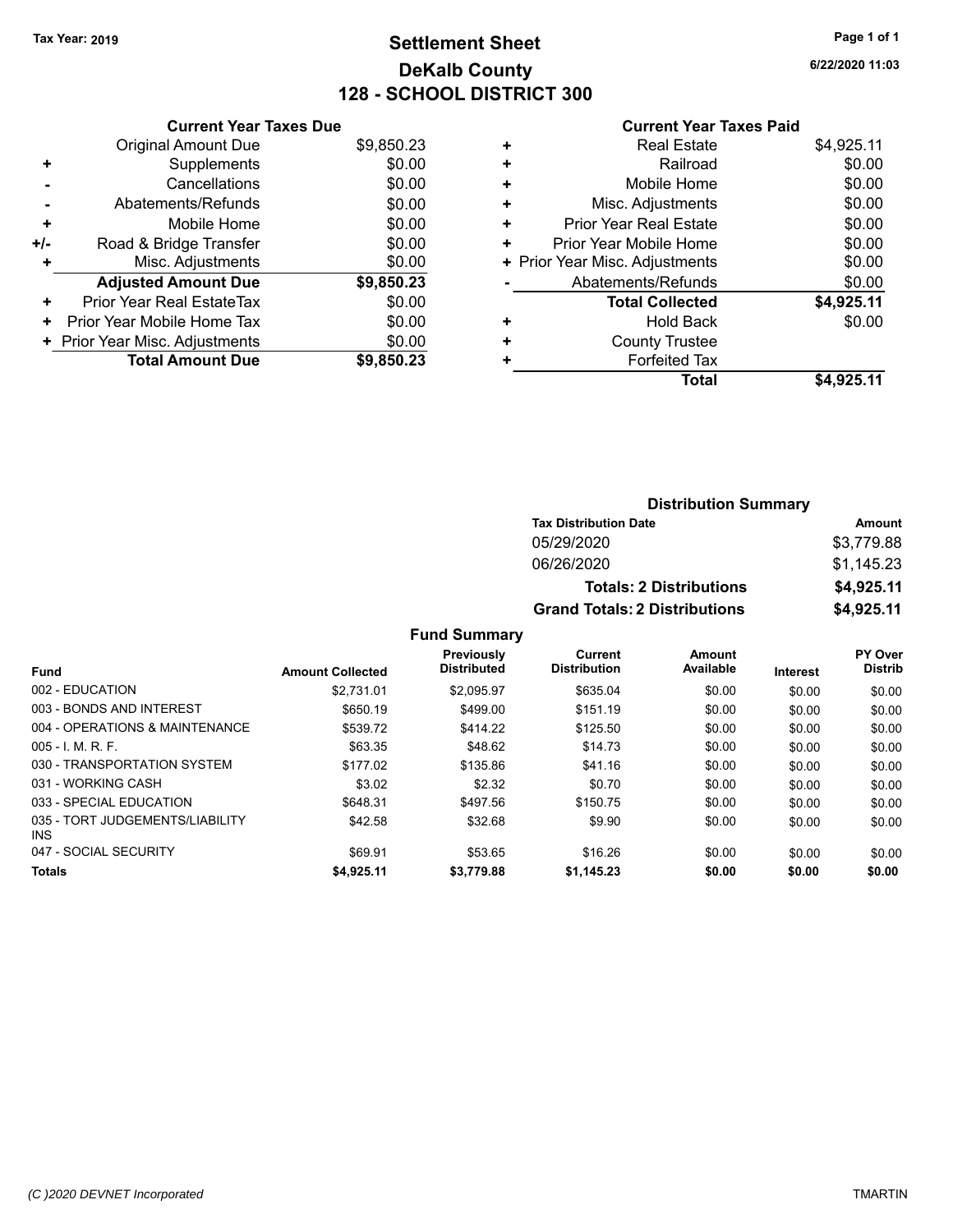# **Settlement Sheet Tax Year: 2019 Page 1 of 1 DeKalb County 129 - SCHOOL DISTRICT 301**

**6/22/2020 11:03**

#### **Current Year Taxes Paid**

|     | <b>Current Year Taxes Due</b>  |             |
|-----|--------------------------------|-------------|
|     | <b>Original Amount Due</b>     | \$12,126.71 |
| ٠   | Supplements                    | \$0.00      |
|     | Cancellations                  | \$0.00      |
|     | Abatements/Refunds             | \$0.00      |
| ٠   | Mobile Home                    | \$0.00      |
| +/- | Road & Bridge Transfer         | \$0.00      |
| ٠   | Misc. Adjustments              | \$0.00      |
|     | <b>Adjusted Amount Due</b>     | \$12,126.71 |
| ٠   | Prior Year Real EstateTax      | \$0.00      |
| ٠   | Prior Year Mobile Home Tax     | \$0.00      |
|     | + Prior Year Misc. Adjustments | \$0.00      |
|     | <b>Total Amount Due</b>        | \$12,126.71 |
|     |                                |             |

|   | <b>Real Estate</b>             | \$7,827.48 |
|---|--------------------------------|------------|
| ٠ | Railroad                       | \$0.00     |
| ٠ | Mobile Home                    | \$0.00     |
| ٠ | Misc. Adjustments              | \$0.00     |
| ٠ | <b>Prior Year Real Estate</b>  | \$0.00     |
| ٠ | Prior Year Mobile Home         | \$0.00     |
|   | + Prior Year Misc. Adjustments | \$0.00     |
|   | Abatements/Refunds             | \$0.00     |
|   | <b>Total Collected</b>         | \$7,827.48 |
| ٠ | Hold Back                      | \$0.00     |
| ٠ | <b>County Trustee</b>          |            |
| ٠ | <b>Forfeited Tax</b>           |            |
|   | Total                          | \$7,827.48 |

#### **Distribution Summary Tax Distribution Date Amount** 05/29/2020 \$1,488.22 06/26/2020 \$6,339.26 **Totals: 2 Distributions \$7,827.48 Grand Totals: 2 Distributions \$7,827.48**

|                                                     |                         | Previously         | Current             | Amount    |                 | <b>PY Over</b> |
|-----------------------------------------------------|-------------------------|--------------------|---------------------|-----------|-----------------|----------------|
| <b>Fund</b>                                         | <b>Amount Collected</b> | <b>Distributed</b> | <b>Distribution</b> | Available | <b>Interest</b> | <b>Distrib</b> |
| 002 - EDUCATION                                     | \$4,203.76              | \$799.26           | \$3.404.50          | \$0.00    | \$0.00          | \$0.00         |
| 003 - BONDS AND INTEREST                            | \$1.155.75              | \$219.74           | \$936.01            | \$0.00    | \$0.00          | \$0.00         |
| 004 - OPERATIONS & MAINTENANCE                      | \$784.91                | \$149.23           | \$635.68            | \$0.00    | \$0.00          | \$0.00         |
| $005 - 1$ M, R, F.                                  | \$150.95                | \$28.70            | \$122.25            | \$0.00    | \$0.00          | \$0.00         |
| 030 - TRANSPORTATION SYSTEM                         | \$381.13                | \$72.46            | \$308.67            | \$0.00    | \$0.00          | \$0.00         |
| 031 - WORKING CASH                                  | \$15.10                 | \$2.87             | \$12.23             | \$0.00    | \$0.00          | \$0.00         |
| 033 - SPECIAL EDUCATION                             | \$852.84                | \$162.15           | \$690.69            | \$0.00    | \$0.00          | \$0.00         |
| 035 - TORT JUDGMENTS, LIABILITY<br><b>INSURANCE</b> | \$128.30                | \$24.39            | \$103.91            | \$0.00    | \$0.00          | \$0.00         |
| 047 - SOCIAL SECURITY                               | \$154.74                | \$29.42            | \$125.32            | \$0.00    | \$0.00          | \$0.00         |
| Totals                                              | \$7,827.48              | \$1,488.22         | \$6,339.26          | \$0.00    | \$0.00          | \$0.00         |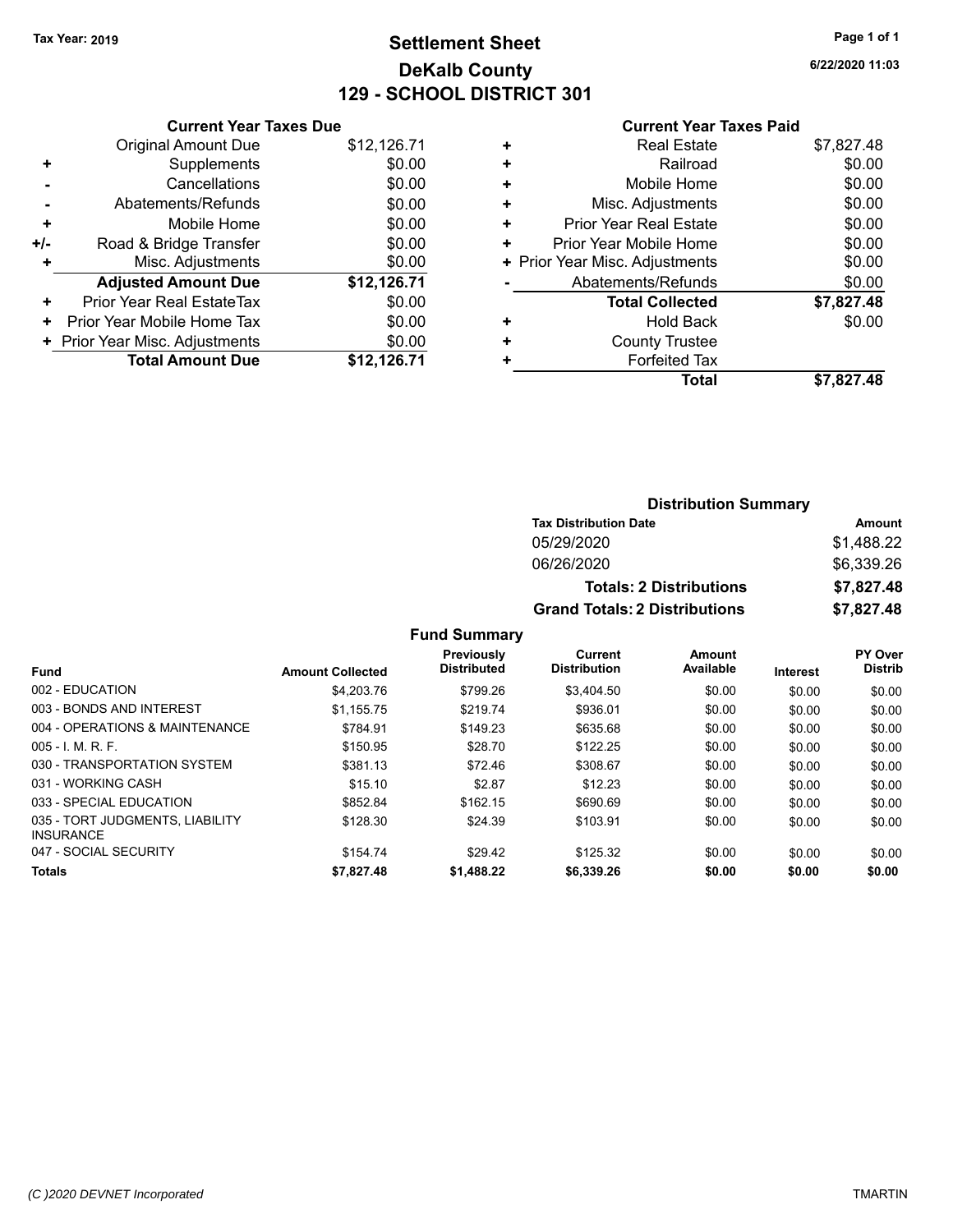# **Settlement Sheet Tax Year: 2019 Page 1 of 1 DeKalb County 130 - SCHOOL DISTRICT 302**

**6/22/2020 11:03**

#### **Current Year Taxes Paid**

|     | <b>Current Year Taxes Due</b>  |                |
|-----|--------------------------------|----------------|
|     | <b>Original Amount Due</b>     | \$2,287,595.36 |
| ٠   | Supplements                    | \$26,047.90    |
|     | Cancellations                  | \$29,786.66    |
|     | Abatements/Refunds             | \$0.00         |
| ٠   | Mobile Home                    | \$0.00         |
| +/- | Road & Bridge Transfer         | \$0.00         |
|     | Misc. Adjustments              | \$0.00         |
|     | <b>Adjusted Amount Due</b>     | \$2,283,856.60 |
| ٠   | Prior Year Real EstateTax      | \$0.00         |
| ٠   | Prior Year Mobile Home Tax     | \$0.00         |
|     | + Prior Year Misc. Adjustments | \$0.00         |
|     | <b>Total Amount Due</b>        | \$2,283,856.60 |
|     |                                |                |

|   | <b>Real Estate</b>             | \$1,188,839.07 |
|---|--------------------------------|----------------|
| ÷ | Railroad                       | \$36,718.93    |
| ٠ | Mobile Home                    | \$0.00         |
| ٠ | Misc. Adjustments              | \$0.00         |
| ٠ | <b>Prior Year Real Estate</b>  | \$0.00         |
| ٠ | Prior Year Mobile Home         | \$0.00         |
|   | + Prior Year Misc. Adjustments | \$0.00         |
|   | Abatements/Refunds             | \$0.00         |
|   | <b>Total Collected</b>         | \$1,225,558.00 |
| ٠ | Hold Back                      | \$0.00         |
| ٠ | <b>County Trustee</b>          |                |
| ٠ | <b>Forfeited Tax</b>           |                |
|   | Total                          | \$1,225,558.00 |
|   |                                |                |

#### **Distribution Summary**

| <b>Tax Distribution Date</b>         | Amount         |
|--------------------------------------|----------------|
| 05/29/2020                           | \$548,678.34   |
| 06/26/2020                           | \$676,879.66   |
| <b>Totals: 2 Distributions</b>       | \$1,225,558,00 |
| <b>Grand Totals: 2 Distributions</b> | \$1,225,558.00 |

|                                |                         | Previously<br><b>Distributed</b> | Current<br><b>Distribution</b> | Amount<br>Available |                 | PY Over<br><b>Distrib</b> |
|--------------------------------|-------------------------|----------------------------------|--------------------------------|---------------------|-----------------|---------------------------|
| <b>Fund</b>                    | <b>Amount Collected</b> |                                  |                                |                     | <b>Interest</b> |                           |
| 002 - EDUCATION                | \$701.980.00            | \$314.274.18                     | \$387.705.82                   | \$0.00              | \$0.00          | \$0.00                    |
| 003 - BONDS AND INTEREST       | \$250,690.34            | \$112,233.25                     | \$138,457.09                   | \$0.00              | \$0.00          | \$0.00                    |
| 004 - OPERATIONS & MAINTENANCE | \$118,338.65            | \$52.979.83                      | \$65,358.82                    | \$0.00              | \$0.00          | \$0.00                    |
| $005 - 1$ M, R, F.             | \$11,033.70             | \$4.939.75                       | \$6,093.95                     | \$0.00              | \$0.00          | \$0.00                    |
| 030 - TRANSPORTATION SYSTEM    | \$36,104.94             | \$16,164.06                      | \$19,940.88                    | \$0.00              | \$0.00          | \$0.00                    |
| 031 - WORKING CASH             | \$2,007.48              | \$898.74                         | \$1.108.74                     | \$0.00              | \$0.00          | \$0.00                    |
| 033 - SPECIAL EDUCATION        | \$87.350.43             | \$39.106.50                      | \$48.243.93                    | \$0.00              | \$0.00          | \$0.00                    |
| 047 - SOCIAL SECURITY          | \$18.052.46             | \$8.082.03                       | \$9.970.43                     | \$0.00              | \$0.00          | \$0.00                    |
| <b>Totals</b>                  | \$1,225,558.00          | \$548,678.34                     | \$676,879.66                   | \$0.00              | \$0.00          | \$0.00                    |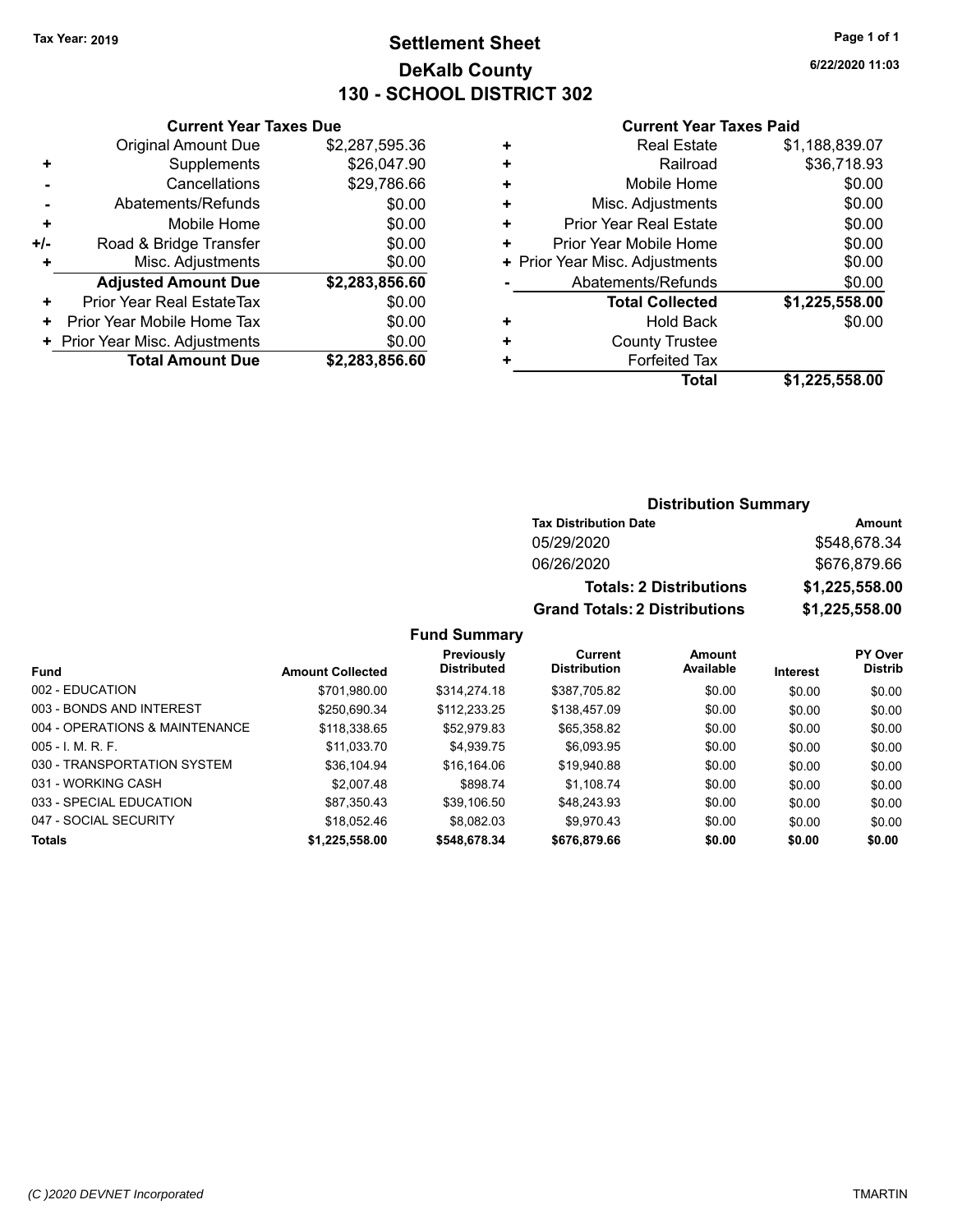**Current Year Taxes Due** Original Amount Due \$11,891,067.25

**Adjusted Amount Due \$11,864,676.85**

**Total Amount Due \$11,863,773.99**

**+** Supplements \$87,008.17 **-** Cancellations \$113,679.72 **-** Abatements/Refunds \$16.83 **+** Mobile Home \$0.00 **+/-** Road & Bridge Transfer **\$0.00 +** Misc. Adjustments \$297.98

**+** Prior Year Real EstateTax (\$1,856.20) **+** Prior Year Mobile Home Tax  $$0.00$ **+ Prior Year Misc. Adjustments \$953.34** 

# **Settlement Sheet Tax Year: 2019 Page 1 of 2 DeKalb County 131 - SCHOOL DISTRICT 424**

**6/22/2020 11:03**

#### **Current Year Taxes Paid**

| \$56,639.51<br>\$0.00 | Railroad<br>Mobile Home        | ٠<br>٠ |
|-----------------------|--------------------------------|--------|
| \$297.98              | Misc. Adjustments              | ÷      |
| (\$1,856.20)          | <b>Prior Year Real Estate</b>  | ٠      |
| \$0.00                | Prior Year Mobile Home         | ٠      |
| \$953.34              | + Prior Year Misc. Adjustments |        |
| \$16.83               | Abatements/Refunds             |        |
| \$6,485,365.65        | <b>Total Collected</b>         |        |
| \$0.00                | <b>Hold Back</b>               | ٠      |
|                       | <b>County Trustee</b>          | ٠      |
|                       | <b>Forfeited Tax</b>           |        |
|                       |                                |        |
| \$6,485,365.65        | Total                          |        |

| <b>Tax Distribution Date</b>         | Amount         |
|--------------------------------------|----------------|
| 05/29/2020                           | \$2.931.536.27 |
| 06/26/2020                           | \$3.553.829.38 |
| <b>Totals: 2 Distributions</b>       | \$6,485,365.65 |
| <b>Grand Totals: 2 Distributions</b> | \$6,485,365.65 |

**Fund Summary**

| <b>Fund</b>                             | <b>Amount Collected</b> | Previously<br><b>Distributed</b> | Current<br><b>Distribution</b> | <b>Amount</b><br>Available | <b>Interest</b> | PY Over<br><b>Distrib</b> |
|-----------------------------------------|-------------------------|----------------------------------|--------------------------------|----------------------------|-----------------|---------------------------|
| 002 - EDUCATION                         | \$3.492.200.76          | \$1.578.556.05                   | \$1.913.644.71                 | \$0.00                     | \$0.00          | \$0.00                    |
| 003 - BONDS AND INTEREST                | \$1.473.539.95          | \$666.074.37                     | \$807.465.58                   | \$0.00                     | \$0.00          | \$0.00                    |
| 004 - OPERATIONS & MAINTENANCE          | \$746,446.14            | \$337,411.03                     | \$409,035.11                   | \$0.00                     | \$0.00          | \$0.00                    |
| $005 - I$ , M, R, F,                    | \$133.293.71            | \$60.251.86                      | \$73.041.85                    | \$0.00                     | \$0.00          | \$0.00                    |
| 030 - TRANSPORTATION SYSTEM             | \$245.801.85            | \$111.108.16                     | \$134,693.69                   | \$0.00                     | \$0.00          | \$0.00                    |
| 031 - WORKING CASH                      | \$11,206.70             | \$5,065.69                       | \$6,141.01                     | \$0.00                     | \$0.00          | \$0.00                    |
| 032 - FIRE PREV/SFTY/ENERGY             | \$26.142.52             | \$11.817.03                      | \$14.325.49                    | \$0.00                     | \$0.00          | \$0.00                    |
| 033 - SPECIAL EDUCATION                 | \$52,259.08             | \$23,622.32                      | \$28,636.76                    | \$0.00                     | \$0.00          | \$0.00                    |
| 035 - TORT JUDGEMENTS/LIABILITY<br>INS. | \$115.711.88            | \$52,304.46                      | \$63,407.42                    | \$0.00                     | \$0.00          | \$0.00                    |
| 047 - SOCIAL SECURITY                   | \$162.620.54            | \$73.508.27                      | \$89,112.27                    | \$0.00                     | \$0.00          | \$0.00                    |
| 057 - LEASE/PURCHASE/RENTAL             | \$26.142.52             | \$11.817.03                      | \$14.325.49                    | \$0.00                     | \$0.00          | \$0.00                    |
| <b>Totals</b>                           | \$6,485,365.65          | \$2,931,536.27                   | \$3,553,829.38                 | \$0.00                     | \$0.00          | \$0.00                    |

#### **Miscellaneous Adjustment Detail**

| Year Source             | <b>Account Type</b>                      | <b>Amount Adjustment Description</b>                           |
|-------------------------|------------------------------------------|----------------------------------------------------------------|
|                         | 2018 RE - Real Estate Back Tax Collected | \$166.31 TRUSTEE SALE 02-36-224-005 by TBA                     |
| 2018 RE - Real Estate   | Back Tax Collected                       | \$84.47 GERMAN REDEMPTION 02-22-307-014 by TBA                 |
| 2018 RE - Real Estate   | Back Tax Collected                       | \$94.95 WOJDYLA REDEMPTION 03-18-251-012 by TBA                |
| 2018 RE - Real Estate   | Back Tax Collected                       | \$81.04 FIRST MID WEALTH REDEMPTION 03-30-101-005 by TBA       |
| 2018 RE - Real Estate   | Back Tax Collected                       | \$168.82 GALLARDO CONSTRUCTION REDEMPTION 02-22-426-003 by TBA |
| 2018 RE - Real Estate   | Back Tax Collected                       | \$227.90 TRUSTEE SALE 02-22-307-024 by TBA                     |
| 2018 RE - Real Estate   | Back Tax Collected                       | \$129.85 KIRCHHOFF REDEMPTION 03-19-333-008 by TBA             |
| 2019 RE - Real Estate   | Back Tax Collected                       | \$297.98 NIKOLS REDEMPTION 03-19-429-033 by TBA                |
| <b>Totals 8 entries</b> |                                          | \$1,251.32                                                     |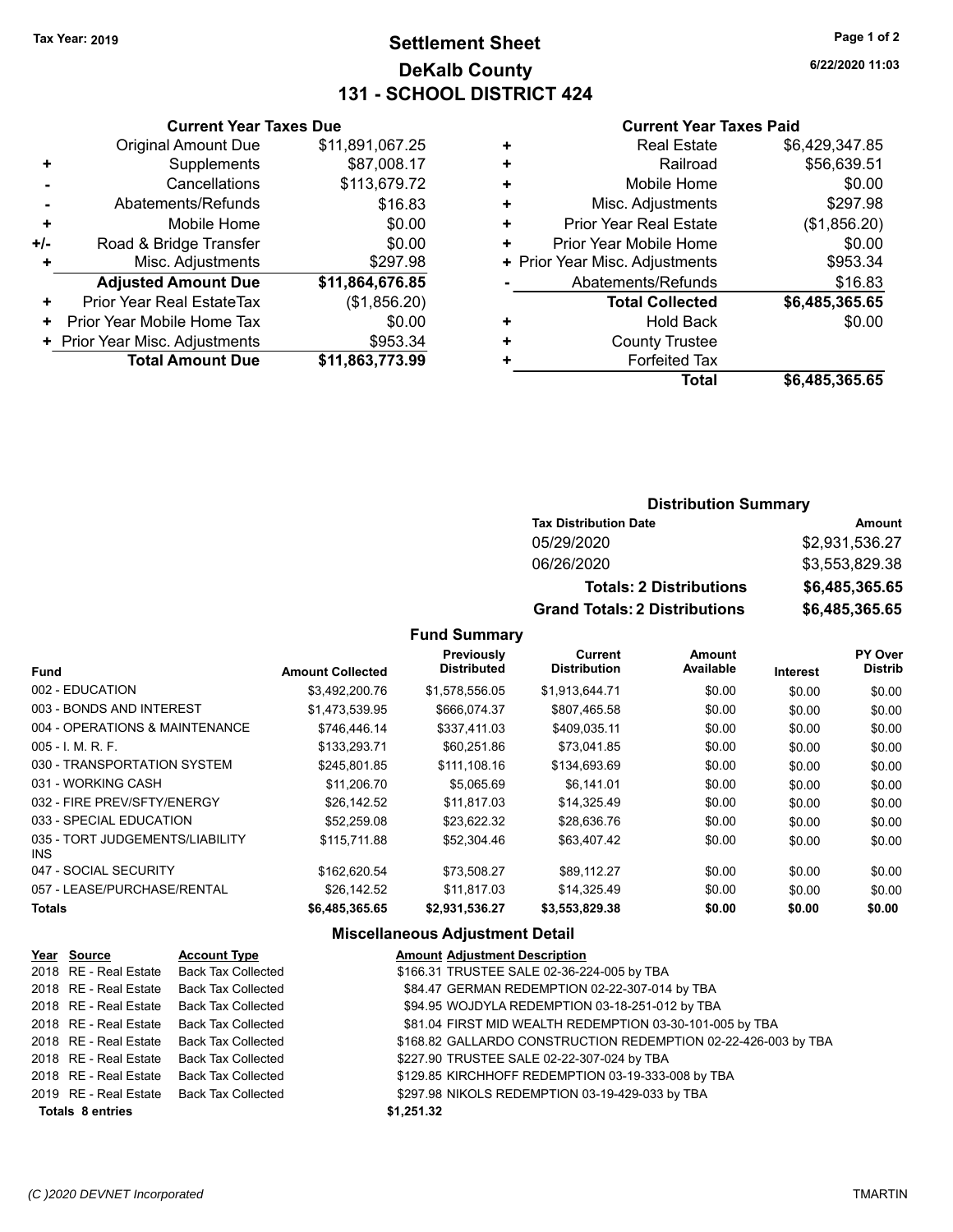## **Settlement Sheet Tax Year: 2019 Page 2 of 2 DeKalb County Abatement Detail**

# **Year** Source **Account Type A** Anneunt Adjustment Description **Totals \$16.84 4 entries**

2018 RE - Real Estate RE Abatement \$5.70 PTAB INTEREST REFUND 03-27-400-003 by TBA 2018 RE - Real Estate RE Abatement S0.77 PTAB INTEREST REFUND 03-27-400-003 by TBA 2018 RE - Real Estate RE Abatement \$2.56 PTAB INTEREST REFUND 03-27-400-003 by TBA 2019 RE - Real Estate RE Abatement \$7.81 PTAB INTEREST REFUND 02-36-228-002 by TBA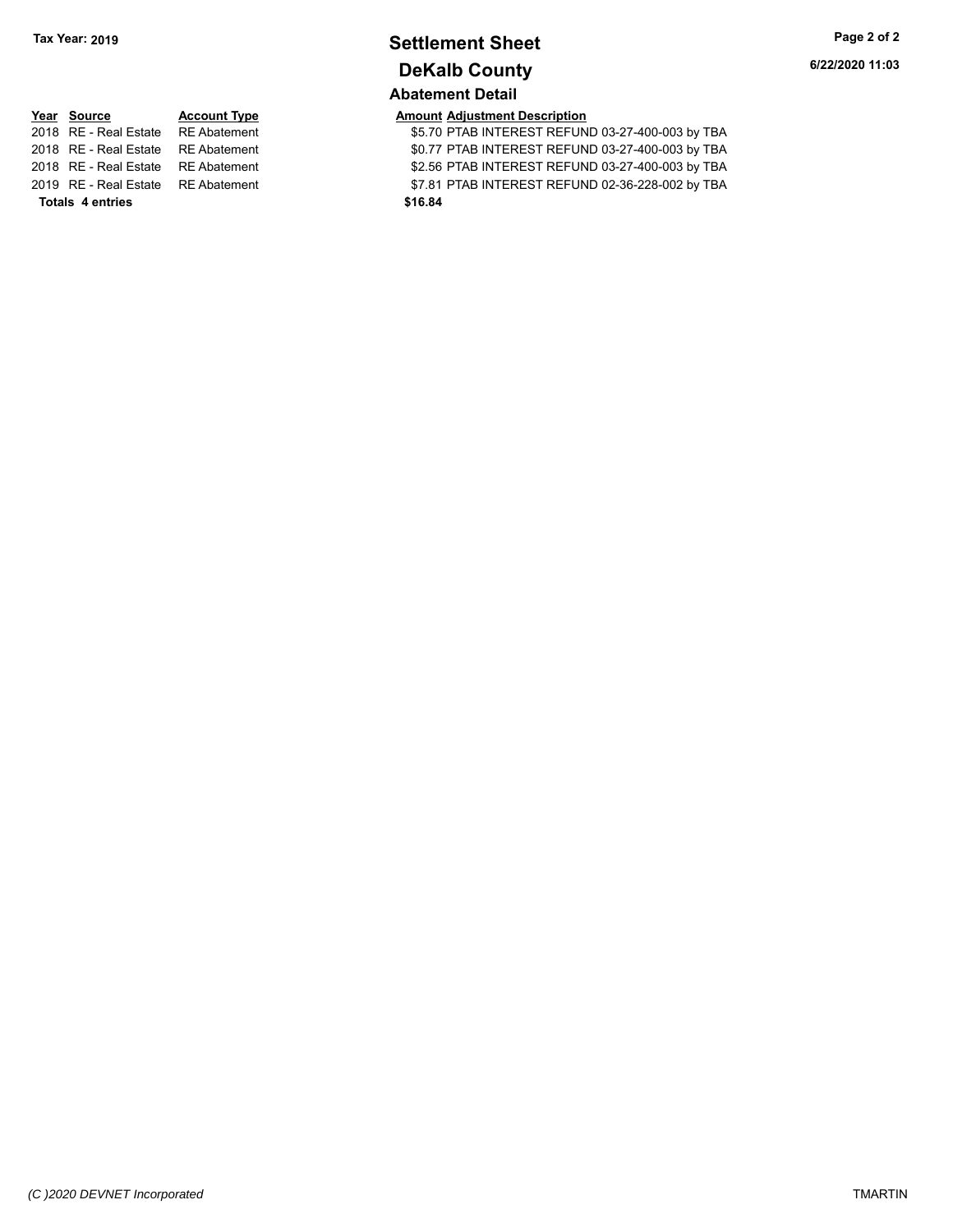# **Settlement Sheet Tax Year: 2019 Page 1 of 1 DeKalb County 132 - SCHOOL DISTRICT 425**

**6/22/2020 11:03**

#### **Current Year Taxes Paid**

|       | <b>Current Year Taxes Due</b>  |                |
|-------|--------------------------------|----------------|
|       | <b>Original Amount Due</b>     | \$8,689,854.33 |
| ٠     | Supplements                    | \$25,055.93    |
|       | Cancellations                  | \$28,775.57    |
|       | Abatements/Refunds             | \$0.00         |
| ٠     | Mobile Home                    | \$0.00         |
| $+/-$ | Road & Bridge Transfer         | \$0.00         |
|       | Misc. Adjustments              | \$591.67       |
|       | <b>Adjusted Amount Due</b>     | \$8,686,726.36 |
| ٠     | Prior Year Real EstateTax      | \$0.00         |
| ٠     | Prior Year Mobile Home Tax     | \$0.00         |
|       | + Prior Year Misc. Adjustments | \$0.00         |
|       | <b>Total Amount Due</b>        | \$8,686,726.36 |
|       |                                |                |

| <b>Real Estate</b>             | \$4,802,939.66 |
|--------------------------------|----------------|
| Railroad                       | \$133,181.51   |
| Mobile Home                    | \$0.00         |
| Misc. Adjustments              | \$591.67       |
| <b>Prior Year Real Estate</b>  | \$0.00         |
| Prior Year Mobile Home         | \$0.00         |
| + Prior Year Misc. Adjustments | \$0.00         |
| Abatements/Refunds             | \$0.00         |
| <b>Total Collected</b>         | \$4,936,712.84 |
| Hold Back                      | \$0.00         |
| <b>County Trustee</b>          |                |
| <b>Forfeited Tax</b>           |                |
| <b>Total</b>                   | \$4,936,712.84 |
|                                |                |

#### **Distribution Summary**

| <b>Tax Distribution Date</b>         | Amount         |
|--------------------------------------|----------------|
| 05/29/2020                           | \$1,433,241.35 |
| 06/26/2020                           | \$3,503,471.49 |
| <b>Totals: 2 Distributions</b>       | \$4,936,712.84 |
| <b>Grand Totals: 2 Distributions</b> | \$4,936,712.84 |

**Fund Summary**

|                                               |                         | <b>Previously</b><br><b>Distributed</b> | Current<br><b>Distribution</b> | Amount<br>Available |          | <b>PY Over</b><br><b>Distrib</b> |
|-----------------------------------------------|-------------------------|-----------------------------------------|--------------------------------|---------------------|----------|----------------------------------|
| <b>Fund</b>                                   | <b>Amount Collected</b> |                                         |                                |                     | Interest |                                  |
| 002 - EDUCATION                               | \$3.245.079.07          | \$942.121.14                            | \$2,302,957.93                 | \$0.00              | \$0.00   | \$0.00                           |
| 003 - BONDS AND INTEREST                      | \$345,614.33            | \$100,339.79                            | \$245,274.54                   | \$0.00              | \$0.00   | \$0.00                           |
| 004 - OPERATIONS & MAINTENANCE                | \$429,355.79            | \$124,651.87                            | \$304,703.92                   | \$0.00              | \$0.00   | \$0.00                           |
| $005 - 1$ M, R, F.                            | \$57,423.84             | \$16,671.46                             | \$40,752.38                    | \$0.00              | \$0.00   | \$0.00                           |
| 030 - TRANSPORTATION SYSTEM                   | \$228,658.65            | \$66,384.87                             | \$162,273.78                   | \$0.00              | \$0.00   | \$0.00                           |
| 031 - WORKING CASH                            | \$2.759.63              | \$801.18                                | \$1,958.45                     | \$0.00              | \$0.00   | \$0.00                           |
| 032 - FIRE PREV/SFTY/ENERGY                   | \$35,954.08             | \$10,438.30                             | \$25,515.78                    | \$0.00              | \$0.00   | \$0.00                           |
| 033 - SPECIAL EDUCATION                       | \$429.355.79            | \$124.651.87                            | \$304,703.92                   | \$0.00              | \$0.00   | \$0.00                           |
| 035 - TORT JUDGEMENTS/LIABILITY<br><b>INS</b> | \$74.899.81             | \$21.745.14                             | \$53,154.67                    | \$0.00              | \$0.00   | \$0.00                           |
| 047 - SOCIAL SECURITY                         | \$81,880.32             | \$23.771.74                             | \$58,108.58                    | \$0.00              | \$0.00   | \$0.00                           |
| 057 - LEASE/PURCHASE/RENTAL                   | \$4.995.96              | \$1.450.44                              | \$3.545.52                     | \$0.00              | \$0.00   | \$0.00                           |
| 109 - PRIOR YEAR ADJUSTMENT                   | \$735.57                | \$213.55                                | \$522.02                       | \$0.00              | \$0.00   | \$0.00                           |
| <b>Totals</b>                                 | \$4,936,712.84          | \$1,433,241.35                          | \$3,503,471.49                 | \$0.00              | \$0.00   | \$0.00                           |
|                                               |                         |                                         |                                |                     |          |                                  |

#### **Miscellaneous Adjustment Detail**

| Year Source      | <b>Account Type</b>                        | <b>Amount Adiustment Description</b>                 |
|------------------|--------------------------------------------|------------------------------------------------------|
|                  | 2019 RE - Real Estate Paymt In Lieu of Tax | \$591.67 HOUSING AUTHORITY SEQUOYA APARTMENTS by TBA |
| Totals 1 entries |                                            | \$591.67                                             |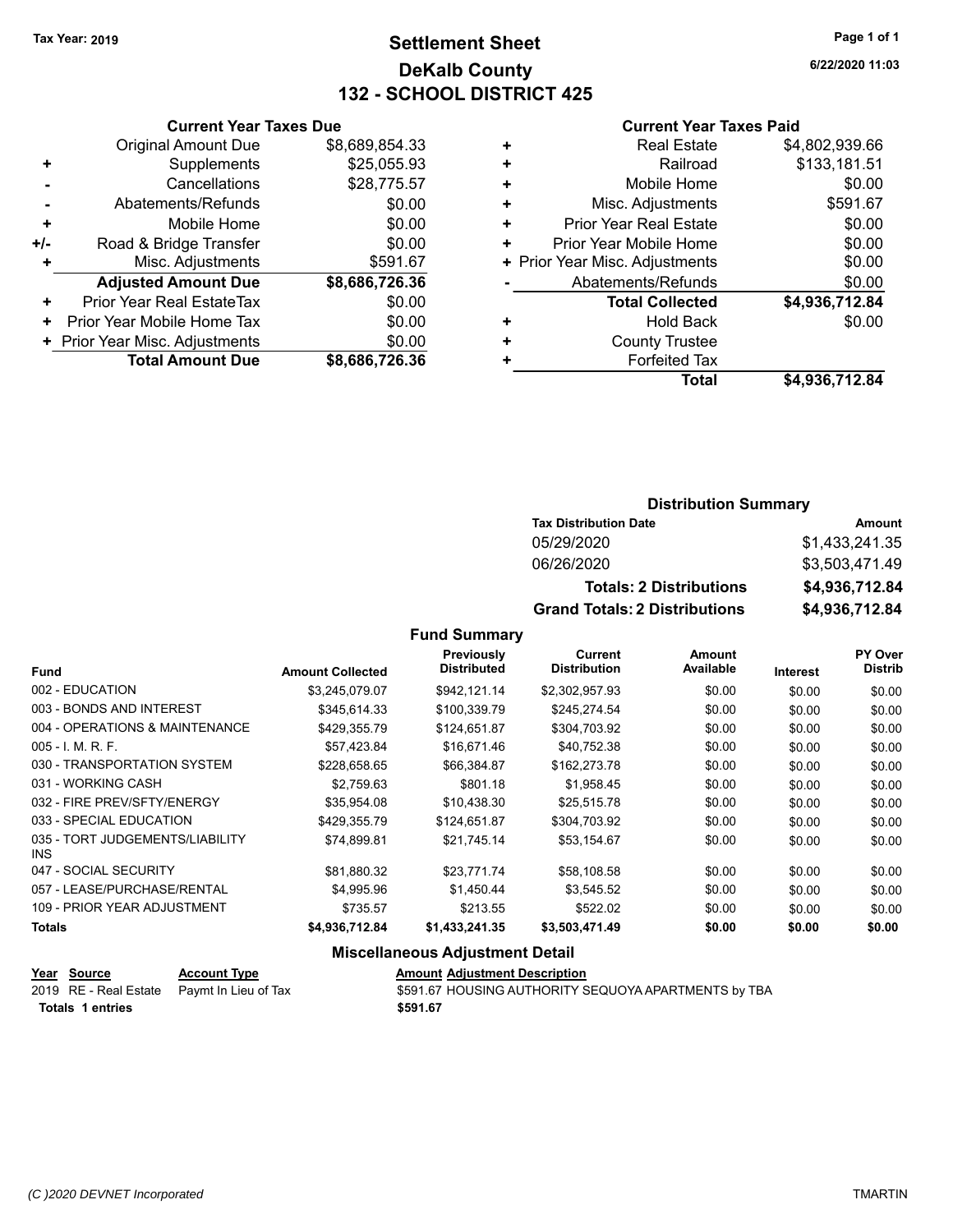# **Settlement Sheet Tax Year: 2019 Page 1 of 1 DeKalb County 133 - SCHOOL DISTRICT 426**

**6/22/2020 11:03**

|                | <b>Current Year Taxes Due</b> |                |
|----------------|-------------------------------|----------------|
|                | <b>Original Amount Due</b>    | \$4,476,743.71 |
| ÷              | Supplements                   | \$15,453.52    |
|                | Cancellations                 | \$22,812.31    |
| $\overline{a}$ | Abatements/Refunds            | \$0.00         |
| ÷              | Mobile Home                   | \$0.00         |
| ı.             | Road & Bridge Transfer        | \$0.00         |
| ÷.             | Misc. Adiustments             | \$0.00         |

**Total Amount Due \$4,469,396.42**

|     | Cancellations                  | \$22,812.31    |
|-----|--------------------------------|----------------|
|     | Abatements/Refunds             | \$0.00         |
| ÷   | Mobile Home                    | \$0.00         |
| +/- | Road & Bridge Transfer         | \$0.00         |
| $+$ | Misc. Adjustments              | \$0.00         |
|     | <b>Adjusted Amount Due</b>     | \$4,469,384.92 |
| ٠   | Prior Year Real EstateTax      | \$0.00         |
| ٠   | Prior Year Mobile Home Tax     | \$0.00         |
|     | + Prior Year Misc. Adjustments | \$11.50        |

#### **Current Year Taxes Paid**

| ٠ | <b>Real Estate</b>             | \$2,464,703.28 |
|---|--------------------------------|----------------|
| ٠ | Railroad                       | \$24,548.21    |
| ٠ | Mobile Home                    | \$0.00         |
| ٠ | Misc. Adjustments              | \$0.00         |
| ٠ | Prior Year Real Estate         | \$0.00         |
| ٠ | Prior Year Mobile Home         | \$0.00         |
|   | + Prior Year Misc. Adjustments | \$11.50        |
|   | Abatements/Refunds             | \$0.00         |
|   | <b>Total Collected</b>         | \$2,489,262.99 |
| ٠ | Hold Back                      | \$0.00         |
| ٠ | <b>County Trustee</b>          |                |
| ٠ | <b>Forfeited Tax</b>           |                |
|   | Total                          | \$2,489,262.99 |
|   |                                |                |

#### **Distribution Summary**

| <b>Tax Distribution Date</b>         | Amount         |
|--------------------------------------|----------------|
| 05/29/2020                           | \$990,078.97   |
| 06/26/2020                           | \$1.499.184.02 |
| <b>Totals: 2 Distributions</b>       | \$2,489,262.99 |
| <b>Grand Totals: 2 Distributions</b> | \$2,489,262.99 |

**Fund Summary**

|                                         |                         | Previously         | Current             | <b>Amount</b> |                 | <b>PY Over</b> |
|-----------------------------------------|-------------------------|--------------------|---------------------|---------------|-----------------|----------------|
| <b>Fund</b>                             | <b>Amount Collected</b> | <b>Distributed</b> | <b>Distribution</b> | Available     | <b>Interest</b> | <b>Distrib</b> |
| 002 - EDUCATION                         | \$1.489.749.19          | \$592.532.58       | \$897,216.61        | \$0.00        | \$0.00          | \$0.00         |
| 003 - BONDS AND INTEREST                | \$327.890.70            | \$130.415.18       | \$197,475.52        | \$0.00        | \$0.00          | \$0.00         |
| 004 - OPERATIONS & MAINTENANCE          | \$297,549.07            | \$118,347.10       | \$179,201.97        | \$0.00        | \$0.00          | \$0.00         |
| $005 - I. M. R. F.$                     | \$34,344.37             | \$13,660.12        | \$20,684.25         | \$0.00        | \$0.00          | \$0.00         |
| 030 - TRANSPORTATION SYSTEM             | \$79.877.97             | \$31.770.65        | \$48,107.32         | \$0.00        | \$0.00          | \$0.00         |
| 031 - WORKING CASH                      | \$19,968.88             | \$7,942.41         | \$12,026.47         | \$0.00        | \$0.00          | \$0.00         |
| 032 - FIRE PREV/SFTY/ENERGY             | \$19.968.88             | \$7.942.41         | \$12.026.47         | \$0.00        | \$0.00          | \$0.00         |
| 033 - SPECIAL EDUCATION                 | \$15.976.07             | \$6.354.32         | \$9,621.75          | \$0.00        | \$0.00          | \$0.00         |
| 035 - TORT JUDGEMENTS/LIABILITY<br>INS. | \$139.816.93            | \$55.610.76        | \$84.206.17         | \$0.00        | \$0.00          | \$0.00         |
| 047 - SOCIAL SECURITY                   | \$44.152.05             | \$17.561.03        | \$26,591.02         | \$0.00        | \$0.00          | \$0.00         |
| 057 - LEASE/PURCHASE/RENTAL             | \$19.968.88             | \$7.942.41         | \$12.026.47         | \$0.00        | \$0.00          | \$0.00         |
| Totals                                  | \$2,489,262.99          | \$990,078.97       | \$1,499,184.02      | \$0.00        | \$0.00          | \$0.00         |

#### **Miscellaneous Adjustment Detail**

| <u> Year Source</u>   | <b>Account Type</b> | <b>Amount Adiustment Description</b>             |
|-----------------------|---------------------|--------------------------------------------------|
| 2018 RE - Real Estate | Back Tax Collected  | \$11.50 PETERSON REDEMPTION 04-11-100-009 by TBA |
| Totals 1 entries      |                     | \$11.50                                          |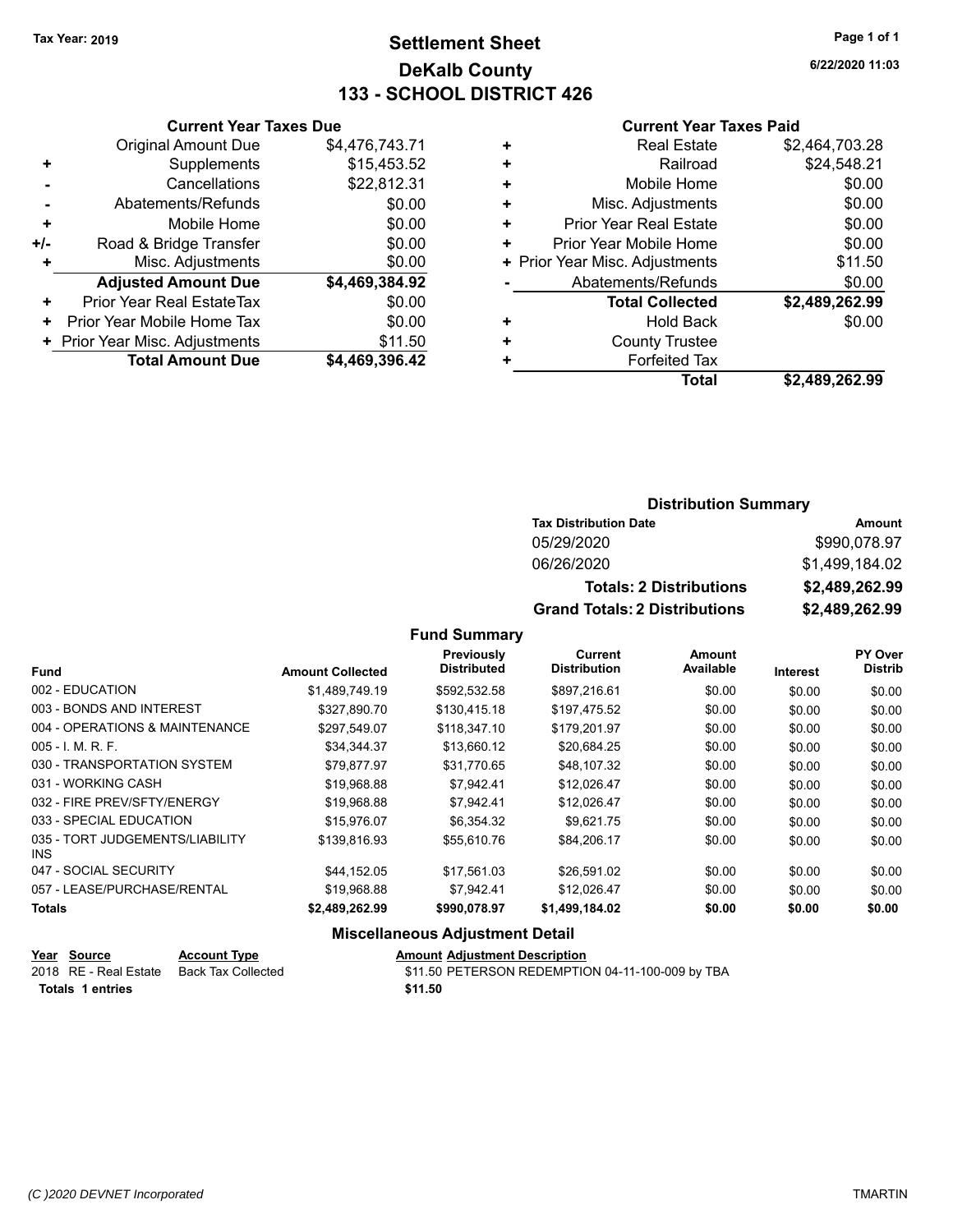# **Settlement Sheet Tax Year: 2019 Page 1 of 2 DeKalb County 134 - SCHOOL DISTRICT 427**

**6/22/2020 11:03**

#### **Current Year Taxes Paid**

| Curre                   |   |                 | <b>Current Year Taxes Due</b>  |           |
|-------------------------|---|-----------------|--------------------------------|-----------|
| Rea                     | ÷ | \$35,278,583.07 | <b>Original Amount Due</b>     |           |
|                         | ٠ | \$173,183.73    | Supplements                    | ٠         |
| Mobil                   | ٠ | \$197,118.04    | Cancellations                  |           |
| Misc. Adju              | ٠ | \$1,437.66      | Abatements/Refunds             |           |
| Prior Year Rea          | ٠ | \$0.00          | Mobile Home                    | ÷         |
| Prior Year Mobil        | ÷ | \$0.00          | Road & Bridge Transfer         | $+/-$     |
| + Prior Year Misc. Adju |   | \$39.50         | Misc. Adjustments              | ÷         |
| Abatements/             |   | \$35,253,250.60 | <b>Adjusted Amount Due</b>     |           |
| <b>Total Co</b>         |   | (\$68,716.39)   | Prior Year Real EstateTax      |           |
| Ho                      | ÷ | \$0.00          | Prior Year Mobile Home Tax     | $\ddot{}$ |
| County                  | ٠ | \$545.74        | + Prior Year Misc. Adjustments |           |
| Forfe                   | ٠ | \$35,185,079.95 | <b>Total Amount Due</b>        |           |
|                         |   |                 |                                |           |

|   | <b>Real Estate</b>             | \$18,566,873.21 |
|---|--------------------------------|-----------------|
|   | Railroad                       | \$3,714.85      |
|   | Mobile Home                    | \$0.00          |
| ٠ | Misc. Adjustments              | \$39.50         |
| ٠ | <b>Prior Year Real Estate</b>  | (\$68,716.39)   |
| ÷ | Prior Year Mobile Home         | \$0.00          |
|   | + Prior Year Misc. Adjustments | \$545.74        |
|   | Abatements/Refunds             | \$1,437.66      |
|   | <b>Total Collected</b>         | \$18,501,019.25 |
| ٠ | Hold Back                      | \$0.00          |
|   | <b>County Trustee</b>          |                 |
|   | <b>Forfeited Tax</b>           |                 |
|   | Total                          | \$18,501,019.25 |
|   |                                |                 |

#### **Distribution Summary**

| <b>Tax Distribution Date</b>         | Amount          |
|--------------------------------------|-----------------|
| 05/29/2020                           | \$7,565,472.83  |
| 06/26/2020                           | \$10,935,546.42 |
| <b>Totals: 2 Distributions</b>       | \$18,501,019.25 |
| <b>Grand Totals: 2 Distributions</b> | \$18,501,019.25 |

#### **Fund Summary**

| <b>Fund</b>                    | <b>Amount Collected</b> | <b>Previously</b><br><b>Distributed</b> | Current<br><b>Distribution</b> | Amount<br>Available | Interest | PY Over<br><b>Distrib</b> |
|--------------------------------|-------------------------|-----------------------------------------|--------------------------------|---------------------|----------|---------------------------|
| 002 - EDUCATION                | \$9.219.002.34          | \$3.769.852.40                          | \$5.449.149.94                 | \$0.00              | \$0.00   | \$0.00                    |
| 003 - BONDS AND INTEREST       | \$2,968,692.06          | \$1,213,963.34                          | \$1,754,728.72                 | \$0.00              | \$0.00   | \$0.00                    |
| 004 - OPERATIONS & MAINTENANCE | \$2.140.771.46          | \$875.408.44                            | \$1,265,363.02                 | \$0.00              | \$0.00   | \$0.00                    |
| $005 - 1$ M, R, F.             | \$346.209.57            | \$141.572.69                            | \$204.636.88                   | \$0.00              | \$0.00   | \$0.00                    |
| 030 - TRANSPORTATION SYSTEM    | \$1.072.929.62          | \$438,744.46                            | \$634,185.16                   | \$0.00              | \$0.00   | \$0.00                    |
| 031 - WORKING CASH             | \$111.690.66            | \$45.672.76                             | \$66,017.90                    | \$0.00              | \$0.00   | \$0.00                    |
| 032 - FIRE PREV/SFTY/ENERGY    | \$203.899.73            | \$83.379.07                             | \$120,520.66                   | \$0.00              | \$0.00   | \$0.00                    |
| 033 - SPECIAL EDUCATION        | \$1.871.600.12          | \$765.338.38                            | \$1.106.261.74                 | \$0.00              | \$0.00   | \$0.00                    |
| 047 - SOCIAL SECURITY          | \$452.664.43            | \$185.104.42                            | \$267.560.01                   | \$0.00              | \$0.00   | \$0.00                    |
| 057 - LEASE/PURCHASE/RENTAL    | \$113,559.26            | \$46,436.87                             | \$67.122.39                    | \$0.00              | \$0.00   | \$0.00                    |
| <b>Totals</b>                  | \$18,501,019.25         | \$7,565,472.83                          | \$10,935,546.42                | \$0.00              | \$0.00   | \$0.00                    |

#### **Miscellaneous Adjustment Detail**

| Year Source             | <b>Account Type</b> | <b>Amount Adjustment Description</b>              |
|-------------------------|---------------------|---------------------------------------------------|
| 2018 RE - Real Estate   | Back Tax Collected  | \$227.66 MCGEHEE REDEMPTION 06-32-356-002 by TBA  |
| 2018   RE - Real Estate | Back Tax Collected  | \$318.08 VERSLUYS REDEMPTION 06-32-279-007 by TBA |
| 2019   RE - Real Estate | Back Tax Collected  | \$39.50 ANB REDEMPTION 06-29-278-007 by TBA       |
| Totals 3 entries        |                     | \$585.24                                          |
|                         |                     |                                                   |

#### **Abatement Detail**

| <u>Year Source</u>                 | <b>Account Type</b> | <b>Amount Adjustment Description</b>                            |
|------------------------------------|---------------------|-----------------------------------------------------------------|
| 2018 RE - Real Estate RE Abatement |                     | \$78.75 PTAB INTEREST REFUND #2017-06099 THRU 2017-06139 by TBA |
| 2018 RE - Real Estate RE Abatement |                     | \$14.83 PTAB INTEREST REFUND 06-21-377-030 by TBA               |
| 2018 RE - Real Estate RE Abatement |                     | \$1.40 PTAB INTEREST REFUND 06-21-377-030 by TBA                |
| 2019 RE - Real Estate RE Abatement |                     | \$1,335.90 PTAB INTEREST REFUND 09-07-300-022 by TBA            |
| 2019 RE - Real Estate RE Abatement |                     | \$1.26 PTAB INTEREST REFUND 06-21-179-027 by TBA                |
|                                    |                     |                                                                 |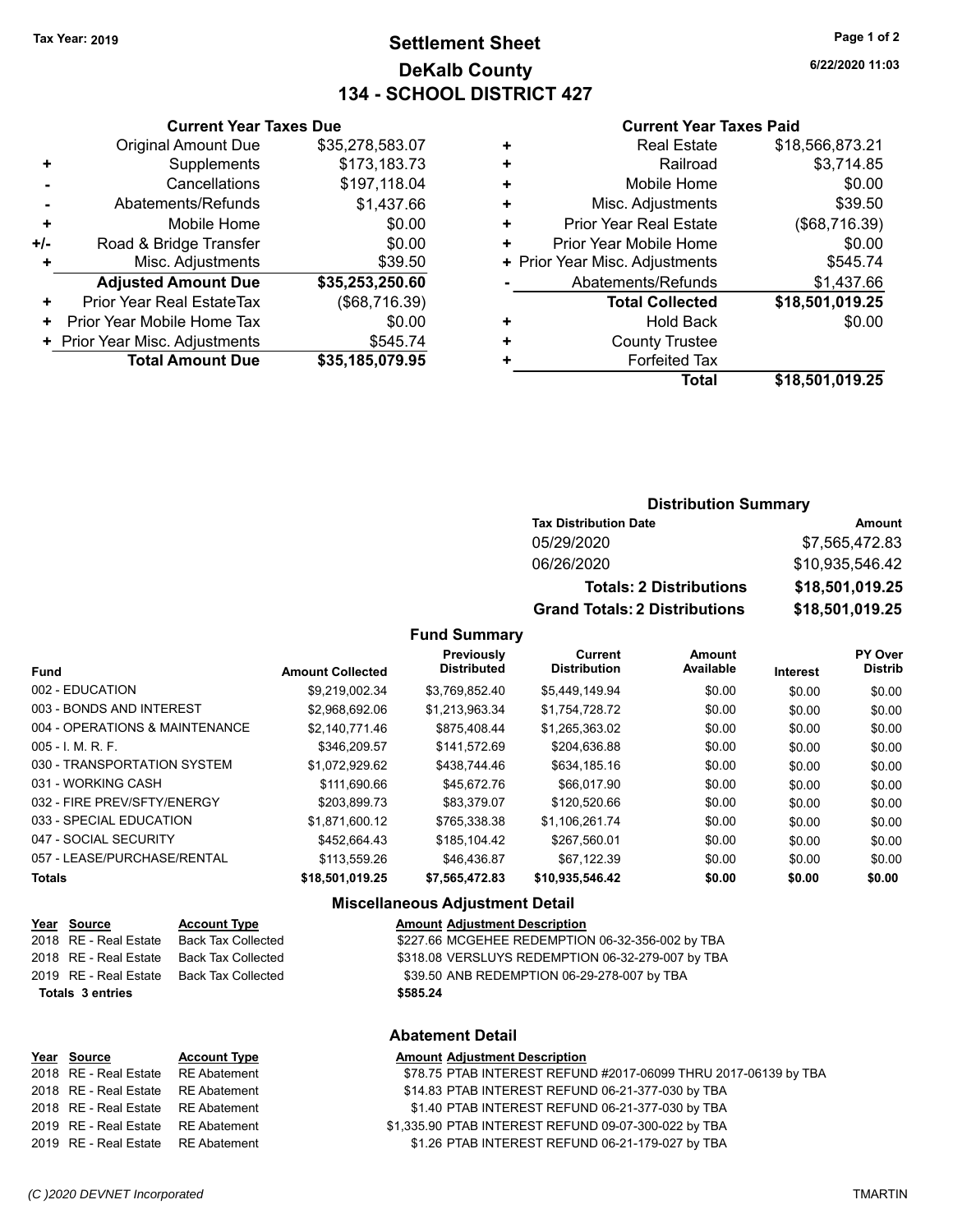# **Settlement Sheet Tax Year: 2019 Page 2 of 2 DeKalb County**

**6/22/2020 11:03**

### **Abatement Detail**

\$5.52 PTAB INTEREST REFUND 06-21-377-032 by TBA

**Year Source Account Type Anneurs Amount Adjustment Description**<br>
2019 RE - Real Estate RE Abatement **Account 1998 AMOUNTEREST REFUN** 

**Totals \$1,437.66 6 entries**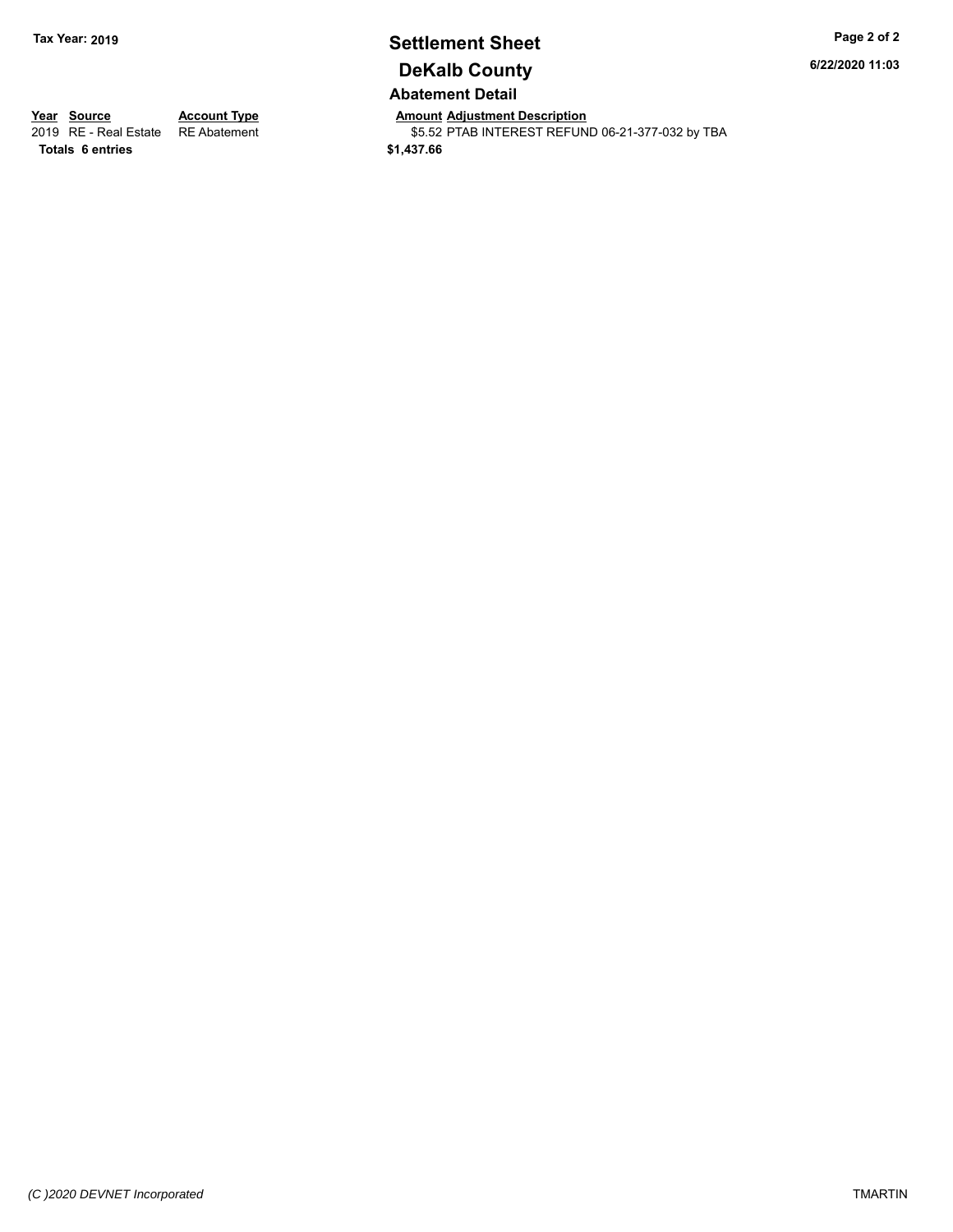**Current Year Taxes Due** Original Amount Due \$56,163,217.45

**Adjusted Amount Due \$55,659,435.91**

**Total Amount Due \$55,655,657.04**

**+** Supplements \$1,263,029.50 **-** Cancellations \$1,774,505.52 **-** Abatements/Refunds \$86.67 **+** Mobile Home \$0.00 **+/-** Road & Bridge Transfer **\$0.00 +** Misc. Adjustments \$7,781.15

**+** Prior Year Real EstateTax (\$10,952.96) **+** Prior Year Mobile Home Tax  $$0.00$ **+** Prior Year Misc. Adjustments \$7,174.09

# **Settlement Sheet Tax Year: 2019 Page 1 of 2 DeKalb County 135 - SCHOOL DISTRICT 428**

**6/22/2020 11:03**

#### **Current Year Taxes Paid**

| ٠ | <b>Real Estate</b>             | \$28,122,524.17 |
|---|--------------------------------|-----------------|
| ٠ | Railroad                       | \$242,429.06    |
| ٠ | Mobile Home                    | \$0.00          |
| ٠ | Misc. Adjustments              | \$7,781.15      |
| ٠ | <b>Prior Year Real Estate</b>  | (\$10,952.96)   |
| ÷ | Prior Year Mobile Home         | \$0.00          |
|   | + Prior Year Misc. Adjustments | \$7,174.09      |
|   | Abatements/Refunds             | \$86.67         |
|   | <b>Total Collected</b>         | \$28,368,868.84 |
| ٠ | <b>Hold Back</b>               | \$0.00          |
| ٠ | <b>County Trustee</b>          |                 |
| ٠ | <b>Forfeited Tax</b>           |                 |
|   | Total                          | \$28,368,868.84 |
|   |                                |                 |

#### **Distribution Summary**

| <b>Tax Distribution Date</b>         | Amount          |
|--------------------------------------|-----------------|
| 05/29/2020                           | \$10,672,762.08 |
| 06/26/2020                           | \$17,696,106.76 |
| <b>Totals: 2 Distributions</b>       | \$28,368,868.84 |
| <b>Grand Totals: 2 Distributions</b> | \$28,368,868.84 |

#### **Fund Summary**

|                                         |                         | Previously         | <b>Current</b>      | Amount    |                 | PY Over        |
|-----------------------------------------|-------------------------|--------------------|---------------------|-----------|-----------------|----------------|
| <b>Fund</b>                             | <b>Amount Collected</b> | <b>Distributed</b> | <b>Distribution</b> | Available | <b>Interest</b> | <b>Distrib</b> |
| 002 - EDUCATION                         | \$18,260,927.43         | \$6,870,014.30     | \$11,390,913.13     | \$0.00    | \$0.00          | \$0.00         |
| 003 - BONDS AND INTEREST                | \$1,593,053.81          | \$599,328.94       | \$993,724.87        | \$0.00    | \$0.00          | \$0.00         |
| 004 - OPERATIONS & MAINTENANCE          | \$2,868,660.03          | \$1,079,229.71     | \$1,789,430.32      | \$0.00    | \$0.00          | \$0.00         |
| $005 - 1$ , M, R, F,                    | \$397,532.96            | \$149,557.42       | \$247,975.54        | \$0.00    | \$0.00          | \$0.00         |
| 030 - TRANSPORTATION SYSTEM             | \$1.264.201.92          | \$475.610.30       | \$788.591.62        | \$0.00    | \$0.00          | \$0.00         |
| 031 - WORKING CASH                      | \$0.00                  | \$0.00             | \$0.00              | \$0.00    | \$0.00          | \$0.00         |
| 032 - FIRE PREV/SFTY/ENERGY             | \$330.213.62            | \$124.230.94       | \$205.982.68        | \$0.00    | \$0.00          | \$0.00         |
| 033 - SPECIAL EDUCATION                 | \$2,855,128.06          | \$1,074,138.78     | \$1.780.989.28      | \$0.00    | \$0.00          | \$0.00         |
| 035 - TORT JUDGEMENTS/LIABILITY<br>INS. | \$275.717.03            | \$103.728.56       | \$171.988.47        | \$0.00    | \$0.00          | \$0.00         |
| 047 - SOCIAL SECURITY                   | \$523.433.98            | \$196.923.13       | \$326.510.85        | \$0.00    | \$0.00          | \$0.00         |
| <b>Totals</b>                           | \$28,368,868.84         | \$10,672,762.08    | \$17,696,106.76     | \$0.00    | \$0.00          | \$0.00         |

#### **Miscellaneous Adjustment Detail**

| Year Source             | <b>Account Type</b>                      | <b>Amount Adjustment Description</b>                |
|-------------------------|------------------------------------------|-----------------------------------------------------|
|                         | 2018 RE - Real Estate Back Tax Collected | \$3,241.63 TRUSTEE SALE 08-22-283-001 by TBA        |
| 2018 RE - Real Estate   | <b>Back Tax Collected</b>                | \$2,471.03 TRUSTEE SALE 07-23-185-001 by TBA        |
| 2018 RE - Real Estate   | <b>Back Tax Collected</b>                | \$516.17 TRUSTEE SALE 08-15-101-002 by TBA          |
| 2018 RE - Real Estate   | <b>Back Tax Collected</b>                | \$472.63 ENGSTROM REDEMPTION 09-29-300-013 by TBA   |
| 2018 RE - Real Estate   | <b>Back Tax Collected</b>                | \$472.63 ENGSTROM REDEMPTION 09-29-300-004 by TBA   |
| 2019 RE - Real Estate   | <b>Back Tax Collected</b>                | \$6,719.93 LYNCH REDEMPTION 08-24-153-001 by TBA    |
|                         | 2019 RE - Real Estate Back Tax Collected | \$1,061.22 STRATTON REDEMPTION 11-03-200-059 by TBA |
| <b>Totals 7 entries</b> |                                          | \$14,955.24                                         |

#### **Abatement Detail**

# **Year Source Account Type Amount Adjustment Description**

RE Abatement **2018 S24.82 PTAB INTEREST REFUND 08-12-227-006 by TBA** 2018 RE - Real Estate RE Abatement \$47.20 PTAB INTEREST REFUND 08-22-151-045 by TBA

*(C )2020 DEVNET Incorporated* TMARTIN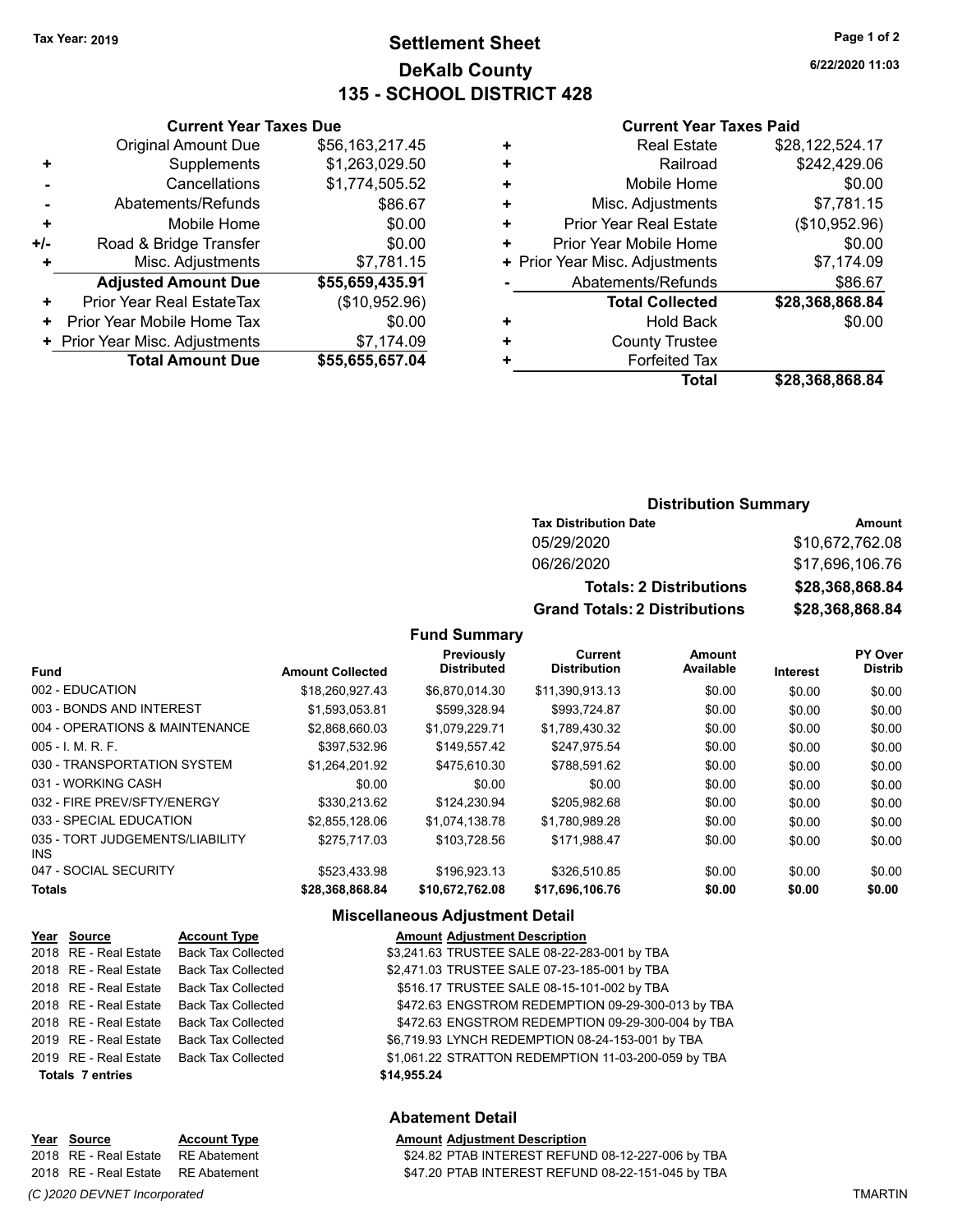# **Settlement Sheet Tax Year: 2019 Page 2 of 2 DeKalb County**

**6/22/2020 11:03**

**Totals \$86.67 4 entries**

**Abatement Detail**

**Year Source Account Type Amount Adjustment Description**<br>2018 RE - Real Estate RE Abatement **Amount Adjustment CEL** \$2.78 PTAB INTEREST REFUND 08-23-453-004 by TBA

2018 RE - Real Estate RE Abatement \$11.87 PTAB INTEREST REFUND 09-29-252-001, 09-17-326-001 by TBA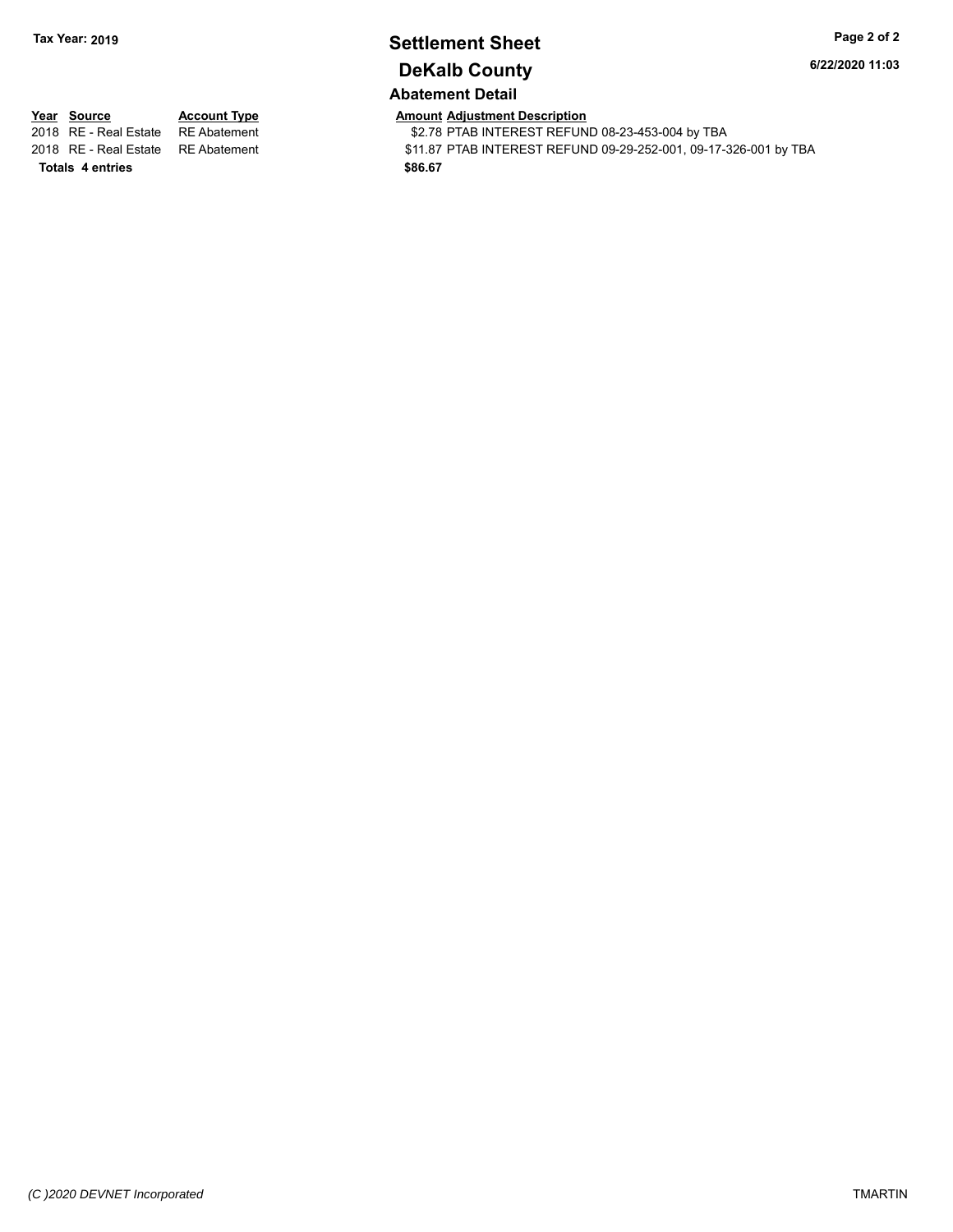# **Settlement Sheet Tax Year: 2019 Page 1 of 1 DeKalb County 136 - SCHOOL DISTRICT 429**

**6/22/2020 11:03**

#### **Current Year Taxes Paid**

|     | <b>Current Year Taxes Due</b>  |                |
|-----|--------------------------------|----------------|
|     | <b>Original Amount Due</b>     | \$5,508,363.15 |
| ÷   | Supplements                    | \$33,294.29    |
|     | Cancellations                  | \$41,492.04    |
|     | Abatements/Refunds             | \$0.00         |
| ٠   | Mobile Home                    | \$0.00         |
| +/- | Road & Bridge Transfer         | \$0.00         |
|     | Misc. Adjustments              | \$623.45       |
|     | <b>Adjusted Amount Due</b>     | \$5,500,788.85 |
| ٠   | Prior Year Real EstateTax      | (\$0.02)       |
| ٠   | Prior Year Mobile Home Tax     | \$0.00         |
|     | + Prior Year Misc. Adjustments | \$1,655.75     |
|     | <b>Total Amount Due</b>        | \$5,502,444.58 |
|     |                                |                |

|   | <b>Real Estate</b>             | \$2,925,785.38 |
|---|--------------------------------|----------------|
| ٠ | Railroad                       | \$40,032.99    |
| ٠ | Mobile Home                    | \$0.00         |
| ٠ | Misc. Adjustments              | \$623.45       |
| ٠ | <b>Prior Year Real Estate</b>  | (\$0.02)       |
| ٠ | Prior Year Mobile Home         | \$0.00         |
|   | + Prior Year Misc. Adjustments | \$1,655.75     |
|   | Abatements/Refunds             | \$0.00         |
|   | <b>Total Collected</b>         | \$2,968,097.55 |
| ٠ | <b>Hold Back</b>               | \$0.00         |
| ٠ | <b>County Trustee</b>          |                |
| ٠ | <b>Forfeited Tax</b>           |                |
|   | Total                          | \$2,968,097.55 |
|   |                                |                |

#### **Distribution Summary**

| <b>Tax Distribution Date</b>         | Amount         |
|--------------------------------------|----------------|
| 05/29/2020                           | \$1,321,009.14 |
| 06/26/2020                           | \$1,647,088.41 |
| <b>Totals: 2 Distributions</b>       | \$2,968,097.55 |
| <b>Grand Totals: 2 Distributions</b> | \$2,968,097.55 |

#### **Fund Summary**

| <b>Fund</b>                             | <b>Amount Collected</b> | Previously<br><b>Distributed</b> | Current<br><b>Distribution</b> | Amount<br>Available | <b>Interest</b> | <b>PY Over</b><br><b>Distrib</b> |
|-----------------------------------------|-------------------------|----------------------------------|--------------------------------|---------------------|-----------------|----------------------------------|
| 002 - EDUCATION                         | \$1,634,264.21          | \$727.360.84                     | \$906.903.37                   | \$0.00              | \$0.00          | \$0.00                           |
| 003 - BONDS AND INTEREST                | \$494.235.74            | \$219.969.17                     | \$274,266.57                   | \$0.00              | \$0.00          | \$0.00                           |
| 004 - OPERATIONS & MAINTENANCE          | \$383.050.79            | \$170.484.15                     | \$212.566.64                   | \$0.00              | \$0.00          | \$0.00                           |
| $005 - 1$ M, R, F.                      | \$58.070.83             | \$25.845.54                      | \$32,225.29                    | \$0.00              | \$0.00          | \$0.00                           |
| 030 - TRANSPORTATION SYSTEM             | \$115.951.69            | \$51.606.54                      | \$64,345.15                    | \$0.00              | \$0.00          | \$0.00                           |
| 032 - FIRE PREV/SFTY/ENERGY             | \$302.74                | \$134.74                         | \$168.00                       | \$0.00              | \$0.00          | \$0.00                           |
| 033 - SPECIAL EDUCATION                 | \$193.398.27            | \$86.075.64                      | \$107.322.63                   | \$0.00              | \$0.00          | \$0.00                           |
| 035 - TORT JUDGEMENTS/LIABILITY<br>INS. | \$33,604.80             | \$14.956.47                      | \$18,648.33                    | \$0.00              | \$0.00          | \$0.00                           |
| 047 - SOCIAL SECURITY                   | \$55.218.48             | \$24.576.05                      | \$30.642.43                    | \$0.00              | \$0.00          | \$0.00                           |
| <b>Totals</b>                           | \$2,968,097.55          | \$1,321,009.14                   | \$1,647,088.41                 | \$0.00              | \$0.00          | \$0.00                           |

### **Miscellaneous Adjustment Detail**

| Year Source              | <b>Account Type</b>       | <b>Amount Adjustment Description</b>                           |
|--------------------------|---------------------------|----------------------------------------------------------------|
| 2018 RE - Real Estate    | <b>Back Tax Collected</b> | \$188.74 ROYAL ESTATES HOLDING REDEMPTION 15-14-103-010 by TBA |
| 2018 RE - Real Estate    | <b>Back Tax Collected</b> | \$188.74 ROYAL ESTATES HOLDING REDEMPTION 15-14-103-009 by TBA |
| 2018 RE - Real Estate    | <b>Back Tax Collected</b> | \$188.74 ROYAL ESTATES HOLDING REDEMPTION 15-14-103-008 by TBA |
| 2018 RE - Real Estate    | <b>Back Tax Collected</b> | \$188.74 ROYAL ESTATES HOLDING REDEMPTION 15-14-103-007 by TBA |
| 2018 RE - Real Estate    | <b>Back Tax Collected</b> | \$188.74 ROYAL ESTATES HOLDING REDEMPTION 15-14-102-023 by TBA |
| 2018 RE - Real Estate    | <b>Back Tax Collected</b> | \$188.74 ROYAL ESTATES HOLDING REDEMPTION 15-14-102-024 by TBA |
| 2018 RE - Real Estate    | <b>Back Tax Collected</b> | \$188.74 ROYAL ESTATES HOLDING REDEMPTION 15-14-102-025 by TBA |
| 2018 RE - Real Estate    | <b>Back Tax Collected</b> | \$188.74 ROYAL ESTATES HOLDING REDEMPTION 15-14-102-026 by TBA |
| 2018 RE - Real Estate    | <b>Back Tax Collected</b> | \$145.83 CLEINMARK REDEMPTION 15-15-228-013 by TBA             |
| 2019 RE - Real Estate    | Paymt In Lieu of Tax      | \$623.45 HOUSING AUTHORITY SUNSET VIEW APARTMENTS by TBA       |
| <b>Totals 10 entries</b> |                           | \$2,279.20                                                     |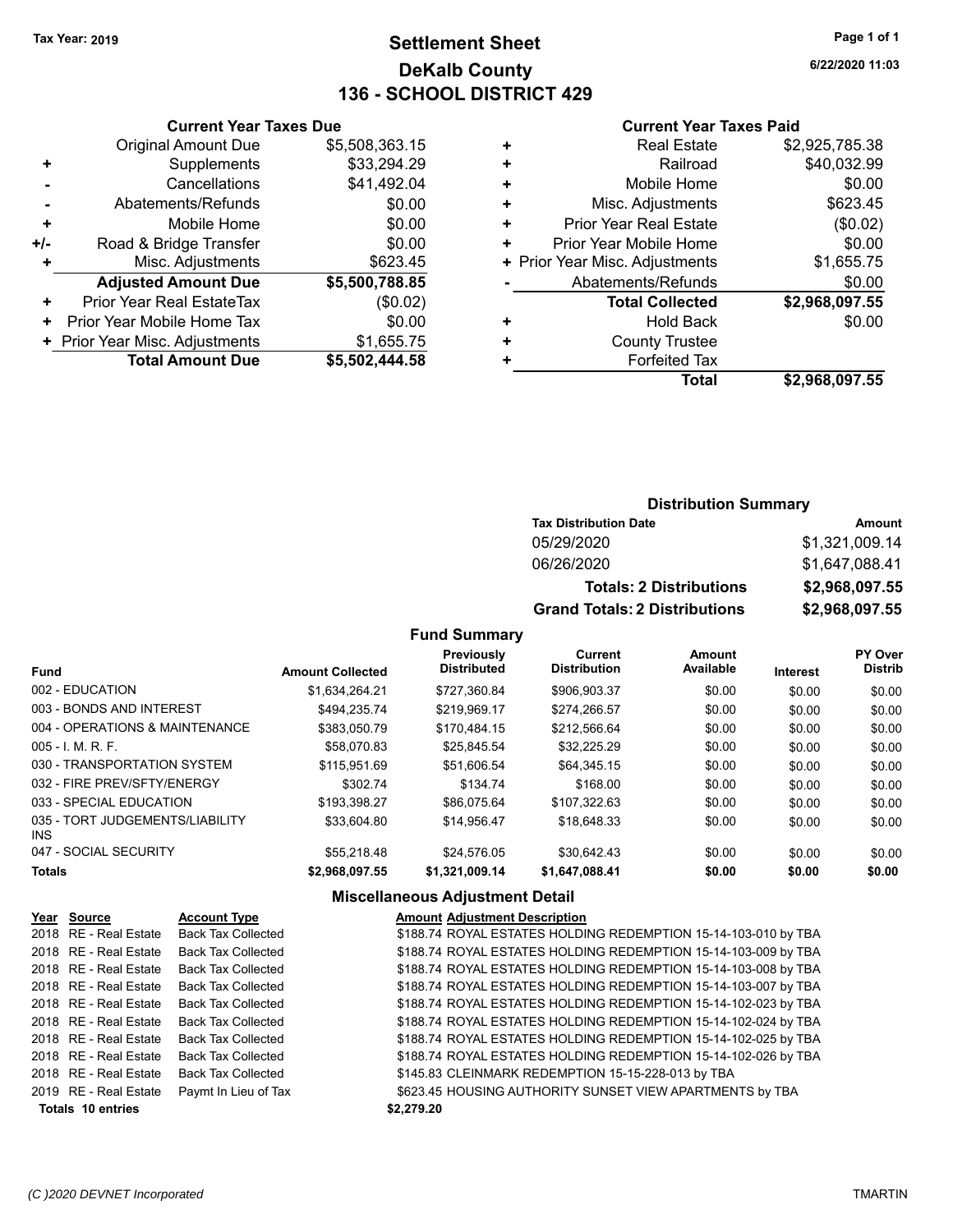# **Settlement Sheet Tax Year: 2019 Page 1 of 1 DeKalb County 137 - SCHOOL DISTRICT 430**

**6/22/2020 11:03**

#### **Current Year Taxes Paid**

|     | <b>Current Year Taxes Due</b>  |                |
|-----|--------------------------------|----------------|
|     | <b>Original Amount Due</b>     | \$8,861,734.16 |
| ٠   | Supplements                    | \$82,880.04    |
|     | Cancellations                  | \$95,654.06    |
|     | Abatements/Refunds             | \$0.00         |
| ٠   | Mobile Home                    | \$0.00         |
| +/- | Road & Bridge Transfer         | \$0.00         |
| ٠   | Misc. Adjustments              | \$0.00         |
|     | <b>Adjusted Amount Due</b>     | \$8,848,960.14 |
| +   | Prior Year Real EstateTax      | (\$0.01)       |
| ٠   | Prior Year Mobile Home Tax     | \$0.00         |
|     | + Prior Year Misc. Adjustments | \$1,125.66     |
|     | <b>Total Amount Due</b>        | \$8,850,085.79 |
|     |                                |                |

| ٠ | <b>Real Estate</b>             | \$4,800,547.38 |
|---|--------------------------------|----------------|
| ٠ | Railroad                       | \$27,290.33    |
| ٠ | Mobile Home                    | \$0.00         |
| ٠ | Misc. Adjustments              | \$0.00         |
| ٠ | <b>Prior Year Real Estate</b>  | (\$0.01)       |
| ٠ | Prior Year Mobile Home         | \$0.00         |
|   | + Prior Year Misc. Adjustments | \$1,125.66     |
|   | Abatements/Refunds             | \$0.00         |
|   | <b>Total Collected</b>         | \$4,828,963.36 |
| ٠ | <b>Hold Back</b>               | \$0.00         |
| ٠ | <b>County Trustee</b>          |                |
| ٠ | <b>Forfeited Tax</b>           |                |
|   | <b>Total</b>                   | \$4,828,963.36 |
|   |                                |                |

#### **Distribution Summary**

| <b>Tax Distribution Date</b>         | Amount         |
|--------------------------------------|----------------|
| 05/29/2020                           | \$2,187,056.06 |
| 06/26/2020                           | \$2.642.298.44 |
| <b>Totals: 2 Distributions</b>       | \$4.829.354.50 |
| <b>Grand Totals: 2 Distributions</b> | \$4,829,354.50 |

#### **Fund Summary**

| <b>Fund</b>                                         | <b>Amount Collected</b> | <b>Previously</b><br><b>Distributed</b> | Current<br><b>Distribution</b> | Amount<br>Available | Interest | <b>PY Over</b><br><b>Distrib</b> |
|-----------------------------------------------------|-------------------------|-----------------------------------------|--------------------------------|---------------------|----------|----------------------------------|
| 002 - EDUCATION                                     | \$3.770.160.00          | \$1.707.381.68                          | \$2,062,778.32                 | \$0.00              | \$0.00   | \$0.00                           |
| 003 - BONDS AND INTEREST                            | \$25,728.72             | \$11,651.69                             | \$14,077.03                    | \$0.00              | \$0.00   | \$0.00                           |
| 003 A - BOND SERIES 2018                            | \$211,590.69            | \$95,822.48                             | \$115,768.21                   | \$0.00              | \$0.00   | \$0.00                           |
| 004 - OPERATIONS & MAINTENANCE                      | \$476,483.48            | \$215,783.72                            | \$260,699.76                   | \$0.00              | \$0.00   | \$0.00                           |
| $005 - I. M. R. F.$                                 | \$63,723.00             | \$28,858.05                             | \$34,864.95                    | \$0.00              | \$0.00   | \$0.00                           |
| 030 - TRANSPORTATION SYSTEM                         | \$53,982.98             | \$24,447.11                             | \$29,535.87                    | \$0.00              | \$0.00   | \$0.00                           |
| 031 - WORKING CASH                                  | \$115.89                | \$52.48                                 | \$63.41                        | \$0.00              | \$0.00   | \$0.00                           |
| 032 - FIRE PREV/SFTY/ENERGY                         | \$632.61                | \$286.49                                | \$346.12                       | \$0.00              | \$0.00   | \$0.00                           |
| 033 - SPECIAL EDUCATION                             | \$162.982.35            | \$73.809.35                             | \$89.173.00                    | \$0.00              | \$0.00   | \$0.00                           |
| 035 - TORT JUDGMENTS, LIABILITY<br><b>INSURANCE</b> | \$115.89                | \$52.48                                 | \$63.41                        | \$0.00              | \$0.00   | \$0.00                           |
| 047 - SOCIAL SECURITY                               | \$63,723.00             | \$28,858.05                             | \$34,864.95                    | \$0.00              | \$0.00   | \$0.00                           |
| 057 - LEASE/PURCHASE/RENTAL                         | \$115.89                | \$52.48                                 | \$63.41                        | \$0.00              | \$0.00   | \$0.00                           |
| 109 - PRIOR YEAR ADJUSTMENT                         | $$-391.14$              | $$-177.14$                              | $$-214.00$                     | \$0.00              | \$0.00   | \$0.00                           |
| Totals                                              | \$4,828,963.36          | \$2,186,878.92                          | \$2.642.084.44                 | \$0.00              | \$0.00   | \$0.00                           |

#### **Miscellaneous Adjustment Detail**

#### **Year Source Account Type Amount Adjustment Description**

| Year Source             | <b>Account Type</b>       | <b>Amount Adjustment Description</b>                          |
|-------------------------|---------------------------|---------------------------------------------------------------|
| 2018 DR - Drainage      | Back Tax Collected        | \$8.22 AMEN REAL ESTATE LLC REDEMPTION 19-35-231-010 by TBA   |
| 2018 RE - Real Estate   | <b>Back Tax Collected</b> | \$651.31 AMEN REAL ESTATE LLC REDEMPTION 19-35-231-003 by TBA |
| 2018 DR - Drainage      | Back Tax Collected        | \$8.22 AMEN REAL ESTATE LLC REDEMPTION 19-35-231-003 by TBA   |
| 2018 RE - Real Estate   | Back Tax Collected        | \$457.91 AMEN REAL ESTATE LLC REDEMPTION 19-35-231-010 by TBA |
| <b>Totals 4 entries</b> |                           | \$1,125.66                                                    |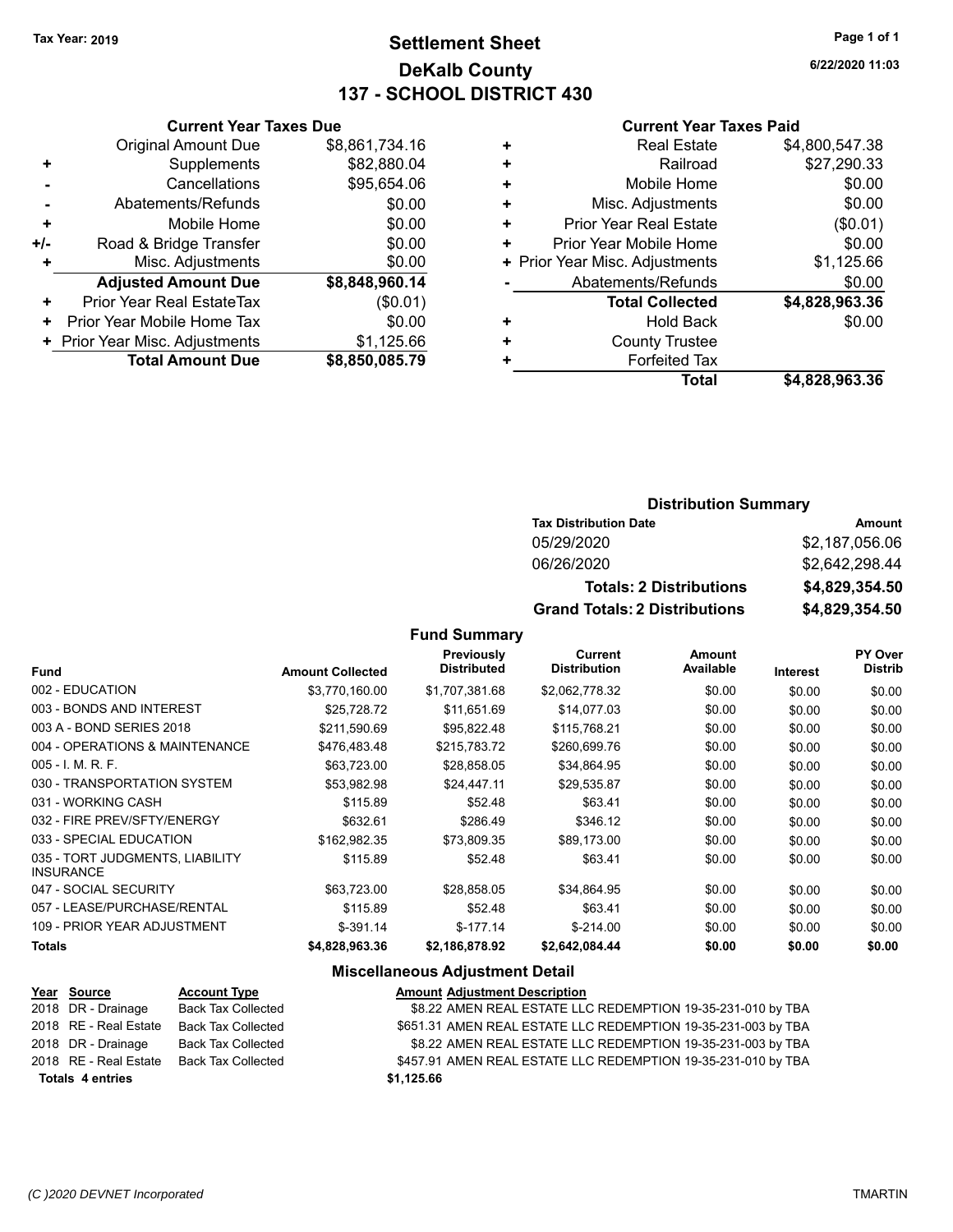# **Settlement Sheet Tax Year: 2019 Page 1 of 1 DeKalb County 139 - SCHOOL DISTRICT 432**

**6/22/2020 11:03**

| $\alpha$ e Duo |  |  |  |
|----------------|--|--|--|

|     | <b>Current Year Taxes Due</b>    |                |
|-----|----------------------------------|----------------|
|     | <b>Original Amount Due</b>       | \$3,097,818.48 |
| ٠   | Supplements                      | \$16,878.68    |
|     | Cancellations                    | \$17,520.78    |
|     | Abatements/Refunds               | \$0.00         |
| ٠   | Mobile Home                      | \$0.00         |
| +/- | Road & Bridge Transfer           | \$0.00         |
| ٠   | Misc. Adjustments                | \$0.00         |
|     | <b>Adjusted Amount Due</b>       | \$3,097,176.38 |
| +   | <b>Prior Year Real EstateTax</b> | \$0.00         |
| ٠   | Prior Year Mobile Home Tax       | \$0.00         |
|     | + Prior Year Misc. Adjustments   | \$0.00         |
|     | <b>Total Amount Due</b>          | \$3,097,176.38 |

#### **Current Year Taxes Paid**

|   | <b>Real Estate</b>             | \$1,724,131.46 |
|---|--------------------------------|----------------|
| ÷ | Railroad                       | \$30,049.49    |
| ÷ | Mobile Home                    | \$0.00         |
| ٠ | Misc. Adjustments              | \$0.00         |
| ٠ | <b>Prior Year Real Estate</b>  | \$0.00         |
| ÷ | Prior Year Mobile Home         | \$0.00         |
|   | + Prior Year Misc. Adjustments | \$0.00         |
|   | Abatements/Refunds             | \$0.00         |
|   | <b>Total Collected</b>         | \$1,754,180.95 |
| ٠ | <b>Hold Back</b>               | \$0.00         |
| ٠ | <b>County Trustee</b>          |                |
| ٠ | <b>Forfeited Tax</b>           |                |
|   | Total                          | \$1,754,180.95 |
|   |                                |                |

#### **Distribution Summary**

| <b>Tax Distribution Date</b>         | Amount         |  |  |
|--------------------------------------|----------------|--|--|
| 05/29/2020                           | \$771,223.38   |  |  |
| 06/26/2020                           | \$982,957.57   |  |  |
| <b>Totals: 2 Distributions</b>       | \$1,754,180.95 |  |  |
| <b>Grand Totals: 2 Distributions</b> | \$1,754,180.95 |  |  |

|                                         |                         | Previously         | Current             | Amount    |          | PY Over        |
|-----------------------------------------|-------------------------|--------------------|---------------------|-----------|----------|----------------|
| <b>Fund</b>                             | <b>Amount Collected</b> | <b>Distributed</b> | <b>Distribution</b> | Available | Interest | <b>Distrib</b> |
| 002 - EDUCATION                         | \$1,202,057.76          | \$528.483.14       | \$673,574.62        | \$0.00    | \$0.00   | \$0.00         |
| 003 - BONDS AND INTEREST                | \$193.531.77            | \$85.085.99        | \$108,445.78        | \$0.00    | \$0.00   | \$0.00         |
| 004 - OPERATIONS & MAINTENANCE          | \$112,692.09            | \$49,544.93        | \$63,147.16         | \$0.00    | \$0.00   | \$0.00         |
| $005 - 1$ . M. R. F.                    | \$28,761.55             | \$12,644.98        | \$16,116.57         | \$0.00    | \$0.00   | \$0.00         |
| 030 - TRANSPORTATION SYSTEM             | \$60.103.51             | \$26.424.43        | \$33.679.08         | \$0.00    | \$0.00   | \$0.00         |
| 031 - WORKING CASH                      | \$2.617.24              | \$1,150.67         | \$1,466.57          | \$0.00    | \$0.00   | \$0.00         |
| 032 - FIRE PREV/SFTY/ENERGY             | \$14,163.26             | \$6,226.86         | \$7,936.40          | \$0.00    | \$0.00   | \$0.00         |
| 033 - SPECIAL EDUCATION                 | \$12,021.40             | \$5,285.19         | \$6,736.21          | \$0.00    | \$0.00   | \$0.00         |
| 035 - TORT JUDGEMENTS/LIABILITY<br>INS. | \$92,606.72             | \$40,714.42        | \$51,892.30         | \$0.00    | \$0.00   | \$0.00         |
| 047 - SOCIAL SECURITY                   | \$20,266.05             | \$8,909.94         | \$11,356.11         | \$0.00    | \$0.00   | \$0.00         |
| 057 - LEASE/PURCHASE/RENTAL             | \$15.026.31             | \$6,606.30         | \$8.420.01          | \$0.00    | \$0.00   | \$0.00         |
| 109 - PRIOR YEAR ADJUSTMENT             | \$333.29                | \$146.53           | \$186.76            | \$0.00    | \$0.00   | \$0.00         |
| Totals                                  | \$1,754,180.95          | \$771,223.38       | \$982,957.57        | \$0.00    | \$0.00   | \$0.00         |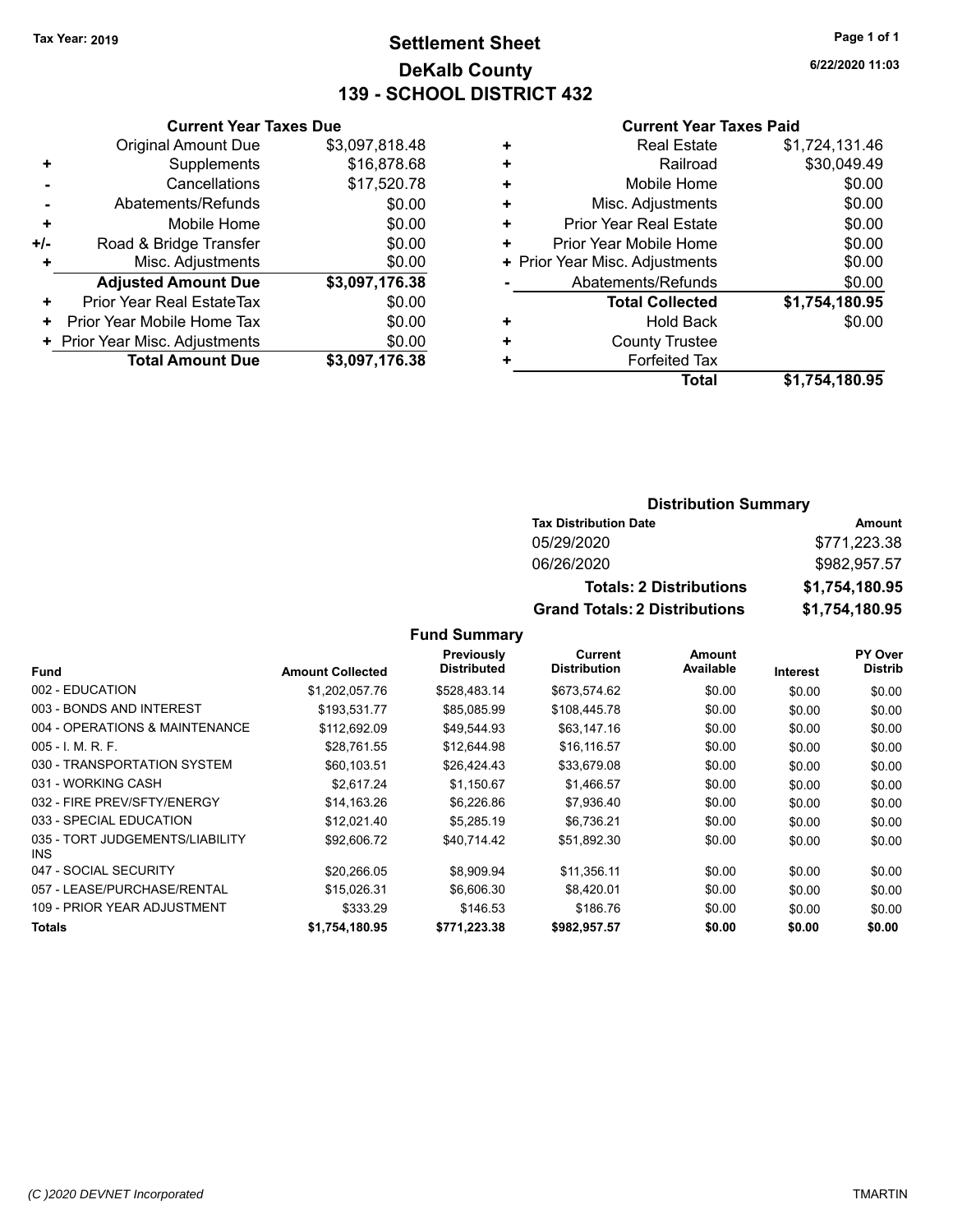# **Settlement Sheet Tax Year: 2019 Page 1 of 1 DeKalb County 141 - CC 509 ELGIN**

**6/22/2020 11:03**

|     | <b>Current Year Taxes Due</b>  |            |
|-----|--------------------------------|------------|
|     | <b>Original Amount Due</b>     | \$6,484.06 |
| ÷   | Supplements                    | \$0.00     |
|     | Cancellations                  | \$0.00     |
|     | Abatements/Refunds             | \$0.00     |
| ٠   | Mobile Home                    | \$0.00     |
| +/- | Road & Bridge Transfer         | \$0.00     |
| ٠   | Misc. Adjustments              | \$0.00     |
|     | <b>Adjusted Amount Due</b>     | \$6,484.06 |
| ٠   | Prior Year Real EstateTax      | \$0.00     |
| ٠   | Prior Year Mobile Home Tax     | \$0.00     |
|     | + Prior Year Misc. Adjustments | \$0.00     |
|     | <b>Total Amount Due</b>        | \$6,484.06 |

|   | <b>Real Estate</b>             | \$3,712.12 |
|---|--------------------------------|------------|
| ٠ | Railroad                       | \$0.00     |
| ٠ | Mobile Home                    | \$0.00     |
| ٠ | Misc. Adjustments              | \$0.00     |
| ٠ | <b>Prior Year Real Estate</b>  | \$0.00     |
| ٠ | Prior Year Mobile Home         | \$0.00     |
|   | + Prior Year Misc. Adjustments | \$0.00     |
|   | Abatements/Refunds             | \$0.00     |
|   | <b>Total Collected</b>         | \$3,712.12 |
| ٠ | <b>Hold Back</b>               | \$0.00     |
| ÷ | <b>County Trustee</b>          |            |
|   | <b>Forfeited Tax</b>           |            |
|   | Total                          | \$3,712.12 |
|   |                                |            |

|                     | <b>Distribution Summary</b>          |            |
|---------------------|--------------------------------------|------------|
|                     | <b>Tax Distribution Date</b>         | Amount     |
|                     | 05/29/2020                           | \$1,644.64 |
|                     | 06/26/2020                           | \$2,067.48 |
|                     | <b>Totals: 2 Distributions</b>       | \$3,712.12 |
|                     | <b>Grand Totals: 2 Distributions</b> | \$3,712.12 |
| <b>Fund Summary</b> |                                      |            |

|                                              |                         | ו טווט טעוווווסו ז               |                                |                     |                 |                           |
|----------------------------------------------|-------------------------|----------------------------------|--------------------------------|---------------------|-----------------|---------------------------|
| <b>Fund</b>                                  | <b>Amount Collected</b> | Previously<br><b>Distributed</b> | Current<br><b>Distribution</b> | Amount<br>Available | <b>Interest</b> | PY Over<br><b>Distrib</b> |
| 003 - BONDS AND INTEREST                     | \$721.51                | \$319.66                         | \$401.85                       | \$0.00              | \$0.00          | \$0.00                    |
| 027 - AUDIT                                  | \$5.87                  | \$2.60                           | \$3.27                         | \$0.00              | \$0.00          | \$0.00                    |
| 035 - TORT JUDGEMENTS/LIABILITY<br>INS.      | \$27.27                 | \$12.08                          | \$15.19                        | \$0.00              | \$0.00          | \$0.00                    |
| 047 - SOCIAL SECURITY                        | \$0.29                  | \$0.13                           | \$0.16                         | \$0.00              | \$0.00          | \$0.00                    |
| 136 - OPERATIONS & MAINTENANCE<br>(colleges) | \$689.88                | \$305.65                         | \$384.23                       | \$0.00              | \$0.00          | \$0.00                    |
| 159 - EDUCATIONAL PURPOSES<br>(colleges)     | \$2,267.30              | \$1.004.52                       | \$1.262.78                     | \$0.00              | \$0.00          | \$0.00                    |
| <b>Totals</b>                                | \$3,712.12              | \$1,644.64                       | \$2,067.48                     | \$0.00              | \$0.00          | \$0.00                    |
|                                              |                         |                                  |                                |                     |                 |                           |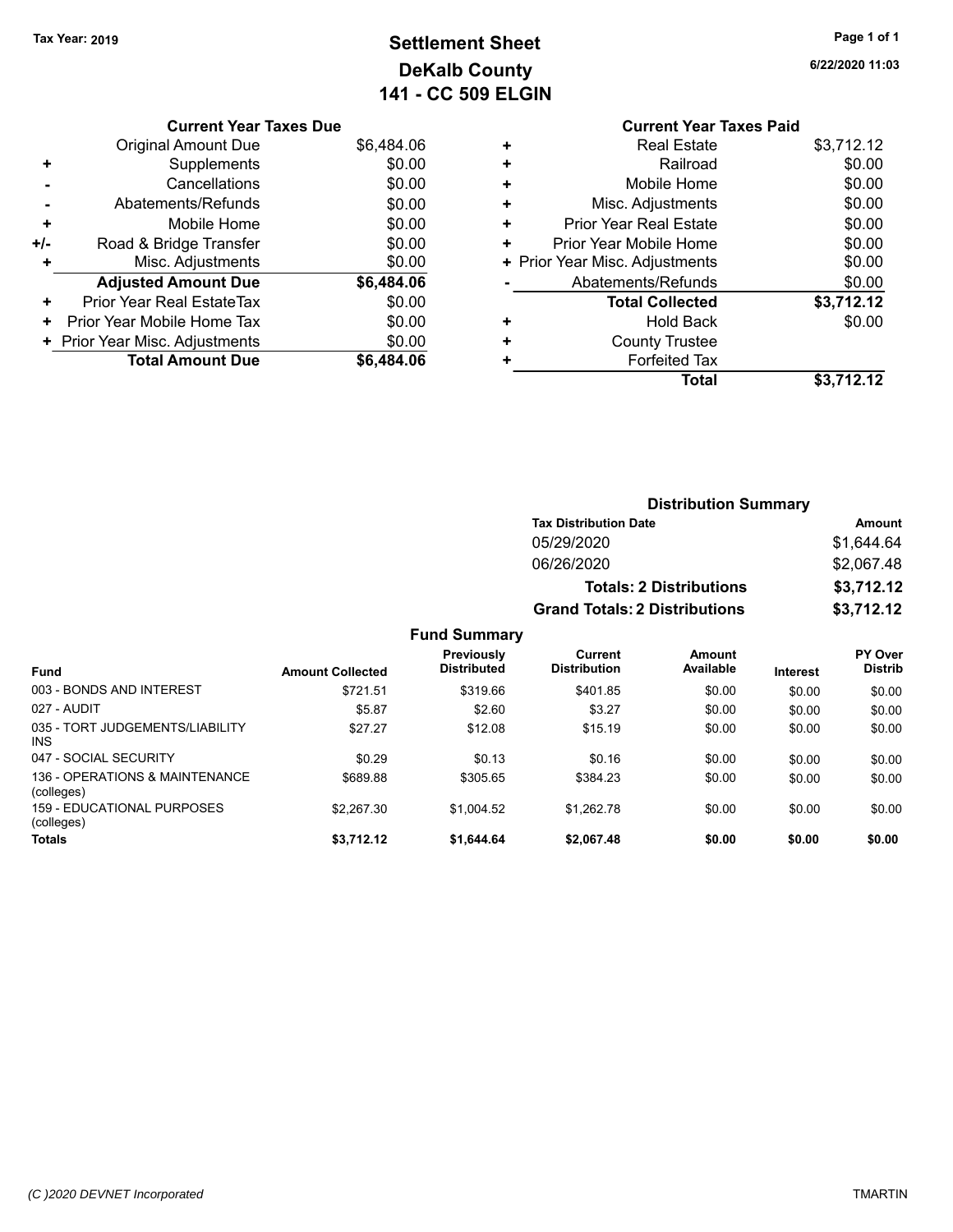# **Settlement Sheet Tax Year: 2019 Page 1 of 1 DeKalb County 142 - CC 511 ROCK VALLEY**

**6/22/2020 11:03**

| <b>Current Year Taxes Due</b>  |            |
|--------------------------------|------------|
| <b>Original Amount Due</b>     | \$1,281.86 |
| Supplements                    | \$0.00     |
| Cancellations                  | \$0.00     |
| Abatements/Refunds             | \$0.67     |
| Mobile Home                    | \$0.00     |
| Road & Bridge Transfer         | \$0.00     |
| Misc. Adjustments              | \$0.00     |
| <b>Adjusted Amount Due</b>     | \$1,281.19 |
| Prior Year Real EstateTax      | \$0.00     |
| Prior Year Mobile Home Tax     | \$0.00     |
| + Prior Year Misc. Adjustments | \$0.00     |
| <b>Total Amount Due</b>        | \$1,281.19 |
|                                |            |

|   | <b>Real Estate</b>             | \$863.61 |
|---|--------------------------------|----------|
| ٠ | Railroad                       | \$0.00   |
| ٠ | Mobile Home                    | \$0.00   |
| ٠ | Misc. Adjustments              | \$0.00   |
| ٠ | <b>Prior Year Real Estate</b>  | \$0.00   |
| ٠ | Prior Year Mobile Home         | \$0.00   |
|   | + Prior Year Misc. Adjustments | \$0.00   |
|   | Abatements/Refunds             | \$0.67   |
|   | <b>Total Collected</b>         | \$862.94 |
| ٠ | Hold Back                      | \$0.00   |
|   | <b>County Trustee</b>          |          |
| ٠ | <b>Forfeited Tax</b>           |          |
|   | Total                          | \$862.94 |
|   |                                |          |

|                                  |                                      | <b>Distribution Summary</b>    |          |                                  |
|----------------------------------|--------------------------------------|--------------------------------|----------|----------------------------------|
|                                  | <b>Tax Distribution Date</b>         |                                |          | Amount                           |
|                                  | 05/29/2020                           |                                |          | \$687.27                         |
|                                  | 06/26/2020                           |                                |          | \$175.67                         |
|                                  |                                      | <b>Totals: 2 Distributions</b> |          | \$862.94                         |
|                                  | <b>Grand Totals: 2 Distributions</b> |                                |          | \$862.94                         |
| <b>Fund Summary</b>              |                                      |                                |          |                                  |
| Previously<br><b>Distributed</b> | Current<br><b>Distribution</b>       | Amount<br><b>Available</b>     | Interest | <b>PY Over</b><br><b>Distrib</b> |

| <b>Fund</b>                                     | <b>Amount Collected</b> | Previously<br><b>Distributed</b> | Current<br><b>Distribution</b> | Amount<br>Available | <b>Interest</b> | PY Over<br><b>Distrib</b> |
|-------------------------------------------------|-------------------------|----------------------------------|--------------------------------|---------------------|-----------------|---------------------------|
| 003 - BONDS AND INTEREST                        | \$368.55                | \$293.53                         | \$75.02                        | \$0.00              | \$0.00          | \$0.00                    |
| 027 - AUDIT                                     | \$1.52                  | \$1.21                           | \$0.31                         | \$0.00              | \$0.00          | \$0.00                    |
| 035 - TORT JUDGEMENTS/LIABILITY<br><b>INS</b>   | \$0.00                  | \$0.00                           | \$0.00                         | \$0.00              | \$0.00          | \$0.00                    |
| 047 - SOCIAL SECURITY                           | \$0.00                  | \$0.00                           | \$0.00                         | \$0.00              | \$0.00          | \$0.00                    |
| 136 - OPERATIONS & MAINTENANCE<br>(colleges)    | \$73.02                 | \$58.15                          | \$14.87                        | \$0.00              | \$0.00          | \$0.00                    |
| 141 - HLTH. SFTY/HANDICAP<br>ACCESS/ENERGY      | \$0.00                  | \$0.00                           | \$0.00                         | \$0.00              | \$0.00          | \$0.00                    |
| <b>159 - EDUCATIONAL PURPOSES</b><br>(colleges) | \$419.85                | \$334.38                         | \$85.47                        | \$0.00              | \$0.00          | \$0.00                    |
| <b>Totals</b>                                   | \$862.94                | \$687.27                         | \$175.67                       | \$0.00              | \$0.00          | \$0.00                    |
|                                                 |                         | <b>Abatement Detail</b>          |                                |                     |                 |                           |

| Year Source                        | <b>Account Type</b> | <b>Amount Adiustment Description</b>             |
|------------------------------------|---------------------|--------------------------------------------------|
| 2018 RE - Real Estate RE Abatement |                     | \$0.67 PTAB INTEREST REFUND 02-21-176-004 by TBA |
| Totals 1 entries                   |                     | \$0.67                                           |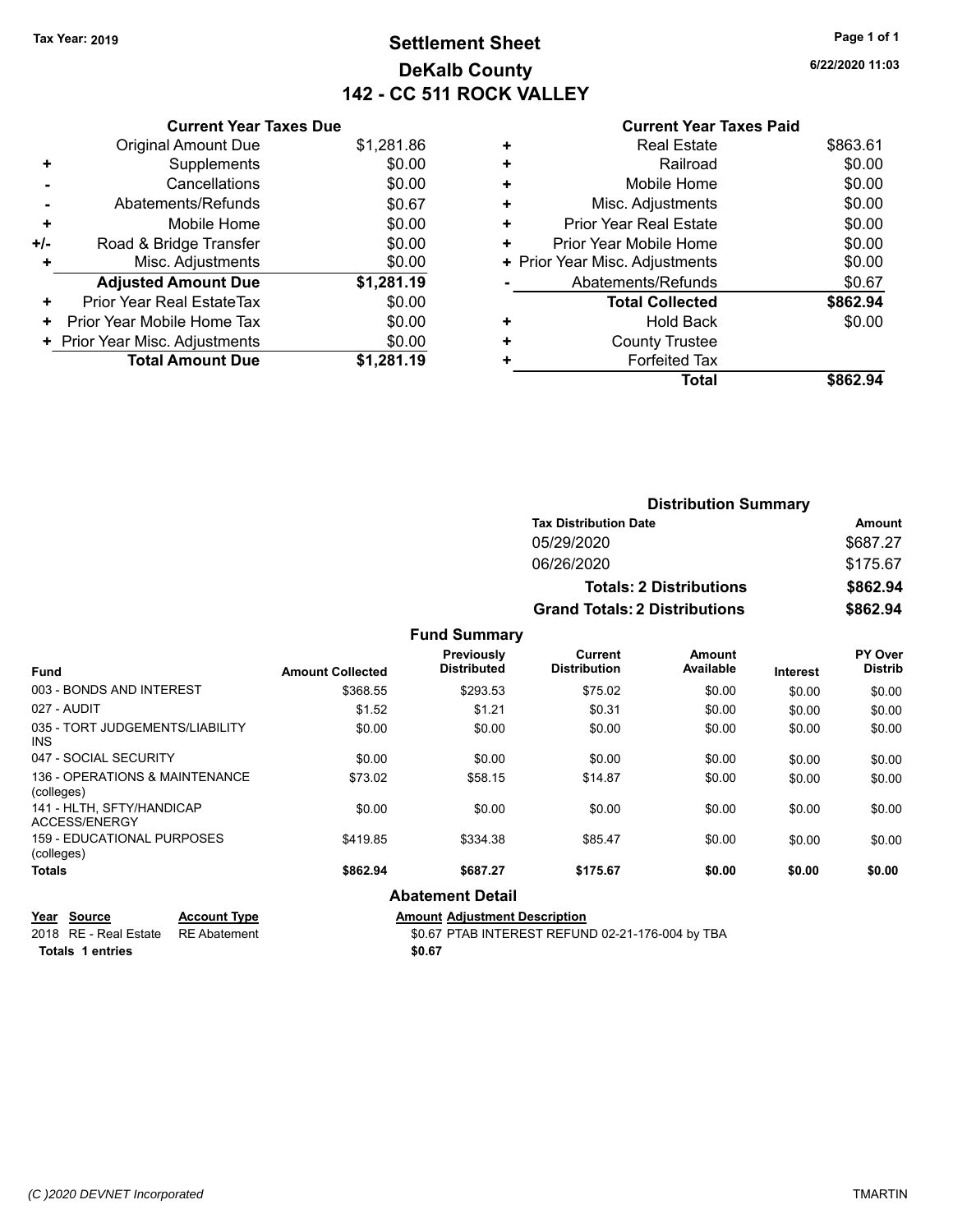# **Settlement Sheet Tax Year: 2019 Page 1 of 1 DeKalb County 143 - CC 513 ILLINOIS VALLEY**

**6/22/2020 11:03**

|       | <b>Current Year Taxes Due</b>  |            |
|-------|--------------------------------|------------|
|       | <b>Original Amount Due</b>     | \$8,768.81 |
| ٠     | Supplements                    | \$0.00     |
|       | Cancellations                  | \$0.00     |
|       | Abatements/Refunds             | \$0.00     |
| ٠     | Mobile Home                    | \$0.00     |
| $+/-$ | Road & Bridge Transfer         | \$0.00     |
|       | Misc. Adjustments              | \$0.00     |
|       | <b>Adjusted Amount Due</b>     | \$8,768.81 |
| ÷     | Prior Year Real EstateTax      | \$0.00     |
| ٠     | Prior Year Mobile Home Tax     | \$0.00     |
|       | + Prior Year Misc. Adjustments | \$0.00     |
|       | <b>Total Amount Due</b>        | \$8,768.81 |
|       |                                |            |

|   | <b>Real Estate</b>             | \$5,060.67 |
|---|--------------------------------|------------|
| ٠ | Railroad                       | \$324.95   |
| ÷ | Mobile Home                    | \$0.00     |
| ٠ | Misc. Adjustments              | \$0.00     |
| ٠ | Prior Year Real Estate         | \$0.00     |
| ٠ | Prior Year Mobile Home         | \$0.00     |
|   | + Prior Year Misc. Adjustments | \$0.00     |
|   | Abatements/Refunds             | \$0.00     |
|   | <b>Total Collected</b>         | \$5,385.62 |
| ٠ | Hold Back                      | \$0.00     |
| ٠ | <b>County Trustee</b>          |            |
| ٠ | <b>Forfeited Tax</b>           |            |
|   | Total                          | \$5,385.62 |
|   |                                |            |

| <b>Distribution Summary</b>          |            |  |  |  |
|--------------------------------------|------------|--|--|--|
| <b>Tax Distribution Date</b>         | Amount     |  |  |  |
| 05/29/2020                           | \$1,867.15 |  |  |  |
| 06/26/2020                           | \$3,518.47 |  |  |  |
| <b>Totals: 2 Distributions</b>       | \$5,385.62 |  |  |  |
| <b>Grand Totals: 2 Distributions</b> | \$5,385.62 |  |  |  |

|                                                     |                         | <b>Fund Summary</b>                     |                                |                     |                 |                                  |
|-----------------------------------------------------|-------------------------|-----------------------------------------|--------------------------------|---------------------|-----------------|----------------------------------|
| <b>Fund</b>                                         | <b>Amount Collected</b> | <b>Previously</b><br><b>Distributed</b> | Current<br><b>Distribution</b> | Amount<br>Available | <b>Interest</b> | <b>PY Over</b><br><b>Distrib</b> |
| 003 - BONDS AND INTEREST                            | \$0.00                  | \$0.00                                  | \$0.00                         | \$0.00              | \$0.00          | \$0.00                           |
| 027 - AUDIT                                         | \$17.02                 | \$5.90                                  | \$11.12                        | \$0.00              | \$0.00          | \$0.00                           |
| 035 - TORT JUDGMENTS, LIABILITY<br><b>INSURANCE</b> | \$448.98                | \$155.66                                | \$293.32                       | \$0.00              | \$0.00          | \$0.00                           |
| 047 - SOCIAL SECURITY                               | \$88.84                 | \$30.80                                 | \$58.04                        | \$0.00              | \$0.00          | \$0.00                           |
| 136 - OPERATIONS & MAINTENANCE<br>(colleges)        | \$581.58                | \$201.63                                | \$379.95                       | \$0.00              | \$0.00          | \$0.00                           |
| 141 - HLTH, SFTY/HANDICAP<br>ACCESS/ENERGY          | \$607.03                | \$210.45                                | \$396.58                       | \$0.00              | \$0.00          | \$0.00                           |
| 149 - STATEWIDE AVERAGE<br><b>ADDITIONAL TAX</b>    | \$1,752.02              | \$607.41                                | \$1,144.61                     | \$0.00              | \$0.00          | \$0.00                           |
| 159 - EDUCATIONAL PURPOSES<br>(colleges)            | \$1.890.15              | \$655.30                                | \$1.234.85                     | \$0.00              | \$0.00          | \$0.00                           |
| <b>Totals</b>                                       | \$5,385.62              | \$1,867.15                              | \$3,518.47                     | \$0.00              | \$0.00          | \$0.00                           |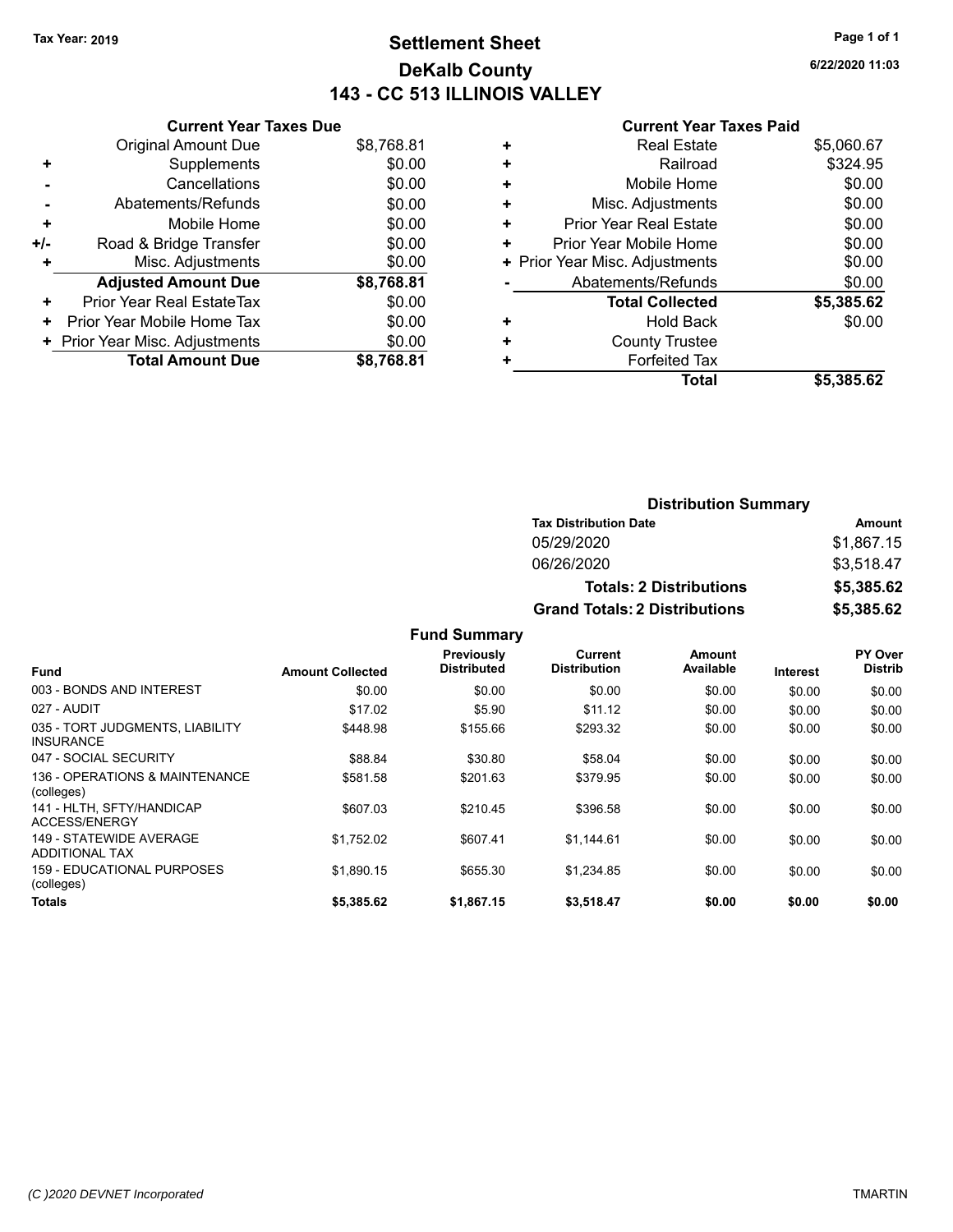# **Settlement Sheet Tax Year: 2019 Page 1 of 1 DeKalb County 144 - CC 516 WAUBONSEE**

**6/22/2020 11:03**

#### **Current Year Taxes Paid**

|     | <b>Original Amount Due</b>     | \$1,962,573.89 |
|-----|--------------------------------|----------------|
| ٠   | Supplements                    | \$15,620.03    |
|     | Cancellations                  | \$18,105.21    |
|     | Abatements/Refunds             | \$0.00         |
| ٠   | Mobile Home                    | \$0.00         |
| +/- | Road & Bridge Transfer         | \$0.00         |
| ٠   | Misc. Adjustments              | \$57.89        |
|     | <b>Adjusted Amount Due</b>     | \$1,960,146.60 |
| ٠   | Prior Year Real EstateTax      | (\$0.03)       |
| ٠   | Prior Year Mobile Home Tax     | \$0.00         |
|     | + Prior Year Misc. Adjustments | \$267.18       |
|     | <b>Total Amount Due</b>        | \$1,960,413.75 |
|     |                                |                |

**Current Year Taxes Due**

|   | <b>Real Estate</b>             | \$1,061,944.93 |
|---|--------------------------------|----------------|
| ٠ | Railroad                       | \$12,165.57    |
| ٠ | Mobile Home                    | \$0.00         |
| ٠ | Misc. Adjustments              | \$57.89        |
| ٠ | <b>Prior Year Real Estate</b>  | (\$0.03)       |
| ٠ | Prior Year Mobile Home         | \$0.00         |
|   | + Prior Year Misc. Adjustments | \$267.18       |
|   | Abatements/Refunds             | \$0.00         |
|   | <b>Total Collected</b>         | \$1,074,435.54 |
| ٠ | <b>Hold Back</b>               | \$0.00         |
| ٠ | <b>County Trustee</b>          |                |
| ٠ | <b>Forfeited Tax</b>           |                |
|   | Total                          | \$1,074,435.54 |
|   |                                |                |

#### **Distribution Summary Tax Distribution Date Amount** 05/29/2020 \$476,627.27 06/26/2020 \$597,808.27 **Totals: 2 Distributions \$1,074,435.54 Grand Totals: 2 Distributions \$1,074,435.54**

**Fund Summary**

| <b>Fund</b>                                   | <b>Amount Collected</b> | Previously<br><b>Distributed</b> | Current<br><b>Distribution</b> | Amount<br>Available | <b>Interest</b> | <b>PY Over</b><br><b>Distrib</b> |
|-----------------------------------------------|-------------------------|----------------------------------|--------------------------------|---------------------|-----------------|----------------------------------|
| 003 - BONDS AND INTEREST                      | \$175.239.38            | \$77.737.44                      | \$97.501.94                    | \$0.00              | \$0.00          | \$0.00                           |
| 027 - AUDIT                                   | \$1.745.96              | \$774.52                         | \$971.44                       | \$0.00              | \$0.00          | \$0.00                           |
| 035 - TORT JUDGEMENTS/LIABILITY<br><b>INS</b> | \$24.262.89             | \$10.763.19                      | \$13.499.70                    | \$0.00              | \$0.00          | \$0.00                           |
| 136 - OPERATIONS & MAINTENANCE<br>(colleges)  | \$137.433.20            | \$60.966.35                      | \$76.466.85                    | \$0.00              | \$0.00          | \$0.00                           |
| 159 - EDUCATIONAL PURPOSES<br>(colleges)      | \$735.754.11            | \$326.385.77                     | \$409.368.34                   | \$0.00              | \$0.00          | \$0.00                           |
| <b>Totals</b>                                 | \$1,074,435.54          | \$476.627.27                     | \$597,808.27                   | \$0.00              | \$0.00          | \$0.00                           |

#### **Miscellaneous Adjustment Detail**

| Year Source           | <b>Account Type</b>       | <b>Amount Adjustment Description</b>                          |
|-----------------------|---------------------------|---------------------------------------------------------------|
| 2018 RE - Real Estate | <b>Back Tax Collected</b> | \$16.81 ROYAL ESTATES HOLDING REDEMPTION 15-14-103-010 by TBA |
| 2018 RE - Real Estate | <b>Back Tax Collected</b> | \$16.81 ROYAL ESTATES HOLDING REDEMPTION 15-14-103-009 by TBA |
| 2018 RE - Real Estate | <b>Back Tax Collected</b> | \$16.81 ROYAL ESTATES HOLDING REDEMPTION 15-14-103-008 by TBA |
| 2018 RE - Real Estate | <b>Back Tax Collected</b> | \$16.81 ROYAL ESTATES HOLDING REDEMPTION 15-14-103-007 by TBA |
| 2018 RE - Real Estate | <b>Back Tax Collected</b> | \$16.81 ROYAL ESTATES HOLDING REDEMPTION 15-14-102-023 by TBA |
| 2018 RE - Real Estate | <b>Back Tax Collected</b> | \$16.81 ROYAL ESTATES HOLDING REDEMPTION 15-14-102-024 by TBA |
| 2018 RE - Real Estate | <b>Back Tax Collected</b> | \$16.81 ROYAL ESTATES HOLDING REDEMPTION 15-14-102-025 by TBA |
| 2018 RE - Real Estate | <b>Back Tax Collected</b> | \$16.81 ROYAL ESTATES HOLDING REDEMPTION 15-14-102-026 by TBA |
| 2018 DR - Drainage    | <b>Back Tax Collected</b> | \$0.87 AMEN REAL ESTATE LLC REDEMPTION 19-35-231-010 by TBA   |
| 2018 RE - Real Estate | <b>Back Tax Collected</b> | \$12.99 CLEINMARK REDEMPTION 15-15-228-013 by TBA             |
| 2018 RE - Real Estate | <b>Back Tax Collected</b> | \$69.27 AMEN REAL ESTATE LLC REDEMPTION 19-35-231-003 by TBA  |
| 2018 DR - Drainage    | <b>Back Tax Collected</b> | \$0.87 AMEN REAL ESTATE LLC REDEMPTION 19-35-231-003 by TBA   |
| 2018 RE - Real Estate | <b>Back Tax Collected</b> | \$48.70 AMEN REAL ESTATE LLC REDEMPTION 19-35-231-010 by TBA  |
| 2019 RE - Real Estate | Paymt In Lieu of Tax      | \$57.89 HOUSING AUTHORITY SUNSET VIEW APARTMENTS by TBA       |
| Totals 14 entries     |                           | \$325.07                                                      |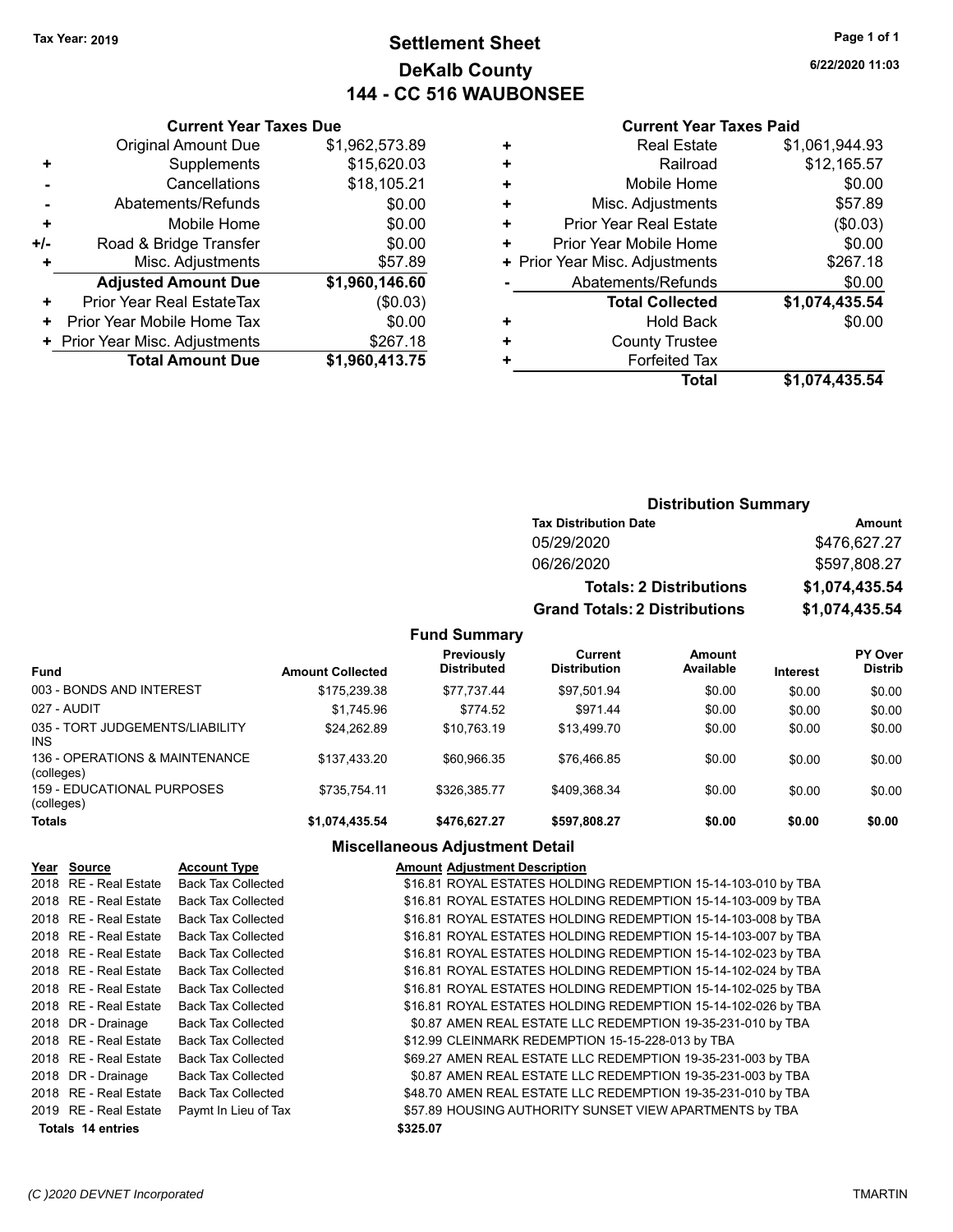# **Settlement Sheet Tax Year: 2019 Page 1 of 2 DeKalb County 145 - CC 523 KISHWAUKEE**

**6/22/2020 11:03**

#### **Current Year Taxes Paid**

|     | <b>Original Amount Due</b>     | \$11,842,710.98 |
|-----|--------------------------------|-----------------|
| ٠   | Supplements                    | \$147,726.68    |
|     | Cancellations                  | \$200,956.02    |
|     | Abatements/Refunds             | \$164.75        |
| ٠   | Mobile Home                    | \$0.00          |
| +/- | Road & Bridge Transfer         | \$0.00          |
| ٠   | Misc. Adjustments              | \$816.41        |
|     | <b>Adjusted Amount Due</b>     | \$11,790,133.30 |
| ٠   | Prior Year Real EstateTax      | (\$8,533.27)    |
| ٠   | Prior Year Mobile Home Tax     | \$0.00          |
|     | + Prior Year Misc. Adjustments | \$887.58        |
|     | <b>Total Amount Due</b>        | \$11,782,487.61 |
|     |                                |                 |

**Current Year Taxes Due**

| <b>Real Estate</b>            | \$6,164,316.16                 |
|-------------------------------|--------------------------------|
| Railroad                      | \$47,503.79                    |
| Mobile Home                   | \$0.00                         |
| Misc. Adjustments             | \$816.41                       |
| <b>Prior Year Real Estate</b> | (\$8,533.27)                   |
| Prior Year Mobile Home        | \$0.00                         |
|                               | \$887.58                       |
| Abatements/Refunds            | \$164.75                       |
| <b>Total Collected</b>        | \$6,204,825.92                 |
| <b>Hold Back</b>              | \$0.00                         |
| <b>County Trustee</b>         |                                |
| <b>Forfeited Tax</b>          |                                |
| <b>Total</b>                  | \$6,204,825.92                 |
|                               | + Prior Year Misc. Adjustments |

#### **Distribution Summary Tax Distribution Date Amount** 05/29/2020 \$2,406,194.21 06/26/2020 \$3,798,631.71 **Totals: 2 Distributions \$6,204,825.92 Grand Totals: 2 Distributions \$6,204,825.92**

|                                              |                         | .                                |                                |                     |                 |                                  |
|----------------------------------------------|-------------------------|----------------------------------|--------------------------------|---------------------|-----------------|----------------------------------|
| <b>Fund</b>                                  | <b>Amount Collected</b> | Previously<br><b>Distributed</b> | Current<br><b>Distribution</b> | Amount<br>Available | <b>Interest</b> | <b>PY Over</b><br><b>Distrib</b> |
| 003 - BONDS AND INTEREST                     | \$1.781.300.04          | \$690,777.43                     | \$1,090,522.61                 | \$0.00              | \$0.00          | \$0.00                           |
| 027 - AUDIT                                  | \$33.363.35             | \$12.938.11                      | \$20.425.24                    | \$0.00              | \$0.00          | \$0.00                           |
| 035 - TORT JUDGEMENTS/LIABILITY<br>INS.      | \$511.296.26            | \$198,277.63                     | \$313.018.63                   | \$0.00              | \$0.00          | \$0.00                           |
| 047 - SOCIAL SECURITY                        | \$111.786.14            | \$43.350.00                      | \$68,436.14                    | \$0.00              | \$0.00          | \$0.00                           |
| 136 - OPERATIONS & MAINTENANCE<br>(colleges) | \$706.344.97            | \$273.916.33                     | \$432.428.64                   | \$0.00              | \$0.00          | \$0.00                           |
| 141 - HLTH/SFTY/HANDICAP<br>ACCESS/ENERGY    | \$470.896.65            | \$182.610.89                     | \$288.285.76                   | \$0.00              | \$0.00          | \$0.00                           |
| 159 - EDUCATIONAL PURPOSES<br>(colleges)     | \$2.589.838.51          | \$1.004.323.82                   | \$1,585,514.69                 | \$0.00              | \$0.00          | \$0.00                           |
| <b>Totals</b>                                | \$6,204,825.92          | \$2,406,194.21                   | \$3,798,631.71                 | \$0.00              | \$0.00          | \$0.00                           |

**Fund Summary**

| Year | Source           | Account Type              |
|------|------------------|---------------------------|
| 2018 | RF - Real Estate | <b>Back Tax Collected</b> |
| 2018 | RF - Real Estate | Back Tax Collected        |
| 2018 | RF - Real Estate | <b>Back Tax Collected</b> |
| 2018 | RF - Real Estate | <b>Back Tax Collected</b> |
| 2018 | RF - Real Estate | <b>Back Tax Collected</b> |
| 2018 | RF - Real Estate | <b>Back Tax Collected</b> |
| 2018 | RF - Real Estate | <b>Back Tax Collected</b> |
| 2018 | RF - Real Estate | <b>Back Tax Collected</b> |
| 2018 | RF - Real Estate | <b>Back Tax Collected</b> |
| 2018 | RF - Real Estate | <b>Back Tax Collected</b> |
| 2018 | RF - Real Estate | <b>Back Tax Collected</b> |
| 2018 | RF - Real Estate | <b>Back Tax Collected</b> |
| 2018 | RF - Real Estate | Back Tax Collected        |
| 2018 | RF - Real Estate | Back Tax Collected        |

#### **Miscellaneous Adjustment Detail**

|                       | 2018 RE - Real Estate Back Tax Collected | \$18.55 TRUSTEE SALE 02-36-224-005 by TBA                     |
|-----------------------|------------------------------------------|---------------------------------------------------------------|
|                       | 2018 RE - Real Estate Back Tax Collected | \$24.81 MCGEHEE REDEMPTION 06-32-356-002 by TBA               |
| 2018 RE - Real Estate | Back Tax Collected                       | \$9.42 GERMAN REDEMPTION 02-22-307-014 by TBA                 |
| 2018 RE - Real Estate | Back Tax Collected                       | \$10.59 WOJDYLA REDEMPTION 03-18-251-012 by TBA               |
|                       | 2018 RE - Real Estate Back Tax Collected | \$34.67 VERSLUYS REDEMPTION 06-32-279-007 by TBA              |
|                       | 2018 RE - Real Estate Back Tax Collected | \$9.04 FIRST MID WEALTH REDEMPTION 03-30-101-005 by TBA       |
|                       | 2018 RE - Real Estate Back Tax Collected | \$18.83 GALLARDO CONSTRUCTION REDEMPTION 02-22-426-003 by TBA |
|                       | 2018 RE - Real Estate Back Tax Collected | \$1.21 PETERSON REDEMPTION 04-11-100-009 by TBA               |
|                       | 2018 RE - Real Estate Back Tax Collected | \$293.35 TRUSTEE SALE 08-22-283-001 by TBA                    |

*(C )2020 DEVNET Incorporated* TMARTIN

\$223.62 TRUSTEE SALE 07-23-185-001 by TBA \$46.71 TRUSTEE SALE 08-15-101-002 by TBA \$25.42 TRUSTEE SALE 02-22-307-024 by TBA

\$42.77 ENGSTROM REDEMPTION 09-29-300-013 by TBA \$42.77 ENGSTROM REDEMPTION 09-29-300-004 by TBA

**Amount Adjustment Description**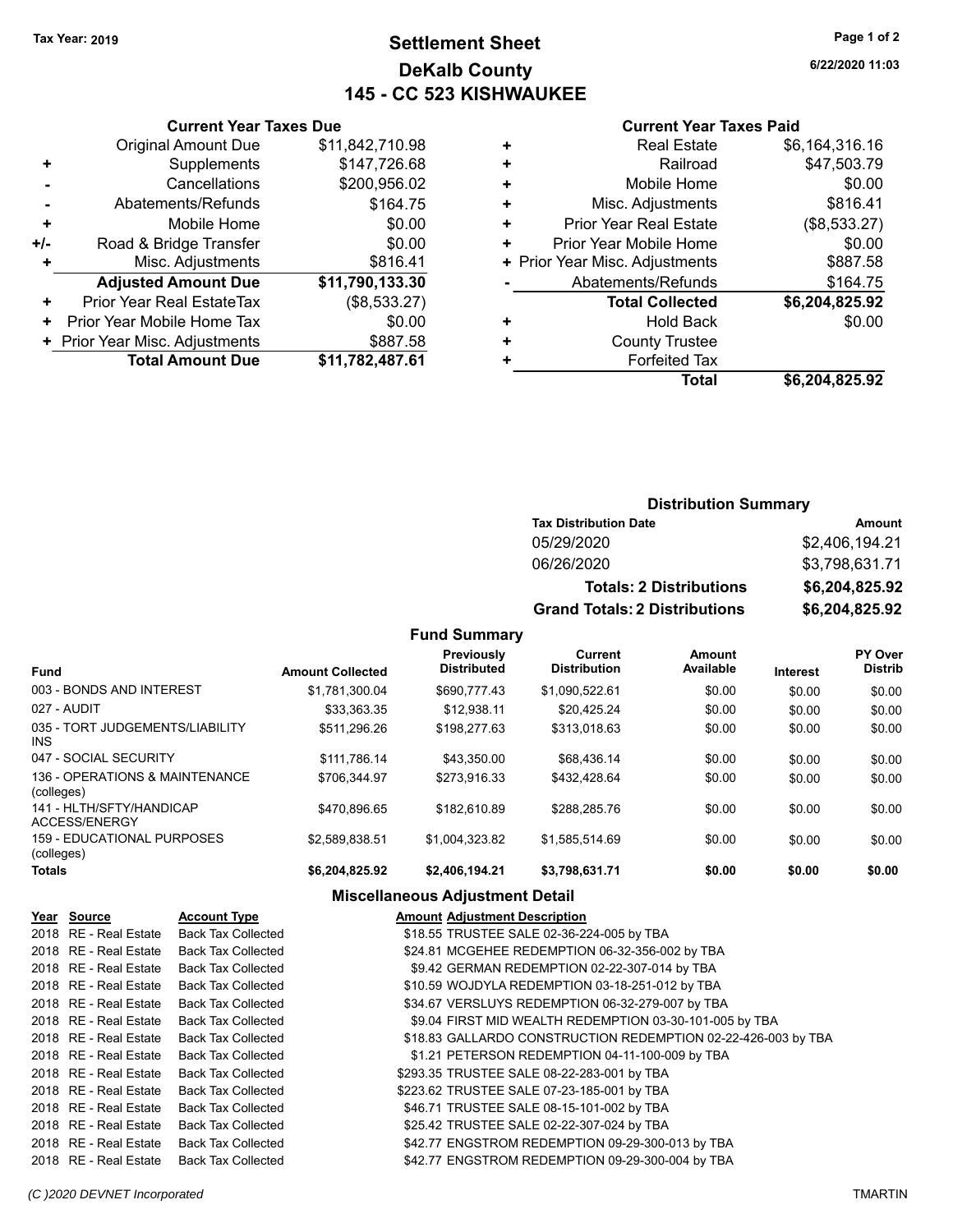# **Settlement Sheet Tax Year: 2019 Page 2 of 2 DeKalb County**

**6/22/2020 11:03**

## **Year** Source **Account Type A** Account Adjustment Description 2018 RE - Real Estate Back Tax Collected \$14.49 KIRCHHOFF REDEMPTION 03-19-333-008 by TBA 2018 RE - Real Estate Back Tax Collected \$71.33 PIOTROWSKI REDEMPTION 04-18-253-008 by TBA 2019 RE - Real Estate Back Tax Collected \$4.26 ANB REDEMPTION 06-29-278-007 by TBA 2019 RE - Real Estate Back Tax Collected \$610.61 LYNCH REDEMPTION 08-24-153-001 by TBA 2019 RE - Real Estate Paymt In Lieu of Tax \$72.15 HOUSING AUTHORITY SEQUOYA APARTMENTS by TBA 2019 RE - Real Estate Back Tax Collected **\$32.96 NIKOLS REDEMPTION 03-19-429-033 by TBA** 2019 RE - Real Estate Back Tax Collected \$96.43 STRATTON REDEMPTION 11-03-200-059 by TBA **Totals \$1,703.99 21 entries**

| . |                       | www.n.ippo          | <u>. .</u> |
|---|-----------------------|---------------------|------------|
|   | 2018 RE - Real Estate | <b>RE</b> Abatement |            |
|   | 2018 RE - Real Estate | <b>RE</b> Abatement |            |
|   | 2018 RE - Real Estate | <b>RE</b> Abatement |            |
|   | 2018 RE - Real Estate | <b>RE</b> Abatement |            |
|   | 2018 RE - Real Estate | <b>RE</b> Abatement |            |
|   | 2018 RE - Real Estate | <b>RE</b> Abatement |            |
|   | 2018 RE - Real Estate | <b>RE</b> Abatement |            |
|   | 2018 RE - Real Estate | <b>RE</b> Abatement |            |
|   | 2018 RE - Real Estate | <b>RE</b> Abatement |            |
|   | 2018 RE - Real Estate | <b>RE</b> Abatement |            |
|   | 2019 RE - Real Estate | <b>RE</b> Abatement | \$         |
|   | 2019 RE - Real Estate | <b>RE</b> Abatement |            |
|   | 2019 RE - Real Estate | <b>RE</b> Abatement |            |
|   | 2019 RE - Real Estate | <b>RE</b> Abatement |            |
|   | Totals 14 entries     |                     | \$         |

#### **Abatement Detail**

#### **Year Source Account Type Account Adjustment Description**

| <b>IGAI JUULUE</b>      | ACCOUNT TANG        | Allioulit Aujustinent Description                               |
|-------------------------|---------------------|-----------------------------------------------------------------|
| 2018   RE - Real Estate | <b>RE Abatement</b> | \$2.25 PTAB INTEREST REFUND 08-12-227-006 by TBA                |
| 2018   RE - Real Estate | <b>RE Abatement</b> | \$4.27 PTAB INTEREST REFUND 08-22-151-045 by TBA                |
| 2018   RE - Real Estate | <b>RE</b> Abatement | \$0.25 PTAB INTEREST REFUND 08-23-453-004 by TBA                |
| 2018   RE - Real Estate | <b>RE</b> Abatement | \$1.07 PTAB INTEREST REFUND 09-29-252-001, 09-17-326-001 by TBA |
| 2018 RE - Real Estate   | <b>RE</b> Abatement | \$8.58 PTAB INTEREST REFUND #2017-06099 THRU 2017-06139 by TBA  |
| 2018   RE - Real Estate | <b>RE</b> Abatement | \$0.64 PTAB INTEREST REFUND 03-27-400-003 by TBA                |
| 2018   RE - Real Estate | <b>RE Abatement</b> | \$0.09 PTAB INTEREST REFUND 03-27-400-003 by TBA                |
| 2018   RE - Real Estate | <b>RE</b> Abatement | \$1.62 PTAB INTEREST REFUND 06-21-377-030 by TBA                |
| 2018   RE - Real Estate | <b>RE</b> Abatement | \$0.15 PTAB INTEREST REFUND 06-21-377-030 by TBA                |
| 2018   RE - Real Estate | <b>RE</b> Abatement | \$0.29 PTAB INTEREST REFUND 03-27-400-003 by TBA                |
| 2019   RE - Real Estate | <b>RE</b> Abatement | \$143.96 PTAB INTEREST REFUND 09-07-300-022 by TBA              |
| 2019 RE - Real Estate   | <b>RE</b> Abatement | \$0.86 PTAB INTEREST REFUND 02-36-228-002 by TBA                |
| 2019   RE - Real Estate | <b>RE</b> Abatement | \$0.14 PTAB INTEREST REFUND 06-21-179-027 by TBA                |
| 2019   RE - Real Estate | <b>RE Abatement</b> | \$0.59 PTAB INTEREST REFUND 06-21-377-032 by TBA                |
| Totals 14 entries       |                     | \$164.76                                                        |
|                         |                     |                                                                 |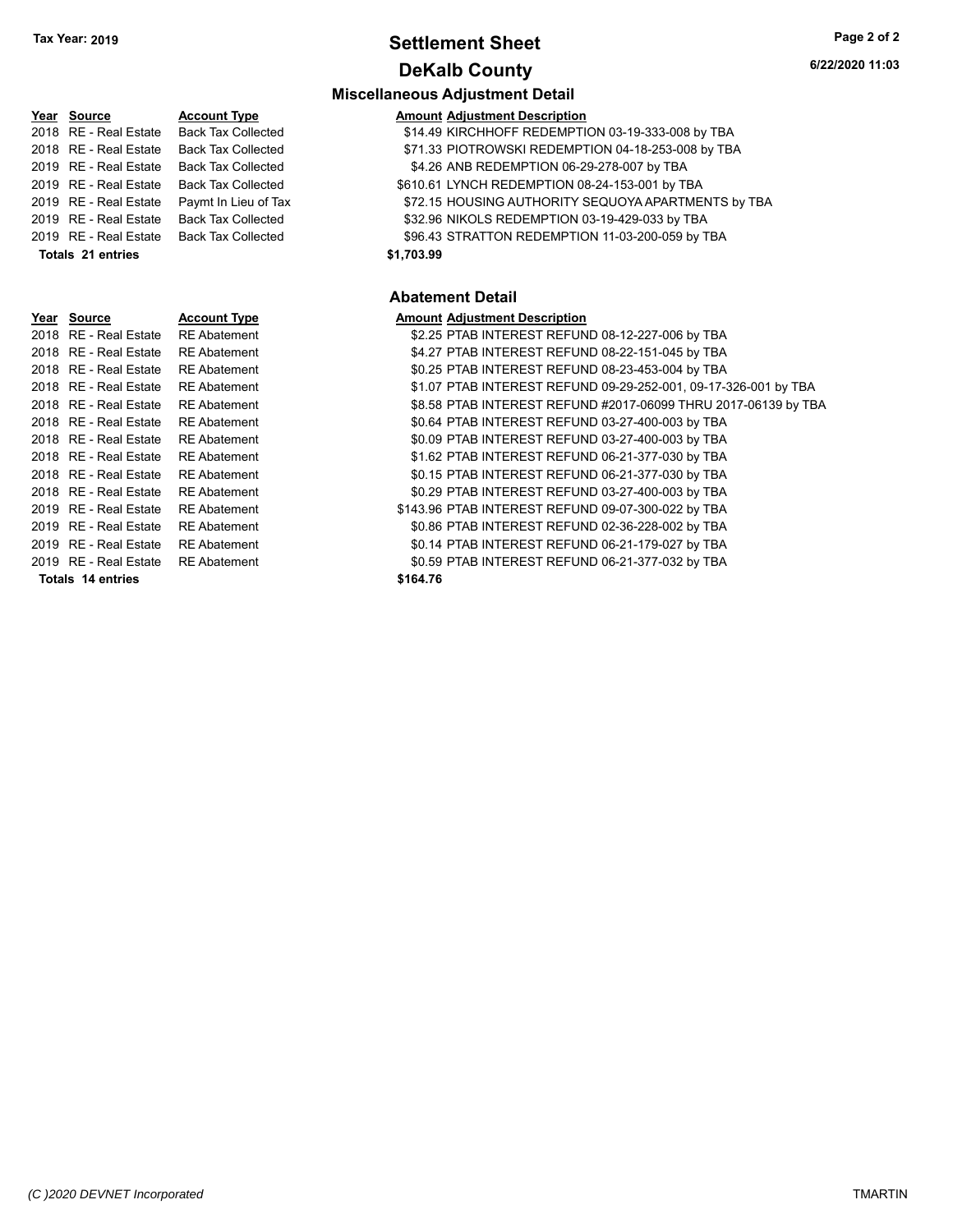# **Settlement Sheet Tax Year: 2019 Page 1 of 1 DeKalb County 150 - KISH. WATER RECLAM. DIST.**

**6/22/2020 11:03**

#### **Current Year Taxes Paid**

| <b>Original Amount Due</b> | \$780,735.20                                                    |
|----------------------------|-----------------------------------------------------------------|
| Supplements                | \$22,340.34                                                     |
| Cancellations              | \$31,784.19                                                     |
| Abatements/Refunds         | \$30.91                                                         |
| Mobile Home                | \$0.00                                                          |
| Road & Bridge Transfer     | \$0.00                                                          |
| Misc. Adjustments          | \$127.18                                                        |
| <b>Adjusted Amount Due</b> | \$771,387.62                                                    |
| Prior Year Real EstateTax  | (\$1,417.97)                                                    |
| Prior Year Mobile Home Tax | \$0.00                                                          |
|                            | \$60.37                                                         |
| <b>Total Amount Due</b>    | \$770,030.02                                                    |
|                            | <b>Current Year Taxes Due</b><br>+ Prior Year Misc. Adjustments |

|   | <b>Real Estate</b>             | \$386,250.93 |
|---|--------------------------------|--------------|
| ٠ | Railroad                       | \$1,362.97   |
| ٠ | Mobile Home                    | \$0.00       |
| ٠ | Misc. Adjustments              | \$127.18     |
| ٠ | <b>Prior Year Real Estate</b>  | (\$1,417.97) |
| ٠ | Prior Year Mobile Home         | \$0.00       |
|   | + Prior Year Misc. Adjustments | \$60.37      |
|   | Abatements/Refunds             | \$30.91      |
|   | <b>Total Collected</b>         | \$386,352.57 |
| ٠ | <b>Hold Back</b>               | \$0.00       |
| ٠ | <b>County Trustee</b>          |              |
|   | <b>Forfeited Tax</b>           |              |
|   | Total                          | \$386,352.57 |

#### **Distribution Summary Tax Distribution Date Amount** 05/29/2020 \$141,634.46 06/26/2020 \$244,718.11 **Totals: 2 Distributions \$386,352.57 Grand Totals: 2 Distributions \$386,352.57 Fund Summary PY Over Distrib Amount Available Current Distribution Previously**

| <b>Fund</b>           | <b>Amount Collected</b> | <b>Previously</b><br><b>Distributed</b> | Current<br><b>Distribution</b> | Amount<br>Available | <b>Interest</b> | <b>PY Over</b><br><b>Distrib</b> |
|-----------------------|-------------------------|-----------------------------------------|--------------------------------|---------------------|-----------------|----------------------------------|
| 001 - CORPORATE       | \$229.265.11            | \$84.047.16                             | \$145.217.95                   | \$0.00              | \$0.00          | \$0.00                           |
| 005 - I. M. R. F.     | \$50.723.84             | \$18,595.05                             | \$32.128.79                    | \$0.00              | \$0.00          | \$0.00                           |
| 027 - AUDIT           | \$0.00                  | \$0.00                                  | \$0.00                         | \$0.00              | \$0.00          | \$0.00                           |
| 045 - PUBLIC BENEFIT  | \$106.363.62            | \$38.992.25                             | \$67.371.37                    | \$0.00              | \$0.00          | \$0.00                           |
| 047 - SOCIAL SECURITY | \$0.00                  | \$0.00                                  | \$0.00                         | \$0.00              | \$0.00          | \$0.00                           |
| Totals                | \$386.352.57            | \$141.634.46                            | \$244.718.11                   | \$0.00              | \$0.00          | \$0.00                           |
|                       |                         |                                         |                                |                     |                 |                                  |

#### **Miscellaneous Adjustment Detail**

#### **Year** Source **Account Type A** Account Adjustment Description

2018 RE - Real Estate Back Tax Collected **60.37 TRUSTEE SALE 08-22-283-001 by TBA** 2019 RE - Real Estate Back Tax Collected \$127.18 LYNCH REDEMPTION 08-24-153-001 by TBA **Totals \$187.55 2 entries**

# **Year** Source **Account Type AMOUL AMOUL Adjustment Description**

**Totals \$30.91 3 entries**

### **Abatement Detail**

2018 RE - Real Estate RE Abatement \$0.88 PTAB INTEREST REFUND 08-22-151-045 by TBA 2018 RE - Real Estate RE Abatement \$0.05 PTAB INTEREST REFUND 08-23-453-004 by TBA 2019 RE - Real Estate RE Abatement \$29.98 PTAB INTEREST REFUND 09-07-300-022 by TBA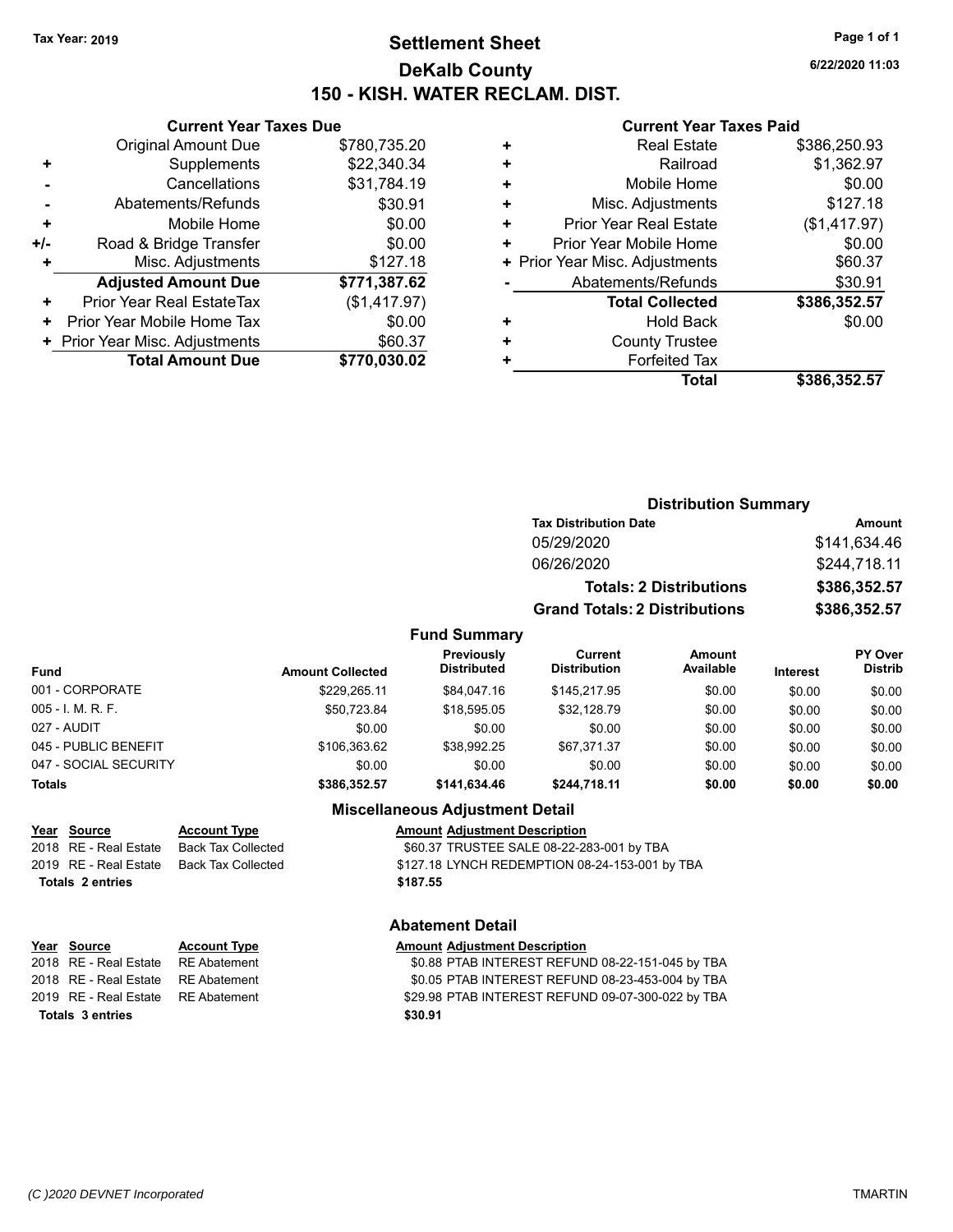# **Settlement Sheet Tax Year: 2019 Page 1 of 1 DeKalb County 151 - FAIRDALE STREET LIGHT**

**6/22/2020 11:03**

| <b>Current Year Taxes Paid</b> |  |  |  |  |
|--------------------------------|--|--|--|--|
|--------------------------------|--|--|--|--|

|     | <b>Current Year Taxes Due</b>  |            |
|-----|--------------------------------|------------|
|     | <b>Original Amount Due</b>     | \$2,600.06 |
| ٠   | Supplements                    | \$80.71    |
|     | Cancellations                  | \$92.91    |
|     | Abatements/Refunds             | \$0.00     |
| ٠   | Mobile Home                    | \$0.00     |
| +/- | Road & Bridge Transfer         | \$0.00     |
| ٠   | Misc. Adjustments              | \$0.00     |
|     | <b>Adjusted Amount Due</b>     | \$2,587.86 |
| ٠   | Prior Year Real EstateTax      | \$0.00     |
| ٠   | Prior Year Mobile Home Tax     | \$0.00     |
|     | + Prior Year Misc. Adjustments | \$0.00     |
|     | <b>Total Amount Due</b>        | \$2,587.86 |

|   | Total                          | \$1,508.99 |
|---|--------------------------------|------------|
| ٠ | <b>Forfeited Tax</b>           |            |
| ٠ | <b>County Trustee</b>          |            |
| ٠ | <b>Hold Back</b>               | \$0.00     |
|   | <b>Total Collected</b>         | \$1,508.99 |
|   | Abatements/Refunds             | \$0.00     |
|   | + Prior Year Misc. Adjustments | \$0.00     |
| ٠ | Prior Year Mobile Home         | \$0.00     |
| ٠ | Prior Year Real Estate         | \$0.00     |
| ٠ | Misc. Adjustments              | \$0.00     |
| ٠ | Mobile Home                    | \$0.00     |
| ٠ | Railroad                       | \$0.00     |
| ٠ | <b>Real Estate</b>             | \$1,508.99 |
|   |                                |            |

|                 |                         |                                  |                                       | <b>Distribution Summary</b>    |                 |                                  |
|-----------------|-------------------------|----------------------------------|---------------------------------------|--------------------------------|-----------------|----------------------------------|
|                 |                         |                                  | <b>Tax Distribution Date</b>          |                                |                 | Amount                           |
|                 |                         |                                  | 05/29/2020                            |                                |                 | \$727.12                         |
|                 |                         |                                  | 06/26/2020                            |                                |                 | \$781.87                         |
|                 |                         |                                  |                                       | <b>Totals: 2 Distributions</b> |                 | \$1,508.99                       |
|                 |                         |                                  | <b>Grand Totals: 2 Distributions</b>  |                                |                 | \$1,508.99                       |
|                 |                         | <b>Fund Summary</b>              |                                       |                                |                 |                                  |
| <b>Fund</b>     | <b>Amount Collected</b> | Previously<br><b>Distributed</b> | <b>Current</b><br><b>Distribution</b> | <b>Amount</b><br>Available     | <b>Interest</b> | <b>PY Over</b><br><b>Distrib</b> |
| 001 - CORPORATE | \$1,508.99              | \$727.12                         | \$781.87                              | \$0.00                         | \$0.00          | \$0.00                           |
| <b>Totals</b>   | \$1,508.99              | \$727.12                         | \$781.87                              | \$0.00                         | \$0.00          | \$0.00                           |
|                 |                         |                                  |                                       |                                |                 |                                  |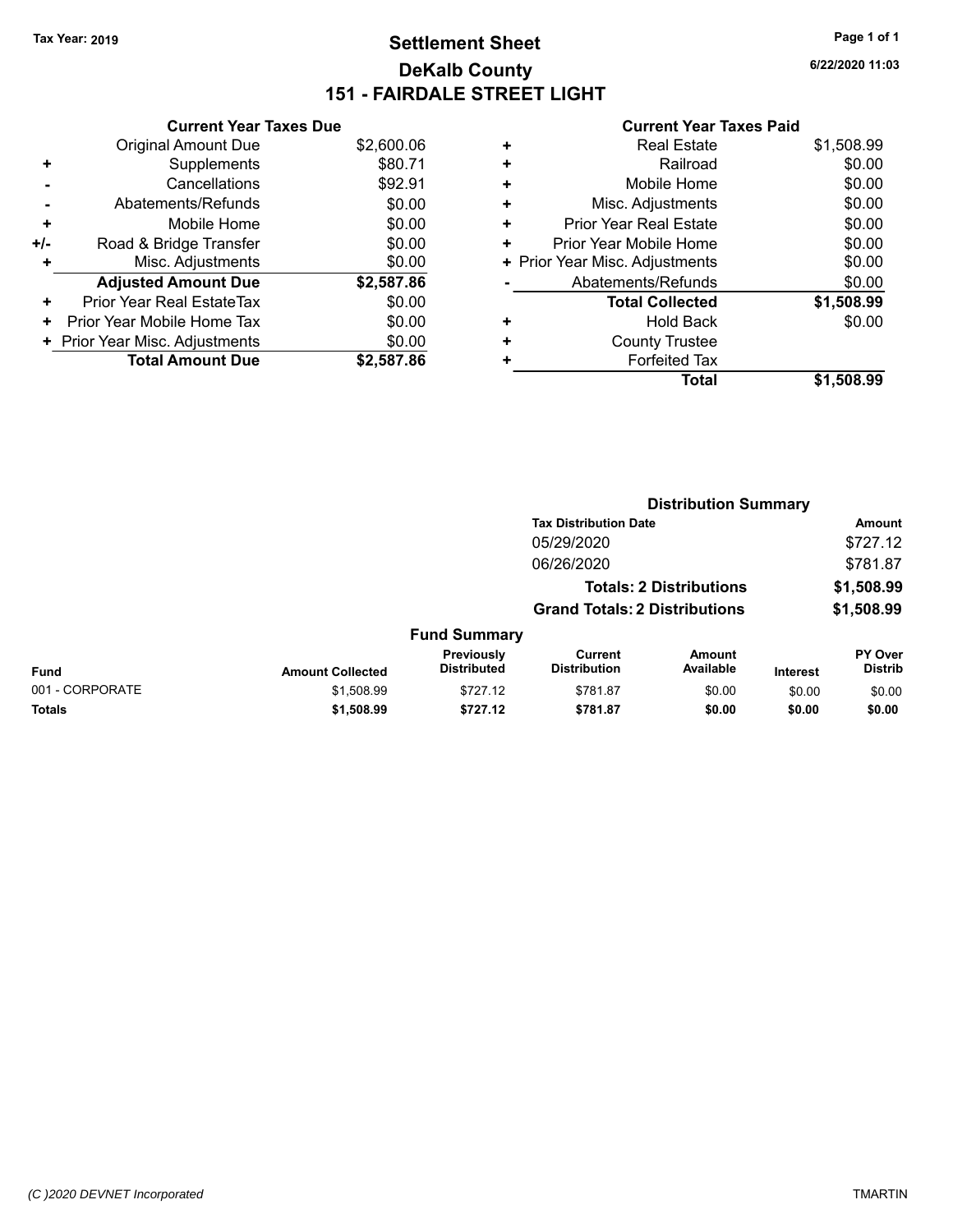# **Settlement Sheet Tax Year: 2019 Page 1 of 1 DeKalb County 152 - AFTON-PIERCE MULTI TWP**

**6/22/2020 11:03**

|     | <b>Current Year Taxes Due</b>  |             |
|-----|--------------------------------|-------------|
|     | <b>Original Amount Due</b>     | \$26,526.30 |
| ٠   | Supplements                    | \$169.03    |
|     | Cancellations                  | \$182.09    |
|     | Abatements/Refunds             | \$0.00      |
| ÷   | Mobile Home                    | \$0.00      |
| +/- | Road & Bridge Transfer         | \$0.00      |
| ٠   | Misc. Adjustments              | \$5.76      |
|     | <b>Adjusted Amount Due</b>     | \$26,519.00 |
| ٠   | Prior Year Real EstateTax      | \$0.00      |
| ٠   | Prior Year Mobile Home Tax     | \$0.00      |
|     | + Prior Year Misc. Adjustments | \$0.00      |
|     | <b>Total Amount Due</b>        | \$26,519.00 |
|     |                                |             |

|   | <b>Real Estate</b>             | \$14,656.12 |
|---|--------------------------------|-------------|
| ÷ | Railroad                       | \$208.96    |
| ٠ | Mobile Home                    | \$0.00      |
| ٠ | Misc. Adjustments              | \$5.76      |
| ٠ | <b>Prior Year Real Estate</b>  | \$0.00      |
| ٠ | Prior Year Mobile Home         | \$0.00      |
|   | + Prior Year Misc. Adjustments | \$0.00      |
|   | Abatements/Refunds             | \$0.00      |
|   | <b>Total Collected</b>         | \$14,870.84 |
| ٠ | <b>Hold Back</b>               | \$0.00      |
| ٠ | <b>County Trustee</b>          |             |
| ٠ | <b>Forfeited Tax</b>           |             |
|   | Total                          | \$14,870.84 |
|   |                                |             |

|                                                                              |                                                  |                         |                                                | <b>Distribution Summary</b>                     |                                |                 |                           |
|------------------------------------------------------------------------------|--------------------------------------------------|-------------------------|------------------------------------------------|-------------------------------------------------|--------------------------------|-----------------|---------------------------|
|                                                                              |                                                  |                         |                                                | <b>Tax Distribution Date</b>                    |                                | Amount          |                           |
|                                                                              |                                                  |                         |                                                | 05/29/2020                                      |                                |                 | \$5,103.25                |
|                                                                              |                                                  |                         |                                                | 06/26/2020                                      |                                | \$9,767.59      |                           |
|                                                                              |                                                  |                         |                                                |                                                 | <b>Totals: 2 Distributions</b> |                 | \$14,870.84               |
|                                                                              |                                                  |                         |                                                | <b>Grand Totals: 2 Distributions</b>            |                                | \$14,870.84     |                           |
|                                                                              |                                                  |                         | <b>Fund Summary</b>                            |                                                 |                                |                 |                           |
| Fund                                                                         |                                                  | <b>Amount Collected</b> | <b>Previously</b><br><b>Distributed</b>        | Current<br><b>Distribution</b>                  | Amount<br>Available            | <b>Interest</b> | PY Over<br><b>Distrib</b> |
| 147 - ASSESSING PURPOSES<br>(multi-twp)                                      |                                                  | \$14,870.84             | \$5,103.25                                     | \$9,767.59                                      | \$0.00                         | \$0.00          | \$0.00                    |
| <b>Totals</b>                                                                |                                                  | \$14,870.84             | \$5,103.25                                     | \$9,767.59                                      | \$0.00                         | \$0.00          | \$0.00                    |
|                                                                              |                                                  |                         | <b>Miscellaneous Adjustment Detail</b>         |                                                 |                                |                 |                           |
| Source<br>Year<br><b>RE</b> - Real Estate<br>2019<br><b>Totals 1 entries</b> | <b>Account Type</b><br><b>Back Tax Collected</b> |                         | <b>Amount Adjustment Description</b><br>\$5.76 | \$5.76 STRATTON REDEMPTION 11-03-200-059 by TBA |                                |                 |                           |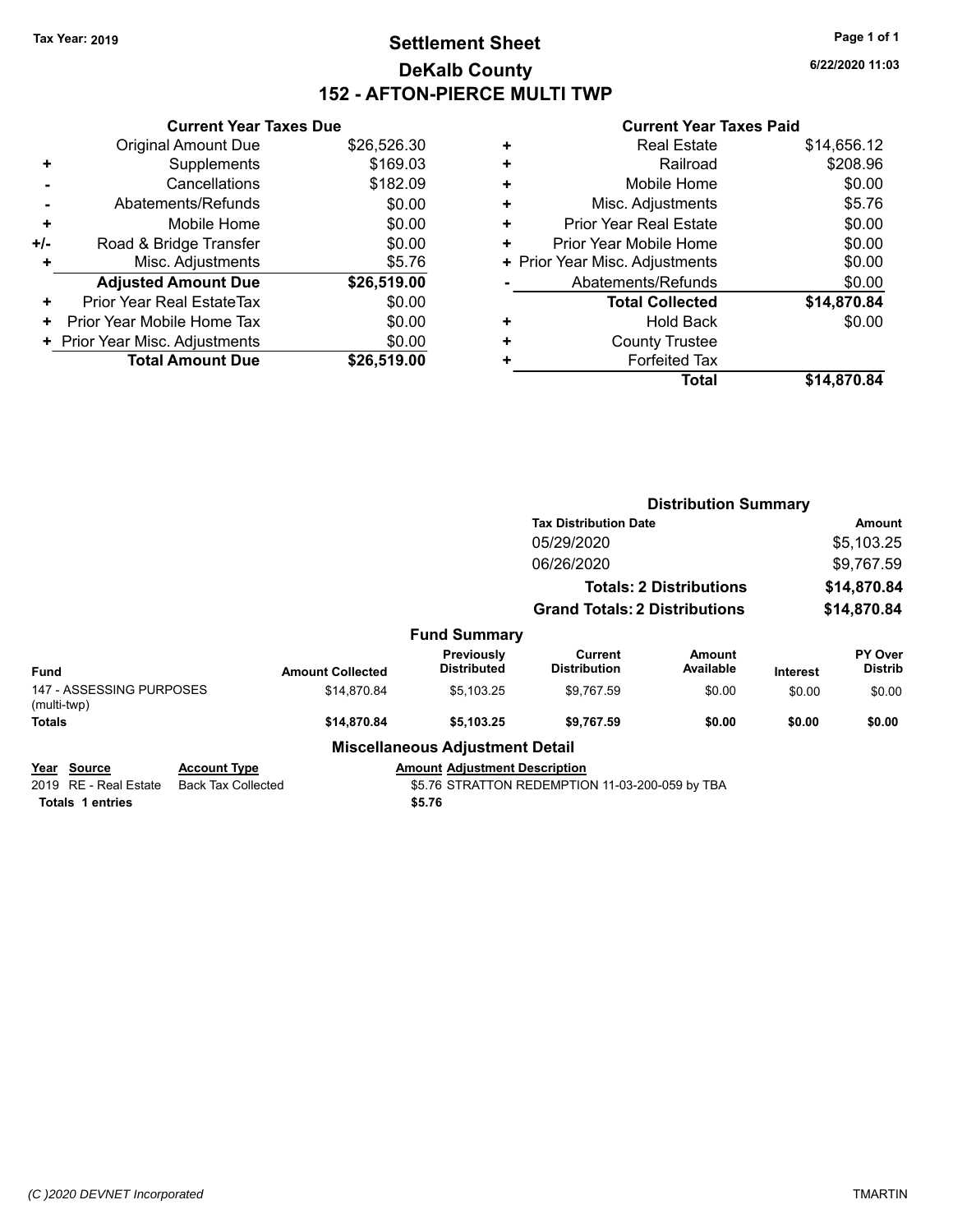# **Settlement Sheet Tax Year: 2019 Page 1 of 1 DeKalb County 153 - MILAN-MALTA MULTI-TWP**

**6/22/2020 11:03**

|     | <b>Current Year Taxes Due</b>  |             |
|-----|--------------------------------|-------------|
|     | <b>Original Amount Due</b>     | \$14,519.31 |
| ٠   | Supplements                    | \$84.74     |
|     | Cancellations                  | \$79.97     |
|     | Abatements/Refunds             | \$0.00      |
| ٠   | Mobile Home                    | \$0.00      |
| +/- | Road & Bridge Transfer         | \$0.00      |
| ٠   | Misc. Adjustments              | \$0.00      |
|     | <b>Adjusted Amount Due</b>     | \$14,524.08 |
| ٠   | Prior Year Real EstateTax      | \$0.00      |
| ٠   | Prior Year Mobile Home Tax     | \$0.00      |
|     | + Prior Year Misc. Adjustments | \$7.46      |
|     | <b>Total Amount Due</b>        | \$14.531.54 |

| ٠ | <b>Total Collected</b><br>Hold Back | \$8,107.55<br>\$0.00 |
|---|-------------------------------------|----------------------|
|   | Abatements/Refunds                  | \$0.00               |
|   | + Prior Year Misc. Adjustments      | \$7.46               |
| ٠ | Prior Year Mobile Home              | \$0.00               |
| ٠ | <b>Prior Year Real Estate</b>       | \$0.00               |
| ٠ | Misc. Adjustments                   | \$0.00               |
| ٠ | Mobile Home                         | \$0.00               |
| ٠ | Railroad                            | \$209.09             |
|   | <b>Real Estate</b>                  | \$7,891.00           |

|                                                                              |                                                  |            |                                        | <b>Distribution Summary</b>              |                     |                 |                           |
|------------------------------------------------------------------------------|--------------------------------------------------|------------|----------------------------------------|------------------------------------------|---------------------|-----------------|---------------------------|
|                                                                              |                                                  |            |                                        | <b>Tax Distribution Date</b>             |                     |                 | Amount                    |
|                                                                              |                                                  |            |                                        | 05/29/2020                               |                     |                 | \$2,598.14                |
|                                                                              |                                                  |            |                                        | 06/26/2020                               |                     |                 | \$5,509.41                |
|                                                                              |                                                  |            |                                        | <b>Totals: 2 Distributions</b>           |                     |                 | \$8,107.55                |
|                                                                              |                                                  |            |                                        | <b>Grand Totals: 2 Distributions</b>     |                     |                 | \$8,107.55                |
|                                                                              |                                                  |            | <b>Fund Summary</b>                    |                                          |                     |                 |                           |
| Fund                                                                         | <b>Amount Collected</b>                          |            | Previously<br><b>Distributed</b>       | Current<br><b>Distribution</b>           | Amount<br>Available | <b>Interest</b> | PY Over<br><b>Distrib</b> |
| 147 - ASSESSING PURPOSES<br>(multi-twp)                                      |                                                  | \$8,107.55 | \$2,598.14                             | \$5,509.41                               | \$0.00              | \$0.00          | \$0.00                    |
| <b>Totals</b>                                                                |                                                  | \$8,107.55 | \$2,598.14                             | \$5,509.41                               | \$0.00              | \$0.00          | \$0.00                    |
|                                                                              |                                                  |            | <b>Miscellaneous Adjustment Detail</b> |                                          |                     |                 |                           |
| Source<br>Year<br><b>RE</b> - Real Estate<br>2018<br><b>Totals 1 entries</b> | <b>Account Type</b><br><b>Back Tax Collected</b> | \$7.46     | <b>Amount Adjustment Description</b>   | \$7.46 TRUSTEE SALE 07-23-185-001 by TBA |                     |                 |                           |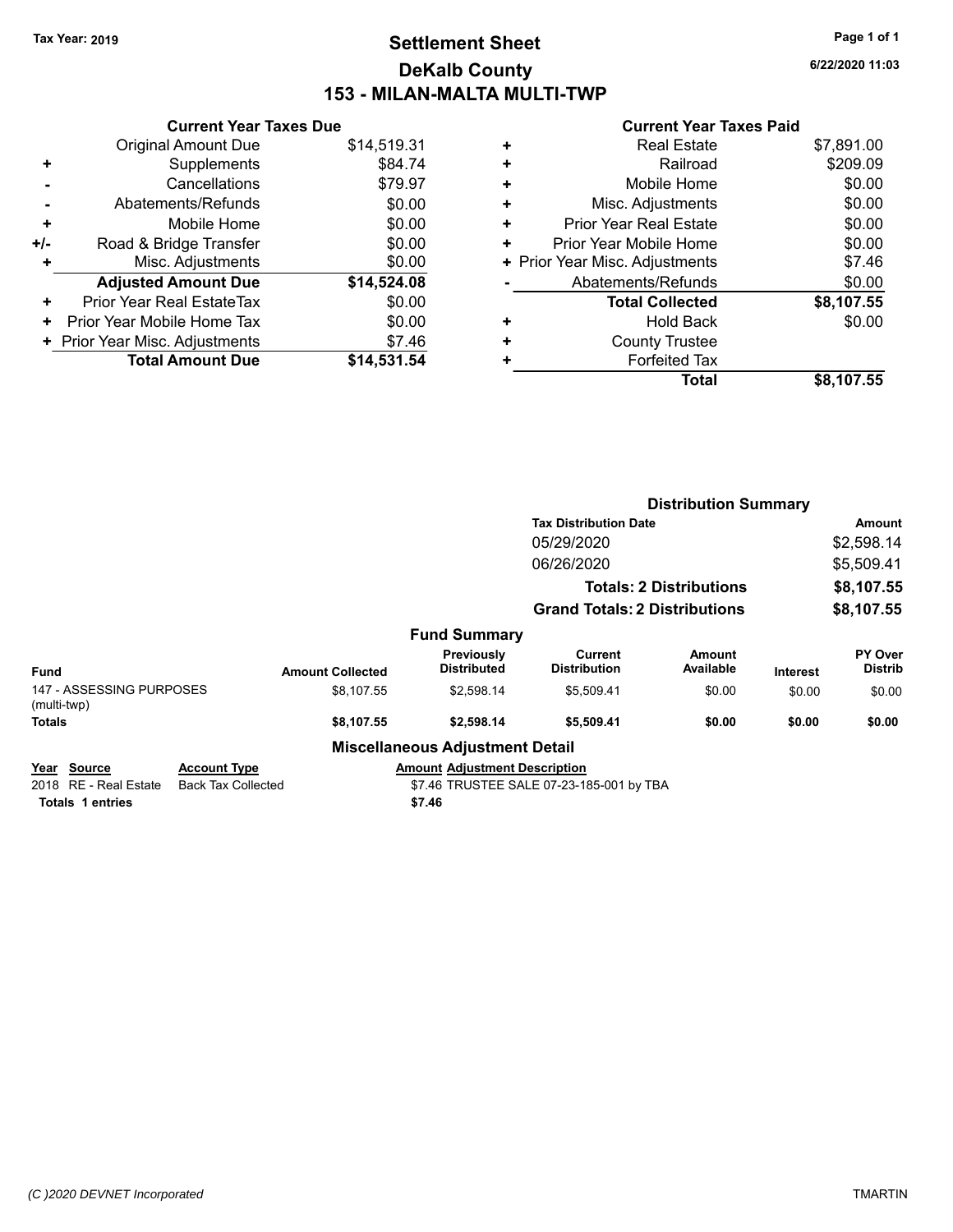# **Settlement Sheet Tax Year: 2019 Page 1 of 1 DeKalb County 154 - PAW PAW-SHABBONA MULT TWP**

**6/22/2020 11:03**

| <b>Current Year Taxes Due</b> |                                |
|-------------------------------|--------------------------------|
| <b>Original Amount Due</b>    | \$13,960.31                    |
| Supplements                   | \$37.76                        |
| Cancellations                 | \$46.39                        |
| Abatements/Refunds            | \$0.00                         |
| Mobile Home                   | \$0.00                         |
| Road & Bridge Transfer        | \$0.00                         |
| Misc. Adjustments             | \$2.41                         |
| <b>Adjusted Amount Due</b>    | \$13,954.09                    |
| Prior Year Real EstateTax     | \$0.00                         |
| Prior Year Mobile Home Tax    | \$0.00                         |
|                               | \$0.00                         |
| <b>Total Amount Due</b>       | \$13,954.09                    |
|                               | + Prior Year Misc. Adjustments |

| <b>Real Estate</b>             | \$7,339.95 |
|--------------------------------|------------|
| Railroad                       | \$352.82   |
| Mobile Home                    | \$0.00     |
| Misc. Adjustments              | \$2.41     |
| <b>Prior Year Real Estate</b>  | \$0.00     |
| Prior Year Mobile Home         | \$0.00     |
| + Prior Year Misc. Adjustments | \$0.00     |
| Abatements/Refunds             | \$0.00     |
| <b>Total Collected</b>         | \$7,695.18 |
| Hold Back                      | \$0.00     |
| <b>County Trustee</b>          |            |
| <b>Forfeited Tax</b>           |            |
| <b>Total</b>                   | \$7,695.18 |
|                                |            |

|                                             |            |                                  | <b>Tax Distribution Date</b>   |                                                                                                       |                                                                        | Amount                                                                            |
|---------------------------------------------|------------|----------------------------------|--------------------------------|-------------------------------------------------------------------------------------------------------|------------------------------------------------------------------------|-----------------------------------------------------------------------------------|
|                                             |            |                                  | 05/29/2020                     |                                                                                                       |                                                                        | \$2,194.92                                                                        |
|                                             |            |                                  | 06/26/2020                     |                                                                                                       |                                                                        | \$5,500.26                                                                        |
|                                             |            |                                  |                                |                                                                                                       |                                                                        | \$7,695.18                                                                        |
|                                             |            |                                  |                                |                                                                                                       |                                                                        | \$7,695.18                                                                        |
|                                             |            |                                  |                                |                                                                                                       |                                                                        |                                                                                   |
|                                             |            | Previously<br><b>Distributed</b> | Current<br><b>Distribution</b> | Amount<br>Available                                                                                   | Interest                                                               | PY Over<br><b>Distrib</b>                                                         |
| 147 - ASSESSING PURPOSES                    | \$7,695.18 | \$2,194.92                       | \$5,500.26                     | \$0.00                                                                                                | \$0.00                                                                 | \$0.00                                                                            |
|                                             | \$7,695.18 | \$2,194.92                       | \$5,500.26                     | \$0.00                                                                                                | \$0.00                                                                 | \$0.00                                                                            |
|                                             |            |                                  |                                |                                                                                                       |                                                                        |                                                                                   |
| <b>Account Type</b><br>Paymt In Lieu of Tax |            |                                  |                                |                                                                                                       |                                                                        |                                                                                   |
|                                             |            | <b>Amount Collected</b>          | \$2.41                         | <b>Fund Summary</b><br><b>Miscellaneous Adjustment Detail</b><br><b>Amount Adjustment Description</b> | <b>Totals: 2 Distributions</b><br><b>Grand Totals: 2 Distributions</b> | <b>Distribution Summary</b><br>\$2.41 HOUSING AUTHORITY SEQUOYA APARTMENTS by TBA |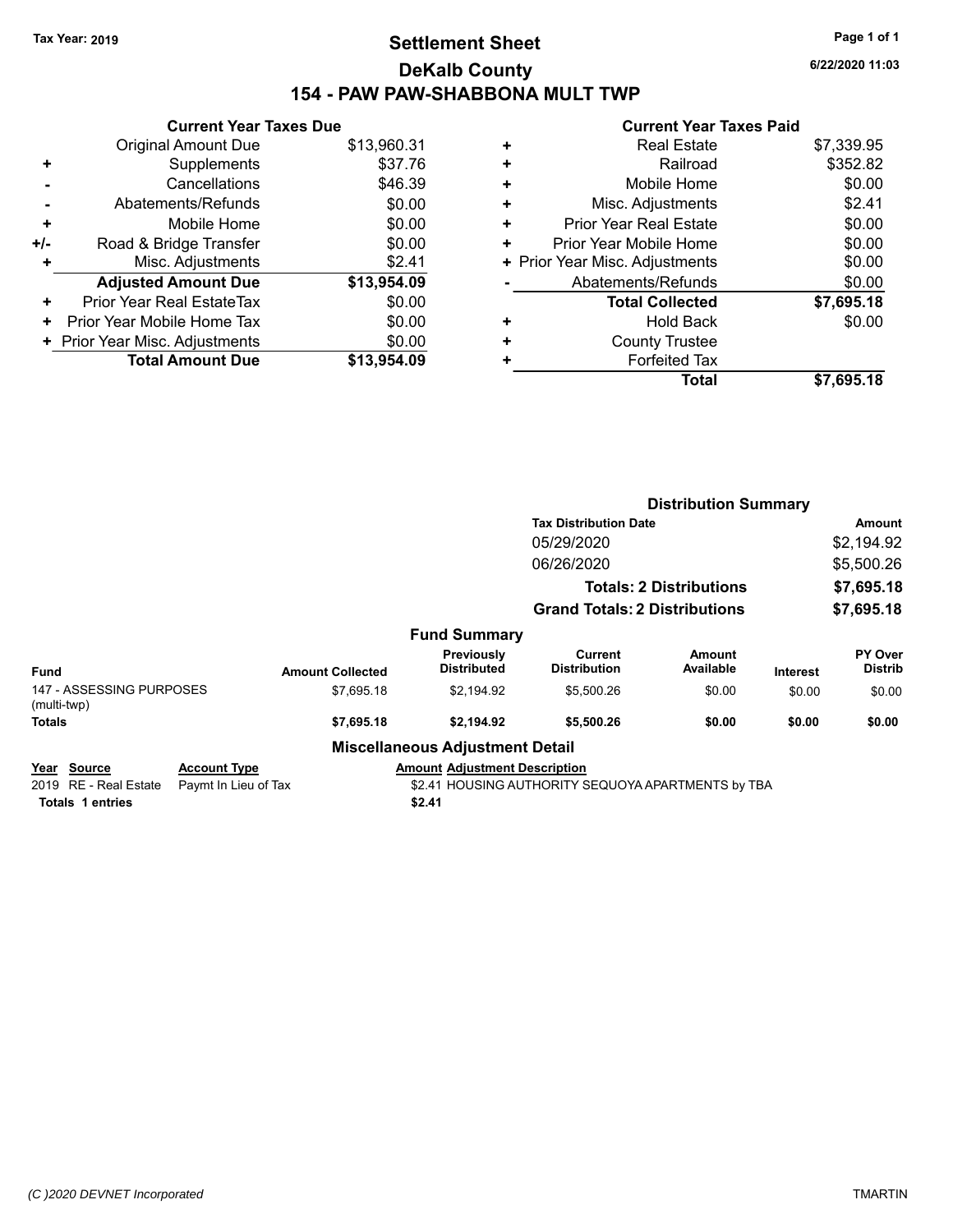# **Settlement Sheet Tax Year: 2019 Page 1 of 1 DeKalb County 155 - SOUTH GROVE-MAYFIELD MULT**

**6/22/2020 11:03**

|       | <b>Current Year Taxes Due</b>  |             |
|-------|--------------------------------|-------------|
|       | <b>Original Amount Due</b>     | \$12,979.12 |
| ٠     | Supplements                    | \$52.12     |
|       | Cancellations                  | \$66.72     |
|       | Abatements/Refunds             | \$0.00      |
| ٠     | Mobile Home                    | \$0.00      |
| $+/-$ | Road & Bridge Transfer         | \$0.00      |
|       | Misc. Adjustments              | \$0.00      |
|       | <b>Adjusted Amount Due</b>     | \$12,964.52 |
| ÷     | Prior Year Real EstateTax      | \$0.00      |
| ٠     | Prior Year Mobile Home Tax     | \$0.00      |
|       | + Prior Year Misc. Adjustments | \$2.35      |
|       | <b>Total Amount Due</b>        | \$12,966.87 |

| <b>Real Estate</b>             | \$6,980.30 |
|--------------------------------|------------|
| Railroad                       | \$0.00     |
| Mobile Home                    | \$0.00     |
| Misc. Adjustments              | \$0.00     |
| <b>Prior Year Real Estate</b>  | \$0.00     |
| Prior Year Mobile Home         | \$0.00     |
| + Prior Year Misc. Adjustments | \$2.35     |
| Abatements/Refunds             | \$0.00     |
| <b>Total Collected</b>         | \$6,982.65 |
| <b>Hold Back</b>               | \$0.00     |
| <b>County Trustee</b>          |            |
| <b>Forfeited Tax</b>           |            |
| Total                          | \$6,982.65 |
|                                |            |

|                                         |                           |                                                 |                                                   | <b>Distribution Summary</b>          |                                |                 |                           |
|-----------------------------------------|---------------------------|-------------------------------------------------|---------------------------------------------------|--------------------------------------|--------------------------------|-----------------|---------------------------|
|                                         |                           |                                                 |                                                   | <b>Tax Distribution Date</b>         |                                |                 | Amount                    |
|                                         |                           |                                                 |                                                   | 05/29/2020                           |                                |                 | \$1,667.49                |
|                                         |                           |                                                 |                                                   | 06/26/2020                           |                                |                 | \$5,315.16                |
|                                         |                           |                                                 |                                                   |                                      | <b>Totals: 2 Distributions</b> |                 | \$6,982.65                |
|                                         |                           |                                                 |                                                   | <b>Grand Totals: 2 Distributions</b> |                                |                 | \$6,982.65                |
|                                         |                           |                                                 | <b>Fund Summary</b>                               |                                      |                                |                 |                           |
| <b>Fund</b>                             |                           | <b>Amount Collected</b>                         | Previously<br><b>Distributed</b>                  | Current<br><b>Distribution</b>       | Amount<br>Available            | <b>Interest</b> | PY Over<br><b>Distrib</b> |
| 147 - ASSESSING PURPOSES<br>(multi-twp) |                           | \$6,982.65                                      | \$1,667.49                                        | \$5,315.16                           | \$0.00                         | \$0.00          | \$0.00                    |
| Totals                                  |                           | \$6,982.65                                      | \$1,667.49                                        | \$5,315.16                           | \$0.00                         | \$0.00          | \$0.00                    |
|                                         |                           |                                                 | <b>Miscellaneous Adjustment Detail</b>            |                                      |                                |                 |                           |
| Year Source                             | <b>Account Type</b>       |                                                 | <b>Amount Adjustment Description</b>              |                                      |                                |                 |                           |
| 2018 RE - Real Estate                   | <b>Back Tax Collected</b> | \$0.04 PETERSON REDEMPTION 04-11-100-009 by TBA |                                                   |                                      |                                |                 |                           |
| 2018 RE - Real Estate                   | <b>Back Tax Collected</b> |                                                 | \$2.31 PIOTROWSKI REDEMPTION 04-18-253-008 by TBA |                                      |                                |                 |                           |
| <b>Totals 2 entries</b>                 |                           |                                                 | \$2.35                                            |                                      |                                |                 |                           |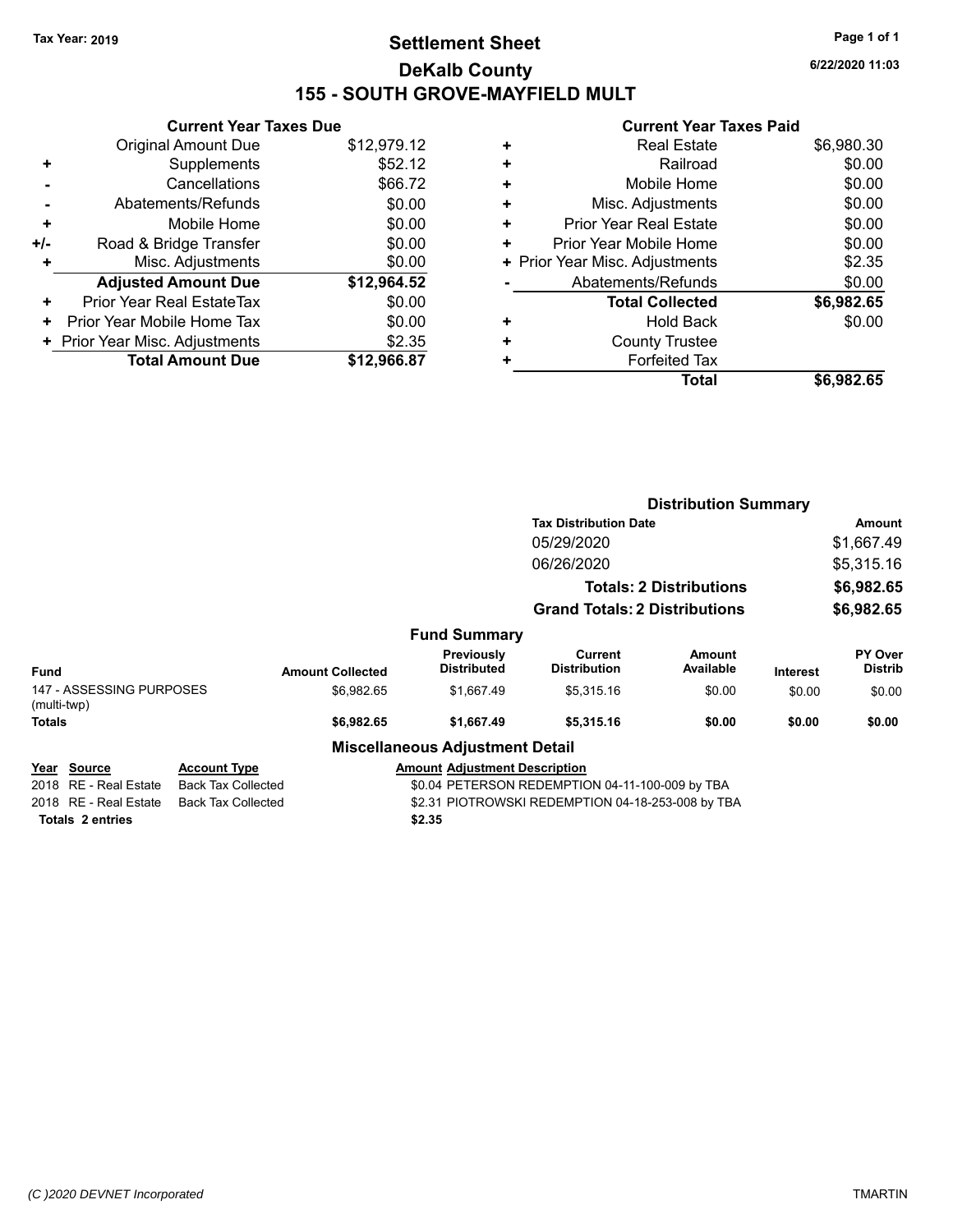# **Settlement Sheet Tax Year: 2019 Page 1 of 1 DeKalb County 156 - VICTOR-SOMONAUK MULTI TWP**

**6/22/2020 11:03**

|       | <b>Current Year Taxes Due</b>  |             |
|-------|--------------------------------|-------------|
|       | <b>Original Amount Due</b>     | \$23,639.06 |
| ٠     | Supplements                    | \$128.86    |
|       | Cancellations                  | \$135.83    |
|       | Abatements/Refunds             | \$0.00      |
| ٠     | Mobile Home                    | \$0.00      |
| $+/-$ | Road & Bridge Transfer         | \$0.00      |
| ٠     | Misc. Adjustments              | \$0.00      |
|       | <b>Adjusted Amount Due</b>     | \$23,632.09 |
| ٠     | Prior Year Real EstateTax      | \$0.00      |
| ٠     | Prior Year Mobile Home Tax     | \$0.00      |
|       | + Prior Year Misc. Adjustments | \$0.00      |
|       | <b>Total Amount Due</b>        | \$23,632.09 |
|       |                                |             |

| ٠ | <b>Real Estate</b>             | \$13,347.03 |
|---|--------------------------------|-------------|
| ÷ | Railroad                       | \$198.22    |
| ٠ | Mobile Home                    | \$0.00      |
| ٠ | Misc. Adjustments              | \$0.00      |
| ٠ | Prior Year Real Estate         | \$0.00      |
| ٠ | Prior Year Mobile Home         | \$0.00      |
|   | + Prior Year Misc. Adjustments | \$0.00      |
|   | Abatements/Refunds             | \$0.00      |
|   | <b>Total Collected</b>         | \$13,545.25 |
| ٠ | <b>Hold Back</b>               | \$0.00      |
| ٠ | <b>County Trustee</b>          |             |
| ٠ | <b>Forfeited Tax</b>           |             |
|   | Total                          | \$13,545.25 |
|   |                                |             |

|                                         |                         |                                  | <b>Distribution Summary</b>           |                                |                 |                           |
|-----------------------------------------|-------------------------|----------------------------------|---------------------------------------|--------------------------------|-----------------|---------------------------|
|                                         |                         |                                  | <b>Tax Distribution Date</b>          |                                |                 | Amount                    |
|                                         |                         |                                  | 05/29/2020                            |                                |                 | \$5,466.72                |
|                                         |                         |                                  | 06/26/2020                            |                                |                 | \$8,078.53                |
|                                         |                         |                                  |                                       | <b>Totals: 2 Distributions</b> |                 | \$13,545.25               |
|                                         |                         |                                  | <b>Grand Totals: 2 Distributions</b>  |                                |                 | \$13,545.25               |
|                                         |                         | <b>Fund Summary</b>              |                                       |                                |                 |                           |
| <b>Fund</b>                             | <b>Amount Collected</b> | Previously<br><b>Distributed</b> | <b>Current</b><br><b>Distribution</b> | Amount<br>Available            | <b>Interest</b> | PY Over<br><b>Distrib</b> |
| 147 - ASSESSING PURPOSES<br>(multi-twp) | \$13.545.25             | \$5.466.72                       | \$8.078.53                            | \$0.00                         | \$0.00          | \$0.00                    |
| <b>Totals</b>                           | \$13,545.25             | \$5,466.72                       | \$8,078.53                            | \$0.00                         | \$0.00          | \$0.00                    |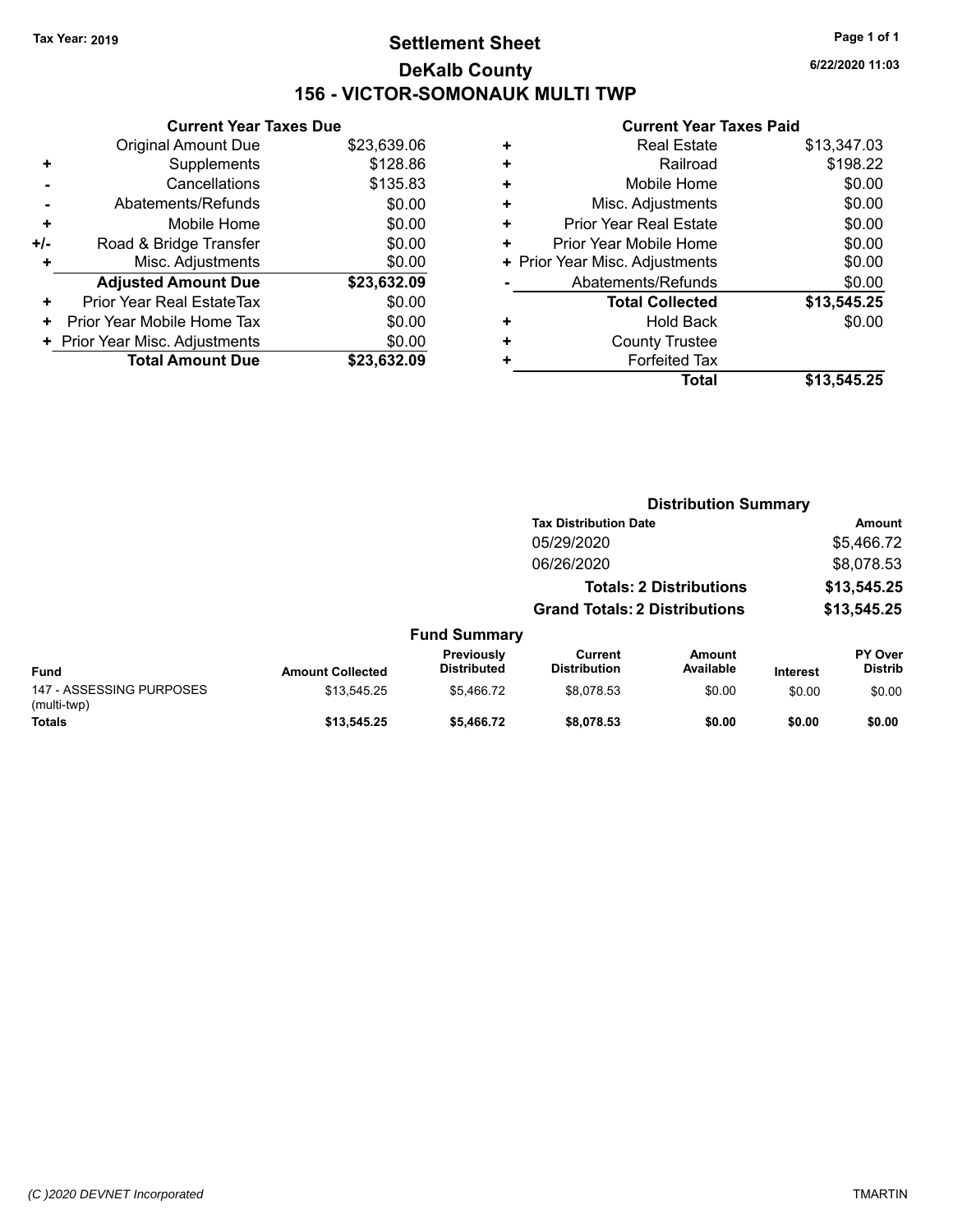# **Settlement Sheet Tax Year: 2019 Page 1 of 1 DeKalb County 157 - GENOA PUBLIC LIBRARY DIST**

**6/22/2020 11:03**

#### **Current Year Taxes Paid**

|     | <b>Current Year Taxes Due</b>  |              |
|-----|--------------------------------|--------------|
|     | <b>Original Amount Due</b>     | \$253,480.37 |
| ٠   | Supplements                    | \$2,966.29   |
|     | Cancellations                  | \$4,199.79   |
|     | Abatements/Refunds             | \$0.00       |
| ٠   | Mobile Home                    | \$0.00       |
| +/- | Road & Bridge Transfer         | \$0.00       |
| ٠   | Misc. Adjustments              | \$14.80      |
|     | <b>Adjusted Amount Due</b>     | \$252,261.67 |
| ٠   | Prior Year Real EstateTax      | \$0.00       |
| ٠   | Prior Year Mobile Home Tax     | \$0.00       |
|     | + Prior Year Misc. Adjustments | \$15.34      |
|     | <b>Total Amount Due</b>        | \$252,277.01 |
|     |                                |              |

| <b>Real Estate</b>             | \$131,947.59 |
|--------------------------------|--------------|
| Railroad                       | \$339.82     |
| Mobile Home                    | \$0.00       |
| Misc. Adjustments              | \$14.80      |
| <b>Prior Year Real Estate</b>  | \$0.00       |
| Prior Year Mobile Home         | \$0.00       |
| + Prior Year Misc. Adjustments | \$15.34      |
| Abatements/Refunds             | \$0.00       |
| <b>Total Collected</b>         | \$132,317.55 |
| Hold Back                      | \$0.00       |
| <b>County Trustee</b>          |              |
| <b>Forfeited Tax</b>           |              |
| Total                          | \$132,317.55 |
|                                |              |

| <b>Distribution Summary</b>          |              |  |  |  |  |  |
|--------------------------------------|--------------|--|--|--|--|--|
| <b>Tax Distribution Date</b>         | Amount       |  |  |  |  |  |
| 05/29/2020                           | \$69,515.40  |  |  |  |  |  |
| 06/26/2020                           | \$62,802.15  |  |  |  |  |  |
| <b>Totals: 2 Distributions</b>       | \$132,317.55 |  |  |  |  |  |
| <b>Grand Totals: 2 Distributions</b> | \$132,317.55 |  |  |  |  |  |

#### **Fund Summary**

| Fund                                          | <b>Amount Collected</b> | <b>Previously</b><br><b>Distributed</b> | Current<br><b>Distribution</b> | Amount<br>Available | Interest | <b>PY Over</b><br><b>Distrib</b> |
|-----------------------------------------------|-------------------------|-----------------------------------------|--------------------------------|---------------------|----------|----------------------------------|
| 001 - CORPORATE                               | \$122,172.79            | \$64.185.66                             | \$57.987.13                    | \$0.00              | \$0.00   | \$0.00                           |
| 004 - OPERATIONS & MAINTENANCE                | \$8,290.08              | \$4.355.34                              | \$3.934.74                     | \$0.00              | \$0.00   | \$0.00                           |
| $005 - I. M. R. F.$                           | \$54.11                 | \$28.43                                 | \$25.68                        | \$0.00              | \$0.00   | \$0.00                           |
| 027 - AUDIT                                   | \$1,692.35              | \$889.11                                | \$803.24                       | \$0.00              | \$0.00   | \$0.00                           |
| 035 - TORT JUDGEMENTS/LIABILITY<br><b>INS</b> | \$54.11                 | \$28.43                                 | \$25.68                        | \$0.00              | \$0.00   | \$0.00                           |
| 047 - SOCIAL SECURITY                         | \$54.11                 | \$28.43                                 | \$25.68                        | \$0.00              | \$0.00   | \$0.00                           |
| <b>Totals</b>                                 | \$132,317.55            | \$69,515.40                             | \$62,802.15                    | \$0.00              | \$0.00   | \$0.00                           |

#### **Miscellaneous Adjustment Detail**

| Year Source             | <b>Account Type</b> | <b>Amount Adjustment Description</b>                    |
|-------------------------|---------------------|---------------------------------------------------------|
| 2018 RE - Real Estate   | Back Tax Collected  | \$4.76 WOJDYLA REDEMPTION 03-18-251-012 by TBA          |
| 2018 RE - Real Estate   | Back Tax Collected  | \$4.07 FIRST MID WEALTH REDEMPTION 03-30-101-005 by TBA |
| 2018 RE - Real Estate   | Back Tax Collected  | \$6.51 KIRCHHOFF REDEMPTION 03-19-333-008 by TBA        |
| 2019 RE - Real Estate   | Back Tax Collected  | \$14.80 NIKOLS REDEMPTION 03-19-429-033 by TBA          |
| <b>Totals 4 entries</b> |                     | \$30.14                                                 |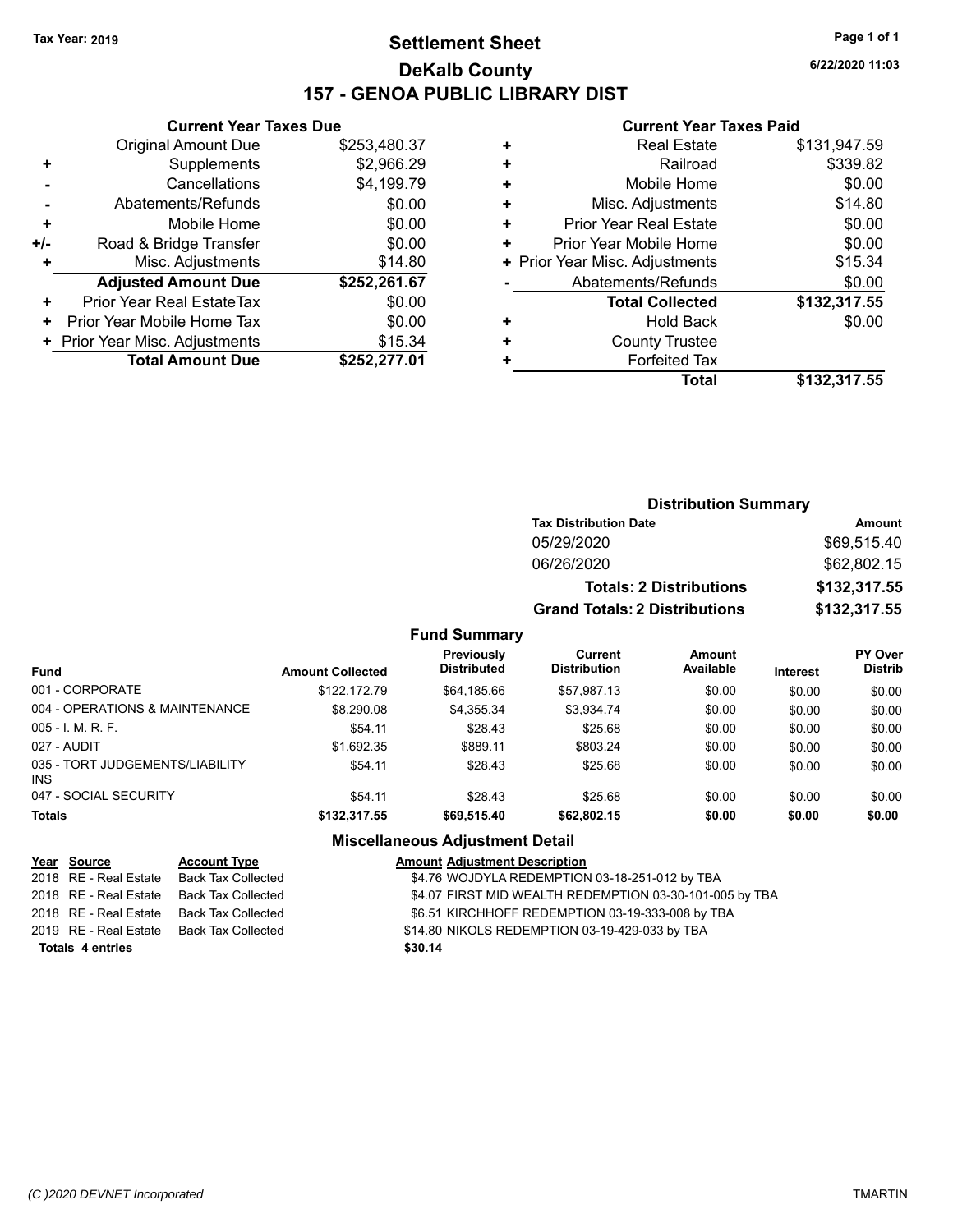# **Settlement Sheet Tax Year: 2019 Page 1 of 1 DeKalb County 158 - DEKALB TIF1**

**6/22/2020 11:03**

#### **Current Year Taxes Due**

|       | <b>Original Amount Due</b>       | \$4,223,398.74 |
|-------|----------------------------------|----------------|
| ٠     | Supplements                      | \$37,432.58    |
|       | Cancellations                    | \$46,011.66    |
|       | Abatements/Refunds               | \$449.86       |
| ٠     | Mobile Home                      | \$0.00         |
| $+/-$ | Road & Bridge Transfer           | \$0.00         |
|       | Misc. Adjustments                | \$0.00         |
|       | <b>Adjusted Amount Due</b>       | \$4,214,369.80 |
| ٠     | <b>Prior Year Real EstateTax</b> | \$0.00         |
|       | Prior Year Mobile Home Tax       | \$0.00         |
|       | + Prior Year Misc. Adjustments   | \$0.00         |
|       | <b>Total Amount Due</b>          | \$4.214.369.80 |

|   | <b>Current Year Taxes Paid</b> |                |
|---|--------------------------------|----------------|
|   | <b>Real Estate</b>             | \$2,299,097.33 |
|   | Railroad                       | \$0.00         |
|   | Mobile Home                    | \$0.00         |
|   | Misc. Adjustments              | \$0.00         |
| ٠ | <b>Prior Year Real Estate</b>  | \$0.00         |
| ٠ | Prior Year Mobile Home         | \$0.00         |
|   | + Prior Year Misc. Adjustments | \$0.00         |
|   | Abatements/Refunds             | \$449.86       |
|   | <b>Total Collected</b>         | \$2,298,647.47 |
|   | <b>Hold Back</b>               | \$0.00         |
|   | <b>County Trustee</b>          |                |
|   | <b>Forfeited Tax</b>           |                |
|   | Total                          | \$2,298,647.47 |

|                                                                 |                                            |                                                  |                                                              | <b>Distribution Summary</b>    |                 |                           |
|-----------------------------------------------------------------|--------------------------------------------|--------------------------------------------------|--------------------------------------------------------------|--------------------------------|-----------------|---------------------------|
|                                                                 |                                            |                                                  | <b>Tax Distribution Date</b>                                 | <b>Amount</b>                  |                 |                           |
|                                                                 | 05/29/2020                                 |                                                  |                                                              | \$788,800.12                   |                 |                           |
|                                                                 |                                            |                                                  | 06/26/2020                                                   |                                |                 | \$1,509,847.35            |
|                                                                 |                                            |                                                  |                                                              | <b>Totals: 2 Distributions</b> |                 | \$2,298,647.47            |
|                                                                 |                                            |                                                  | <b>Grand Totals: 2 Distributions</b>                         |                                |                 | \$2,298,647.47            |
|                                                                 |                                            | <b>Fund Summary</b>                              |                                                              |                                |                 |                           |
| Fund                                                            | <b>Amount Collected</b>                    | Previously<br><b>Distributed</b>                 | <b>Current</b><br><b>Distribution</b>                        | Amount<br>Available            | <b>Interest</b> | PY Over<br><b>Distrib</b> |
| 001 - CORPORATE                                                 | \$2,298,647.47                             | \$788,800.12                                     | \$1,509,847.35                                               | \$0.00                         | \$0.00          | \$0.00                    |
| <b>Totals</b>                                                   | \$2,298,647.47                             | \$788,800.12                                     | \$1,509,847.35                                               | \$0.00                         | \$0.00          | \$0.00                    |
|                                                                 |                                            | <b>Miscellaneous Adjustment Detail</b>           |                                                              |                                |                 |                           |
| Year Source                                                     | <b>Account Type</b>                        | <b>Amount Adjustment Description</b>             |                                                              |                                |                 |                           |
| 2018 RE - Real Estate                                           | <b>Back Tax Collected</b>                  |                                                  | \$0.00 TRUSTEE SALE 08-22-283-001 by TBA                     |                                |                 |                           |
| 2019 RE - Real Estate                                           | <b>Back Tax Collected</b>                  |                                                  | \$0.00 LYNCH REDEMPTION 08-24-153-001 by TBA                 |                                |                 |                           |
| <b>Totals 2 entries</b>                                         |                                            | \$0.00                                           |                                                              |                                |                 |                           |
|                                                                 |                                            | <b>Abatement Detail</b>                          |                                                              |                                |                 |                           |
| Year Source<br>2019 RE - Real Estate<br><b>Totals 1 entries</b> | <b>Account Type</b><br><b>RE</b> Abatement | <b>Amount Adjustment Description</b><br>\$449.86 | \$449.86 PTAB DECISION TIF #1 TO TIF #2 08-23-453-004 by TBA |                                |                 |                           |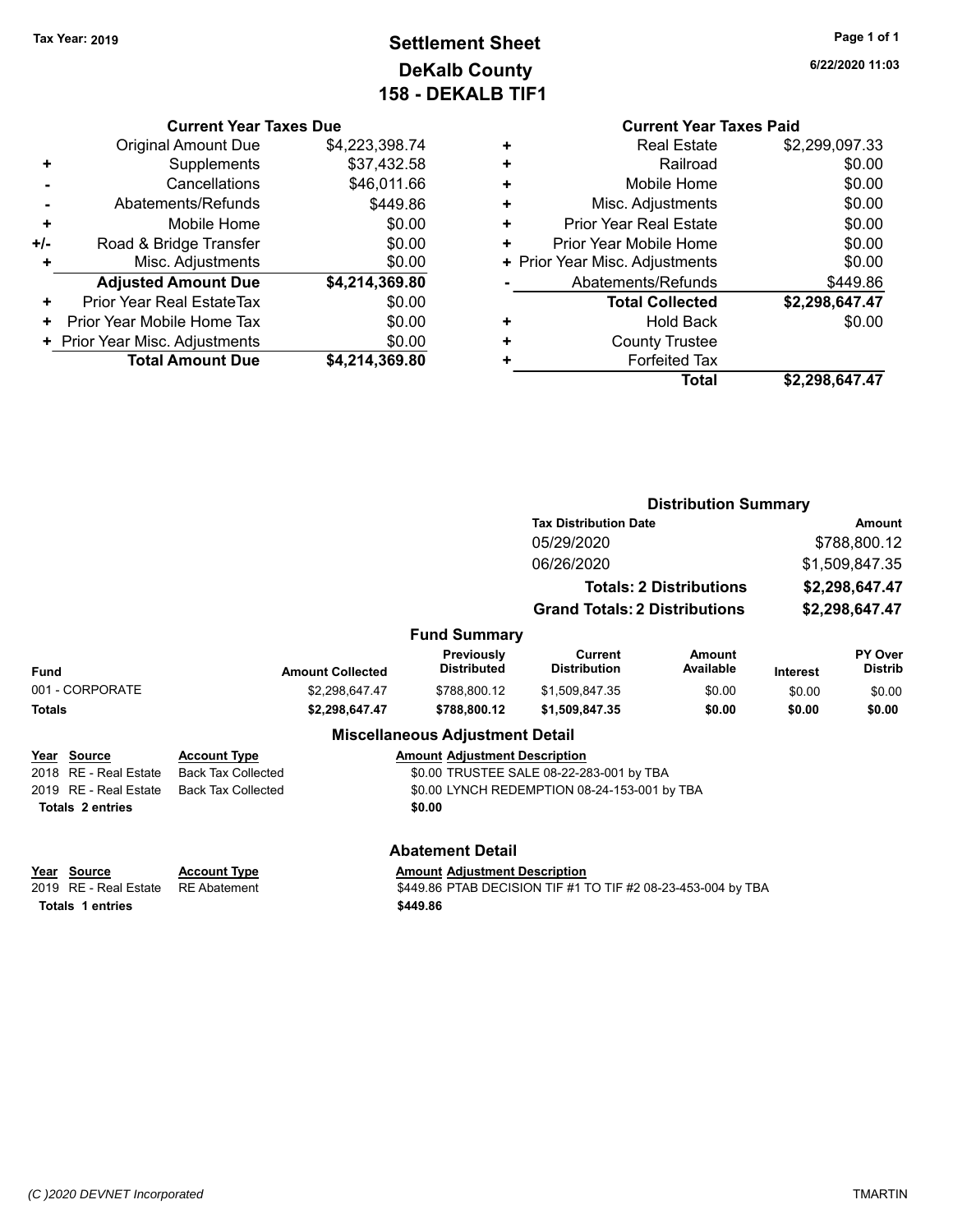# **Settlement Sheet Tax Year: 2019 Page 1 of 1 DeKalb County 159 - DEKALB TIF2**

**6/22/2020 11:03**

|     | <b>Current Year Taxes Due</b>  |            |
|-----|--------------------------------|------------|
|     | Original Amount Due            | \$0.00     |
| ٠   | Supplements                    | \$0.00     |
|     | Cancellations                  | \$0.00     |
|     | Abatements/Refunds             | \$0.00     |
| ٠   | Mobile Home                    | \$0.00     |
| +/- | Road & Bridge Transfer         | \$0.00     |
| ٠   | Misc. Adjustments              | \$449.86   |
|     | <b>Adjusted Amount Due</b>     | \$449.86   |
| ٠   | Prior Year Real EstateTax      | (\$449.86) |
| ٠   | Prior Year Mobile Home Tax     | \$0.00     |
|     | + Prior Year Misc. Adjustments | \$0.00     |
|     | <b>Total Amount Due</b>        | \$0.00     |
|     |                                |            |

|   | <b>Current Year Taxes Paid</b> |            |
|---|--------------------------------|------------|
| ٠ | Real Estate                    | \$0.00     |
| ÷ | Railroad                       | \$0.00     |
|   | Mobile Home                    | \$0.00     |
|   | Misc. Adjustments              | \$449.86   |
| ٠ | <b>Prior Year Real Estate</b>  | (\$449.86) |
| ٠ | Prior Year Mobile Home         | \$0.00     |
|   | + Prior Year Misc. Adjustments | \$0.00     |
|   | Abatements/Refunds             | \$0.00     |
|   | <b>Total Collected</b>         | \$0.00     |
|   | <b>Hold Back</b>               | \$0.00     |
|   | <b>County Trustee</b>          |            |
|   | <b>Forfeited Tax</b>           |            |
|   | Total                          | SO.OU      |

|                 |                         | <b>Fund Summary</b>                    |                                |                     |                 |                                  |
|-----------------|-------------------------|----------------------------------------|--------------------------------|---------------------|-----------------|----------------------------------|
| <b>Fund</b>     | <b>Amount Collected</b> | Previously<br>Distributed              | Current<br><b>Distribution</b> | Amount<br>Available | <b>Interest</b> | <b>PY Over</b><br><b>Distrib</b> |
| 001 - CORPORATE | \$0.00                  | \$0.00                                 | \$0.00                         | \$0.00              | \$0.00          | \$0.00                           |
| <b>Totals</b>   | \$0.00                  | \$0.00                                 | \$0.00                         | \$0.00              | \$0.00          | \$0.00                           |
|                 |                         | <b>Miscellaneous Adjustment Detail</b> |                                |                     |                 |                                  |

| Year Source             | <b>Account Type</b> | <b>Amount Adiustment Description</b>                           |
|-------------------------|---------------------|----------------------------------------------------------------|
| 2019 RE - Real Estate   | Back Tax Collected  | \$449.86 PTAB DECISION TIF #2 FROM TIF #1 08-23-453-004 by TBA |
| <b>Totals 1 entries</b> |                     | \$449.86                                                       |

#### **Abatement Detail**

# **Year Source Account Type Anneurs Amount Adjustment Description**<br>2018 RE - Real Estate RE Abatement **Amount Adjustment Adjustment** AD.00 PTAB INTEREST REFUN

\$0.00 PTAB INTEREST REFUND 08-23-453-004 by TBA **Totals 1 entries** \$0.00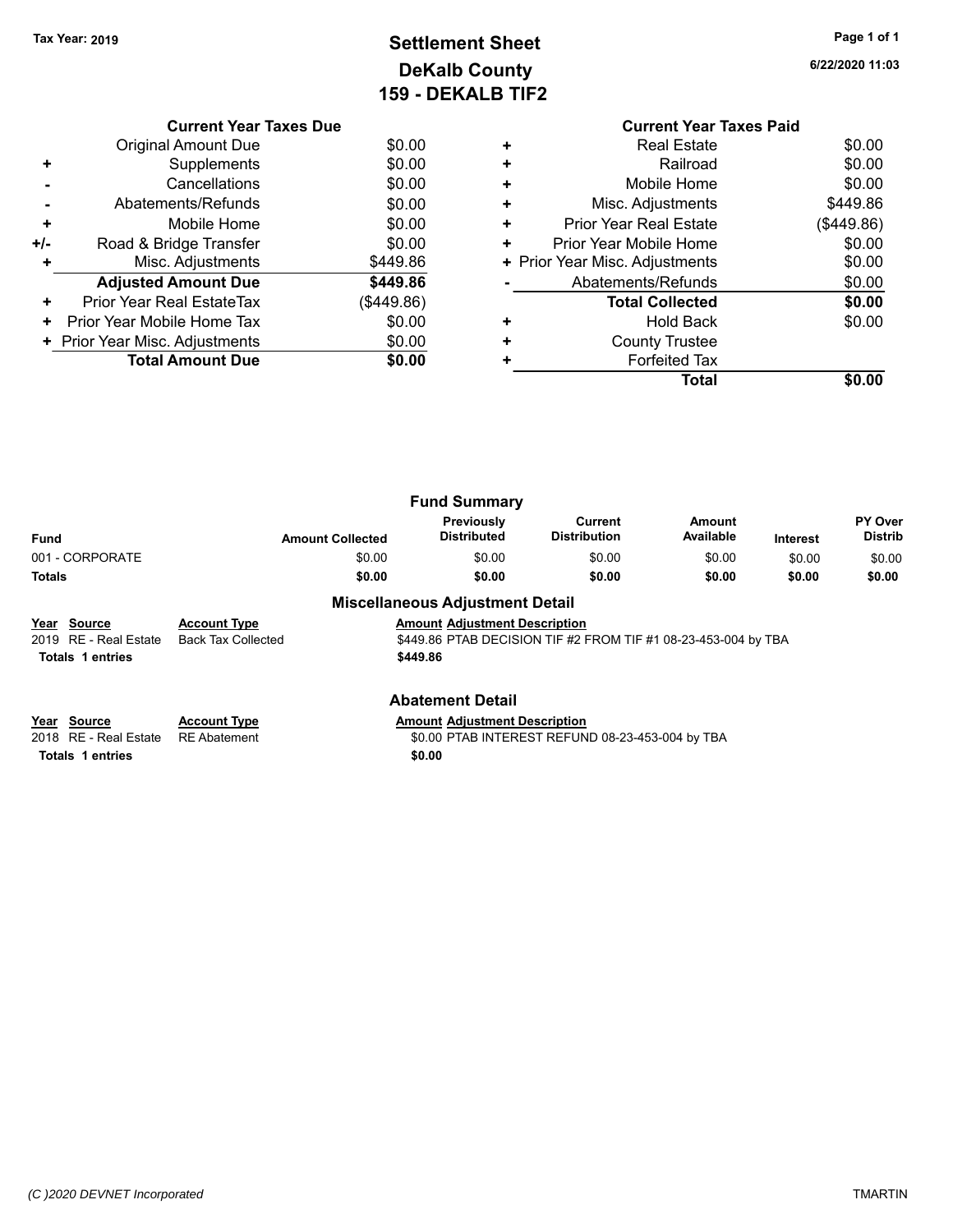# **Settlement Sheet Tax Year: 2019 Page 1 of 1 DeKalb County 160 - DEKALB TIF1 AMENDED**

**6/22/2020 11:03**

|     | <b>Current Year Taxes Due</b>  |                |
|-----|--------------------------------|----------------|
|     | <b>Original Amount Due</b>     | \$2,419,945.48 |
| ٠   | Supplements                    | \$0.00         |
|     | Cancellations                  | \$0.00         |
|     | Abatements/Refunds             | \$0.00         |
| ٠   | Mobile Home                    | \$0.00         |
| +/- | Road & Bridge Transfer         | \$0.00         |
| ٠   | Misc. Adjustments              | \$0.00         |
|     | <b>Adjusted Amount Due</b>     | \$2,419,945.48 |
| +   | Prior Year Real EstateTax      | (\$1,048.88)   |
| ٠   | Prior Year Mobile Home Tax     | \$0.00         |
|     | + Prior Year Misc. Adjustments | \$0.00         |
|     | <b>Total Amount Due</b>        | \$2,418,896.60 |
|     |                                |                |

|   | <b>Real Estate</b>             | \$1,402,470.80 |
|---|--------------------------------|----------------|
| ÷ | Railroad                       | \$0.00         |
| ٠ | Mobile Home                    | \$0.00         |
| ٠ | Misc. Adjustments              | \$0.00         |
| ٠ | <b>Prior Year Real Estate</b>  | (\$1,048.88)   |
| ٠ | Prior Year Mobile Home         | \$0.00         |
|   | + Prior Year Misc. Adjustments | \$0.00         |
|   | Abatements/Refunds             | \$0.00         |
|   | <b>Total Collected</b>         | \$1,401,421.92 |
| ٠ | <b>Hold Back</b>               | \$0.00         |
| ٠ | <b>County Trustee</b>          |                |
| ٠ | <b>Forfeited Tax</b>           |                |
|   | Total                          | \$1,401,421.92 |
|   |                                |                |

|                         |                                  | <b>Distribution Summary</b>          |                     |                 |                                  |
|-------------------------|----------------------------------|--------------------------------------|---------------------|-----------------|----------------------------------|
|                         |                                  | <b>Tax Distribution Date</b>         |                     |                 | Amount                           |
|                         |                                  | 05/29/2020                           |                     | \$830,399.09    |                                  |
|                         |                                  | 06/26/2020                           |                     | \$571,022.83    |                                  |
|                         |                                  | <b>Totals: 2 Distributions</b>       |                     | \$1,401,421.92  |                                  |
|                         |                                  | <b>Grand Totals: 2 Distributions</b> |                     | \$1,401,421.92  |                                  |
|                         | <b>Fund Summary</b>              |                                      |                     |                 |                                  |
| <b>Amount Collected</b> | Previously<br><b>Distributed</b> | Current<br><b>Distribution</b>       | Amount<br>Available | <b>Interest</b> | <b>PY Over</b><br><b>Distrib</b> |
|                         |                                  |                                      |                     |                 |                                  |

| Fund            | <b>Amount Collected</b> | Previousiv<br><b>Distributed</b> | Current<br><b>Distribution</b> | Amount<br>Available | <b>Interest</b> | PY Over<br><b>Distrib</b> |
|-----------------|-------------------------|----------------------------------|--------------------------------|---------------------|-----------------|---------------------------|
| 001 - CORPORATE | \$1.401.421.92          | \$830,399.09                     | \$571.022.83                   | \$0.00              | \$0.00          | \$0.00                    |
| Totals          | \$1.401.421.92          | \$830,399.09                     | \$571.022.83                   | \$0.00              | \$0.00          | \$0.00                    |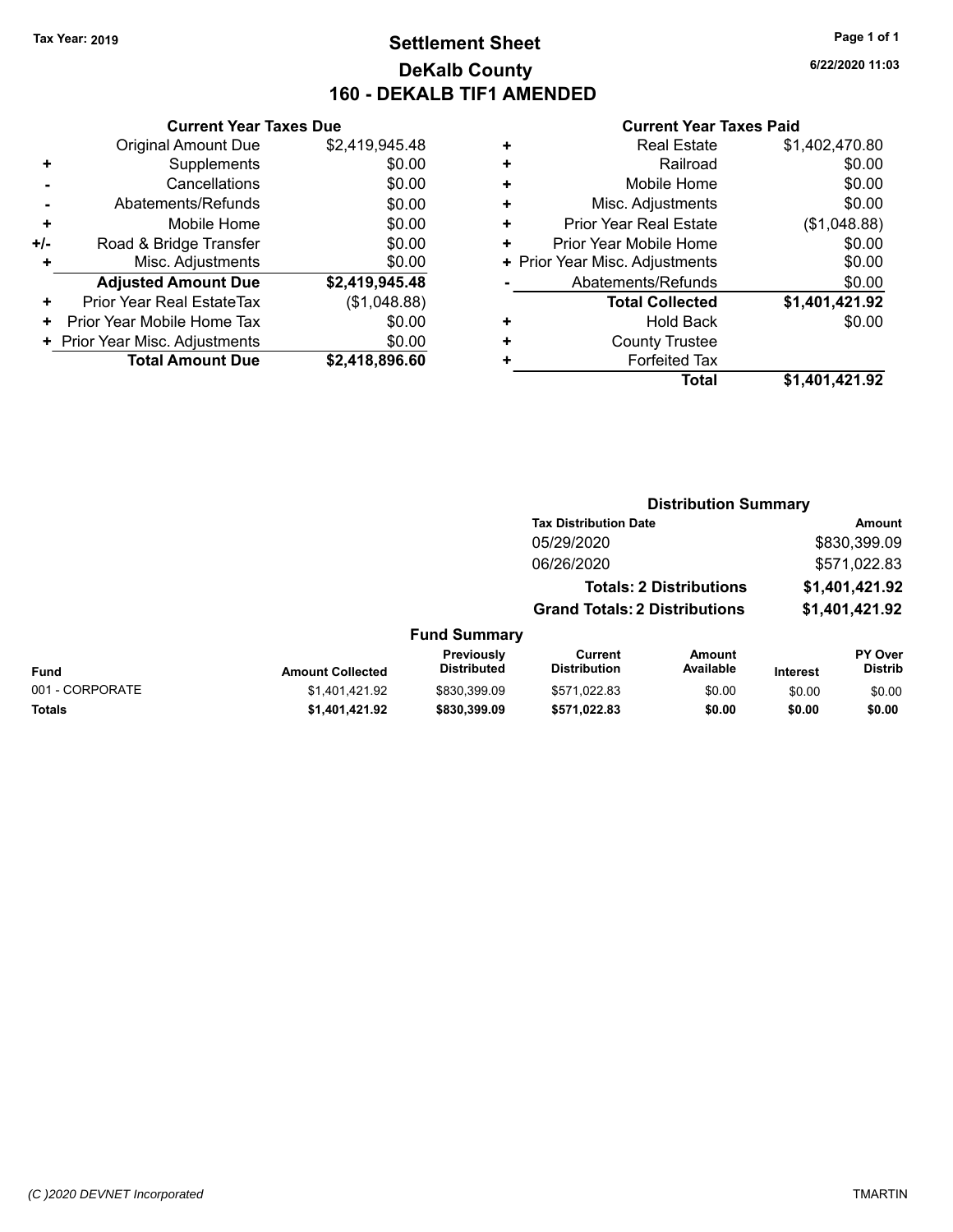## **Settlement Sheet Tax Year: 2019 Page 1 of 1 DeKalb County 161 - DEKALB TIF3**

**6/22/2020 11:03**

|     | <b>Original Amount Due</b>     | \$297,521.96 |
|-----|--------------------------------|--------------|
| ٠   | Supplements                    | \$3,118.02   |
|     | Cancellations                  | \$0.00       |
|     | Abatements/Refunds             | \$0.00       |
| ٠   | Mobile Home                    | \$0.00       |
| +/- | Road & Bridge Transfer         | \$0.00       |
| ٠   | Misc. Adjustments              | \$0.00       |
|     | <b>Adjusted Amount Due</b>     | \$300,639.98 |
| ÷   | Prior Year Real EstateTax      | \$0.00       |
| ٠   | Prior Year Mobile Home Tax     | \$0.00       |
|     | + Prior Year Misc. Adjustments | \$0.00       |
|     | <b>Total Amount Due</b>        | \$300,639.98 |

|   | <b>Total</b>                   | \$134,776.24 |
|---|--------------------------------|--------------|
| ٠ | <b>Forfeited Tax</b>           |              |
| ٠ | <b>County Trustee</b>          |              |
| ٠ | <b>Hold Back</b>               | \$0.00       |
|   | <b>Total Collected</b>         | \$134,776.24 |
|   | Abatements/Refunds             | \$0.00       |
|   | + Prior Year Misc. Adjustments | \$0.00       |
| ٠ | Prior Year Mobile Home         | \$0.00       |
| ٠ | <b>Prior Year Real Estate</b>  | \$0.00       |
| ٠ | Misc. Adjustments              | \$0.00       |
| ÷ | Mobile Home                    | \$0.00       |
| ٠ | Railroad                       | \$0.00       |
|   | <b>Real Estate</b>             | \$134,776.24 |

|                 | <b>Distribution Summary</b> |                                  |                                      |                                |              |                    |
|-----------------|-----------------------------|----------------------------------|--------------------------------------|--------------------------------|--------------|--------------------|
|                 |                             |                                  | <b>Tax Distribution Date</b>         |                                |              | <b>Amount</b>      |
|                 |                             |                                  | 05/29/2020                           |                                |              | \$16,093.04        |
|                 |                             |                                  | 06/26/2020                           |                                |              | \$118,683.20       |
|                 |                             |                                  |                                      | <b>Totals: 2 Distributions</b> |              | \$134,776.24       |
|                 |                             |                                  | <b>Grand Totals: 2 Distributions</b> |                                | \$134,776.24 |                    |
|                 |                             | <b>Fund Summary</b>              |                                      |                                |              |                    |
| <b>Fund</b>     | <b>Amount Collected</b>     | Previously<br><b>Distributed</b> | Current<br><b>Distribution</b>       | Amount<br>Available            | Interest     | PY Over<br>Distrib |
| 001 - CORPORATE | \$134,776.24                | \$16.093.04                      | \$118,683.20                         | \$0.00                         | \$0.00       | \$0.00             |
| <b>Totals</b>   | \$134,776.24                | \$16,093.04                      | \$118,683.20                         | \$0.00                         | \$0.00       | \$0.00             |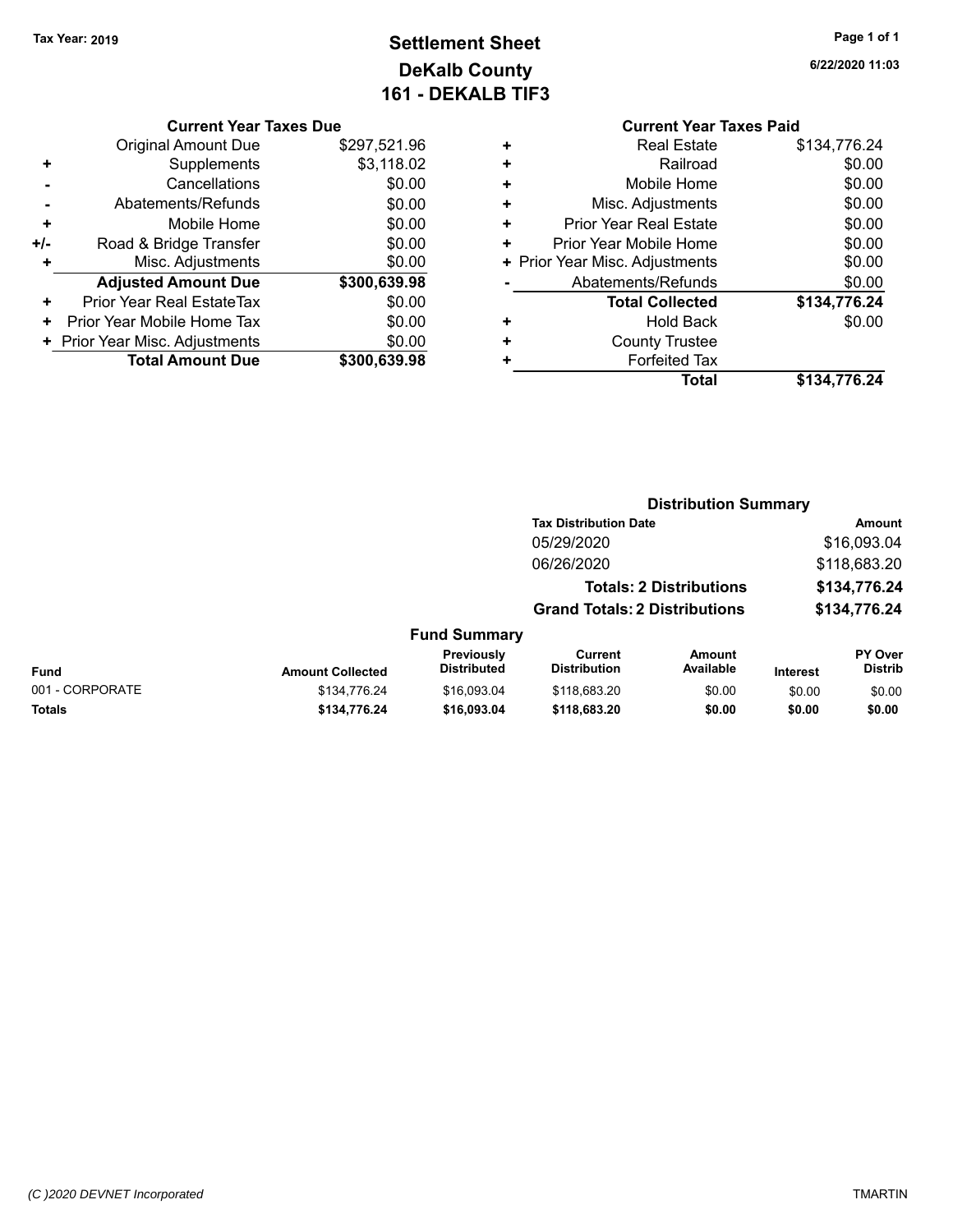## **Settlement Sheet Tax Year: 2019 Page 1 of 1 DeKalb County 163 - MALTA TIF**

|     | <b>Current Year Taxes Due</b>  |              |  |  |  |
|-----|--------------------------------|--------------|--|--|--|
|     | <b>Original Amount Due</b>     | \$425,500.76 |  |  |  |
| ٠   | Supplements                    | \$0.00       |  |  |  |
|     | Cancellations                  | \$0.00       |  |  |  |
|     | Abatements/Refunds             | \$0.00       |  |  |  |
| ٠   | Mobile Home                    | \$0.00       |  |  |  |
| +/- | Road & Bridge Transfer         | \$0.00       |  |  |  |
| ÷   | Misc. Adjustments              | \$0.00       |  |  |  |
|     | <b>Adjusted Amount Due</b>     | \$425,500.76 |  |  |  |
| +   | Prior Year Real EstateTax      | \$0.00       |  |  |  |
| ٠   | Prior Year Mobile Home Tax     | \$0.00       |  |  |  |
|     | + Prior Year Misc. Adjustments | \$0.00       |  |  |  |
|     | <b>Total Amount Due</b>        | \$425,500.76 |  |  |  |

**6/22/2020 11:03**

### **Current Year Taxes Paid +** Real Estate \$211,334.65 **+** Railroad \$0.00 **+** Mobile Home \$0.00 **+** Misc. Adjustments \$0.00 **+** Prior Year Real Estate \$0.00 **+** Prior Year Mobile Home \$0.00 **+ Prior Year Misc. Adjustments**  $$0.00$ **-** Abatements/Refunds \$0.00 **Total Collected \$211,334.65 +** Hold Back \$0.00 **+** County Trustee **+** Forfeited Tax **Total \$211,334.65**

|                 |                         |                                  |                                       | <b>Distribution Summary</b>    |                 |                                  |  |
|-----------------|-------------------------|----------------------------------|---------------------------------------|--------------------------------|-----------------|----------------------------------|--|
|                 |                         |                                  | <b>Tax Distribution Date</b>          |                                |                 | Amount                           |  |
|                 |                         |                                  | 05/29/2020                            |                                |                 | \$152,768.92                     |  |
|                 |                         |                                  | 06/26/2020                            |                                |                 | \$58,565.73                      |  |
|                 |                         |                                  |                                       | <b>Totals: 2 Distributions</b> |                 | \$211,334.65                     |  |
|                 |                         |                                  | <b>Grand Totals: 2 Distributions</b>  |                                |                 | \$211,334.65                     |  |
|                 |                         | <b>Fund Summary</b>              |                                       |                                |                 |                                  |  |
| <b>Fund</b>     | <b>Amount Collected</b> | Previously<br><b>Distributed</b> | <b>Current</b><br><b>Distribution</b> | <b>Amount</b><br>Available     | <b>Interest</b> | <b>PY Over</b><br><b>Distrib</b> |  |
| 001 - CORPORATE | \$211,334.65            | \$152.768.92                     | \$58,565.73                           | \$0.00                         | \$0.00          | \$0.00                           |  |
| <b>Totals</b>   | \$211.334.65            | \$152,768.92                     | \$58,565.73                           | \$0.00                         | \$0.00          | \$0.00                           |  |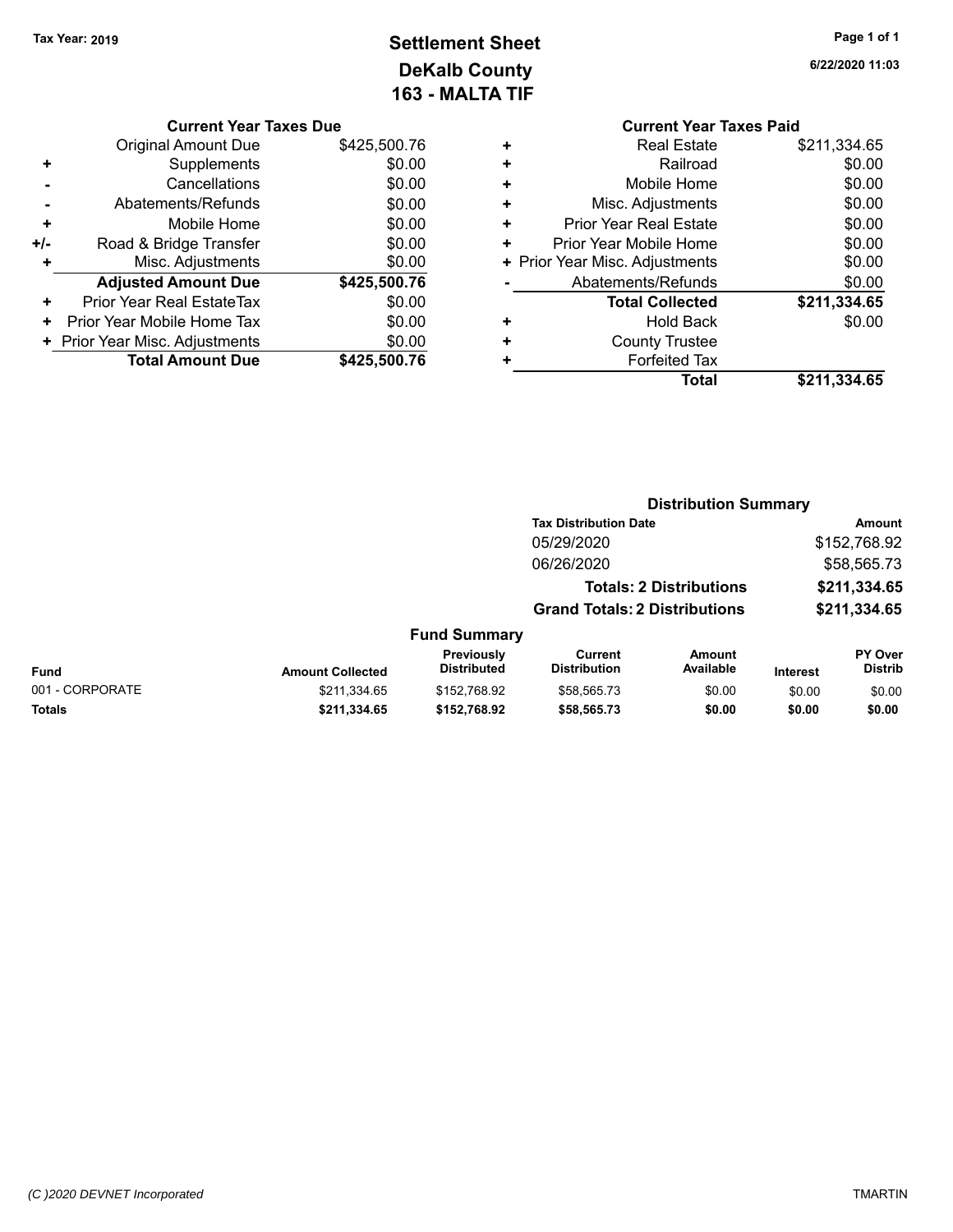## **Settlement Sheet Tax Year: 2019 Page 1 of 1 DeKalb County 164 - DEKALB TIF5**

| <b>Current Year Taxes Due</b>  |            |  |  |  |
|--------------------------------|------------|--|--|--|
| Original Amount Due            | \$1,970.38 |  |  |  |
| Supplements                    | \$0.00     |  |  |  |
| Cancellations                  | \$0.00     |  |  |  |
| Abatements/Refunds             | \$0.00     |  |  |  |
| Mobile Home                    | \$0.00     |  |  |  |
| Road & Bridge Transfer         | \$0.00     |  |  |  |
| Misc. Adjustments              | \$0.00     |  |  |  |
| <b>Adjusted Amount Due</b>     | \$1,970.38 |  |  |  |
| Prior Year Real EstateTax      | \$0.00     |  |  |  |
| Prior Year Mobile Home Tax     | \$0.00     |  |  |  |
| + Prior Year Misc. Adjustments | \$0.00     |  |  |  |
| <b>Total Amount Due</b>        | \$1.970.38 |  |  |  |
|                                |            |  |  |  |

|   | <b>Current Year Taxes Paid</b> |          |
|---|--------------------------------|----------|
| ٠ | <b>Real Estate</b>             | \$985.19 |
| ٠ | Railroad                       | \$0.00   |
| ٠ | Mobile Home                    | \$0.00   |
| ٠ | Misc. Adjustments              | \$0.00   |
| ٠ | Prior Year Real Estate         | \$0.00   |
| ٠ | Prior Year Mobile Home         | \$0.00   |
|   | + Prior Year Misc. Adjustments | \$0.00   |
|   | Abatements/Refunds             | \$0.00   |
|   | <b>Total Collected</b>         | \$985.19 |
| ÷ | <b>Hold Back</b>               | \$0.00   |
|   | <b>County Trustee</b>          |          |
|   | <b>Forfeited Tax</b>           |          |
|   | Total                          | \$985.19 |

|                 |                         |                                                                        |                                       | <b>Distribution Summary</b> |                 |                           |
|-----------------|-------------------------|------------------------------------------------------------------------|---------------------------------------|-----------------------------|-----------------|---------------------------|
|                 |                         |                                                                        | <b>Tax Distribution Date</b>          |                             |                 | Amount                    |
|                 |                         |                                                                        | 06/26/2020                            |                             |                 | \$985.19                  |
|                 |                         | <b>Totals: 1 Distributions</b><br><b>Grand Totals: 1 Distributions</b> |                                       |                             | \$985.19        |                           |
|                 |                         |                                                                        |                                       |                             | \$985.19        |                           |
|                 |                         | <b>Fund Summary</b>                                                    |                                       |                             |                 |                           |
| <b>Fund</b>     | <b>Amount Collected</b> | Previously<br><b>Distributed</b>                                       | <b>Current</b><br><b>Distribution</b> | <b>Amount</b><br>Available  | <b>Interest</b> | PY Over<br><b>Distrib</b> |
| 001 - CORPORATE | \$985.19                | \$0.00                                                                 | \$985.19                              | \$0.00                      | \$0.00          | \$0.00                    |
| <b>Totals</b>   | \$985.19                | \$0.00                                                                 | \$985.19                              | \$0.00                      | \$0.00          | \$0.00                    |
|                 |                         |                                                                        |                                       |                             |                 |                           |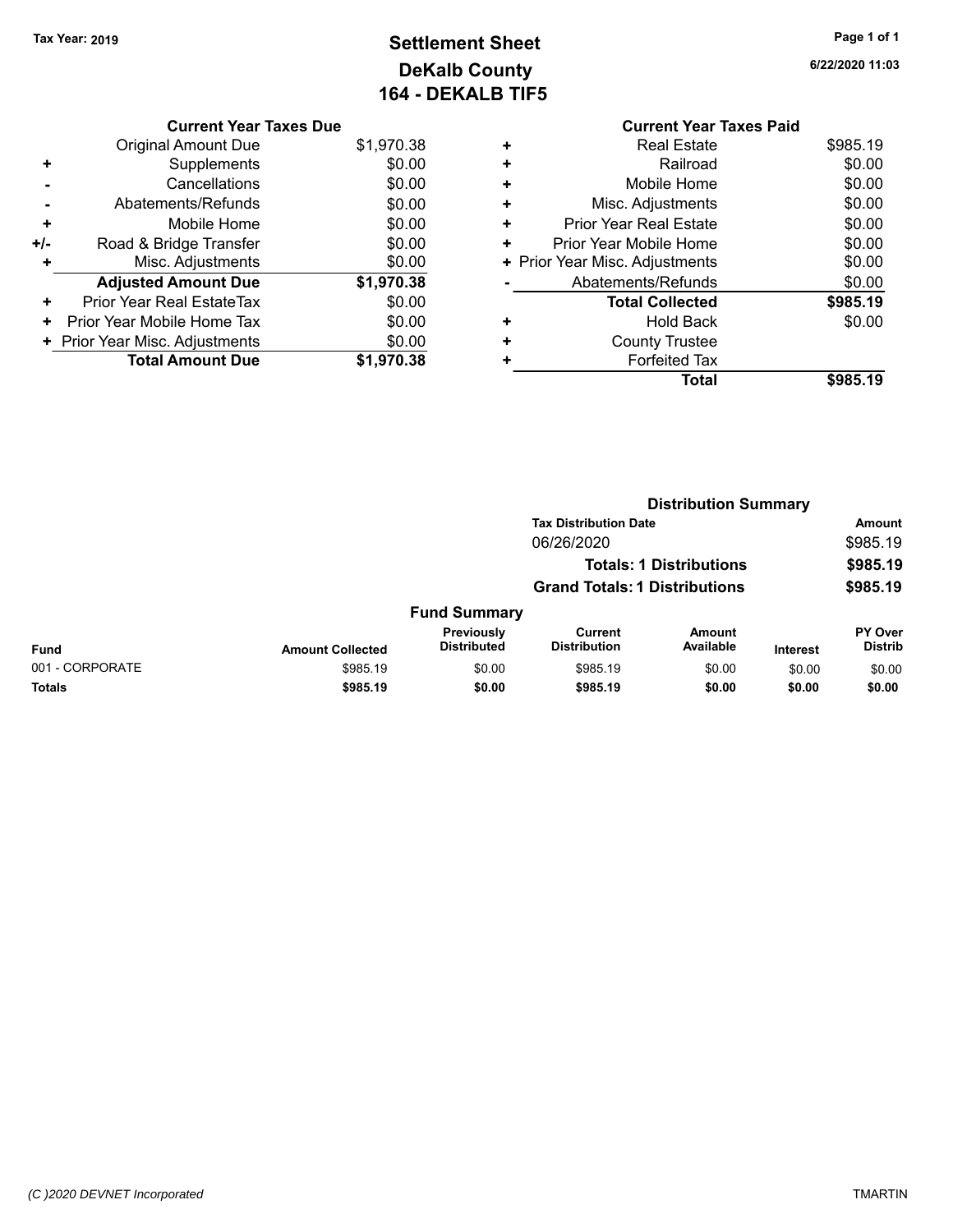## **Settlement Sheet Tax Year: 2019 Page 1 of 1 DeKalb County 170 - KIRKLAND TIF**

| 6/22/2020 11:03 |
|-----------------|
|-----------------|

|       | <b>Current Year Taxes Due</b>  |        |  |  |  |
|-------|--------------------------------|--------|--|--|--|
|       | <b>Original Amount Due</b>     | \$0.00 |  |  |  |
| ٠     | Supplements                    | \$0.00 |  |  |  |
|       | Cancellations                  | \$0.00 |  |  |  |
|       | Abatements/Refunds             | \$0.00 |  |  |  |
| ٠     | Mobile Home                    | \$0.00 |  |  |  |
| $+/-$ | Road & Bridge Transfer         | \$0.00 |  |  |  |
| ÷     | Misc. Adjustments              | \$0.00 |  |  |  |
|       | <b>Adjusted Amount Due</b>     | \$0.00 |  |  |  |
| ٠     | Prior Year Real EstateTax      | \$0.00 |  |  |  |
| ٠     | Prior Year Mobile Home Tax     | \$0.00 |  |  |  |
|       | + Prior Year Misc. Adjustments | \$0.00 |  |  |  |
|       | <b>Total Amount Due</b>        | \$0.00 |  |  |  |
|       |                                |        |  |  |  |

| <b>Fund Summary</b> |                         |                                         |                                |                     |                 |                           |
|---------------------|-------------------------|-----------------------------------------|--------------------------------|---------------------|-----------------|---------------------------|
| <b>Fund</b>         | <b>Amount Collected</b> | <b>Previously</b><br><b>Distributed</b> | Current<br><b>Distribution</b> | Amount<br>Available | <b>Interest</b> | PY Over<br><b>Distrib</b> |
| 001 - CORPORATE     | \$0.00                  | \$0.00                                  | \$0.00                         | \$0.00              | \$0.00          | \$0.00                    |
| <b>Totals</b>       | \$0.00                  | \$0.00                                  | \$0.00                         | \$0.00              | \$0.00          | \$0.00                    |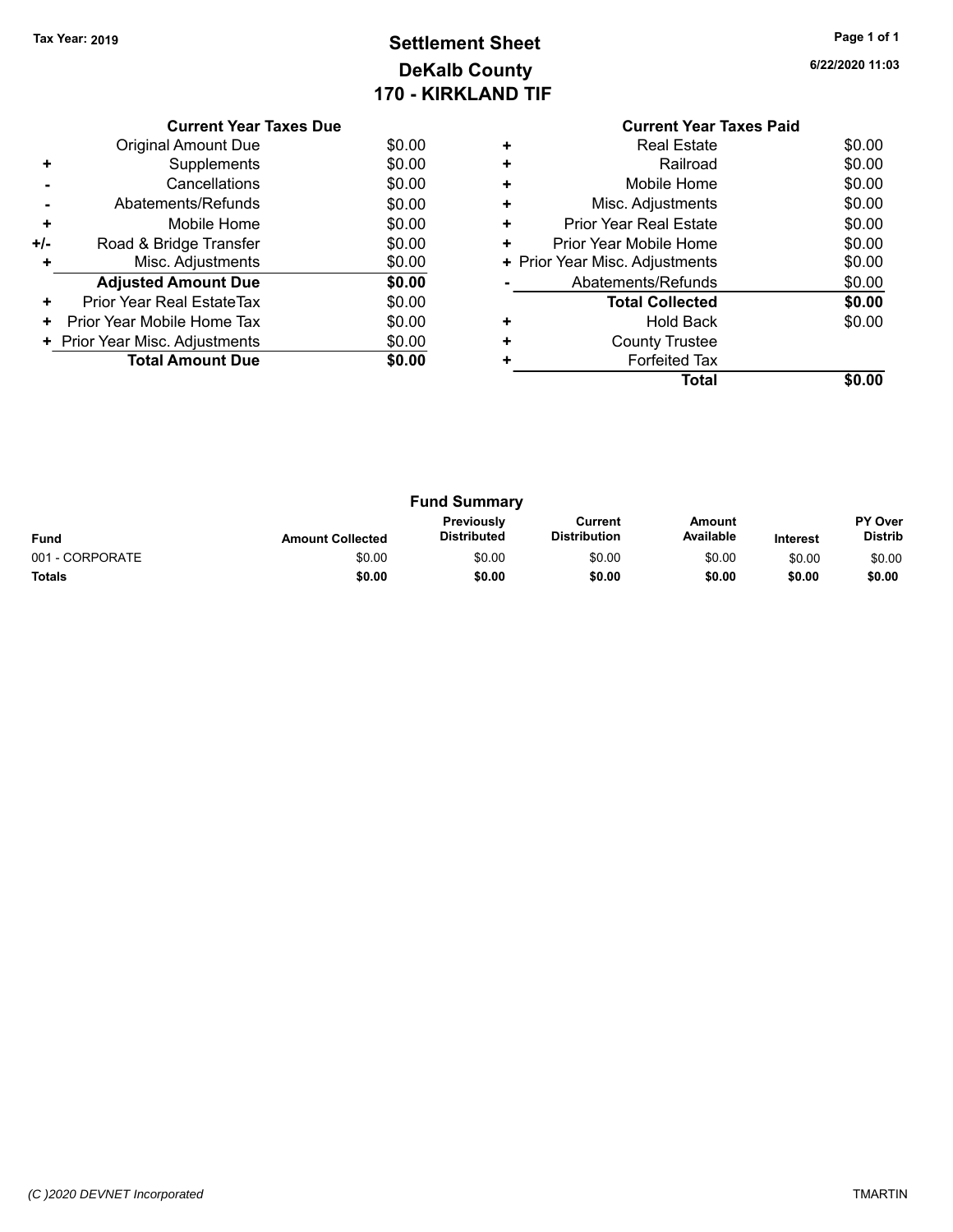## **Settlement Sheet Tax Year: 2019 Page 1 of 1 DeKalb County 171 - WATERMAN TIF**

**6/22/2020 11:03**

|     | <b>Current Year Taxes Due</b> |             |
|-----|-------------------------------|-------------|
|     | <b>Original Amount Due</b>    | \$55,136.60 |
| ٠   | Supplements                   | \$0.00      |
|     | Cancellations                 | \$0.00      |
|     | Abatements/Refunds            | \$0.00      |
| ٠   | Mobile Home                   | \$0.00      |
| +/- | Road & Bridge Transfer        | \$0.00      |
|     | Misc. Adjustments             | \$0.00      |
|     | <b>Adjusted Amount Due</b>    | \$55,136.60 |
| ٠   | Prior Year Real EstateTax     | \$0.00      |
| ٠   | Prior Year Mobile Home Tax    | \$0.00      |

**Total Amount Due \$55,136.60**

**+ Prior Year Misc. Adjustments**  $$0.00$ 

### **Current Year Taxes Paid +** Real Estate \$44,802.97 **+** Railroad \$0.00 **+** Mobile Home \$0.00

| ٠ | Misc. Adjustments              | \$0.00      |
|---|--------------------------------|-------------|
| ÷ | <b>Prior Year Real Estate</b>  | \$0.00      |
| ÷ | Prior Year Mobile Home         | \$0.00      |
|   | + Prior Year Misc. Adjustments | \$0.00      |
|   | Abatements/Refunds             | \$0.00      |
|   |                                |             |
|   | <b>Total Collected</b>         | \$44,802.97 |
|   | <b>Hold Back</b>               | \$0.00      |
| ٠ | <b>County Trustee</b>          |             |
|   | <b>Forfeited Tax</b>           |             |

**Distribution Summary**

### **Tax Distribution Date Amount** 05/29/2020 \$12,819.35 06/26/2020 \$31,983.62 **Totals: 2 Distributions \$44,802.97 Grand Totals: 2 Distributions \$44,802.97 Fund Summary Fund Interest Amount Collected Distributed PY Over Distrib Amount Available Current Distribution Previously** 001 - CORPORATE \$44,802.97 \$12,819.35 \$31,983.62 \$0.00 \$0.00 \$0.00 **Totals \$44,802.97 \$12,819.35 \$31,983.62 \$0.00 \$0.00 \$0.00**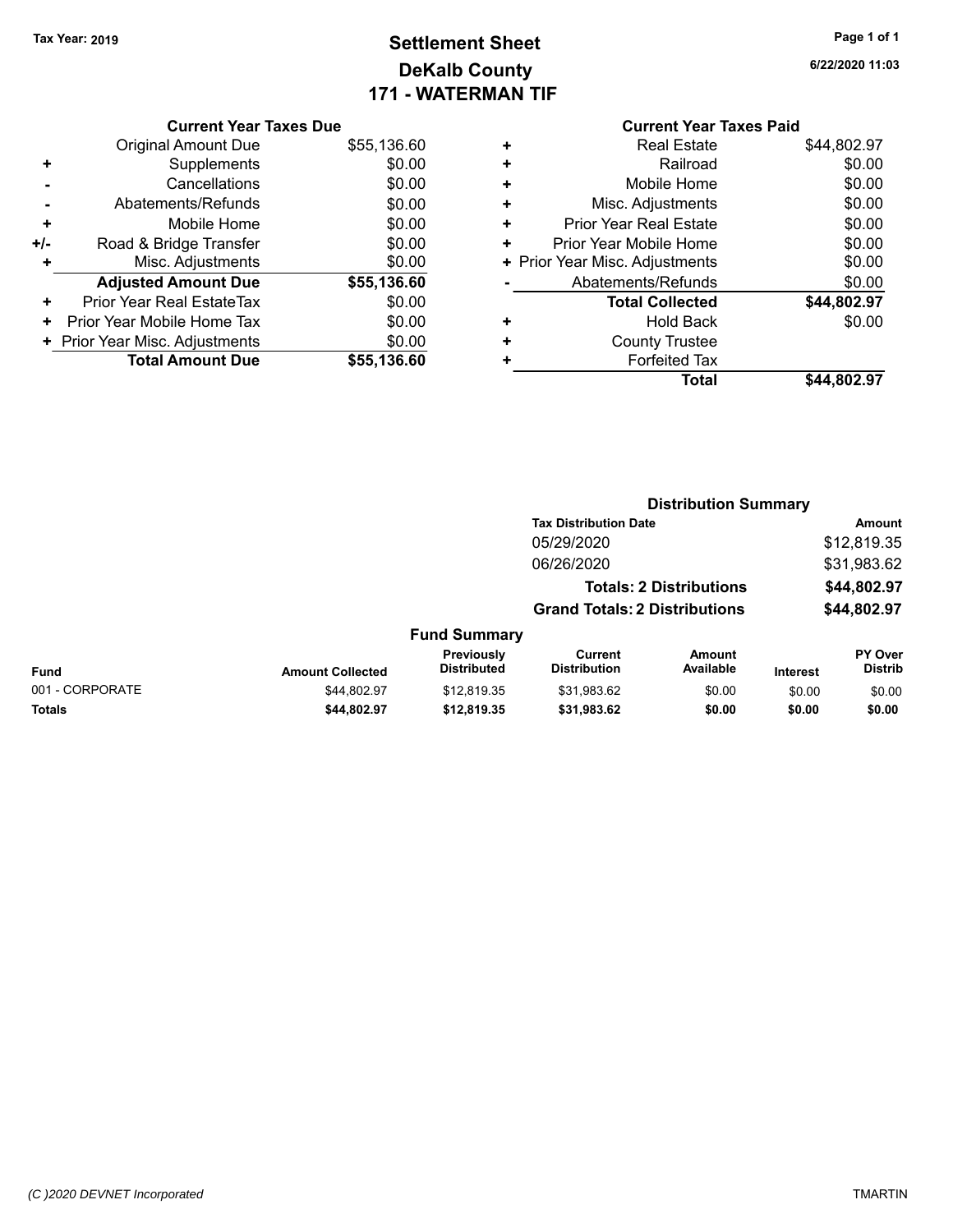## **Settlement Sheet Tax Year: 2019 Page 1 of 1 DeKalb County 172 - MAPLE PARK TIF**

**6/22/2020 11:03**

### **Current Year Taxes Paid +** Real Estate \$9,188.70 **+** Railroad \$0.00 **+** Mobile Home \$0.00 **+** Misc. Adjustments \$0.00 **+** Prior Year Real Estate \$0.00 **+** Prior Year Mobile Home \$0.00<br> **+** Prior Year Misc. Adjustments \$0.00 **+ Prior Year Misc. Adjustments -** Abatements/Refunds \$0.00 **Total Collected \$9,188.70 +** Hold Back \$0.00 **+** County Trustee **+** Forfeited Tax **Total \$9,188.70**

| <b>Distribution Summary</b> |                                  |                                       |                            |                                                                                                        |                           |
|-----------------------------|----------------------------------|---------------------------------------|----------------------------|--------------------------------------------------------------------------------------------------------|---------------------------|
|                             |                                  |                                       |                            |                                                                                                        | Amount                    |
|                             |                                  | 05/29/2020                            |                            |                                                                                                        | \$7,634.28                |
|                             |                                  | 06/26/2020                            |                            |                                                                                                        | \$1,554.42                |
|                             |                                  |                                       |                            |                                                                                                        | \$9,188.70                |
|                             |                                  |                                       |                            |                                                                                                        | \$9,188.70                |
|                             |                                  |                                       |                            |                                                                                                        |                           |
| <b>Amount Collected</b>     | Previously<br><b>Distributed</b> | <b>Current</b><br><b>Distribution</b> | <b>Amount</b><br>Available | <b>Interest</b>                                                                                        | PY Over<br><b>Distrib</b> |
| \$9,188.70                  | \$7,634.28                       | \$1,554.42                            | \$0.00                     | \$0.00                                                                                                 | \$0.00                    |
| \$9,188.70                  | \$7,634.28                       | \$1,554.42                            | \$0.00                     | \$0.00                                                                                                 | \$0.00                    |
|                             |                                  |                                       | <b>Fund Summary</b>        | <b>Tax Distribution Date</b><br><b>Totals: 2 Distributions</b><br><b>Grand Totals: 2 Distributions</b> |                           |

### **Current Year Taxes Due**

|       | <b>Original Amount Due</b>     | \$13,571.86 |
|-------|--------------------------------|-------------|
| ٠     | Supplements                    | \$0.00      |
|       | Cancellations                  | \$0.00      |
|       | Abatements/Refunds             | \$0.00      |
| ٠     | Mobile Home                    | \$0.00      |
| $+/-$ | Road & Bridge Transfer         | \$0.00      |
|       |                                |             |
| ٠     | Misc. Adjustments              | \$0.00      |
|       | <b>Adjusted Amount Due</b>     | \$13,571.86 |
| ٠     | Prior Year Real EstateTax      | \$0.00      |
| ٠     | Prior Year Mobile Home Tax     | \$0.00      |
|       | + Prior Year Misc. Adjustments | \$0.00      |
|       | <b>Total Amount Due</b>        | \$13,571.86 |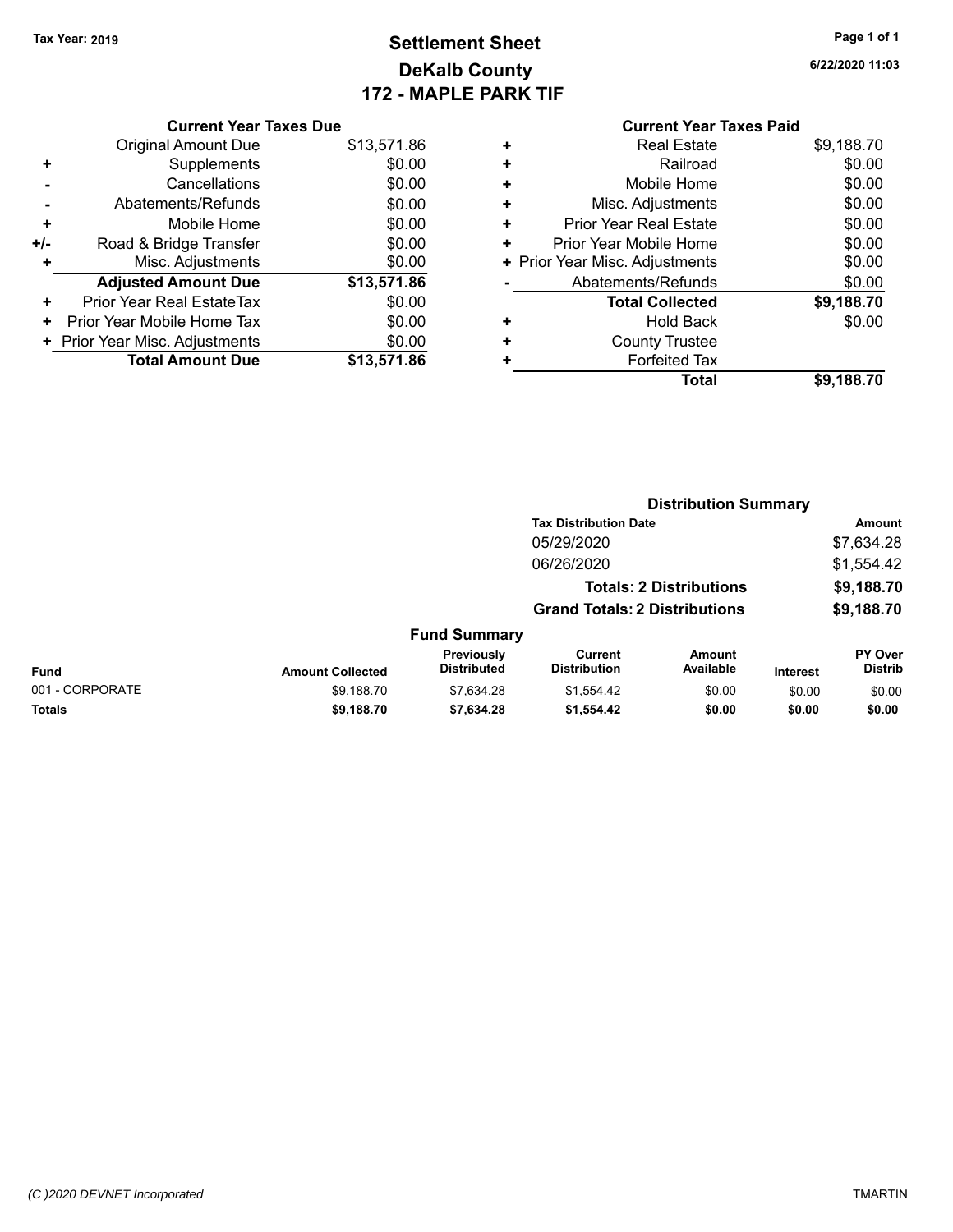## **Settlement Sheet Tax Year: 2019 Page 1 of 1 DeKalb County 180 - SYCAMORE TIF**

**6/22/2020 11:03**

|     | <b>Original Amount Due</b>     | \$114,442.82 |
|-----|--------------------------------|--------------|
| ٠   | Supplements                    | \$0.00       |
|     | Cancellations                  | \$0.00       |
|     | Abatements/Refunds             | \$0.00       |
| ÷   | Mobile Home                    | \$0.00       |
| +/- | Road & Bridge Transfer         | \$0.00       |
| ٠   | Misc. Adjustments              | \$0.00       |
|     | <b>Adjusted Amount Due</b>     | \$114,442.82 |
| ÷   | Prior Year Real EstateTax      | \$0.00       |
|     | Prior Year Mobile Home Tax     | \$0.00       |
|     | + Prior Year Misc. Adjustments | \$0.00       |
|     | <b>Total Amount Due</b>        | \$114,442.82 |

|   | Total                          | \$60,221.02 |
|---|--------------------------------|-------------|
| ٠ | <b>Forfeited Tax</b>           |             |
| ٠ | <b>County Trustee</b>          |             |
| ٠ | <b>Hold Back</b>               | \$0.00      |
|   | <b>Total Collected</b>         | \$60,221.02 |
|   | Abatements/Refunds             | \$0.00      |
|   | + Prior Year Misc. Adjustments | \$0.00      |
| ٠ | Prior Year Mobile Home         | \$0.00      |
| ٠ | <b>Prior Year Real Estate</b>  | \$0.00      |
| ٠ | Misc. Adjustments              | \$0.00      |
| ٠ | Mobile Home                    | \$0.00      |
| ٠ | Railroad                       | \$0.00      |
|   | <b>Real Estate</b>             | \$60,221.02 |

|                 |                         |                                  |                                       | <b>Distribution Summary</b>    |                 |                                  |  |  |
|-----------------|-------------------------|----------------------------------|---------------------------------------|--------------------------------|-----------------|----------------------------------|--|--|
|                 |                         |                                  | <b>Tax Distribution Date</b>          |                                |                 | Amount                           |  |  |
|                 |                         |                                  | 05/29/2020                            |                                |                 | \$6,077.26                       |  |  |
|                 |                         |                                  | 06/26/2020                            |                                |                 | \$54,143.76                      |  |  |
|                 |                         |                                  |                                       | <b>Totals: 2 Distributions</b> |                 | \$60,221.02                      |  |  |
|                 |                         |                                  | <b>Grand Totals: 2 Distributions</b>  |                                |                 | \$60,221.02                      |  |  |
|                 |                         | <b>Fund Summary</b>              |                                       |                                |                 |                                  |  |  |
| <b>Fund</b>     | <b>Amount Collected</b> | Previously<br><b>Distributed</b> | <b>Current</b><br><b>Distribution</b> | Amount<br>Available            | <b>Interest</b> | <b>PY Over</b><br><b>Distrib</b> |  |  |
| 001 - CORPORATE | \$60.221.02             | \$6.077.26                       | \$54,143.76                           | \$0.00                         | \$0.00          | \$0.00                           |  |  |
| <b>Totals</b>   | \$60,221.02             | \$6,077.26                       | \$54,143.76                           | \$0.00                         | \$0.00          | \$0.00                           |  |  |
|                 |                         |                                  |                                       |                                |                 |                                  |  |  |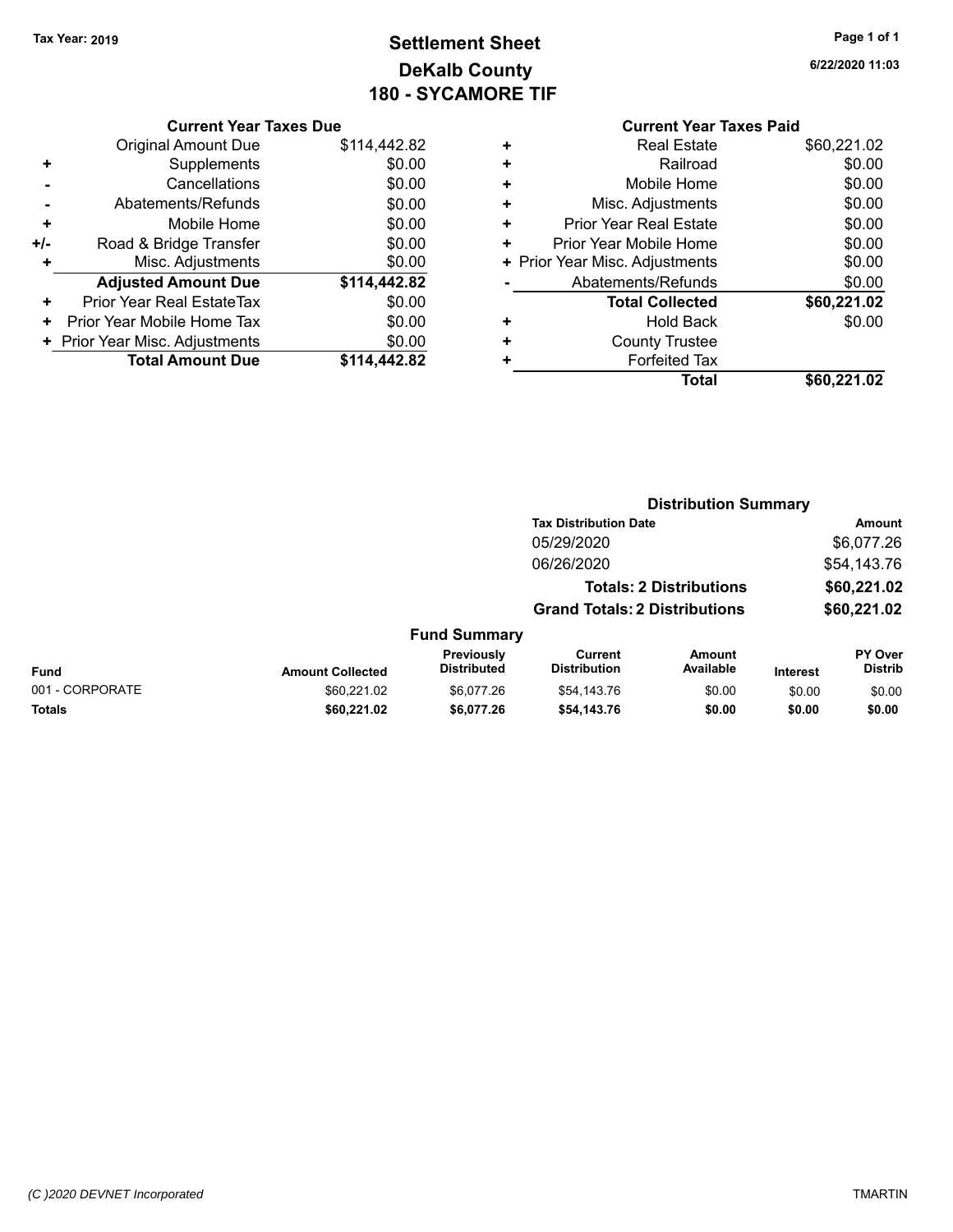## **Settlement Sheet Tax Year: 2019 Page 1 of 1 DeKalb County 190 - CORTLAND TIF**

**6/22/2020 11:03**

|     | <b>Current Year Taxes Due</b>    |              |  |  |  |
|-----|----------------------------------|--------------|--|--|--|
|     | <b>Original Amount Due</b>       | \$175,495.70 |  |  |  |
| ٠   | Supplements                      | \$0.00       |  |  |  |
|     | Cancellations                    | \$386.86     |  |  |  |
|     | Abatements/Refunds               | \$0.00       |  |  |  |
| ٠   | Mobile Home                      | \$0.00       |  |  |  |
| +/- | Road & Bridge Transfer           | \$0.00       |  |  |  |
| ٠   | Misc. Adjustments                | \$0.00       |  |  |  |
|     | <b>Adjusted Amount Due</b>       | \$175,108.84 |  |  |  |
| ٠   | <b>Prior Year Real EstateTax</b> | \$0.00       |  |  |  |
| ٠   | Prior Year Mobile Home Tax       | \$0.00       |  |  |  |
|     | + Prior Year Misc. Adjustments   | \$0.00       |  |  |  |
|     | <b>Total Amount Due</b>          | \$175,108.84 |  |  |  |
|     |                                  |              |  |  |  |

### **Current Year Taxes Paid +** Real Estate \$97,367.85 **+** Railroad \$0.00 **+** Mobile Home \$0.00 **+** Misc. Adjustments \$0.00 **+** Prior Year Real Estate \$0.00

|   | <b>Total</b>                   | \$97,367.85 |
|---|--------------------------------|-------------|
|   | <b>Forfeited Tax</b>           |             |
| ٠ | <b>County Trustee</b>          |             |
|   | <b>Hold Back</b>               | \$0.00      |
|   | <b>Total Collected</b>         | \$97,367.85 |
|   | Abatements/Refunds             | \$0.00      |
|   | + Prior Year Misc. Adjustments | \$0.00      |
|   | Prior Year Mobile Home         | \$0.00      |

|                         |                                |                                         | <b>Distribution Summary</b>                                     |                     |                 |                           |  |
|-------------------------|--------------------------------|-----------------------------------------|-----------------------------------------------------------------|---------------------|-----------------|---------------------------|--|
|                         |                                |                                         | <b>Tax Distribution Date</b>                                    |                     |                 | Amount                    |  |
|                         |                                |                                         | 05/29/2020                                                      |                     |                 | \$41,259.36               |  |
|                         |                                |                                         | 06/26/2020                                                      |                     |                 | \$56,108.49               |  |
|                         | <b>Totals: 2 Distributions</b> |                                         | \$97,367.85                                                     |                     |                 |                           |  |
|                         |                                |                                         | <b>Grand Totals: 2 Distributions</b>                            |                     |                 | \$97,367.85               |  |
|                         |                                | <b>Fund Summary</b>                     |                                                                 |                     |                 |                           |  |
| Fund                    | <b>Amount Collected</b>        | <b>Previously</b><br><b>Distributed</b> | Current<br><b>Distribution</b>                                  | Amount<br>Available | <b>Interest</b> | PY Over<br><b>Distrib</b> |  |
| 001 - CORPORATE         | \$97,367.85                    | \$41,259.36                             | \$56,108.49                                                     | \$0.00              | \$0.00          | \$0.00                    |  |
| <b>Totals</b>           | \$97.367.85                    | \$41,259.36                             | \$56,108.49                                                     | \$0.00              | \$0.00          | \$0.00                    |  |
|                         |                                | <b>Miscellaneous Adjustment Detail</b>  |                                                                 |                     |                 |                           |  |
| Year Source             | <b>Account Type</b>            | <b>Amount Adjustment Description</b>    |                                                                 |                     |                 |                           |  |
| 2018 RE - Real Estate   | <b>Back Tax Collected</b>      |                                         | \$0.00 ENGSTROM REDEMPTION 09-29-300-013 by TBA                 |                     |                 |                           |  |
| 2018 RE - Real Estate   | <b>Back Tax Collected</b>      |                                         | \$0.00 ENGSTROM REDEMPTION 09-29-300-004 by TBA                 |                     |                 |                           |  |
| <b>Totals 2 entries</b> |                                | \$0.00                                  |                                                                 |                     |                 |                           |  |
|                         |                                | <b>Abatement Detail</b>                 |                                                                 |                     |                 |                           |  |
| Year Source             | <b>Account Type</b>            | <b>Amount Adjustment Description</b>    |                                                                 |                     |                 |                           |  |
| 2018 RE - Real Estate   | <b>RE</b> Abatement            |                                         | \$0.00 PTAB INTEREST REFUND 09-29-252-001, 09-17-326-001 by TBA |                     |                 |                           |  |

**Totals 1 entries** \$0.00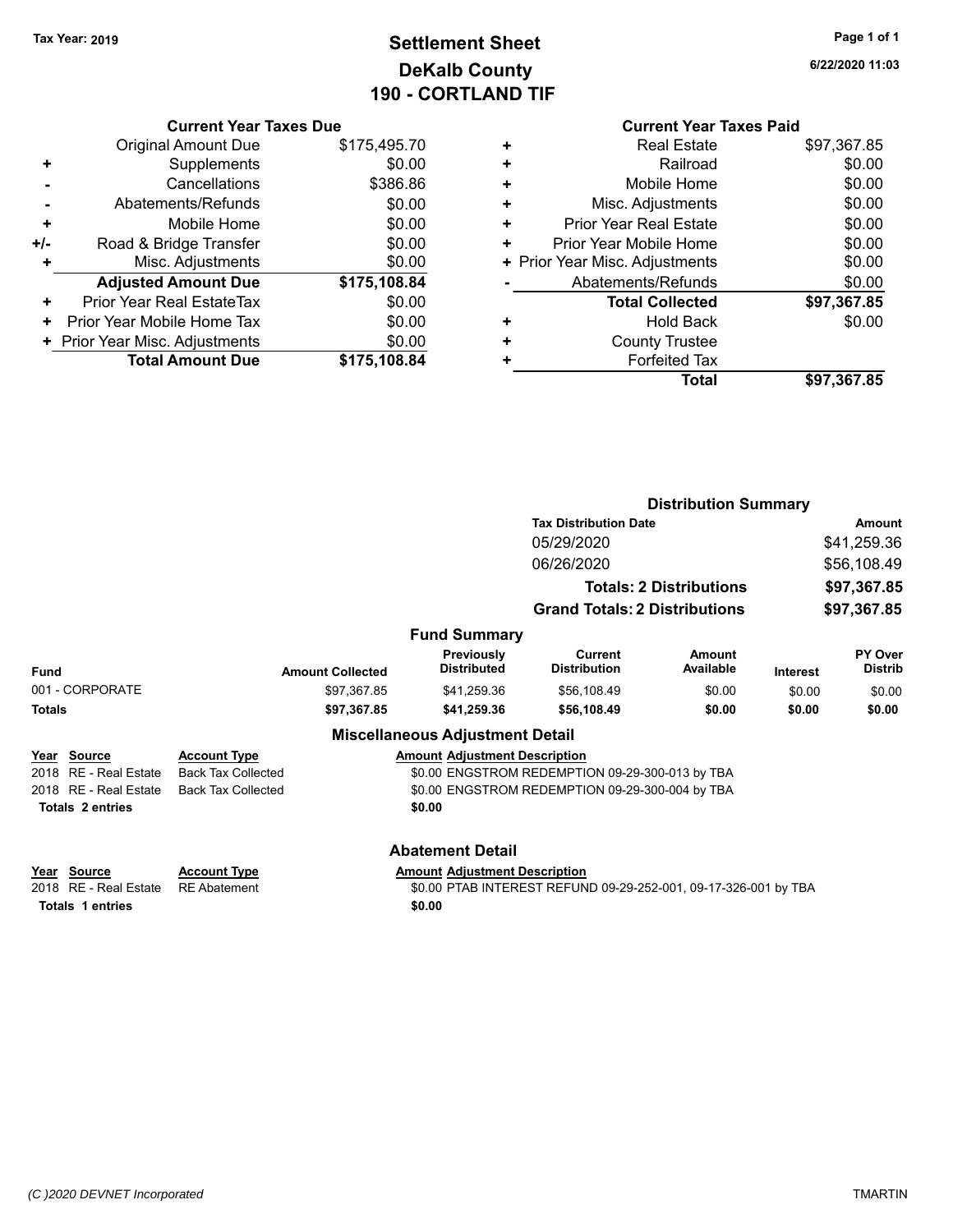## **Settlement Sheet Tax Year: 2019 Page 1 of 1 DeKalb County 201 - DEKALB SSA #6**

**6/22/2020 11:03**

### **Current Year Taxes Paid +** Real Estate \$6,568.30 **+** Railroad \$0.00 **+** Mobile Home \$0.00 **+** Misc. Adjustments \$0.00 **+** Prior Year Real Estate \$0.00 **+** Prior Year Mobile Home \$0.00 **+ Prior Year Misc. Adjustments**  $$0.00$ **-** Abatements/Refunds \$0.00 **Total Collected \$6,568.30 +** Hold Back \$0.00 **+** County Trustee **+** Forfeited Tax **Total \$6,568.30**

|                            |                         | <b>Distribution Summary</b>      |                                       |                                |                 |                           |  |
|----------------------------|-------------------------|----------------------------------|---------------------------------------|--------------------------------|-----------------|---------------------------|--|
|                            |                         |                                  | <b>Tax Distribution Date</b>          |                                |                 | Amount                    |  |
|                            |                         |                                  | 05/29/2020                            |                                |                 | \$1,339.75                |  |
|                            |                         |                                  | 06/26/2020                            |                                |                 | \$5,228.55                |  |
|                            |                         |                                  |                                       | <b>Totals: 2 Distributions</b> |                 | \$6,568.30                |  |
|                            |                         |                                  | <b>Grand Totals: 2 Distributions</b>  |                                |                 | \$6,568.30                |  |
|                            |                         | <b>Fund Summary</b>              |                                       |                                |                 |                           |  |
| <b>Fund</b>                | <b>Amount Collected</b> | Previously<br><b>Distributed</b> | <b>Current</b><br><b>Distribution</b> | Amount<br>Available            | <b>Interest</b> | PY Over<br><b>Distrib</b> |  |
| 023 - SPECIAL SERVICE AREA | \$6,568.30              | \$1.339.75                       | \$5,228.55                            | \$0.00                         | \$0.00          | \$0.00                    |  |
| <b>Totals</b>              | \$6,568.30              | \$1.339.75                       | \$5,228,55                            | \$0.00                         | \$0.00          | \$0.00                    |  |
|                            |                         |                                  |                                       |                                |                 |                           |  |

### **Current Year Taxes Due**

|     | <b>Original Amount Due</b>     | \$16,400.55 |
|-----|--------------------------------|-------------|
| ٠   | Supplements                    | \$0.00      |
|     | Cancellations                  | \$0.00      |
|     | Abatements/Refunds             | \$0.00      |
| ٠   | Mobile Home                    | \$0.00      |
| +/- | Road & Bridge Transfer         | \$0.00      |
| ٠   | Misc. Adjustments              | \$0.00      |
|     | <b>Adjusted Amount Due</b>     | \$16,400.55 |
| ٠   | Prior Year Real EstateTax      | \$0.00      |
| ٠   |                                |             |
|     | Prior Year Mobile Home Tax     | \$0.00      |
|     | + Prior Year Misc. Adjustments | \$0.00      |
|     | <b>Total Amount Due</b>        | \$16,400.55 |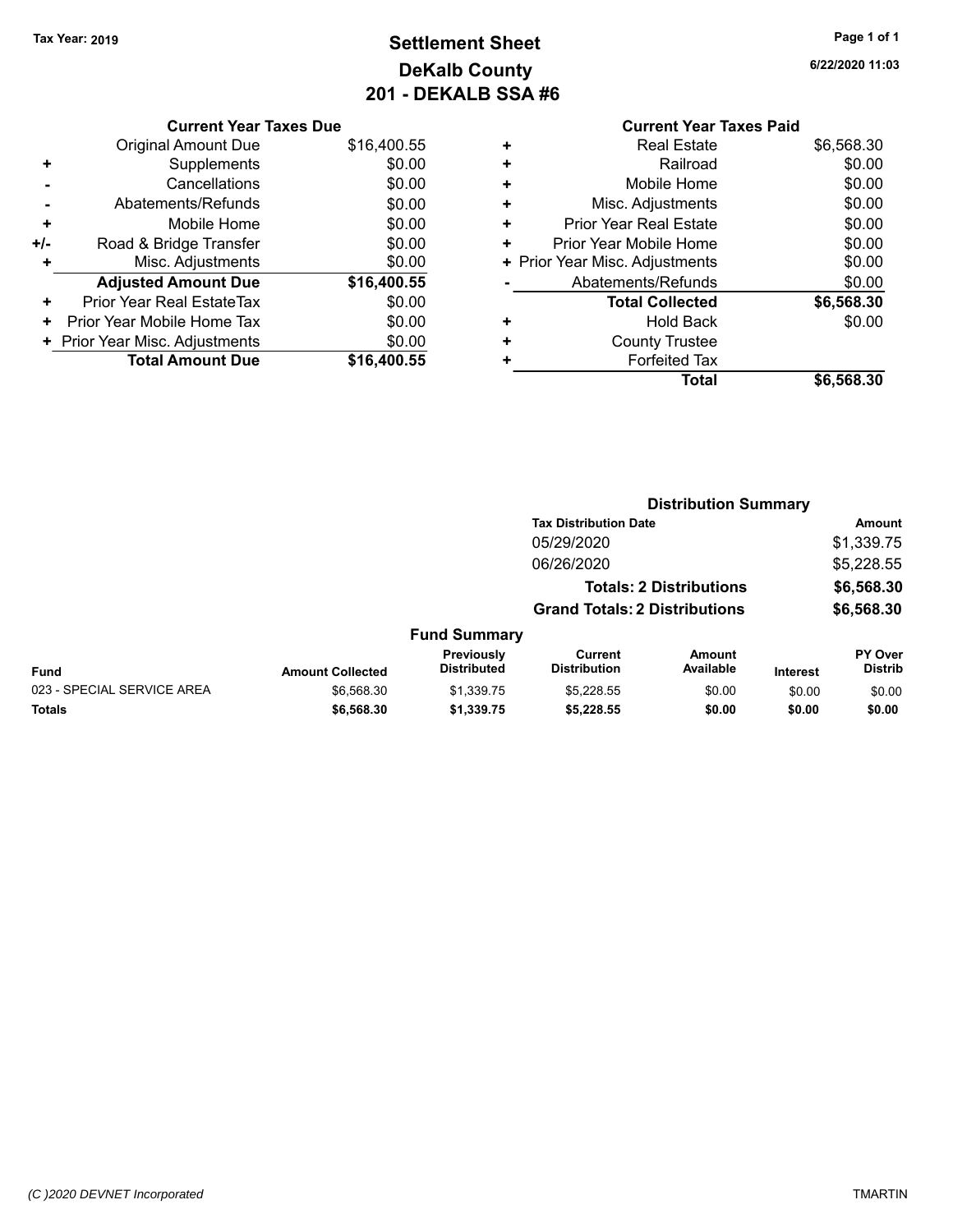## **Settlement Sheet Tax Year: 2019 Page 1 of 1 DeKalb County 204 - GENOA RIVER BEND SSA**

**6/22/2020 11:03**

| <b>Current Year Taxes Due</b>  |     |             |
|--------------------------------|-----|-------------|
| <b>Original Amount Due</b>     |     | \$68,517.33 |
| Supplements                    | ٠   | \$690.77    |
| Cancellations                  |     | \$744.46    |
| Abatements/Refunds             |     | \$0.00      |
| Mobile Home                    | ٠   | \$0.00      |
| Road & Bridge Transfer         | +/- | \$0.00      |
| Misc. Adjustments              | ٠   | \$0.00      |
| <b>Adjusted Amount Due</b>     |     | \$68,463.64 |
| Prior Year Real EstateTax      | ÷   | \$0.00      |
| Prior Year Mobile Home Tax     | ٠   | \$0.00      |
| + Prior Year Misc. Adjustments |     | \$0.00      |
| <b>Total Amount Due</b>        |     | \$68,463.64 |
|                                |     |             |

|   | <b>Real Estate</b>             | \$35,430.99 |
|---|--------------------------------|-------------|
| ٠ | Railroad                       | \$0.00      |
| ٠ | Mobile Home                    | \$0.00      |
| ٠ | Misc. Adjustments              | \$0.00      |
| ٠ | <b>Prior Year Real Estate</b>  | \$0.00      |
| ٠ | Prior Year Mobile Home         | \$0.00      |
|   | + Prior Year Misc. Adjustments | \$0.00      |
|   | Abatements/Refunds             | \$0.00      |
|   | <b>Total Collected</b>         | \$35,430.99 |
| ٠ | <b>Hold Back</b>               | \$0.00      |
| ٠ | <b>County Trustee</b>          |             |
| ٠ | <b>Forfeited Tax</b>           |             |
|   | Total                          | \$35,430.99 |
|   |                                |             |

|                            |                         |                                  |                                       | <b>Distribution Summary</b>    |                 |                           |
|----------------------------|-------------------------|----------------------------------|---------------------------------------|--------------------------------|-----------------|---------------------------|
|                            |                         |                                  | <b>Tax Distribution Date</b>          |                                |                 | Amount                    |
|                            |                         |                                  | 05/29/2020                            |                                |                 | \$23,763.23               |
|                            |                         |                                  | 06/26/2020                            |                                |                 | \$11,667.76               |
|                            |                         |                                  |                                       | <b>Totals: 2 Distributions</b> |                 | \$35,430.99               |
|                            |                         |                                  | <b>Grand Totals: 2 Distributions</b>  |                                |                 | \$35,430.99               |
|                            |                         | <b>Fund Summary</b>              |                                       |                                |                 |                           |
| <b>Fund</b>                | <b>Amount Collected</b> | Previously<br><b>Distributed</b> | <b>Current</b><br><b>Distribution</b> | <b>Amount</b><br>Available     | <b>Interest</b> | PY Over<br><b>Distrib</b> |
| 023 - SPECIAL SERVICE AREA | \$35.430.99             | \$23.763.23                      | \$11,667.76                           | \$0.00                         | \$0.00          | \$0.00                    |
| <b>Totals</b>              | \$35,430.99             | \$23,763.23                      | \$11,667.76                           | \$0.00                         | \$0.00          | \$0.00                    |
|                            |                         |                                  |                                       |                                |                 |                           |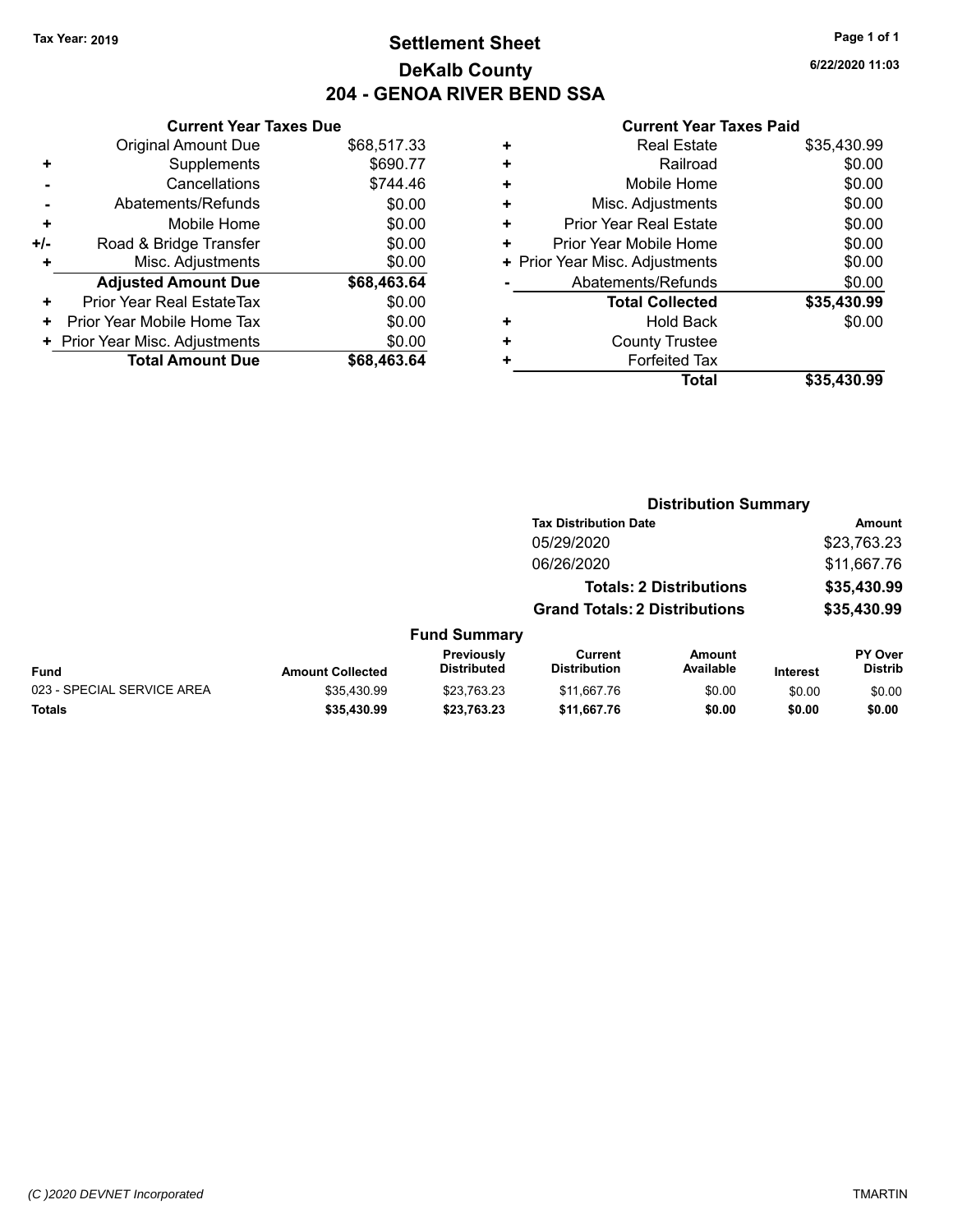## **Settlement Sheet Tax Year: 2019 Page 1 of 1 DeKalb County 204A - GENOA RIVER BEND SSA #2**

|  | <b>Current Year Taxes Paid</b> |  |  |  |
|--|--------------------------------|--|--|--|
|--|--------------------------------|--|--|--|

|     | <b>Current Year Taxes Due</b>  |        |
|-----|--------------------------------|--------|
|     | <b>Original Amount Due</b>     | \$0.00 |
| ÷   | Supplements                    | \$0.00 |
|     | Cancellations                  | \$0.00 |
|     | Abatements/Refunds             | \$0.00 |
| ٠   | Mobile Home                    | \$0.00 |
| +/- | Road & Bridge Transfer         | \$0.00 |
|     | Misc. Adjustments              | \$0.00 |
|     | <b>Adjusted Amount Due</b>     | \$0.00 |
| ٠   | Prior Year Real EstateTax      | \$0.00 |
| ٠   | Prior Year Mobile Home Tax     | \$0.00 |
|     | + Prior Year Misc. Adjustments | \$0.00 |
|     | <b>Total Amount Due</b>        | \$0.00 |
|     |                                |        |

|   | <b>Real Estate</b>             | \$0.00 |
|---|--------------------------------|--------|
| ٠ | Railroad                       | \$0.00 |
| ÷ | Mobile Home                    | \$0.00 |
| ٠ | Misc. Adjustments              | \$0.00 |
| ٠ | <b>Prior Year Real Estate</b>  | \$0.00 |
| ٠ | Prior Year Mobile Home         | \$0.00 |
|   | + Prior Year Misc. Adjustments | \$0.00 |
|   | Abatements/Refunds             | \$0.00 |
|   | <b>Total Collected</b>         | \$0.00 |
| ٠ | <b>Hold Back</b>               | \$0.00 |
|   | <b>County Trustee</b>          |        |
|   | <b>Forfeited Tax</b>           |        |
|   | Total                          |        |
|   |                                |        |

|                            |                         | <b>Fund Summary</b>                     |                                |                     |                 |                                  |
|----------------------------|-------------------------|-----------------------------------------|--------------------------------|---------------------|-----------------|----------------------------------|
| <b>Fund</b>                | <b>Amount Collected</b> | <b>Previously</b><br><b>Distributed</b> | Current<br><b>Distribution</b> | Amount<br>Available | <b>Interest</b> | <b>PY Over</b><br><b>Distrib</b> |
| 023 - SPECIAL SERVICE AREA | \$0.00                  | \$0.00                                  | \$0.00                         | \$0.00              | \$0.00          | \$0.00                           |
| <b>Totals</b>              | \$0.00                  | \$0.00                                  | \$0.00                         | \$0.00              | \$0.00          | \$0.00                           |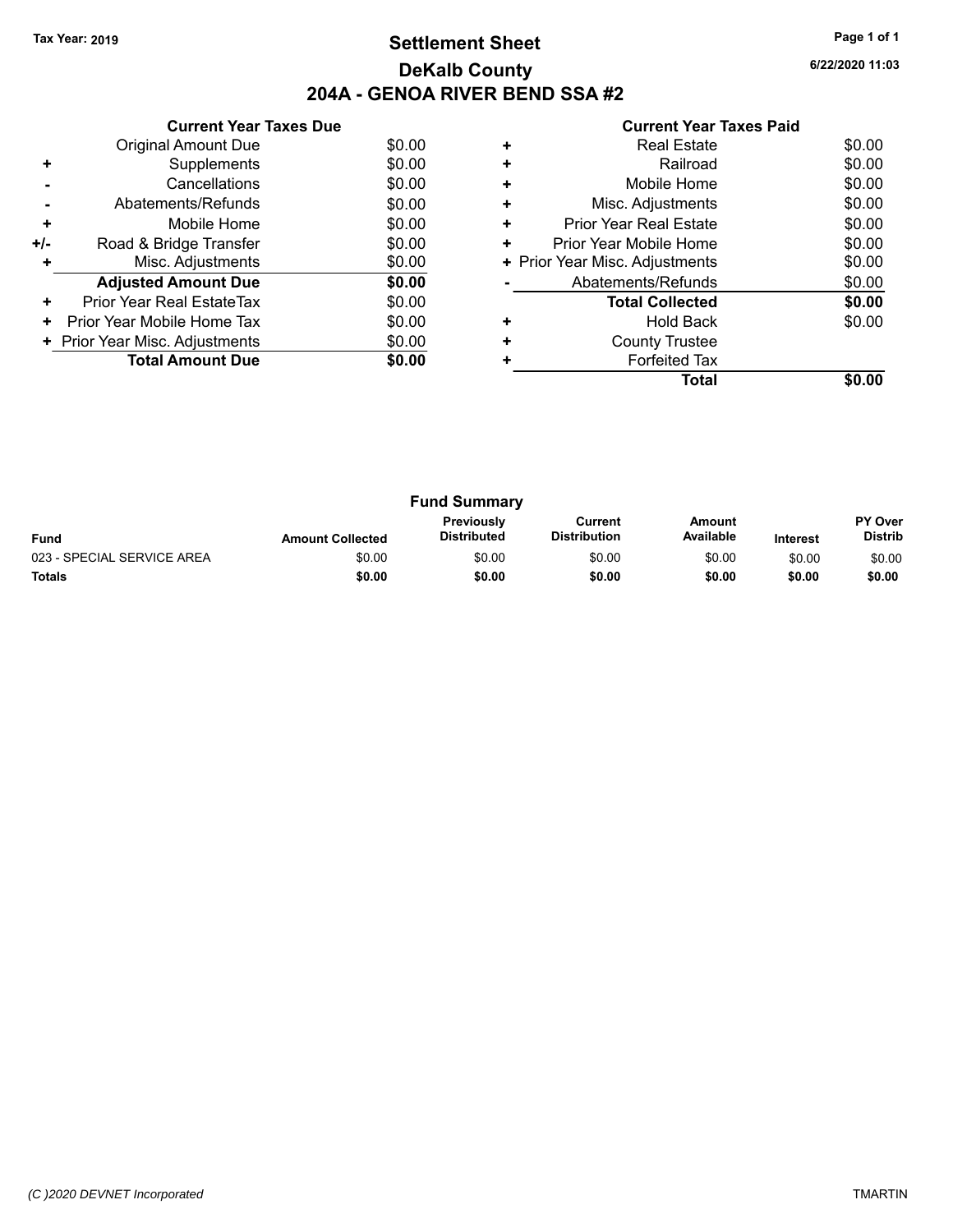## **Settlement Sheet Tax Year: 2019 Page 1 of 1 DeKalb County 204B - GENOA RIVER BEND SSA #3**

**6/22/2020 11:03**

|     | <b>Current Year Taxes Due</b>  |        |
|-----|--------------------------------|--------|
|     | Original Amount Due            | \$0.00 |
| ٠   | Supplements                    | \$0.00 |
|     | Cancellations                  | \$0.00 |
|     | Abatements/Refunds             | \$0.00 |
| ٠   | Mobile Home                    | \$0.00 |
| +/- | Road & Bridge Transfer         | \$0.00 |
| ٠   | Misc. Adjustments              | \$0.00 |
|     | <b>Adjusted Amount Due</b>     | \$0.00 |
| ٠   | Prior Year Real EstateTax      | \$0.00 |
| ٠   | Prior Year Mobile Home Tax     | \$0.00 |
|     | + Prior Year Misc. Adjustments | \$0.00 |
|     | <b>Total Amount Due</b>        | \$0.00 |
|     |                                |        |

|   | Total                          | \$0.00 |
|---|--------------------------------|--------|
|   | <b>Forfeited Tax</b>           |        |
| ÷ | <b>County Trustee</b>          |        |
|   | <b>Hold Back</b>               | \$0.00 |
|   | <b>Total Collected</b>         | \$0.00 |
|   | Abatements/Refunds             | \$0.00 |
|   | + Prior Year Misc. Adjustments | \$0.00 |
| ٠ | Prior Year Mobile Home         | \$0.00 |
| ٠ | <b>Prior Year Real Estate</b>  | \$0.00 |
| ÷ | Misc. Adjustments              | \$0.00 |
| ÷ | Mobile Home                    | \$0.00 |
| ÷ | Railroad                       | \$0.00 |
| ٠ | <b>Real Estate</b>             | \$0.00 |
|   |                                |        |

|                            |                         | <b>Fund Summary</b>                     |                                |                     |                 |                                  |
|----------------------------|-------------------------|-----------------------------------------|--------------------------------|---------------------|-----------------|----------------------------------|
| <b>Fund</b>                | <b>Amount Collected</b> | <b>Previously</b><br><b>Distributed</b> | Current<br><b>Distribution</b> | Amount<br>Available | <b>Interest</b> | <b>PY Over</b><br><b>Distrib</b> |
| 023 - SPECIAL SERVICE AREA | \$0.00                  | \$0.00                                  | \$0.00                         | \$0.00              | \$0.00          | \$0.00                           |
| <b>Totals</b>              | \$0.00                  | \$0.00                                  | \$0.00                         | \$0.00              | \$0.00          | \$0.00                           |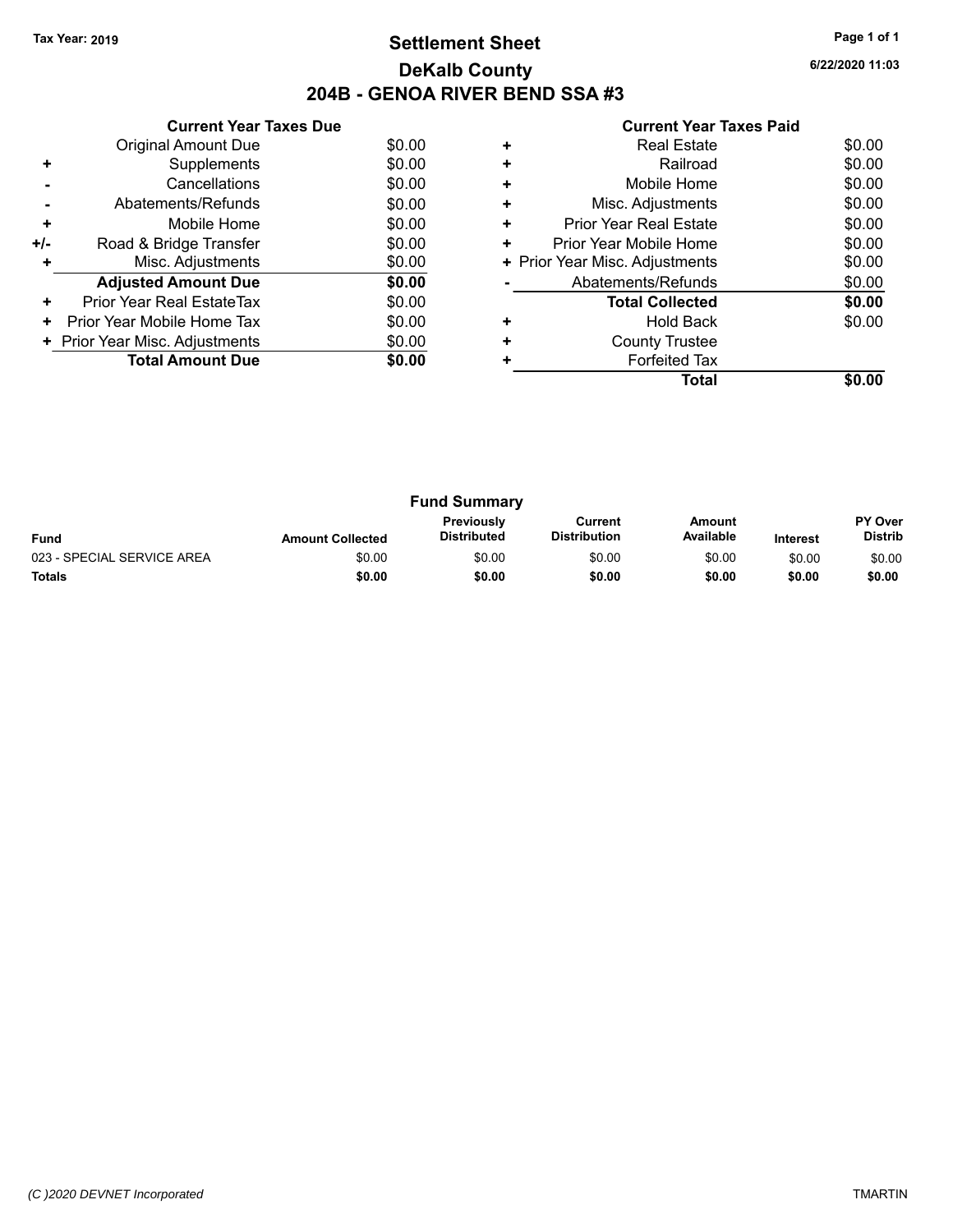## **Settlement Sheet Tax Year: 2019 Page 1 of 1 DeKalb County 207 - DERBY ESTATES SSA**

**6/22/2020 11:03**

|     | <b>Current Year Taxes Due</b>  |            |
|-----|--------------------------------|------------|
|     | <b>Original Amount Due</b>     | \$7,480.22 |
| ٠   | Supplements                    | \$0.00     |
|     | Cancellations                  | \$0.00     |
|     | Abatements/Refunds             | \$0.00     |
| ٠   | Mobile Home                    | \$0.00     |
| +/- | Road & Bridge Transfer         | \$0.00     |
| ٠   | Misc. Adjustments              | \$0.00     |
|     | <b>Adjusted Amount Due</b>     | \$7,480.22 |
| ٠   | Prior Year Real EstateTax      | \$0.00     |
| ٠   | Prior Year Mobile Home Tax     | \$0.00     |
|     | + Prior Year Misc. Adjustments | \$0.00     |
|     | <b>Total Amount Due</b>        | \$7,480.22 |
|     |                                |            |

| ٠ | <b>Real Estate</b>             | \$3,802.32 |
|---|--------------------------------|------------|
| ٠ | Railroad                       | \$0.00     |
| ٠ | Mobile Home                    | \$0.00     |
| ٠ | Misc. Adjustments              | \$0.00     |
| ٠ | <b>Prior Year Real Estate</b>  | \$0.00     |
| ٠ | Prior Year Mobile Home         | \$0.00     |
|   | + Prior Year Misc. Adjustments | \$0.00     |
|   | Abatements/Refunds             | \$0.00     |
|   | <b>Total Collected</b>         | \$3,802.32 |
| ٠ | <b>Hold Back</b>               | \$0.00     |
| ٠ | <b>County Trustee</b>          |            |
| ٠ | <b>Forfeited Tax</b>           |            |
|   | Total                          | \$3,802.32 |
|   |                                |            |

|                            |                         |                                  |                                       | <b>Distribution Summary</b>    |                 |                                  |
|----------------------------|-------------------------|----------------------------------|---------------------------------------|--------------------------------|-----------------|----------------------------------|
|                            |                         |                                  | <b>Tax Distribution Date</b>          |                                |                 | Amount                           |
|                            |                         |                                  | 05/29/2020                            |                                |                 | \$1,767.14                       |
|                            |                         |                                  | 06/26/2020                            |                                |                 | \$2,035.18                       |
|                            |                         |                                  |                                       | <b>Totals: 2 Distributions</b> |                 | \$3,802.32                       |
|                            |                         |                                  | <b>Grand Totals: 2 Distributions</b>  |                                |                 | \$3,802.32                       |
|                            |                         | <b>Fund Summary</b>              |                                       |                                |                 |                                  |
| Fund                       | <b>Amount Collected</b> | Previously<br><b>Distributed</b> | <b>Current</b><br><b>Distribution</b> | Amount<br>Available            | <b>Interest</b> | <b>PY Over</b><br><b>Distrib</b> |
| 023 - SPECIAL SERVICE AREA | \$3.802.32              | \$1.767.14                       | \$2.035.18                            | \$0.00                         | \$0.00          | \$0.00                           |
| <b>Totals</b>              | \$3,802.32              | \$1,767.14                       | \$2,035.18                            | \$0.00                         | \$0.00          | \$0.00                           |
|                            |                         |                                  |                                       |                                |                 |                                  |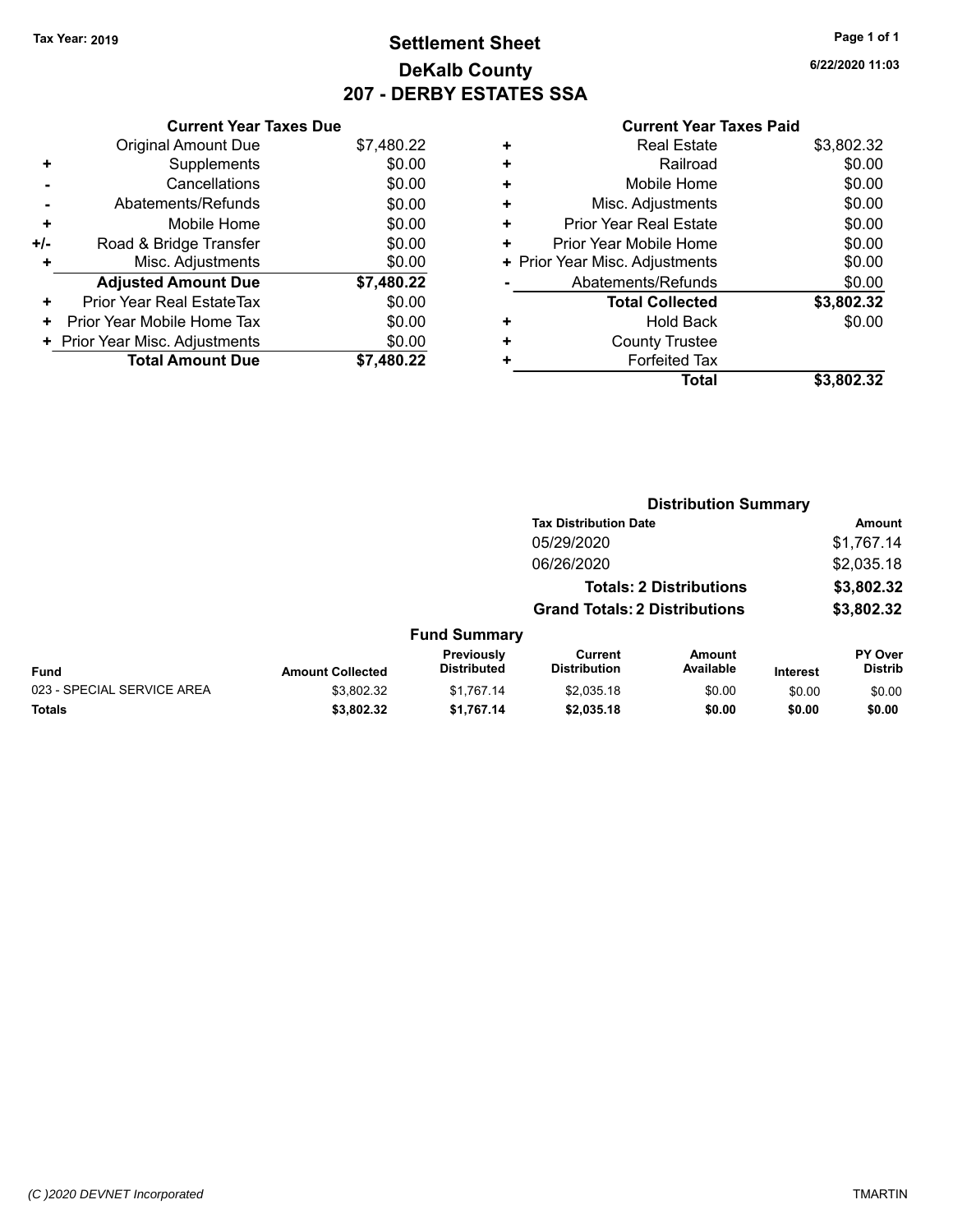## **Settlement Sheet Tax Year: 2019 Page 1 of 1 DeKalb County 209 - DEKALB SSA #14**

**6/22/2020 11:03**

| <b>Current Year Taxes Due</b> |  |  |
|-------------------------------|--|--|

|     | Original Amount Due            | \$2,500.16 |
|-----|--------------------------------|------------|
|     | Supplements                    | \$0.00     |
|     | Cancellations                  | \$0.00     |
|     | Abatements/Refunds             | \$0.00     |
| ÷   | Mobile Home                    | \$0.00     |
| +/- | Road & Bridge Transfer         | \$0.00     |
| ٠   | Misc. Adjustments              | \$0.00     |
|     | <b>Adjusted Amount Due</b>     | \$2,500.16 |
| ÷   | Prior Year Real EstateTax      | \$0.00     |
| ٠   | Prior Year Mobile Home Tax     | \$0.00     |
|     | + Prior Year Misc. Adjustments | \$0.00     |
|     | <b>Total Amount Due</b>        | \$2,500.16 |

### **Current Year Taxes Paid +** Real Estate \$1,220.21 **+** Railroad \$0.00 **+** Mobile Home \$0.00 **+** Misc. Adjustments \$0.00 **+** Prior Year Real Estate \$0.00 **+** Prior Year Mobile Home \$0.00

|           | Total                          | \$1,220.21 |
|-----------|--------------------------------|------------|
| $\div$    | <b>Forfeited Tax</b>           |            |
|           | <b>County Trustee</b>          |            |
| $\ddot{}$ | <b>Hold Back</b>               | \$0.00     |
|           | <b>Total Collected</b>         | \$1,220.21 |
|           | Abatements/Refunds             | \$0.00     |
|           | + Prior Year Misc. Adjustments | \$0.00     |
|           |                                |            |

|                            |                         |                                  |                                       | <b>Distribution Summary</b>    |                 |                                  |
|----------------------------|-------------------------|----------------------------------|---------------------------------------|--------------------------------|-----------------|----------------------------------|
|                            |                         |                                  | <b>Tax Distribution Date</b>          |                                |                 | Amount                           |
|                            |                         |                                  | 05/29/2020                            |                                |                 | \$728.23                         |
|                            |                         |                                  | 06/26/2020                            |                                |                 | \$491.98                         |
|                            |                         |                                  |                                       | <b>Totals: 2 Distributions</b> |                 | \$1,220.21                       |
|                            |                         |                                  | <b>Grand Totals: 2 Distributions</b>  |                                |                 | \$1,220.21                       |
|                            |                         | <b>Fund Summary</b>              |                                       |                                |                 |                                  |
| <b>Fund</b>                | <b>Amount Collected</b> | Previously<br><b>Distributed</b> | <b>Current</b><br><b>Distribution</b> | <b>Amount</b><br>Available     | <b>Interest</b> | <b>PY Over</b><br><b>Distrib</b> |
| 023 - SPECIAL SERVICE AREA | \$1.220.21              | \$728.23                         | \$491.98                              | \$0.00                         | \$0.00          | \$0.00                           |
| <b>Totals</b>              | \$1,220.21              | \$728.23                         | \$491.98                              | \$0.00                         | \$0.00          | \$0.00                           |
|                            |                         |                                  |                                       |                                |                 |                                  |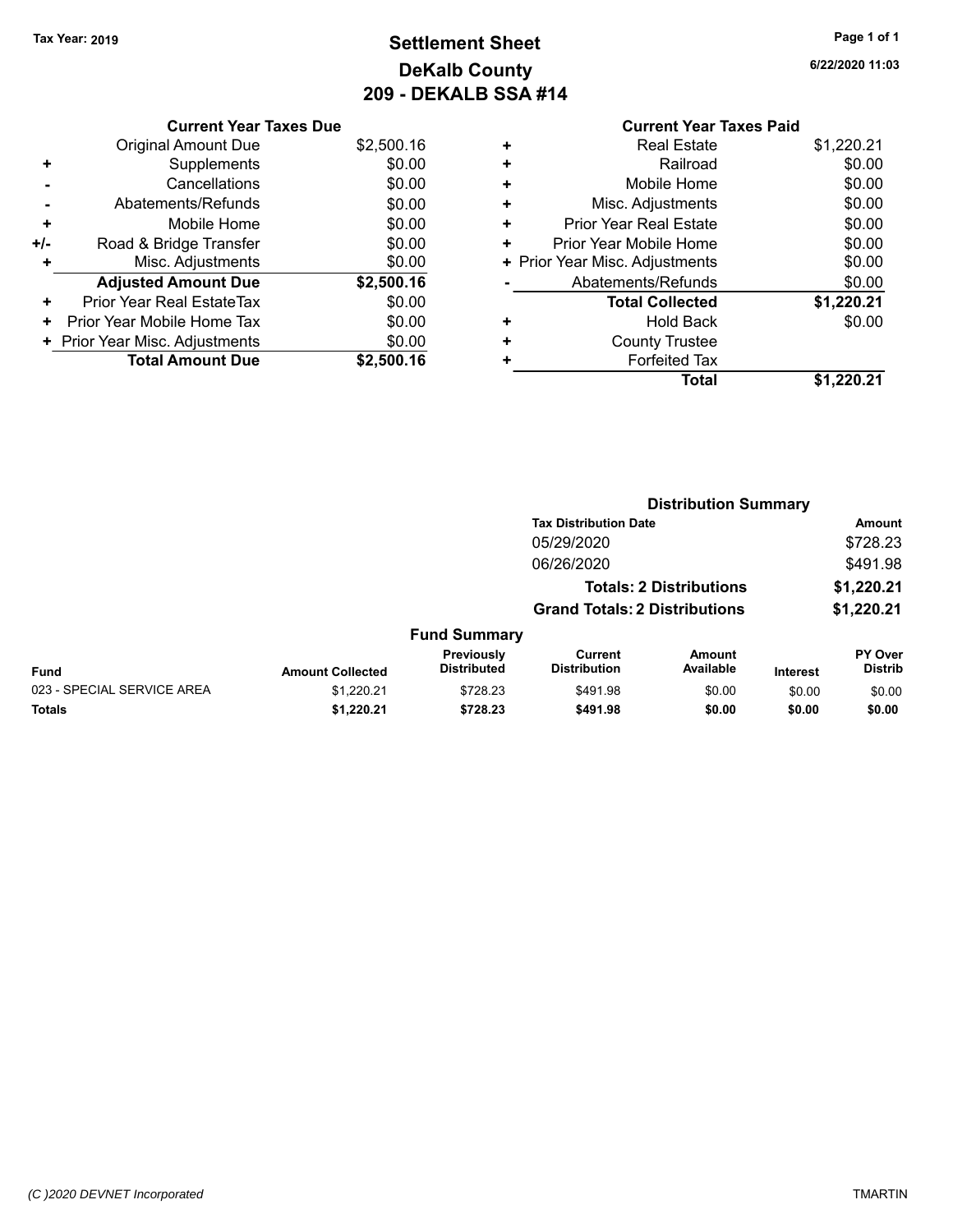## **Settlement Sheet Tax Year: 2019 Page 1 of 1 DeKalb County 213 - GENOA OAK CREEK EST SSA#4**

**Current Year Taxes Due** Original Amount Due \$5,243.05 **+** Supplements \$0.00 **-** Cancellations \$0.00 **-** Abatements/Refunds \$0.00 **+** Mobile Home \$0.00 **+/-** Road & Bridge Transfer **\$0.00 +** Misc. Adjustments \$0.00 **Adjusted Amount Due \$5,243.05 +** Prior Year Real EstateTax \$0.00 **+** Prior Year Mobile Home Tax  $$0.00$ **+** Prior Year Misc. Adjustments \$0.00<br> **1991 Total Amount Due** \$5,243.05 **Total Amount Due** 

### **Current Year Taxes Paid**

| ٠ | <b>Real Estate</b>             | \$2,672.62 |
|---|--------------------------------|------------|
| ÷ | Railroad                       | \$0.00     |
| ٠ | Mobile Home                    | \$0.00     |
| ٠ | Misc. Adjustments              | \$0.00     |
| ٠ | <b>Prior Year Real Estate</b>  | \$0.00     |
| ٠ | Prior Year Mobile Home         | \$0.00     |
|   | + Prior Year Misc. Adjustments | \$0.00     |
|   | Abatements/Refunds             | \$0.00     |
|   | <b>Total Collected</b>         | \$2,672.62 |
| ٠ | Hold Back                      | \$0.00     |
| ٠ | <b>County Trustee</b>          |            |
| ٠ | <b>Forfeited Tax</b>           |            |
|   | <b>Total</b>                   | \$2,672.62 |
|   |                                |            |

|                            |                         |                                  |                                       | <b>Distribution Summary</b>    |                 |                                  |
|----------------------------|-------------------------|----------------------------------|---------------------------------------|--------------------------------|-----------------|----------------------------------|
|                            |                         |                                  | <b>Tax Distribution Date</b>          |                                |                 | Amount                           |
|                            |                         |                                  | 05/29/2020                            |                                |                 | \$1,253.01                       |
|                            |                         |                                  | 06/26/2020                            |                                |                 | \$1,419.61                       |
|                            |                         |                                  |                                       | <b>Totals: 2 Distributions</b> |                 | \$2,672.62                       |
|                            |                         |                                  | <b>Grand Totals: 2 Distributions</b>  |                                |                 | \$2,672.62                       |
|                            |                         | <b>Fund Summary</b>              |                                       |                                |                 |                                  |
| Fund                       | <b>Amount Collected</b> | Previously<br><b>Distributed</b> | <b>Current</b><br><b>Distribution</b> | <b>Amount</b><br>Available     | <b>Interest</b> | <b>PY Over</b><br><b>Distrib</b> |
| 023 - SPECIAL SERVICE AREA | \$2.672.62              | \$1.253.01                       | \$1.419.61                            | \$0.00                         | \$0.00          | \$0.00                           |
| <b>Totals</b>              | \$2,672.62              | \$1,253.01                       | \$1,419.61                            | \$0.00                         | \$0.00          | \$0.00                           |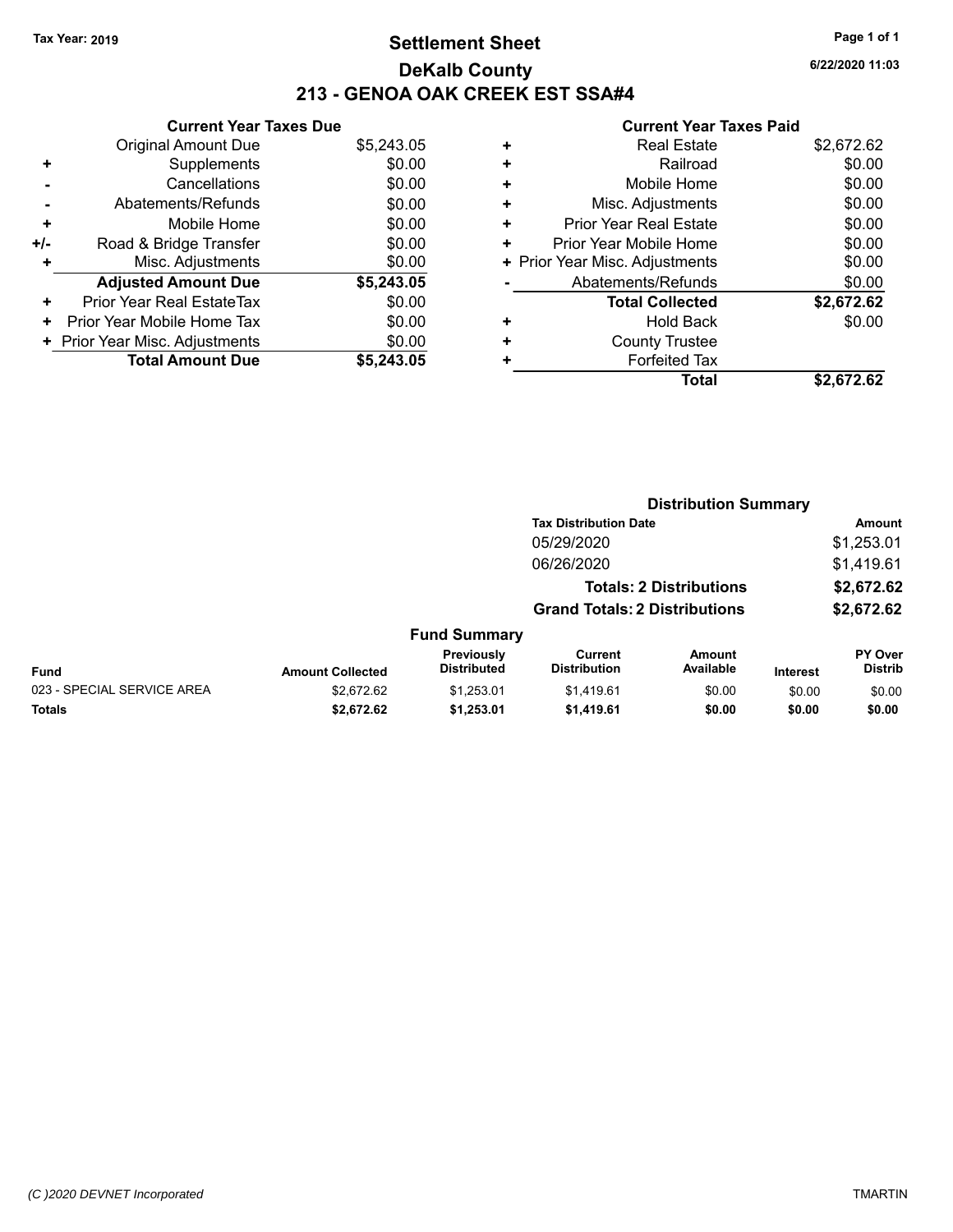## **Settlement Sheet Tax Year: 2019 Page 1 of 1 DeKalb County 215 - DEKALB SSA #15**

**6/22/2020 11:03**

|     | <b>Current Year Taxes Due</b>  |        |  |  |  |
|-----|--------------------------------|--------|--|--|--|
|     | Original Amount Due            | \$0.00 |  |  |  |
| ٠   | Supplements                    | \$0.00 |  |  |  |
|     | Cancellations                  | \$0.00 |  |  |  |
|     | Abatements/Refunds             | \$0.00 |  |  |  |
| ٠   | Mobile Home                    | \$0.00 |  |  |  |
| +/- | Road & Bridge Transfer         | \$0.00 |  |  |  |
| ٠   | Misc. Adjustments              | \$0.00 |  |  |  |
|     | <b>Adjusted Amount Due</b>     | \$0.00 |  |  |  |
| ٠   | Prior Year Real EstateTax      | \$0.00 |  |  |  |
| ٠   | Prior Year Mobile Home Tax     | \$0.00 |  |  |  |
|     | + Prior Year Misc. Adjustments | \$0.00 |  |  |  |
|     | <b>Total Amount Due</b>        | \$0.00 |  |  |  |
|     |                                |        |  |  |  |

| <b>Fund Summary</b>        |                         |                           |                                |                     |                 |                                  |
|----------------------------|-------------------------|---------------------------|--------------------------------|---------------------|-----------------|----------------------------------|
| <b>Fund</b>                | <b>Amount Collected</b> | Previously<br>Distributed | Current<br><b>Distribution</b> | Amount<br>Available | <b>Interest</b> | <b>PY Over</b><br><b>Distrib</b> |
| 023 - SPECIAL SERVICE AREA | \$0.00                  | \$0.00                    | \$0.00                         | \$0.00              | \$0.00          | \$0.00                           |
| <b>Totals</b>              | \$0.00                  | \$0.00                    | \$0.00                         | \$0.00              | \$0.00          | \$0.00                           |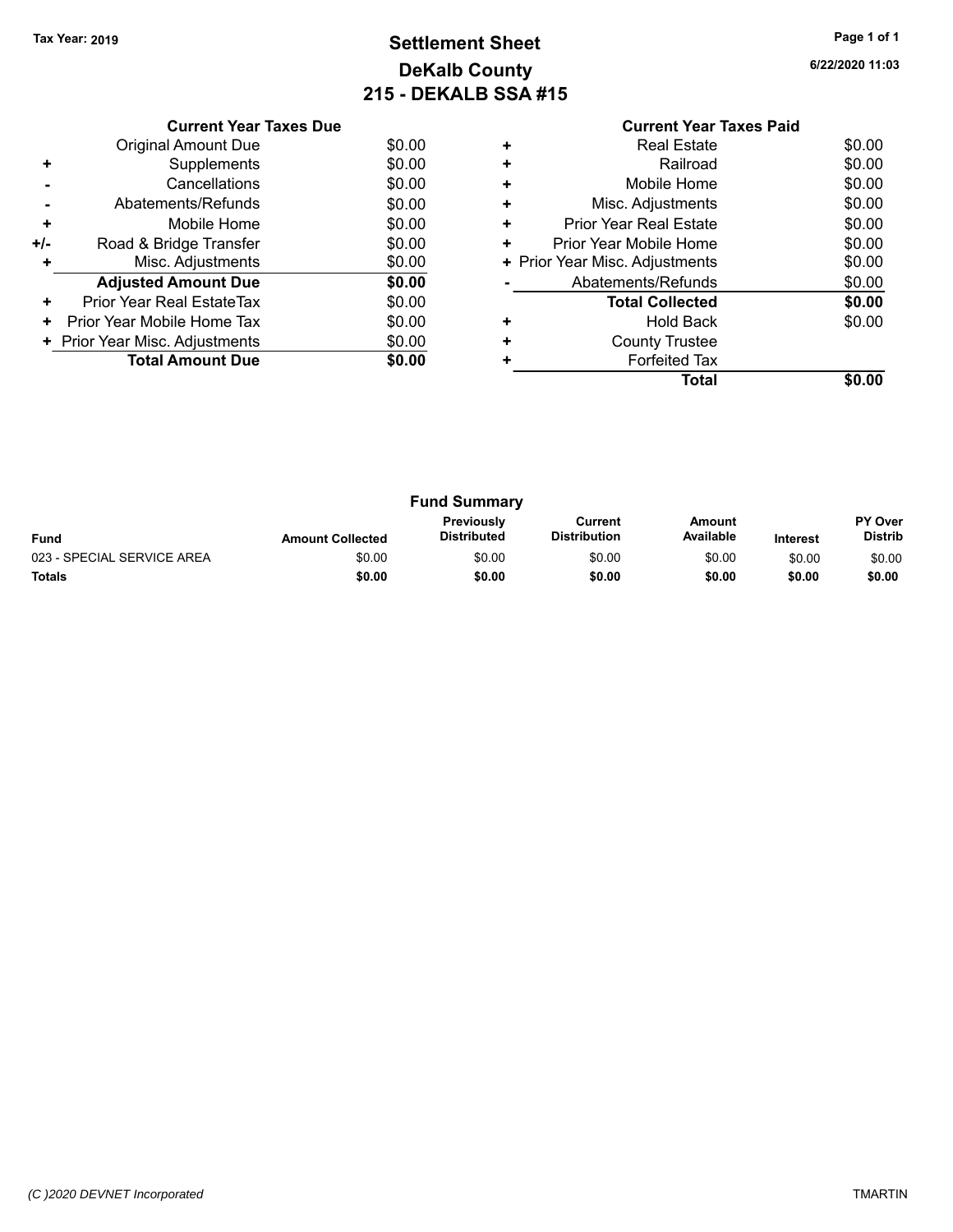## **Settlement Sheet Tax Year: 2019 Page 1 of 1 DeKalb County 216 - DEKALB SSA #16**

**Total \$0.00**

**6/22/2020 11:03**

|     | <b>Current Year Taxes Due</b>  |        |  |  |  |
|-----|--------------------------------|--------|--|--|--|
|     | <b>Original Amount Due</b>     | \$0.00 |  |  |  |
| ٠   | Supplements                    | \$0.00 |  |  |  |
|     | Cancellations                  | \$0.00 |  |  |  |
|     | Abatements/Refunds             | \$0.00 |  |  |  |
| ٠   | Mobile Home                    | \$0.00 |  |  |  |
| +/- | Road & Bridge Transfer         | \$0.00 |  |  |  |
| ٠   | Misc. Adjustments              | \$0.00 |  |  |  |
|     | <b>Adjusted Amount Due</b>     | \$0.00 |  |  |  |
| ٠   | Prior Year Real EstateTax      | \$0.00 |  |  |  |
| ٠   | Prior Year Mobile Home Tax     | \$0.00 |  |  |  |
|     | + Prior Year Misc. Adjustments | \$0.00 |  |  |  |
|     | <b>Total Amount Due</b>        | \$0.00 |  |  |  |
|     |                                |        |  |  |  |

| <b>Fund Summary</b>        |                         |                                  |                                |                     |                 |                           |
|----------------------------|-------------------------|----------------------------------|--------------------------------|---------------------|-----------------|---------------------------|
| <b>Fund</b>                | <b>Amount Collected</b> | <b>Previously</b><br>Distributed | Current<br><b>Distribution</b> | Amount<br>Available | <b>Interest</b> | PY Over<br><b>Distrib</b> |
| 023 - SPECIAL SERVICE AREA | \$0.00                  | \$0.00                           | \$0.00                         | \$0.00              | \$0.00          | \$0.00                    |
| <b>Totals</b>              | \$0.00                  | \$0.00                           | \$0.00                         | \$0.00              | \$0.00          | \$0.00                    |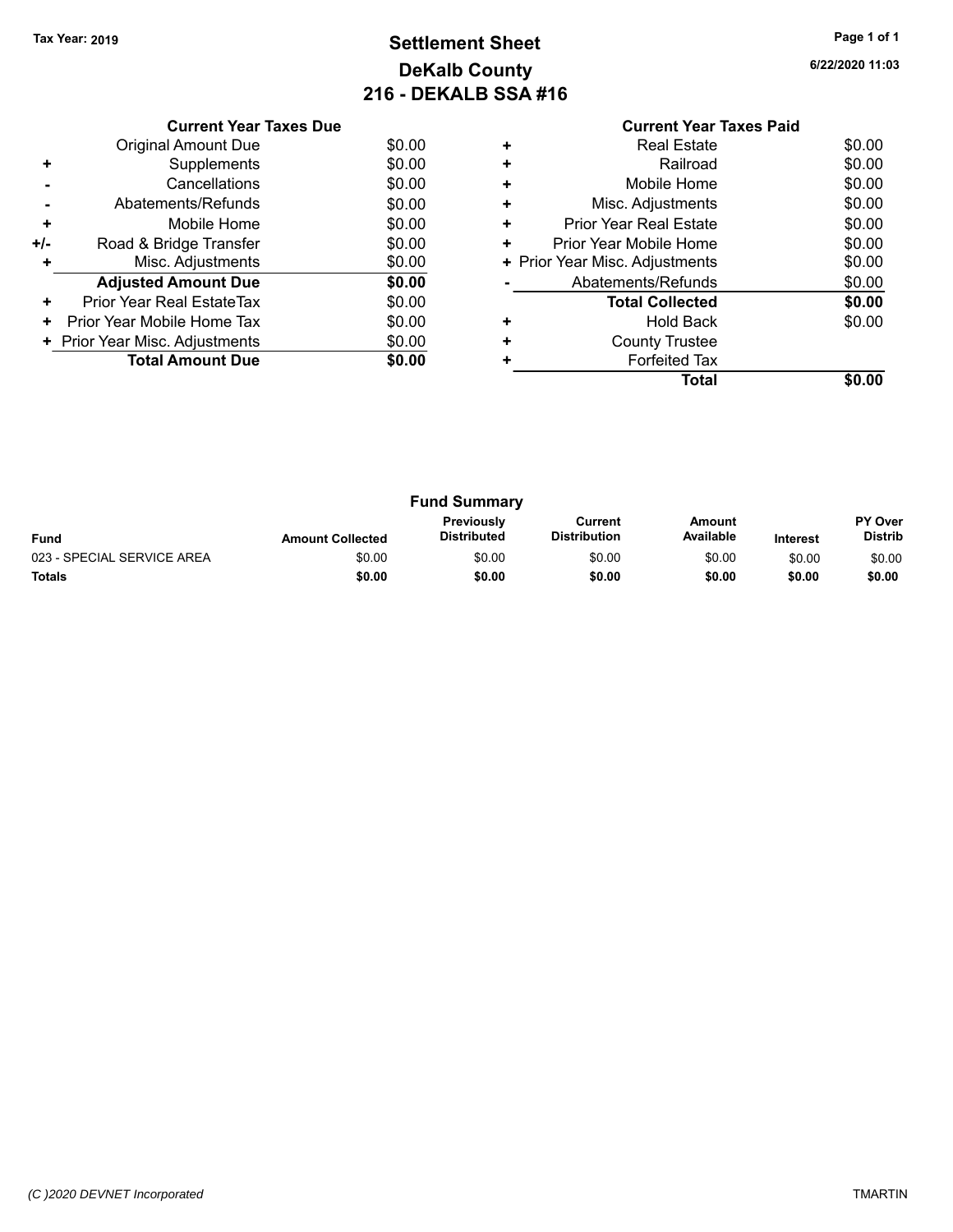## **Settlement Sheet Tax Year: 2019 Page 1 of 1 DeKalb County 217 - DEKALB SSA #17**

**6/22/2020 11:03**

|     | <b>Current Year Taxes Due</b>  |        |
|-----|--------------------------------|--------|
|     | Original Amount Due            | \$0.00 |
|     | Supplements                    | \$0.00 |
|     | Cancellations                  | \$0.00 |
|     | Abatements/Refunds             | \$0.00 |
| ٠   | Mobile Home                    | \$0.00 |
| +/- | Road & Bridge Transfer         | \$0.00 |
| ٠   | Misc. Adjustments              | \$0.00 |
|     | <b>Adjusted Amount Due</b>     | \$0.00 |
| ٠   | Prior Year Real EstateTax      | \$0.00 |
| ٠   | Prior Year Mobile Home Tax     | \$0.00 |
|     | + Prior Year Misc. Adjustments | \$0.00 |
|     | <b>Total Amount Due</b>        | \$0.00 |
|     |                                |        |

| ٠ | <b>Real Estate</b>             | \$0.00 |
|---|--------------------------------|--------|
| ÷ | Railroad                       | \$0.00 |
| ٠ | Mobile Home                    | \$0.00 |
| ٠ | Misc. Adjustments              | \$0.00 |
| ٠ | <b>Prior Year Real Estate</b>  | \$0.00 |
| ٠ | Prior Year Mobile Home         | \$0.00 |
|   | + Prior Year Misc. Adjustments | \$0.00 |
|   | Abatements/Refunds             | \$0.00 |
|   | <b>Total Collected</b>         | \$0.00 |
| ٠ | <b>Hold Back</b>               | \$0.00 |
| ٠ | <b>County Trustee</b>          |        |
| ٠ | <b>Forfeited Tax</b>           |        |
|   | Total                          | \$0.00 |
|   |                                |        |

| <b>Fund Summary</b>        |                         |                                         |                                |                     |                 |                                  |
|----------------------------|-------------------------|-----------------------------------------|--------------------------------|---------------------|-----------------|----------------------------------|
| <b>Fund</b>                | <b>Amount Collected</b> | <b>Previously</b><br><b>Distributed</b> | Current<br><b>Distribution</b> | Amount<br>Available | <b>Interest</b> | <b>PY Over</b><br><b>Distrib</b> |
| 023 - SPECIAL SERVICE AREA | \$0.00                  | \$0.00                                  | \$0.00                         | \$0.00              | \$0.00          | \$0.00                           |
| <b>Totals</b>              | \$0.00                  | \$0.00                                  | \$0.00                         | \$0.00              | \$0.00          | \$0.00                           |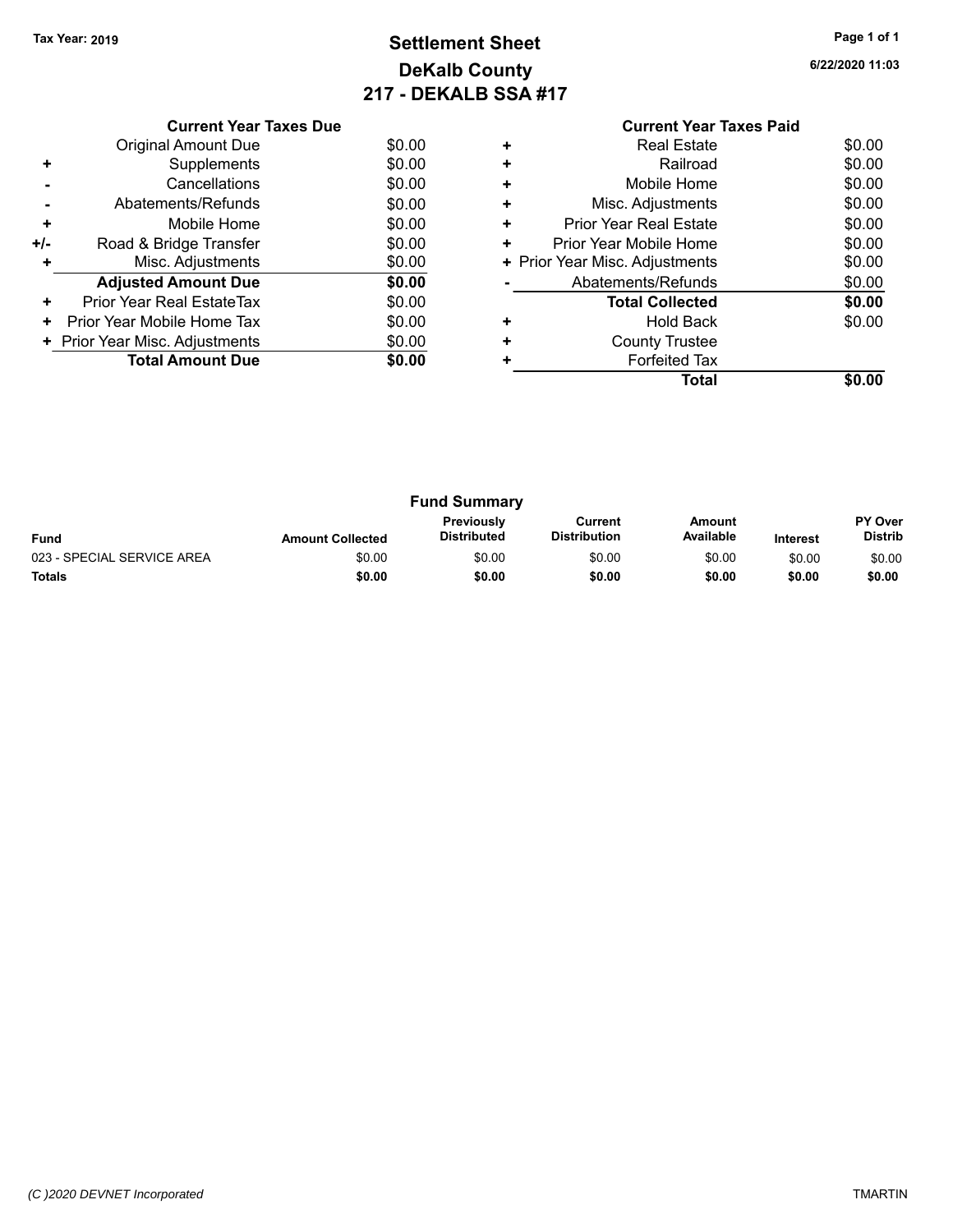## **Settlement Sheet Tax Year: 2019 Page 1 of 1 DeKalb County 218 - DEKALB SSA #18**

|     | <b>Current Year Taxes Due</b>  |        |
|-----|--------------------------------|--------|
|     | Original Amount Due            | \$0.00 |
| ٠   | Supplements                    | \$0.00 |
|     | Cancellations                  | \$0.00 |
|     | Abatements/Refunds             | \$0.00 |
| ٠   | Mobile Home                    | \$0.00 |
| +/- | Road & Bridge Transfer         | \$0.00 |
| ٠   | Misc. Adjustments              | \$0.00 |
|     | <b>Adjusted Amount Due</b>     | \$0.00 |
| ٠   | Prior Year Real EstateTax      | \$0.00 |
| ÷   | Prior Year Mobile Home Tax     | \$0.00 |
|     | + Prior Year Misc. Adjustments | \$0.00 |
|     | <b>Total Amount Due</b>        | \$0.00 |
|     |                                |        |

|   | <b>Current Year Taxes Paid</b> |        |
|---|--------------------------------|--------|
| ٠ | <b>Real Estate</b>             | \$0.00 |
| ÷ | Railroad                       | \$0.00 |
| ÷ | Mobile Home                    | \$0.00 |
| ÷ | Misc. Adjustments              | \$0.00 |
| ÷ | <b>Prior Year Real Estate</b>  | \$0.00 |
| + | Prior Year Mobile Home         | \$0.00 |
|   | + Prior Year Misc. Adjustments | \$0.00 |
|   | Abatements/Refunds             | \$0.00 |
|   | <b>Total Collected</b>         | \$0.00 |
| ٠ | Hold Back                      | \$0.00 |
|   | <b>County Trustee</b>          |        |
| ٠ | <b>Forfeited Tax</b>           |        |
|   | <b>Total</b>                   | \$0.00 |
|   |                                |        |

| <b>Fund Summary</b>        |                         |                                         |                                |                     |                 |                           |
|----------------------------|-------------------------|-----------------------------------------|--------------------------------|---------------------|-----------------|---------------------------|
| <b>Fund</b>                | <b>Amount Collected</b> | <b>Previously</b><br><b>Distributed</b> | Current<br><b>Distribution</b> | Amount<br>Available | <b>Interest</b> | PY Over<br><b>Distrib</b> |
| 023 - SPECIAL SERVICE AREA | \$0.00                  | \$0.00                                  | \$0.00                         | \$0.00              | \$0.00          | \$0.00                    |
| <b>Totals</b>              | \$0.00                  | \$0.00                                  | \$0.00                         | \$0.00              | \$0.00          | \$0.00                    |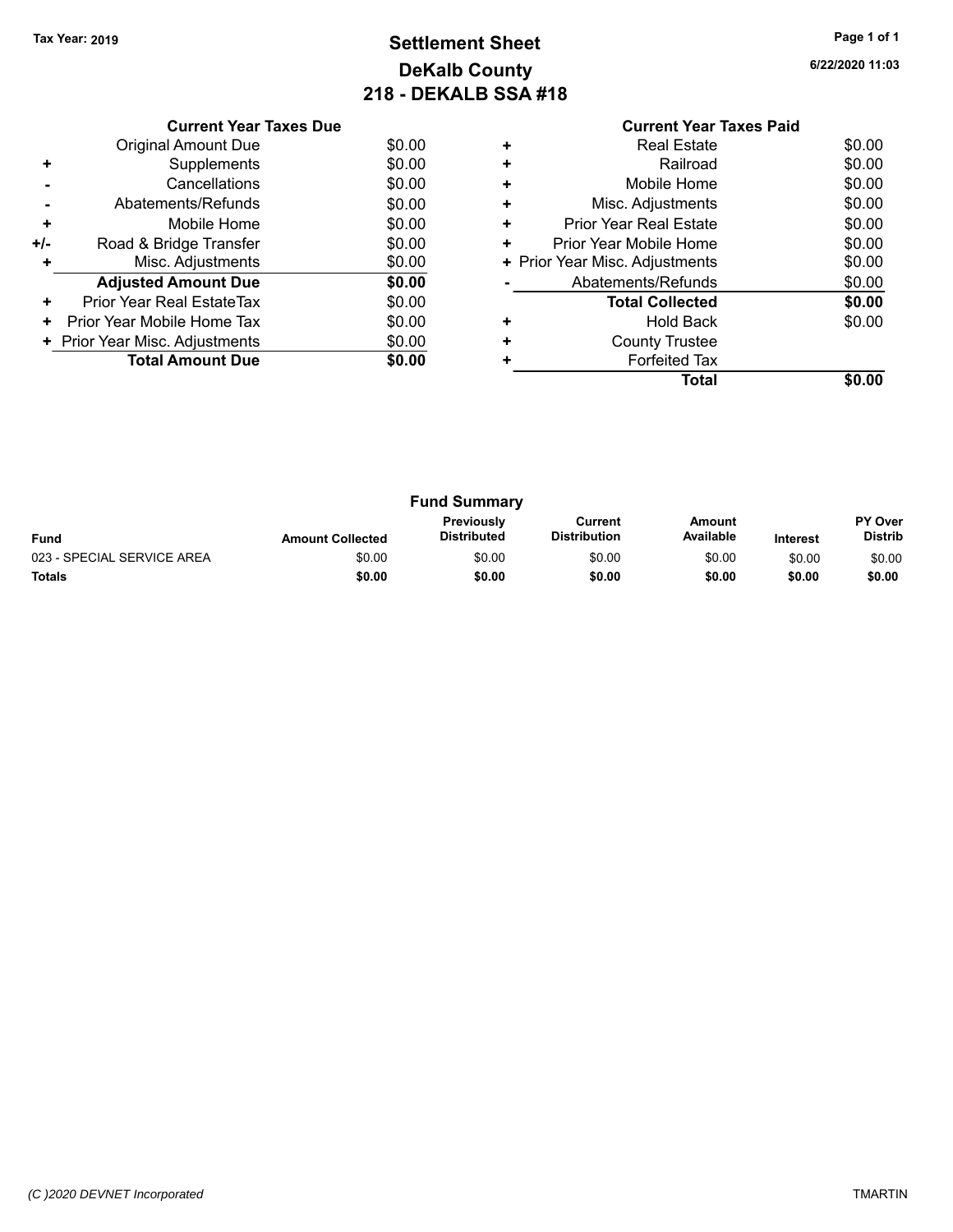## **Settlement Sheet Tax Year: 2019 Page 1 of 1 DeKalb County 219 - DEKALB SSA #19**

| 6/22/2020 11:03 |  |  |
|-----------------|--|--|
|                 |  |  |

|     | <b>Current Year Taxes Due</b>  |        |
|-----|--------------------------------|--------|
|     | <b>Original Amount Due</b>     | \$0.00 |
| ٠   | Supplements                    | \$0.00 |
|     | Cancellations                  | \$0.00 |
|     | Abatements/Refunds             | \$0.00 |
| ٠   | Mobile Home                    | \$0.00 |
| +/- | Road & Bridge Transfer         | \$0.00 |
|     | Misc. Adjustments              | \$0.00 |
|     | <b>Adjusted Amount Due</b>     | \$0.00 |
| ٠   | Prior Year Real EstateTax      | \$0.00 |
| ٠   | Prior Year Mobile Home Tax     | \$0.00 |
|     | + Prior Year Misc. Adjustments | \$0.00 |
|     | <b>Total Amount Due</b>        | \$0.00 |
|     |                                |        |

| <b>Fund Summary</b>        |                         |                                         |                                |                     |                 |                                  |
|----------------------------|-------------------------|-----------------------------------------|--------------------------------|---------------------|-----------------|----------------------------------|
| <b>Fund</b>                | <b>Amount Collected</b> | <b>Previously</b><br><b>Distributed</b> | Current<br><b>Distribution</b> | Amount<br>Available | <b>Interest</b> | <b>PY Over</b><br><b>Distrib</b> |
| 023 - SPECIAL SERVICE AREA | \$0.00                  | \$0.00                                  | \$0.00                         | \$0.00              | \$0.00          | \$0.00                           |
| <b>Totals</b>              | \$0.00                  | \$0.00                                  | \$0.00                         | \$0.00              | \$0.00          | \$0.00                           |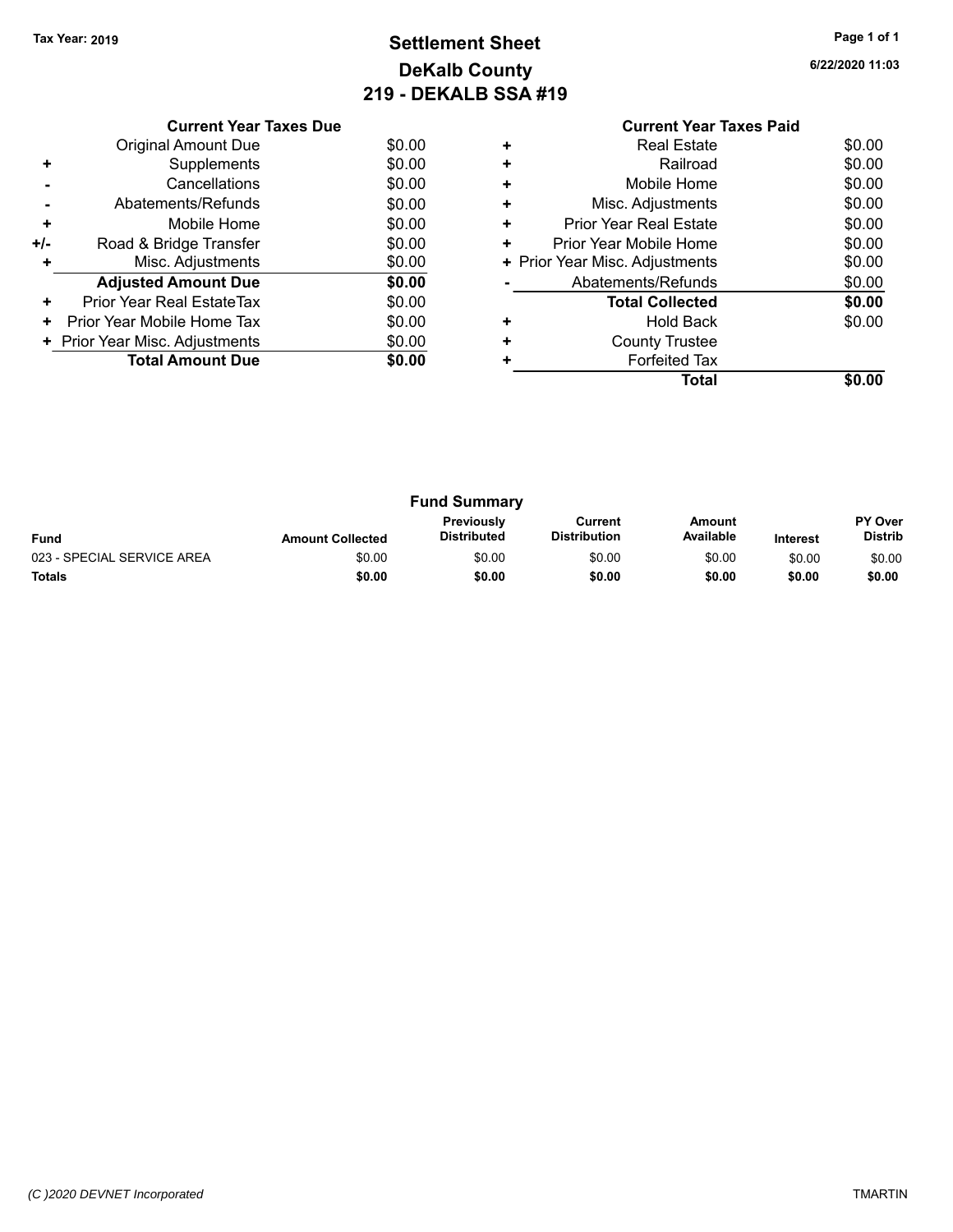## **Settlement Sheet Tax Year: 2019 Page 1 of 1 DeKalb County 220 - DEKALB SSA #20**

**6/22/2020 11:03**

|     | <b>Current Year Taxes Due</b>  |        |
|-----|--------------------------------|--------|
|     | Original Amount Due            | \$0.00 |
| ٠   | Supplements                    | \$0.00 |
|     | Cancellations                  | \$0.00 |
|     | Abatements/Refunds             | \$0.00 |
| ٠   | Mobile Home                    | \$0.00 |
| +/- | Road & Bridge Transfer         | \$0.00 |
| ٠   | Misc. Adjustments              | \$0.00 |
|     | <b>Adjusted Amount Due</b>     | \$0.00 |
| ٠   | Prior Year Real EstateTax      | \$0.00 |
| ٠   | Prior Year Mobile Home Tax     | \$0.00 |
|     | + Prior Year Misc. Adjustments | \$0.00 |
|     | <b>Total Amount Due</b>        | \$0.00 |
|     |                                |        |

| <b>Fund Summary</b>        |                         |                                  |                                |                     |                 |                                  |
|----------------------------|-------------------------|----------------------------------|--------------------------------|---------------------|-----------------|----------------------------------|
| <b>Fund</b>                | <b>Amount Collected</b> | <b>Previously</b><br>Distributed | Current<br><b>Distribution</b> | Amount<br>Available | <b>Interest</b> | <b>PY Over</b><br><b>Distrib</b> |
| 023 - SPECIAL SERVICE AREA | \$0.00                  | \$0.00                           | \$0.00                         | \$0.00              | \$0.00          | \$0.00                           |
| <b>Totals</b>              | \$0.00                  | \$0.00                           | \$0.00                         | \$0.00              | \$0.00          | \$0.00                           |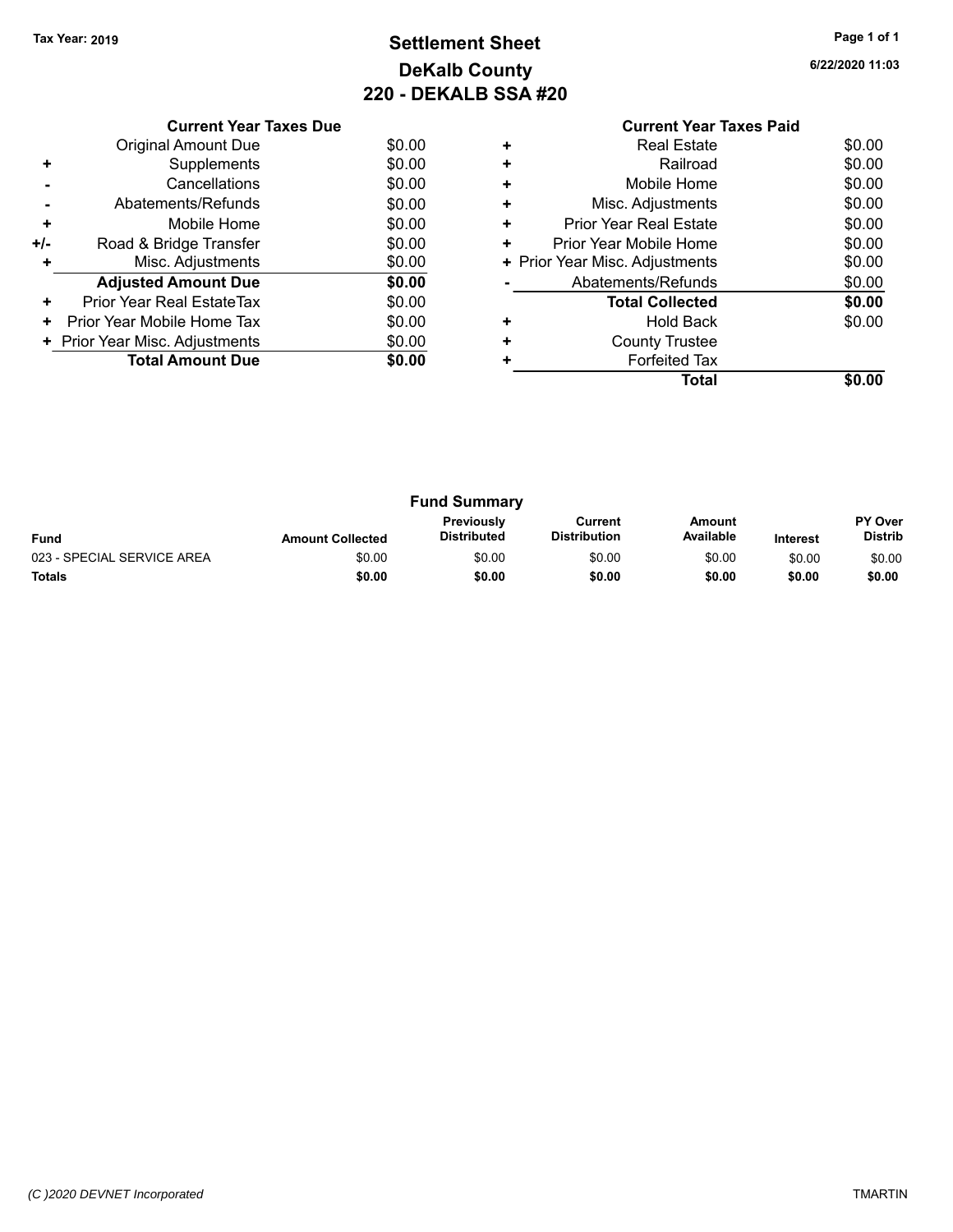## **Settlement Sheet Tax Year: 2019 Page 1 of 1 DeKalb County 221 - DEKALB SSA #21**

**6/22/2020 11:03**

|     | <b>Current Year Taxes Due</b>  |        |
|-----|--------------------------------|--------|
|     | <b>Original Amount Due</b>     | \$0.00 |
| ٠   | Supplements                    | \$0.00 |
|     | Cancellations                  | \$0.00 |
|     | Abatements/Refunds             | \$0.00 |
| ٠   | Mobile Home                    | \$0.00 |
| +/- | Road & Bridge Transfer         | \$0.00 |
|     | Misc. Adjustments              | \$0.00 |
|     | <b>Adjusted Amount Due</b>     | \$0.00 |
| ٠   | Prior Year Real EstateTax      | \$0.00 |
| ٠   | Prior Year Mobile Home Tax     | \$0.00 |
|     | + Prior Year Misc. Adjustments | \$0.00 |
|     | <b>Total Amount Due</b>        | \$0.00 |
|     |                                |        |

| <b>Fund Summary</b>        |                         |                           |                                |                     |                 |                                  |
|----------------------------|-------------------------|---------------------------|--------------------------------|---------------------|-----------------|----------------------------------|
| <b>Fund</b>                | <b>Amount Collected</b> | Previously<br>Distributed | Current<br><b>Distribution</b> | Amount<br>Available | <b>Interest</b> | <b>PY Over</b><br><b>Distrib</b> |
| 023 - SPECIAL SERVICE AREA | \$0.00                  | \$0.00                    | \$0.00                         | \$0.00              | \$0.00          | \$0.00                           |
| <b>Totals</b>              | \$0.00                  | \$0.00                    | \$0.00                         | \$0.00              | \$0.00          | \$0.00                           |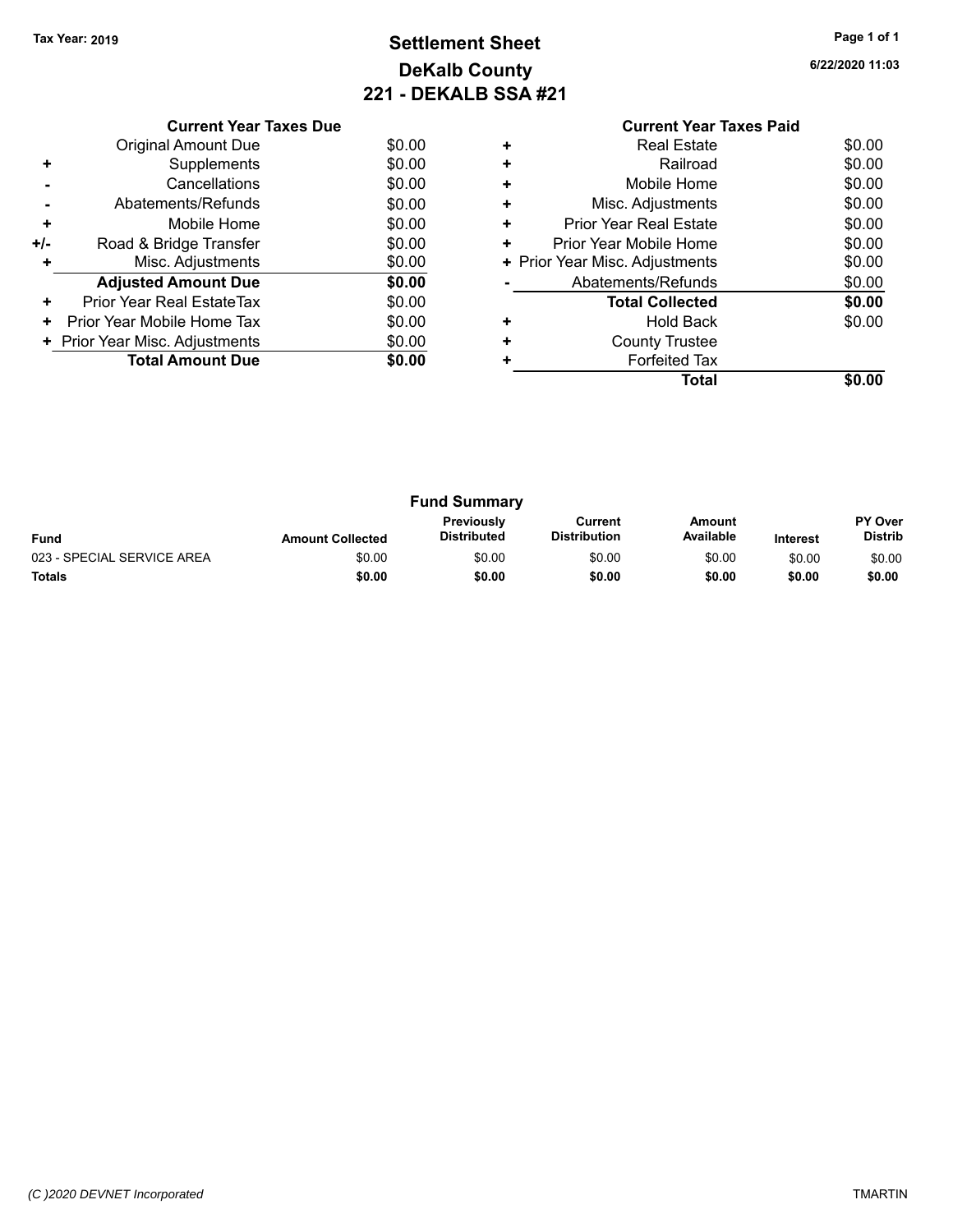## **Settlement Sheet Tax Year: 2019 Page 1 of 1 DeKalb County 222 - DEKALB SSA #22**

**6/22/2020 11:03**

|     | <b>Current Year Taxes Due</b>  |        |  |  |  |
|-----|--------------------------------|--------|--|--|--|
|     | <b>Original Amount Due</b>     | \$0.00 |  |  |  |
| ٠   | Supplements                    | \$0.00 |  |  |  |
|     | Cancellations                  | \$0.00 |  |  |  |
|     | Abatements/Refunds             | \$0.00 |  |  |  |
| ٠   | Mobile Home                    | \$0.00 |  |  |  |
| +/- | Road & Bridge Transfer         | \$0.00 |  |  |  |
| ٠   | Misc. Adjustments              | \$0.00 |  |  |  |
|     | <b>Adjusted Amount Due</b>     | \$0.00 |  |  |  |
| ٠   | Prior Year Real EstateTax      | \$0.00 |  |  |  |
| ٠   | Prior Year Mobile Home Tax     | \$0.00 |  |  |  |
|     | + Prior Year Misc. Adjustments | \$0.00 |  |  |  |
|     | <b>Total Amount Due</b>        | \$0.00 |  |  |  |
|     |                                |        |  |  |  |

| <b>Fund Summary</b>        |                         |                                  |                                |                            |                 |                           |
|----------------------------|-------------------------|----------------------------------|--------------------------------|----------------------------|-----------------|---------------------------|
| <b>Fund</b>                | <b>Amount Collected</b> | <b>Previously</b><br>Distributed | Current<br><b>Distribution</b> | <b>Amount</b><br>Available | <b>Interest</b> | PY Over<br><b>Distrib</b> |
| 023 - SPECIAL SERVICE AREA | \$0.00                  | \$0.00                           | \$0.00                         | \$0.00                     | \$0.00          | \$0.00                    |
| <b>Totals</b>              | \$0.00                  | \$0.00                           | \$0.00                         | \$0.00                     | \$0.00          | \$0.00                    |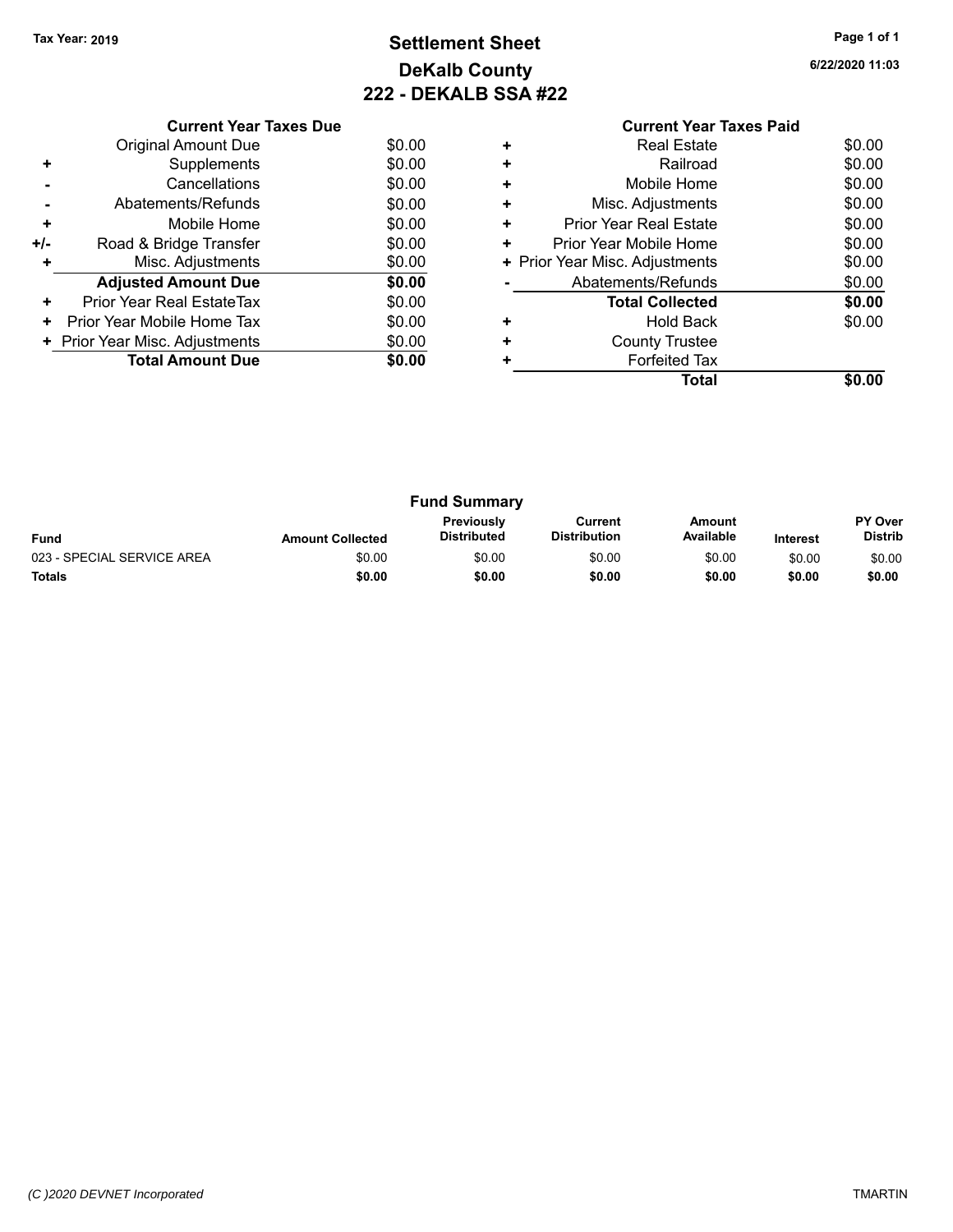## **Settlement Sheet Tax Year: 2019 Page 1 of 1 DeKalb County 223 - DEKALB SSA #23**

**6/22/2020 11:03**

|       | <b>Current Year Taxes Due</b>  |        |  |  |  |
|-------|--------------------------------|--------|--|--|--|
|       | Original Amount Due            | \$0.00 |  |  |  |
| ٠     | Supplements                    | \$0.00 |  |  |  |
|       | Cancellations                  | \$0.00 |  |  |  |
|       | Abatements/Refunds             | \$0.00 |  |  |  |
| ٠     | Mobile Home                    | \$0.00 |  |  |  |
| $+/-$ | Road & Bridge Transfer         | \$0.00 |  |  |  |
| ٠     | Misc. Adjustments              | \$0.00 |  |  |  |
|       | <b>Adjusted Amount Due</b>     | \$0.00 |  |  |  |
| ٠     | Prior Year Real EstateTax      | \$0.00 |  |  |  |
| ٠     | Prior Year Mobile Home Tax     | \$0.00 |  |  |  |
|       | + Prior Year Misc. Adjustments | \$0.00 |  |  |  |
|       | <b>Total Amount Due</b>        | \$0.00 |  |  |  |
|       |                                |        |  |  |  |

| <b>Fund Summary</b>        |                         |                                         |                                |                     |                 |                           |
|----------------------------|-------------------------|-----------------------------------------|--------------------------------|---------------------|-----------------|---------------------------|
| <b>Fund</b>                | <b>Amount Collected</b> | <b>Previously</b><br><b>Distributed</b> | Current<br><b>Distribution</b> | Amount<br>Available | <b>Interest</b> | PY Over<br><b>Distrib</b> |
| 023 - SPECIAL SERVICE AREA | \$0.00                  | \$0.00                                  | \$0.00                         | \$0.00              | \$0.00          | \$0.00                    |
| <b>Totals</b>              | \$0.00                  | \$0.00                                  | \$0.00                         | \$0.00              | \$0.00          | \$0.00                    |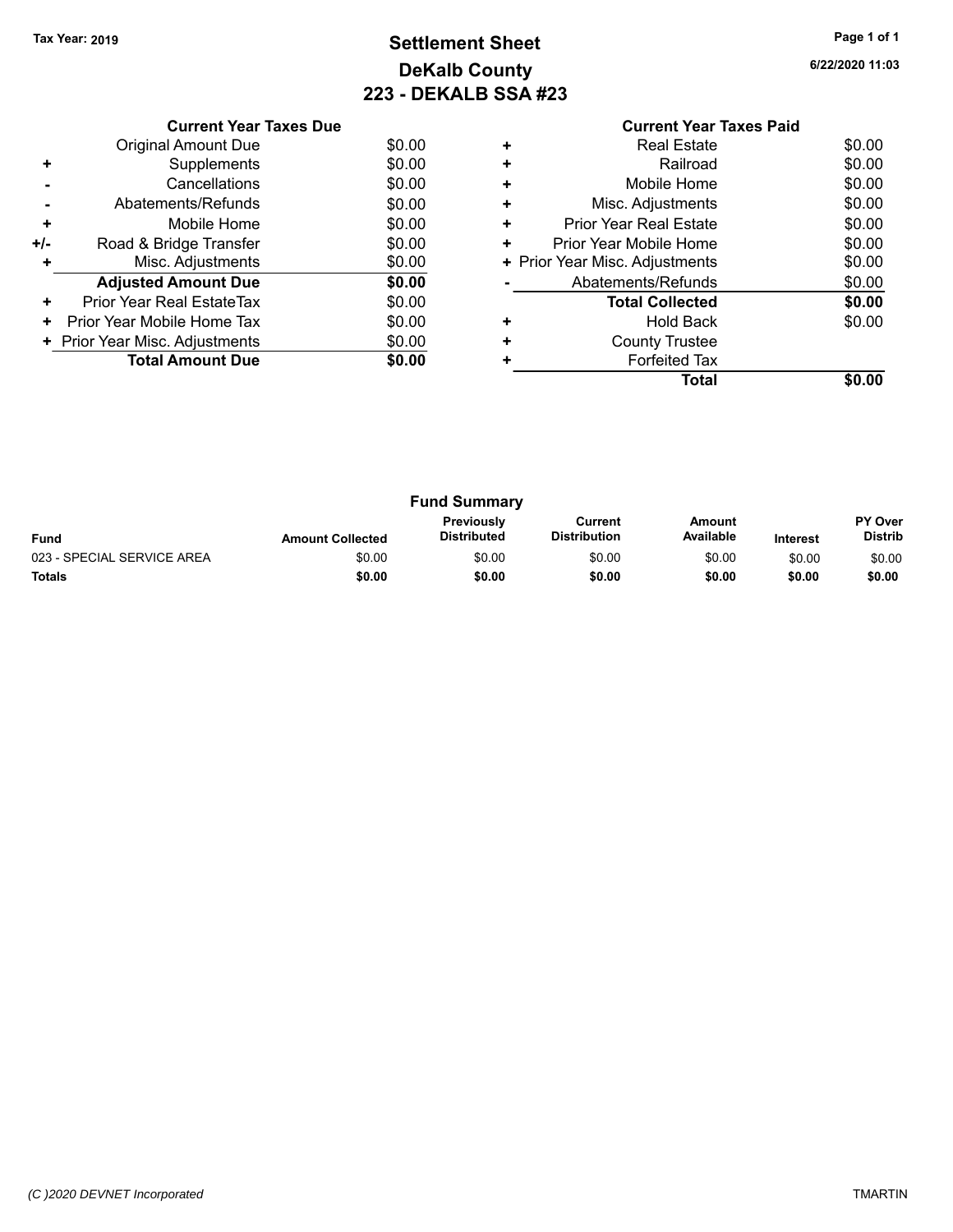## **Settlement Sheet Tax Year: 2019 Page 1 of 1 DeKalb County 224 - DEKALB SSA #24**

**6/22/2020 11:03**

|     | <b>Current Year Taxes Due</b>  |        |  |  |  |
|-----|--------------------------------|--------|--|--|--|
|     | Original Amount Due            | \$0.00 |  |  |  |
|     | Supplements                    | \$0.00 |  |  |  |
|     | Cancellations                  | \$0.00 |  |  |  |
|     | Abatements/Refunds             | \$0.00 |  |  |  |
| ٠   | Mobile Home                    | \$0.00 |  |  |  |
| +/- | Road & Bridge Transfer         | \$0.00 |  |  |  |
|     | Misc. Adjustments              | \$0.00 |  |  |  |
|     | <b>Adjusted Amount Due</b>     | \$0.00 |  |  |  |
| ٠   | Prior Year Real EstateTax      | \$0.00 |  |  |  |
| ٠   | Prior Year Mobile Home Tax     | \$0.00 |  |  |  |
|     | + Prior Year Misc. Adjustments | \$0.00 |  |  |  |
|     | <b>Total Amount Due</b>        | \$0.00 |  |  |  |
|     |                                |        |  |  |  |

| <b>Fund Summary</b>        |                         |                                         |                                |                     |                 |                           |
|----------------------------|-------------------------|-----------------------------------------|--------------------------------|---------------------|-----------------|---------------------------|
| <b>Fund</b>                | <b>Amount Collected</b> | <b>Previously</b><br><b>Distributed</b> | Current<br><b>Distribution</b> | Amount<br>Available | <b>Interest</b> | PY Over<br><b>Distrib</b> |
| 023 - SPECIAL SERVICE AREA | \$0.00                  | \$0.00                                  | \$0.00                         | \$0.00              | \$0.00          | \$0.00                    |
| <b>Totals</b>              | \$0.00                  | \$0.00                                  | \$0.00                         | \$0.00              | \$0.00          | \$0.00                    |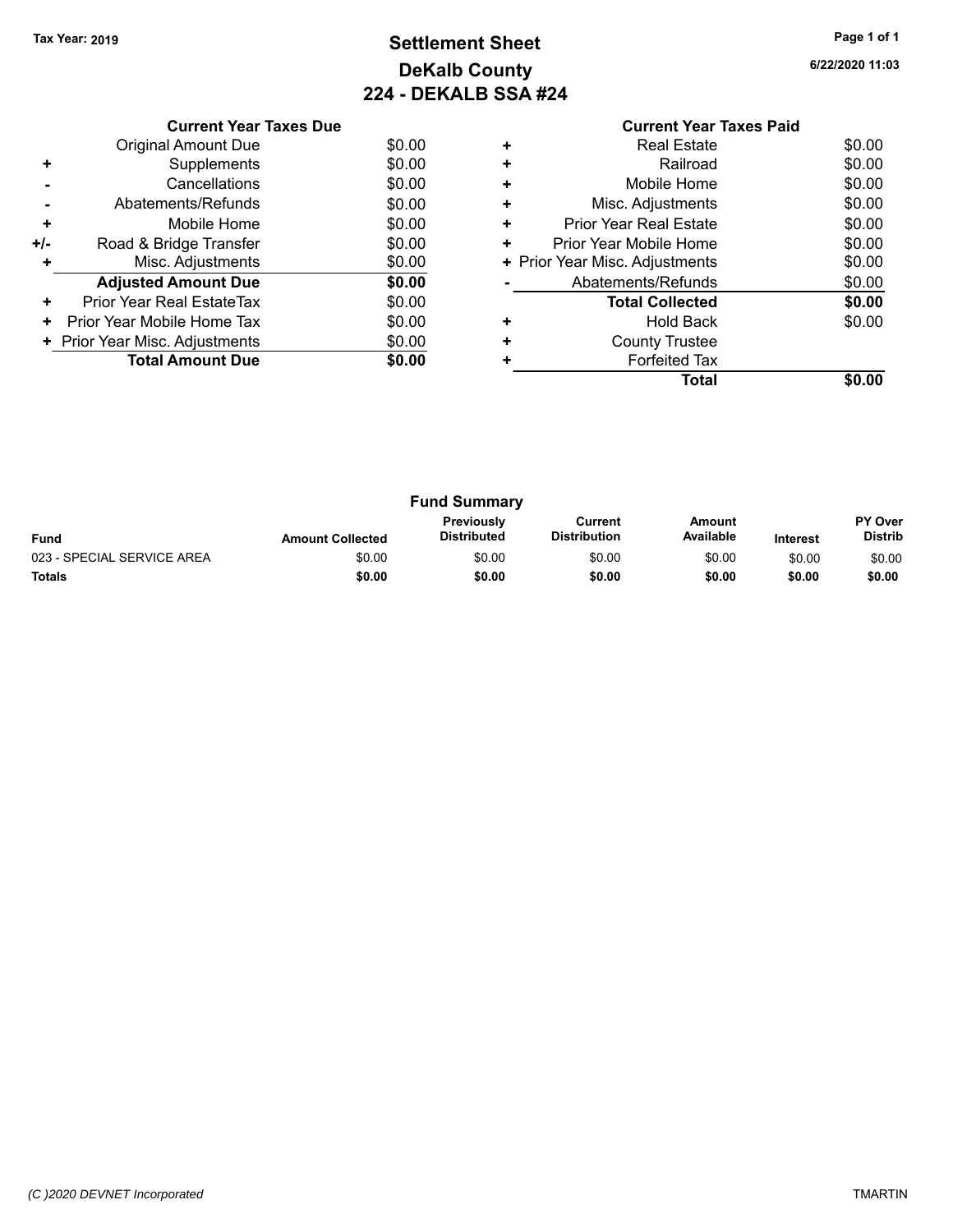## **Settlement Sheet Tax Year: 2019 Page 1 of 1 DeKalb County 225 - DEKALB SSA #25**

|     | <b>Current Year Taxes Due</b>  |        |  |  |  |
|-----|--------------------------------|--------|--|--|--|
|     | Original Amount Due            | \$0.00 |  |  |  |
| ٠   | Supplements                    | \$0.00 |  |  |  |
|     | Cancellations                  | \$0.00 |  |  |  |
|     | Abatements/Refunds             | \$0.00 |  |  |  |
| ٠   | Mobile Home                    | \$0.00 |  |  |  |
| +/- | Road & Bridge Transfer         | \$0.00 |  |  |  |
| ٠   | Misc. Adjustments              | \$0.00 |  |  |  |
|     | <b>Adjusted Amount Due</b>     | \$0.00 |  |  |  |
| ٠   | Prior Year Real EstateTax      | \$0.00 |  |  |  |
| ٠   | Prior Year Mobile Home Tax     | \$0.00 |  |  |  |
|     | + Prior Year Misc. Adjustments | \$0.00 |  |  |  |
|     | <b>Total Amount Due</b>        | \$0.00 |  |  |  |
|     |                                |        |  |  |  |

|   | <b>Current Year Taxes Paid</b> |        |
|---|--------------------------------|--------|
|   | Real Estate                    | \$0.00 |
|   | Railroad                       | \$0.00 |
|   | Mobile Home                    | \$0.00 |
| ٠ | Misc. Adjustments              | \$0.00 |
|   | <b>Prior Year Real Estate</b>  | \$0.00 |
| ٠ | Prior Year Mobile Home         | \$0.00 |
|   | + Prior Year Misc. Adjustments | \$0.00 |
|   | Abatements/Refunds             | \$0.00 |
|   | <b>Total Collected</b>         | \$0.00 |
|   | Hold Back                      | \$0.00 |
|   | <b>County Trustee</b>          |        |
|   | <b>Forfeited Tax</b>           |        |
|   | Total                          |        |

| <b>Fund Summary</b>        |                         |                                  |                                |                     |                 |                           |
|----------------------------|-------------------------|----------------------------------|--------------------------------|---------------------|-----------------|---------------------------|
| <b>Fund</b>                | <b>Amount Collected</b> | Previously<br><b>Distributed</b> | Current<br><b>Distribution</b> | Amount<br>Available | <b>Interest</b> | PY Over<br><b>Distrib</b> |
| 023 - SPECIAL SERVICE AREA | \$0.00                  | \$0.00                           | \$0.00                         | \$0.00              | \$0.00          | \$0.00                    |
| <b>Totals</b>              | \$0.00                  | \$0.00                           | \$0.00                         | \$0.00              | \$0.00          | \$0.00                    |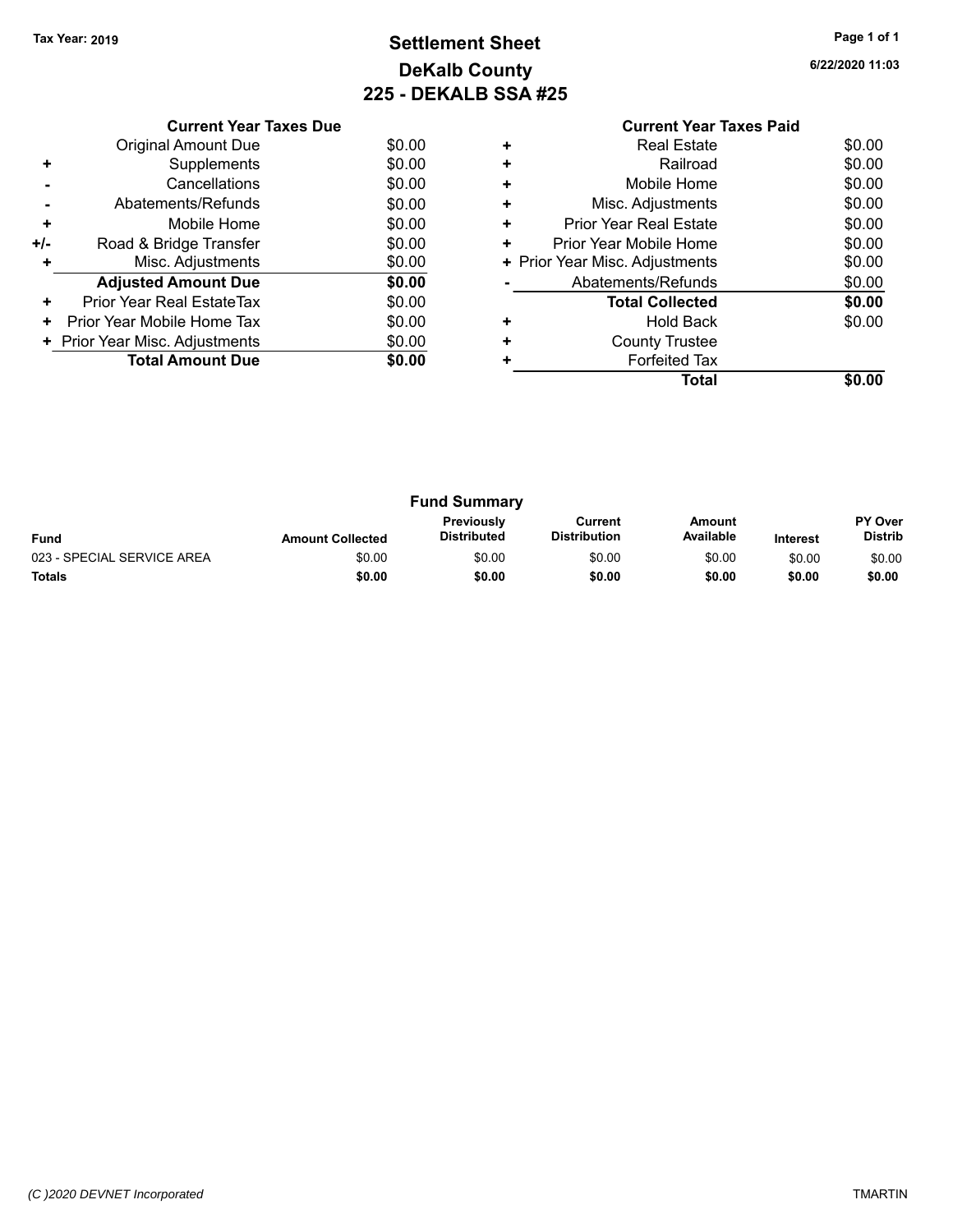## **Settlement Sheet Tax Year: 2019 Page 1 of 1 DeKalb County 226 - DEKALB SSA #26**

**6/22/2020 11:03**

|     | <b>Current Year Taxes Due</b>  |        |  |  |  |
|-----|--------------------------------|--------|--|--|--|
|     | Original Amount Due            | \$0.00 |  |  |  |
| ٠   | Supplements                    | \$0.00 |  |  |  |
|     | Cancellations                  | \$0.00 |  |  |  |
|     | Abatements/Refunds             | \$0.00 |  |  |  |
| ٠   | Mobile Home                    | \$0.00 |  |  |  |
| +/- | Road & Bridge Transfer         | \$0.00 |  |  |  |
| ٠   | Misc. Adjustments              | \$0.00 |  |  |  |
|     | <b>Adjusted Amount Due</b>     | \$0.00 |  |  |  |
| ٠   | Prior Year Real EstateTax      | \$0.00 |  |  |  |
| ٠   | Prior Year Mobile Home Tax     | \$0.00 |  |  |  |
|     | + Prior Year Misc. Adjustments | \$0.00 |  |  |  |
|     | <b>Total Amount Due</b>        | \$0.00 |  |  |  |
|     |                                |        |  |  |  |

| <b>Fund Summary</b>        |                         |                                         |                                |                     |                 |                                  |
|----------------------------|-------------------------|-----------------------------------------|--------------------------------|---------------------|-----------------|----------------------------------|
| <b>Fund</b>                | <b>Amount Collected</b> | <b>Previously</b><br><b>Distributed</b> | Current<br><b>Distribution</b> | Amount<br>Available | <b>Interest</b> | <b>PY Over</b><br><b>Distrib</b> |
| 023 - SPECIAL SERVICE AREA | \$0.00                  | \$0.00                                  | \$0.00                         | \$0.00              | \$0.00          | \$0.00                           |
| <b>Totals</b>              | \$0.00                  | \$0.00                                  | \$0.00                         | \$0.00              | \$0.00          | \$0.00                           |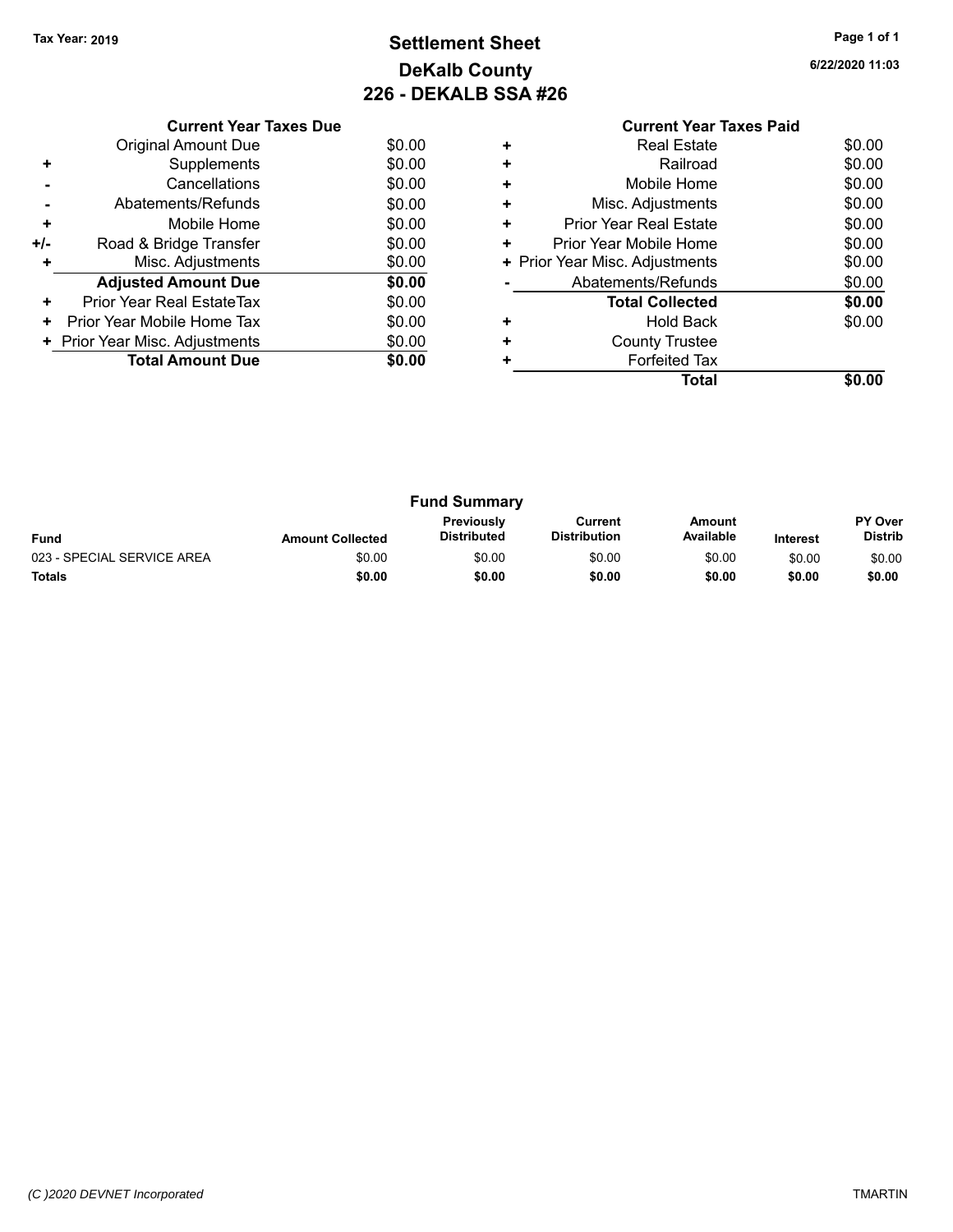## **Settlement Sheet Tax Year: 2019 Page 1 of 1 DeKalb County 227 - DEKALB SSA #27**

|     | <b>Current Year Taxes Due</b>  |        |
|-----|--------------------------------|--------|
|     | Original Amount Due            | \$0.00 |
| ٠   | Supplements                    | \$0.00 |
|     | Cancellations                  | \$0.00 |
|     | Abatements/Refunds             | \$0.00 |
| ٠   | Mobile Home                    | \$0.00 |
| +/- | Road & Bridge Transfer         | \$0.00 |
|     | Misc. Adjustments              | \$0.00 |
|     | <b>Adjusted Amount Due</b>     | \$0.00 |
| ٠   | Prior Year Real EstateTax      | \$0.00 |
| ٠   | Prior Year Mobile Home Tax     | \$0.00 |
|     | + Prior Year Misc. Adjustments | \$0.00 |
|     | <b>Total Amount Due</b>        | \$0.00 |
|     |                                |        |

|   | <b>Current Year Taxes Paid</b> |        |
|---|--------------------------------|--------|
|   | <b>Real Estate</b>             | \$0.00 |
| ٠ | Railroad                       | \$0.00 |
|   | Mobile Home                    | \$0.00 |
| ٠ | Misc. Adjustments              | \$0.00 |
| ٠ | <b>Prior Year Real Estate</b>  | \$0.00 |
|   | Prior Year Mobile Home         | \$0.00 |
| ٠ | Prior Year Misc. Adjustments   | \$0.00 |
|   | Abatements/Refunds             | \$0.00 |
|   | <b>Total Collected</b>         | \$0.00 |
|   | <b>Hold Back</b>               | \$0.00 |
|   | <b>County Trustee</b>          |        |
|   | <b>Forfeited Tax</b>           |        |
|   | Total                          |        |
|   |                                |        |

| <b>Fund Summary</b>        |                         |                                  |                                |                     |                 |                           |
|----------------------------|-------------------------|----------------------------------|--------------------------------|---------------------|-----------------|---------------------------|
| <b>Fund</b>                | <b>Amount Collected</b> | <b>Previously</b><br>Distributed | Current<br><b>Distribution</b> | Amount<br>Available | <b>Interest</b> | <b>PY Over</b><br>Distrib |
| 023 - SPECIAL SERVICE AREA | \$0.00                  | \$0.00                           | \$0.00                         | \$0.00              | \$0.00          | \$0.00                    |
| <b>Totals</b>              | \$0.00                  | \$0.00                           | \$0.00                         | \$0.00              | \$0.00          | \$0.00                    |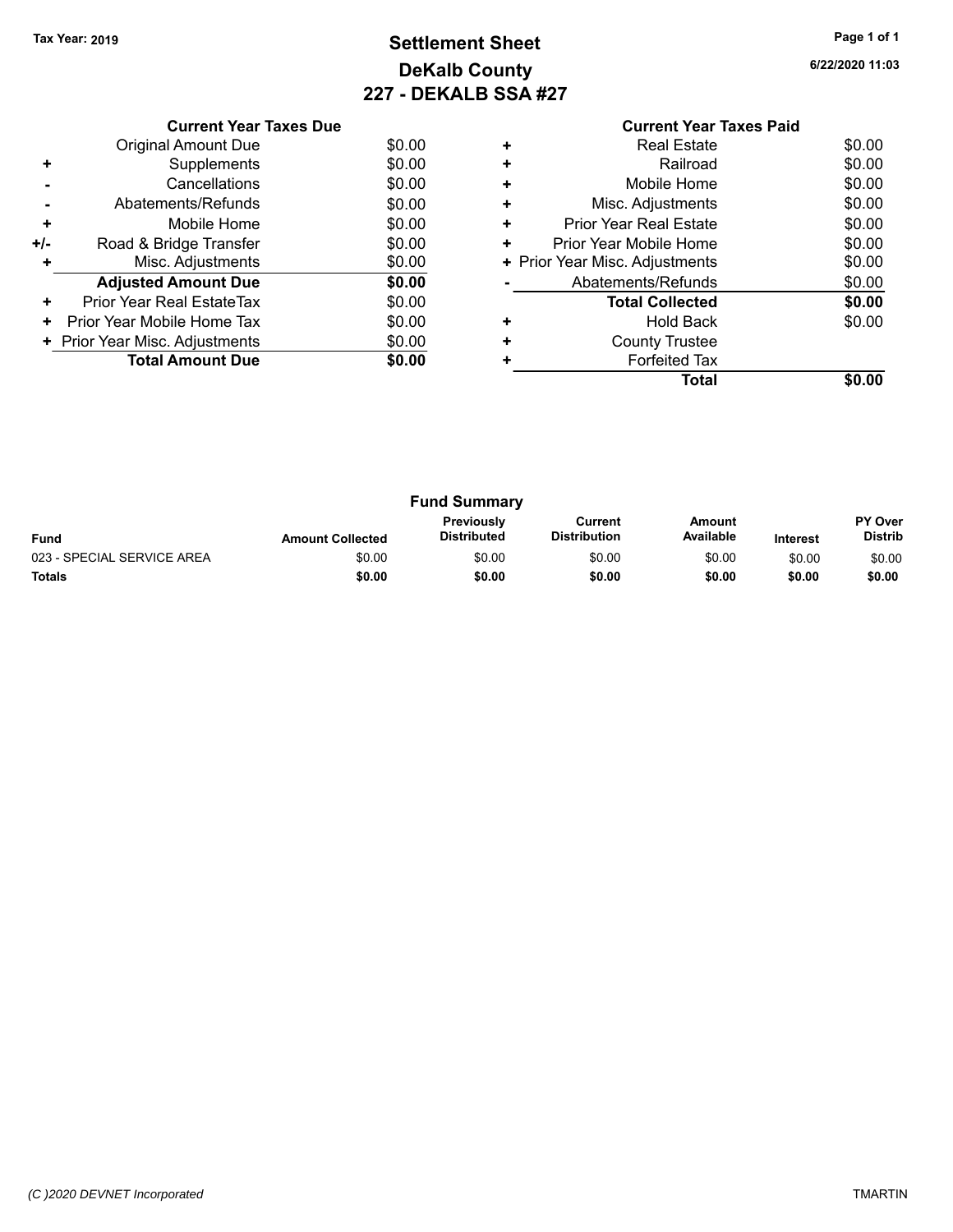## **Settlement Sheet Tax Year: 2019 Page 1 of 1 DeKalb County 228 - DEKALB SSA #28**

|     | <b>Current Year Taxes Due</b>  |            |
|-----|--------------------------------|------------|
|     | <b>Original Amount Due</b>     | \$8,704.01 |
| ٠   | Supplements                    | \$0.00     |
|     | Cancellations                  | \$0.00     |
|     | Abatements/Refunds             | \$0.00     |
| ٠   | Mobile Home                    | \$0.00     |
| +/- | Road & Bridge Transfer         | \$0.00     |
| ٠   | Misc. Adjustments              | \$0.00     |
|     | <b>Adjusted Amount Due</b>     | \$8,704.01 |
| ٠   | Prior Year Real EstateTax      | \$0.00     |
| ٠   | Prior Year Mobile Home Tax     | \$0.00     |
|     | + Prior Year Misc. Adjustments | \$0.00     |
|     | <b>Total Amount Due</b>        | \$8,704.01 |

| <b>Current Year Taxes Paid</b>     |            |
|------------------------------------|------------|
| <b>Real Estate</b><br>٠            | \$4,352.00 |
| Railroad<br>٠                      | \$0.00     |
| Mobile Home<br>٠                   | \$0.00     |
| Misc. Adjustments<br>٠             | \$0.00     |
| <b>Prior Year Real Estate</b><br>٠ | \$0.00     |
| Prior Year Mobile Home<br>÷        | \$0.00     |
| + Prior Year Misc. Adjustments     | \$0.00     |
| Abatements/Refunds                 | \$0.00     |
| <b>Total Collected</b>             | \$4,352.00 |
| Hold Back<br>٠                     | \$0.00     |
| <b>County Trustee</b>              |            |
| <b>Forfeited Tax</b><br>٠          |            |
| Total                              | \$4,352.00 |
|                                    |            |

|                            | <b>Distribution Summary</b> |                                  |                                       |                                |                 |                                  |
|----------------------------|-----------------------------|----------------------------------|---------------------------------------|--------------------------------|-----------------|----------------------------------|
|                            |                             |                                  | <b>Tax Distribution Date</b>          |                                |                 | Amount                           |
|                            |                             |                                  | 06/26/2020                            |                                |                 | \$4,352.00                       |
|                            |                             |                                  |                                       | <b>Totals: 1 Distributions</b> |                 | \$4,352.00                       |
|                            |                             |                                  | <b>Grand Totals: 1 Distributions</b>  |                                |                 | \$4,352.00                       |
|                            |                             | <b>Fund Summary</b>              |                                       |                                |                 |                                  |
| <b>Fund</b>                | <b>Amount Collected</b>     | Previously<br><b>Distributed</b> | <b>Current</b><br><b>Distribution</b> | <b>Amount</b><br>Available     | <b>Interest</b> | <b>PY Over</b><br><b>Distrib</b> |
| 023 - SPECIAL SERVICE AREA | \$4,352.00                  | \$0.00                           | \$4,352.00                            | \$0.00                         | \$0.00          | \$0.00                           |
| Totals                     | \$4,352.00                  | \$0.00                           | \$4,352.00                            | \$0.00                         | \$0.00          | \$0.00                           |
|                            |                             |                                  |                                       |                                |                 |                                  |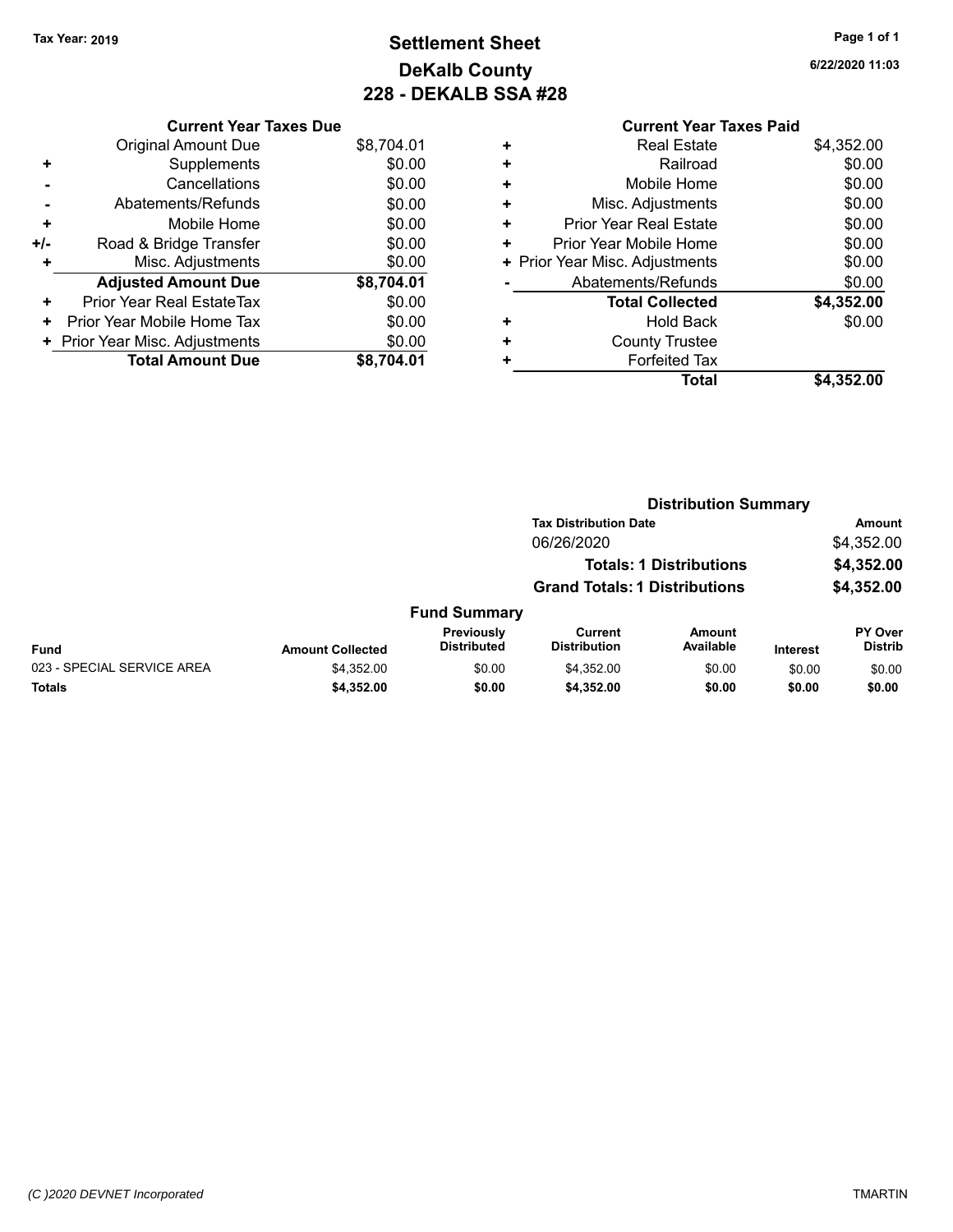## **Settlement Sheet Tax Year: 2019 Page 1 of 1 DeKalb County AF-DK #5 - AFTON DEKALB DRAINAGE #5**

|     | <b>Current Year Taxes Due</b>  |             |  |  |  |  |
|-----|--------------------------------|-------------|--|--|--|--|
|     | <b>Original Amount Due</b>     | \$11,684.46 |  |  |  |  |
| ٠   | Supplements                    | \$0.00      |  |  |  |  |
|     | Cancellations                  | \$0.00      |  |  |  |  |
|     | Abatements/Refunds             | \$0.00      |  |  |  |  |
| ٠   | Mobile Home                    | \$0.00      |  |  |  |  |
| +/- | Road & Bridge Transfer         | \$0.00      |  |  |  |  |
| ٠   | Misc. Adjustments              | \$8.25      |  |  |  |  |
|     | <b>Adjusted Amount Due</b>     | \$11,692.71 |  |  |  |  |
| ٠   | Prior Year Real EstateTax      | \$0.00      |  |  |  |  |
|     | Prior Year Mobile Home Tax     | \$0.00      |  |  |  |  |
|     | + Prior Year Misc. Adjustments | \$0.00      |  |  |  |  |
|     | <b>Total Amount Due</b>        | \$11,692.71 |  |  |  |  |

### **Current Year Taxes Paid**

| ٠ | <b>Real Estate</b>             | \$7,350.19 |
|---|--------------------------------|------------|
| ٠ | Railroad                       | \$0.00     |
| ٠ | Mobile Home                    | \$0.00     |
| ٠ | Misc. Adjustments              | \$8.25     |
| ٠ | <b>Prior Year Real Estate</b>  | \$0.00     |
| ٠ | Prior Year Mobile Home         | \$0.00     |
|   | + Prior Year Misc. Adjustments | \$0.00     |
|   | Abatements/Refunds             | \$0.00     |
|   | <b>Total Collected</b>         | \$7,358.44 |
| ٠ | Hold Back                      | \$0.00     |
| ٠ | <b>County Trustee</b>          |            |
| ٠ | <b>Forfeited Tax</b>           |            |
|   | Total                          | \$7.358.44 |
|   |                                |            |

|                                   |                                                  |                                        | <b>Distribution Summary</b>                     |                                |          |                           |  |
|-----------------------------------|--------------------------------------------------|----------------------------------------|-------------------------------------------------|--------------------------------|----------|---------------------------|--|
|                                   |                                                  |                                        | <b>Tax Distribution Date</b>                    |                                |          | <b>Amount</b>             |  |
|                                   |                                                  |                                        | 05/29/2020                                      |                                |          | \$2,817.92                |  |
|                                   |                                                  |                                        | 06/26/2020                                      |                                |          | \$4,540.52                |  |
|                                   |                                                  |                                        |                                                 | <b>Totals: 2 Distributions</b> |          | \$7,358.44                |  |
|                                   |                                                  |                                        | <b>Grand Totals: 2 Distributions</b>            |                                |          | \$7,358.44                |  |
|                                   |                                                  | <b>Fund Summary</b>                    |                                                 |                                |          |                           |  |
| <b>Fund</b>                       | <b>Amount Collected</b>                          | Previously<br><b>Distributed</b>       | Current<br><b>Distribution</b>                  | Amount<br>Available            | Interest | PY Over<br><b>Distrib</b> |  |
| 001 - CORPORATE                   | \$7,358.44                                       | \$2,817.92                             | \$4,540.52                                      | \$0.00                         | \$0.00   | \$0.00                    |  |
| <b>Totals</b>                     | \$7,358.44                                       | \$2,817.92                             | \$4,540.52                                      | \$0.00                         | \$0.00   | \$0.00                    |  |
|                                   |                                                  | <b>Miscellaneous Adjustment Detail</b> |                                                 |                                |          |                           |  |
| Year Source<br>2019 DR - Drainage | <b>Account Type</b><br><b>Back Tax Collected</b> | <b>Amount Adiustment Description</b>   | \$8.25 STRATTON REDEMPTION 11-03-200-059 by TBA |                                |          |                           |  |
| <b>Totals 1 entries</b>           |                                                  | \$8.25                                 |                                                 |                                |          |                           |  |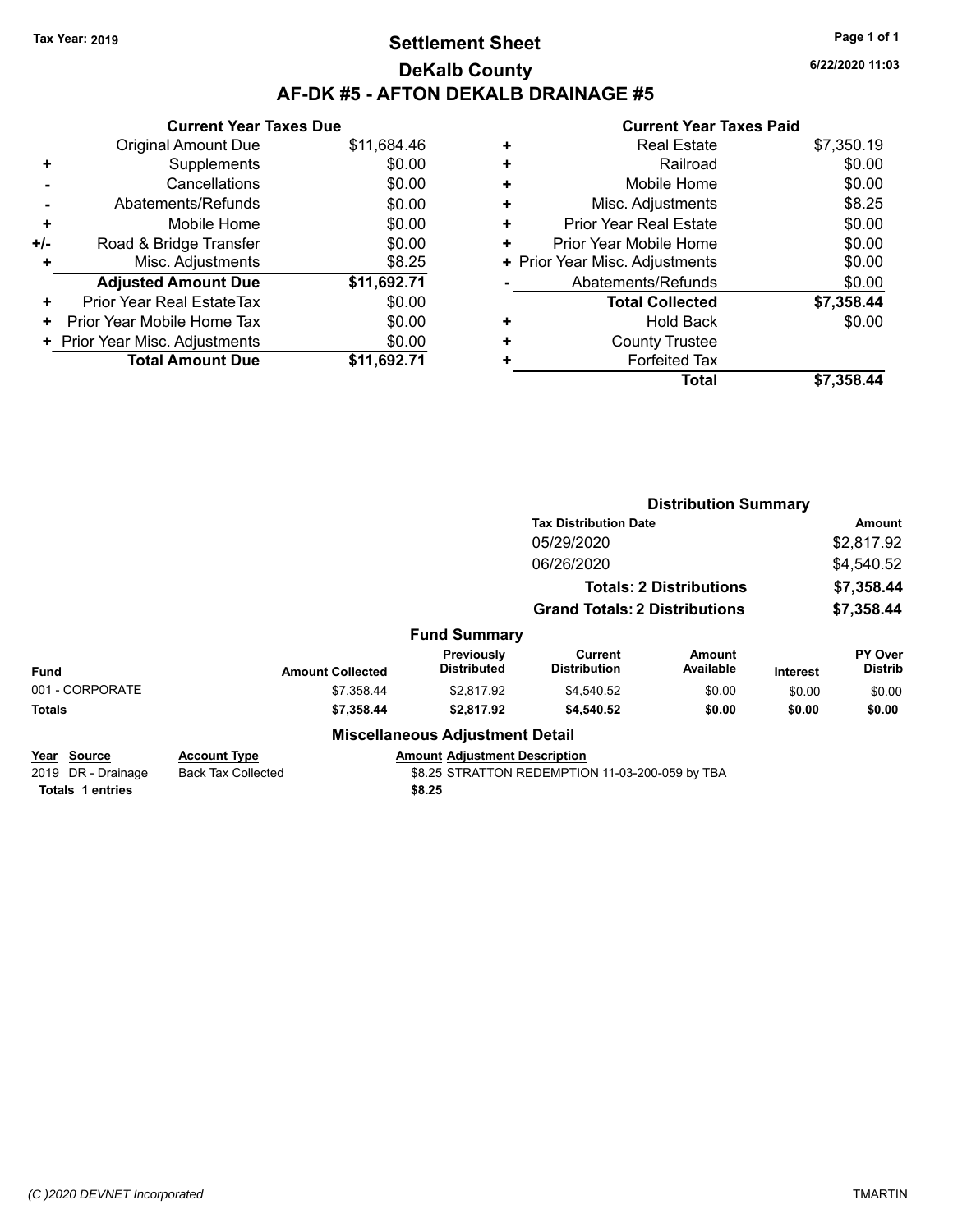## **Settlement Sheet Tax Year: 2019 Page 1 of 1 DeKalb County AF-MI #4 - AF/ MI/ DK DRAINAGE #4**

**6/22/2020 11:03**

|     | <b>Current Year Taxes Due</b>    |            |
|-----|----------------------------------|------------|
|     | <b>Original Amount Due</b>       | \$8,594.30 |
| ٠   | Supplements                      | \$9.24     |
|     | Cancellations                    | \$9.24     |
|     | Abatements/Refunds               | \$0.00     |
| ٠   | Mobile Home                      | \$0.00     |
| +/- | Road & Bridge Transfer           | \$0.00     |
|     | Misc. Adjustments                | \$0.00     |
|     | <b>Adjusted Amount Due</b>       | \$8,594.30 |
| ٠   | <b>Prior Year Real EstateTax</b> | \$0.00     |
| ٠   | Prior Year Mobile Home Tax       | \$0.00     |
|     | + Prior Year Misc. Adjustments   | \$0.00     |
|     | <b>Total Amount Due</b>          | \$8,594.30 |

|   | <b>Real Estate</b>             | \$5,767.42 |
|---|--------------------------------|------------|
| ٠ | Railroad                       | \$0.00     |
| ٠ | Mobile Home                    | \$0.00     |
| ٠ | Misc. Adjustments              | \$0.00     |
| ٠ | <b>Prior Year Real Estate</b>  | \$0.00     |
| ÷ | Prior Year Mobile Home         | \$0.00     |
|   | + Prior Year Misc. Adjustments | \$0.00     |
|   | Abatements/Refunds             | \$0.00     |
|   | <b>Total Collected</b>         | \$5,767.42 |
| ٠ | <b>Hold Back</b>               | \$0.00     |
| ٠ | <b>County Trustee</b>          |            |
| ٠ | <b>Forfeited Tax</b>           |            |
|   | Total                          | \$5,767.42 |

|                 |                         |                                  |                                       | <b>Distribution Summary</b>    |                 |                           |
|-----------------|-------------------------|----------------------------------|---------------------------------------|--------------------------------|-----------------|---------------------------|
|                 |                         |                                  | <b>Tax Distribution Date</b>          |                                |                 | Amount                    |
|                 |                         |                                  | 05/29/2020                            |                                |                 | \$2,243.76                |
|                 |                         |                                  | 06/26/2020                            |                                |                 | \$3,523.66                |
|                 |                         |                                  |                                       | <b>Totals: 2 Distributions</b> |                 | \$5,767.42                |
|                 |                         |                                  | <b>Grand Totals: 2 Distributions</b>  |                                |                 | \$5,767.42                |
|                 |                         | <b>Fund Summary</b>              |                                       |                                |                 |                           |
| <b>Fund</b>     | <b>Amount Collected</b> | Previously<br><b>Distributed</b> | <b>Current</b><br><b>Distribution</b> | Amount<br>Available            | <b>Interest</b> | PY Over<br><b>Distrib</b> |
| 001 - CORPORATE | \$5.767.42              | \$2,243.76                       | \$3,523.66                            | \$0.00                         | \$0.00          | \$0.00                    |
| <b>Totals</b>   | \$5,767.42              | \$2,243.76                       | \$3,523.66                            | \$0.00                         | \$0.00          | \$0.00                    |
|                 |                         |                                  |                                       |                                |                 |                           |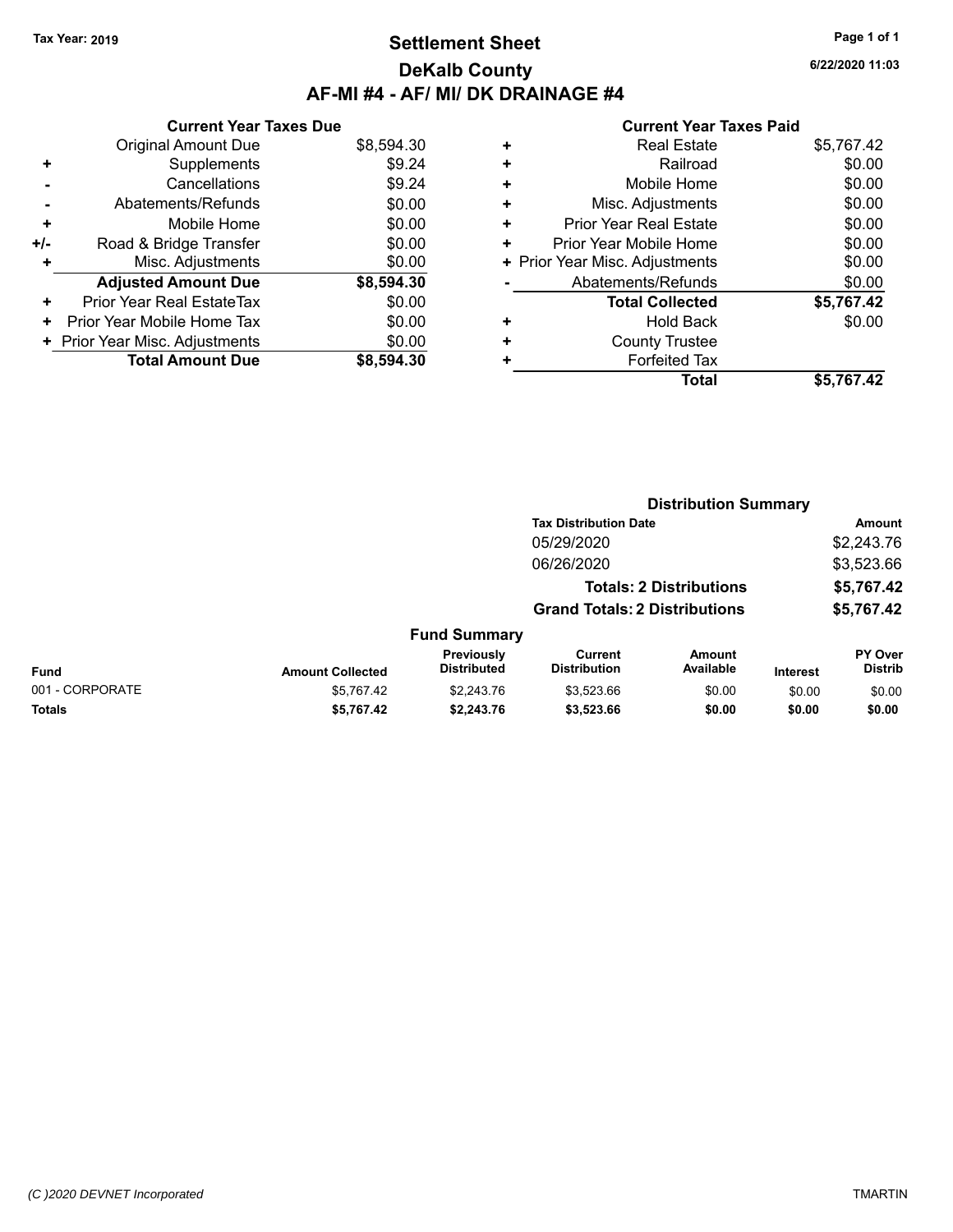## **Settlement Sheet Tax Year: 2019 Page 1 of 1 DeKalb County CL-SH #7 - CLINTON/SHABBONA DRN #7**

**6/22/2020 11:03**

|     | <b>Current Year Taxes Due</b>  |            |  |  |  |  |  |
|-----|--------------------------------|------------|--|--|--|--|--|
|     | <b>Original Amount Due</b>     | \$6,410.34 |  |  |  |  |  |
| ٠   | Supplements                    | \$0.00     |  |  |  |  |  |
|     | Cancellations                  | \$0.00     |  |  |  |  |  |
|     | Abatements/Refunds             | \$0.00     |  |  |  |  |  |
| ٠   | Mobile Home                    | \$0.00     |  |  |  |  |  |
| +/- | Road & Bridge Transfer         | \$0.00     |  |  |  |  |  |
|     | Misc. Adjustments              | \$0.00     |  |  |  |  |  |
|     | <b>Adjusted Amount Due</b>     | \$6,410.34 |  |  |  |  |  |
| ٠   | Prior Year Real EstateTax      | \$0.00     |  |  |  |  |  |
| ٠   | Prior Year Mobile Home Tax     | \$0.00     |  |  |  |  |  |
|     | + Prior Year Misc. Adjustments | \$0.00     |  |  |  |  |  |
|     | <b>Total Amount Due</b>        | \$6,410,34 |  |  |  |  |  |

| ٠ | <b>Real Estate</b>             | \$4,371.70 |
|---|--------------------------------|------------|
| ٠ | Railroad                       | \$0.00     |
| ٠ | Mobile Home                    | \$0.00     |
| ٠ | Misc. Adjustments              | \$0.00     |
| ٠ | <b>Prior Year Real Estate</b>  | \$0.00     |
| ٠ | Prior Year Mobile Home         | \$0.00     |
|   | + Prior Year Misc. Adjustments | \$0.00     |
|   | Abatements/Refunds             | \$0.00     |
|   | <b>Total Collected</b>         | \$4,371.70 |
| ٠ | Hold Back                      | \$0.00     |
| ÷ | <b>County Trustee</b>          |            |
| ٠ | <b>Forfeited Tax</b>           |            |
|   | Total                          | \$4,371.70 |
|   |                                |            |

|                 |                         |                                  |                                       | <b>Distribution Summary</b>    |          |                           |
|-----------------|-------------------------|----------------------------------|---------------------------------------|--------------------------------|----------|---------------------------|
|                 |                         |                                  | <b>Tax Distribution Date</b>          |                                |          | Amount                    |
|                 |                         |                                  | 05/29/2020                            |                                |          | \$2,543.14                |
|                 |                         |                                  | 06/26/2020                            |                                |          | \$1,828.56                |
|                 |                         |                                  |                                       | <b>Totals: 2 Distributions</b> |          | \$4,371.70                |
|                 |                         |                                  | <b>Grand Totals: 2 Distributions</b>  |                                |          | \$4,371.70                |
|                 |                         | <b>Fund Summary</b>              |                                       |                                |          |                           |
| <b>Fund</b>     | <b>Amount Collected</b> | Previously<br><b>Distributed</b> | <b>Current</b><br><b>Distribution</b> | Amount<br>Available            | Interest | PY Over<br><b>Distrib</b> |
| 001 - CORPORATE | \$4,371.70              | \$2,543.14                       | \$1,828.56                            | \$0.00                         | \$0.00   | \$0.00                    |
| <b>Totals</b>   | \$4,371.70              | \$2,543.14                       | \$1,828.56                            | \$0.00                         | \$0.00   | \$0.00                    |
|                 |                         |                                  |                                       |                                |          |                           |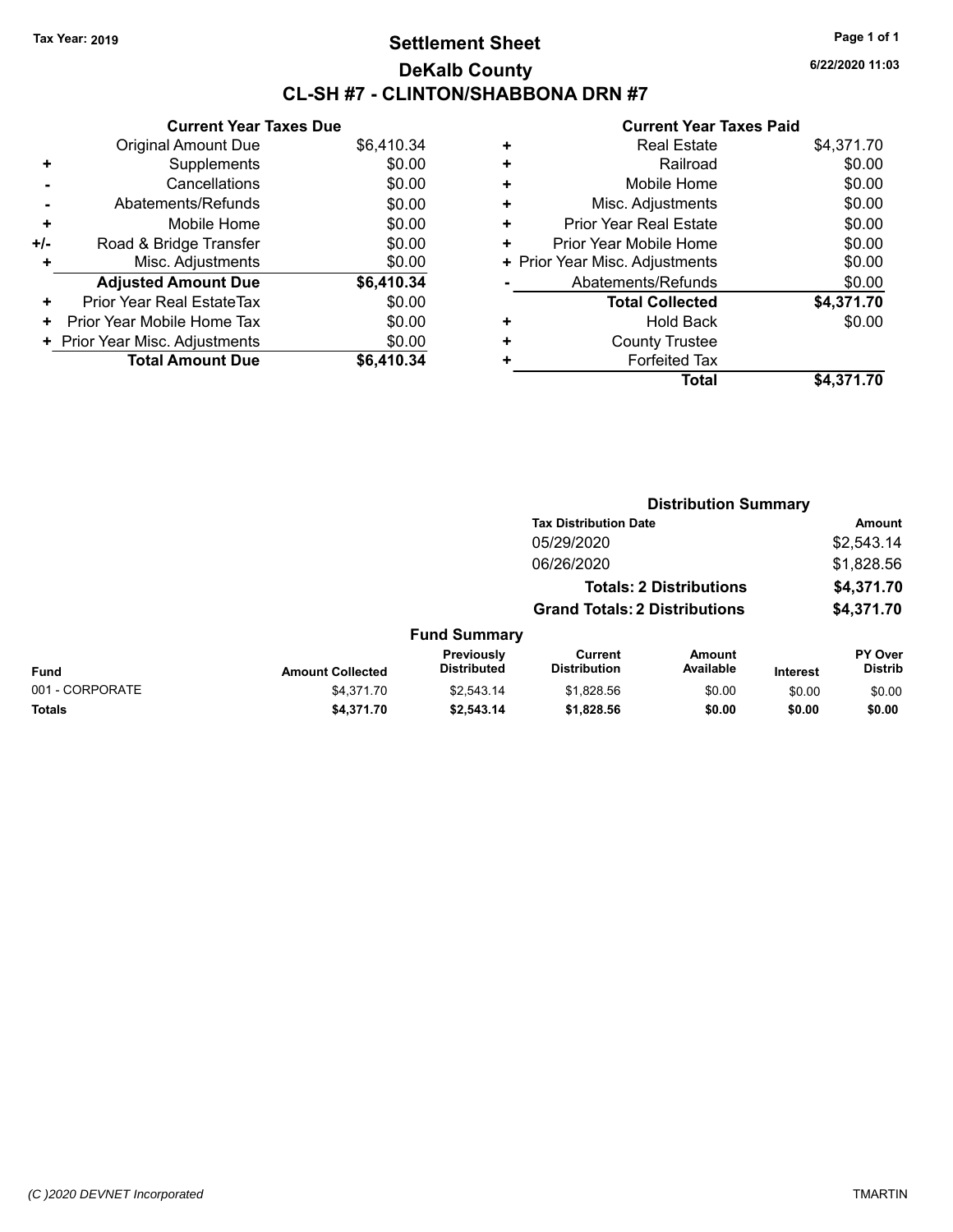## **Settlement Sheet Tax Year: 2019 Page 1 of 1 DeKalb County CL-SH #7 S - CLINTON/SHABBONA #7 SPECIAL**

**6/22/2020 11:03**

|       | <b>Current Year Taxes Due</b>  |        |  |  |  |  |
|-------|--------------------------------|--------|--|--|--|--|
|       | <b>Original Amount Due</b>     | \$0.00 |  |  |  |  |
| ٠     | Supplements                    | \$0.00 |  |  |  |  |
|       | Cancellations                  | \$0.00 |  |  |  |  |
|       | Abatements/Refunds             | \$0.00 |  |  |  |  |
| ÷     | Mobile Home                    | \$0.00 |  |  |  |  |
| $+/-$ | Road & Bridge Transfer         | \$0.00 |  |  |  |  |
|       | Misc. Adjustments              | \$0.00 |  |  |  |  |
|       | <b>Adjusted Amount Due</b>     | \$0.00 |  |  |  |  |
| ÷     | Prior Year Real EstateTax      | \$0.00 |  |  |  |  |
| ٠     | Prior Year Mobile Home Tax     | \$0.00 |  |  |  |  |
|       | + Prior Year Misc. Adjustments | \$0.00 |  |  |  |  |
|       | <b>Total Amount Due</b>        | \$0.00 |  |  |  |  |
|       |                                |        |  |  |  |  |

|   | <b>Real Estate</b>             | \$0.00 |
|---|--------------------------------|--------|
| ٠ | Railroad                       | \$0.00 |
| ÷ | Mobile Home                    | \$0.00 |
| ٠ | Misc. Adjustments              | \$0.00 |
| ٠ | <b>Prior Year Real Estate</b>  | \$0.00 |
| ٠ | Prior Year Mobile Home         | \$0.00 |
|   | + Prior Year Misc. Adjustments | \$0.00 |
|   | Abatements/Refunds             | \$0.00 |
|   | <b>Total Collected</b>         | \$0.00 |
|   | <b>Hold Back</b>               | \$0.00 |
|   | <b>County Trustee</b>          |        |
|   | <b>Forfeited Tax</b>           |        |
|   | Total                          |        |

| <b>Fund Summary</b> |                         |                                         |                                |                     |                 |                           |
|---------------------|-------------------------|-----------------------------------------|--------------------------------|---------------------|-----------------|---------------------------|
| <b>Fund</b>         | <b>Amount Collected</b> | <b>Previously</b><br><b>Distributed</b> | Current<br><b>Distribution</b> | Amount<br>Available | <b>Interest</b> | PY Over<br><b>Distrib</b> |
| 001 - CORPORATE     | \$0.00                  | \$0.00                                  | \$0.00                         | \$0.00              | \$0.00          | \$0.00                    |
| <b>Totals</b>       | \$0.00                  | \$0.00                                  | \$0.00                         | \$0.00              | \$0.00          | \$0.00                    |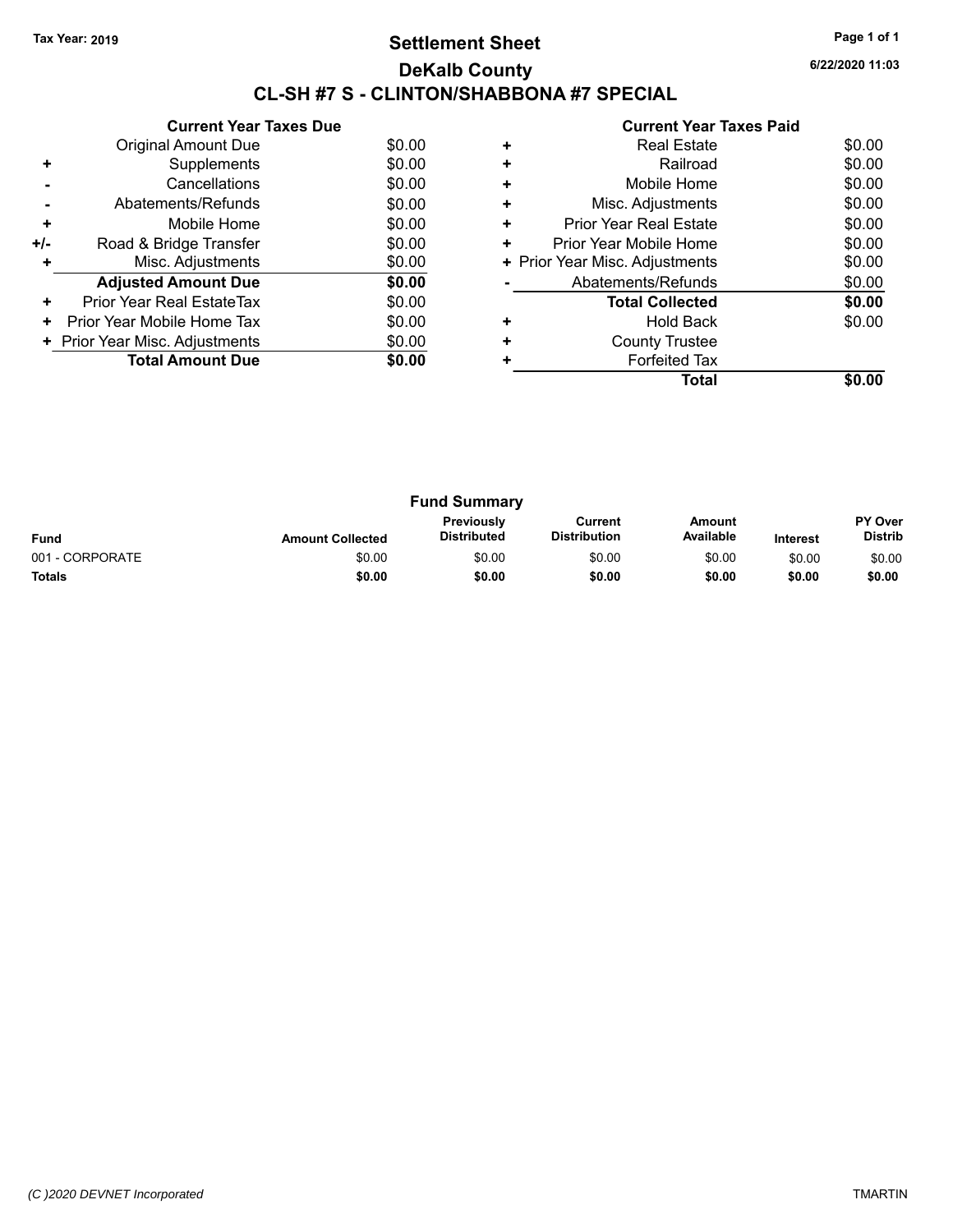## **Settlement Sheet Tax Year: 2019 Page 1 of 1 DeKalb County COON #1 - COON CREEK DRAINAGE #1**

**6/22/2020 11:03**

| <b>Current Year Taxes Due</b>  |             |  |  |  |  |
|--------------------------------|-------------|--|--|--|--|
| <b>Original Amount Due</b>     | \$24,052.62 |  |  |  |  |
| Supplements                    | \$426.08    |  |  |  |  |
| \$426.08<br>Cancellations      |             |  |  |  |  |
| Abatements/Refunds             | \$0.00      |  |  |  |  |
| Mobile Home                    | \$0.00      |  |  |  |  |
| Road & Bridge Transfer         | \$0.00      |  |  |  |  |
| Misc. Adjustments              | \$0.00      |  |  |  |  |
| <b>Adjusted Amount Due</b>     | \$24,052.62 |  |  |  |  |
| Prior Year Real EstateTax      | \$0.00      |  |  |  |  |
| Prior Year Mobile Home Tax     | \$0.00      |  |  |  |  |
|                                |             |  |  |  |  |
| + Prior Year Misc. Adjustments | \$0.00      |  |  |  |  |
|                                |             |  |  |  |  |

| \$14,646.76 | Total                          |  |  |  |
|-------------|--------------------------------|--|--|--|
|             | <b>Forfeited Tax</b>           |  |  |  |
|             | <b>County Trustee</b>          |  |  |  |
| \$0.00      | <b>Hold Back</b>               |  |  |  |
| \$14,646.76 | <b>Total Collected</b>         |  |  |  |
| \$0.00      | Abatements/Refunds             |  |  |  |
| \$0.00      | + Prior Year Misc. Adjustments |  |  |  |
| \$0.00      | Prior Year Mobile Home         |  |  |  |
| \$0.00      | <b>Prior Year Real Estate</b>  |  |  |  |
| \$0.00      | Misc. Adjustments              |  |  |  |
| \$0.00      | Mobile Home                    |  |  |  |
| \$0.00      | Railroad                       |  |  |  |
| \$14,646.76 | <b>Real Estate</b>             |  |  |  |
|             |                                |  |  |  |

|                 |                         |                                  | <b>Distribution Summary</b>           |                                |                 |                           |
|-----------------|-------------------------|----------------------------------|---------------------------------------|--------------------------------|-----------------|---------------------------|
|                 |                         |                                  | <b>Tax Distribution Date</b>          |                                |                 | <b>Amount</b>             |
|                 |                         |                                  | 05/29/2020                            |                                |                 | \$5,336.10                |
|                 |                         |                                  | 06/26/2020                            |                                |                 | \$9,310.66                |
|                 |                         |                                  |                                       | <b>Totals: 2 Distributions</b> |                 | \$14,646.76               |
|                 |                         |                                  | <b>Grand Totals: 2 Distributions</b>  |                                |                 | \$14,646.76               |
|                 |                         | <b>Fund Summary</b>              |                                       |                                |                 |                           |
| <b>Fund</b>     | <b>Amount Collected</b> | Previously<br><b>Distributed</b> | <b>Current</b><br><b>Distribution</b> | <b>Amount</b><br>Available     | <b>Interest</b> | PY Over<br><b>Distrib</b> |
| 001 - CORPORATE | \$14,646.76             | \$5.336.10                       | \$9.310.66                            | \$0.00                         | \$0.00          | \$0.00                    |
| <b>Totals</b>   | \$14,646.76             | \$5,336.10                       | \$9,310.66                            | \$0.00                         | \$0.00          | \$0.00                    |
|                 |                         |                                  |                                       |                                |                 |                           |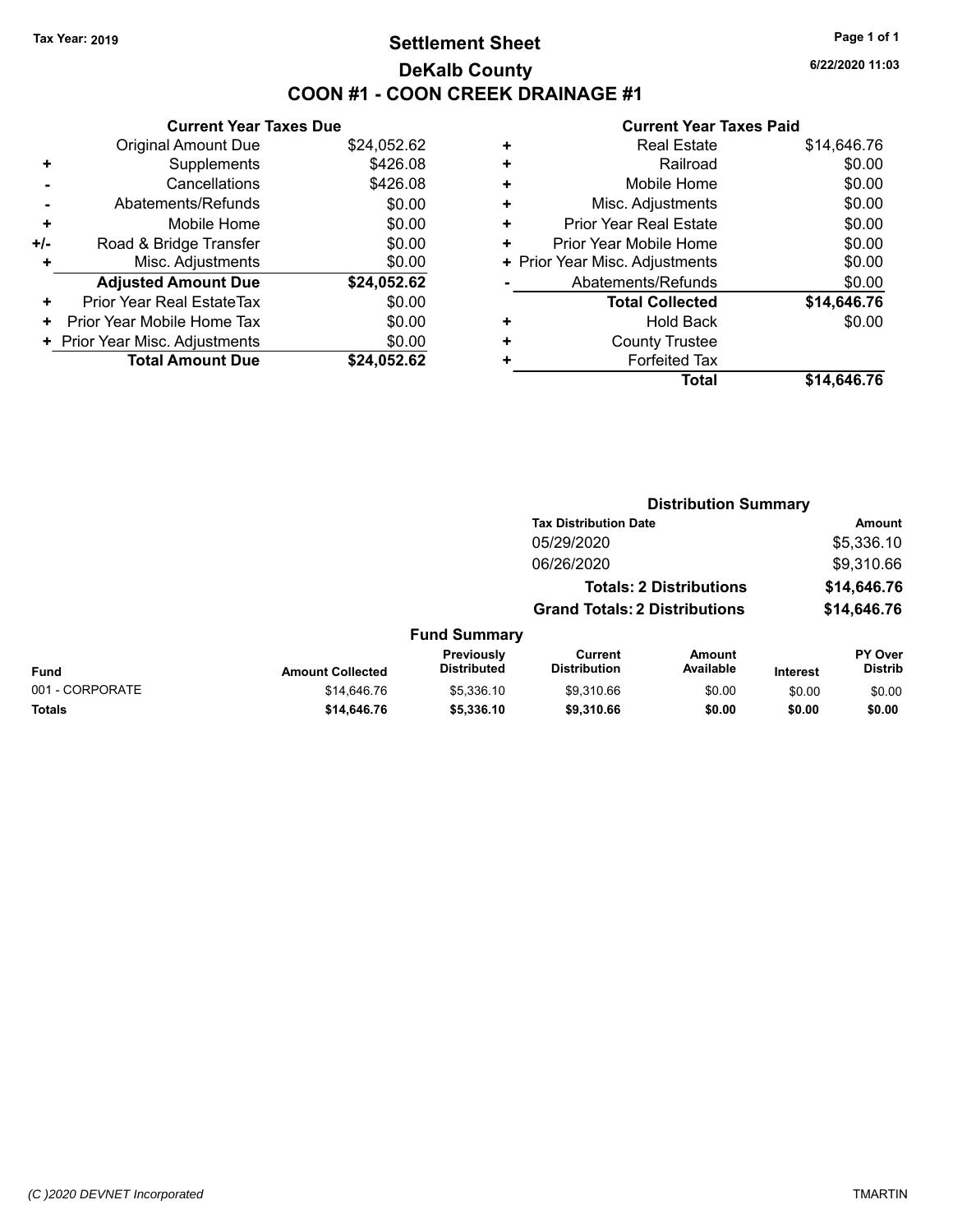## **Settlement Sheet Tax Year: 2019 Page 1 of 1 DeKalb County CO-PI #15 - CORTLAND PIERCE DRAINAGE**

**6/22/2020 11:03**

|     | <b>Current Year Taxes Due</b>  |        |  |  |  |  |  |
|-----|--------------------------------|--------|--|--|--|--|--|
|     | <b>Original Amount Due</b>     | \$0.00 |  |  |  |  |  |
| ÷   | Supplements                    | \$0.00 |  |  |  |  |  |
|     | Cancellations                  | \$0.00 |  |  |  |  |  |
|     | Abatements/Refunds             | \$0.00 |  |  |  |  |  |
| ٠   | Mobile Home                    | \$0.00 |  |  |  |  |  |
| +/- | Road & Bridge Transfer         | \$0.00 |  |  |  |  |  |
|     | Misc. Adjustments              | \$0.00 |  |  |  |  |  |
|     | <b>Adjusted Amount Due</b>     | \$0.00 |  |  |  |  |  |
| ÷   | Prior Year Real EstateTax      | \$0.00 |  |  |  |  |  |
| ٠   | Prior Year Mobile Home Tax     | \$0.00 |  |  |  |  |  |
|     | + Prior Year Misc. Adjustments | \$0.00 |  |  |  |  |  |
|     | <b>Total Amount Due</b>        | \$0.00 |  |  |  |  |  |
|     |                                |        |  |  |  |  |  |

|   | <b>Real Estate</b>             | \$0.00 |
|---|--------------------------------|--------|
| ٠ | Railroad                       | \$0.00 |
| ÷ | Mobile Home                    | \$0.00 |
| ٠ | Misc. Adjustments              | \$0.00 |
| ٠ | <b>Prior Year Real Estate</b>  | \$0.00 |
| ٠ | Prior Year Mobile Home         | \$0.00 |
|   | + Prior Year Misc. Adjustments | \$0.00 |
|   | Abatements/Refunds             | \$0.00 |
|   | <b>Total Collected</b>         | \$0.00 |
|   | <b>Hold Back</b>               | \$0.00 |
|   | <b>County Trustee</b>          |        |
|   | <b>Forfeited Tax</b>           |        |
|   | Total                          |        |

| <b>Fund Summary</b> |                         |                                  |                                |                     |                 |                           |
|---------------------|-------------------------|----------------------------------|--------------------------------|---------------------|-----------------|---------------------------|
| <b>Fund</b>         | <b>Amount Collected</b> | Previously<br><b>Distributed</b> | Current<br><b>Distribution</b> | Amount<br>Available | <b>Interest</b> | PY Over<br><b>Distrib</b> |
| 001 - CORPORATE     | \$0.00                  | \$0.00                           | \$0.00                         | \$0.00              | \$0.00          | \$0.00                    |
| <b>Totals</b>       | \$0.00                  | \$0.00                           | \$0.00                         | \$0.00              | \$0.00          | \$0.00                    |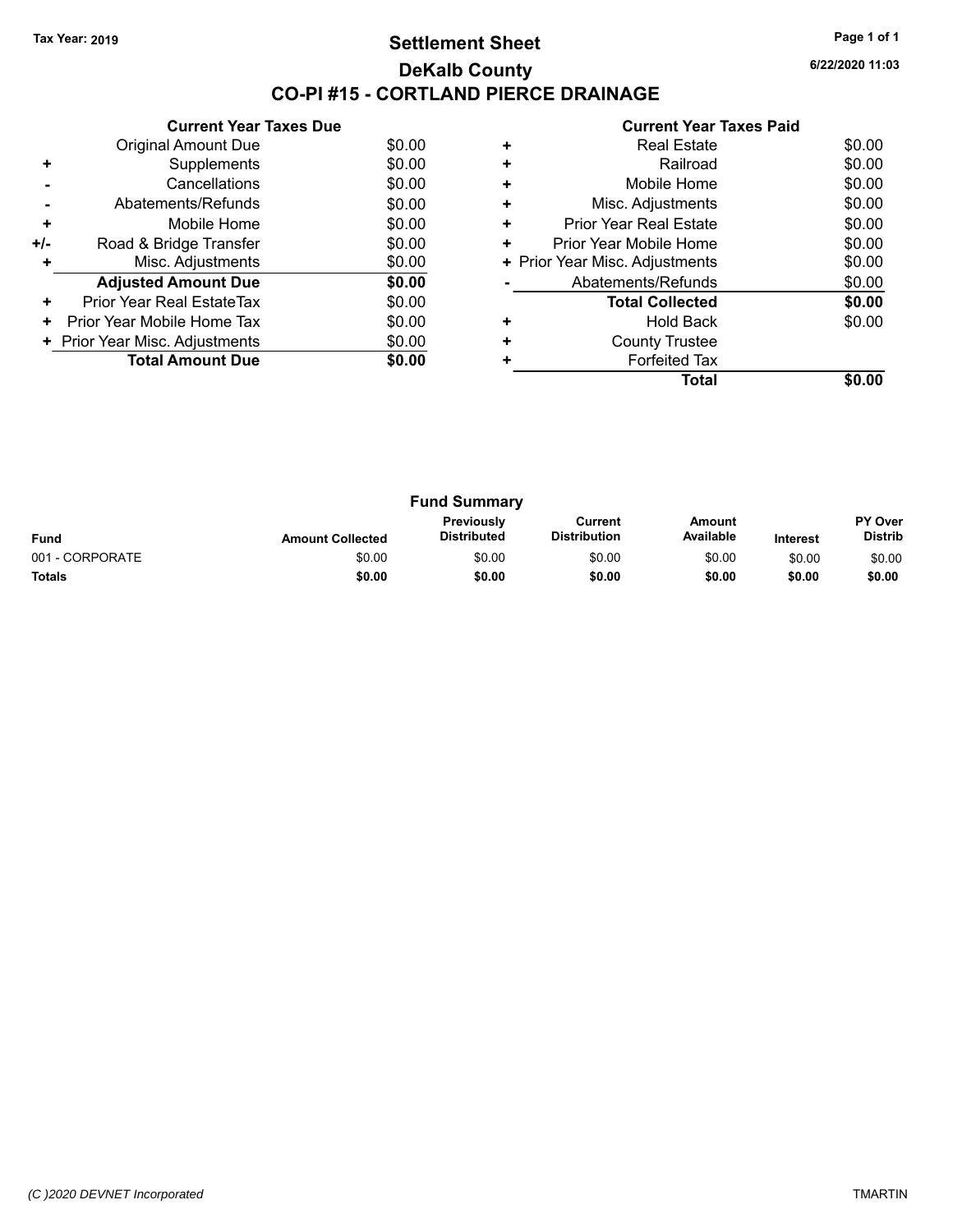## **Settlement Sheet Tax Year: 2019 Page 1 of 1 DeKalb County CO-SBA#5 - CORTLAND SBA #5**

**6/22/2020 11:03**

|     | <b>Current Year Taxes Due</b>  |        |  |  |
|-----|--------------------------------|--------|--|--|
|     | <b>Original Amount Due</b>     | \$0.00 |  |  |
|     | Supplements                    | \$0.00 |  |  |
|     | Cancellations                  | \$0.00 |  |  |
|     | Abatements/Refunds             | \$0.00 |  |  |
| ٠   | Mobile Home                    | \$0.00 |  |  |
| +/- | Road & Bridge Transfer         | \$0.00 |  |  |
|     | Misc. Adjustments              | \$0.00 |  |  |
|     | <b>Adjusted Amount Due</b>     | \$0.00 |  |  |
| ٠   | Prior Year Real EstateTax      | \$0.00 |  |  |
| ÷   | Prior Year Mobile Home Tax     | \$0.00 |  |  |
|     | + Prior Year Misc. Adjustments | \$0.00 |  |  |
|     | <b>Total Amount Due</b>        | \$0.00 |  |  |
|     |                                |        |  |  |

|   | <b>Real Estate</b>             | \$0.00 |  |  |  |  |
|---|--------------------------------|--------|--|--|--|--|
| ÷ | Railroad                       | \$0.00 |  |  |  |  |
|   | Mobile Home                    | \$0.00 |  |  |  |  |
| ٠ | Misc. Adjustments              | \$0.00 |  |  |  |  |
| ٠ | <b>Prior Year Real Estate</b>  | \$0.00 |  |  |  |  |
| ٠ | Prior Year Mobile Home         |        |  |  |  |  |
|   | + Prior Year Misc. Adjustments | \$0.00 |  |  |  |  |
|   | Abatements/Refunds             | \$0.00 |  |  |  |  |
|   | <b>Total Collected</b>         | \$0.00 |  |  |  |  |
|   | <b>Hold Back</b>               | \$0.00 |  |  |  |  |
|   | <b>County Trustee</b>          |        |  |  |  |  |
|   | <b>Forfeited Tax</b>           |        |  |  |  |  |
|   | Total                          |        |  |  |  |  |

| <b>Fund Summary</b>        |                         |                                         |                                |                     |                 |                           |  |  |  |
|----------------------------|-------------------------|-----------------------------------------|--------------------------------|---------------------|-----------------|---------------------------|--|--|--|
| <b>Fund</b>                | <b>Amount Collected</b> | <b>Previously</b><br><b>Distributed</b> | Current<br><b>Distribution</b> | Amount<br>Available | <b>Interest</b> | PY Over<br><b>Distrib</b> |  |  |  |
| 023 - SPECIAL SERVICE AREA | \$0.00                  | \$0.00                                  | \$0.00                         | \$0.00              | \$0.00          | \$0.00                    |  |  |  |
| <b>Totals</b>              | \$0.00                  | \$0.00                                  | \$0.00                         | \$0.00              | \$0.00          | \$0.00                    |  |  |  |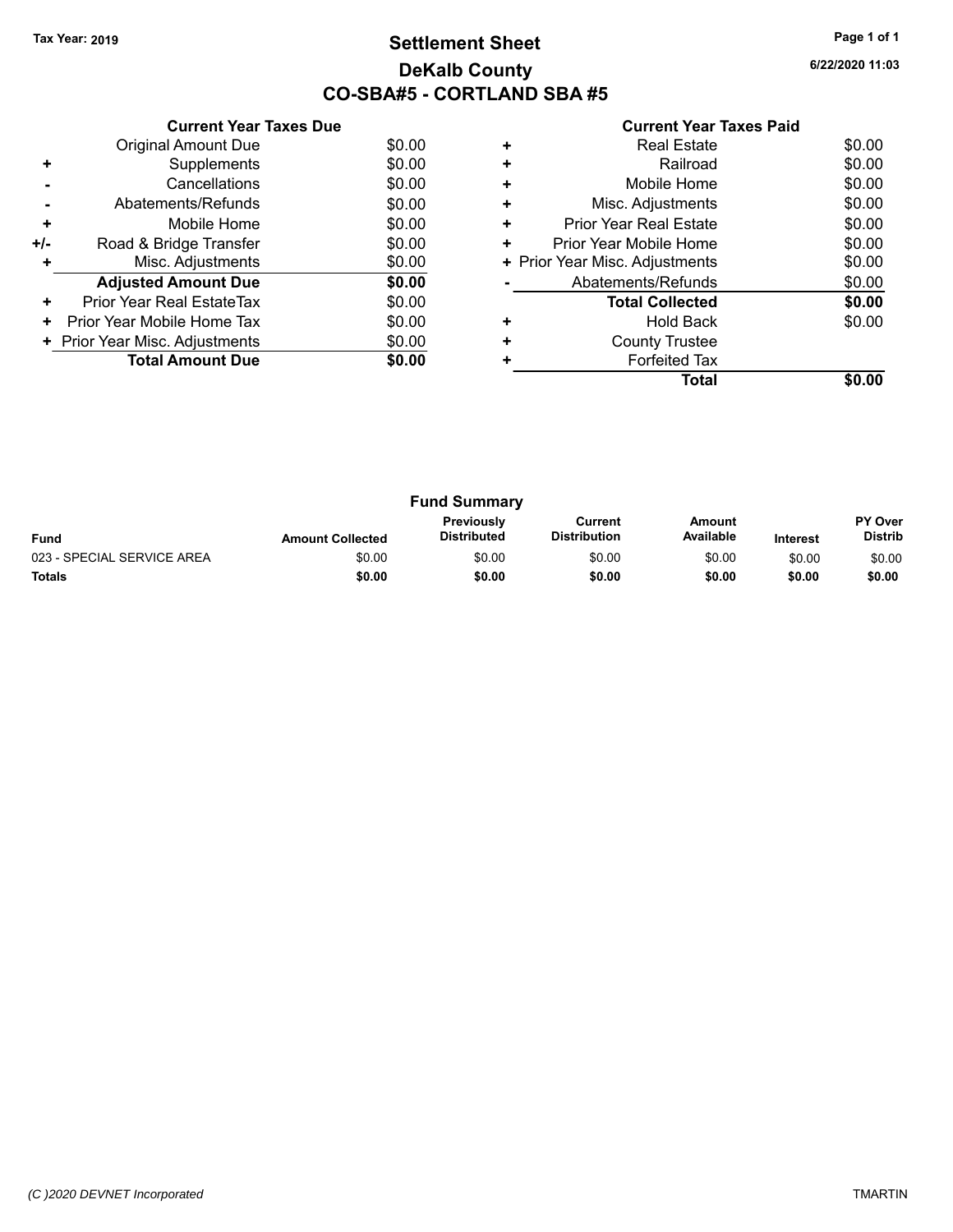# **Settlement Sheet Tax Year: 2019 Page 1 of 1 DeKalb County CO-SBA#6 - CORTLAND SBA #6**

**6/22/2020 11:03**

|     | <b>Current Year Taxes Due</b>  |        |
|-----|--------------------------------|--------|
|     | <b>Original Amount Due</b>     | \$0.00 |
| ٠   | Supplements                    | \$0.00 |
|     | Cancellations                  | \$0.00 |
|     | Abatements/Refunds             | \$0.00 |
| ٠   | Mobile Home                    | \$0.00 |
| +/- | Road & Bridge Transfer         | \$0.00 |
|     | Misc. Adjustments              | \$0.00 |
|     | <b>Adjusted Amount Due</b>     | \$0.00 |
| ٠   | Prior Year Real EstateTax      | \$0.00 |
| ÷   | Prior Year Mobile Home Tax     | \$0.00 |
|     | + Prior Year Misc. Adjustments | \$0.00 |
|     | <b>Total Amount Due</b>        | \$0.00 |
|     |                                |        |

|   | <b>Real Estate</b>             | \$0.00 |
|---|--------------------------------|--------|
| ٠ | Railroad                       | \$0.00 |
| ÷ | Mobile Home                    | \$0.00 |
| ٠ | Misc. Adjustments              | \$0.00 |
| ٠ | <b>Prior Year Real Estate</b>  | \$0.00 |
| ٠ | Prior Year Mobile Home         | \$0.00 |
|   | + Prior Year Misc. Adjustments | \$0.00 |
|   | Abatements/Refunds             | \$0.00 |
|   | <b>Total Collected</b>         | \$0.00 |
|   | <b>Hold Back</b>               | \$0.00 |
|   | <b>County Trustee</b>          |        |
|   | <b>Forfeited Tax</b>           |        |
|   | Total                          |        |

| <b>Fund Summary</b>        |                         |                                  |                                |                            |                 |                                  |
|----------------------------|-------------------------|----------------------------------|--------------------------------|----------------------------|-----------------|----------------------------------|
| <b>Fund</b>                | <b>Amount Collected</b> | Previously<br><b>Distributed</b> | Current<br><b>Distribution</b> | <b>Amount</b><br>Available | <b>Interest</b> | <b>PY Over</b><br><b>Distrib</b> |
| 023 - SPECIAL SERVICE AREA | \$0.00                  | \$0.00                           | \$0.00                         | \$0.00                     | \$0.00          | \$0.00                           |
| <b>Totals</b>              | \$0.00                  | \$0.00                           | \$0.00                         | \$0.00                     | \$0.00          | \$0.00                           |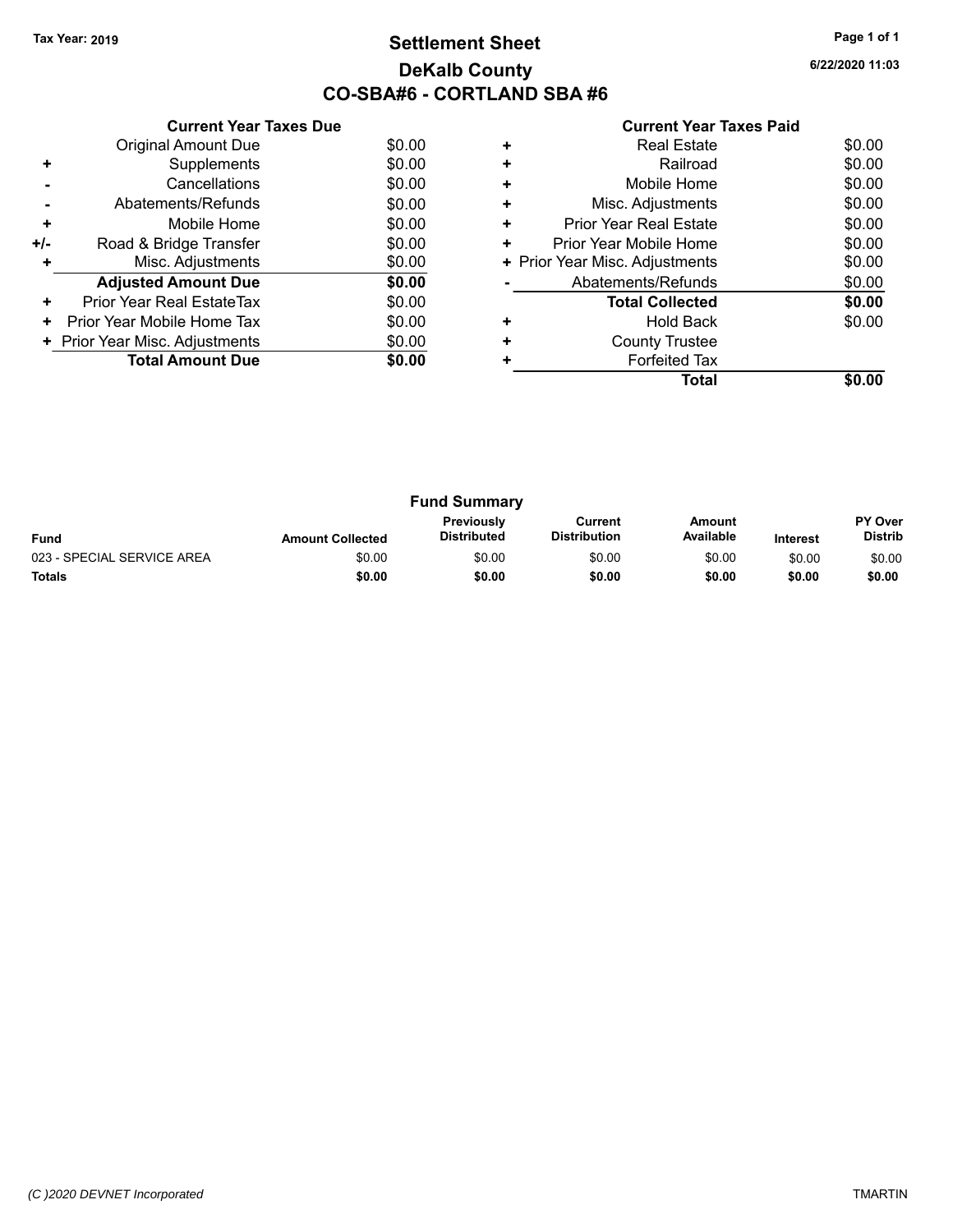# **Settlement Sheet Tax Year: 2019 Page 1 of 1 DeKalb County CO-SBA#9 - CORTLAND SBA #9**

**6/22/2020 11:03**

|     | <b>Current Year Taxes Due</b>  |              |  |  |
|-----|--------------------------------|--------------|--|--|
|     | <b>Original Amount Due</b>     | \$195,500.00 |  |  |
| ٠   | Supplements                    | \$0.00       |  |  |
|     | Cancellations                  | \$0.00       |  |  |
|     | Abatements/Refunds             | \$0.00       |  |  |
| ÷   | Mobile Home                    | \$0.00       |  |  |
| +/- | Road & Bridge Transfer         | \$0.00       |  |  |
|     | Misc. Adjustments              | \$0.00       |  |  |
|     | <b>Adjusted Amount Due</b>     | \$195,500.00 |  |  |
| ٠   | Prior Year Real EstateTax      | \$0.00       |  |  |
| ٠   | Prior Year Mobile Home Tax     | \$0.00       |  |  |
|     | + Prior Year Misc. Adjustments | \$0.00       |  |  |
|     | <b>Total Amount Due</b>        | \$195,500.00 |  |  |
|     |                                |              |  |  |

| <b>Real Estate</b>             | \$102,000.00 |
|--------------------------------|--------------|
| Railroad                       | \$0.00       |
| Mobile Home                    | \$0.00       |
| Misc. Adjustments              | \$0.00       |
| <b>Prior Year Real Estate</b>  | \$0.00       |
| Prior Year Mobile Home         | \$0.00       |
| + Prior Year Misc. Adjustments | \$0.00       |
| Abatements/Refunds             | \$0.00       |
| <b>Total Collected</b>         | \$102,000.00 |
| Hold Back                      | \$0.00       |
| <b>County Trustee</b>          |              |
| <b>Forfeited Tax</b>           |              |
| Total                          | \$102,000.00 |
|                                |              |

|                            |                         |                                  |                                       | <b>Distribution Summary</b>    |                 |                           |
|----------------------------|-------------------------|----------------------------------|---------------------------------------|--------------------------------|-----------------|---------------------------|
|                            |                         |                                  | <b>Tax Distribution Date</b>          |                                |                 | <b>Amount</b>             |
|                            |                         |                                  | 05/29/2020                            |                                |                 | \$77,562.50               |
|                            |                         |                                  | 06/26/2020                            |                                |                 | \$24,437.50               |
|                            |                         |                                  |                                       | <b>Totals: 2 Distributions</b> |                 | \$102,000.00              |
|                            |                         |                                  | <b>Grand Totals: 2 Distributions</b>  |                                |                 | \$102,000.00              |
|                            |                         | <b>Fund Summary</b>              |                                       |                                |                 |                           |
| <b>Fund</b>                | <b>Amount Collected</b> | Previously<br><b>Distributed</b> | <b>Current</b><br><b>Distribution</b> | Amount<br>Available            | <b>Interest</b> | PY Over<br><b>Distrib</b> |
| 023 - SPECIAL SERVICE AREA | \$102,000.00            | \$77.562.50                      | \$24,437.50                           | \$0.00                         | \$0.00          | \$0.00                    |
| <b>Totals</b>              | \$102,000.00            | \$77,562.50                      | \$24,437.50                           | \$0.00                         | \$0.00          | \$0.00                    |
|                            |                         |                                  |                                       |                                |                 |                           |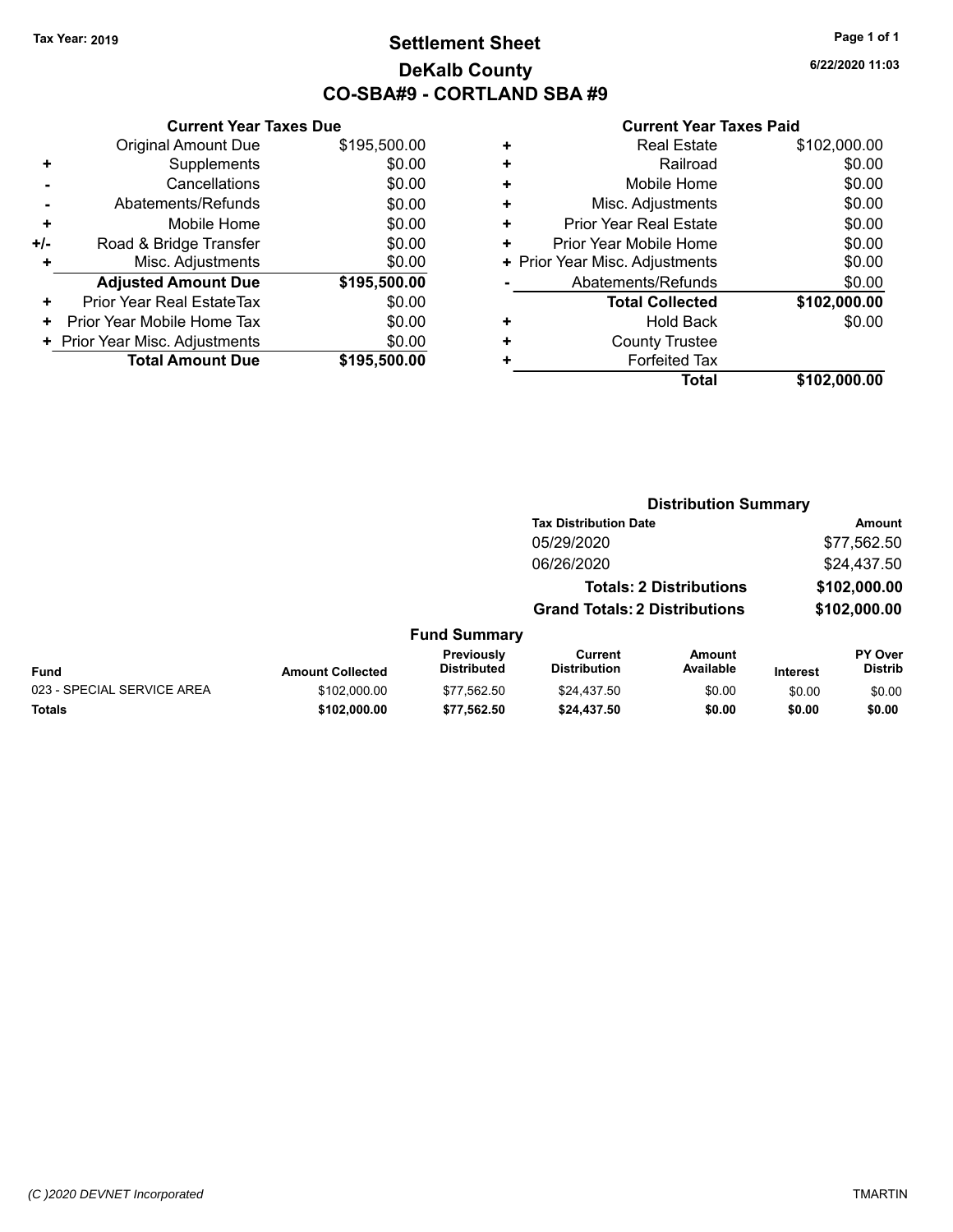# **Settlement Sheet Tax Year: 2019 Page 1 of 1 DeKalb County CO-SSA#1 - CORTLAND SBA #1**

**6/22/2020 11:03**

|     | <b>Current Year Taxes Due</b> |              |
|-----|-------------------------------|--------------|
|     | <b>Original Amount Due</b>    | \$400,000.42 |
| ٠   | Supplements                   | \$0.00       |
|     | Cancellations                 | \$0.00       |
|     | Abatements/Refunds            | \$0.00       |
| ٠   | Mobile Home                   | \$0.00       |
| +/- | Road & Bridge Transfer        | \$0.00       |
| ٠   | Misc. Adjustments             | \$0.00       |
|     | <b>Adjusted Amount Due</b>    | \$400,000.42 |
| ÷   | Prior Year Real EstateTax     | \$0.00       |
| ٠   | Prior Year Mobile Home Tax    | \$0.00       |
|     | Prior Year Misc. Adjustments  | \$0.00       |
|     | <b>Total Amount Due</b>       | \$400,000.42 |
|     |                               |              |

| ٠ | <b>Real Estate</b>             | \$198,283.47 |
|---|--------------------------------|--------------|
| ٠ | Railroad                       | \$0.00       |
| ٠ | Mobile Home                    | \$0.00       |
| ٠ | Misc. Adjustments              | \$0.00       |
| ٠ | <b>Prior Year Real Estate</b>  | \$0.00       |
| ٠ | Prior Year Mobile Home         | \$0.00       |
|   | + Prior Year Misc. Adjustments | \$0.00       |
|   | Abatements/Refunds             | \$0.00       |
|   | <b>Total Collected</b>         | \$198,283.47 |
| ٠ | <b>Hold Back</b>               | \$0.00       |
| ٠ | <b>County Trustee</b>          |              |
| ٠ | <b>Forfeited Tax</b>           |              |
|   | Total                          | \$198,283.47 |

|                            |                         |                                  |                                       | <b>Distribution Summary</b>    |                 |                                  |
|----------------------------|-------------------------|----------------------------------|---------------------------------------|--------------------------------|-----------------|----------------------------------|
|                            |                         |                                  | <b>Tax Distribution Date</b>          |                                |                 | <b>Amount</b>                    |
|                            |                         |                                  | 05/29/2020                            |                                |                 | \$144,206.16                     |
|                            |                         |                                  | 06/26/2020                            |                                |                 | \$54,077.31                      |
|                            |                         |                                  |                                       | <b>Totals: 2 Distributions</b> |                 | \$198,283.47                     |
|                            |                         |                                  | <b>Grand Totals: 2 Distributions</b>  |                                |                 | \$198,283.47                     |
|                            |                         | <b>Fund Summary</b>              |                                       |                                |                 |                                  |
| <b>Fund</b>                | <b>Amount Collected</b> | Previously<br><b>Distributed</b> | <b>Current</b><br><b>Distribution</b> | Amount<br>Available            | <b>Interest</b> | <b>PY Over</b><br><b>Distrib</b> |
| 023 - SPECIAL SERVICE AREA | \$198,283.47            | \$144,206.16                     | \$54.077.31                           | \$0.00                         | \$0.00          | \$0.00                           |
| <b>Totals</b>              | \$198,283.47            | \$144.206.16                     | \$54,077.31                           | \$0.00                         | \$0.00          | \$0.00                           |
|                            |                         |                                  |                                       |                                |                 |                                  |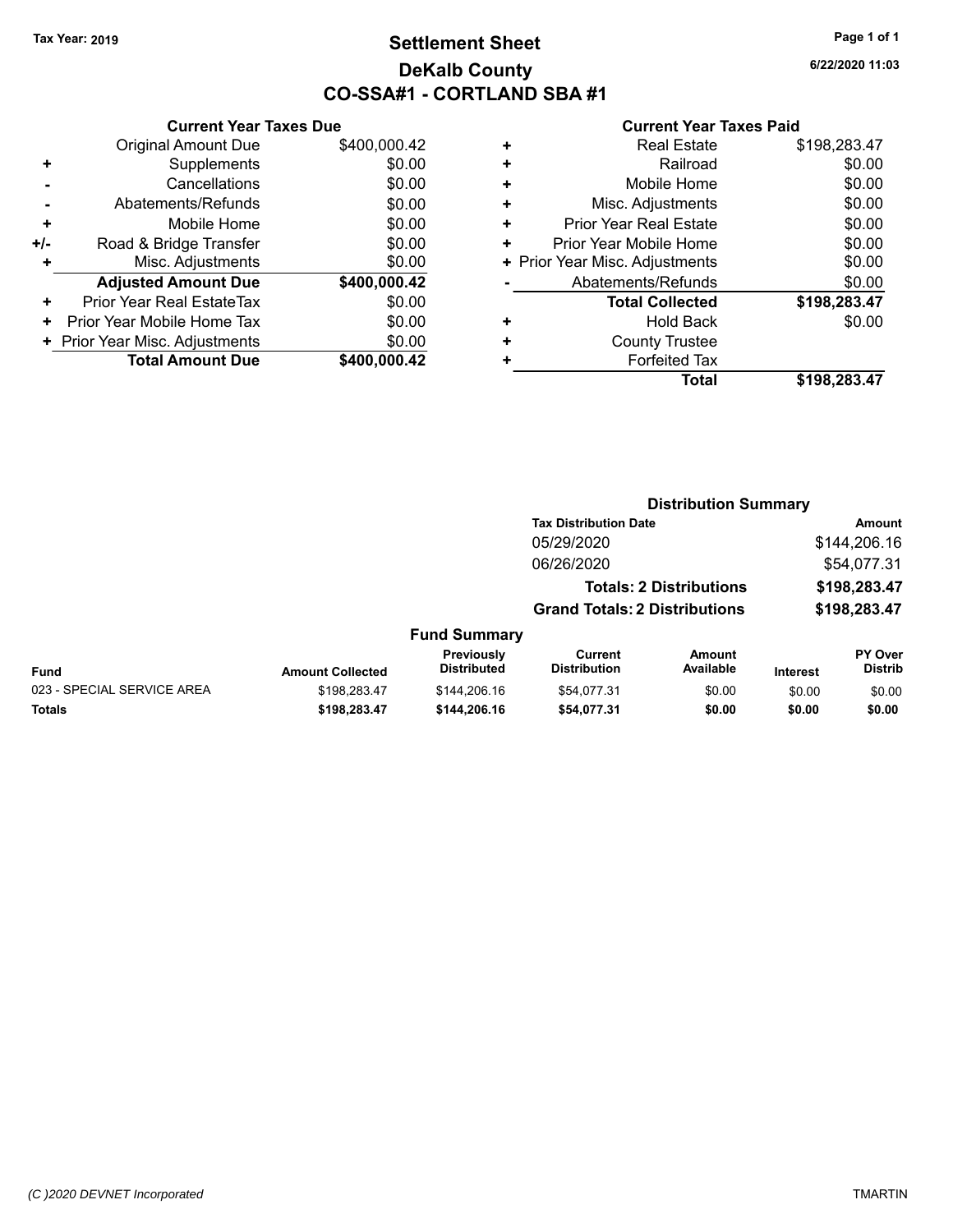# **Settlement Sheet Tax Year: 2019 Page 1 of 1 DeKalb County CO-SSA#4 - CORTLAND SBA #4**

**6/22/2020 11:03**

|     | <b>Current Year Taxes Due</b>  |        |
|-----|--------------------------------|--------|
|     | Original Amount Due            | \$0.00 |
| ٠   | Supplements                    | \$0.00 |
|     | Cancellations                  | \$0.00 |
|     | Abatements/Refunds             | \$0.00 |
| ٠   | Mobile Home                    | \$0.00 |
| +/- | Road & Bridge Transfer         | \$0.00 |
|     | Misc. Adjustments              | \$0.00 |
|     | <b>Adjusted Amount Due</b>     | \$0.00 |
| ٠   | Prior Year Real EstateTax      | \$0.00 |
| ÷   | Prior Year Mobile Home Tax     | \$0.00 |
|     | + Prior Year Misc. Adjustments | \$0.00 |
|     | <b>Total Amount Due</b>        | \$0.00 |
|     |                                |        |

|   | <b>Real Estate</b>             | \$0.00 |
|---|--------------------------------|--------|
|   | Railroad                       | \$0.00 |
| ÷ | Mobile Home                    | \$0.00 |
| ٠ | Misc. Adjustments              | \$0.00 |
| ٠ | <b>Prior Year Real Estate</b>  | \$0.00 |
| ٠ | Prior Year Mobile Home         | \$0.00 |
|   | + Prior Year Misc. Adjustments | \$0.00 |
|   | Abatements/Refunds             | \$0.00 |
|   | <b>Total Collected</b>         | \$0.00 |
|   | <b>Hold Back</b>               | \$0.00 |
|   | <b>County Trustee</b>          |        |
|   | <b>Forfeited Tax</b>           |        |
|   | Total                          |        |

| <b>Fund Summary</b>        |                         |                                         |                                |                     |                 |                                  |
|----------------------------|-------------------------|-----------------------------------------|--------------------------------|---------------------|-----------------|----------------------------------|
| <b>Fund</b>                | <b>Amount Collected</b> | <b>Previously</b><br><b>Distributed</b> | Current<br><b>Distribution</b> | Amount<br>Available | <b>Interest</b> | <b>PY Over</b><br><b>Distrib</b> |
| 023 - SPECIAL SERVICE AREA | \$0.00                  | \$0.00                                  | \$0.00                         | \$0.00              | \$0.00          | \$0.00                           |
| <b>Totals</b>              | \$0.00                  | \$0.00                                  | \$0.00                         | \$0.00              | \$0.00          | \$0.00                           |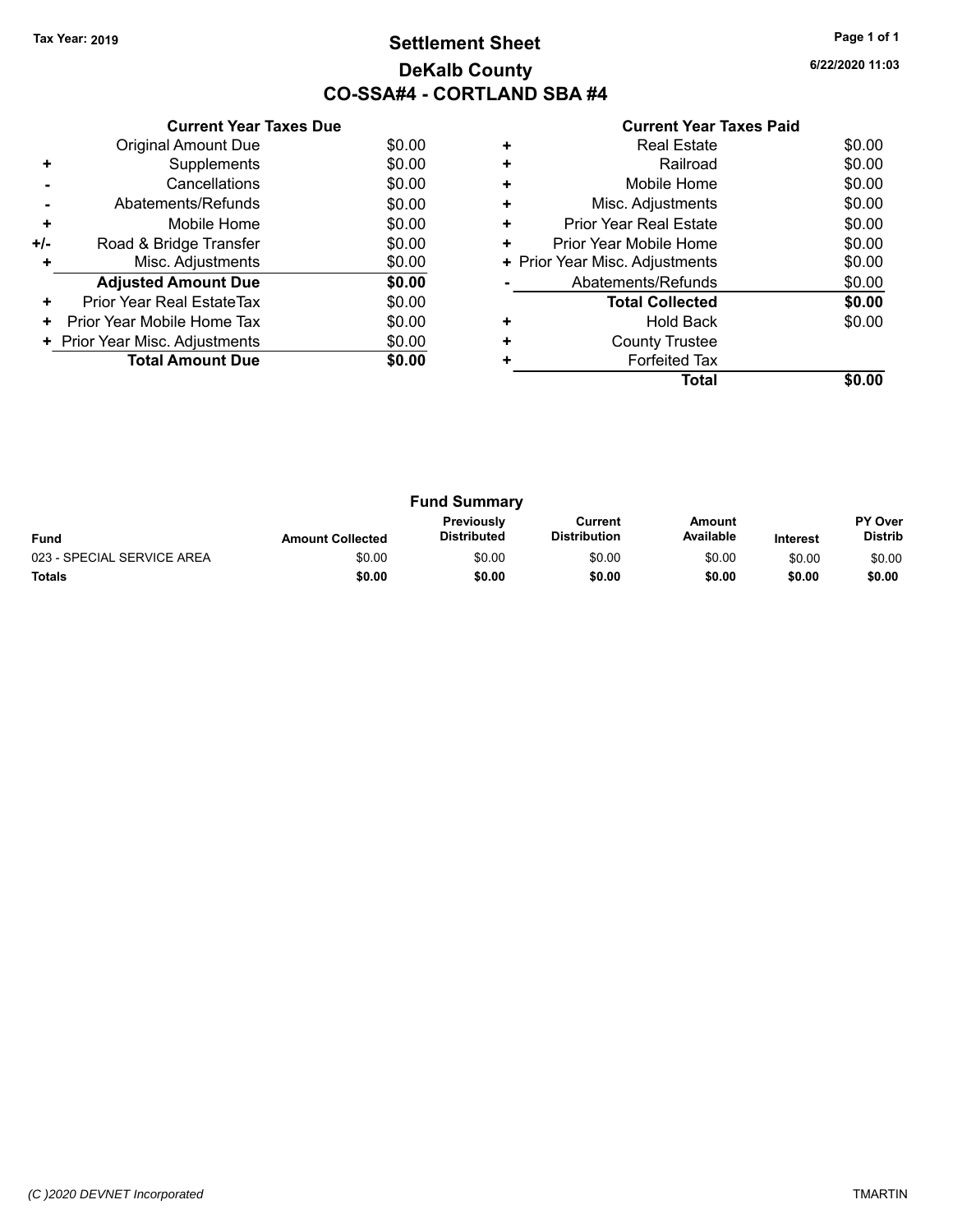# **Settlement Sheet Tax Year: 2019 Page 1 of 1 DeKalb County CO-SSA#7 - CORTLAND SBA #7**

**6/22/2020 11:03**

|     | <b>Current Year Taxes Due</b>  |        |
|-----|--------------------------------|--------|
|     | <b>Original Amount Due</b>     | \$0.00 |
| ٠   | Supplements                    | \$0.00 |
|     | Cancellations                  | \$0.00 |
|     | Abatements/Refunds             | \$0.00 |
| ٠   | Mobile Home                    | \$0.00 |
| +/- | Road & Bridge Transfer         | \$0.00 |
|     | Misc. Adjustments              | \$0.00 |
|     | <b>Adjusted Amount Due</b>     | \$0.00 |
| ٠   | Prior Year Real EstateTax      | \$0.00 |
| ٠   | Prior Year Mobile Home Tax     | \$0.00 |
|     | + Prior Year Misc. Adjustments | \$0.00 |
|     | <b>Total Amount Due</b>        | \$0.00 |
|     |                                |        |

|   | <b>Real Estate</b>             | \$0.00 |
|---|--------------------------------|--------|
| ٠ | Railroad                       | \$0.00 |
| ÷ | Mobile Home                    | \$0.00 |
| ٠ | Misc. Adjustments              | \$0.00 |
| ٠ | <b>Prior Year Real Estate</b>  | \$0.00 |
| ٠ | Prior Year Mobile Home         | \$0.00 |
|   | + Prior Year Misc. Adjustments | \$0.00 |
|   | Abatements/Refunds             | \$0.00 |
|   | <b>Total Collected</b>         | \$0.00 |
|   | <b>Hold Back</b>               | \$0.00 |
|   | <b>County Trustee</b>          |        |
|   | <b>Forfeited Tax</b>           |        |
|   | Total                          |        |

| <b>Fund Summary</b>        |                         |                                  |                                |                     |                 |                                  |
|----------------------------|-------------------------|----------------------------------|--------------------------------|---------------------|-----------------|----------------------------------|
| <b>Fund</b>                | <b>Amount Collected</b> | <b>Previously</b><br>Distributed | Current<br><b>Distribution</b> | Amount<br>Available | <b>Interest</b> | <b>PY Over</b><br><b>Distrib</b> |
| 023 - SPECIAL SERVICE AREA | \$0.00                  | \$0.00                           | \$0.00                         | \$0.00              | \$0.00          | \$0.00                           |
| <b>Totals</b>              | \$0.00                  | \$0.00                           | \$0.00                         | \$0.00              | \$0.00          | \$0.00                           |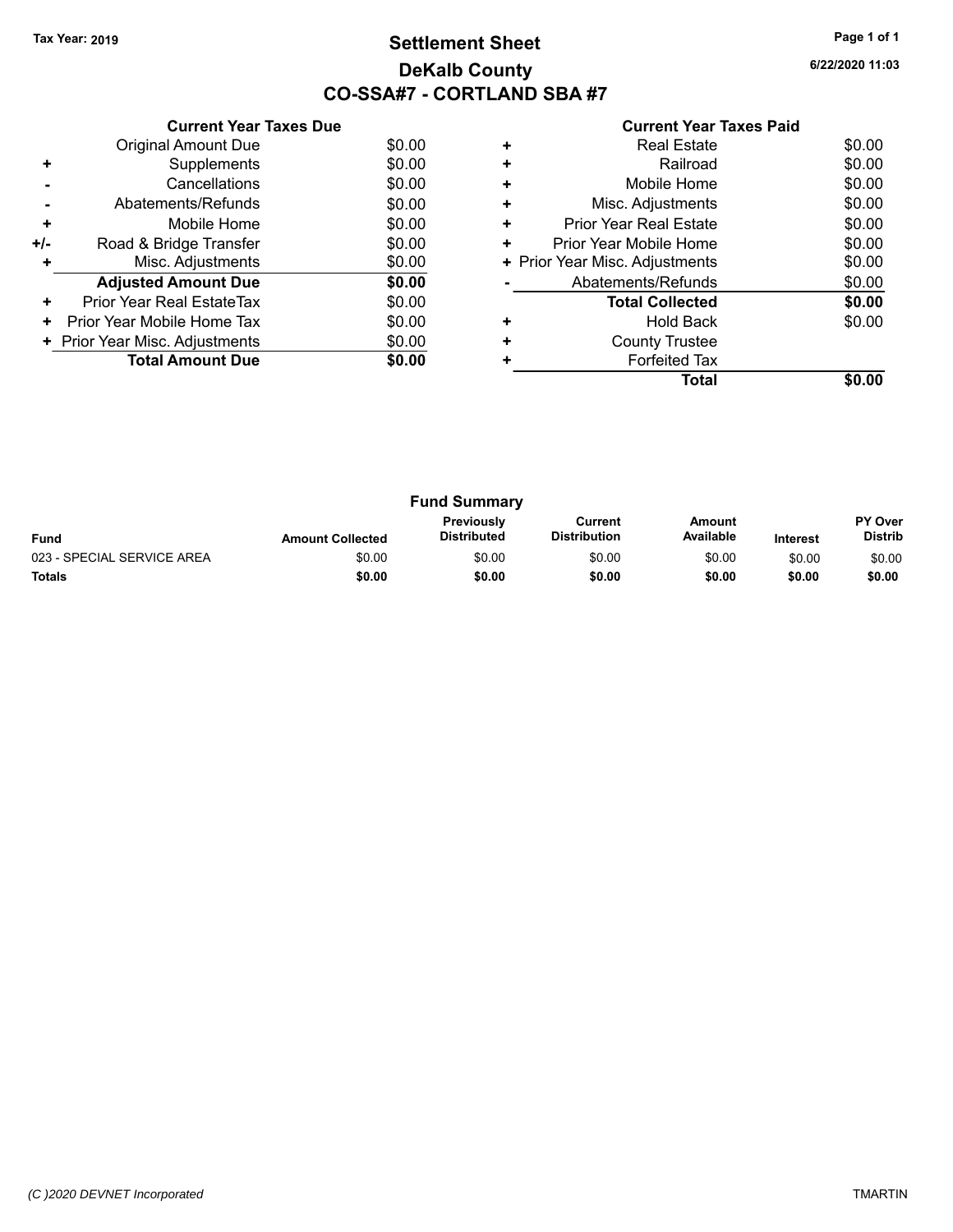# **Settlement Sheet Tax Year: 2019 Page 1 of 1 DeKalb County CO-SSA#8 - CORTLAND SBA #8**

**6/22/2020 11:03**

| <b>Current Year Taxes Paid</b> |  |  |  |
|--------------------------------|--|--|--|
|--------------------------------|--|--|--|

|     | <b>Current Year Taxes Due</b>  |        |
|-----|--------------------------------|--------|
|     | Original Amount Due            | \$0.00 |
| ٠   | Supplements                    | \$0.00 |
|     | Cancellations                  | \$0.00 |
|     | Abatements/Refunds             | \$0.00 |
| ٠   | Mobile Home                    | \$0.00 |
| +/- | Road & Bridge Transfer         | \$0.00 |
|     | Misc. Adjustments              | \$0.00 |
|     | <b>Adjusted Amount Due</b>     | \$0.00 |
| ٠   | Prior Year Real EstateTax      | \$0.00 |
| ٠   | Prior Year Mobile Home Tax     | \$0.00 |
|     | + Prior Year Misc. Adjustments | \$0.00 |
|     | <b>Total Amount Due</b>        | \$0.00 |
|     |                                |        |

|   | Total                          |        |
|---|--------------------------------|--------|
|   | <b>Forfeited Tax</b>           |        |
| ÷ | <b>County Trustee</b>          |        |
|   | <b>Hold Back</b>               | \$0.00 |
|   | <b>Total Collected</b>         | \$0.00 |
|   | Abatements/Refunds             | \$0.00 |
|   | + Prior Year Misc. Adjustments | \$0.00 |
| ٠ | Prior Year Mobile Home         | \$0.00 |
| ٠ | <b>Prior Year Real Estate</b>  | \$0.00 |
| ٠ | Misc. Adjustments              | \$0.00 |
| ÷ | Mobile Home                    | \$0.00 |
| ٠ | Railroad                       | \$0.00 |
|   | <b>Real Estate</b>             | \$0.00 |
|   |                                |        |

| <b>Fund Summary</b>        |                         |                                         |                                |                     |                 |                                  |
|----------------------------|-------------------------|-----------------------------------------|--------------------------------|---------------------|-----------------|----------------------------------|
| <b>Fund</b>                | <b>Amount Collected</b> | <b>Previously</b><br><b>Distributed</b> | Current<br><b>Distribution</b> | Amount<br>Available | <b>Interest</b> | <b>PY Over</b><br><b>Distrib</b> |
| 023 - SPECIAL SERVICE AREA | \$0.00                  | \$0.00                                  | \$0.00                         | \$0.00              | \$0.00          | \$0.00                           |
| <b>Totals</b>              | \$0.00                  | \$0.00                                  | \$0.00                         | \$0.00              | \$0.00          | \$0.00                           |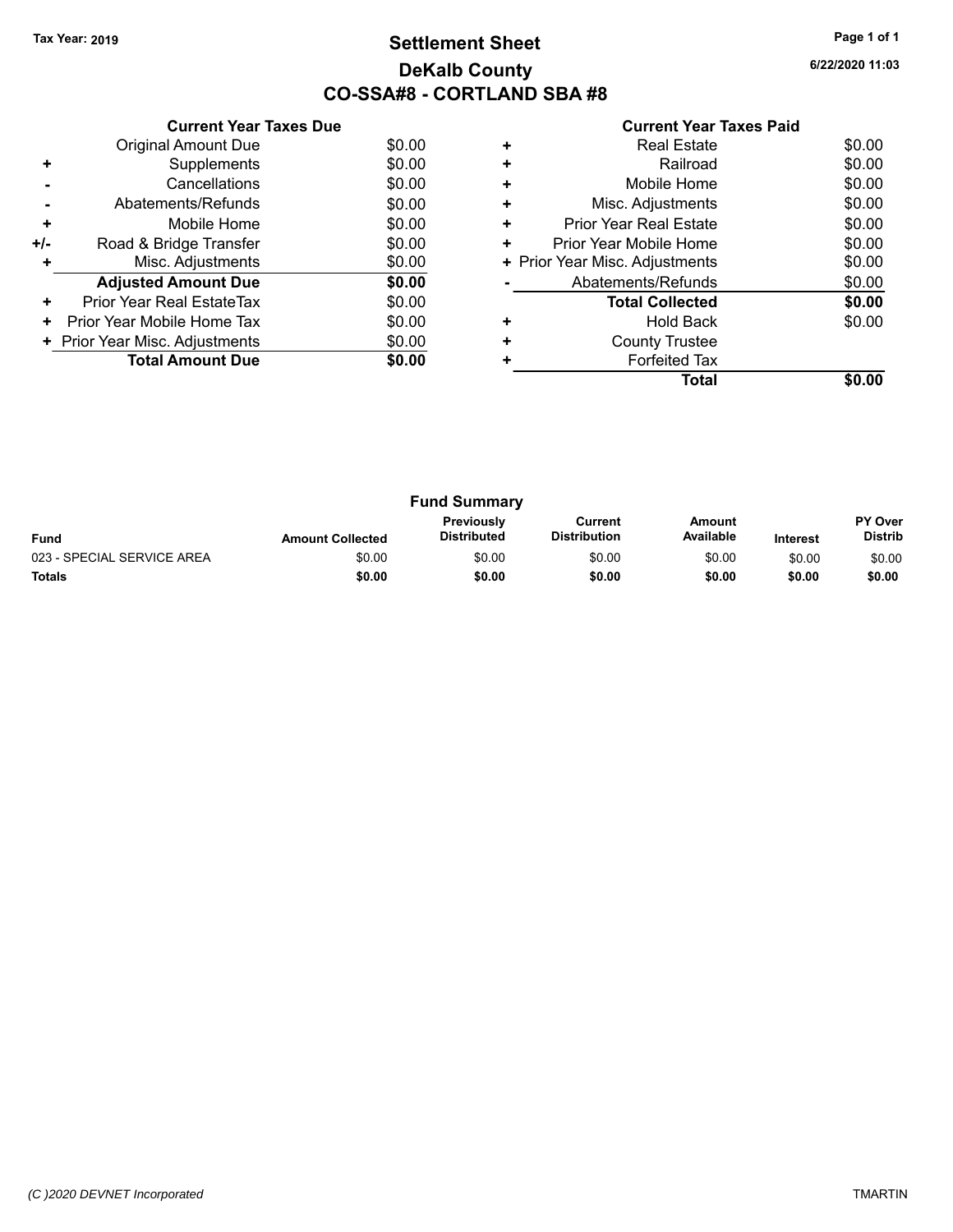# **Settlement Sheet Tax Year: 2019 Page 1 of 1 DeKalb County MA-DK #3 - MALTA DEKALB DRAINAGE #3**

**6/22/2020 11:03**

|     | <b>Current Year Taxes Due</b>  |            |
|-----|--------------------------------|------------|
|     | <b>Original Amount Due</b>     | \$3,756.78 |
| ٠   | Supplements                    | \$0.00     |
|     | Cancellations                  | \$0.00     |
|     | Abatements/Refunds             | \$0.00     |
| ٠   | Mobile Home                    | \$0.00     |
| +/- | Road & Bridge Transfer         | \$0.00     |
| ٠   | Misc. Adjustments              | \$0.00     |
|     | <b>Adjusted Amount Due</b>     | \$3,756.78 |
| ÷   | Prior Year Real EstateTax      | \$0.00     |
| ٠   | Prior Year Mobile Home Tax     | \$0.00     |
|     | + Prior Year Misc. Adjustments | \$0.00     |
|     | <b>Total Amount Due</b>        | \$3,756.78 |
|     |                                |            |

|   | Total                          | \$1,978.64 |
|---|--------------------------------|------------|
| ٠ | <b>Forfeited Tax</b>           |            |
| ٠ | <b>County Trustee</b>          |            |
| ٠ | <b>Hold Back</b>               | \$0.00     |
|   | <b>Total Collected</b>         | \$1,978.64 |
|   | Abatements/Refunds             | \$0.00     |
|   | + Prior Year Misc. Adjustments | \$0.00     |
| ٠ | Prior Year Mobile Home         | \$0.00     |
| ٠ | Prior Year Real Estate         | \$0.00     |
| ٠ | Misc. Adjustments              | \$0.00     |
| ٠ | Mobile Home                    | \$0.00     |
| ٠ | Railroad                       | \$0.00     |
| ٠ | <b>Real Estate</b>             | \$1,978.64 |
|   |                                |            |

|                 |                         |                                  |                                      | <b>Distribution Summary</b>    |                 |                                  |
|-----------------|-------------------------|----------------------------------|--------------------------------------|--------------------------------|-----------------|----------------------------------|
|                 |                         |                                  | <b>Tax Distribution Date</b>         |                                |                 | Amount                           |
|                 |                         |                                  | 05/29/2020                           |                                |                 | \$341.32                         |
|                 |                         |                                  | 06/26/2020                           |                                |                 | \$1,637.32                       |
|                 |                         |                                  |                                      | <b>Totals: 2 Distributions</b> |                 | \$1,978.64                       |
|                 |                         |                                  | <b>Grand Totals: 2 Distributions</b> |                                |                 | \$1,978.64                       |
|                 |                         | <b>Fund Summary</b>              |                                      |                                |                 |                                  |
| <b>Fund</b>     | <b>Amount Collected</b> | Previously<br><b>Distributed</b> | Current<br><b>Distribution</b>       | Amount<br>Available            | <b>Interest</b> | <b>PY Over</b><br><b>Distrib</b> |
| 001 - CORPORATE | \$1,978.64              | \$341.32                         | \$1,637.32                           | \$0.00                         | \$0.00          | \$0.00                           |
| <b>Totals</b>   | \$1,978.64              | \$341.32                         | \$1,637.32                           | \$0.00                         | \$0.00          | \$0.00                           |
|                 |                         |                                  |                                      |                                |                 |                                  |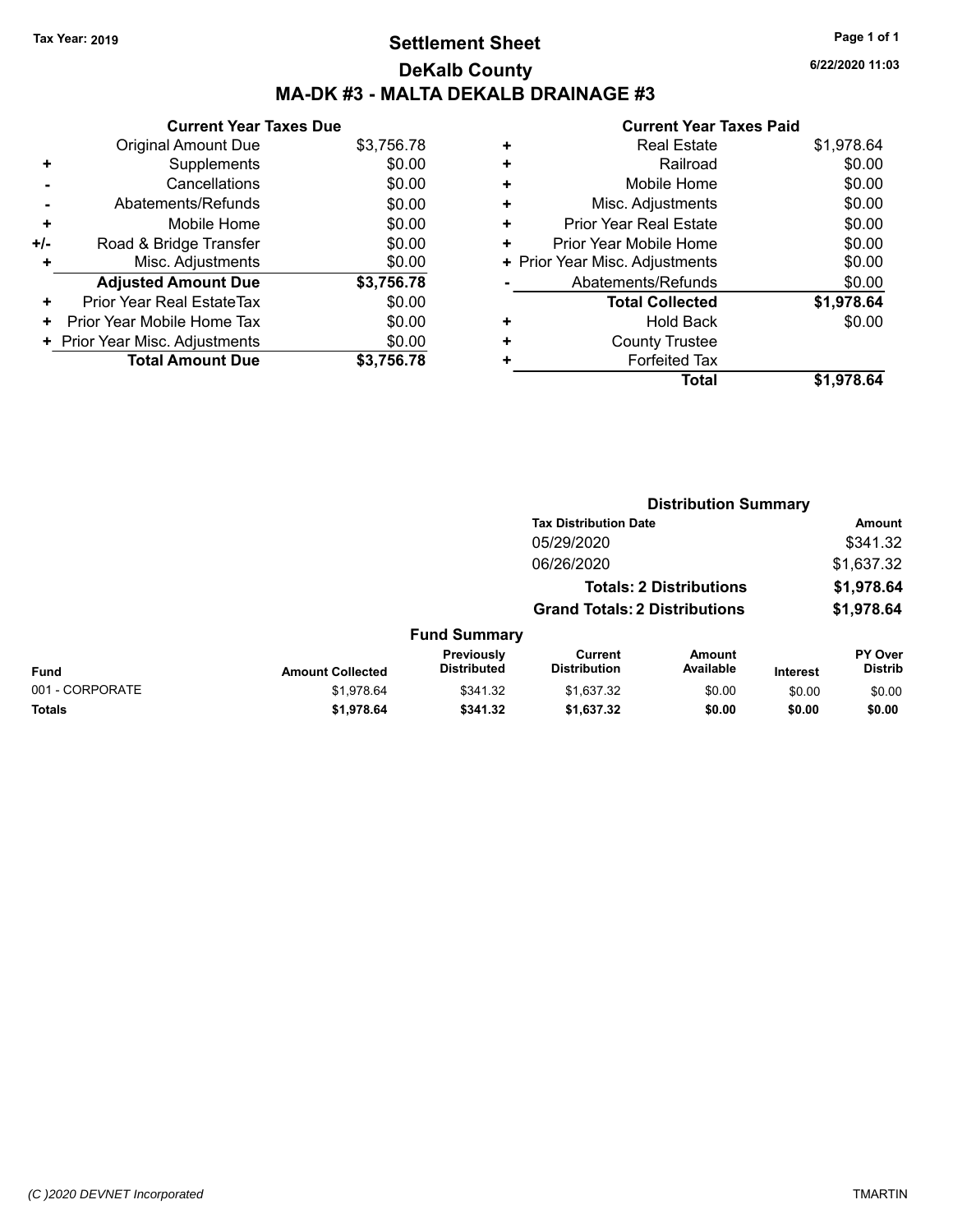## **Settlement Sheet Tax Year: 2019 Page 1 of 1 DeKalb County MAMIAFDK - MA-MI-AF-DK DRAINAGE #11**

**Current Year Taxes Due** Original Amount Due \$18,689.76 **+** Supplements \$0.00 **-** Cancellations \$0.00 **-** Abatements/Refunds \$0.00 **+** Mobile Home \$0.00 **+/-** Road & Bridge Transfer **\$0.00 +** Misc. Adjustments \$0.00 **Adjusted Amount Due \$18,689.76 +** Prior Year Real EstateTax \$0.00 **+** Prior Year Mobile Home Tax  $$0.00$ **+ Prior Year Misc. Adjustments**  $$0.00$ **Total Amount Due \$18,689.76**

#### **Current Year Taxes Paid**

| <b>Real Estate</b>             | \$10,930.28 |
|--------------------------------|-------------|
| Railroad                       | \$0.00      |
| Mobile Home                    | \$0.00      |
| Misc. Adjustments              | \$0.00      |
| <b>Prior Year Real Estate</b>  | \$0.00      |
| Prior Year Mobile Home         | \$0.00      |
| + Prior Year Misc. Adjustments | \$0.00      |
| Abatements/Refunds             | \$0.00      |
| <b>Total Collected</b>         | \$10,930.28 |
| <b>Hold Back</b>               | \$0.00      |
| <b>County Trustee</b>          |             |
| <b>Forfeited Tax</b>           |             |
| Total                          | \$10,930.28 |
|                                |             |

**Distribution Summary**

|                 |                         |                                  | <b>Tax Distribution Date</b>          |                                |                 | Amount                    |
|-----------------|-------------------------|----------------------------------|---------------------------------------|--------------------------------|-----------------|---------------------------|
|                 |                         |                                  | 05/29/2020                            |                                |                 | \$3,328.64                |
|                 |                         |                                  | 06/26/2020                            |                                |                 | \$7,601.64                |
|                 |                         |                                  |                                       | <b>Totals: 2 Distributions</b> |                 | \$10,930.28               |
|                 |                         |                                  | <b>Grand Totals: 2 Distributions</b>  |                                |                 | \$10,930.28               |
|                 |                         | <b>Fund Summary</b>              |                                       |                                |                 |                           |
| <b>Fund</b>     | <b>Amount Collected</b> | Previously<br><b>Distributed</b> | <b>Current</b><br><b>Distribution</b> | Amount<br>Available            | <b>Interest</b> | PY Over<br><b>Distrib</b> |
| 001 - CORPORATE | \$10,930.28             | \$3,328.64                       | \$7,601.64                            | \$0.00                         | \$0.00          | \$0.00                    |
| <b>Totals</b>   | \$10.930.28             | \$3,328.64                       | \$7,601.64                            | \$0.00                         | \$0.00          | \$0.00                    |

**6/22/2020 11:03**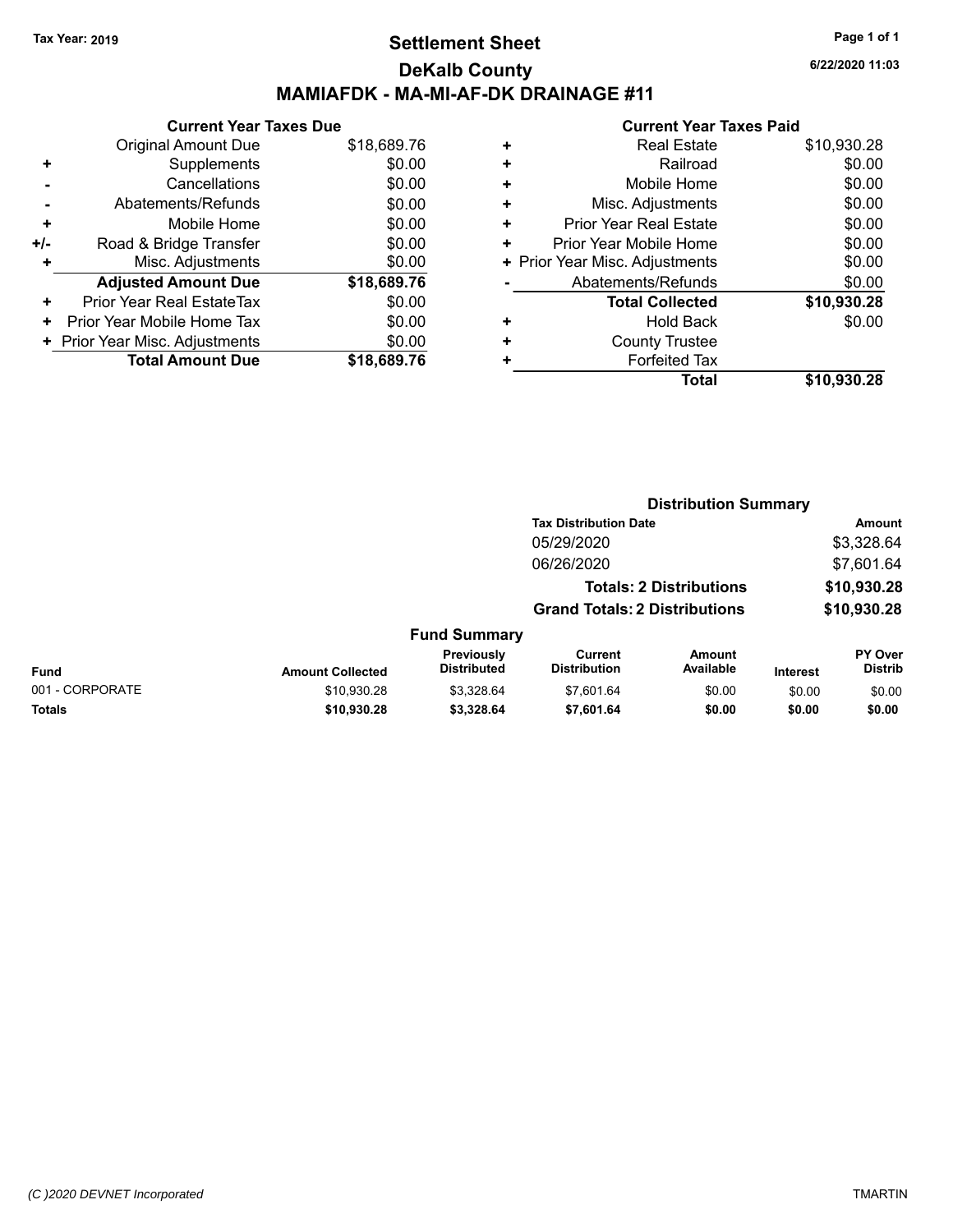# **Settlement Sheet Tax Year: 2019 Page 1 of 1 DeKalb County MY-DK #2 - MAYFIELD DEKALB DRAINAGE**

**6/22/2020 11:03**

|     | <b>Current Year Taxes Due</b>    |            |
|-----|----------------------------------|------------|
|     | <b>Original Amount Due</b>       | \$4,825.32 |
| ٠   | Supplements                      | \$0.00     |
|     | Cancellations                    | \$0.00     |
|     | Abatements/Refunds               | \$0.00     |
| ٠   | Mobile Home                      | \$0.00     |
| +/- | Road & Bridge Transfer           | \$0.00     |
|     | Misc. Adjustments                | \$0.00     |
|     | <b>Adjusted Amount Due</b>       | \$4,825.32 |
| ÷   | <b>Prior Year Real EstateTax</b> | \$0.00     |
| ÷   | Prior Year Mobile Home Tax       | \$0.00     |
|     | + Prior Year Misc. Adjustments   | \$0.00     |
|     | <b>Total Amount Due</b>          | \$4.825.32 |

|   | <b>Real Estate</b>             | \$3,261.00 |
|---|--------------------------------|------------|
| ٠ | Railroad                       | \$0.00     |
| ٠ | Mobile Home                    | \$0.00     |
| ٠ | Misc. Adjustments              | \$0.00     |
| ٠ | <b>Prior Year Real Estate</b>  | \$0.00     |
| ٠ | Prior Year Mobile Home         | \$0.00     |
|   | + Prior Year Misc. Adjustments | \$0.00     |
|   | Abatements/Refunds             | \$0.00     |
|   | <b>Total Collected</b>         | \$3,261.00 |
| ٠ | Hold Back                      | \$0.00     |
| + | <b>County Trustee</b>          |            |
| ٠ | <b>Forfeited Tax</b>           |            |
|   | Total                          | \$3,261.00 |
|   |                                |            |

|                 |                         |                                  |                                       | <b>Distribution Summary</b>    |                 |                           |
|-----------------|-------------------------|----------------------------------|---------------------------------------|--------------------------------|-----------------|---------------------------|
|                 |                         |                                  | <b>Tax Distribution Date</b>          |                                |                 | <b>Amount</b>             |
|                 |                         |                                  | 05/29/2020                            |                                |                 | \$584.90                  |
|                 |                         |                                  | 06/26/2020                            |                                |                 | \$2,676.10                |
|                 |                         |                                  |                                       | <b>Totals: 2 Distributions</b> |                 | \$3,261.00                |
|                 |                         |                                  | <b>Grand Totals: 2 Distributions</b>  |                                |                 | \$3,261.00                |
|                 |                         | <b>Fund Summary</b>              |                                       |                                |                 |                           |
| Fund            | <b>Amount Collected</b> | Previously<br><b>Distributed</b> | <b>Current</b><br><b>Distribution</b> | Amount<br>Available            | <b>Interest</b> | PY Over<br><b>Distrib</b> |
| 001 - CORPORATE | \$3.261.00              | \$584.90                         | \$2,676.10                            | \$0.00                         | \$0.00          | \$0.00                    |
| <b>Totals</b>   | \$3,261.00              | \$584.90                         | \$2,676.10                            | \$0.00                         | \$0.00          | \$0.00                    |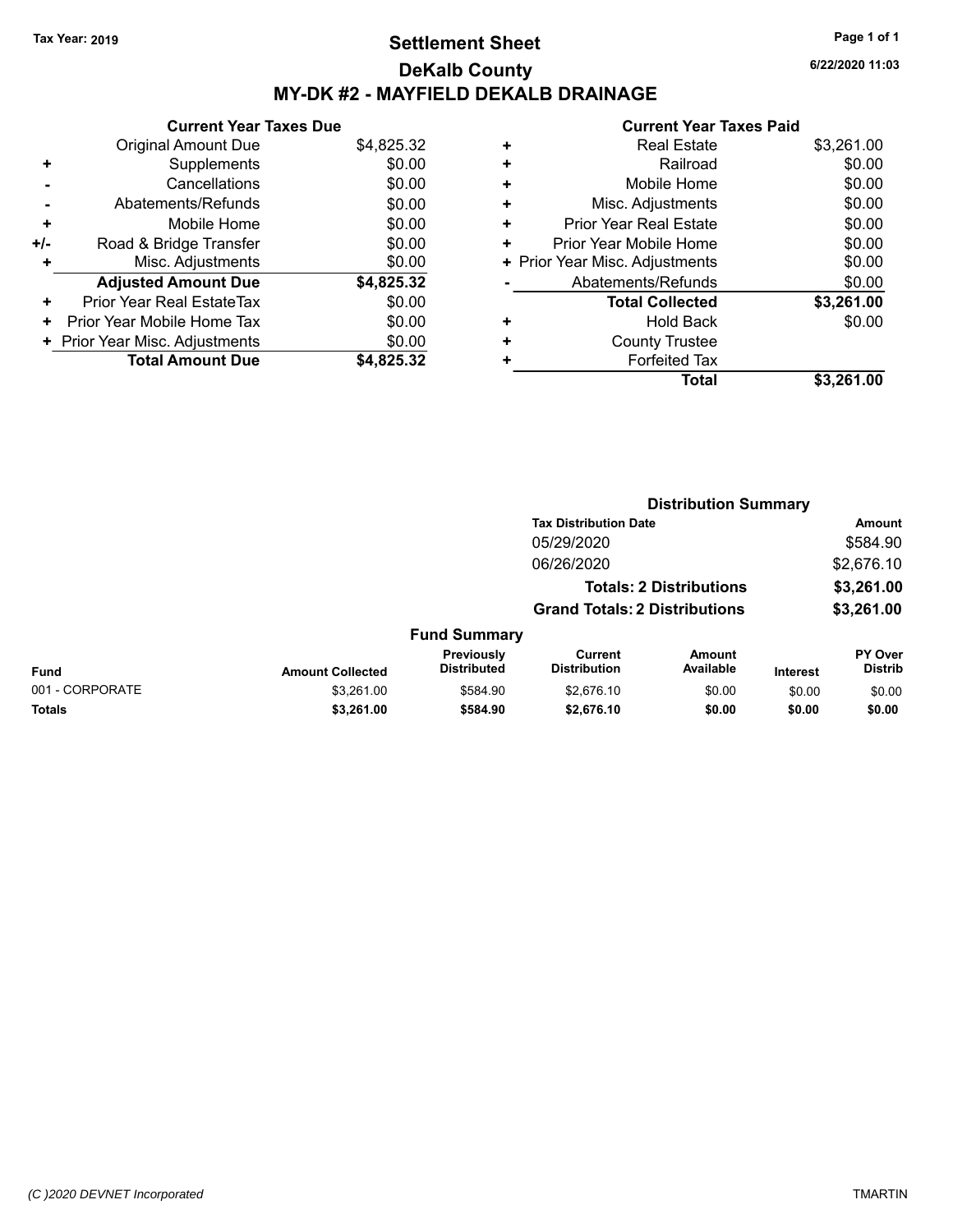### **Settlement Sheet Tax Year: 2019 Page 1 of 1 DeKalb County NO-LR-SA # - NO-LR-SA DRAINAGE #10**

**6/22/2020 11:03**

| \$50,005.08<br>\$401.58<br>\$401.58 | <b>Original Amount Due</b><br>Supplements<br>Cancellations | ٠   |
|-------------------------------------|------------------------------------------------------------|-----|
|                                     |                                                            |     |
|                                     |                                                            |     |
|                                     |                                                            |     |
| \$0.00                              | Abatements/Refunds                                         |     |
| \$0.00                              | Mobile Home                                                | ٠   |
| \$0.00                              | Road & Bridge Transfer                                     | +/- |
| \$0.00                              | Misc. Adjustments                                          | ٠   |
| \$50,005.08                         | <b>Adjusted Amount Due</b>                                 |     |
| \$0.00                              | Prior Year Real EstateTax                                  | ٠   |
| \$0.00                              | Prior Year Mobile Home Tax                                 | ٠   |
| \$0.00                              | + Prior Year Misc. Adjustments                             |     |
|                                     |                                                            |     |
|                                     |                                                            |     |

|   | <b>Real Estate</b>             | \$29,490.86 |
|---|--------------------------------|-------------|
| ٠ | Railroad                       | \$0.00      |
| ÷ | Mobile Home                    | \$0.00      |
| ÷ | Misc. Adjustments              | \$0.00      |
| ٠ | Prior Year Real Estate         | \$0.00      |
| + | Prior Year Mobile Home         | \$0.00      |
|   | + Prior Year Misc. Adjustments | \$0.00      |
|   | Abatements/Refunds             | \$0.00      |
|   | <b>Total Collected</b>         | \$29,490.86 |
| ٠ | Hold Back                      | \$0.00      |
| ٠ | <b>County Trustee</b>          |             |
| ٠ | <b>Forfeited Tax</b>           |             |
|   | <b>Total</b>                   | \$29,490.86 |
|   |                                |             |

|                 |                         |                                  |                                      | <b>Distribution Summary</b>    |                 |                           |
|-----------------|-------------------------|----------------------------------|--------------------------------------|--------------------------------|-----------------|---------------------------|
|                 |                         |                                  | <b>Tax Distribution Date</b>         |                                |                 | Amount                    |
|                 |                         |                                  | 05/29/2020                           |                                |                 | \$13,970.14               |
|                 |                         |                                  | 06/26/2020                           |                                |                 | \$15,520.72               |
|                 |                         |                                  |                                      | <b>Totals: 2 Distributions</b> |                 | \$29,490.86               |
|                 |                         |                                  | <b>Grand Totals: 2 Distributions</b> |                                |                 | \$29,490.86               |
|                 |                         | <b>Fund Summary</b>              |                                      |                                |                 |                           |
| <b>Fund</b>     | <b>Amount Collected</b> | Previously<br><b>Distributed</b> | Current<br><b>Distribution</b>       | <b>Amount</b><br>Available     | <b>Interest</b> | PY Over<br><b>Distrib</b> |
| 001 - CORPORATE | \$29,490.86             | \$13.970.14                      | \$15,520.72                          | \$0.00                         | \$0.00          | \$0.00                    |
| Totals          | \$29,490.86             | \$13,970.14                      | \$15,520.72                          | \$0.00                         | \$0.00          | \$0.00                    |
|                 |                         |                                  |                                      |                                |                 |                           |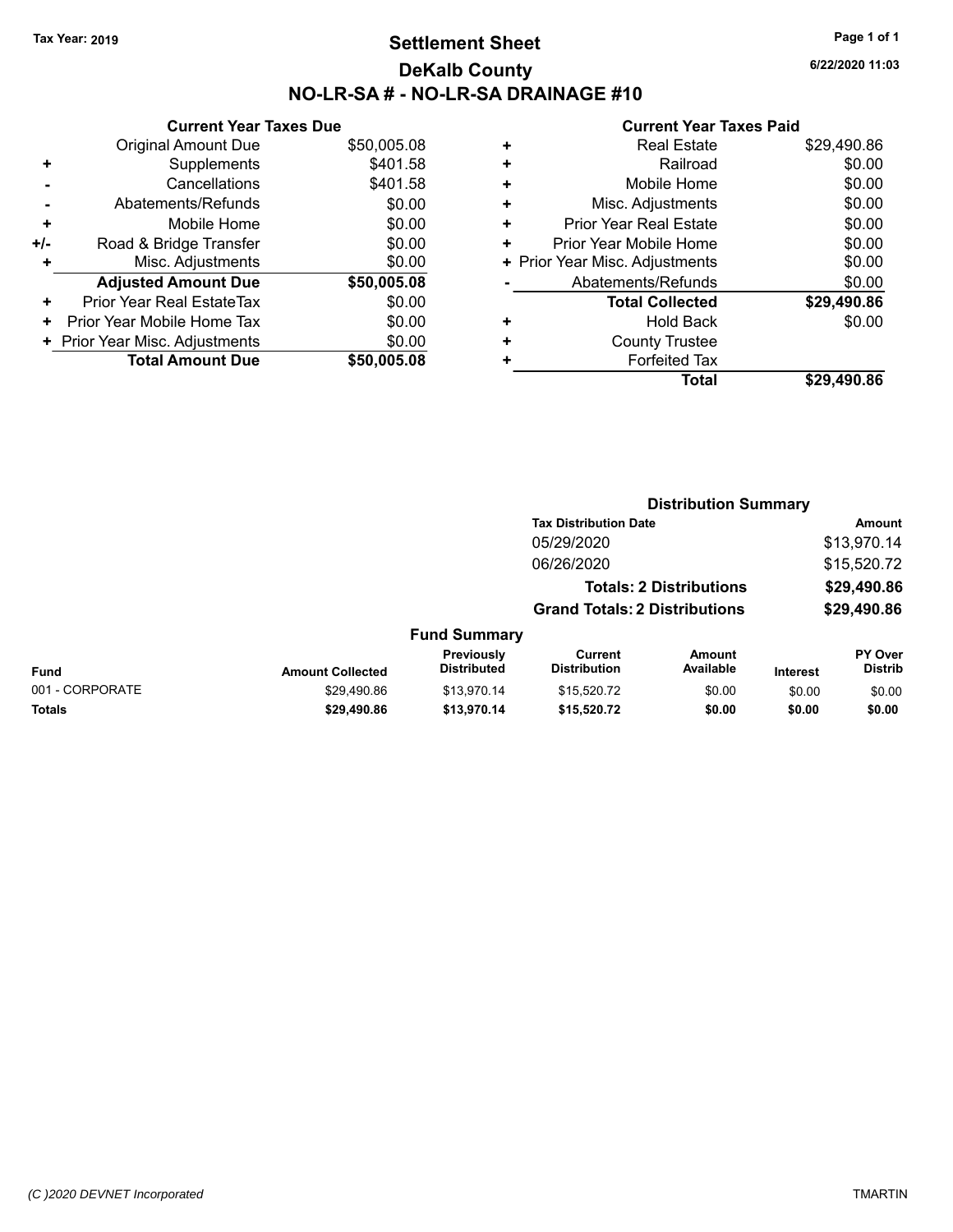# **Settlement Sheet Tax Year: 2019 Page 1 of 1 DeKalb County NORMAL #13 - NORMAL DRAINAGE DISTRICT**

**6/22/2020 11:03**

|     | <b>Current Year Taxes Due</b>  |             |
|-----|--------------------------------|-------------|
|     | <b>Original Amount Due</b>     | \$21,960.64 |
| ٠   | Supplements                    | \$19.20     |
|     | Cancellations                  | \$19.20     |
|     | Abatements/Refunds             | \$0.00      |
| ÷   | Mobile Home                    | \$0.00      |
| +/- | Road & Bridge Transfer         | \$0.00      |
| ٠   | Misc. Adjustments              | \$0.00      |
|     | <b>Adjusted Amount Due</b>     | \$21,960.64 |
| ٠   | Prior Year Real EstateTax      | \$0.00      |
| ٠   | Prior Year Mobile Home Tax     | \$0.00      |
|     | + Prior Year Misc. Adjustments | \$0.00      |
|     | <b>Total Amount Due</b>        | \$21,960.64 |
|     |                                |             |

|   | <b>Total</b>                   | \$10,932.94 |
|---|--------------------------------|-------------|
| ÷ | <b>Forfeited Tax</b>           |             |
| ٠ | <b>County Trustee</b>          |             |
| ٠ | <b>Hold Back</b>               | \$0.00      |
|   | <b>Total Collected</b>         | \$10,932.94 |
|   | Abatements/Refunds             | \$0.00      |
|   | + Prior Year Misc. Adjustments | \$0.00      |
| ٠ | Prior Year Mobile Home         | \$0.00      |
| ÷ | <b>Prior Year Real Estate</b>  | \$0.00      |
| ÷ | Misc. Adjustments              | \$0.00      |
| ÷ | Mobile Home                    | \$0.00      |
| ٠ | Railroad                       | \$0.00      |
| ٠ | <b>Real Estate</b>             | \$10,932.94 |
|   |                                |             |

|                 |                         |                                  |                                       | <b>Distribution Summary</b>    |                 |                           |
|-----------------|-------------------------|----------------------------------|---------------------------------------|--------------------------------|-----------------|---------------------------|
|                 |                         |                                  | <b>Tax Distribution Date</b>          |                                |                 | <b>Amount</b>             |
|                 |                         |                                  | 05/29/2020                            |                                |                 | \$1,522.88                |
|                 |                         |                                  | 06/26/2020                            |                                |                 | \$9,410.06                |
|                 |                         |                                  |                                       | <b>Totals: 2 Distributions</b> |                 | \$10,932.94               |
|                 |                         |                                  | <b>Grand Totals: 2 Distributions</b>  |                                |                 | \$10,932.94               |
|                 |                         | <b>Fund Summary</b>              |                                       |                                |                 |                           |
| Fund            | <b>Amount Collected</b> | Previously<br><b>Distributed</b> | <b>Current</b><br><b>Distribution</b> | <b>Amount</b><br>Available     | <b>Interest</b> | PY Over<br><b>Distrib</b> |
| 001 - CORPORATE | \$10.932.94             | \$1.522.88                       | \$9,410.06                            | \$0.00                         | \$0.00          | \$0.00                    |
| <b>Totals</b>   | \$10,932.94             | \$1,522.88                       | \$9,410.06                            | \$0.00                         | \$0.00          | \$0.00                    |
|                 |                         |                                  |                                       |                                |                 |                           |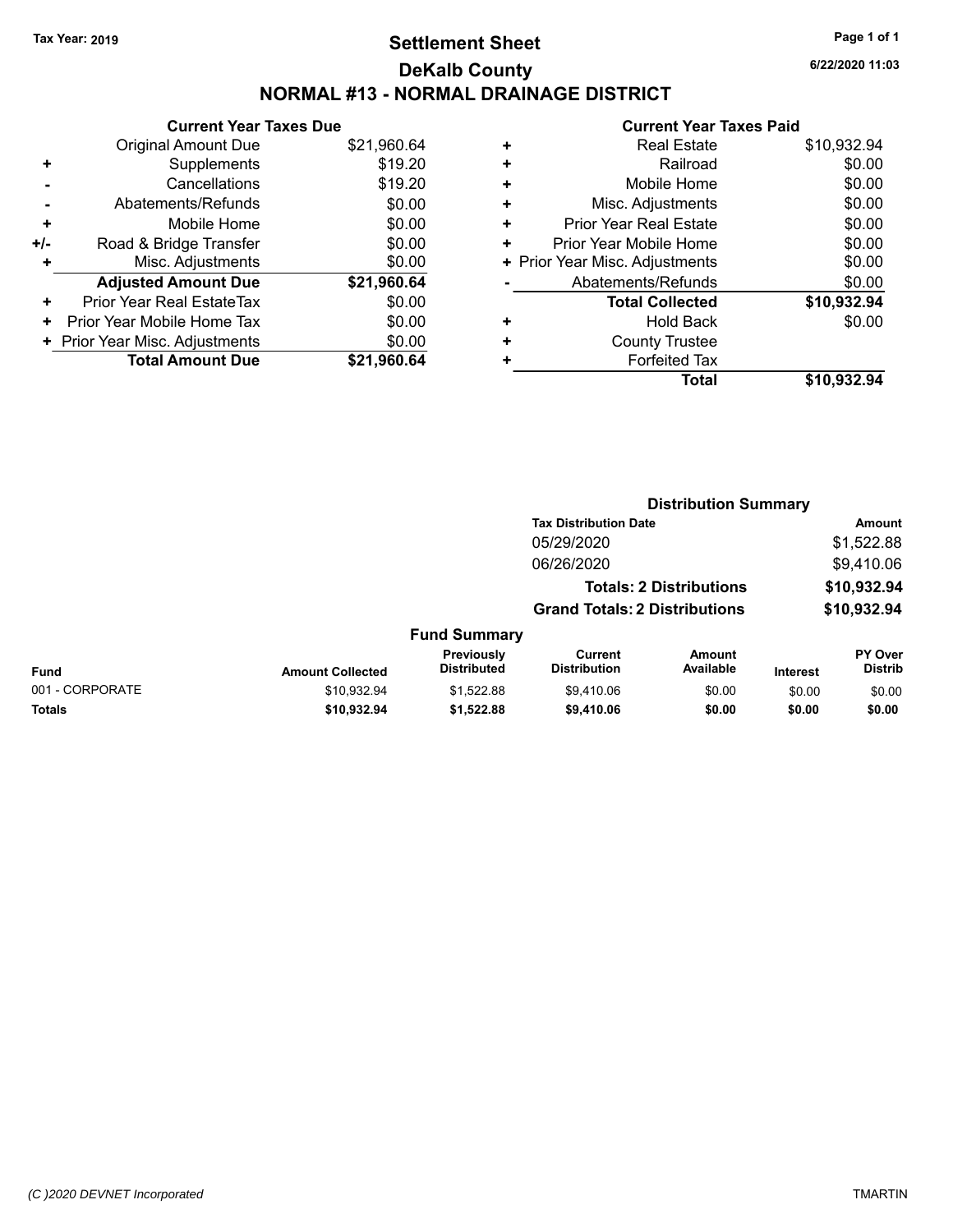# **Settlement Sheet Tax Year: 2019 Page 1 of 1 DeKalb County SH-MI #6 - SHABBONA/MILAN DRAINAGE**

**6/22/2020 11:03**

|     | <b>Current Year Taxes Due</b>  |             |
|-----|--------------------------------|-------------|
|     | <b>Original Amount Due</b>     | \$11,765.10 |
| ٠   | Supplements                    | \$25.00     |
|     | Cancellations                  | \$25.00     |
|     | Abatements/Refunds             | \$0.00      |
| ٠   | Mobile Home                    | \$0.00      |
| +/- | Road & Bridge Transfer         | \$0.00      |
| ٠   | Misc. Adjustments              | \$0.00      |
|     | <b>Adjusted Amount Due</b>     | \$11,765.10 |
| ٠   | Prior Year Real EstateTax      | \$0.00      |
| ٠   | Prior Year Mobile Home Tax     | \$0.00      |
|     | + Prior Year Misc. Adjustments | \$0.00      |
|     | <b>Total Amount Due</b>        | \$11.765.10 |

|   | <b>Real Estate</b>             | \$7,319.93 |
|---|--------------------------------|------------|
| ٠ | Railroad                       | \$0.00     |
| ÷ | Mobile Home                    | \$0.00     |
| ÷ | Misc. Adjustments              | \$0.00     |
| ٠ | Prior Year Real Estate         | \$0.00     |
| ٠ | Prior Year Mobile Home         | \$0.00     |
|   | + Prior Year Misc. Adjustments | \$0.00     |
|   | Abatements/Refunds             | \$0.00     |
|   | <b>Total Collected</b>         | \$7,319.93 |
| ٠ | <b>Hold Back</b>               | \$0.00     |
|   | <b>County Trustee</b>          |            |
| ٠ | <b>Forfeited Tax</b>           |            |
|   | <b>Total</b>                   | \$7,319.93 |
|   |                                |            |

|                 |                         |                                  | <b>Distribution Summary</b>          |                                |                 |                           |
|-----------------|-------------------------|----------------------------------|--------------------------------------|--------------------------------|-----------------|---------------------------|
|                 |                         |                                  | <b>Tax Distribution Date</b>         |                                |                 | Amount                    |
|                 |                         |                                  | 05/29/2020                           |                                |                 | \$2,998.83                |
|                 |                         |                                  | 06/26/2020                           |                                |                 | \$4,321.10                |
|                 |                         |                                  |                                      | <b>Totals: 2 Distributions</b> |                 | \$7,319.93                |
|                 |                         |                                  | <b>Grand Totals: 2 Distributions</b> |                                |                 | \$7,319.93                |
|                 |                         | <b>Fund Summary</b>              |                                      |                                |                 |                           |
| <b>Fund</b>     | <b>Amount Collected</b> | Previously<br><b>Distributed</b> | Current<br><b>Distribution</b>       | <b>Amount</b><br>Available     | <b>Interest</b> | PY Over<br><b>Distrib</b> |
| 001 - CORPORATE | \$7,319.93              | \$2,998.83                       | \$4,321.10                           | \$0.00                         | \$0.00          | \$0.00                    |
| <b>Totals</b>   | \$7,319.93              | \$2,998.83                       | \$4,321.10                           | \$0.00                         | \$0.00          | \$0.00                    |
|                 |                         |                                  |                                      |                                |                 |                           |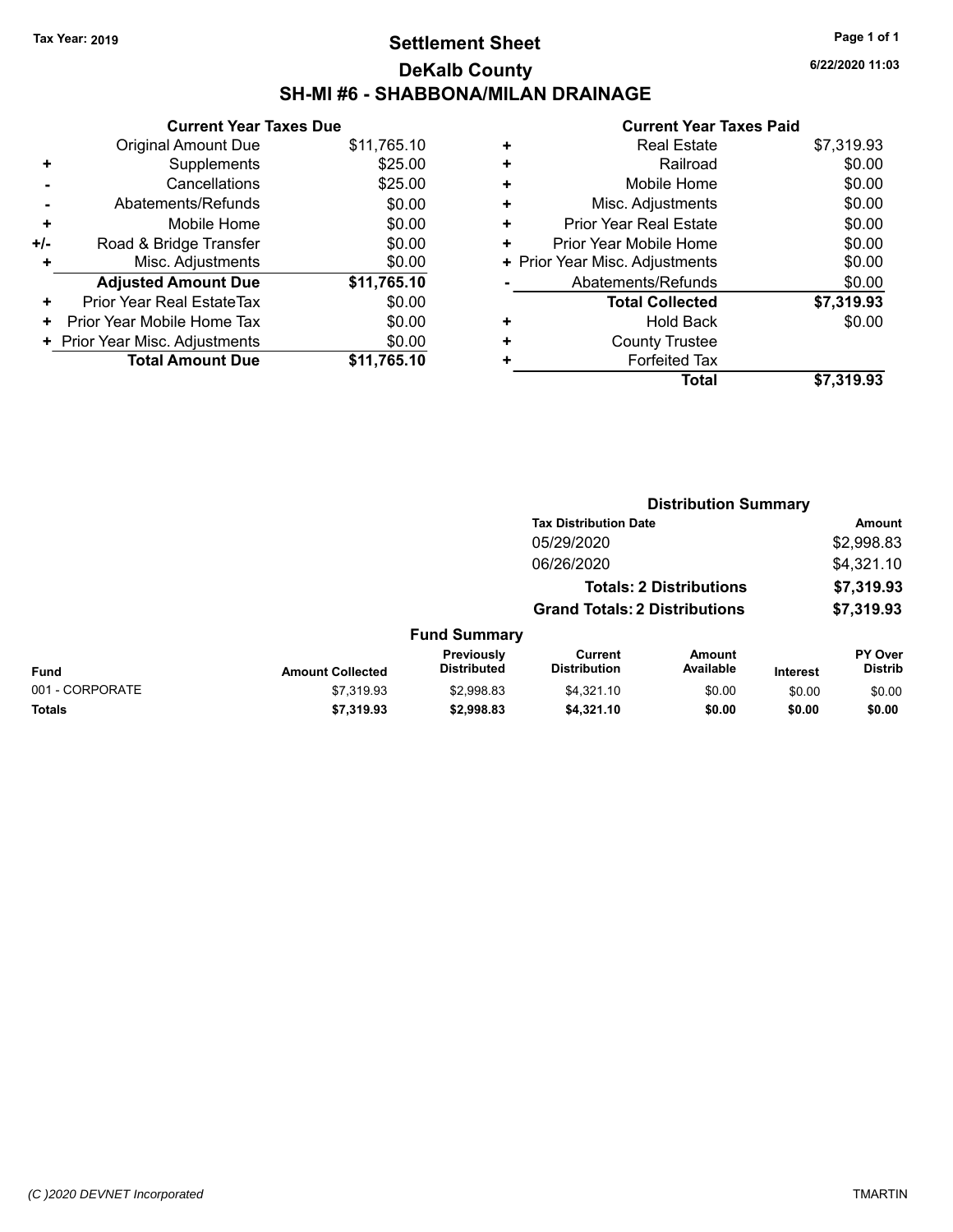# **Settlement Sheet Tax Year: 2019 Page 1 of 1 DeKalb County SO-VI #18 - SOMONAUK/VICTOR DRN #18**

**6/22/2020 11:03**

|     | <b>Current Year Taxes Due</b>  |            |
|-----|--------------------------------|------------|
|     | <b>Original Amount Due</b>     | \$5,367.86 |
| ٠   | Supplements                    | \$0.00     |
|     | Cancellations                  | \$0.00     |
|     | Abatements/Refunds             | \$0.00     |
| ٠   | Mobile Home                    | \$0.00     |
| +/- | Road & Bridge Transfer         | \$0.00     |
|     | Misc. Adjustments              | \$0.00     |
|     | <b>Adjusted Amount Due</b>     | \$5,367.86 |
| ÷   | Prior Year Real EstateTax      | \$0.00     |
| ٠   | Prior Year Mobile Home Tax     | \$0.00     |
|     | + Prior Year Misc. Adjustments | \$0.00     |
|     | <b>Total Amount Due</b>        | \$5,367.86 |

|   | <b>Real Estate</b>             | \$3,906.91 |
|---|--------------------------------|------------|
| ٠ | Railroad                       | \$0.00     |
| ٠ | Mobile Home                    | \$0.00     |
| ٠ | Misc. Adjustments              | \$0.00     |
| ٠ | <b>Prior Year Real Estate</b>  | \$0.00     |
| ٠ | Prior Year Mobile Home         | \$0.00     |
|   | + Prior Year Misc. Adjustments | \$0.00     |
|   | Abatements/Refunds             | \$0.00     |
|   | <b>Total Collected</b>         | \$3,906.91 |
| ٠ | <b>Hold Back</b>               | \$0.00     |
| ٠ | <b>County Trustee</b>          |            |
| ٠ | <b>Forfeited Tax</b>           |            |
|   | Total                          | \$3,906.91 |
|   |                                |            |

|                 |                         |                                  |                                       | <b>Distribution Summary</b>    |                 |                           |
|-----------------|-------------------------|----------------------------------|---------------------------------------|--------------------------------|-----------------|---------------------------|
|                 |                         |                                  | <b>Tax Distribution Date</b>          |                                |                 | Amount                    |
|                 |                         |                                  | 05/29/2020                            |                                |                 | \$1,789.39                |
|                 |                         |                                  | 06/26/2020                            |                                |                 | \$2,117.52                |
|                 |                         |                                  |                                       | <b>Totals: 2 Distributions</b> |                 | \$3,906.91                |
|                 |                         |                                  | <b>Grand Totals: 2 Distributions</b>  |                                |                 | \$3,906.91                |
|                 |                         | <b>Fund Summary</b>              |                                       |                                |                 |                           |
| <b>Fund</b>     | <b>Amount Collected</b> | Previously<br><b>Distributed</b> | <b>Current</b><br><b>Distribution</b> | <b>Amount</b><br>Available     | <b>Interest</b> | PY Over<br><b>Distrib</b> |
| 001 - CORPORATE | \$3.906.91              | \$1,789.39                       | \$2.117.52                            | \$0.00                         | \$0.00          | \$0.00                    |
| <b>Totals</b>   | \$3,906.91              | \$1,789.39                       | \$2,117.52                            | \$0.00                         | \$0.00          | \$0.00                    |
|                 |                         |                                  |                                       |                                |                 |                           |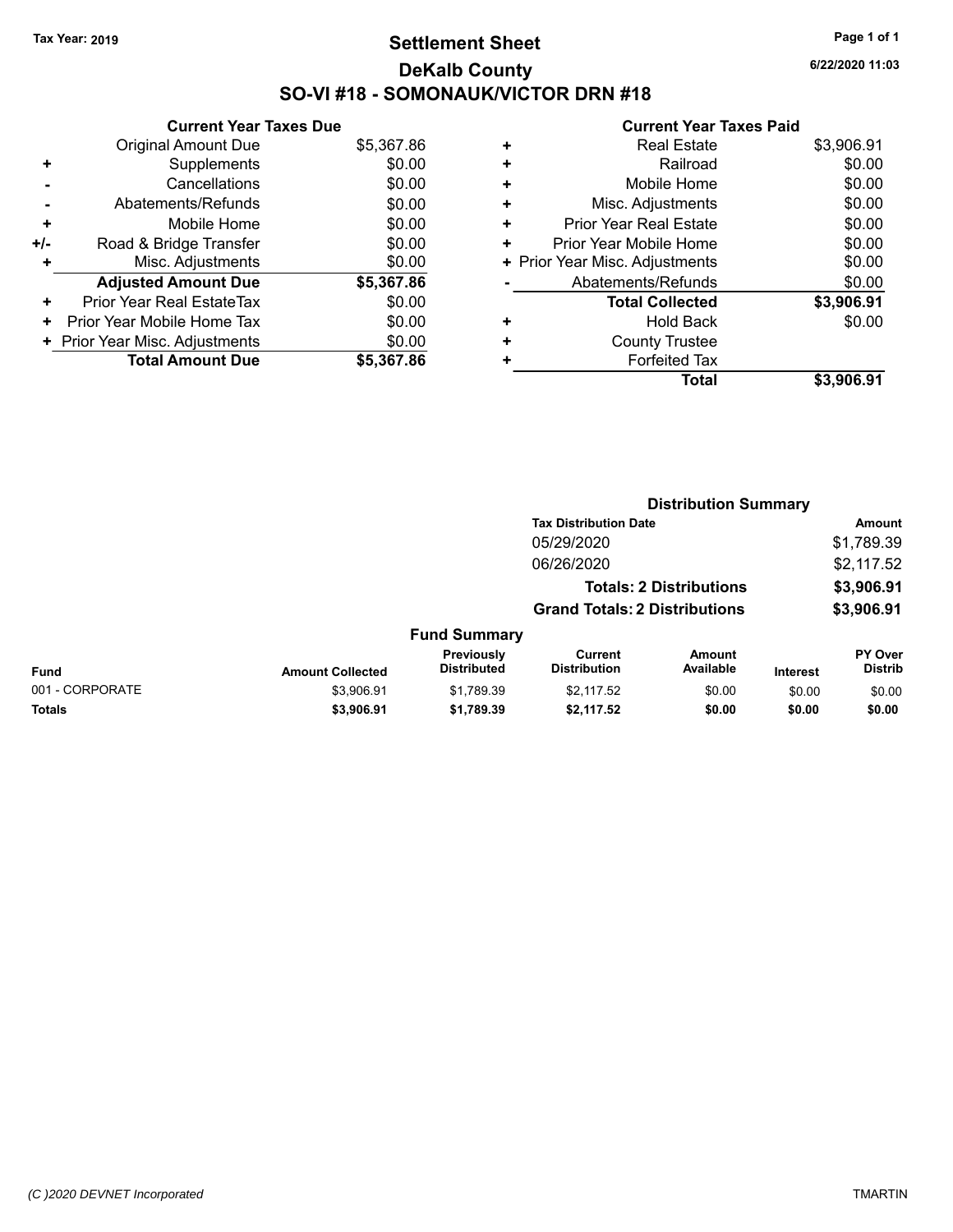# **Settlement Sheet Tax Year: 2019 Page 1 of 1 DeKalb County SQ GR #12 - SQUAW GROVE DRAINAGE**

**6/22/2020 11:03**

|     | <b>Current Year Taxes Due</b>  |            |
|-----|--------------------------------|------------|
|     | <b>Original Amount Due</b>     | \$7,028.28 |
| ٠   | Supplements                    | \$0.00     |
|     | Cancellations                  | \$0.00     |
|     | Abatements/Refunds             | \$0.00     |
| ٠   | Mobile Home                    | \$0.00     |
| +/- | Road & Bridge Transfer         | \$0.00     |
|     | Misc. Adjustments              | \$0.00     |
|     | <b>Adjusted Amount Due</b>     | \$7,028.28 |
| ٠   | Prior Year Real EstateTax      | \$0.00     |
| ٠   | Prior Year Mobile Home Tax     | \$0.00     |
|     | + Prior Year Misc. Adjustments | \$0.00     |
|     | <b>Total Amount Due</b>        | \$7,028.28 |
|     |                                |            |

| ٠ | <b>Real Estate</b>             | \$3,530.52 |
|---|--------------------------------|------------|
| ٠ | Railroad                       | \$0.00     |
| ٠ | Mobile Home                    | \$0.00     |
| ٠ | Misc. Adjustments              | \$0.00     |
| ٠ | Prior Year Real Estate         | \$0.00     |
| ٠ | Prior Year Mobile Home         | \$0.00     |
|   | + Prior Year Misc. Adjustments | \$0.00     |
|   | Abatements/Refunds             | \$0.00     |
|   | <b>Total Collected</b>         | \$3,530.52 |
| ٠ | <b>Hold Back</b>               | \$0.00     |
| ٠ | <b>County Trustee</b>          |            |
| ٠ | <b>Forfeited Tax</b>           |            |
|   | Total                          | \$3,530.52 |
|   |                                |            |

|                 |                         |                                  | <b>Distribution Summary</b>           |                                |                 |                                  |
|-----------------|-------------------------|----------------------------------|---------------------------------------|--------------------------------|-----------------|----------------------------------|
|                 |                         |                                  | <b>Tax Distribution Date</b>          |                                |                 | Amount                           |
|                 |                         |                                  | 05/29/2020                            |                                |                 | \$1,162.98                       |
|                 |                         |                                  | 06/26/2020                            |                                |                 | \$2,367.54                       |
|                 |                         |                                  |                                       | <b>Totals: 2 Distributions</b> |                 | \$3,530.52                       |
|                 |                         |                                  | <b>Grand Totals: 2 Distributions</b>  |                                |                 | \$3,530.52                       |
|                 |                         | <b>Fund Summary</b>              |                                       |                                |                 |                                  |
| <b>Fund</b>     | <b>Amount Collected</b> | Previously<br><b>Distributed</b> | <b>Current</b><br><b>Distribution</b> | <b>Amount</b><br>Available     | <b>Interest</b> | <b>PY Over</b><br><b>Distrib</b> |
| 001 - CORPORATE | \$3,530.52              | \$1,162.98                       | \$2.367.54                            | \$0.00                         | \$0.00          | \$0.00                           |
| <b>Totals</b>   | \$3,530.52              | \$1,162.98                       | \$2,367.54                            | \$0.00                         | \$0.00          | \$0.00                           |
|                 |                         |                                  |                                       |                                |                 |                                  |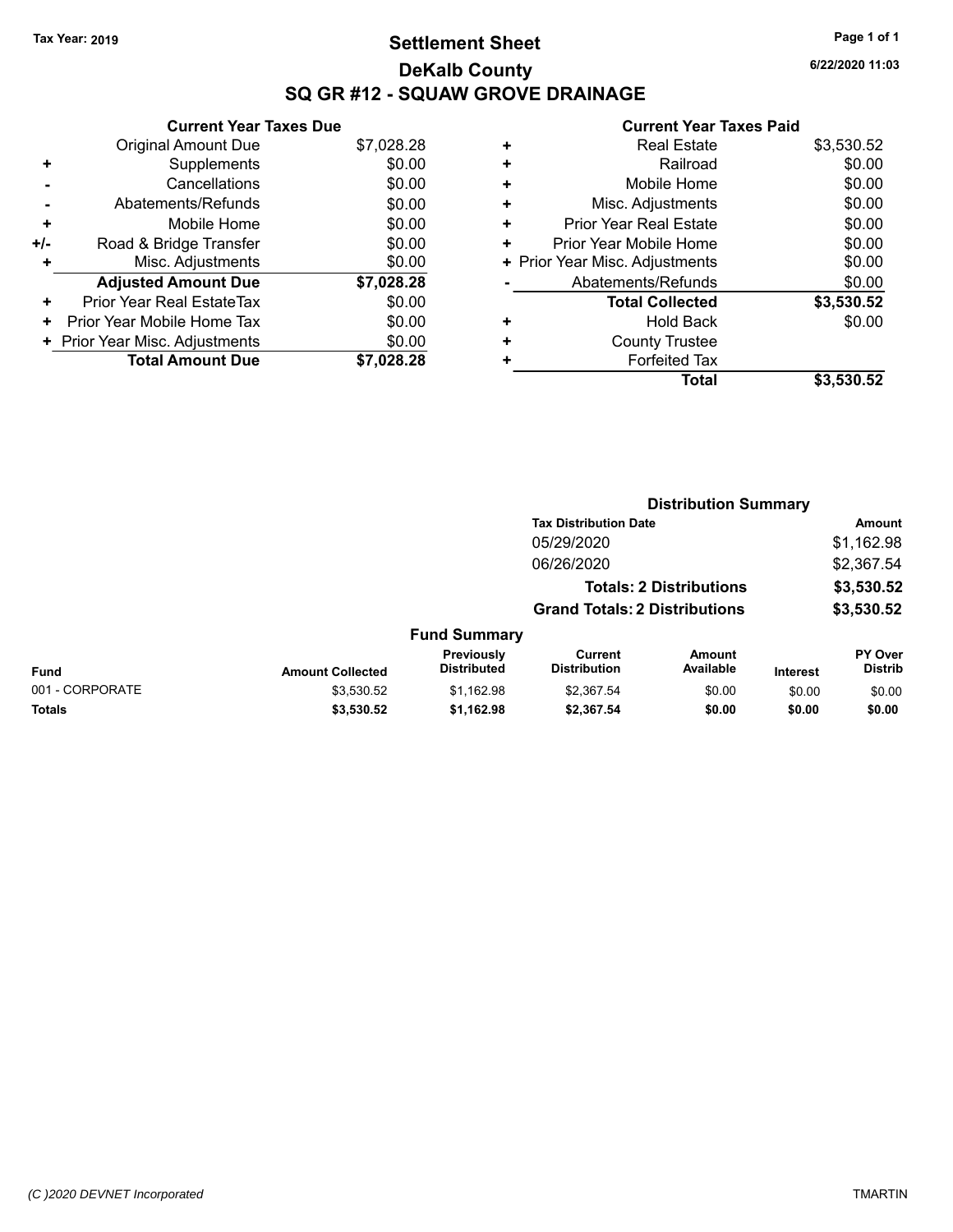### **Settlement Sheet Tax Year: 2019 Page 1 of 1 DeKalb County VG-CO #16 - VIRGIL CORTLAND DRAIN #16**

**6/22/2020 11:03**

|     | <b>Current Year Taxes Due</b>  |             |
|-----|--------------------------------|-------------|
|     | <b>Original Amount Due</b>     | \$18,446.22 |
| ٠   | Supplements                    | \$60.00     |
|     | Cancellations                  | \$60.00     |
|     | Abatements/Refunds             | \$0.00      |
| ٠   | Mobile Home                    | \$0.00      |
| +/- | Road & Bridge Transfer         | \$0.00      |
| ٠   | Misc. Adjustments              | \$0.00      |
|     | <b>Adjusted Amount Due</b>     | \$18,446.22 |
| ٠   | Prior Year Real EstateTax      | \$0.00      |
| ٠   | Prior Year Mobile Home Tax     | \$0.00      |
|     | + Prior Year Misc. Adjustments | \$0.00      |
|     | <b>Total Amount Due</b>        | \$18,446.22 |

|   | <b>Real Estate</b>             | \$11,053.14 |
|---|--------------------------------|-------------|
| ÷ | Railroad                       | \$0.00      |
| ÷ | Mobile Home                    | \$0.00      |
| ٠ | Misc. Adjustments              | \$0.00      |
| ٠ | Prior Year Real Estate         | \$0.00      |
| ٠ | Prior Year Mobile Home         | \$0.00      |
|   | + Prior Year Misc. Adjustments | \$0.00      |
|   | Abatements/Refunds             | \$0.00      |
|   | <b>Total Collected</b>         | \$11,053.14 |
| ٠ | Hold Back                      | \$0.00      |
| ٠ | <b>County Trustee</b>          |             |
| ٠ | <b>Forfeited Tax</b>           |             |
|   | Total                          | \$11,053.14 |
|   |                                |             |

|                 |                         |                                  | <b>Distribution Summary</b>           |                                |                 |                           |
|-----------------|-------------------------|----------------------------------|---------------------------------------|--------------------------------|-----------------|---------------------------|
|                 |                         |                                  | <b>Tax Distribution Date</b>          |                                |                 | <b>Amount</b>             |
|                 |                         |                                  | 05/29/2020                            |                                |                 | \$4,440.90                |
|                 |                         |                                  | 06/26/2020                            |                                |                 | \$6,612.24                |
|                 |                         |                                  |                                       | <b>Totals: 2 Distributions</b> |                 | \$11,053.14               |
|                 |                         |                                  | <b>Grand Totals: 2 Distributions</b>  |                                |                 | \$11,053.14               |
|                 |                         | <b>Fund Summary</b>              |                                       |                                |                 |                           |
| <b>Fund</b>     | <b>Amount Collected</b> | Previously<br><b>Distributed</b> | <b>Current</b><br><b>Distribution</b> | Amount<br>Available            | <b>Interest</b> | PY Over<br><b>Distrib</b> |
| 001 - CORPORATE | \$11,053.14             | \$4,440.90                       | \$6.612.24                            | \$0.00                         | \$0.00          | \$0.00                    |
| <b>Totals</b>   | \$11,053.14             | \$4,440.90                       | \$6,612.24                            | \$0.00                         | \$0.00          | \$0.00                    |
|                 |                         |                                  |                                       |                                |                 |                           |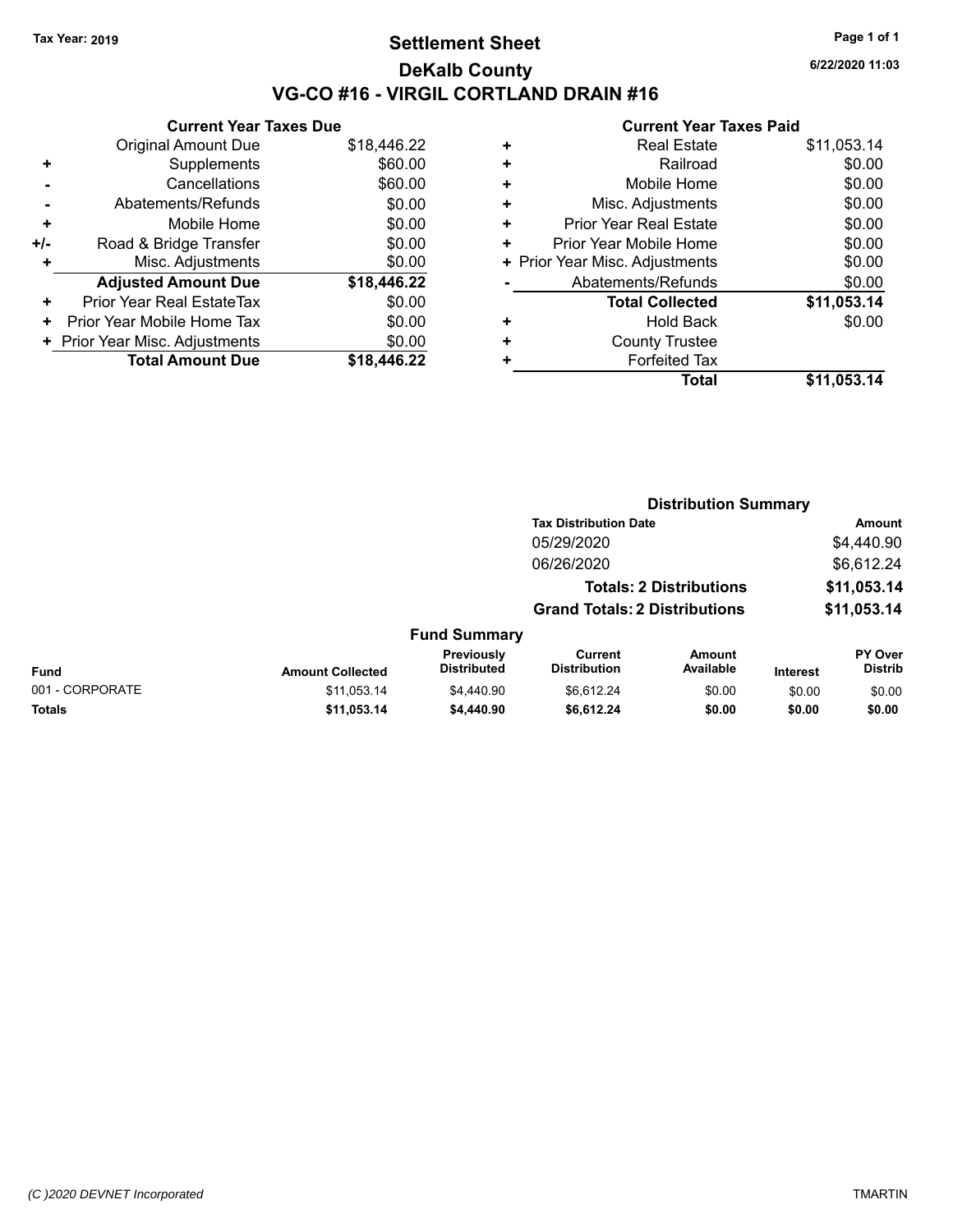# **Settlement Sheet Tax Year: 2019 Page 1 of 1 DeKalb County VI-AD #9 - VICTOR/ADAMS DRAINAGE #9**

**6/22/2020 11:03**

|     | <b>Current Year Taxes Due</b>  |            |
|-----|--------------------------------|------------|
|     | <b>Original Amount Due</b>     | \$1,126.20 |
| ٠   | Supplements                    | \$0.00     |
|     | Cancellations                  | \$0.00     |
|     | Abatements/Refunds             | \$0.00     |
| ٠   | Mobile Home                    | \$0.00     |
| +/- | Road & Bridge Transfer         | \$0.00     |
|     | Misc. Adjustments              | \$0.00     |
|     | <b>Adjusted Amount Due</b>     | \$1,126.20 |
| ٠   | Prior Year Real EstateTax      | \$0.00     |
| ٠   | Prior Year Mobile Home Tax     | \$0.00     |
|     | + Prior Year Misc. Adjustments | \$0.00     |
|     | <b>Total Amount Due</b>        | \$1.126.20 |
|     |                                |            |

| ٠ | <b>Real Estate</b>             | \$494.61 |
|---|--------------------------------|----------|
| ٠ | Railroad                       | \$0.00   |
| ٠ | Mobile Home                    | \$0.00   |
| ٠ | Misc. Adjustments              | \$0.00   |
| ٠ | <b>Prior Year Real Estate</b>  | \$0.00   |
| ٠ | Prior Year Mobile Home         | \$0.00   |
|   | + Prior Year Misc. Adjustments | \$0.00   |
|   | Abatements/Refunds             | \$0.00   |
|   | <b>Total Collected</b>         | \$494.61 |
| ٠ | <b>Hold Back</b>               | \$0.00   |
|   | <b>County Trustee</b>          |          |
| ٠ | <b>Forfeited Tax</b>           |          |
|   | Total                          | \$494.61 |
|   |                                |          |

|                                      |                         | <b>Distribution Summary</b>      |                                       |                            |                 |                           |
|--------------------------------------|-------------------------|----------------------------------|---------------------------------------|----------------------------|-----------------|---------------------------|
| <b>Tax Distribution Date</b>         |                         |                                  |                                       |                            | <b>Amount</b>   |                           |
|                                      |                         |                                  | 05/29/2020                            |                            |                 | \$155.67                  |
|                                      |                         |                                  | 06/26/2020                            |                            |                 | \$338.94                  |
| <b>Totals: 2 Distributions</b>       |                         |                                  |                                       | \$494.61                   |                 |                           |
| <b>Grand Totals: 2 Distributions</b> |                         |                                  | \$494.61                              |                            |                 |                           |
|                                      |                         | <b>Fund Summary</b>              |                                       |                            |                 |                           |
| <b>Fund</b>                          | <b>Amount Collected</b> | Previously<br><b>Distributed</b> | <b>Current</b><br><b>Distribution</b> | <b>Amount</b><br>Available | <b>Interest</b> | PY Over<br><b>Distrib</b> |
| 001 - CORPORATE                      | \$494.61                | \$155.67                         | \$338.94                              | \$0.00                     | \$0.00          | \$0.00                    |
| <b>Totals</b>                        | \$494.61                | \$155.67                         | \$338.94                              | \$0.00                     | \$0.00          | \$0.00                    |
|                                      |                         |                                  |                                       |                            |                 |                           |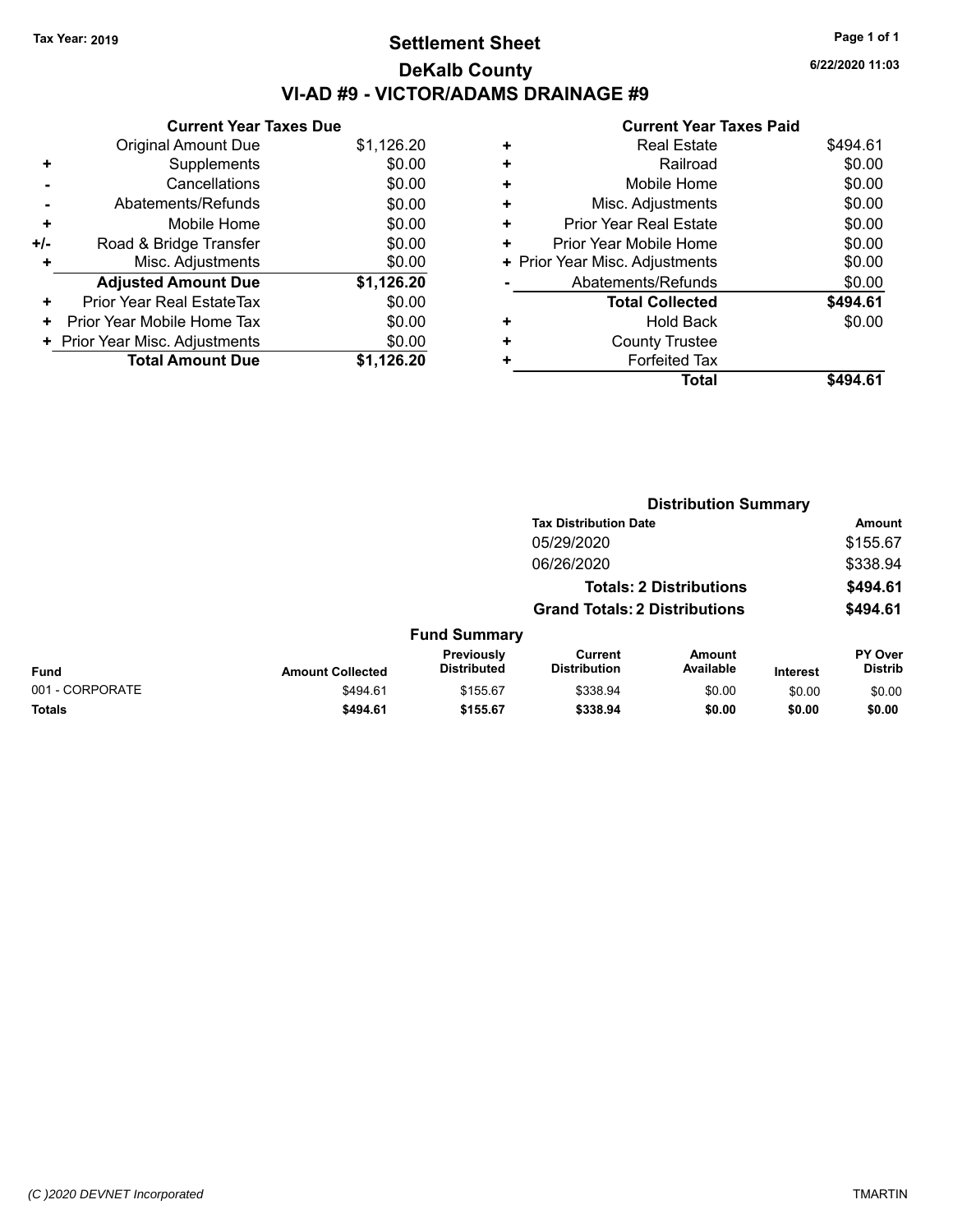# **Settlement Sheet Tax Year: 2019 Page 1 of 1 DeKalb County VI-CL #14 - VICTOR-CLINTON DRAINAGE**

**6/22/2020 11:03**

|     | <b>Current Year Taxes Due</b>  |            |
|-----|--------------------------------|------------|
|     | Original Amount Due            | \$5,235.32 |
| ٠   | Supplements                    | \$0.00     |
|     | Cancellations                  | \$0.00     |
|     | Abatements/Refunds             | \$0.00     |
| ٠   | Mobile Home                    | \$0.00     |
| +/- | Road & Bridge Transfer         | \$0.00     |
|     | Misc. Adjustments              | \$0.00     |
|     | <b>Adjusted Amount Due</b>     | \$5,235.32 |
| ٠   | Prior Year Real EstateTax      | \$0.00     |
| ٠   | Prior Year Mobile Home Tax     | \$0.00     |
|     | + Prior Year Misc. Adjustments | \$0.00     |
|     | <b>Total Amount Due</b>        | \$5,235,32 |

|   | <b>Real Estate</b>             | \$3,533.56 |
|---|--------------------------------|------------|
| ٠ | Railroad                       | \$0.00     |
| ÷ | Mobile Home                    | \$0.00     |
| ٠ | Misc. Adjustments              | \$0.00     |
| ٠ | Prior Year Real Estate         | \$0.00     |
| ٠ | Prior Year Mobile Home         | \$0.00     |
|   | + Prior Year Misc. Adjustments | \$0.00     |
|   | Abatements/Refunds             | \$0.00     |
|   | <b>Total Collected</b>         | \$3,533.56 |
| ٠ | <b>Hold Back</b>               | \$0.00     |
| ٠ | <b>County Trustee</b>          |            |
| ٠ | <b>Forfeited Tax</b>           |            |
|   | Total                          | \$3,533.56 |
|   |                                |            |

|                              |                         | <b>Distribution Summary</b>      |                                       |                            |                 |                           |
|------------------------------|-------------------------|----------------------------------|---------------------------------------|----------------------------|-----------------|---------------------------|
| <b>Tax Distribution Date</b> |                         |                                  |                                       | Amount                     |                 |                           |
|                              |                         |                                  | 05/29/2020                            |                            |                 | \$1,531.54                |
|                              |                         |                                  | 06/26/2020                            |                            |                 | \$2,002.02                |
|                              |                         | <b>Totals: 2 Distributions</b>   |                                       |                            | \$3,533.56      |                           |
|                              |                         |                                  | <b>Grand Totals: 2 Distributions</b>  |                            |                 | \$3,533.56                |
|                              |                         | <b>Fund Summary</b>              |                                       |                            |                 |                           |
| <b>Fund</b>                  | <b>Amount Collected</b> | Previously<br><b>Distributed</b> | <b>Current</b><br><b>Distribution</b> | <b>Amount</b><br>Available | <b>Interest</b> | PY Over<br><b>Distrib</b> |
| 001 - CORPORATE              | \$3,533.56              | \$1,531.54                       | \$2,002.02                            | \$0.00                     | \$0.00          | \$0.00                    |
| <b>Totals</b>                | \$3,533.56              | \$1,531.54                       | \$2,002.02                            | \$0.00                     | \$0.00          | \$0.00                    |
|                              |                         |                                  |                                       |                            |                 |                           |